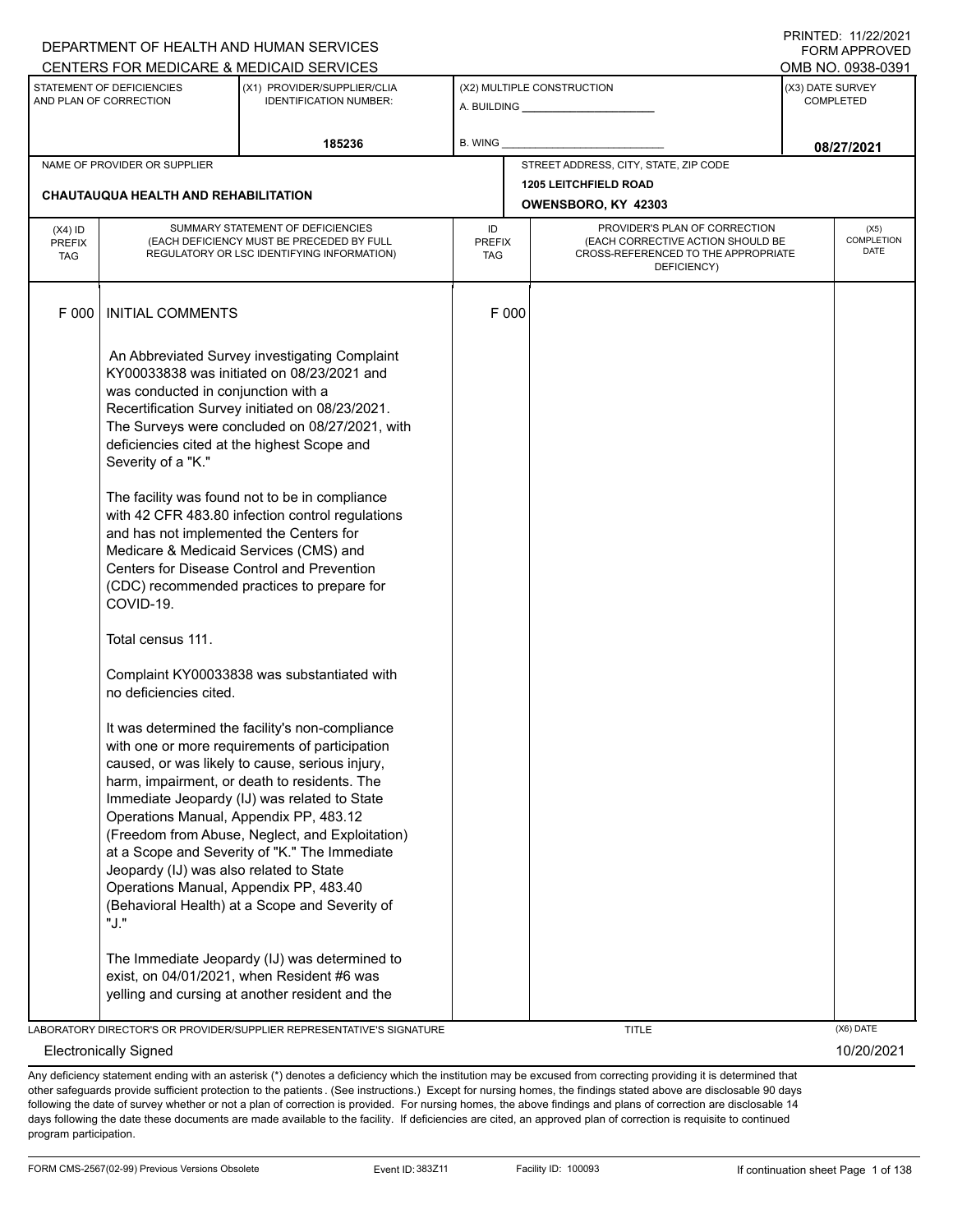|                                          |                                                                                                                                                                                                                                                                                                                                                                                                                       | DEPARTMENT OF HEALTH AND HUMAN SERVICES                                                                                                                                                                                                                                                                                                                                                                                                                                                                                                                                                                                                                                                                                                                                                                                                                                                                                                                                                                                                                                                                                                                                                                                                                                                        |                                   |                                                                                                                          | <b>FORM APPROVED</b><br>OMB NO. 0938-0391 |                                          |
|------------------------------------------|-----------------------------------------------------------------------------------------------------------------------------------------------------------------------------------------------------------------------------------------------------------------------------------------------------------------------------------------------------------------------------------------------------------------------|------------------------------------------------------------------------------------------------------------------------------------------------------------------------------------------------------------------------------------------------------------------------------------------------------------------------------------------------------------------------------------------------------------------------------------------------------------------------------------------------------------------------------------------------------------------------------------------------------------------------------------------------------------------------------------------------------------------------------------------------------------------------------------------------------------------------------------------------------------------------------------------------------------------------------------------------------------------------------------------------------------------------------------------------------------------------------------------------------------------------------------------------------------------------------------------------------------------------------------------------------------------------------------------------|-----------------------------------|--------------------------------------------------------------------------------------------------------------------------|-------------------------------------------|------------------------------------------|
|                                          | STATEMENT OF DEFICIENCIES<br>AND PLAN OF CORRECTION                                                                                                                                                                                                                                                                                                                                                                   | CENTERS FOR MEDICARE & MEDICAID SERVICES<br>(X1) PROVIDER/SUPPLIER/CLIA<br><b>IDENTIFICATION NUMBER:</b>                                                                                                                                                                                                                                                                                                                                                                                                                                                                                                                                                                                                                                                                                                                                                                                                                                                                                                                                                                                                                                                                                                                                                                                       |                                   | (X2) MULTIPLE CONSTRUCTION                                                                                               |                                           | (X3) DATE SURVEY<br><b>COMPLETED</b>     |
|                                          |                                                                                                                                                                                                                                                                                                                                                                                                                       | 185236                                                                                                                                                                                                                                                                                                                                                                                                                                                                                                                                                                                                                                                                                                                                                                                                                                                                                                                                                                                                                                                                                                                                                                                                                                                                                         | B. WING                           |                                                                                                                          |                                           | 08/27/2021                               |
|                                          | NAME OF PROVIDER OR SUPPLIER<br><b>CHAUTAUQUA HEALTH AND REHABILITATION</b>                                                                                                                                                                                                                                                                                                                                           |                                                                                                                                                                                                                                                                                                                                                                                                                                                                                                                                                                                                                                                                                                                                                                                                                                                                                                                                                                                                                                                                                                                                                                                                                                                                                                |                                   | STREET ADDRESS, CITY, STATE, ZIP CODE<br><b>1205 LEITCHFIELD ROAD</b><br>OWENSBORO, KY 42303                             |                                           |                                          |
| $(X4)$ ID<br><b>PREFIX</b><br><b>TAG</b> |                                                                                                                                                                                                                                                                                                                                                                                                                       | SUMMARY STATEMENT OF DEFICIENCIES<br>(EACH DEFICIENCY MUST BE PRECEDED BY FULL<br>REGULATORY OR LSC IDENTIFYING INFORMATION)                                                                                                                                                                                                                                                                                                                                                                                                                                                                                                                                                                                                                                                                                                                                                                                                                                                                                                                                                                                                                                                                                                                                                                   | ID<br><b>PREFIX</b><br><b>TAG</b> | PROVIDER'S PLAN OF CORRECTION<br>(EACH CORRECTIVE ACTION SHOULD BE<br>CROSS-REFERENCED TO THE APPROPRIATE<br>DEFICIENCY) |                                           | (X5)<br><b>COMPLETION</b><br><b>DATE</b> |
| F 000<br>F 550<br>$SS=D$                 | Continued From page 1<br>abuse. The Director of Nursing (DON) and<br>was not immediate jeopardy for F740.<br>Resident Rights/Exercise of Rights<br>CFR(s): 483.10(a)(1)(2)(b)(1)(2)<br>§483.10(a) Resident Rights.<br>access to persons and services inside and<br>this section.<br>with respect and dignity and care for each<br>individuality. The facility must protect and<br>promote the rights of the resident. | facility failed to investigate the allegation of verbal<br>Nursing Home Administrator (NHA) were notified<br>of the IJ and provided with the IJ Template on<br>08/26/2021 at 12:00 PM. A Removal Plan was<br>requested. The Removal Plan was accepted by<br>the State Survey Agency on 08/27/2021 at 6:00<br>PM. The IJ was removed on 08/27/2021 at 6:00<br>PM after the survey team performed onsite<br>verification that the Removal Plan had been<br>implemented. Noncompliance remained at the<br>lower Scope and severity of pattern, no actual<br>harm with potential for more than minimal harm<br>that was not immediate jeopardy for F600, F609,<br>and F610. Noncompliance remained at the lower<br>Scope and Severity of isolated, no actual harm<br>with potential for more than minimal harm that<br>The resident has a right to a dignified existence,<br>self-determination, and communication with and<br>outside the facility, including those specified in<br>§483.10(a)(1) A facility must treat each resident<br>resident in a manner and in an environment that<br>promotes maintenance or enhancement of his or<br>her quality of life, recognizing each resident's<br>§483.10(a)(2) The facility must provide equal<br>access to quality care regardless of diagnosis, | F 000<br>F 550                    |                                                                                                                          |                                           | 11/5/21                                  |

FORM CMS-2567(02-99) Previous Versions Obsolete Event ID: 383Z11 Facility ID: 100093 If continuation sheet Page 2 of 138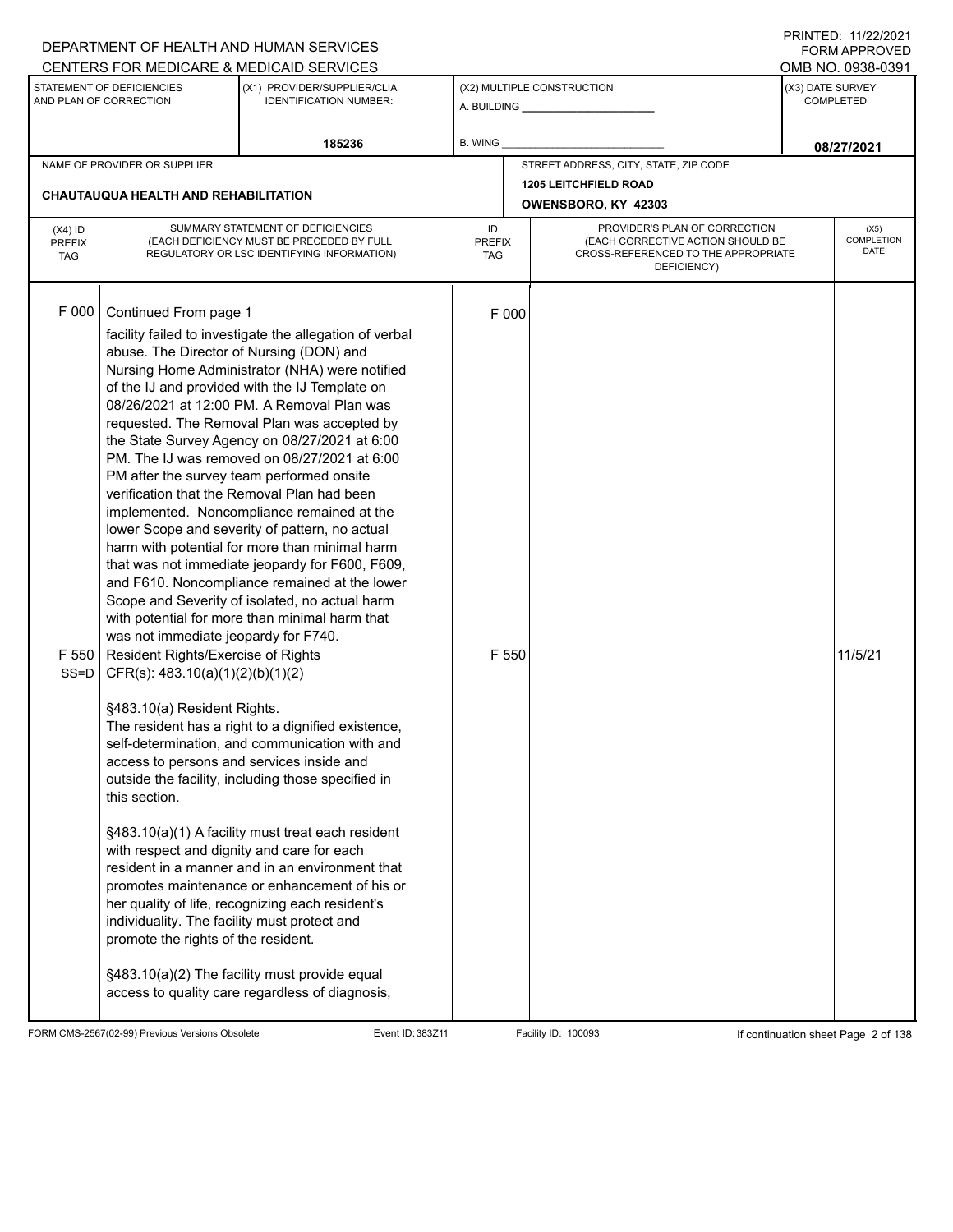|                                          |                                                                                                                                                                           | DEPARTMENT OF HEALTH AND HUMAN SERVICES                                                                                                                                                                                                                                                                                                                                                                                                                                                                                                                                                                                                                                                                                                                                      |                                                     |                                                                                                                                                                                                                                                                                                                           | <b>FORM APPROVED</b>                 |
|------------------------------------------|---------------------------------------------------------------------------------------------------------------------------------------------------------------------------|------------------------------------------------------------------------------------------------------------------------------------------------------------------------------------------------------------------------------------------------------------------------------------------------------------------------------------------------------------------------------------------------------------------------------------------------------------------------------------------------------------------------------------------------------------------------------------------------------------------------------------------------------------------------------------------------------------------------------------------------------------------------------|-----------------------------------------------------|---------------------------------------------------------------------------------------------------------------------------------------------------------------------------------------------------------------------------------------------------------------------------------------------------------------------------|--------------------------------------|
|                                          |                                                                                                                                                                           | CENTERS FOR MEDICARE & MEDICAID SERVICES                                                                                                                                                                                                                                                                                                                                                                                                                                                                                                                                                                                                                                                                                                                                     |                                                     |                                                                                                                                                                                                                                                                                                                           | OMB NO. 0938-0391                    |
|                                          | STATEMENT OF DEFICIENCIES<br>AND PLAN OF CORRECTION                                                                                                                       | (X1) PROVIDER/SUPPLIER/CLIA<br><b>IDENTIFICATION NUMBER:</b>                                                                                                                                                                                                                                                                                                                                                                                                                                                                                                                                                                                                                                                                                                                 |                                                     | (X2) MULTIPLE CONSTRUCTION                                                                                                                                                                                                                                                                                                | (X3) DATE SURVEY<br><b>COMPLETED</b> |
|                                          |                                                                                                                                                                           | 185236                                                                                                                                                                                                                                                                                                                                                                                                                                                                                                                                                                                                                                                                                                                                                                       | B. WING _                                           |                                                                                                                                                                                                                                                                                                                           | 08/27/2021                           |
|                                          | NAME OF PROVIDER OR SUPPLIER                                                                                                                                              |                                                                                                                                                                                                                                                                                                                                                                                                                                                                                                                                                                                                                                                                                                                                                                              |                                                     | STREET ADDRESS, CITY, STATE, ZIP CODE                                                                                                                                                                                                                                                                                     |                                      |
|                                          | <b>CHAUTAUQUA HEALTH AND REHABILITATION</b>                                                                                                                               |                                                                                                                                                                                                                                                                                                                                                                                                                                                                                                                                                                                                                                                                                                                                                                              | <b>1205 LEITCHFIELD ROAD</b><br>OWENSBORO, KY 42303 |                                                                                                                                                                                                                                                                                                                           |                                      |
| $(X4)$ ID<br><b>PREFIX</b><br><b>TAG</b> |                                                                                                                                                                           | SUMMARY STATEMENT OF DEFICIENCIES<br>(EACH DEFICIENCY MUST BE PRECEDED BY FULL<br>REGULATORY OR LSC IDENTIFYING INFORMATION)                                                                                                                                                                                                                                                                                                                                                                                                                                                                                                                                                                                                                                                 | ID<br><b>PREFIX</b><br>TAG                          | PROVIDER'S PLAN OF CORRECTION<br>(EACH CORRECTIVE ACTION SHOULD BE<br>CROSS-REFERENCED TO THE APPROPRIATE<br>DEFICIENCY)                                                                                                                                                                                                  | (X5)<br>COMPLETION<br><b>DATE</b>    |
| F 550                                    | Continued From page 2<br>residents regardless of payment source.<br>§483.10(b) Exercise of Rights.<br>or resident of the United States.<br>from the facility.<br>subpart. | severity of condition, or payment source. A facility<br>must establish and maintain identical policies and<br>practices regarding transfer, discharge, and the<br>provision of services under the State plan for all<br>The resident has the right to exercise his or her<br>rights as a resident of the facility and as a citizen<br>§483.10(b)(1) The facility must ensure that the<br>resident can exercise his or her rights without<br>interference, coercion, discrimination, or reprisal<br>§483.10(b)(2) The resident has the right to be<br>free of interference, coercion, discrimination, and<br>reprisal from the facility in exercising his or her<br>rights and to be supported by the facility in the<br>exercise of his or her rights as required under this | F 550                                               |                                                                                                                                                                                                                                                                                                                           |                                      |
|                                          | by:<br>#22 was observed not dressed or covered.                                                                                                                           | This REQUIREMENT is not met as evidenced<br>Based on observations, interviews, record<br>review, and review of the facility's policy, it was<br>determined the facility failed to ensure dignity for<br>three (3) of three sampled residents (Residents<br>#22, #83 and #67) reviewed for dignity. Resident<br>Resident #83 and Resident #67 did not have a<br>privacy bag for their urinary catheter drainage                                                                                                                                                                                                                                                                                                                                                               |                                                     | F <sub>550</sub><br>1. on 10/13/2021, the Director of Nursing<br>care planned Resident #22 to wear<br>hospital gown when in bed, day clothing<br>when out of bed and room per resident<br>preference. The revised care plan also<br>includes that the Resident prefers to not<br>wear clothing on upper body when in bed. |                                      |

FORM CMS-2567(02-99) Previous Versions Obsolete Event ID: 383Z11 Facility ID: 100093 If continuation sheet Page 3 of 138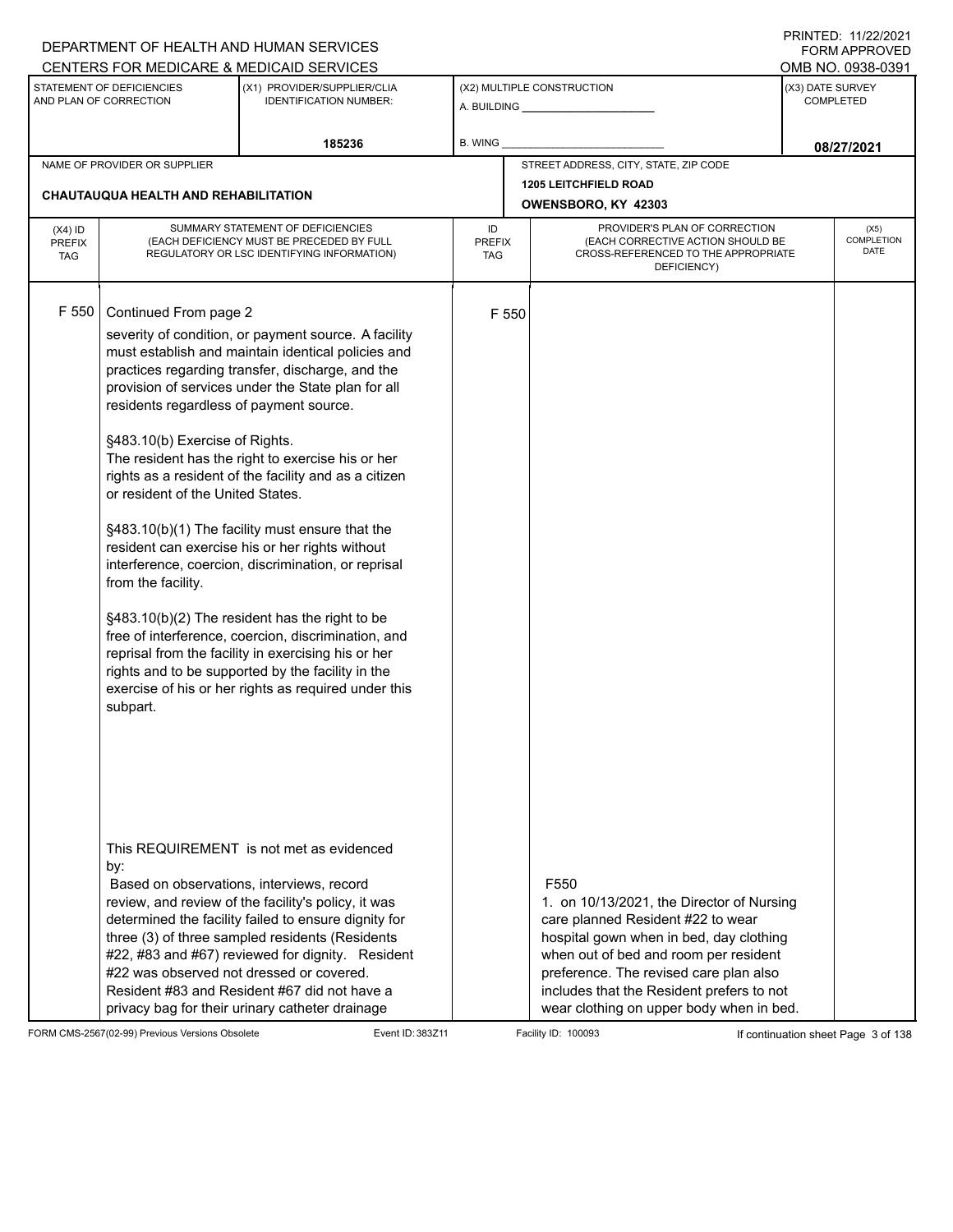|                                          |                                                                                                                                                                                                                               | DEPARTMENT OF HEALTH AND HUMAN SERVICES                                                                                                                                                                                                                                                                                                                                                                                                                                                                                                                                                                                                                                                                                                                                                                                                                                                                                                                                                                                                                                                                                                                                                                                                                                                                             |                            |                                                                                                                                                                                                                                                                                                                                                                                                                                                                                                                                                                                                                                                                                                                                                                                                                                                                                                                                                                                                                                                                                                                                                                                                                                                                                                                                                                                                                                                                               |                  | 111111111121112212121<br><b>FORM APPROVED</b> |
|------------------------------------------|-------------------------------------------------------------------------------------------------------------------------------------------------------------------------------------------------------------------------------|---------------------------------------------------------------------------------------------------------------------------------------------------------------------------------------------------------------------------------------------------------------------------------------------------------------------------------------------------------------------------------------------------------------------------------------------------------------------------------------------------------------------------------------------------------------------------------------------------------------------------------------------------------------------------------------------------------------------------------------------------------------------------------------------------------------------------------------------------------------------------------------------------------------------------------------------------------------------------------------------------------------------------------------------------------------------------------------------------------------------------------------------------------------------------------------------------------------------------------------------------------------------------------------------------------------------|----------------------------|-------------------------------------------------------------------------------------------------------------------------------------------------------------------------------------------------------------------------------------------------------------------------------------------------------------------------------------------------------------------------------------------------------------------------------------------------------------------------------------------------------------------------------------------------------------------------------------------------------------------------------------------------------------------------------------------------------------------------------------------------------------------------------------------------------------------------------------------------------------------------------------------------------------------------------------------------------------------------------------------------------------------------------------------------------------------------------------------------------------------------------------------------------------------------------------------------------------------------------------------------------------------------------------------------------------------------------------------------------------------------------------------------------------------------------------------------------------------------------|------------------|-----------------------------------------------|
|                                          |                                                                                                                                                                                                                               | CENTERS FOR MEDICARE & MEDICAID SERVICES                                                                                                                                                                                                                                                                                                                                                                                                                                                                                                                                                                                                                                                                                                                                                                                                                                                                                                                                                                                                                                                                                                                                                                                                                                                                            |                            |                                                                                                                                                                                                                                                                                                                                                                                                                                                                                                                                                                                                                                                                                                                                                                                                                                                                                                                                                                                                                                                                                                                                                                                                                                                                                                                                                                                                                                                                               |                  | OMB NO. 0938-0391                             |
|                                          | STATEMENT OF DEFICIENCIES<br>AND PLAN OF CORRECTION                                                                                                                                                                           | (X1) PROVIDER/SUPPLIER/CLIA<br><b>IDENTIFICATION NUMBER:</b>                                                                                                                                                                                                                                                                                                                                                                                                                                                                                                                                                                                                                                                                                                                                                                                                                                                                                                                                                                                                                                                                                                                                                                                                                                                        |                            | (X2) MULTIPLE CONSTRUCTION                                                                                                                                                                                                                                                                                                                                                                                                                                                                                                                                                                                                                                                                                                                                                                                                                                                                                                                                                                                                                                                                                                                                                                                                                                                                                                                                                                                                                                                    | (X3) DATE SURVEY | <b>COMPLETED</b>                              |
|                                          |                                                                                                                                                                                                                               | 185236                                                                                                                                                                                                                                                                                                                                                                                                                                                                                                                                                                                                                                                                                                                                                                                                                                                                                                                                                                                                                                                                                                                                                                                                                                                                                                              | B. WING                    |                                                                                                                                                                                                                                                                                                                                                                                                                                                                                                                                                                                                                                                                                                                                                                                                                                                                                                                                                                                                                                                                                                                                                                                                                                                                                                                                                                                                                                                                               |                  | 08/27/2021                                    |
|                                          | NAME OF PROVIDER OR SUPPLIER                                                                                                                                                                                                  |                                                                                                                                                                                                                                                                                                                                                                                                                                                                                                                                                                                                                                                                                                                                                                                                                                                                                                                                                                                                                                                                                                                                                                                                                                                                                                                     |                            | STREET ADDRESS, CITY, STATE, ZIP CODE                                                                                                                                                                                                                                                                                                                                                                                                                                                                                                                                                                                                                                                                                                                                                                                                                                                                                                                                                                                                                                                                                                                                                                                                                                                                                                                                                                                                                                         |                  |                                               |
|                                          |                                                                                                                                                                                                                               |                                                                                                                                                                                                                                                                                                                                                                                                                                                                                                                                                                                                                                                                                                                                                                                                                                                                                                                                                                                                                                                                                                                                                                                                                                                                                                                     |                            | <b>1205 LEITCHFIELD ROAD</b>                                                                                                                                                                                                                                                                                                                                                                                                                                                                                                                                                                                                                                                                                                                                                                                                                                                                                                                                                                                                                                                                                                                                                                                                                                                                                                                                                                                                                                                  |                  |                                               |
|                                          | CHAUTAUQUA HEALTH AND REHABILITATION                                                                                                                                                                                          |                                                                                                                                                                                                                                                                                                                                                                                                                                                                                                                                                                                                                                                                                                                                                                                                                                                                                                                                                                                                                                                                                                                                                                                                                                                                                                                     |                            | OWENSBORO, KY 42303                                                                                                                                                                                                                                                                                                                                                                                                                                                                                                                                                                                                                                                                                                                                                                                                                                                                                                                                                                                                                                                                                                                                                                                                                                                                                                                                                                                                                                                           |                  |                                               |
| $(X4)$ ID<br><b>PREFIX</b><br><b>TAG</b> |                                                                                                                                                                                                                               | SUMMARY STATEMENT OF DEFICIENCIES<br>(EACH DEFICIENCY MUST BE PRECEDED BY FULL<br>REGULATORY OR LSC IDENTIFYING INFORMATION)                                                                                                                                                                                                                                                                                                                                                                                                                                                                                                                                                                                                                                                                                                                                                                                                                                                                                                                                                                                                                                                                                                                                                                                        | ID<br><b>PREFIX</b><br>TAG | PROVIDER'S PLAN OF CORRECTION<br>(EACH CORRECTIVE ACTION SHOULD BE<br>CROSS-REFERENCED TO THE APPROPRIATE<br>DEFICIENCY)                                                                                                                                                                                                                                                                                                                                                                                                                                                                                                                                                                                                                                                                                                                                                                                                                                                                                                                                                                                                                                                                                                                                                                                                                                                                                                                                                      |                  | (X5)<br>COMPLETION<br><b>DATE</b>             |
| F 550                                    | Continued From page 3<br>bags.<br>The findings included:<br>enhancing his or her best self-esteem and<br>urinary catheter bags covered.<br>hypertension.<br>required supervision of one (1) person with<br>staff for bathing. | Review of the facility's policy, titled, "Quality of<br>Life-Dignity," revised August 2009, revealed,<br>Residents should be treated with dignity and<br>respect at all times. "Treated with dignity" means<br>the resident would be assisted in maintaining and<br>self-worth. Residents should be encouraged and<br>assisted to dress in their own clothes rather than<br>hospital gowns. Helping the resident to keep<br>1. Record review revealed the facility admitted<br>Resident #22 on 06/08/2019 with diagnoses that<br>included cerebral infarction, hemiplegia and<br>hemiparesis, contracture to the elbow and wrist,<br>aphasia, muscle weakness, type 2 diabetes,<br>major depressive disorder, dysphagia, lack of<br>coordination, abnormal posture, and essential<br>Review of the Annual Minimum Data Set (MDS),<br>dated 06/02/2021, revealed the facility assessed<br>Resident #22 to have a Brief Interview for Mental<br>Status (BIMS) score of six (6) out of fifteen (15),<br>which indicated significant cognitive impairment.<br>Further review revealed Resident #22 required<br>the extensive assistance of two (2) persons with<br>bed mobility, transfer, dressing, and toileting, and<br>eating. The resident was totally dependent on<br>Review of the care plans, dated 07/11/2019, | F 550                      | Residents #83 and #67 catheter bags<br>were placed in a dignity bag by the<br>Regional Director of Clinical Services on<br>8/27/2021.<br>2. All residents were observed on<br>8/30/2021 by the Regional Director of<br>Clinical Services and MDS Coordinator for<br>proper attire/covered per resident<br>preference. No deficient practice was<br>found. All resident with catheters were<br>observed by the Regional Director of<br>Clinical Services and MDS Coordinator on<br>8/30/2021 to ensure catheter bags were<br>placed in dignity bags. No deficient<br>practice was found.<br>3. A Resident Observation round tool was<br>created by the Administrator and initiated<br>10/20/2021 to include resident dressed in<br>clean clothing of their choosing, resident<br>covered and not exposed, and catheter<br>bags placed in dignity bags. All<br>irregularities will be corrected immediately<br>and reported to the administrative team in<br>the next morning administrative meeting.<br>The administrative team which includes,<br>the Administrator, Director of Nursing,<br>Assistant Director of nursing, Unit<br>Managers, Staff Development<br>Coordinator, Social Services Director,<br>Human resources Director, Business<br>Office Manager, MDS Coordinator, and<br>weekend manager will use the tool daily to<br>observe the use of proper attire/covered<br>per resident preference and that catheter<br>bags will remain in dignity bags. All staff |                  |                                               |
|                                          |                                                                                                                                                                                                                               | revealed Resident #22 was not care planned for<br>any preference related to clothing or lack of                                                                                                                                                                                                                                                                                                                                                                                                                                                                                                                                                                                                                                                                                                                                                                                                                                                                                                                                                                                                                                                                                                                                                                                                                     |                            | educated by the Regional Director of<br>Clinical Services, Administrator Director of                                                                                                                                                                                                                                                                                                                                                                                                                                                                                                                                                                                                                                                                                                                                                                                                                                                                                                                                                                                                                                                                                                                                                                                                                                                                                                                                                                                          |                  |                                               |

FORM CMS-2567(02-99) Previous Versions Obsolete Event ID: 383Z11 Facility ID: 100093 If continuation sheet Page 4 of 138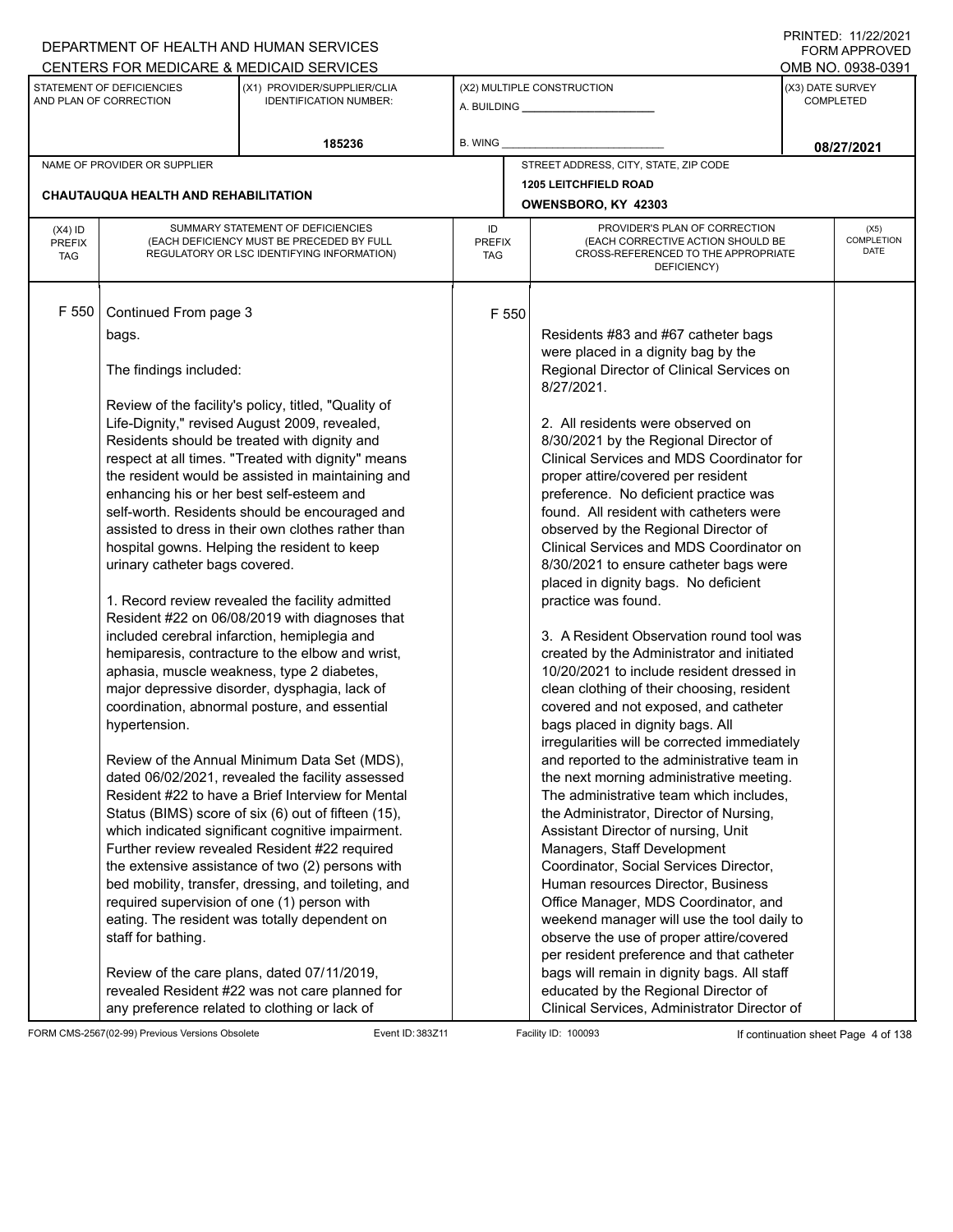|                                          |                                                                                                                      | DEPARTMENT OF HEALTH AND HUMAN SERVICES                                                                                                                                                                                                                                                                                                                                                                                                                                                                                                                                                                                                                                                                                                                                                                                                                                                                                                                                                                                                                                                                                                                                                                                                                                                                                                                                                                                                                                                                                |                            |       |                                                                                                                                                                                                                                                                                                                                                                                                                                                                                                                                                                                                                                                                                                                                                                                                                                                                                                                                  | $1 \times 1 \times 1 = 1$ . $11222222$<br><b>FORM APPROVED</b> |
|------------------------------------------|----------------------------------------------------------------------------------------------------------------------|------------------------------------------------------------------------------------------------------------------------------------------------------------------------------------------------------------------------------------------------------------------------------------------------------------------------------------------------------------------------------------------------------------------------------------------------------------------------------------------------------------------------------------------------------------------------------------------------------------------------------------------------------------------------------------------------------------------------------------------------------------------------------------------------------------------------------------------------------------------------------------------------------------------------------------------------------------------------------------------------------------------------------------------------------------------------------------------------------------------------------------------------------------------------------------------------------------------------------------------------------------------------------------------------------------------------------------------------------------------------------------------------------------------------------------------------------------------------------------------------------------------------|----------------------------|-------|----------------------------------------------------------------------------------------------------------------------------------------------------------------------------------------------------------------------------------------------------------------------------------------------------------------------------------------------------------------------------------------------------------------------------------------------------------------------------------------------------------------------------------------------------------------------------------------------------------------------------------------------------------------------------------------------------------------------------------------------------------------------------------------------------------------------------------------------------------------------------------------------------------------------------------|----------------------------------------------------------------|
|                                          |                                                                                                                      | CENTERS FOR MEDICARE & MEDICAID SERVICES                                                                                                                                                                                                                                                                                                                                                                                                                                                                                                                                                                                                                                                                                                                                                                                                                                                                                                                                                                                                                                                                                                                                                                                                                                                                                                                                                                                                                                                                               |                            |       |                                                                                                                                                                                                                                                                                                                                                                                                                                                                                                                                                                                                                                                                                                                                                                                                                                                                                                                                  | OMB NO. 0938-0391                                              |
|                                          | STATEMENT OF DEFICIENCIES<br>AND PLAN OF CORRECTION                                                                  | (X1) PROVIDER/SUPPLIER/CLIA<br><b>IDENTIFICATION NUMBER:</b>                                                                                                                                                                                                                                                                                                                                                                                                                                                                                                                                                                                                                                                                                                                                                                                                                                                                                                                                                                                                                                                                                                                                                                                                                                                                                                                                                                                                                                                           |                            |       | (X2) MULTIPLE CONSTRUCTION                                                                                                                                                                                                                                                                                                                                                                                                                                                                                                                                                                                                                                                                                                                                                                                                                                                                                                       | (X3) DATE SURVEY<br><b>COMPLETED</b>                           |
|                                          |                                                                                                                      | 185236                                                                                                                                                                                                                                                                                                                                                                                                                                                                                                                                                                                                                                                                                                                                                                                                                                                                                                                                                                                                                                                                                                                                                                                                                                                                                                                                                                                                                                                                                                                 | <b>B. WING</b>             |       |                                                                                                                                                                                                                                                                                                                                                                                                                                                                                                                                                                                                                                                                                                                                                                                                                                                                                                                                  | 08/27/2021                                                     |
|                                          | NAME OF PROVIDER OR SUPPLIER                                                                                         |                                                                                                                                                                                                                                                                                                                                                                                                                                                                                                                                                                                                                                                                                                                                                                                                                                                                                                                                                                                                                                                                                                                                                                                                                                                                                                                                                                                                                                                                                                                        |                            |       | STREET ADDRESS, CITY, STATE, ZIP CODE                                                                                                                                                                                                                                                                                                                                                                                                                                                                                                                                                                                                                                                                                                                                                                                                                                                                                            |                                                                |
|                                          |                                                                                                                      |                                                                                                                                                                                                                                                                                                                                                                                                                                                                                                                                                                                                                                                                                                                                                                                                                                                                                                                                                                                                                                                                                                                                                                                                                                                                                                                                                                                                                                                                                                                        |                            |       | <b>1205 LEITCHFIELD ROAD</b>                                                                                                                                                                                                                                                                                                                                                                                                                                                                                                                                                                                                                                                                                                                                                                                                                                                                                                     |                                                                |
|                                          | <b>CHAUTAUQUA HEALTH AND REHABILITATION</b>                                                                          |                                                                                                                                                                                                                                                                                                                                                                                                                                                                                                                                                                                                                                                                                                                                                                                                                                                                                                                                                                                                                                                                                                                                                                                                                                                                                                                                                                                                                                                                                                                        |                            |       | OWENSBORO, KY 42303                                                                                                                                                                                                                                                                                                                                                                                                                                                                                                                                                                                                                                                                                                                                                                                                                                                                                                              |                                                                |
| $(X4)$ ID<br><b>PREFIX</b><br><b>TAG</b> |                                                                                                                      | SUMMARY STATEMENT OF DEFICIENCIES<br>(EACH DEFICIENCY MUST BE PRECEDED BY FULL<br>REGULATORY OR LSC IDENTIFYING INFORMATION)                                                                                                                                                                                                                                                                                                                                                                                                                                                                                                                                                                                                                                                                                                                                                                                                                                                                                                                                                                                                                                                                                                                                                                                                                                                                                                                                                                                           | ID<br><b>PREFIX</b><br>TAG |       | PROVIDER'S PLAN OF CORRECTION<br>(EACH CORRECTIVE ACTION SHOULD BE<br>CROSS-REFERENCED TO THE APPROPRIATE<br>DEFICIENCY)                                                                                                                                                                                                                                                                                                                                                                                                                                                                                                                                                                                                                                                                                                                                                                                                         | (X5)<br><b>COMPLETION</b><br>DATE                              |
| F 550                                    | Continued From page 4<br>related to dressing.<br>exposed.<br>on under the sheet other than briefs.<br>gown.<br>gown. | clothing. Further review revealed Resident #22<br>was not care planned for being resistive to care<br>Observation on 08/23/2021 at 11:11 AM, revealed<br>Resident #22 lying in bed without any clothing on<br>and covered by only a sheet. Further observation<br>revealed the sheet was only partially covering<br>Resident #22, leaving the resident almost fully<br>Observation on 08/24/2021 at 10:31 AM, revealed<br>Resident #22 lying down in bed covered with only<br>a sheet. Further observation revealed when the<br>sheet was pulled back Resident #22 had nothing<br>Observation on 08/25/2021 at 9:07 AM, revealed<br>Resident #22 lying in bed wearing a hospital<br>Observation on 08/26/2021 at 9:10 AM, revealed<br>Resident #22 lying in bed wearing a hospital<br>Interview with Certified Nurse Aide (CNA) #5, on<br>08/26/2021 at 9:31 AM, revealed staff complete a<br>spot check in the morning first, then they get<br>breakfast trays and get residents up and ready for<br>breakfast. CNA #5 stated staff go back around at<br>nine o'clock to complete resident bed baths,<br>showers, and clothing changes. The CNA stated<br>Resident #22 typically wore a hospital gown, and<br>she was unsure if Resident #22 had his/her own<br>personal clothing. Further interview revealed<br>Resident #22 would put clothes on if the resident<br>was out of bed. CNA#5 stated she was not<br>aware of any issues with Resident #22 being<br>resistive to care. CNA #5 stated after activities of |                            | F 550 | Nursing, Assistant Director of Nursing, or<br>Staff Development Coordinator on<br>resident rights including the right to a<br>dignified existence related to proper<br>attire/covered per resident preference and<br>the use of dignity bags to conceal catheter<br>bags. Education completed by 11/4/21.<br>4. The issues will be reviewed daily times<br>2 weeks, weekly times 2 weeks, monthly<br>for 2 months and then quarterly times 9<br>months by the Administrator, Director of<br>Nursing, Assistant Director of Nursing, or<br>Unit Manager to ensure residents dressed<br>in clean clothing of their choosing,<br>resident covered and not exposed, and<br>catheter bags placed in dignity bags.<br>Results will be reported by the Director of<br>Nursing at the monthly Quality Assurance<br>and Performance Improvement<br>Committee meeting for review and<br>recommendations to ensure continued<br>compliance. |                                                                |

FORM CMS-2567(02-99) Previous Versions Obsolete Event ID: 383Z11 Facility ID: 100093 If continuation sheet Page 5 of 138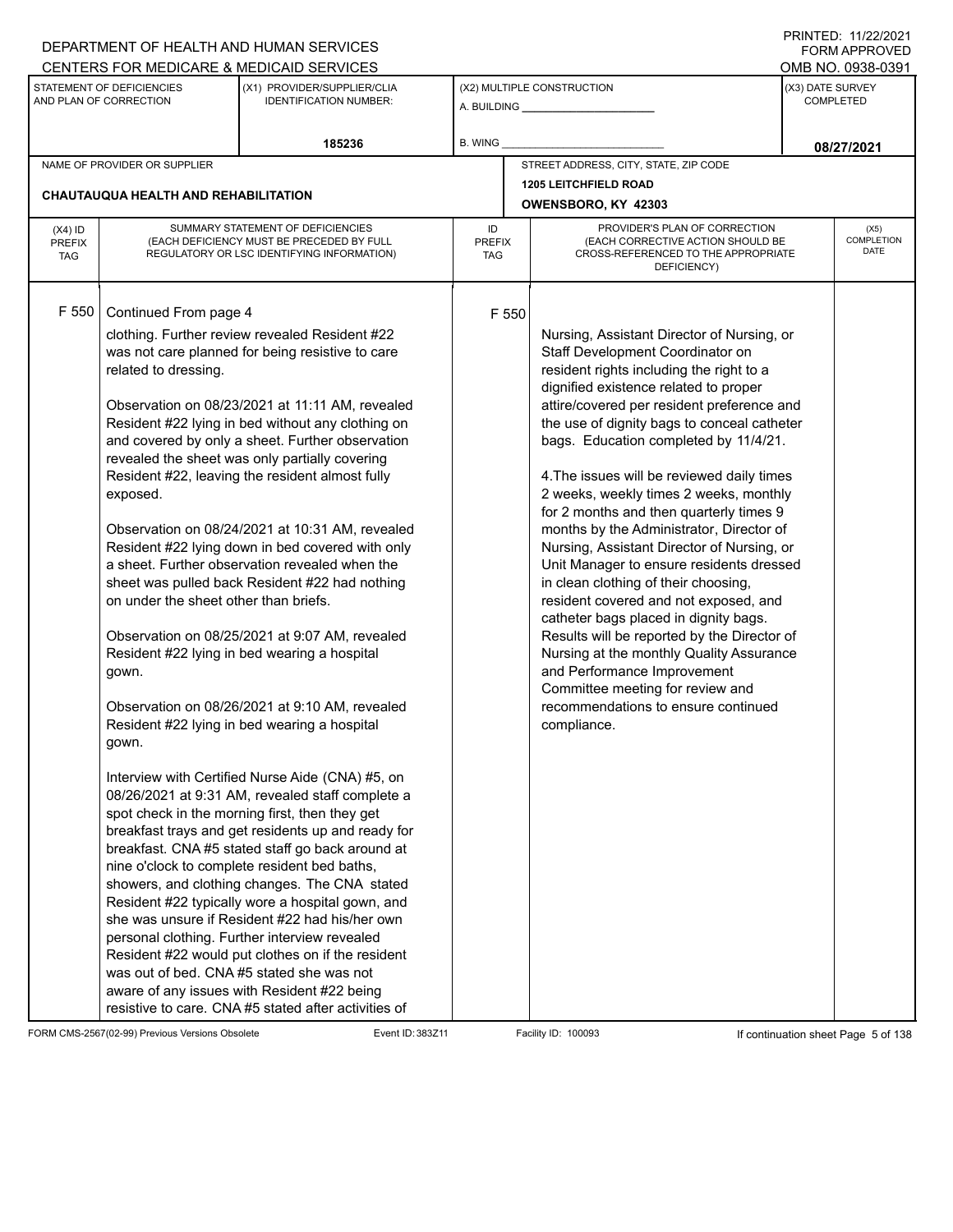|                                          |                                                                                                                                                                                                                                                                                                                                                 | DEPARTMENT OF HEALTH AND HUMAN SERVICES                                                                                                                                                                                                                                                                                                                                                                                                                                                                                                                                                                                                                                                                                                                                                                                                                                                                                                                                                                                                                                                                                                                                                                                                                                                                                                                                                                                                                                   |                            |                                                                                                                          |                  | <b>FORM APPROVED</b>              |
|------------------------------------------|-------------------------------------------------------------------------------------------------------------------------------------------------------------------------------------------------------------------------------------------------------------------------------------------------------------------------------------------------|---------------------------------------------------------------------------------------------------------------------------------------------------------------------------------------------------------------------------------------------------------------------------------------------------------------------------------------------------------------------------------------------------------------------------------------------------------------------------------------------------------------------------------------------------------------------------------------------------------------------------------------------------------------------------------------------------------------------------------------------------------------------------------------------------------------------------------------------------------------------------------------------------------------------------------------------------------------------------------------------------------------------------------------------------------------------------------------------------------------------------------------------------------------------------------------------------------------------------------------------------------------------------------------------------------------------------------------------------------------------------------------------------------------------------------------------------------------------------|----------------------------|--------------------------------------------------------------------------------------------------------------------------|------------------|-----------------------------------|
|                                          |                                                                                                                                                                                                                                                                                                                                                 | CENTERS FOR MEDICARE & MEDICAID SERVICES                                                                                                                                                                                                                                                                                                                                                                                                                                                                                                                                                                                                                                                                                                                                                                                                                                                                                                                                                                                                                                                                                                                                                                                                                                                                                                                                                                                                                                  |                            |                                                                                                                          |                  | OMB NO. 0938-0391                 |
|                                          | STATEMENT OF DEFICIENCIES<br>AND PLAN OF CORRECTION                                                                                                                                                                                                                                                                                             | (X1) PROVIDER/SUPPLIER/CLIA<br><b>IDENTIFICATION NUMBER:</b>                                                                                                                                                                                                                                                                                                                                                                                                                                                                                                                                                                                                                                                                                                                                                                                                                                                                                                                                                                                                                                                                                                                                                                                                                                                                                                                                                                                                              |                            | (X2) MULTIPLE CONSTRUCTION                                                                                               | (X3) DATE SURVEY | <b>COMPLETED</b>                  |
|                                          |                                                                                                                                                                                                                                                                                                                                                 | 185236                                                                                                                                                                                                                                                                                                                                                                                                                                                                                                                                                                                                                                                                                                                                                                                                                                                                                                                                                                                                                                                                                                                                                                                                                                                                                                                                                                                                                                                                    | <b>B. WING</b>             |                                                                                                                          |                  | 08/27/2021                        |
|                                          | NAME OF PROVIDER OR SUPPLIER                                                                                                                                                                                                                                                                                                                    |                                                                                                                                                                                                                                                                                                                                                                                                                                                                                                                                                                                                                                                                                                                                                                                                                                                                                                                                                                                                                                                                                                                                                                                                                                                                                                                                                                                                                                                                           |                            | STREET ADDRESS, CITY, STATE, ZIP CODE                                                                                    |                  |                                   |
|                                          | CHAUTAUQUA HEALTH AND REHABILITATION                                                                                                                                                                                                                                                                                                            |                                                                                                                                                                                                                                                                                                                                                                                                                                                                                                                                                                                                                                                                                                                                                                                                                                                                                                                                                                                                                                                                                                                                                                                                                                                                                                                                                                                                                                                                           |                            | <b>1205 LEITCHFIELD ROAD</b>                                                                                             |                  |                                   |
|                                          |                                                                                                                                                                                                                                                                                                                                                 |                                                                                                                                                                                                                                                                                                                                                                                                                                                                                                                                                                                                                                                                                                                                                                                                                                                                                                                                                                                                                                                                                                                                                                                                                                                                                                                                                                                                                                                                           |                            | OWENSBORO, KY 42303                                                                                                      |                  |                                   |
| $(X4)$ ID<br><b>PREFIX</b><br><b>TAG</b> |                                                                                                                                                                                                                                                                                                                                                 | SUMMARY STATEMENT OF DEFICIENCIES<br>(EACH DEFICIENCY MUST BE PRECEDED BY FULL<br>REGULATORY OR LSC IDENTIFYING INFORMATION)                                                                                                                                                                                                                                                                                                                                                                                                                                                                                                                                                                                                                                                                                                                                                                                                                                                                                                                                                                                                                                                                                                                                                                                                                                                                                                                                              | ID<br><b>PREFIX</b><br>TAG | PROVIDER'S PLAN OF CORRECTION<br>(EACH CORRECTIVE ACTION SHOULD BE<br>CROSS-REFERENCED TO THE APPROPRIATE<br>DEFICIENCY) |                  | (X5)<br><b>COMPLETION</b><br>DATE |
| F 550                                    | Continued From page 5<br>should ever be left naked or undressed.<br>AM, revealed that at 6:30 AM, staff did a<br>baths. The CNA stated all residents were<br>their faces, and grooming. CNA #6 stated<br>but allowed staff to complete it. Continued<br>was completely naked.<br>policy was presented. During a follow up<br>review the policy. | daily living (ADL) care was provided, all residents<br>would and should have on either clothing or a<br>hospital gown. CNA #5 stated that no resident<br>Interview with CNA #6, on 08/26/2021 at 10:13<br>walk-through and checked on residents. She<br>stated at that time, staff started incontinent care<br>and wiped residents' faces before breakfast. CNA<br>#6 stated after breakfast, staff started ADL care<br>such as providing bed baths, showers, or partial<br>provided full ADL care which included providing<br>clean clothes, denture/oral mouth care, washing<br>Resident #22 was unable to verbalize and make<br>his/her needs known, and that Resident #22<br>required staff to turn him/her every two hours.<br>CNA#6 stated Resident #22 did not like ADL care<br>interview revealed Resident #22 primarily wore a<br>hospital gown and liked to pull down the arms but<br>had never completely removed the gown. CNA #6<br>stated Resident #22 would allow staff to adjust<br>the gown when that occurred. She stated there<br>should never be an occasion when Resident #22<br>Interview with the Director of Nursing (DON), on<br>08/26/2021 at 8:15 AM, revealed she would need<br>to check the facility's ADL and dignity policy. No<br>interview, on 08/26/2021 at 12:48 PM, revealed<br>the DON stated she still had not had a chance to<br>2. Record review revealed the facility admitted<br>Resident #83 on 10/16/2019 with diagnoses that | F 550                      |                                                                                                                          |                  |                                   |

FORM CMS-2567(02-99) Previous Versions Obsolete Event ID: 383Z11 Facility ID: 100093 If continuation sheet Page 6 of 138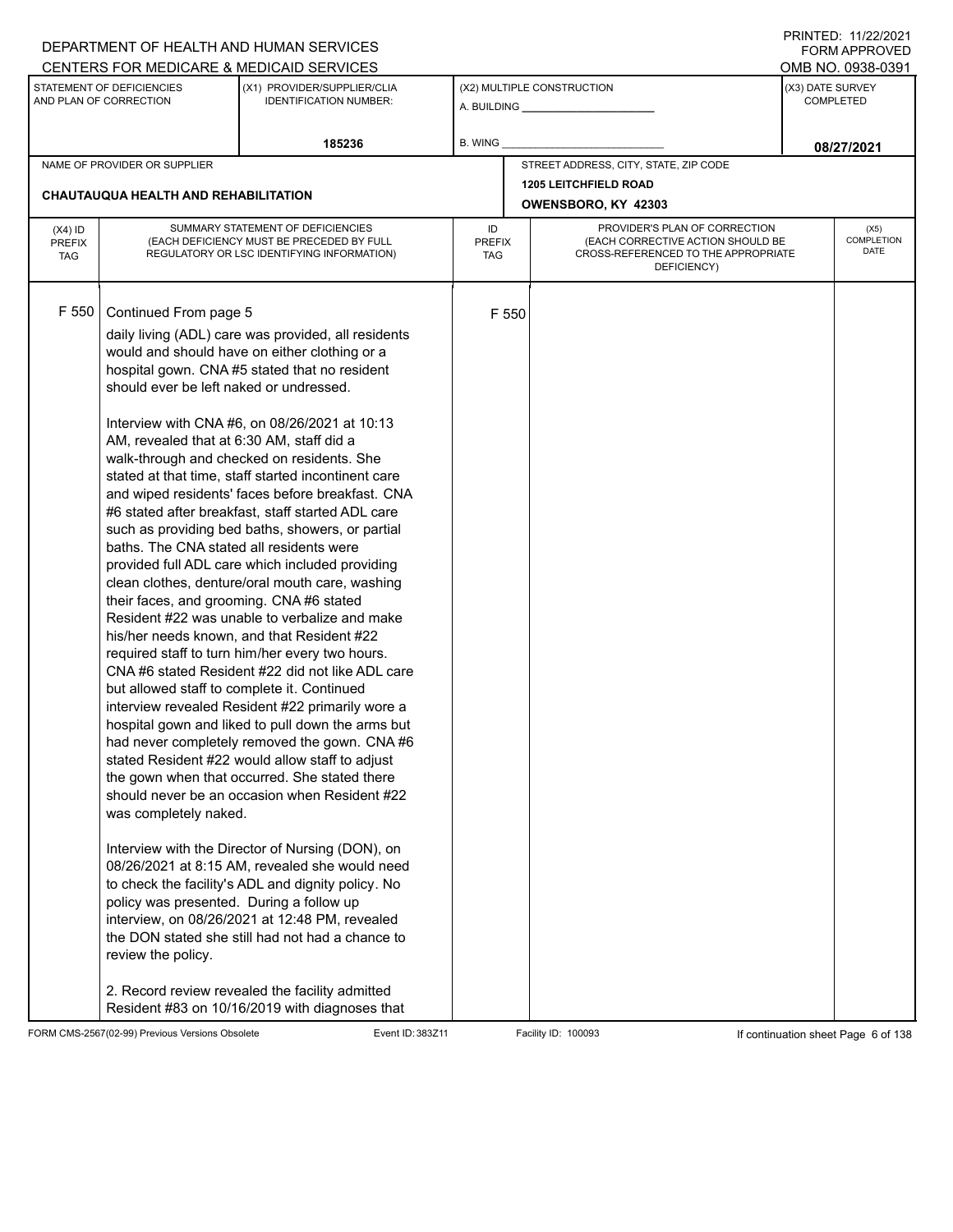|                                          |                                                                                                                                                                                                                                                                                                                                                                                                         | DEPARTMENT OF HEALTH AND HUMAN SERVICES                                                                                                                                                                                                                                                                                                                                                                                                                                                                                                                                                                                                                                                                                                                                                                                                                                                                                                                                                                                                                                                                                                                                                                                                                                                                    |                            |                                                                                                                          | I INITILD. III <i>ll</i> iculi<br><b>FORM APPROVED</b> |
|------------------------------------------|---------------------------------------------------------------------------------------------------------------------------------------------------------------------------------------------------------------------------------------------------------------------------------------------------------------------------------------------------------------------------------------------------------|------------------------------------------------------------------------------------------------------------------------------------------------------------------------------------------------------------------------------------------------------------------------------------------------------------------------------------------------------------------------------------------------------------------------------------------------------------------------------------------------------------------------------------------------------------------------------------------------------------------------------------------------------------------------------------------------------------------------------------------------------------------------------------------------------------------------------------------------------------------------------------------------------------------------------------------------------------------------------------------------------------------------------------------------------------------------------------------------------------------------------------------------------------------------------------------------------------------------------------------------------------------------------------------------------------|----------------------------|--------------------------------------------------------------------------------------------------------------------------|--------------------------------------------------------|
|                                          |                                                                                                                                                                                                                                                                                                                                                                                                         | CENTERS FOR MEDICARE & MEDICAID SERVICES                                                                                                                                                                                                                                                                                                                                                                                                                                                                                                                                                                                                                                                                                                                                                                                                                                                                                                                                                                                                                                                                                                                                                                                                                                                                   |                            |                                                                                                                          | OMB NO. 0938-0391                                      |
|                                          | STATEMENT OF DEFICIENCIES<br>AND PLAN OF CORRECTION                                                                                                                                                                                                                                                                                                                                                     | (X1) PROVIDER/SUPPLIER/CLIA<br><b>IDENTIFICATION NUMBER:</b>                                                                                                                                                                                                                                                                                                                                                                                                                                                                                                                                                                                                                                                                                                                                                                                                                                                                                                                                                                                                                                                                                                                                                                                                                                               |                            | (X2) MULTIPLE CONSTRUCTION                                                                                               | (X3) DATE SURVEY<br><b>COMPLETED</b>                   |
|                                          |                                                                                                                                                                                                                                                                                                                                                                                                         | 185236                                                                                                                                                                                                                                                                                                                                                                                                                                                                                                                                                                                                                                                                                                                                                                                                                                                                                                                                                                                                                                                                                                                                                                                                                                                                                                     | B. WING                    |                                                                                                                          | 08/27/2021                                             |
|                                          | NAME OF PROVIDER OR SUPPLIER                                                                                                                                                                                                                                                                                                                                                                            |                                                                                                                                                                                                                                                                                                                                                                                                                                                                                                                                                                                                                                                                                                                                                                                                                                                                                                                                                                                                                                                                                                                                                                                                                                                                                                            |                            | STREET ADDRESS, CITY, STATE, ZIP CODE                                                                                    |                                                        |
|                                          | CHAUTAUQUA HEALTH AND REHABILITATION                                                                                                                                                                                                                                                                                                                                                                    |                                                                                                                                                                                                                                                                                                                                                                                                                                                                                                                                                                                                                                                                                                                                                                                                                                                                                                                                                                                                                                                                                                                                                                                                                                                                                                            |                            | <b>1205 LEITCHFIELD ROAD</b><br>OWENSBORO, KY 42303                                                                      |                                                        |
| $(X4)$ ID<br><b>PREFIX</b><br><b>TAG</b> |                                                                                                                                                                                                                                                                                                                                                                                                         | SUMMARY STATEMENT OF DEFICIENCIES<br>(EACH DEFICIENCY MUST BE PRECEDED BY FULL<br>REGULATORY OR LSC IDENTIFYING INFORMATION)                                                                                                                                                                                                                                                                                                                                                                                                                                                                                                                                                                                                                                                                                                                                                                                                                                                                                                                                                                                                                                                                                                                                                                               | ID<br><b>PREFIX</b><br>TAG | PROVIDER'S PLAN OF CORRECTION<br>(EACH CORRECTIVE ACTION SHOULD BE<br>CROSS-REFERENCED TO THE APPROPRIATE<br>DEFICIENCY) | (X5)<br>COMPLETION<br>DATE                             |
| F 550                                    | Continued From page 6<br>posture, neuromuscular dysfunction of the<br>bladder, and mild cognitive impairment.<br>Set, dated 07/27/2021, revealed the facility<br>dependent on staff for bathing.<br>were to provide a privacy bag.<br>Resident #83 lying in bed, with a catheter<br>drainage bag on the right side of the bed,<br>exposed and not in a privacy bag.<br>bag not placed in a privacy bag. | included cerebral palsy, chronic obstructive<br>pulmonary disease, contractures, abnormal<br>Review of the Significant Change Minimum Data<br>assessed Resident #83 to have a Brief Interview<br>for Mental Status (BIMS) score of zero (00) out of<br>fifteen (15), which indicated significant cognitive<br>impairment. Resident #83 required extensive<br>assistance of two persons with bed mobility,<br>dressing, and toileting. Further review revealed<br>Resident #83 required limited assistance of one<br>person with eating. The resident was totally<br>Review of Resident #83's care plan, initiated on<br>10/17/2019, revealed the resident required an<br>indwelling suprapubic catheter due to neurogenic<br>bladder. Further review revealed interventions<br>Observation on 08/23/2021 at 10:25 AM, revealed<br>Interview with CNA #5, on 08/26/2021 at 10:52<br>AM, revealed the CNA staff were responsible for<br>cleaning a resident's catheter tubing and ensuring<br>that the catheter drainage bag was in a privacy<br>bag. The CNA stated that catheter privacy bags<br>were in central supply, and staff could ask a<br>nurse to get a bag. CNA #5 stated it was staff's<br>responsibility to correct issues such as a catheter<br>Interview with CNA #6, on 08/26/2021 at 11:24 | F 550                      |                                                                                                                          |                                                        |

FORM CMS-2567(02-99) Previous Versions Obsolete Event ID: 383Z11 Facility ID: 100093 If continuation sheet Page 7 of 138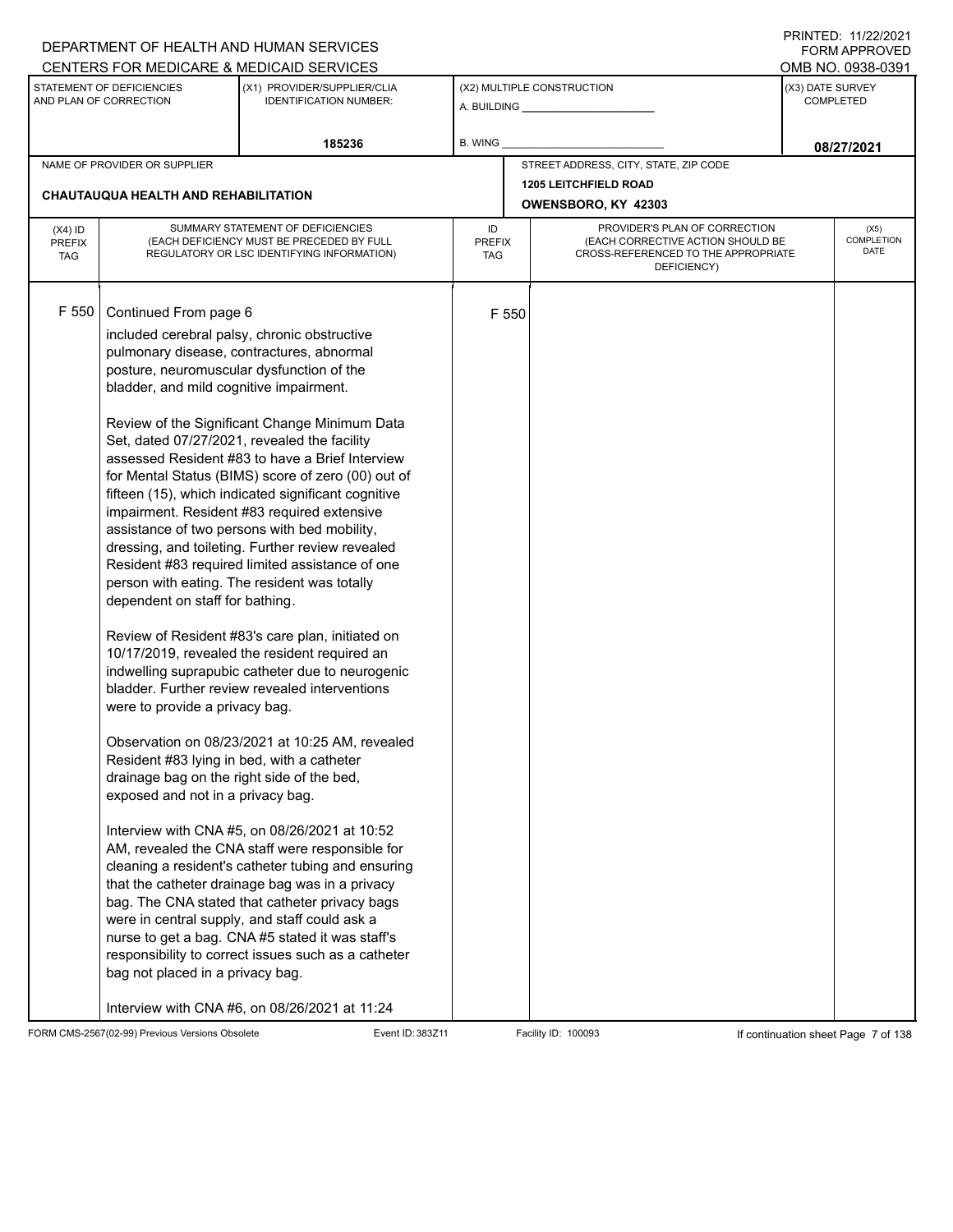|                                          |                                                                                                                                                                                                                                                                                                                                                                                                                                                      | DEPARTMENT OF HEALTH AND HUMAN SERVICES                                                                                                                                                                                                                                                                                                                                                                                                                                                                                                                                                                                                                                                                                                                                                                                                                                                                                                                                                                                                                                                                                                                     |                                   |       |                                                                                                                          |                  | I INITILD. III <i>ll</i> iculi<br><b>FORM APPROVED</b> |
|------------------------------------------|------------------------------------------------------------------------------------------------------------------------------------------------------------------------------------------------------------------------------------------------------------------------------------------------------------------------------------------------------------------------------------------------------------------------------------------------------|-------------------------------------------------------------------------------------------------------------------------------------------------------------------------------------------------------------------------------------------------------------------------------------------------------------------------------------------------------------------------------------------------------------------------------------------------------------------------------------------------------------------------------------------------------------------------------------------------------------------------------------------------------------------------------------------------------------------------------------------------------------------------------------------------------------------------------------------------------------------------------------------------------------------------------------------------------------------------------------------------------------------------------------------------------------------------------------------------------------------------------------------------------------|-----------------------------------|-------|--------------------------------------------------------------------------------------------------------------------------|------------------|--------------------------------------------------------|
|                                          |                                                                                                                                                                                                                                                                                                                                                                                                                                                      | CENTERS FOR MEDICARE & MEDICAID SERVICES                                                                                                                                                                                                                                                                                                                                                                                                                                                                                                                                                                                                                                                                                                                                                                                                                                                                                                                                                                                                                                                                                                                    |                                   |       |                                                                                                                          |                  | OMB NO. 0938-0391                                      |
|                                          | STATEMENT OF DEFICIENCIES<br>AND PLAN OF CORRECTION                                                                                                                                                                                                                                                                                                                                                                                                  | (X1) PROVIDER/SUPPLIER/CLIA<br><b>IDENTIFICATION NUMBER:</b>                                                                                                                                                                                                                                                                                                                                                                                                                                                                                                                                                                                                                                                                                                                                                                                                                                                                                                                                                                                                                                                                                                |                                   |       | (X2) MULTIPLE CONSTRUCTION                                                                                               | (X3) DATE SURVEY | <b>COMPLETED</b>                                       |
|                                          |                                                                                                                                                                                                                                                                                                                                                                                                                                                      | 185236                                                                                                                                                                                                                                                                                                                                                                                                                                                                                                                                                                                                                                                                                                                                                                                                                                                                                                                                                                                                                                                                                                                                                      | <b>B. WING</b>                    |       |                                                                                                                          |                  | 08/27/2021                                             |
|                                          | NAME OF PROVIDER OR SUPPLIER                                                                                                                                                                                                                                                                                                                                                                                                                         |                                                                                                                                                                                                                                                                                                                                                                                                                                                                                                                                                                                                                                                                                                                                                                                                                                                                                                                                                                                                                                                                                                                                                             |                                   |       | STREET ADDRESS, CITY, STATE, ZIP CODE                                                                                    |                  |                                                        |
|                                          | CHAUTAUQUA HEALTH AND REHABILITATION                                                                                                                                                                                                                                                                                                                                                                                                                 |                                                                                                                                                                                                                                                                                                                                                                                                                                                                                                                                                                                                                                                                                                                                                                                                                                                                                                                                                                                                                                                                                                                                                             |                                   |       | <b>1205 LEITCHFIELD ROAD</b><br>OWENSBORO, KY 42303                                                                      |                  |                                                        |
| $(X4)$ ID<br><b>PREFIX</b><br><b>TAG</b> | SUMMARY STATEMENT OF DEFICIENCIES<br>(EACH DEFICIENCY MUST BE PRECEDED BY FULL<br>REGULATORY OR LSC IDENTIFYING INFORMATION)                                                                                                                                                                                                                                                                                                                         |                                                                                                                                                                                                                                                                                                                                                                                                                                                                                                                                                                                                                                                                                                                                                                                                                                                                                                                                                                                                                                                                                                                                                             | ID<br><b>PREFIX</b><br><b>TAG</b> |       | PROVIDER'S PLAN OF CORRECTION<br>(EACH CORRECTIVE ACTION SHOULD BE<br>CROSS-REFERENCED TO THE APPROPRIATE<br>DEFICIENCY) |                  | (X5)<br><b>COMPLETION</b><br><b>DATE</b>               |
| F 550                                    | Continued From page 7<br>the bag was not overflowing or leaking.<br>included disruption of a surgical wound,<br>obstructive uropathy and morbid obesity.<br>07/19/2021, indicated Resident #67 was<br>wounds.<br>Record (TAR), revealed an entry to check<br>urinary catheter every shift. Further review<br>revealed each day had been checked and<br>place.<br>urinary catheter.<br>2:47 PM, revealed the drainage bag for the<br>room was opened. | AM, revealed the CNA staff were responsible for<br>emptying catheter bags, checking the color of<br>output, ensuring the catheter bag were placed in<br>a privacy bag, tubing was never on the floor, and<br>3. Record review revealed the facility admitted<br>Resident #67 on 01/18/2021 and readmitted the<br>resident on 02/14/2021 with diagnoses that<br>Review of the Quarterly Minimum Data Set, dated<br>cognitively intact with a Brief Interview for Mental<br>Status score of fourteen (14) out of fifteen (15).<br>The assessment further indicated the resident<br>had an indwelling urinary catheter and surgical<br>Review of the 08/2021 Treatment Administration<br>placement of the privacy bag for the indwelling<br>initialed which indicated the privacy bag was in<br>Review of the care plan for Resident #67, last<br>reviewed on 08/12/2021, indicated a privacy bag<br>should be provided for the resident's indwelling<br>Observation of Resident #67 on 08/23/2021 at<br>indwelling urinary catheter did not have a privacy<br>bag. Further observation revealed urine was<br>visible to anyone in the hall as the door to the |                                   | F 550 |                                                                                                                          |                  |                                                        |

FORM CMS-2567(02-99) Previous Versions Obsolete Event ID: 383Z11 Facility ID: 100093 If continuation sheet Page 8 of 138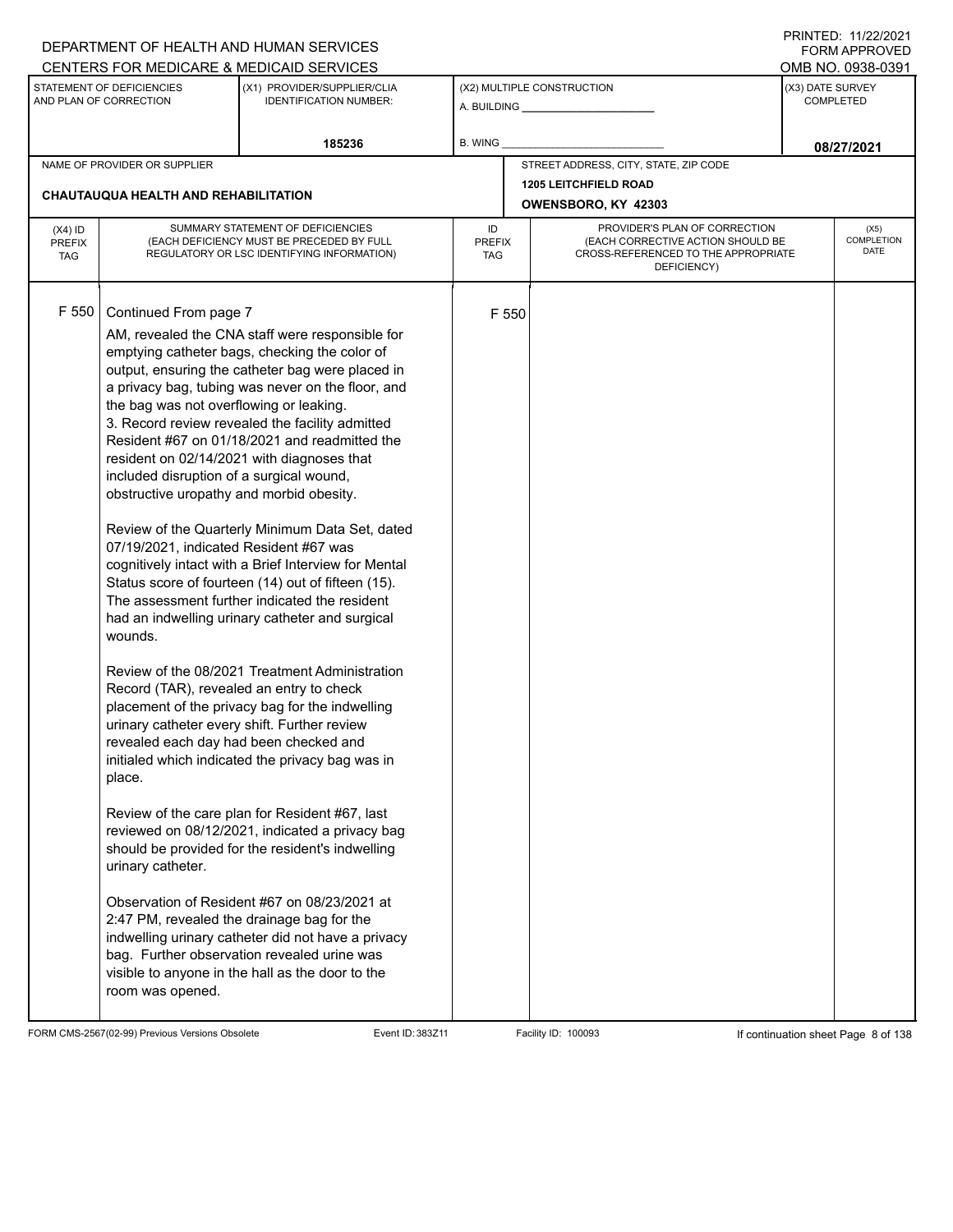|                                          |                                                                                                                                                                                                                                                                                                                                                  | DEPARTMENT OF HEALTH AND HUMAN SERVICES                                                                                                                                                                                                                                                                                                                                                                                                                                                                                                                                                                                                                                                                                                                                                                                                                                                                                                                                                                                                       |                            |                |                                                                                                                          |                  | $1 \times 1 \times 1 = 1$ . $11222222$<br><b>FORM APPROVED</b> |
|------------------------------------------|--------------------------------------------------------------------------------------------------------------------------------------------------------------------------------------------------------------------------------------------------------------------------------------------------------------------------------------------------|-----------------------------------------------------------------------------------------------------------------------------------------------------------------------------------------------------------------------------------------------------------------------------------------------------------------------------------------------------------------------------------------------------------------------------------------------------------------------------------------------------------------------------------------------------------------------------------------------------------------------------------------------------------------------------------------------------------------------------------------------------------------------------------------------------------------------------------------------------------------------------------------------------------------------------------------------------------------------------------------------------------------------------------------------|----------------------------|----------------|--------------------------------------------------------------------------------------------------------------------------|------------------|----------------------------------------------------------------|
|                                          | STATEMENT OF DEFICIENCIES<br>AND PLAN OF CORRECTION                                                                                                                                                                                                                                                                                              | CENTERS FOR MEDICARE & MEDICAID SERVICES<br>(X1) PROVIDER/SUPPLIER/CLIA<br><b>IDENTIFICATION NUMBER:</b>                                                                                                                                                                                                                                                                                                                                                                                                                                                                                                                                                                                                                                                                                                                                                                                                                                                                                                                                      |                            |                | (X2) MULTIPLE CONSTRUCTION                                                                                               | (X3) DATE SURVEY | OMB NO. 0938-0391<br><b>COMPLETED</b>                          |
|                                          |                                                                                                                                                                                                                                                                                                                                                  | 185236                                                                                                                                                                                                                                                                                                                                                                                                                                                                                                                                                                                                                                                                                                                                                                                                                                                                                                                                                                                                                                        | B. WING                    |                |                                                                                                                          |                  |                                                                |
|                                          | NAME OF PROVIDER OR SUPPLIER                                                                                                                                                                                                                                                                                                                     |                                                                                                                                                                                                                                                                                                                                                                                                                                                                                                                                                                                                                                                                                                                                                                                                                                                                                                                                                                                                                                               |                            |                | STREET ADDRESS, CITY, STATE, ZIP CODE                                                                                    |                  | 08/27/2021                                                     |
|                                          |                                                                                                                                                                                                                                                                                                                                                  |                                                                                                                                                                                                                                                                                                                                                                                                                                                                                                                                                                                                                                                                                                                                                                                                                                                                                                                                                                                                                                               |                            |                | <b>1205 LEITCHFIELD ROAD</b>                                                                                             |                  |                                                                |
|                                          | CHAUTAUQUA HEALTH AND REHABILITATION                                                                                                                                                                                                                                                                                                             |                                                                                                                                                                                                                                                                                                                                                                                                                                                                                                                                                                                                                                                                                                                                                                                                                                                                                                                                                                                                                                               |                            |                | OWENSBORO, KY 42303                                                                                                      |                  |                                                                |
| $(X4)$ ID<br><b>PREFIX</b><br><b>TAG</b> |                                                                                                                                                                                                                                                                                                                                                  | SUMMARY STATEMENT OF DEFICIENCIES<br>(EACH DEFICIENCY MUST BE PRECEDED BY FULL<br>REGULATORY OR LSC IDENTIFYING INFORMATION)                                                                                                                                                                                                                                                                                                                                                                                                                                                                                                                                                                                                                                                                                                                                                                                                                                                                                                                  | ID<br><b>PREFIX</b><br>TAG |                | PROVIDER'S PLAN OF CORRECTION<br>(EACH CORRECTIVE ACTION SHOULD BE<br>CROSS-REFERENCED TO THE APPROPRIATE<br>DEFICIENCY) |                  | (X5)<br><b>COMPLETION</b><br>DATE                              |
| F 550                                    | Continued From page 8<br>ago.<br>#2, on 08/25/2021 at 10:33 AM, revealed<br>noticed the drainage bag was not covered.<br>drainage bag should be always covered to<br>was covered since she had not been in the<br>resident's room yet that shift.<br>urinary drainage bag.<br>F 600   Free from Abuse and Neglect<br>$SS=K$ CFR(s): 483.12(a)(1) | Observation on 08/24/2021 at 2:00 PM, revealed<br>no privacy bag was seen covering the urinary<br>drainage bag. Interview with the resident, at that<br>time, revealed the last time he/she remembered<br>the bag being covered was about three (3) weeks<br>Interview with Certified Nursing Assistant (CNA)<br>Resident #67 should have a privacy bag covering<br>the urinary drainage bag. CNA #2 added she had<br>served breakfast to the resident and had not<br>Interview with Registered Nurse (RN) #1, on<br>08/25/2021 at 10:34 AM, revealed the urinary<br>maintain privacy. The nurse stated she was<br>uncertain about the facility's policy for covering<br>catheter drainage bags. RN #1 added she was<br>unaware if Resident #67's catheter drainage bag<br>Interview with the Director of Nursing (DON), on<br>08/26/2021 at 8:15 AM, revealed the standard of<br>care was to cover the urinary drainage bag, but to<br>be sure she needed to review the facility policy.<br>The DON did not return a policy for covering the |                            | F 550<br>F 600 |                                                                                                                          |                  | 11/5/21                                                        |
|                                          | Exploitation                                                                                                                                                                                                                                                                                                                                     | §483.12 Freedom from Abuse, Neglect, and<br>The resident has the right to be free from abuse,<br>neglect, misappropriation of resident property,<br>and exploitation as defined in this subpart. This                                                                                                                                                                                                                                                                                                                                                                                                                                                                                                                                                                                                                                                                                                                                                                                                                                         |                            |                |                                                                                                                          |                  |                                                                |

FORM CMS-2567(02-99) Previous Versions Obsolete Event ID: 383Z11 Facility ID: 100093 If continuation sheet Page 9 of 138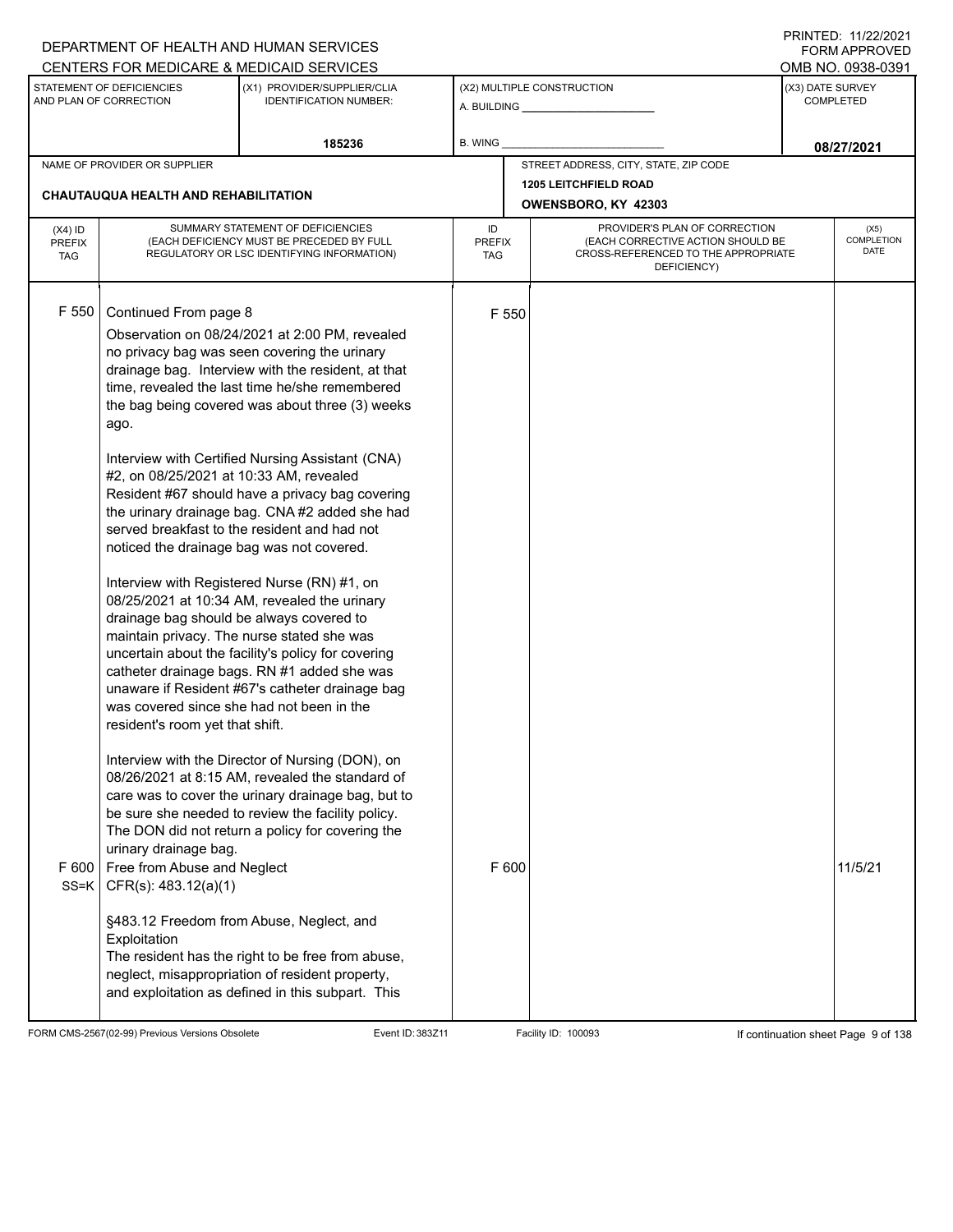|                                          |                                                                                                                                                                                                                      | DEPARTMENT OF HEALTH AND HUMAN SERVICES<br>CENTERS FOR MEDICARE & MEDICAID SERVICES                                                                                                                                                                                                                                                                                                                                                                                                                                                                                                                                                                                                                                                                                                                                                                                                                                                             |                                   |                                                                                                                                                                                                                                                                                                                                                                                                                                                                                                                                                                                                                                                                                                                                                                                                 | I INITILU. II <i>LLIL</i> ULI<br><b>FORM APPROVED</b><br>OMB NO. 0938-0391 |
|------------------------------------------|----------------------------------------------------------------------------------------------------------------------------------------------------------------------------------------------------------------------|-------------------------------------------------------------------------------------------------------------------------------------------------------------------------------------------------------------------------------------------------------------------------------------------------------------------------------------------------------------------------------------------------------------------------------------------------------------------------------------------------------------------------------------------------------------------------------------------------------------------------------------------------------------------------------------------------------------------------------------------------------------------------------------------------------------------------------------------------------------------------------------------------------------------------------------------------|-----------------------------------|-------------------------------------------------------------------------------------------------------------------------------------------------------------------------------------------------------------------------------------------------------------------------------------------------------------------------------------------------------------------------------------------------------------------------------------------------------------------------------------------------------------------------------------------------------------------------------------------------------------------------------------------------------------------------------------------------------------------------------------------------------------------------------------------------|----------------------------------------------------------------------------|
|                                          | STATEMENT OF DEFICIENCIES<br>AND PLAN OF CORRECTION                                                                                                                                                                  | (X1) PROVIDER/SUPPLIER/CLIA<br><b>IDENTIFICATION NUMBER:</b>                                                                                                                                                                                                                                                                                                                                                                                                                                                                                                                                                                                                                                                                                                                                                                                                                                                                                    |                                   | (X2) MULTIPLE CONSTRUCTION<br>A. BUILDING <b>A.</b> BUILDING                                                                                                                                                                                                                                                                                                                                                                                                                                                                                                                                                                                                                                                                                                                                    | (X3) DATE SURVEY<br><b>COMPLETED</b>                                       |
|                                          |                                                                                                                                                                                                                      | 185236                                                                                                                                                                                                                                                                                                                                                                                                                                                                                                                                                                                                                                                                                                                                                                                                                                                                                                                                          | B. WING                           |                                                                                                                                                                                                                                                                                                                                                                                                                                                                                                                                                                                                                                                                                                                                                                                                 | 08/27/2021                                                                 |
|                                          | NAME OF PROVIDER OR SUPPLIER                                                                                                                                                                                         |                                                                                                                                                                                                                                                                                                                                                                                                                                                                                                                                                                                                                                                                                                                                                                                                                                                                                                                                                 |                                   | STREET ADDRESS, CITY, STATE, ZIP CODE                                                                                                                                                                                                                                                                                                                                                                                                                                                                                                                                                                                                                                                                                                                                                           |                                                                            |
|                                          | <b>CHAUTAUQUA HEALTH AND REHABILITATION</b>                                                                                                                                                                          |                                                                                                                                                                                                                                                                                                                                                                                                                                                                                                                                                                                                                                                                                                                                                                                                                                                                                                                                                 | OWENSBORO, KY 42303               |                                                                                                                                                                                                                                                                                                                                                                                                                                                                                                                                                                                                                                                                                                                                                                                                 |                                                                            |
| $(X4)$ ID<br><b>PREFIX</b><br><b>TAG</b> |                                                                                                                                                                                                                      | SUMMARY STATEMENT OF DEFICIENCIES<br>(EACH DEFICIENCY MUST BE PRECEDED BY FULL<br>REGULATORY OR LSC IDENTIFYING INFORMATION)                                                                                                                                                                                                                                                                                                                                                                                                                                                                                                                                                                                                                                                                                                                                                                                                                    | ID<br><b>PREFIX</b><br><b>TAG</b> | PROVIDER'S PLAN OF CORRECTION<br>(EACH CORRECTIVE ACTION SHOULD BE<br>CROSS-REFERENCED TO THE APPROPRIATE<br>DEFICIENCY)                                                                                                                                                                                                                                                                                                                                                                                                                                                                                                                                                                                                                                                                        | (X5)<br><b>COMPLETION</b><br>DATE                                          |
| F 600                                    | Continued From page 9<br>includes but is not limited to freedom from<br>treat the resident's medical symptoms.<br>§483.12(a) The facility must-<br>physical abuse, corporal punishment, or<br>involuntary seclusion; | corporal punishment, involuntary seclusion and<br>any physical or chemical restraint not required to<br>§483.12(a)(1) Not use verbal, mental, sexual, or                                                                                                                                                                                                                                                                                                                                                                                                                                                                                                                                                                                                                                                                                                                                                                                        | F 600                             |                                                                                                                                                                                                                                                                                                                                                                                                                                                                                                                                                                                                                                                                                                                                                                                                 |                                                                            |
|                                          | by:<br>femur fracture.<br>The Director of Nursing (DON) indicated                                                                                                                                                    | This REQUIREMENT is not met as evidenced<br>Based on interviews, record reviews and facility<br>policy review, it was determined that the facility<br>failed to protect residents from physical, sexual,<br>and verbal abuse for five (5) (Residents #35, #8,<br>#58, #54, and #87) of five (5) sampled residents<br>reviewed for abuse by Resident #85 and Resident<br>#6. Specifically, Resident #85 knocked down<br>Resident #35 down on 08/21/2021, and knocked<br>Resident #8 down on 08/22/2021, resulting in a<br>Resident #6 had multiple episodes of verbal and<br>physical aggression towards other residents.<br>Resident #6 exposed himself/herself, sexually<br>during an activity, to Resident #58 and Resident<br>#87. Staff reported that when Resident #6 came<br>into the common area, other residents left due to<br>the resident's behaviors. Staff indicated they were<br>fearful Resident #6 would hurt another resident. |                                   | 1. Resident #85 was reported to push<br>Resident #8 resulting in a fractured femur.<br>The incident was reported on 08/26/21<br>and the follow up investigation was<br>finalized and reported 08/27/21. Resident<br>#6 was reported to have exposed himself<br>in a group activity on 08/14/21. This event<br>reported to OIG 08/27/21 and<br>investigation and follow up submitted on<br>$8/28/21$ .<br>2. All residents with BIMs of 8 or above<br>were interviewed by social services on<br>8-25-2021 and 8-26-2021 to ensure there<br>were no concerns of safety, or feelings of<br>abuse while in this facility. None were<br>noted. MDS nurse and SS assistant<br>reviewed residents with BIMS of 7 and<br>below for any signs of change in baseline<br>mood or behavior and normal daily |                                                                            |

FORM CMS-2567(02-99) Previous Versions Obsolete Event ID: 383Z11 Event ID: 383Z11 Facility ID: 100093 If continuation sheet Page 10 of 138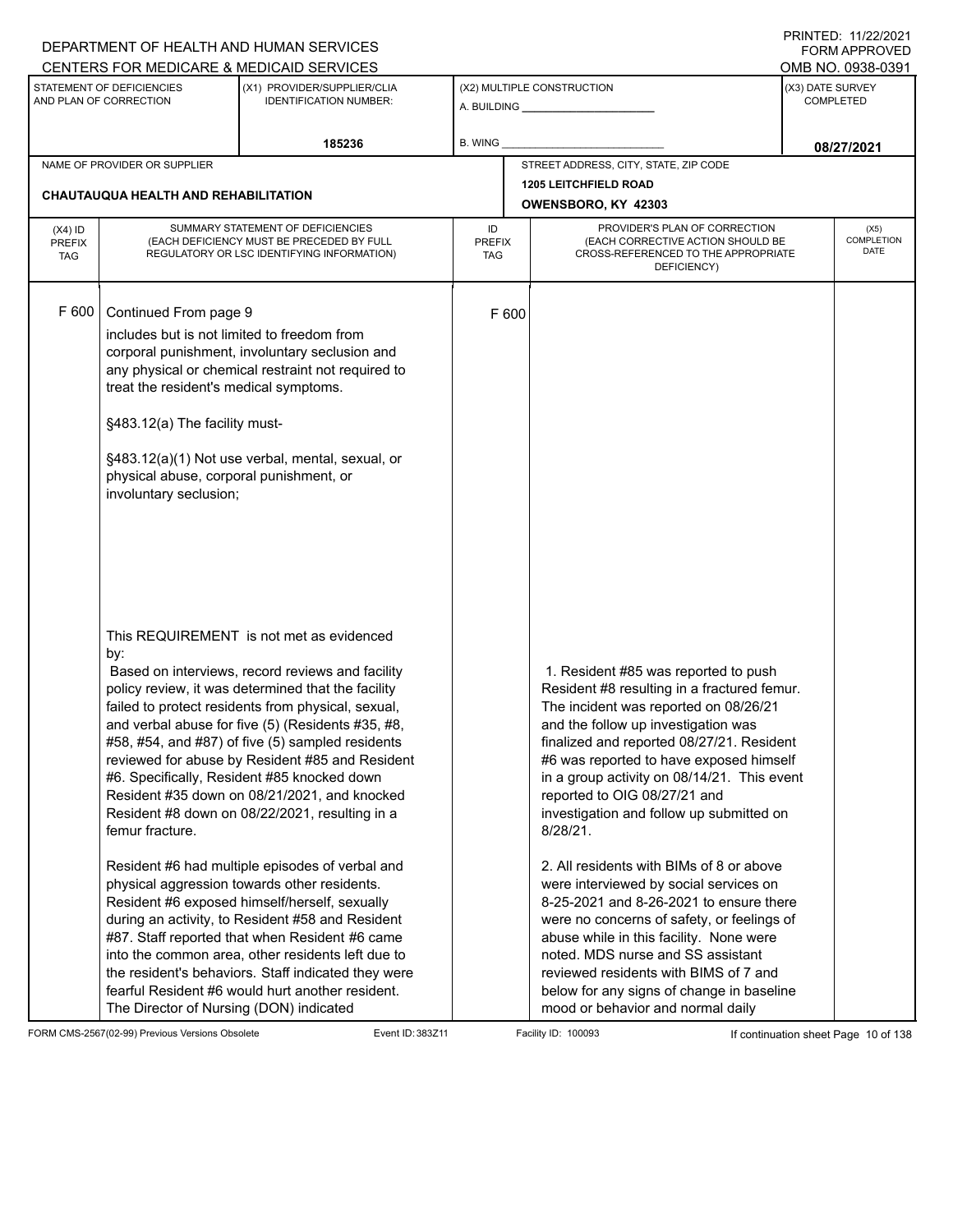|                                          |                                                                                                                                                                                                                                                           | DEPARTMENT OF HEALTH AND HUMAN SERVICES<br>CENTERS FOR MEDICARE & MEDICAID SERVICES                                                                                                                                                                                                                                                                                                                                                                                                                                                                                                                                                                                                                                                                                                                                                                                                                                                                                                                                                                                                                                                                                                                                                                                                                                                                    |                                   |                                                                                                                                                                                                                                                                                                                                                                                                                                                                                                                                                                                                                                                                                                                                                                                                                                                                                                                                                                                                                                                                                                                                                                                                                                                                                                                                                                                                                                                               |                               | 111111111121112212121<br><b>FORM APPROVED</b><br>OMB NO. 0938-0391 |
|------------------------------------------|-----------------------------------------------------------------------------------------------------------------------------------------------------------------------------------------------------------------------------------------------------------|--------------------------------------------------------------------------------------------------------------------------------------------------------------------------------------------------------------------------------------------------------------------------------------------------------------------------------------------------------------------------------------------------------------------------------------------------------------------------------------------------------------------------------------------------------------------------------------------------------------------------------------------------------------------------------------------------------------------------------------------------------------------------------------------------------------------------------------------------------------------------------------------------------------------------------------------------------------------------------------------------------------------------------------------------------------------------------------------------------------------------------------------------------------------------------------------------------------------------------------------------------------------------------------------------------------------------------------------------------|-----------------------------------|---------------------------------------------------------------------------------------------------------------------------------------------------------------------------------------------------------------------------------------------------------------------------------------------------------------------------------------------------------------------------------------------------------------------------------------------------------------------------------------------------------------------------------------------------------------------------------------------------------------------------------------------------------------------------------------------------------------------------------------------------------------------------------------------------------------------------------------------------------------------------------------------------------------------------------------------------------------------------------------------------------------------------------------------------------------------------------------------------------------------------------------------------------------------------------------------------------------------------------------------------------------------------------------------------------------------------------------------------------------------------------------------------------------------------------------------------------------|-------------------------------|--------------------------------------------------------------------|
|                                          | STATEMENT OF DEFICIENCIES<br>AND PLAN OF CORRECTION                                                                                                                                                                                                       | (X1) PROVIDER/SUPPLIER/CLIA<br><b>IDENTIFICATION NUMBER:</b>                                                                                                                                                                                                                                                                                                                                                                                                                                                                                                                                                                                                                                                                                                                                                                                                                                                                                                                                                                                                                                                                                                                                                                                                                                                                                           |                                   | (X2) MULTIPLE CONSTRUCTION                                                                                                                                                                                                                                                                                                                                                                                                                                                                                                                                                                                                                                                                                                                                                                                                                                                                                                                                                                                                                                                                                                                                                                                                                                                                                                                                                                                                                                    | (X3) DATE SURVEY<br>COMPLETED |                                                                    |
|                                          |                                                                                                                                                                                                                                                           | 185236                                                                                                                                                                                                                                                                                                                                                                                                                                                                                                                                                                                                                                                                                                                                                                                                                                                                                                                                                                                                                                                                                                                                                                                                                                                                                                                                                 | B. WING                           |                                                                                                                                                                                                                                                                                                                                                                                                                                                                                                                                                                                                                                                                                                                                                                                                                                                                                                                                                                                                                                                                                                                                                                                                                                                                                                                                                                                                                                                               |                               | 08/27/2021                                                         |
|                                          | NAME OF PROVIDER OR SUPPLIER                                                                                                                                                                                                                              |                                                                                                                                                                                                                                                                                                                                                                                                                                                                                                                                                                                                                                                                                                                                                                                                                                                                                                                                                                                                                                                                                                                                                                                                                                                                                                                                                        |                                   | STREET ADDRESS, CITY, STATE, ZIP CODE                                                                                                                                                                                                                                                                                                                                                                                                                                                                                                                                                                                                                                                                                                                                                                                                                                                                                                                                                                                                                                                                                                                                                                                                                                                                                                                                                                                                                         |                               |                                                                    |
|                                          | <b>CHAUTAUQUA HEALTH AND REHABILITATION</b>                                                                                                                                                                                                               |                                                                                                                                                                                                                                                                                                                                                                                                                                                                                                                                                                                                                                                                                                                                                                                                                                                                                                                                                                                                                                                                                                                                                                                                                                                                                                                                                        |                                   | <b>1205 LEITCHFIELD ROAD</b><br>OWENSBORO, KY 42303                                                                                                                                                                                                                                                                                                                                                                                                                                                                                                                                                                                                                                                                                                                                                                                                                                                                                                                                                                                                                                                                                                                                                                                                                                                                                                                                                                                                           |                               |                                                                    |
| $(X4)$ ID<br><b>PREFIX</b><br><b>TAG</b> |                                                                                                                                                                                                                                                           | SUMMARY STATEMENT OF DEFICIENCIES<br>(EACH DEFICIENCY MUST BE PRECEDED BY FULL<br>REGULATORY OR LSC IDENTIFYING INFORMATION)                                                                                                                                                                                                                                                                                                                                                                                                                                                                                                                                                                                                                                                                                                                                                                                                                                                                                                                                                                                                                                                                                                                                                                                                                           | ID<br><b>PREFIX</b><br><b>TAG</b> | PROVIDER'S PLAN OF CORRECTION<br>(EACH CORRECTIVE ACTION SHOULD BE<br>CROSS-REFERENCED TO THE APPROPRIATE<br>DEFICIENCY)                                                                                                                                                                                                                                                                                                                                                                                                                                                                                                                                                                                                                                                                                                                                                                                                                                                                                                                                                                                                                                                                                                                                                                                                                                                                                                                                      |                               | (X5)<br><b>COMPLETION</b><br><b>DATE</b>                           |
| F 600                                    | Continued From page 10<br>environment for the other residents.<br>at a scope and severity of "K."<br>abuse. The Director of Nursing (DON) and<br>08/26/2021 at 12:00 PM. AN acceptable<br>harm that was not immediate jeopardy.<br>The findings included: | Resident's #6's behaviors created a stressful<br>It was determined the facility's non-compliance<br>with one or more requirements of participation<br>caused, or was likely to cause, serious injury,<br>harm, impairment, or death to residents. The<br>Immediate Jeopardy (IJ) was identified at 483.12<br>(Freedom from Abuse, Neglect, and Exploitation)<br>The Immediate Jeopardy (IJ) was determined to<br>exist on 04/01/2021 when Resident #6 was<br>yelling and cursing at another resident and the<br>facility failed to investigate the allegation of verbal<br>Nursing Home Administrator (NHA) were notified<br>of the IJ and were provided the IJ Template on<br>Removal Plan was received on 08/27/2021. The<br>IJ was determined to be removed on 08/27/2021,<br>before exit. after the survey team performed<br>onsite verification that the Removal Plans had<br>been implemented. Noncompliance remained at<br>the lower scope and severity of pattern "E", no<br>actual harm with potential for more than minimal<br>Review of the Abuse Prevention Program, revised<br>09/2020, indicated in Paragraph #1 that as part of<br>the resident abuse prevention, administration<br>would protect residents from abuse by anyone<br>including, but not necessarily limited to staff,<br>other residents, consultants, volunteers, staff | F 600                             | routine. No changes or concerns were<br>identified.<br>3. Administrator, Director of Nursing, Unit<br>Managers, Assistant Director of Nursing,<br>MDS, Business office, Payroll, Activities,<br>Maintenance, Therapy, Scheduling were<br>educated per regional director of Clinical<br>services on 8-26-2021 pm on What is<br>abuse, how to prevent abuse and neglect,<br>when to report abuse and neglect, and to<br>report all abuse to the LNHA immediately.<br>The licensed Nursing Home Administrator<br>will make the initial report to the Office of<br>the Inspector General, Department of<br>Community Based Services, the State<br>Ombudsman and Local Ombudsman, the<br>responsible parties and the MD or Nurse<br>practitioner within two hours. All other<br>staff educated on how to Identify types of<br>Abuse and Neglect, when to report<br>suspected abuse and neglect, Reporting<br>of abuse and neglect directly to the<br>administrator immediately on 8/26/21 by<br>the Administrator and Director of Nursing.<br>Behavior monitoring is reviewed in the<br>morning clinical meeting and the trigger<br>word report is reviewed daily and all<br>concerns will be immediately addressed.<br>4. The Abuse Quality Assurance and<br>Performance Improvement tool and the<br>reportable events logs will be completed<br>monthly by the LNHA. Events will be<br>audited weekly x 3 months and then<br>quarterly x 12 months. Any concerns |                               |                                                                    |
|                                          | individuals.                                                                                                                                                                                                                                              | from other agencies, family members, legal<br>representatives, friends, visitors, or any other                                                                                                                                                                                                                                                                                                                                                                                                                                                                                                                                                                                                                                                                                                                                                                                                                                                                                                                                                                                                                                                                                                                                                                                                                                                         |                                   | documented, corrected immediately, and<br>staff educated accordingly.<br>Findings/trends will be reported at the                                                                                                                                                                                                                                                                                                                                                                                                                                                                                                                                                                                                                                                                                                                                                                                                                                                                                                                                                                                                                                                                                                                                                                                                                                                                                                                                              |                               |                                                                    |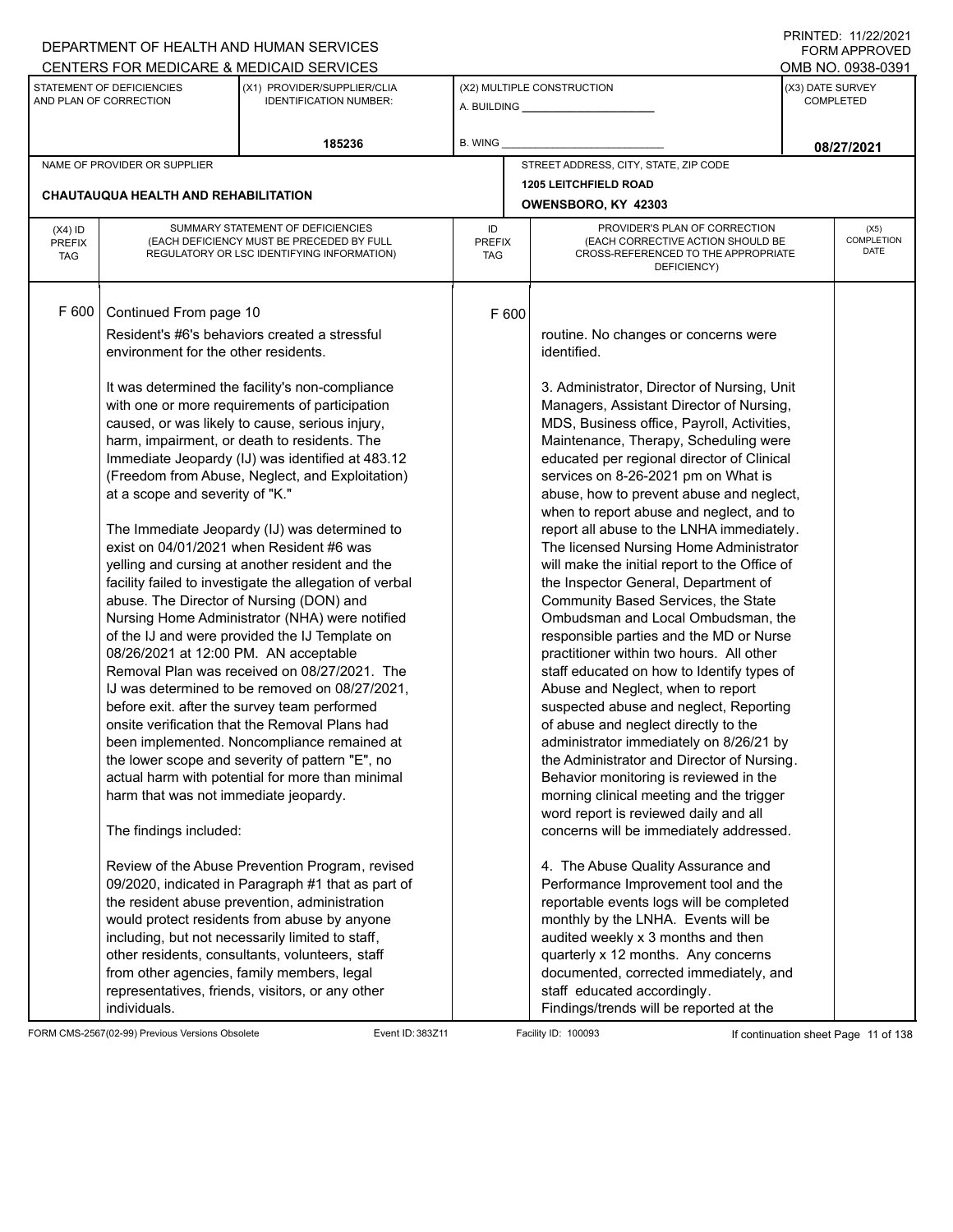|               |                                           | DEPARTMENT OF HEALTH AND HUMAN SERVICES                                                                    |                |       |                                                                          |                  | 111111111122.1112212121<br><b>FORM APPROVED</b> |
|---------------|-------------------------------------------|------------------------------------------------------------------------------------------------------------|----------------|-------|--------------------------------------------------------------------------|------------------|-------------------------------------------------|
|               | STATEMENT OF DEFICIENCIES                 | CENTERS FOR MEDICARE & MEDICAID SERVICES                                                                   |                |       |                                                                          |                  | OMB NO. 0938-0391                               |
|               | AND PLAN OF CORRECTION                    | (X1) PROVIDER/SUPPLIER/CLIA<br><b>IDENTIFICATION NUMBER:</b>                                               |                |       | (X2) MULTIPLE CONSTRUCTION                                               | (X3) DATE SURVEY | <b>COMPLETED</b>                                |
|               |                                           | 185236                                                                                                     | <b>B. WING</b> |       |                                                                          |                  | 08/27/2021                                      |
|               | NAME OF PROVIDER OR SUPPLIER              |                                                                                                            |                |       | STREET ADDRESS, CITY, STATE, ZIP CODE                                    |                  |                                                 |
|               | CHAUTAUQUA HEALTH AND REHABILITATION      |                                                                                                            |                |       | 1205 LEITCHFIELD ROAD                                                    |                  |                                                 |
|               |                                           |                                                                                                            |                |       | OWENSBORO, KY 42303                                                      |                  |                                                 |
| $(X4)$ ID     |                                           | SUMMARY STATEMENT OF DEFICIENCIES                                                                          | ID             |       | PROVIDER'S PLAN OF CORRECTION                                            |                  | (X5)                                            |
| <b>PREFIX</b> |                                           | (EACH DEFICIENCY MUST BE PRECEDED BY FULL                                                                  | <b>PREFIX</b>  |       | (EACH CORRECTIVE ACTION SHOULD BE<br>CROSS-REFERENCED TO THE APPROPRIATE |                  | <b>COMPLETION</b><br>DATE                       |
| <b>TAG</b>    |                                           | REGULATORY OR LSC IDENTIFYING INFORMATION)                                                                 | TAG            |       | DEFICIENCY)                                                              |                  |                                                 |
|               |                                           |                                                                                                            |                |       |                                                                          |                  |                                                 |
| F 600         | Continued From page 11                    |                                                                                                            |                | F 600 |                                                                          |                  |                                                 |
|               |                                           |                                                                                                            |                |       |                                                                          |                  |                                                 |
|               |                                           | Review of the facility's policy, titled, "Abuse and                                                        |                |       | monthly quality assurance and<br>performance improvement committee       |                  |                                                 |
|               |                                           | Neglect - Clinical Protocol," revised July 2017,                                                           |                |       | meeting by the Director of Nursing or                                    |                  |                                                 |
|               |                                           | revealed Abuse is defined as the willful infliction                                                        |                |       | designee for a minimum of six months for                                 |                  |                                                 |
|               |                                           | of injury, unreasonable confinement, intimidation,                                                         |                |       | review and recommendations to ensure                                     |                  |                                                 |
|               |                                           | or punishment with resulting physical harm, pain                                                           |                |       | continued compliance.                                                    |                  |                                                 |
|               |                                           | or mental anguish. Abuse also includes the                                                                 |                |       |                                                                          |                  |                                                 |
|               |                                           | deprivation by an individual, including a caretaker,                                                       |                |       |                                                                          |                  |                                                 |
|               |                                           | of goods or services that are necessary to attain                                                          |                |       |                                                                          |                  |                                                 |
|               |                                           | or maintain physical, mental, or psychosocial                                                              |                |       |                                                                          |                  |                                                 |
|               |                                           | well-being. The management and staff, with the                                                             |                |       |                                                                          |                  |                                                 |
|               |                                           | support of the physicians, will address situations                                                         |                |       |                                                                          |                  |                                                 |
|               |                                           | of suspected or identified abuse and report them                                                           |                |       |                                                                          |                  |                                                 |
|               |                                           | in a timely manner to appropriate agencies,                                                                |                |       |                                                                          |                  |                                                 |
|               |                                           | consistent with applicable laws and regulations.                                                           |                |       |                                                                          |                  |                                                 |
|               |                                           | Review of the Unmanageable Resident policy,                                                                |                |       |                                                                          |                  |                                                 |
|               |                                           | revised 04/2010, indicated that if a resident's                                                            |                |       |                                                                          |                  |                                                 |
|               |                                           | behavior became abusive, hostile, assaultive, or                                                           |                |       |                                                                          |                  |                                                 |
|               |                                           | unmanageable in any way that would jeopardize                                                              |                |       |                                                                          |                  |                                                 |
|               |                                           | his or her safety or the safety of others, the Nurse                                                       |                |       |                                                                          |                  |                                                 |
|               |                                           | Supervisor/Charge Nurse must immediately                                                                   |                |       |                                                                          |                  |                                                 |
|               |                                           | provide for the safety of all concerned, notify the<br>attending physician for instruction, and notify the |                |       |                                                                          |                  |                                                 |
|               | Director of Nursing and the resident's    |                                                                                                            |                |       |                                                                          |                  |                                                 |
|               |                                           | representative. The policy further indicated                                                               |                |       |                                                                          |                  |                                                 |
|               |                                           | complete documentation of the incident must be                                                             |                |       |                                                                          |                  |                                                 |
|               |                                           | recorded in the resident's medical record, and an                                                          |                |       |                                                                          |                  |                                                 |
|               | incident report must be filed with the    |                                                                                                            |                |       |                                                                          |                  |                                                 |
|               | Administrator. Additionally, unmanageable |                                                                                                            |                |       |                                                                          |                  |                                                 |
|               |                                           | residents may not be retained by the facility.                                                             |                |       |                                                                          |                  |                                                 |
|               |                                           | 1. Record review revealed the facility admitted                                                            |                |       |                                                                          |                  |                                                 |
|               |                                           | Resident #6 on 01/19/2017 with diagnoses of                                                                |                |       |                                                                          |                  |                                                 |
|               | dementia with behavioral disturbances,    |                                                                                                            |                |       |                                                                          |                  |                                                 |
|               |                                           | anxiety/agitation, schizophrenia, adult failure to                                                         |                |       |                                                                          |                  |                                                 |
|               |                                           | thrive, intellectual disability, and depression.                                                           |                |       |                                                                          |                  |                                                 |
|               |                                           | Review of the annual Minimum Data Set (MDS)                                                                |                |       |                                                                          |                  |                                                 |
|               | dated 02/16/2021, revealed Resident #6's  |                                                                                                            |                |       |                                                                          |                  |                                                 |

FORM CMS-2567(02-99) Previous Versions Obsolete Event ID: 383Z11 Facility ID: 100093 If continuation sheet Page 12 of 138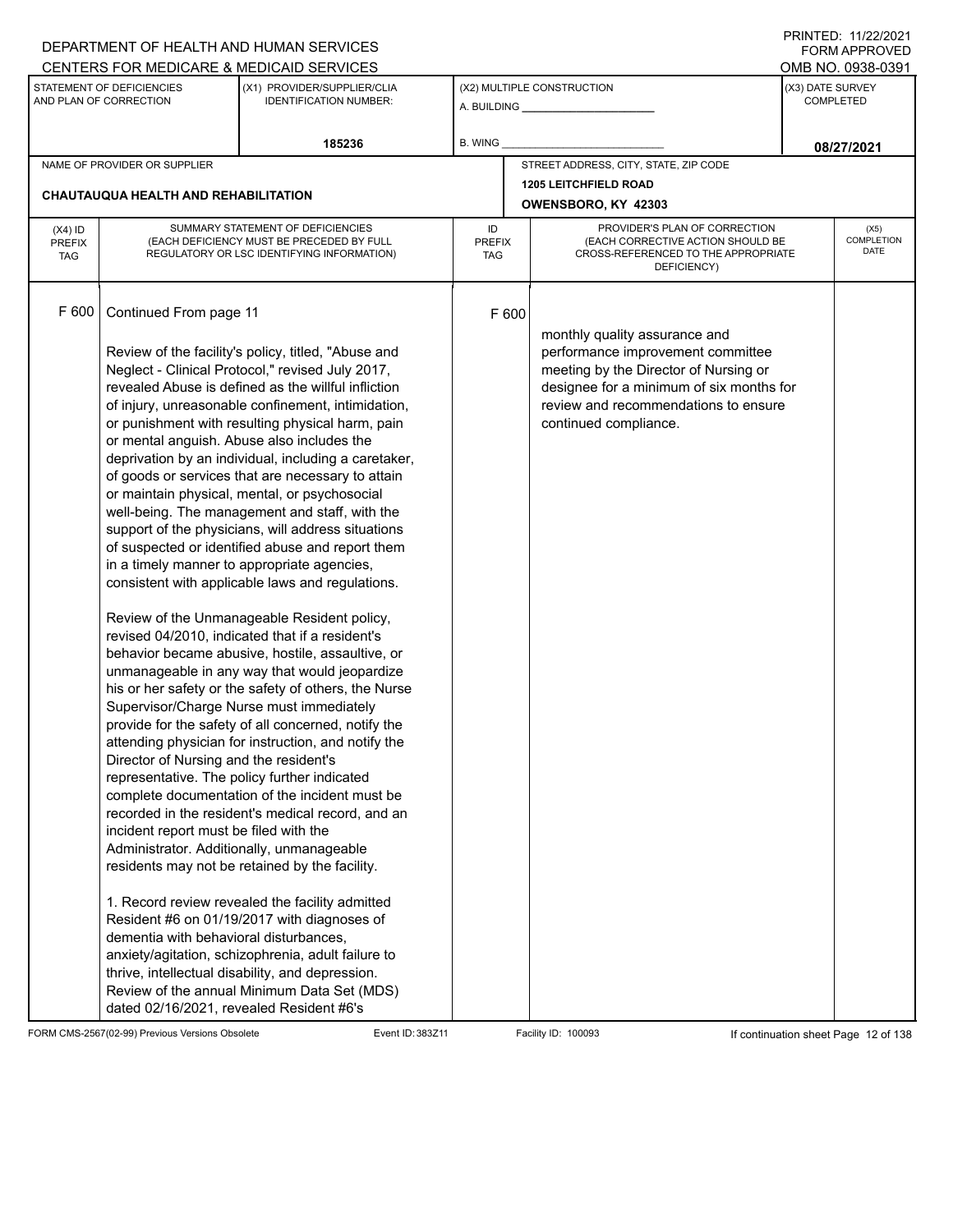|                                          |                                                                                                                                                                                                                                                                                                                                                                                                                                                                                                                                             | DEPARTMENT OF HEALTH AND HUMAN SERVICES                                                                                                                                                                                                                                                                                                                                                                                                                                                                                                                                                                                                                                                                                                                                                                                                                                                                                      |                            |       |                                                                                                                          | FORM APPROVED                         |
|------------------------------------------|---------------------------------------------------------------------------------------------------------------------------------------------------------------------------------------------------------------------------------------------------------------------------------------------------------------------------------------------------------------------------------------------------------------------------------------------------------------------------------------------------------------------------------------------|------------------------------------------------------------------------------------------------------------------------------------------------------------------------------------------------------------------------------------------------------------------------------------------------------------------------------------------------------------------------------------------------------------------------------------------------------------------------------------------------------------------------------------------------------------------------------------------------------------------------------------------------------------------------------------------------------------------------------------------------------------------------------------------------------------------------------------------------------------------------------------------------------------------------------|----------------------------|-------|--------------------------------------------------------------------------------------------------------------------------|---------------------------------------|
|                                          | STATEMENT OF DEFICIENCIES                                                                                                                                                                                                                                                                                                                                                                                                                                                                                                                   | CENTERS FOR MEDICARE & MEDICAID SERVICES<br>(X1) PROVIDER/SUPPLIER/CLIA                                                                                                                                                                                                                                                                                                                                                                                                                                                                                                                                                                                                                                                                                                                                                                                                                                                      |                            |       | (X2) MULTIPLE CONSTRUCTION                                                                                               | OMB NO. 0938-0391<br>(X3) DATE SURVEY |
|                                          | AND PLAN OF CORRECTION                                                                                                                                                                                                                                                                                                                                                                                                                                                                                                                      | <b>IDENTIFICATION NUMBER:</b>                                                                                                                                                                                                                                                                                                                                                                                                                                                                                                                                                                                                                                                                                                                                                                                                                                                                                                |                            |       |                                                                                                                          | <b>COMPLETED</b>                      |
|                                          |                                                                                                                                                                                                                                                                                                                                                                                                                                                                                                                                             | 185236                                                                                                                                                                                                                                                                                                                                                                                                                                                                                                                                                                                                                                                                                                                                                                                                                                                                                                                       | B. WING                    |       |                                                                                                                          | 08/27/2021                            |
|                                          | NAME OF PROVIDER OR SUPPLIER                                                                                                                                                                                                                                                                                                                                                                                                                                                                                                                |                                                                                                                                                                                                                                                                                                                                                                                                                                                                                                                                                                                                                                                                                                                                                                                                                                                                                                                              |                            |       | STREET ADDRESS, CITY, STATE, ZIP CODE                                                                                    |                                       |
|                                          | CHAUTAUQUA HEALTH AND REHABILITATION                                                                                                                                                                                                                                                                                                                                                                                                                                                                                                        |                                                                                                                                                                                                                                                                                                                                                                                                                                                                                                                                                                                                                                                                                                                                                                                                                                                                                                                              |                            |       | <b>1205 LEITCHFIELD ROAD</b>                                                                                             |                                       |
|                                          |                                                                                                                                                                                                                                                                                                                                                                                                                                                                                                                                             |                                                                                                                                                                                                                                                                                                                                                                                                                                                                                                                                                                                                                                                                                                                                                                                                                                                                                                                              |                            |       | OWENSBORO, KY 42303                                                                                                      |                                       |
| $(X4)$ ID<br><b>PREFIX</b><br><b>TAG</b> |                                                                                                                                                                                                                                                                                                                                                                                                                                                                                                                                             | SUMMARY STATEMENT OF DEFICIENCIES<br>(EACH DEFICIENCY MUST BE PRECEDED BY FULL<br>REGULATORY OR LSC IDENTIFYING INFORMATION)                                                                                                                                                                                                                                                                                                                                                                                                                                                                                                                                                                                                                                                                                                                                                                                                 | ID<br><b>PREFIX</b><br>TAG |       | PROVIDER'S PLAN OF CORRECTION<br>(EACH CORRECTIVE ACTION SHOULD BE<br>CROSS-REFERENCED TO THE APPROPRIATE<br>DEFICIENCY) | (X5)<br>COMPLETION<br>DATE            |
| F 600                                    | Continued From page 12<br>The most recent Quarterly MDS, dated<br>period.<br>Review of a care plan, dated 02/02/2017,<br>indicated Resident #6 exhibited or had the<br>potential to exhibit or demonstrate verbal<br>behaviors such as the use of abusive and<br>sexually inappropriate language.<br>Review of a care plan, dated 10/26/2020,<br>indicated Resident #6 exhibited or had the<br>and public masturbation.<br>residents.<br>another resident. There was no evidence<br>provided that showed this incident was<br>investigated. | cognition was severely impaired with a Brief<br>Interview for Mental Status (BIMS) score of three<br>(3) out of fifteen (15). The resident required<br>supervision with ambulation using a walker. The<br>MDS indicated the resident had no behaviors.<br>05/19/2021 indicated diagnoses of impulse<br>disorder and physical and verbal aggression<br>directed toward others occurred one (1) to three<br>(3) days during the seven (7) day assessment<br>potential to exhibit physical behaviors related to<br>poor anger management, poor impulse control,<br>Review of a Progress Note, dated 03/26/2021,<br>indicated Resident #6 had a resident-to-resident<br>altercation. Resident #6 continued to curse other<br>residents and threatened to harm self and other<br>Review of a Progress Note, dated 04/01/2021,<br>indicated Resident #6 was cursing and yelling at<br>Review of a Progress Note, dated 04/03/2021, |                            | F 600 |                                                                                                                          |                                       |
|                                          |                                                                                                                                                                                                                                                                                                                                                                                                                                                                                                                                             | indicated Resident #6 was cursing other residents<br>and making multiple verbal threats. There was no                                                                                                                                                                                                                                                                                                                                                                                                                                                                                                                                                                                                                                                                                                                                                                                                                        |                            |       |                                                                                                                          |                                       |

FORM CMS-2567(02-99) Previous Versions Obsolete Event ID: 383Z11 Facility ID: 100093 If continuation sheet Page 13 of 138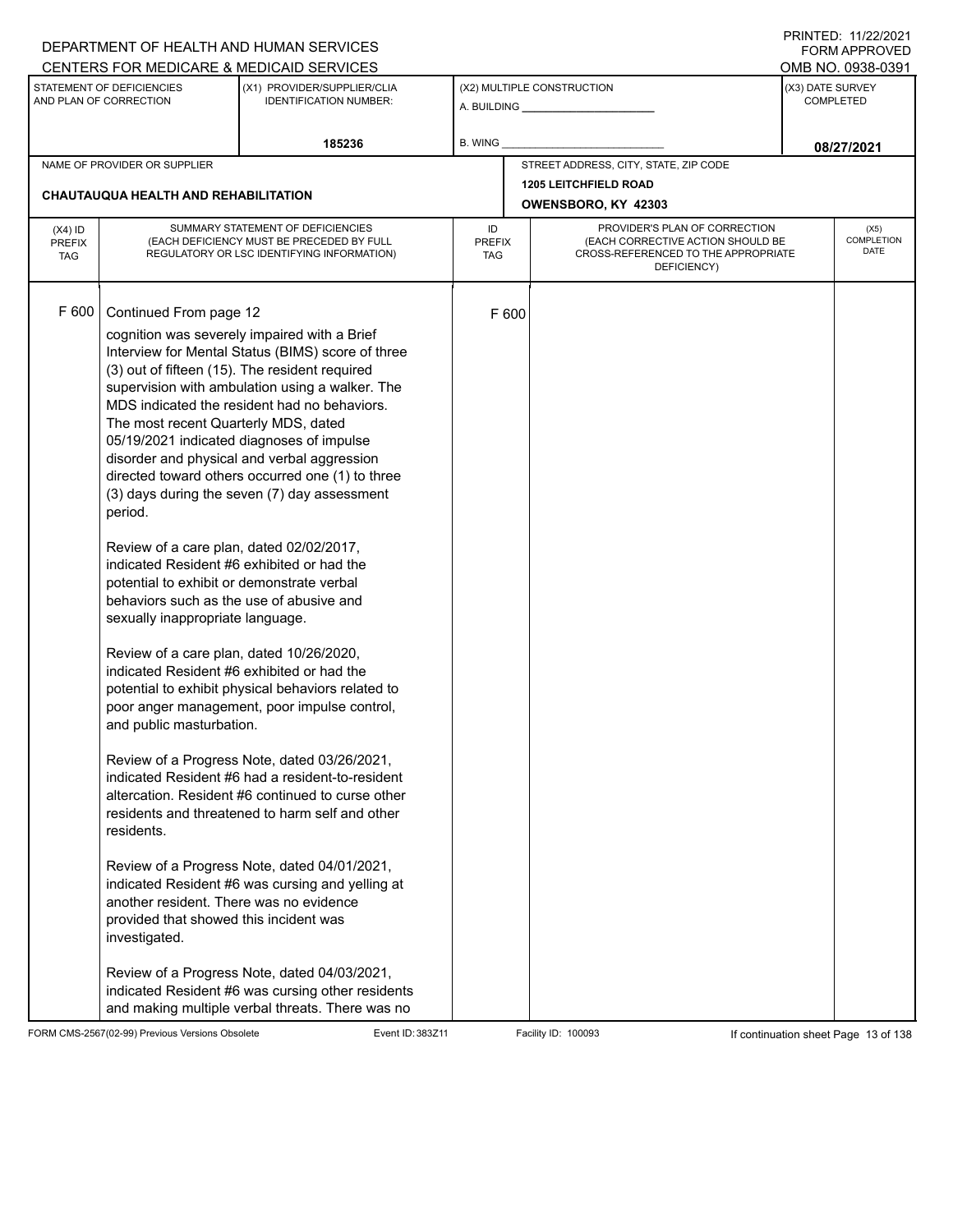|                                          |                                                                                                                                                                                                                                                                                                                                          | DEPARTMENT OF HEALTH AND HUMAN SERVICES<br>CENTERS FOR MEDICARE & MEDICAID SERVICES                                                                                                                                                                                                                                                                                                                                                                                                                                                                                                                                                                                                                                                                                                                                                                                                                                                                                                                                                                                              |                            |       |                                                                                                                          |                  | <b>FORM APPROVED</b><br>OMB NO. 0938-0391 |  |
|------------------------------------------|------------------------------------------------------------------------------------------------------------------------------------------------------------------------------------------------------------------------------------------------------------------------------------------------------------------------------------------|----------------------------------------------------------------------------------------------------------------------------------------------------------------------------------------------------------------------------------------------------------------------------------------------------------------------------------------------------------------------------------------------------------------------------------------------------------------------------------------------------------------------------------------------------------------------------------------------------------------------------------------------------------------------------------------------------------------------------------------------------------------------------------------------------------------------------------------------------------------------------------------------------------------------------------------------------------------------------------------------------------------------------------------------------------------------------------|----------------------------|-------|--------------------------------------------------------------------------------------------------------------------------|------------------|-------------------------------------------|--|
|                                          | STATEMENT OF DEFICIENCIES<br>AND PLAN OF CORRECTION                                                                                                                                                                                                                                                                                      | (X1) PROVIDER/SUPPLIER/CLIA<br><b>IDENTIFICATION NUMBER:</b>                                                                                                                                                                                                                                                                                                                                                                                                                                                                                                                                                                                                                                                                                                                                                                                                                                                                                                                                                                                                                     |                            |       | (X2) MULTIPLE CONSTRUCTION                                                                                               | (X3) DATE SURVEY | <b>COMPLETED</b>                          |  |
|                                          |                                                                                                                                                                                                                                                                                                                                          | 185236                                                                                                                                                                                                                                                                                                                                                                                                                                                                                                                                                                                                                                                                                                                                                                                                                                                                                                                                                                                                                                                                           | B. WING                    |       |                                                                                                                          |                  | 08/27/2021                                |  |
|                                          | NAME OF PROVIDER OR SUPPLIER                                                                                                                                                                                                                                                                                                             |                                                                                                                                                                                                                                                                                                                                                                                                                                                                                                                                                                                                                                                                                                                                                                                                                                                                                                                                                                                                                                                                                  |                            |       | STREET ADDRESS, CITY, STATE, ZIP CODE                                                                                    |                  |                                           |  |
|                                          | CHAUTAUQUA HEALTH AND REHABILITATION                                                                                                                                                                                                                                                                                                     |                                                                                                                                                                                                                                                                                                                                                                                                                                                                                                                                                                                                                                                                                                                                                                                                                                                                                                                                                                                                                                                                                  |                            |       | <b>1205 LEITCHFIELD ROAD</b><br>OWENSBORO, KY 42303                                                                      |                  |                                           |  |
| $(X4)$ ID<br><b>PREFIX</b><br><b>TAG</b> |                                                                                                                                                                                                                                                                                                                                          | SUMMARY STATEMENT OF DEFICIENCIES<br>(EACH DEFICIENCY MUST BE PRECEDED BY FULL<br>REGULATORY OR LSC IDENTIFYING INFORMATION)                                                                                                                                                                                                                                                                                                                                                                                                                                                                                                                                                                                                                                                                                                                                                                                                                                                                                                                                                     | ID<br><b>PREFIX</b><br>TAG |       | PROVIDER'S PLAN OF CORRECTION<br>(EACH CORRECTIVE ACTION SHOULD BE<br>CROSS-REFERENCED TO THE APPROPRIATE<br>DEFICIENCY) |                  | (X5)<br><b>COMPLETION</b><br>DATE         |  |
| F 600                                    | Continued From page 13<br>evidence provided that this incident was<br>investigated.<br>investigated.<br>harm, and cursing. There was no evidence<br>investigated.<br>evidence provided that this incident was<br>investigated.<br>evidence provided that this incident was<br>investigated.<br>during an activity. There was no evidence | Review of a Progress Note, dated 04/04/2021 at<br>5:20 PM, indicated Resident #6 was extremely<br>agitated and yelling at other residents. There was<br>no evidence provided that this incident was<br>Review of a Progress Note, dated 04/09/2021 at<br>10:04 AM, indicated Resident #6 was verbally<br>aggressive with other residents, threatening<br>provided that this incident was investigated.<br>Review of a Progress Note, dated 04/13/2021 at<br>7:50 AM, indicated Resident #6 was cursing and<br>threatening to harm other residents. There was<br>no evidence provided that this incident was<br>Review of a Progress Note, dated 04/16/2021,<br>indicated Resident #6 was yelling and cursing at<br>other residents, and the facility had the Director of<br>Nursing come back to the unit. There was no<br>Review of a Progress Note, dated 04/18/2021,<br>indicated Resident #6 was yelling, throwing stuff,<br>and cussing at other residents. There was no<br>Review of a Progress Note, dated 04/30/2021,<br>indicated Resident #6 was publicly masturbating |                            | F 600 |                                                                                                                          |                  |                                           |  |
|                                          |                                                                                                                                                                                                                                                                                                                                          | provided that this incident was investigated.                                                                                                                                                                                                                                                                                                                                                                                                                                                                                                                                                                                                                                                                                                                                                                                                                                                                                                                                                                                                                                    |                            |       |                                                                                                                          |                  |                                           |  |

FORM CMS-2567(02-99) Previous Versions Obsolete Event ID: 383Z11 Event ID: 383Z11 Facility ID: 100093 If continuation sheet Page 14 of 138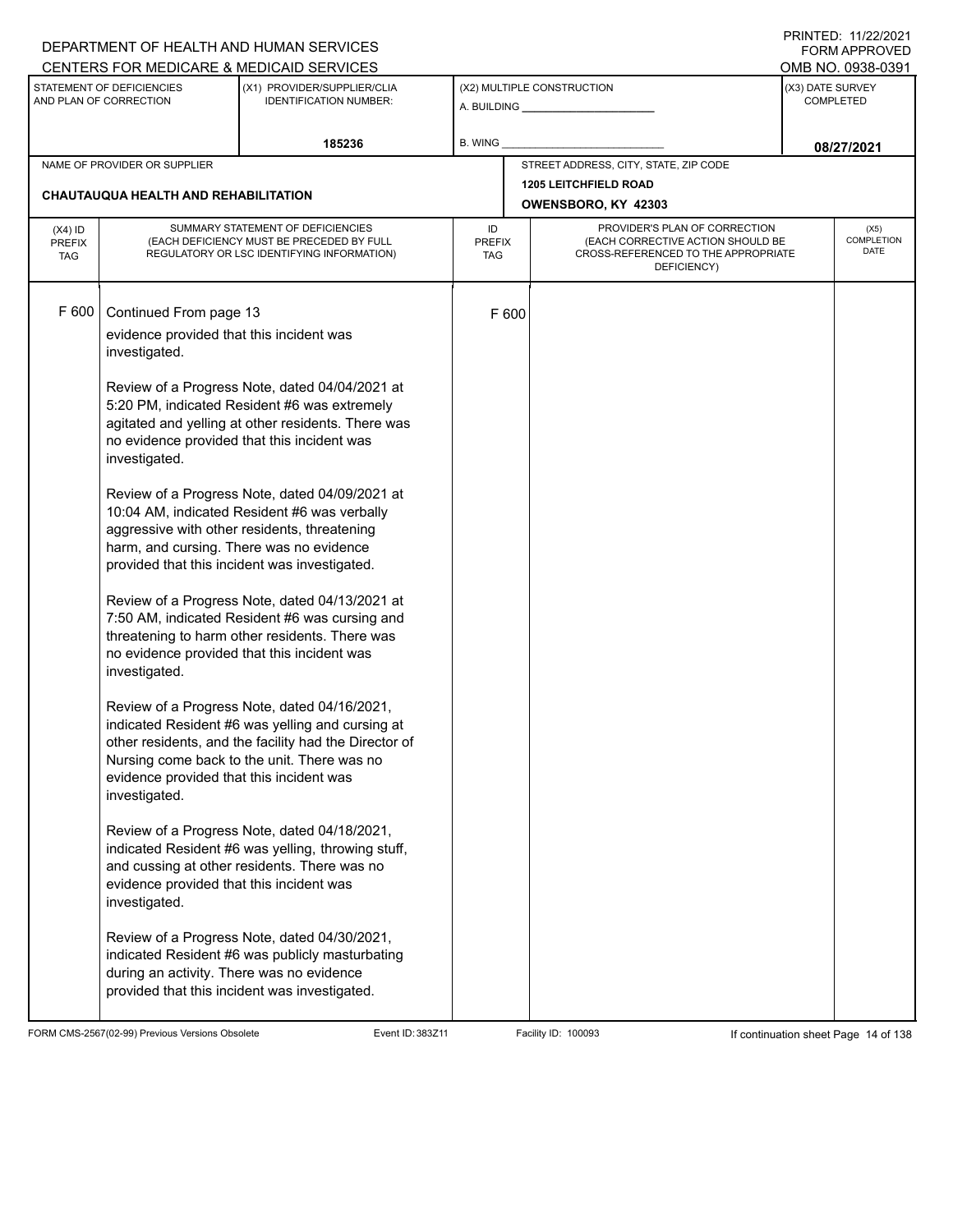|                                          |                                                                                                                                                                                                                                                                     | DEPARTMENT OF HEALTH AND HUMAN SERVICES                                                                                                                                                                                                                                                                                                                                                                                                                                                                                                                                                                                                                                                                                                                                                                                                                                                                                                                                                                                                                                                                                                                                                                                        |                            |       |                                                                                                                          |  | 111111111122.1112212121<br>FORM APPROVED |  |
|------------------------------------------|---------------------------------------------------------------------------------------------------------------------------------------------------------------------------------------------------------------------------------------------------------------------|--------------------------------------------------------------------------------------------------------------------------------------------------------------------------------------------------------------------------------------------------------------------------------------------------------------------------------------------------------------------------------------------------------------------------------------------------------------------------------------------------------------------------------------------------------------------------------------------------------------------------------------------------------------------------------------------------------------------------------------------------------------------------------------------------------------------------------------------------------------------------------------------------------------------------------------------------------------------------------------------------------------------------------------------------------------------------------------------------------------------------------------------------------------------------------------------------------------------------------|----------------------------|-------|--------------------------------------------------------------------------------------------------------------------------|--|------------------------------------------|--|
|                                          | STATEMENT OF DEFICIENCIES                                                                                                                                                                                                                                           | CENTERS FOR MEDICARE & MEDICAID SERVICES<br>(X1) PROVIDER/SUPPLIER/CLIA                                                                                                                                                                                                                                                                                                                                                                                                                                                                                                                                                                                                                                                                                                                                                                                                                                                                                                                                                                                                                                                                                                                                                        |                            |       | (X2) MULTIPLE CONSTRUCTION                                                                                               |  | OMB NO. 0938-0391<br>(X3) DATE SURVEY    |  |
|                                          | AND PLAN OF CORRECTION                                                                                                                                                                                                                                              | <b>IDENTIFICATION NUMBER:</b>                                                                                                                                                                                                                                                                                                                                                                                                                                                                                                                                                                                                                                                                                                                                                                                                                                                                                                                                                                                                                                                                                                                                                                                                  |                            |       |                                                                                                                          |  | <b>COMPLETED</b>                         |  |
|                                          |                                                                                                                                                                                                                                                                     | 185236                                                                                                                                                                                                                                                                                                                                                                                                                                                                                                                                                                                                                                                                                                                                                                                                                                                                                                                                                                                                                                                                                                                                                                                                                         | B. WING                    |       |                                                                                                                          |  | 08/27/2021                               |  |
|                                          | NAME OF PROVIDER OR SUPPLIER                                                                                                                                                                                                                                        |                                                                                                                                                                                                                                                                                                                                                                                                                                                                                                                                                                                                                                                                                                                                                                                                                                                                                                                                                                                                                                                                                                                                                                                                                                |                            |       | STREET ADDRESS, CITY, STATE, ZIP CODE                                                                                    |  |                                          |  |
|                                          | CHAUTAUQUA HEALTH AND REHABILITATION                                                                                                                                                                                                                                |                                                                                                                                                                                                                                                                                                                                                                                                                                                                                                                                                                                                                                                                                                                                                                                                                                                                                                                                                                                                                                                                                                                                                                                                                                |                            |       | <b>1205 LEITCHFIELD ROAD</b><br>OWENSBORO, KY 42303                                                                      |  |                                          |  |
| $(X4)$ ID<br><b>PREFIX</b><br><b>TAG</b> |                                                                                                                                                                                                                                                                     | SUMMARY STATEMENT OF DEFICIENCIES<br>(EACH DEFICIENCY MUST BE PRECEDED BY FULL<br>REGULATORY OR LSC IDENTIFYING INFORMATION)                                                                                                                                                                                                                                                                                                                                                                                                                                                                                                                                                                                                                                                                                                                                                                                                                                                                                                                                                                                                                                                                                                   | ID<br><b>PREFIX</b><br>TAG |       | PROVIDER'S PLAN OF CORRECTION<br>(EACH CORRECTIVE ACTION SHOULD BE<br>CROSS-REFERENCED TO THE APPROPRIATE<br>DEFICIENCY) |  | (X5)<br><b>COMPLETION</b><br>DATE        |  |
| F 600                                    | Continued From page 14<br>that this incident was investigated.<br>evidence provided that this incident was<br>investigated.<br>or self.<br>history with physical aggression related to<br>schizoaffective bipolar disorder.<br>that this incident was investigated. | Review of a Progress Note, dated 05/08/2021,<br>indicated Resident #6 was yelling and cussing at<br>other residents. There was no evidence provided<br>Review of a Progress Note, dated 05/29/2021,<br>indicated Resident #6 had been cursing, yelling,<br>and threatening other residents. There was no<br>Review of a Progress Note, dated 06/05/2021,<br>indicated Resident #6 was verbally aggressive<br>with another resident. There was no evidence<br>provided that this incident was investigated.<br>Review of a Progress Note, dated 06/14/2021,<br>indicated Resident #6 had been cursing and<br>yelling at other residents and throwing items in<br>the resident's room. There was no evidence<br>provided that this incident was investigated.<br>Review of a Physician's Progress Note, dated<br>06/16/2021, indicated Resident #6 was noted to<br>have the potential to harm staff, other residents,<br>Review of a Physician's Progress Note, dated<br>06/17/2021, indicated Resident #6 had a long<br>Review of a Progress Note, dated 06/29/2021,<br>indicated Resident #6 was threatening to hit, was<br>cursing, and was being verbally aggressive with<br>other residents. There was no evidence provided |                            | F 600 |                                                                                                                          |  |                                          |  |
|                                          |                                                                                                                                                                                                                                                                     | Review of a Progress Note, dated 07/27/2021,                                                                                                                                                                                                                                                                                                                                                                                                                                                                                                                                                                                                                                                                                                                                                                                                                                                                                                                                                                                                                                                                                                                                                                                   |                            |       |                                                                                                                          |  |                                          |  |

FORM CMS-2567(02-99) Previous Versions Obsolete Event ID: 383Z11 Facility ID: 100093 If continuation sheet Page 15 of 138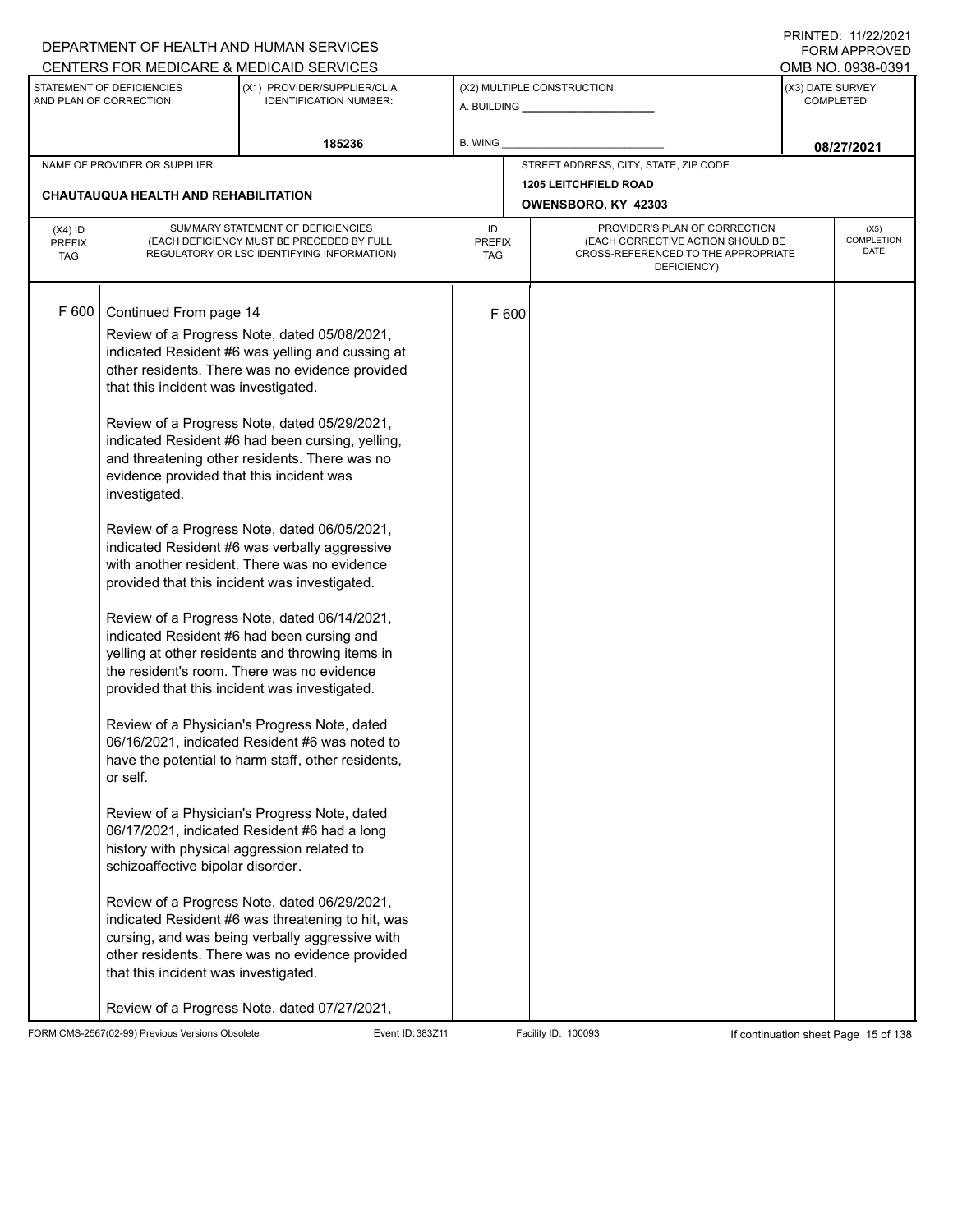|                                          |                                                                                                                                                                                                                                                                                                                                                                                                | DEPARTMENT OF HEALTH AND HUMAN SERVICES                                                                                                                                                                                                                                                                                                                                                                                                                                                                                                                                                                                                                                                                                                                                                                                                                                                                                                                                                                                                                                                    |                            |       |                                                                                                                          |                  | FORM APPROVED                         |
|------------------------------------------|------------------------------------------------------------------------------------------------------------------------------------------------------------------------------------------------------------------------------------------------------------------------------------------------------------------------------------------------------------------------------------------------|--------------------------------------------------------------------------------------------------------------------------------------------------------------------------------------------------------------------------------------------------------------------------------------------------------------------------------------------------------------------------------------------------------------------------------------------------------------------------------------------------------------------------------------------------------------------------------------------------------------------------------------------------------------------------------------------------------------------------------------------------------------------------------------------------------------------------------------------------------------------------------------------------------------------------------------------------------------------------------------------------------------------------------------------------------------------------------------------|----------------------------|-------|--------------------------------------------------------------------------------------------------------------------------|------------------|---------------------------------------|
|                                          | STATEMENT OF DEFICIENCIES<br>AND PLAN OF CORRECTION                                                                                                                                                                                                                                                                                                                                            | CENTERS FOR MEDICARE & MEDICAID SERVICES<br>(X1) PROVIDER/SUPPLIER/CLIA<br><b>IDENTIFICATION NUMBER:</b>                                                                                                                                                                                                                                                                                                                                                                                                                                                                                                                                                                                                                                                                                                                                                                                                                                                                                                                                                                                   |                            |       | (X2) MULTIPLE CONSTRUCTION                                                                                               | (X3) DATE SURVEY | OMB NO. 0938-0391<br><b>COMPLETED</b> |
|                                          |                                                                                                                                                                                                                                                                                                                                                                                                | 185236                                                                                                                                                                                                                                                                                                                                                                                                                                                                                                                                                                                                                                                                                                                                                                                                                                                                                                                                                                                                                                                                                     | B. WING                    |       |                                                                                                                          |                  | 08/27/2021                            |
|                                          | NAME OF PROVIDER OR SUPPLIER<br>CHAUTAUQUA HEALTH AND REHABILITATION                                                                                                                                                                                                                                                                                                                           |                                                                                                                                                                                                                                                                                                                                                                                                                                                                                                                                                                                                                                                                                                                                                                                                                                                                                                                                                                                                                                                                                            |                            |       | STREET ADDRESS, CITY, STATE, ZIP CODE<br><b>1205 LEITCHFIELD ROAD</b><br>OWENSBORO, KY 42303                             |                  |                                       |
| $(X4)$ ID<br><b>PREFIX</b><br><b>TAG</b> |                                                                                                                                                                                                                                                                                                                                                                                                | SUMMARY STATEMENT OF DEFICIENCIES<br>(EACH DEFICIENCY MUST BE PRECEDED BY FULL<br>REGULATORY OR LSC IDENTIFYING INFORMATION)                                                                                                                                                                                                                                                                                                                                                                                                                                                                                                                                                                                                                                                                                                                                                                                                                                                                                                                                                               | ID<br><b>PREFIX</b><br>TAG |       | PROVIDER'S PLAN OF CORRECTION<br>(EACH CORRECTIVE ACTION SHOULD BE<br>CROSS-REFERENCED TO THE APPROPRIATE<br>DEFICIENCY) |                  | (X5)<br><b>COMPLETION</b><br>DATE     |
| F 600                                    | Continued From page 15<br>indicated Resident #6 was cursing and<br>evidence provided that this incident was<br>investigated.<br>indicated Resident #6 was being verbally<br>aggressive with other residents and was<br>investigated.<br>indicated Resident #6 had exposed<br>investigated.<br>given.<br>administration was aware of Resident #6's<br>aggressive physical and verbal behaviors. | threatening to hit other residents. There was no<br>Review of a Progress Note, dated 08/11/2021,<br>threatening to harm other residents. There was<br>no evidence provided that this incident was<br>Review of a Progress Note, dated 08/14/2021,<br>himself/herself and touched himself/herself<br>inappropriately in front of other residents during<br>an activity. The DON went to the unit to talk to the<br>resident regarding his/her behaviors. There was<br>no evidence provided that this incident was<br>Review of a Physician's Progress Note, dated<br>08/18/2021 at 12:00 PM, indicated Resident #6<br>was verbally and physically aggressive, was<br>throwing things, trying to break things, slamming<br>the walker, and yelling and cursing. Record<br>review revealed Haldol 2.5 mg (milligrams) was<br>During an interview on 08/24/2021 at 3:15 PM,<br>Licensed Practical Nurse (LPN) #3 indicated<br>Resident #6 threatened to kill other residents, and<br>it was "just a matter of time" before the resident<br>hurt another resident. She indicated the facility's |                            | F 600 |                                                                                                                          |                  |                                       |
|                                          |                                                                                                                                                                                                                                                                                                                                                                                                | During an interview on 08/24/2021 at 2:16 PM,<br>Resident #54 indicated Resident #6 had kicked                                                                                                                                                                                                                                                                                                                                                                                                                                                                                                                                                                                                                                                                                                                                                                                                                                                                                                                                                                                             |                            |       |                                                                                                                          |                  |                                       |

FORM CMS-2567(02-99) Previous Versions Obsolete Event ID: 383Z11 Facility ID: 100093 If continuation sheet Page 16 of 138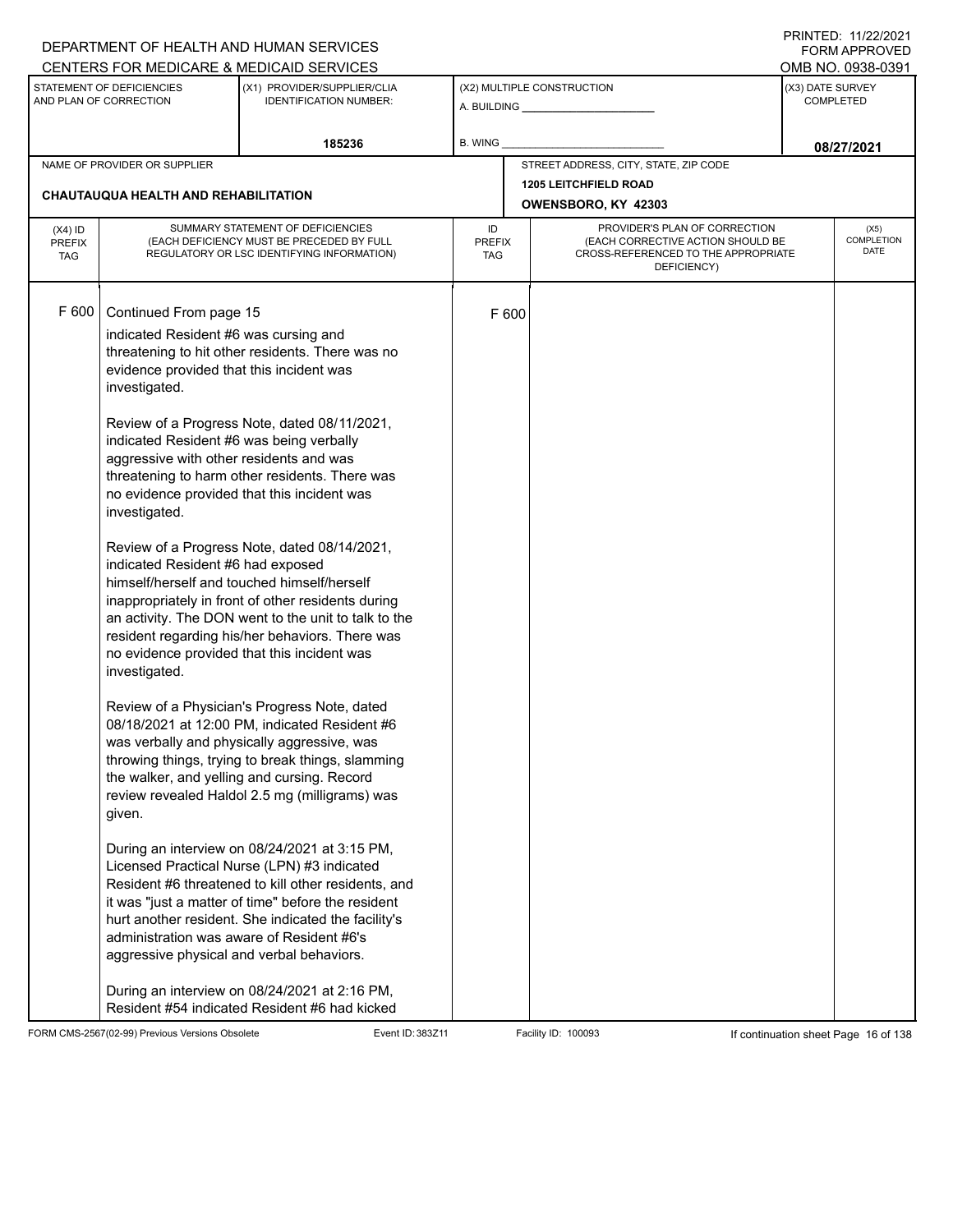|                                          |                                                                                                                                                                                                                                                                                                                                                                                                                   | DEPARTMENT OF HEALTH AND HUMAN SERVICES                                                                                                                                                                                                                                                                                                                                                                                                                                                                                                                                                                                                                                                                                                                                                                                                                                                                                                                                                                                                                                                      |                            |       |                                                                                                                          | I INITILD. III <i>ll</i> iculi<br><b>FORM APPROVED</b> |
|------------------------------------------|-------------------------------------------------------------------------------------------------------------------------------------------------------------------------------------------------------------------------------------------------------------------------------------------------------------------------------------------------------------------------------------------------------------------|----------------------------------------------------------------------------------------------------------------------------------------------------------------------------------------------------------------------------------------------------------------------------------------------------------------------------------------------------------------------------------------------------------------------------------------------------------------------------------------------------------------------------------------------------------------------------------------------------------------------------------------------------------------------------------------------------------------------------------------------------------------------------------------------------------------------------------------------------------------------------------------------------------------------------------------------------------------------------------------------------------------------------------------------------------------------------------------------|----------------------------|-------|--------------------------------------------------------------------------------------------------------------------------|--------------------------------------------------------|
|                                          |                                                                                                                                                                                                                                                                                                                                                                                                                   | CENTERS FOR MEDICARE & MEDICAID SERVICES                                                                                                                                                                                                                                                                                                                                                                                                                                                                                                                                                                                                                                                                                                                                                                                                                                                                                                                                                                                                                                                     |                            |       |                                                                                                                          | OMB NO. 0938-0391                                      |
|                                          | STATEMENT OF DEFICIENCIES<br>AND PLAN OF CORRECTION                                                                                                                                                                                                                                                                                                                                                               | (X1) PROVIDER/SUPPLIER/CLIA<br><b>IDENTIFICATION NUMBER:</b>                                                                                                                                                                                                                                                                                                                                                                                                                                                                                                                                                                                                                                                                                                                                                                                                                                                                                                                                                                                                                                 |                            |       | (X2) MULTIPLE CONSTRUCTION                                                                                               | (X3) DATE SURVEY<br><b>COMPLETED</b>                   |
|                                          |                                                                                                                                                                                                                                                                                                                                                                                                                   | 185236                                                                                                                                                                                                                                                                                                                                                                                                                                                                                                                                                                                                                                                                                                                                                                                                                                                                                                                                                                                                                                                                                       | B. WING                    |       |                                                                                                                          | 08/27/2021                                             |
|                                          | NAME OF PROVIDER OR SUPPLIER                                                                                                                                                                                                                                                                                                                                                                                      |                                                                                                                                                                                                                                                                                                                                                                                                                                                                                                                                                                                                                                                                                                                                                                                                                                                                                                                                                                                                                                                                                              |                            |       | STREET ADDRESS, CITY, STATE, ZIP CODE                                                                                    |                                                        |
|                                          |                                                                                                                                                                                                                                                                                                                                                                                                                   |                                                                                                                                                                                                                                                                                                                                                                                                                                                                                                                                                                                                                                                                                                                                                                                                                                                                                                                                                                                                                                                                                              |                            |       | <b>1205 LEITCHFIELD ROAD</b>                                                                                             |                                                        |
|                                          | <b>CHAUTAUQUA HEALTH AND REHABILITATION</b>                                                                                                                                                                                                                                                                                                                                                                       |                                                                                                                                                                                                                                                                                                                                                                                                                                                                                                                                                                                                                                                                                                                                                                                                                                                                                                                                                                                                                                                                                              |                            |       | OWENSBORO, KY 42303                                                                                                      |                                                        |
| $(X4)$ ID<br><b>PREFIX</b><br><b>TAG</b> |                                                                                                                                                                                                                                                                                                                                                                                                                   | SUMMARY STATEMENT OF DEFICIENCIES<br>(EACH DEFICIENCY MUST BE PRECEDED BY FULL<br>REGULATORY OR LSC IDENTIFYING INFORMATION)                                                                                                                                                                                                                                                                                                                                                                                                                                                                                                                                                                                                                                                                                                                                                                                                                                                                                                                                                                 | ID<br><b>PREFIX</b><br>TAG |       | PROVIDER'S PLAN OF CORRECTION<br>(EACH CORRECTIVE ACTION SHOULD BE<br>CROSS-REFERENCED TO THE APPROPRIATE<br>DEFICIENCY) | (X5)<br>COMPLETION<br><b>DATE</b>                      |
| F 600                                    | Continued From page 16<br>present who witnessed the incident.<br>witnessed Resident #6 kick Resident #54.<br>the AA indicated Resident #6 exposed<br>while outside in the courtyard.<br>himself/herself to Resident #58 during the<br>airshow, and that it made the resident feel<br>did to provoke this."<br>genitals in his/her hand and was exposing<br>indicated allegations of abuse were to be<br>reported. | him/her in the leg with three (3) staff members<br>During an interview on 08/24/2021 at 3:30 PM,<br>the Activity Assistant (AA) indicated she had<br>During an interview on 08/26/2021 at 12:15 PM,<br>himself/herself to two residents during an airshow<br>During an interview on 08/26/2021 at 12:20 PM,<br>Resident #58 indicated Resident #6 had exposed<br>uncomfortable, "wondering what [Resident #58]<br>During an interview on 08/26/2021 at 12:30 PM,<br>Resident #87 indicated Resident #6 had their<br>himself/herself to Resident #58. Resident #87<br>indicated (he/she) felt "bad" for Resident #58.<br>During an interview on 08/25/2021, the DON<br>reported to their immediate supervisor, and it<br>would then be reported to the DON or NHA. She<br>indicated she was not aware of the allegations of<br>physical, verbal, and sexual abuse. The DON<br>indicated she would report verbal allegations of<br>abuse depending on how the other residents felt<br>about it. She indicated the incident of Resident #6<br>exposing self during an activity should have been |                            | F 600 |                                                                                                                          |                                                        |
|                                          |                                                                                                                                                                                                                                                                                                                                                                                                                   | During an interview with the Administrator, on<br>8/26/2021 at 2:30 PM, she stated she was aware                                                                                                                                                                                                                                                                                                                                                                                                                                                                                                                                                                                                                                                                                                                                                                                                                                                                                                                                                                                             |                            |       |                                                                                                                          |                                                        |

FORM CMS-2567(02-99) Previous Versions Obsolete Event ID: 383Z11 Event ID: 383Z11 Facility ID: 100093 If continuation sheet Page 17 of 138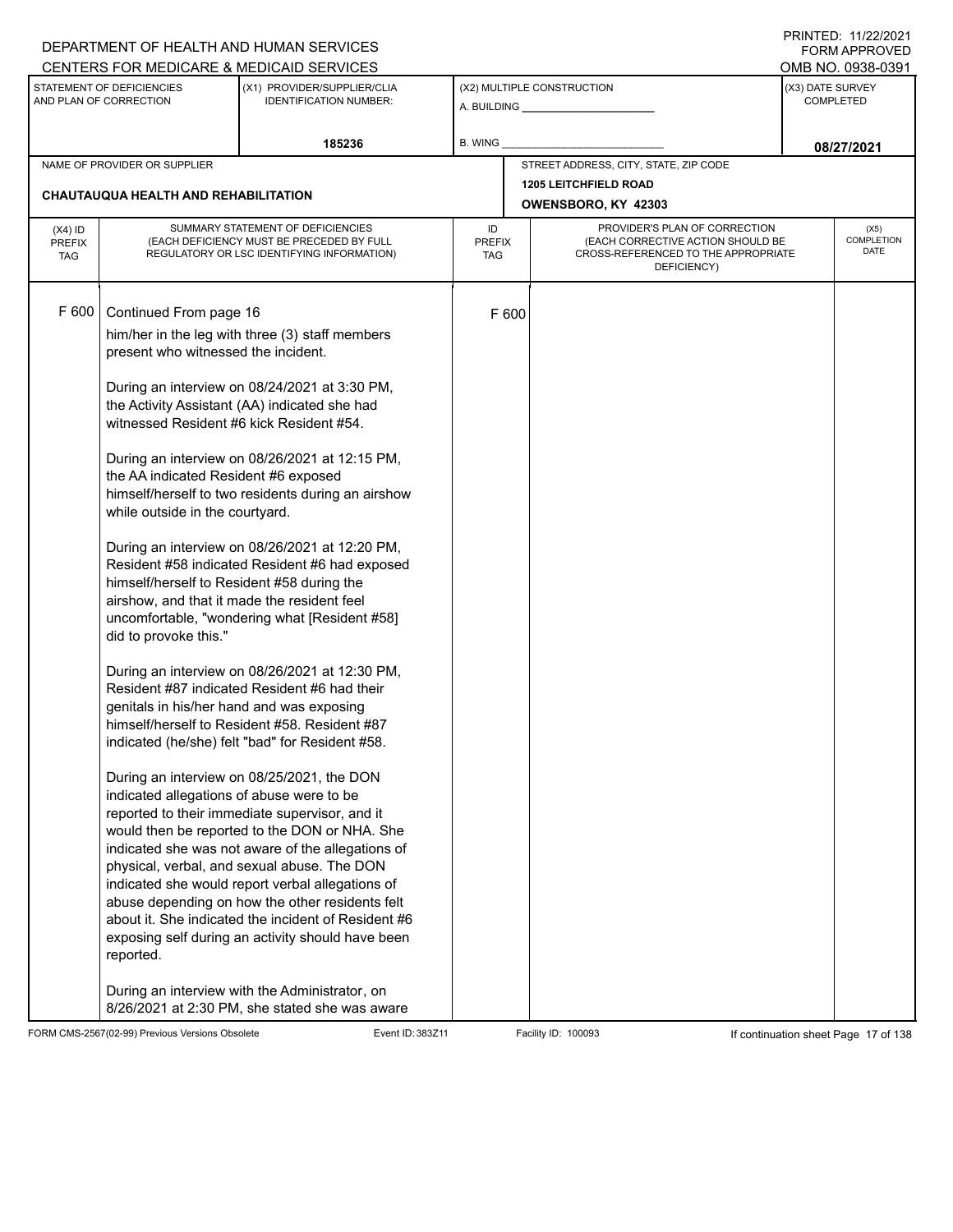|                                          |                                                                                                                                                                                                                                                                                                                                                     | DEPARTMENT OF HEALTH AND HUMAN SERVICES                                                                                                                                                                                                                                                                                                                                                                                                                                                                                                                                                                                                                                                                                                                                                                                                                                                                                                                                                                                                                                                                                                                                                                                                                                                                                                                                                                                             |                            |       |                                                                                                                          |                  | I INITILD. III <i>ll</i> iculi<br><b>FORM APPROVED</b> |  |
|------------------------------------------|-----------------------------------------------------------------------------------------------------------------------------------------------------------------------------------------------------------------------------------------------------------------------------------------------------------------------------------------------------|-------------------------------------------------------------------------------------------------------------------------------------------------------------------------------------------------------------------------------------------------------------------------------------------------------------------------------------------------------------------------------------------------------------------------------------------------------------------------------------------------------------------------------------------------------------------------------------------------------------------------------------------------------------------------------------------------------------------------------------------------------------------------------------------------------------------------------------------------------------------------------------------------------------------------------------------------------------------------------------------------------------------------------------------------------------------------------------------------------------------------------------------------------------------------------------------------------------------------------------------------------------------------------------------------------------------------------------------------------------------------------------------------------------------------------------|----------------------------|-------|--------------------------------------------------------------------------------------------------------------------------|------------------|--------------------------------------------------------|--|
|                                          |                                                                                                                                                                                                                                                                                                                                                     | CENTERS FOR MEDICARE & MEDICAID SERVICES                                                                                                                                                                                                                                                                                                                                                                                                                                                                                                                                                                                                                                                                                                                                                                                                                                                                                                                                                                                                                                                                                                                                                                                                                                                                                                                                                                                            |                            |       |                                                                                                                          |                  | OMB NO. 0938-0391                                      |  |
|                                          | STATEMENT OF DEFICIENCIES<br>AND PLAN OF CORRECTION                                                                                                                                                                                                                                                                                                 | (X1) PROVIDER/SUPPLIER/CLIA<br><b>IDENTIFICATION NUMBER:</b>                                                                                                                                                                                                                                                                                                                                                                                                                                                                                                                                                                                                                                                                                                                                                                                                                                                                                                                                                                                                                                                                                                                                                                                                                                                                                                                                                                        |                            |       | (X2) MULTIPLE CONSTRUCTION                                                                                               | (X3) DATE SURVEY | <b>COMPLETED</b>                                       |  |
|                                          |                                                                                                                                                                                                                                                                                                                                                     | 185236                                                                                                                                                                                                                                                                                                                                                                                                                                                                                                                                                                                                                                                                                                                                                                                                                                                                                                                                                                                                                                                                                                                                                                                                                                                                                                                                                                                                                              | B. WING                    |       |                                                                                                                          |                  | 08/27/2021                                             |  |
|                                          | NAME OF PROVIDER OR SUPPLIER                                                                                                                                                                                                                                                                                                                        |                                                                                                                                                                                                                                                                                                                                                                                                                                                                                                                                                                                                                                                                                                                                                                                                                                                                                                                                                                                                                                                                                                                                                                                                                                                                                                                                                                                                                                     |                            |       | STREET ADDRESS, CITY, STATE, ZIP CODE                                                                                    |                  |                                                        |  |
|                                          |                                                                                                                                                                                                                                                                                                                                                     |                                                                                                                                                                                                                                                                                                                                                                                                                                                                                                                                                                                                                                                                                                                                                                                                                                                                                                                                                                                                                                                                                                                                                                                                                                                                                                                                                                                                                                     |                            |       | <b>1205 LEITCHFIELD ROAD</b>                                                                                             |                  |                                                        |  |
|                                          | CHAUTAUQUA HEALTH AND REHABILITATION                                                                                                                                                                                                                                                                                                                |                                                                                                                                                                                                                                                                                                                                                                                                                                                                                                                                                                                                                                                                                                                                                                                                                                                                                                                                                                                                                                                                                                                                                                                                                                                                                                                                                                                                                                     |                            |       | OWENSBORO, KY 42303                                                                                                      |                  |                                                        |  |
| $(X4)$ ID<br><b>PREFIX</b><br><b>TAG</b> |                                                                                                                                                                                                                                                                                                                                                     | SUMMARY STATEMENT OF DEFICIENCIES<br>(EACH DEFICIENCY MUST BE PRECEDED BY FULL<br>REGULATORY OR LSC IDENTIFYING INFORMATION)                                                                                                                                                                                                                                                                                                                                                                                                                                                                                                                                                                                                                                                                                                                                                                                                                                                                                                                                                                                                                                                                                                                                                                                                                                                                                                        | ID<br><b>PREFIX</b><br>TAG |       | PROVIDER'S PLAN OF CORRECTION<br>(EACH CORRECTIVE ACTION SHOULD BE<br>CROSS-REFERENCED TO THE APPROPRIATE<br>DEFICIENCY) |                  | (X5)<br>COMPLETION<br><b>DATE</b>                      |  |
| F 600                                    | Continued From page 17<br>of behaviors that Resident #58 had been<br>resident kicked another resident or that the<br>show.<br>included schizoaffective disorder, vascular<br>companionship.<br>seven (7) day assessment period; other<br>behaviors not directed toward others were<br>during the assessment period. No verbal<br>assessment period. | displaying and that the resident was "like a child."<br>She indicated she had not been notified that the<br>resident had exposed themself in front of female<br>residents during the outside activity for the air<br>2. Record review revealed the facility admitted<br>Resident #85 on 01/27/2020 and last re-admitted<br>him/her on 04/22/2021. The resident's diagnoses<br>dementia with behaviors, early onset Alzheimer's<br>disease, anxiety, and depression. Record review<br>revealed Resident #85 was also readmitted on<br>03/22/2021, and on readmission experienced<br>agitation, restlessness, hyperactivity, and sought<br>Review of the most recent Quarterly Minimum<br>Data Set (MDS), dated 07/30/2021, revealed the<br>resident had moderately impaired cognition with a<br>Brief Interview for Mental Status (BIMS) of nine<br>(9) out of fifteen (15). The resident's behaviors<br>included physical aggression toward others<br>occurring one (1) to three (3) days during the<br>documented as occurring one (1) - three (3) days;<br>and, rejection of care one (1) to three (3) days<br>behaviors were identified as occurring during the<br>Review of Resident 85's medical record revealed<br>the resident had previously been discharged from<br>another skilled nursing facility due to two (2)<br>resident-to-resident altercations in two (2) days<br>with behaviors that had become more aggressive |                            | F 600 |                                                                                                                          |                  |                                                        |  |

FORM CMS-2567(02-99) Previous Versions Obsolete Event ID: 383Z11 Facility ID: 100093 If continuation sheet Page 18 of 138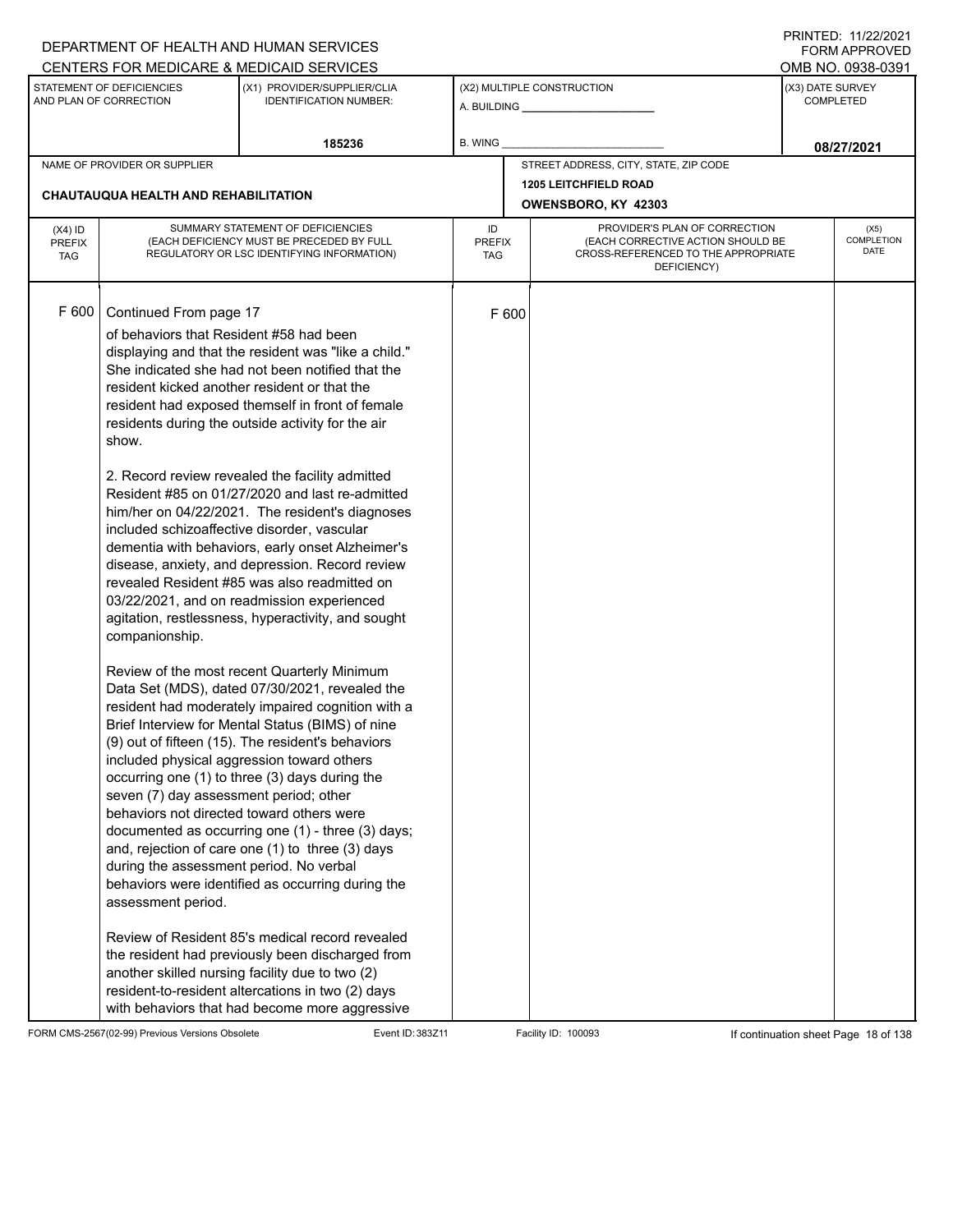|                                          |                                                                                                                                                                                                                                                                                                                                                                                | DEPARTMENT OF HEALTH AND HUMAN SERVICES                                                                                                                                                                                                                                                                                                                                                                                                                                                                                                                                                                                                                                                                                                                                                                                                                                                                                                                                                                                          |                                   |       |                                                                                                                          |  | FORM APPROVED                        |  |
|------------------------------------------|--------------------------------------------------------------------------------------------------------------------------------------------------------------------------------------------------------------------------------------------------------------------------------------------------------------------------------------------------------------------------------|----------------------------------------------------------------------------------------------------------------------------------------------------------------------------------------------------------------------------------------------------------------------------------------------------------------------------------------------------------------------------------------------------------------------------------------------------------------------------------------------------------------------------------------------------------------------------------------------------------------------------------------------------------------------------------------------------------------------------------------------------------------------------------------------------------------------------------------------------------------------------------------------------------------------------------------------------------------------------------------------------------------------------------|-----------------------------------|-------|--------------------------------------------------------------------------------------------------------------------------|--|--------------------------------------|--|
|                                          |                                                                                                                                                                                                                                                                                                                                                                                | CENTERS FOR MEDICARE & MEDICAID SERVICES                                                                                                                                                                                                                                                                                                                                                                                                                                                                                                                                                                                                                                                                                                                                                                                                                                                                                                                                                                                         |                                   |       |                                                                                                                          |  | OMB NO. 0938-0391                    |  |
|                                          | STATEMENT OF DEFICIENCIES<br>AND PLAN OF CORRECTION                                                                                                                                                                                                                                                                                                                            | (X1) PROVIDER/SUPPLIER/CLIA<br><b>IDENTIFICATION NUMBER:</b>                                                                                                                                                                                                                                                                                                                                                                                                                                                                                                                                                                                                                                                                                                                                                                                                                                                                                                                                                                     |                                   |       | (X2) MULTIPLE CONSTRUCTION<br>A. BUILDING <b>A.</b> BUILDING                                                             |  | (X3) DATE SURVEY<br><b>COMPLETED</b> |  |
|                                          |                                                                                                                                                                                                                                                                                                                                                                                | 185236                                                                                                                                                                                                                                                                                                                                                                                                                                                                                                                                                                                                                                                                                                                                                                                                                                                                                                                                                                                                                           | B. WING                           |       |                                                                                                                          |  | 08/27/2021                           |  |
|                                          | NAME OF PROVIDER OR SUPPLIER                                                                                                                                                                                                                                                                                                                                                   |                                                                                                                                                                                                                                                                                                                                                                                                                                                                                                                                                                                                                                                                                                                                                                                                                                                                                                                                                                                                                                  |                                   |       | STREET ADDRESS, CITY, STATE, ZIP CODE                                                                                    |  |                                      |  |
|                                          |                                                                                                                                                                                                                                                                                                                                                                                |                                                                                                                                                                                                                                                                                                                                                                                                                                                                                                                                                                                                                                                                                                                                                                                                                                                                                                                                                                                                                                  |                                   |       | <b>1205 LEITCHFIELD ROAD</b>                                                                                             |  |                                      |  |
|                                          | <b>CHAUTAUQUA HEALTH AND REHABILITATION</b>                                                                                                                                                                                                                                                                                                                                    |                                                                                                                                                                                                                                                                                                                                                                                                                                                                                                                                                                                                                                                                                                                                                                                                                                                                                                                                                                                                                                  |                                   |       | OWENSBORO, KY 42303                                                                                                      |  |                                      |  |
| $(X4)$ ID<br><b>PREFIX</b><br><b>TAG</b> |                                                                                                                                                                                                                                                                                                                                                                                | SUMMARY STATEMENT OF DEFICIENCIES<br>(EACH DEFICIENCY MUST BE PRECEDED BY FULL<br>REGULATORY OR LSC IDENTIFYING INFORMATION)                                                                                                                                                                                                                                                                                                                                                                                                                                                                                                                                                                                                                                                                                                                                                                                                                                                                                                     | ID<br><b>PREFIX</b><br><b>TAG</b> |       | PROVIDER'S PLAN OF CORRECTION<br>(EACH CORRECTIVE ACTION SHOULD BE<br>CROSS-REFERENCED TO THE APPROPRIATE<br>DEFICIENCY) |  | (X5)<br>COMPLETION<br>DATE           |  |
| F 600                                    | Continued From page 18<br>leading up to the transfer.<br>and 08/22/2021.<br>was transferred to the hospital for geriatric<br>psychiatric services due to anxiousness,<br>endangered self or others.<br>A review of the care plan, did not indicate<br>readmission.<br>On 08/21/2021 at 2:40 PM, a review of the<br>Review of a Facility Reported Incident,<br>in the hospital. | Review of the Nurse's Progress Notes and/or<br>incident reports indicated Resident #85 had<br>physical or verbal altercations with other residents<br>on the following days: 05/05/2021, 06/13/2021,<br>07/07/2021, 07/09/2021, 07/24/2021, 08/21/2021,<br>A review of the Nursing Progress Notes dated<br>03/10/2021 at 2:51 PM indicated Resident #85<br>agitation, and endangering self and others. The<br>documentation did not reveal how the resident<br>behavior interventions were put into place after<br>Nursing Progress Notes, revealed Licensed<br>Practical Nurse (LPN) #6, observed Resident #85<br>grab Resident #35 by the shirt. Resident #35<br>attempted to pull away, and Resident #85 pulled<br>Resident #35 closer. When Resident #85 let go of<br>the resident's shirt, Resident #35 fell to the floor.<br>Resident #35 sustained no apparent injury.<br>08/22/2021, revealed on 08/22/2021, Resident<br>#85 pushed Resident #8 down, resulting in a<br>fracture requiring surgery. Resident #8 remained |                                   | F 600 |                                                                                                                          |  |                                      |  |
|                                          | goal of decreased impulsive behaviors.                                                                                                                                                                                                                                                                                                                                         | Record review revealed a verbal aggression<br>behavior care plan, created 08/23/2021, had a                                                                                                                                                                                                                                                                                                                                                                                                                                                                                                                                                                                                                                                                                                                                                                                                                                                                                                                                      |                                   |       |                                                                                                                          |  |                                      |  |

FORM CMS-2567(02-99) Previous Versions Obsolete Event ID: 383Z11 Event ID: 383Z11 Facility ID: 100093 If continuation sheet Page 19 of 138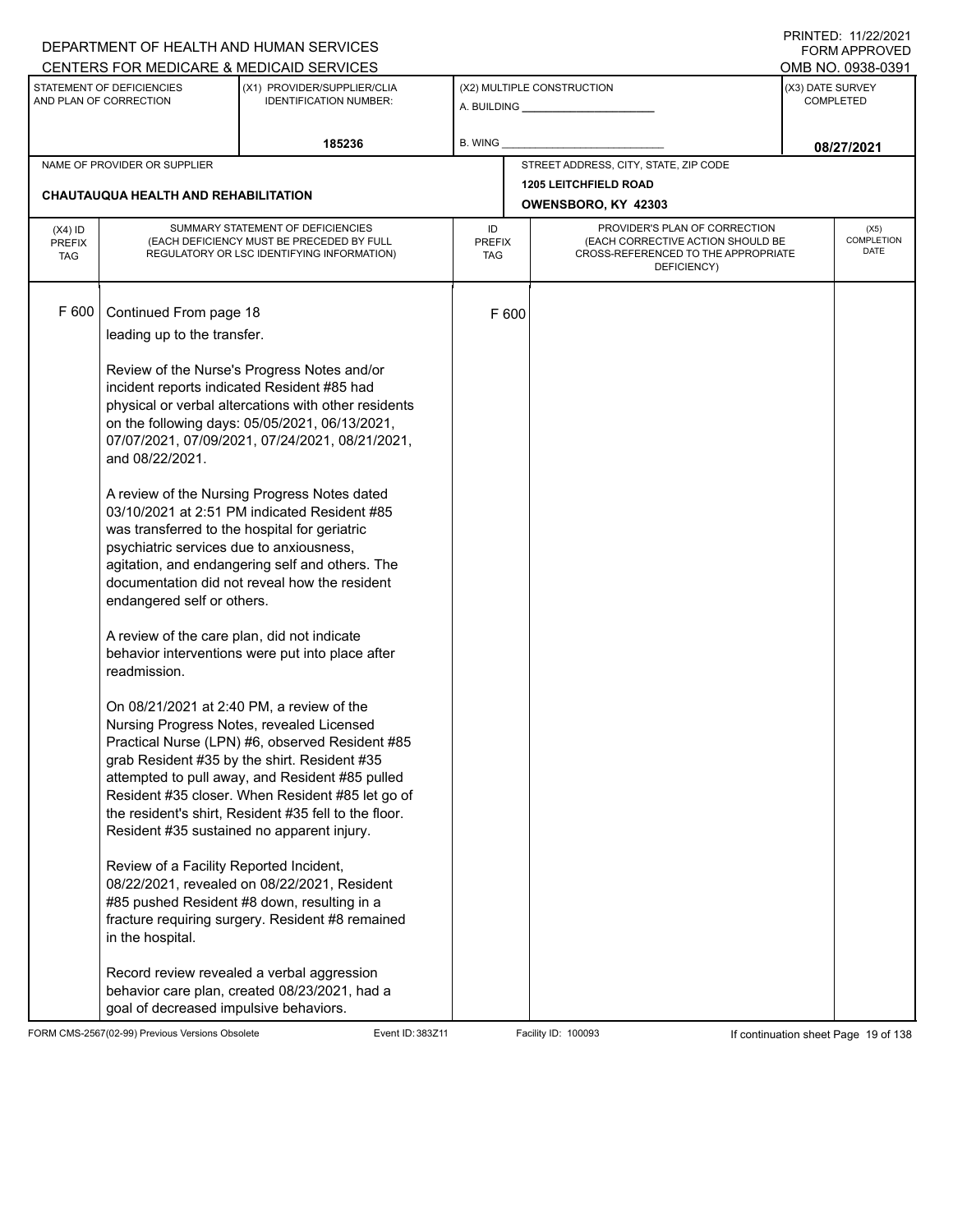|                                          |                                                                                                                                                                                                                                                                                           | DEPARTMENT OF HEALTH AND HUMAN SERVICES                                                                                                                                                                                                                                                                                                                                                                                                                                                                                                                                                                                                                                                                                                                                                                                                                                                                                                                                                                                                                                                                                                                                                                                                                                                                                                                                                                             |                            |       |                                                                                                                          | <b>FORM APPROVED</b>                 |
|------------------------------------------|-------------------------------------------------------------------------------------------------------------------------------------------------------------------------------------------------------------------------------------------------------------------------------------------|---------------------------------------------------------------------------------------------------------------------------------------------------------------------------------------------------------------------------------------------------------------------------------------------------------------------------------------------------------------------------------------------------------------------------------------------------------------------------------------------------------------------------------------------------------------------------------------------------------------------------------------------------------------------------------------------------------------------------------------------------------------------------------------------------------------------------------------------------------------------------------------------------------------------------------------------------------------------------------------------------------------------------------------------------------------------------------------------------------------------------------------------------------------------------------------------------------------------------------------------------------------------------------------------------------------------------------------------------------------------------------------------------------------------|----------------------------|-------|--------------------------------------------------------------------------------------------------------------------------|--------------------------------------|
|                                          |                                                                                                                                                                                                                                                                                           | CENTERS FOR MEDICARE & MEDICAID SERVICES                                                                                                                                                                                                                                                                                                                                                                                                                                                                                                                                                                                                                                                                                                                                                                                                                                                                                                                                                                                                                                                                                                                                                                                                                                                                                                                                                                            |                            |       |                                                                                                                          | OMB NO. 0938-0391                    |
|                                          | STATEMENT OF DEFICIENCIES<br>AND PLAN OF CORRECTION                                                                                                                                                                                                                                       | (X1) PROVIDER/SUPPLIER/CLIA<br><b>IDENTIFICATION NUMBER:</b>                                                                                                                                                                                                                                                                                                                                                                                                                                                                                                                                                                                                                                                                                                                                                                                                                                                                                                                                                                                                                                                                                                                                                                                                                                                                                                                                                        |                            |       | (X2) MULTIPLE CONSTRUCTION                                                                                               | (X3) DATE SURVEY<br><b>COMPLETED</b> |
|                                          |                                                                                                                                                                                                                                                                                           | 185236                                                                                                                                                                                                                                                                                                                                                                                                                                                                                                                                                                                                                                                                                                                                                                                                                                                                                                                                                                                                                                                                                                                                                                                                                                                                                                                                                                                                              | B. WING                    |       |                                                                                                                          | 08/27/2021                           |
|                                          | NAME OF PROVIDER OR SUPPLIER                                                                                                                                                                                                                                                              |                                                                                                                                                                                                                                                                                                                                                                                                                                                                                                                                                                                                                                                                                                                                                                                                                                                                                                                                                                                                                                                                                                                                                                                                                                                                                                                                                                                                                     |                            |       | STREET ADDRESS, CITY, STATE, ZIP CODE                                                                                    |                                      |
|                                          |                                                                                                                                                                                                                                                                                           |                                                                                                                                                                                                                                                                                                                                                                                                                                                                                                                                                                                                                                                                                                                                                                                                                                                                                                                                                                                                                                                                                                                                                                                                                                                                                                                                                                                                                     |                            |       | <b>1205 LEITCHFIELD ROAD</b>                                                                                             |                                      |
|                                          | CHAUTAUQUA HEALTH AND REHABILITATION                                                                                                                                                                                                                                                      |                                                                                                                                                                                                                                                                                                                                                                                                                                                                                                                                                                                                                                                                                                                                                                                                                                                                                                                                                                                                                                                                                                                                                                                                                                                                                                                                                                                                                     |                            |       | OWENSBORO, KY 42303                                                                                                      |                                      |
| $(X4)$ ID<br><b>PREFIX</b><br><b>TAG</b> |                                                                                                                                                                                                                                                                                           | SUMMARY STATEMENT OF DEFICIENCIES<br>(EACH DEFICIENCY MUST BE PRECEDED BY FULL<br>REGULATORY OR LSC IDENTIFYING INFORMATION)                                                                                                                                                                                                                                                                                                                                                                                                                                                                                                                                                                                                                                                                                                                                                                                                                                                                                                                                                                                                                                                                                                                                                                                                                                                                                        | ID<br><b>PREFIX</b><br>TAG |       | PROVIDER'S PLAN OF CORRECTION<br>(EACH CORRECTIVE ACTION SHOULD BE<br>CROSS-REFERENCED TO THE APPROPRIATE<br>DEFICIENCY) | (X5)<br><b>COMPLETION</b><br>DATE    |
| F 600                                    | Continued From page 19<br>residents down, or stealing food.<br>not heard.<br>A telephone interview was conducted on<br>Resident #85 had been sent to inpatient<br>behavioral health services multiple times.<br>altercation with Resident #8. The DON<br>meant this as an aggressive act. | Continued review revealed no care plan for<br>physical behaviors of grabbing residents, pushing<br>Observation at 9:15 AM on 08/23/2021, this<br>Surveyor overheard the Nurse Practitioner ask<br>Resident #85, in the hallway, why the resident<br>had pinched and pushed another resident during<br>the past weekend. The resident's response was<br>08/23/2021 at 1:43 PM, with Resident #85's<br>Responsible Party (RP). The RP stated staff had<br>called that weekend because Resident #85 had<br>gotten into it with another resident. The RP added<br>Interview with the Director of Nursing (DON), on<br>08/25/2021 at 9:53 AM, revealed she was aware<br>that Resident #85 appeared to have had an<br>acknowledged Resident #85 grabbed at other<br>residents, but she did not think Resident #85<br>Interview with Certified Nursing Assistant (CNA)<br>#1, on 08/25/2021 at 9:16 AM, revealed at the<br>present time Resident #85 was on a special<br>observation schedule of every 15 minutes due to<br>an incident over the weekend. CNA#1 stated<br>she had worked the weekend and added on<br>Saturday, 08/21/2021, Resident #85 had pushed<br>Resident #35 down in the living area. The CNA<br>added Resident #85 had grabbed Resident #35<br>by the shirt and then as Resident #35 tried to get<br>away, Resident #85 let go of the shirt causing<br>Resident #35 to fall. On Sunday, 08/22/2021, |                            | F 600 |                                                                                                                          |                                      |

FORM CMS-2567(02-99) Previous Versions Obsolete Event ID: 383Z11 Facility ID: 100093 If continuation sheet Page 20 of 138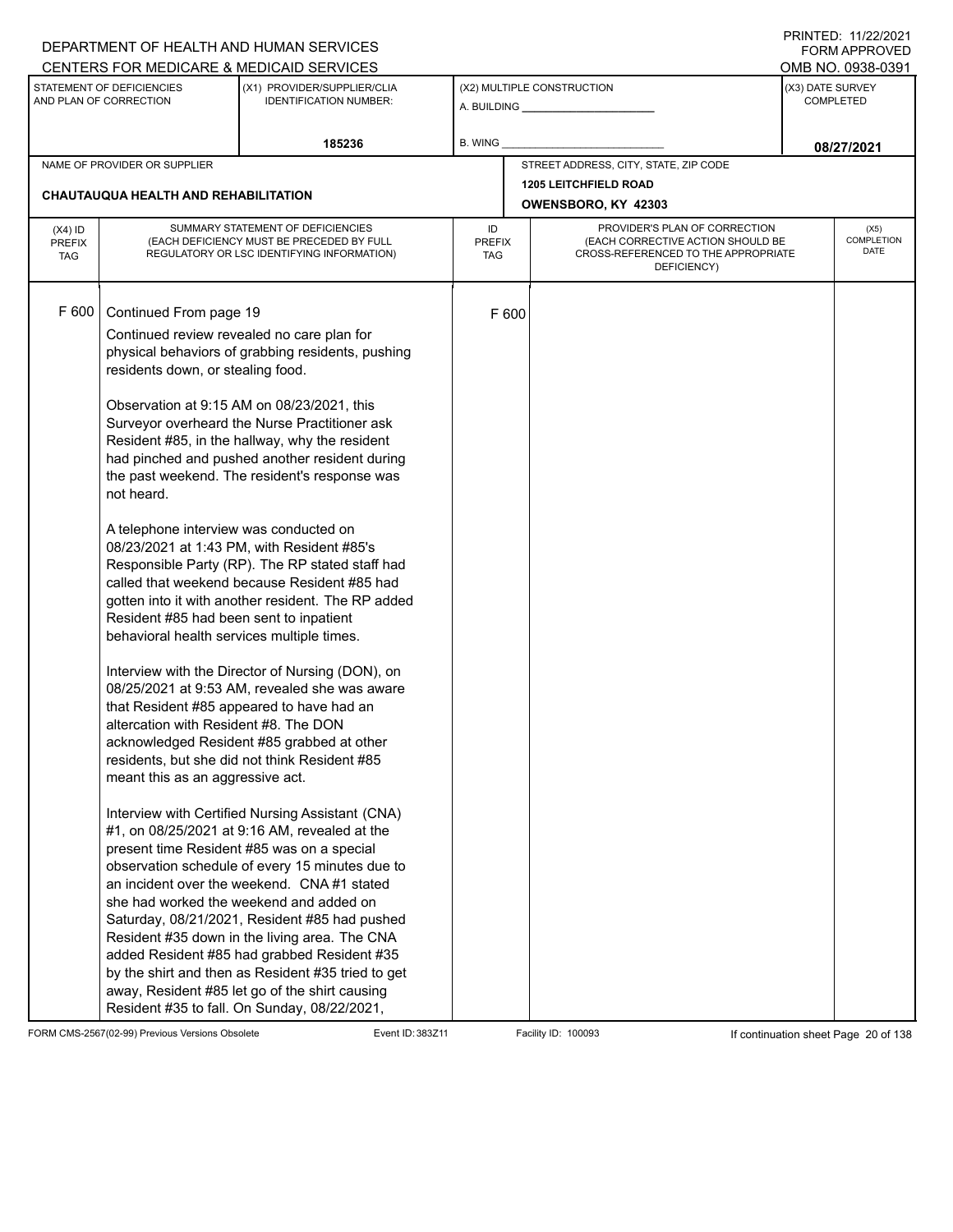|                             |                                             | DEPARTMENT OF HEALTH AND HUMAN SERVICES                                                               |                      |       |                                                                          |                  | FORM APPROVED<br>OMB NO. 0938-0391 |  |
|-----------------------------|---------------------------------------------|-------------------------------------------------------------------------------------------------------|----------------------|-------|--------------------------------------------------------------------------|------------------|------------------------------------|--|
|                             | STATEMENT OF DEFICIENCIES                   | CENTERS FOR MEDICARE & MEDICAID SERVICES<br>(X1) PROVIDER/SUPPLIER/CLIA                               |                      |       | (X2) MULTIPLE CONSTRUCTION                                               | (X3) DATE SURVEY |                                    |  |
|                             | AND PLAN OF CORRECTION                      | <b>IDENTIFICATION NUMBER:</b>                                                                         |                      |       | A. BUILDING <b>A.</b> BUILDING                                           |                  | <b>COMPLETED</b>                   |  |
|                             |                                             |                                                                                                       |                      |       |                                                                          |                  |                                    |  |
|                             |                                             | 185236                                                                                                | B. WING              |       |                                                                          |                  | 08/27/2021                         |  |
|                             | NAME OF PROVIDER OR SUPPLIER                |                                                                                                       |                      |       | STREET ADDRESS, CITY, STATE, ZIP CODE                                    |                  |                                    |  |
|                             | CHAUTAUQUA HEALTH AND REHABILITATION        |                                                                                                       |                      |       | <b>1205 LEITCHFIELD ROAD</b>                                             |                  |                                    |  |
|                             |                                             |                                                                                                       |                      |       | OWENSBORO, KY 42303                                                      |                  |                                    |  |
| $(X4)$ ID                   |                                             | SUMMARY STATEMENT OF DEFICIENCIES                                                                     | ID                   |       | PROVIDER'S PLAN OF CORRECTION                                            | (X5)             |                                    |  |
| <b>PREFIX</b><br><b>TAG</b> |                                             | (EACH DEFICIENCY MUST BE PRECEDED BY FULL<br>REGULATORY OR LSC IDENTIFYING INFORMATION)               | <b>PREFIX</b><br>TAG |       | (EACH CORRECTIVE ACTION SHOULD BE<br>CROSS-REFERENCED TO THE APPROPRIATE |                  | COMPLETION<br>DATE                 |  |
|                             |                                             |                                                                                                       |                      |       | DEFICIENCY)                                                              |                  |                                    |  |
|                             |                                             |                                                                                                       |                      |       |                                                                          |                  |                                    |  |
| F 600                       | Continued From page 20                      |                                                                                                       |                      | F 600 |                                                                          |                  |                                    |  |
|                             |                                             | Resident #85 hit Resident #8 with the left hand.                                                      |                      |       |                                                                          |                  |                                    |  |
|                             | Resident #8 fell and was transferred to the |                                                                                                       |                      |       |                                                                          |                  |                                    |  |
|                             |                                             | hospital for a fracture. The CNA stated the only                                                      |                      |       |                                                                          |                  |                                    |  |
|                             |                                             | thing done on Saturday to protect other residents                                                     |                      |       |                                                                          |                  |                                    |  |
|                             |                                             | was taking Resident #85 to the resident's room                                                        |                      |       |                                                                          |                  |                                    |  |
|                             |                                             | and turning on the television. After the incident on                                                  |                      |       |                                                                          |                  |                                    |  |
|                             |                                             | Sunday, the CNA stated Resident #85 was taken                                                         |                      |       |                                                                          |                  |                                    |  |
|                             |                                             | to the bedroom, where the resident stayed until                                                       |                      |       |                                                                          |                  |                                    |  |
|                             |                                             | dinner. The CNA added the 15-minute checks                                                            |                      |       |                                                                          |                  |                                    |  |
|                             |                                             | were started on Sunday afternoon after Resident                                                       |                      |       |                                                                          |                  |                                    |  |
|                             |                                             | #8 had been transferred to the hospital. CNA #1                                                       |                      |       |                                                                          |                  |                                    |  |
|                             |                                             | stated she worked three (3) twelve (12)-hour<br>shifts per week, and usually at least one day         |                      |       |                                                                          |                  |                                    |  |
|                             |                                             | during her three (3) days working, Resident #85                                                       |                      |       |                                                                          |                  |                                    |  |
|                             |                                             | would slap another resident's hand, spit on other                                                     |                      |       |                                                                          |                  |                                    |  |
|                             |                                             | residents, and pinch or push other residents.                                                         |                      |       |                                                                          |                  |                                    |  |
|                             |                                             |                                                                                                       |                      |       |                                                                          |                  |                                    |  |
|                             |                                             | Interview with CNA #2 on 08/25/2021 at 10:19                                                          |                      |       |                                                                          |                  |                                    |  |
|                             |                                             | AM, revealed she had worked on the secure unit                                                        |                      |       |                                                                          |                  |                                    |  |
|                             |                                             | on Saturday 08/21/2021. At around 1:00 PM -                                                           |                      |       |                                                                          |                  |                                    |  |
|                             |                                             | 1:30 PM, she stated Resident #85 had a hold on                                                        |                      |       |                                                                          |                  |                                    |  |
|                             | Resident #35. When Resident #85 let go,     |                                                                                                       |                      |       |                                                                          |                  |                                    |  |
|                             |                                             | Resident #35 fell, but there was no apparent<br>injury. The CNA stated staff took Resident #85 to     |                      |       |                                                                          |                  |                                    |  |
|                             |                                             | his/her bedroom for rest. CNA #2 stated she also                                                      |                      |       |                                                                          |                  |                                    |  |
|                             |                                             | worked on Sunday 08/22/2021. The CNA stated                                                           |                      |       |                                                                          |                  |                                    |  |
|                             |                                             | that after breakfast (10:30 AM) she had been at                                                       |                      |       |                                                                          |                  |                                    |  |
|                             |                                             | the nurse's station and heard Resident #85                                                            |                      |       |                                                                          |                  |                                    |  |
|                             |                                             | making sounds. When she looked up, she saw                                                            |                      |       |                                                                          |                  |                                    |  |
|                             |                                             | Resident #85 push Resident #8 with his/her hand                                                       |                      |       |                                                                          |                  |                                    |  |
|                             |                                             | and saw Resident #8 fall. At that time, 15-minute                                                     |                      |       |                                                                          |                  |                                    |  |
|                             |                                             | checks were started for Resident #85. The CNA                                                         |                      |       |                                                                          |                  |                                    |  |
|                             |                                             | added she worked three (3) twelve (12) hour                                                           |                      |       |                                                                          |                  |                                    |  |
|                             |                                             | shifts per week, and Resident #85 usually got into                                                    |                      |       |                                                                          |                  |                                    |  |
|                             |                                             | an altercation with another resident at least one                                                     |                      |       |                                                                          |                  |                                    |  |
|                             | (1) of the three (3) days. The altercations |                                                                                                       |                      |       |                                                                          |                  |                                    |  |
|                             |                                             | included grabbing or poking other residents,                                                          |                      |       |                                                                          |                  |                                    |  |
|                             |                                             | running over other residents with the wheelchair,<br>pinching other residents, and taking the food of |                      |       |                                                                          |                  |                                    |  |
|                             |                                             |                                                                                                       |                      |       |                                                                          |                  |                                    |  |

FORM CMS-2567(02-99) Previous Versions Obsolete Event ID: 383Z11 Facility ID: 100093 If continuation sheet Page 21 of 138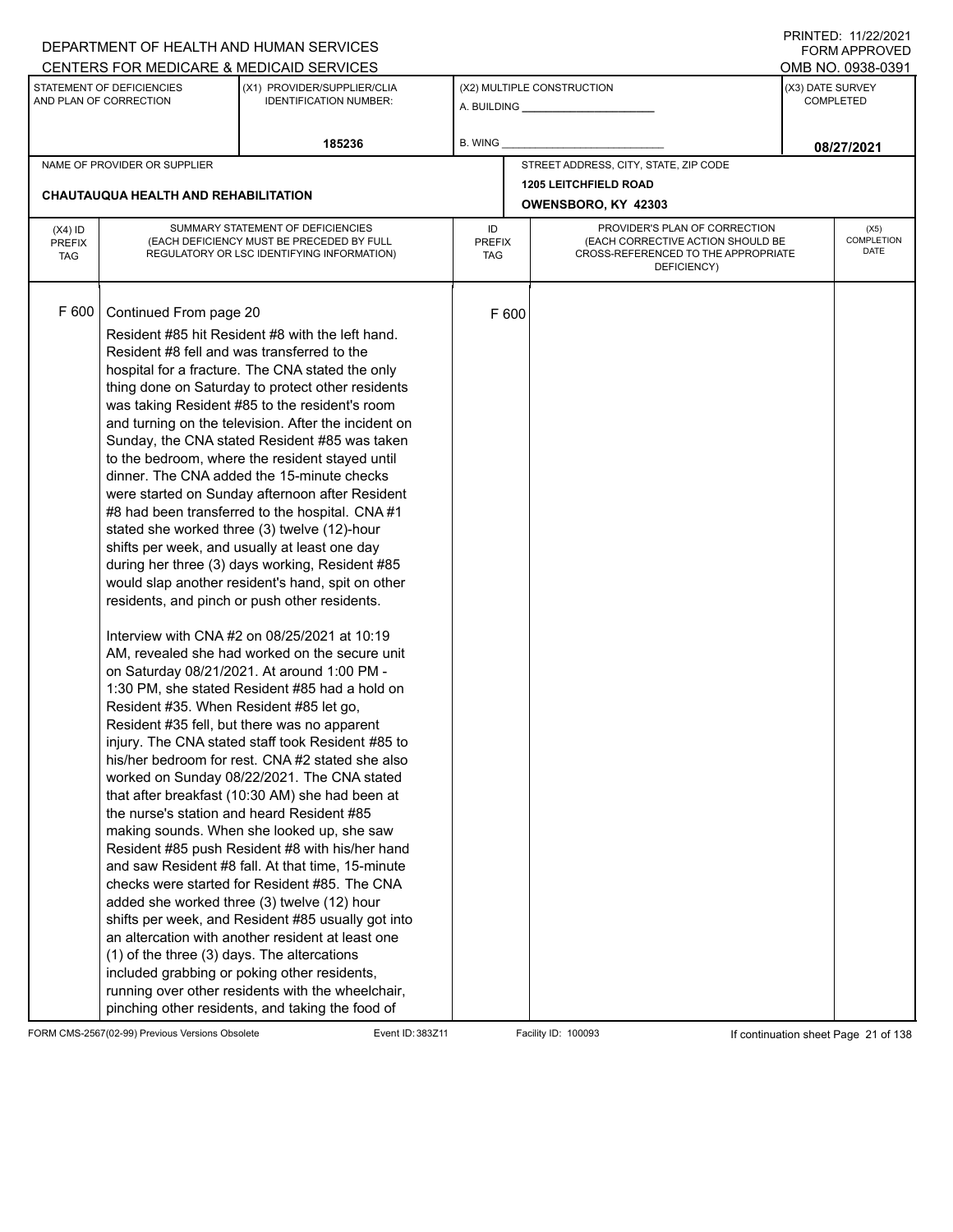| STATEMENT OF DEFICIENCIES<br>(X3) DATE SURVEY<br>(X1) PROVIDER/SUPPLIER/CLIA<br>(X2) MULTIPLE CONSTRUCTION<br>AND PLAN OF CORRECTION<br><b>IDENTIFICATION NUMBER:</b><br><b>COMPLETED</b><br>A. BUILDING <b>A.</b> BUILDING<br>185236<br>B. WING<br>08/27/2021<br>STREET ADDRESS, CITY, STATE, ZIP CODE<br>NAME OF PROVIDER OR SUPPLIER<br><b>1205 LEITCHFIELD ROAD</b><br><b>CHAUTAUQUA HEALTH AND REHABILITATION</b><br>OWENSBORO, KY 42303<br>SUMMARY STATEMENT OF DEFICIENCIES<br>PROVIDER'S PLAN OF CORRECTION<br>ID<br>(X5)<br>$(X4)$ ID<br><b>COMPLETION</b><br>(EACH DEFICIENCY MUST BE PRECEDED BY FULL<br>(EACH CORRECTIVE ACTION SHOULD BE<br><b>PREFIX</b><br><b>PREFIX</b><br>DATE<br>REGULATORY OR LSC IDENTIFYING INFORMATION)<br>CROSS-REFERENCED TO THE APPROPRIATE<br><b>TAG</b><br>TAG<br>DEFICIENCY)<br>F 600<br>Continued From page 21<br>F 600<br>other residents. The CNA indicated she reported<br>the incidents but could not remember exact dates<br>or who the nurse was at the time.<br>Interview with LPN #6, on 08/25/2021 at 11:43<br>AM revealed that on 08/21/2021 she was sitting<br>at the nurse's station when she heard a CNA yell<br>Resident #85's name. LPN #6 added Resident<br>#85 was pulling Resident #35 close by grabbing<br>Resident #35's clothing. When Resident #85 let<br>go of Resident #35, Resident #35 fell to the floor.<br>LPN #6 stated Resident #85 was put to bed and<br>stayed in the resident's room until dinner. LPN #6<br>stated staff was not assigned to monitor Resident<br>#85, adding that if another resident had wandered<br>into the room, staff would have to have waited to<br>see if anything happened. LPN #6 stated on<br>Sunday, 08/22/2021, Resident #85 was sitting in<br>the common area of the unit and Resident #8<br>was also in the area. The LPN stated she heard<br>Resident #8 yell and hit the floor. She stated CNA<br>#1 and CNA #2, who were working, reported to<br>LPN #6 that Resident #85 had pushed Resident<br>#8 down. LPN #6 stated that while she did not<br>see the incident first-hand, she knew Resident #8<br>had no history of falls and she believed what the<br>two CNAs reported. The LPN stated she<br>averaged working three (3) twelve (12)-hour shifts<br>per week. Of those three (3) days, Resident #85<br>had a negative interaction with another resident<br>on at least one (1) day. She cited negative<br>interactions to include yelling at other residents<br>and stealing food off other residents' trays. LPN<br>#6 stated the 15-minute check sheets started on<br>Sunday after Resident #8 was transferred to the<br>hospital. On 08/21/2021, when Resident #85 had<br>the aggressive interaction with Resident #35, staff |  | CENTERS FOR MEDICARE & MEDICAID SERVICES |  |  |  | OMB NO. 0938-0391 |
|----------------------------------------------------------------------------------------------------------------------------------------------------------------------------------------------------------------------------------------------------------------------------------------------------------------------------------------------------------------------------------------------------------------------------------------------------------------------------------------------------------------------------------------------------------------------------------------------------------------------------------------------------------------------------------------------------------------------------------------------------------------------------------------------------------------------------------------------------------------------------------------------------------------------------------------------------------------------------------------------------------------------------------------------------------------------------------------------------------------------------------------------------------------------------------------------------------------------------------------------------------------------------------------------------------------------------------------------------------------------------------------------------------------------------------------------------------------------------------------------------------------------------------------------------------------------------------------------------------------------------------------------------------------------------------------------------------------------------------------------------------------------------------------------------------------------------------------------------------------------------------------------------------------------------------------------------------------------------------------------------------------------------------------------------------------------------------------------------------------------------------------------------------------------------------------------------------------------------------------------------------------------------------------------------------------------------------------------------------------------------------------------------------------------------------------------------------------------------------------------------------------------------------------------------------------------------------------------------------------------------------------------------------------------------------------------------------------------------------------------------------|--|------------------------------------------|--|--|--|-------------------|
|                                                                                                                                                                                                                                                                                                                                                                                                                                                                                                                                                                                                                                                                                                                                                                                                                                                                                                                                                                                                                                                                                                                                                                                                                                                                                                                                                                                                                                                                                                                                                                                                                                                                                                                                                                                                                                                                                                                                                                                                                                                                                                                                                                                                                                                                                                                                                                                                                                                                                                                                                                                                                                                                                                                                                          |  |                                          |  |  |  |                   |
|                                                                                                                                                                                                                                                                                                                                                                                                                                                                                                                                                                                                                                                                                                                                                                                                                                                                                                                                                                                                                                                                                                                                                                                                                                                                                                                                                                                                                                                                                                                                                                                                                                                                                                                                                                                                                                                                                                                                                                                                                                                                                                                                                                                                                                                                                                                                                                                                                                                                                                                                                                                                                                                                                                                                                          |  |                                          |  |  |  |                   |
|                                                                                                                                                                                                                                                                                                                                                                                                                                                                                                                                                                                                                                                                                                                                                                                                                                                                                                                                                                                                                                                                                                                                                                                                                                                                                                                                                                                                                                                                                                                                                                                                                                                                                                                                                                                                                                                                                                                                                                                                                                                                                                                                                                                                                                                                                                                                                                                                                                                                                                                                                                                                                                                                                                                                                          |  |                                          |  |  |  |                   |
|                                                                                                                                                                                                                                                                                                                                                                                                                                                                                                                                                                                                                                                                                                                                                                                                                                                                                                                                                                                                                                                                                                                                                                                                                                                                                                                                                                                                                                                                                                                                                                                                                                                                                                                                                                                                                                                                                                                                                                                                                                                                                                                                                                                                                                                                                                                                                                                                                                                                                                                                                                                                                                                                                                                                                          |  |                                          |  |  |  |                   |
|                                                                                                                                                                                                                                                                                                                                                                                                                                                                                                                                                                                                                                                                                                                                                                                                                                                                                                                                                                                                                                                                                                                                                                                                                                                                                                                                                                                                                                                                                                                                                                                                                                                                                                                                                                                                                                                                                                                                                                                                                                                                                                                                                                                                                                                                                                                                                                                                                                                                                                                                                                                                                                                                                                                                                          |  |                                          |  |  |  |                   |
|                                                                                                                                                                                                                                                                                                                                                                                                                                                                                                                                                                                                                                                                                                                                                                                                                                                                                                                                                                                                                                                                                                                                                                                                                                                                                                                                                                                                                                                                                                                                                                                                                                                                                                                                                                                                                                                                                                                                                                                                                                                                                                                                                                                                                                                                                                                                                                                                                                                                                                                                                                                                                                                                                                                                                          |  |                                          |  |  |  |                   |
| had kept an eye on Resident #85, but had no                                                                                                                                                                                                                                                                                                                                                                                                                                                                                                                                                                                                                                                                                                                                                                                                                                                                                                                                                                                                                                                                                                                                                                                                                                                                                                                                                                                                                                                                                                                                                                                                                                                                                                                                                                                                                                                                                                                                                                                                                                                                                                                                                                                                                                                                                                                                                                                                                                                                                                                                                                                                                                                                                                              |  |                                          |  |  |  |                   |

FORM CMS-2567(02-99) Previous Versions Obsolete Event ID: 383Z11 Event ID: 383Z11 Facility ID: 100093 If continuation sheet Page 22 of 138

DEPARTMENT OF HEALTH AND HUMAN SERVICES

PRINTED: 11/22/2021 FORM APPROVED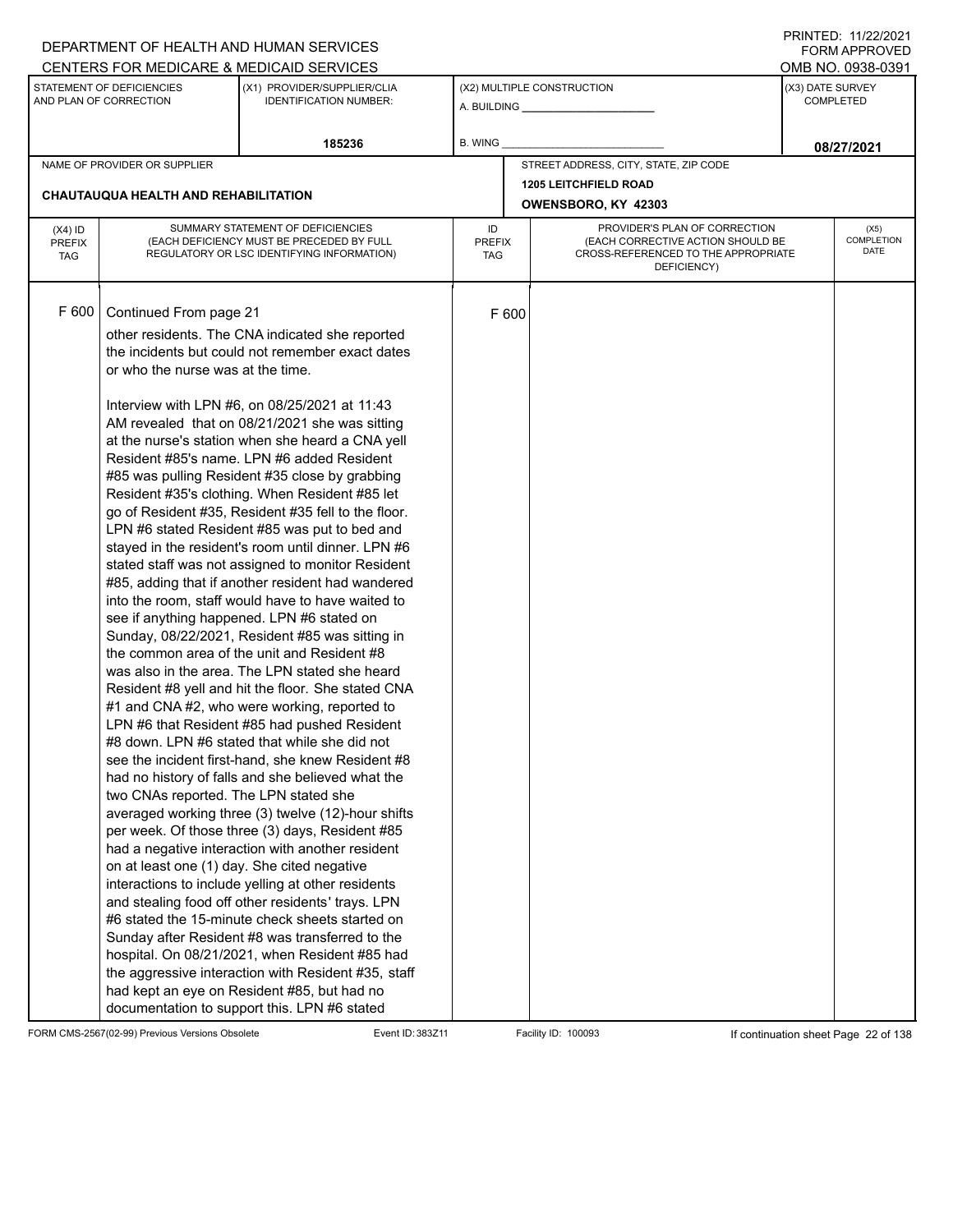|                                          |                                                                                                                                                                                                                                                          | DEPARTMENT OF HEALTH AND HUMAN SERVICES                                                                                                                                                                                                                                                                                                                                                                                                                                                                                                                                                                                                                                                                                                                                                                                                                                                                                                                                                                                                                                                                                                                                                                                                                                                                                                                                                                                                                                                                                                      |                            |       |                                                     |                               | I INITILD. III <i>ll</i> iculi<br><b>FORM APPROVED</b> |  |
|------------------------------------------|----------------------------------------------------------------------------------------------------------------------------------------------------------------------------------------------------------------------------------------------------------|----------------------------------------------------------------------------------------------------------------------------------------------------------------------------------------------------------------------------------------------------------------------------------------------------------------------------------------------------------------------------------------------------------------------------------------------------------------------------------------------------------------------------------------------------------------------------------------------------------------------------------------------------------------------------------------------------------------------------------------------------------------------------------------------------------------------------------------------------------------------------------------------------------------------------------------------------------------------------------------------------------------------------------------------------------------------------------------------------------------------------------------------------------------------------------------------------------------------------------------------------------------------------------------------------------------------------------------------------------------------------------------------------------------------------------------------------------------------------------------------------------------------------------------------|----------------------------|-------|-----------------------------------------------------|-------------------------------|--------------------------------------------------------|--|
|                                          |                                                                                                                                                                                                                                                          | CENTERS FOR MEDICARE & MEDICAID SERVICES                                                                                                                                                                                                                                                                                                                                                                                                                                                                                                                                                                                                                                                                                                                                                                                                                                                                                                                                                                                                                                                                                                                                                                                                                                                                                                                                                                                                                                                                                                     |                            |       |                                                     |                               | OMB NO. 0938-0391                                      |  |
|                                          | STATEMENT OF DEFICIENCIES<br>AND PLAN OF CORRECTION                                                                                                                                                                                                      | (X1) PROVIDER/SUPPLIER/CLIA<br><b>IDENTIFICATION NUMBER:</b>                                                                                                                                                                                                                                                                                                                                                                                                                                                                                                                                                                                                                                                                                                                                                                                                                                                                                                                                                                                                                                                                                                                                                                                                                                                                                                                                                                                                                                                                                 |                            |       | (X2) MULTIPLE CONSTRUCTION                          | (X3) DATE SURVEY              | <b>COMPLETED</b>                                       |  |
|                                          |                                                                                                                                                                                                                                                          | 185236                                                                                                                                                                                                                                                                                                                                                                                                                                                                                                                                                                                                                                                                                                                                                                                                                                                                                                                                                                                                                                                                                                                                                                                                                                                                                                                                                                                                                                                                                                                                       | <b>B. WING</b>             |       |                                                     |                               | 08/27/2021                                             |  |
|                                          | NAME OF PROVIDER OR SUPPLIER                                                                                                                                                                                                                             |                                                                                                                                                                                                                                                                                                                                                                                                                                                                                                                                                                                                                                                                                                                                                                                                                                                                                                                                                                                                                                                                                                                                                                                                                                                                                                                                                                                                                                                                                                                                              |                            |       | STREET ADDRESS, CITY, STATE, ZIP CODE               |                               |                                                        |  |
|                                          | CHAUTAUQUA HEALTH AND REHABILITATION                                                                                                                                                                                                                     |                                                                                                                                                                                                                                                                                                                                                                                                                                                                                                                                                                                                                                                                                                                                                                                                                                                                                                                                                                                                                                                                                                                                                                                                                                                                                                                                                                                                                                                                                                                                              |                            |       | <b>1205 LEITCHFIELD ROAD</b><br>OWENSBORO, KY 42303 | PROVIDER'S PLAN OF CORRECTION |                                                        |  |
| $(X4)$ ID<br><b>PREFIX</b><br><b>TAG</b> |                                                                                                                                                                                                                                                          | SUMMARY STATEMENT OF DEFICIENCIES<br>(EACH DEFICIENCY MUST BE PRECEDED BY FULL<br>REGULATORY OR LSC IDENTIFYING INFORMATION)                                                                                                                                                                                                                                                                                                                                                                                                                                                                                                                                                                                                                                                                                                                                                                                                                                                                                                                                                                                                                                                                                                                                                                                                                                                                                                                                                                                                                 | ID<br><b>PREFIX</b><br>TAG |       | (X5)<br><b>COMPLETION</b><br><b>DATE</b>            |                               |                                                        |  |
| F 600                                    | Continued From page 22<br>supervisor.<br>placed their hands on another, to include<br>pushing, kicking, and hitting, it would be<br>therefore had not been abuse.<br>#85's history of aggression toward other<br>placed on 08/21/2021, when Resident #85 | both incidents were reported to the weekend<br>During an interview with LPN #7 on 08/25/2021 at<br>1:20 PM, he stated that while he was a contract<br>nurse, he had worked in the facility many times<br>and was familiar with Resident #85. LPN #7<br>described Resident #85 as combative with other<br>residents and believed Resident #85 was aware<br>of the incidents. He supported his position by<br>saying that when asked why another resident had<br>been hit, Resident #85 would respond, "Because<br>I wanted to." LPN #7 stated he had not seen<br>Resident #85 hit anyone, but he had seen the<br>resident trying to push other residents down,<br>grabbing other residents, and grabbing other<br>residents' food and drink. The nurse stated he<br>had complained to the DON about the resident's<br>aggressive behavior, but nothing had been done.<br>Interview with the Director of Nursing (DON), on<br>08/25/2021 at 2:26 PM, revealed if one resident<br>considered resident-to-resident abuse and would<br>be reported to the State. The DON stated she<br>had not read the 08/21/2021 Nurse's Note nor<br>talked with any of the staff that were there. She<br>added that based on what had been reported to<br>her by the weekend supervisor, she had not<br>thought aggression was a part of the incident and<br>Further interview on 08/26/2021 at 8:21 AM, with<br>the DON, revealed she was unaware of Resident<br>residents. She acknowledged there should have<br>been a care plan revision and interventions |                            | F 600 |                                                     |                               |                                                        |  |

FORM CMS-2567(02-99) Previous Versions Obsolete Event ID: 383Z11 Facility ID: 100093 If continuation sheet Page 23 of 138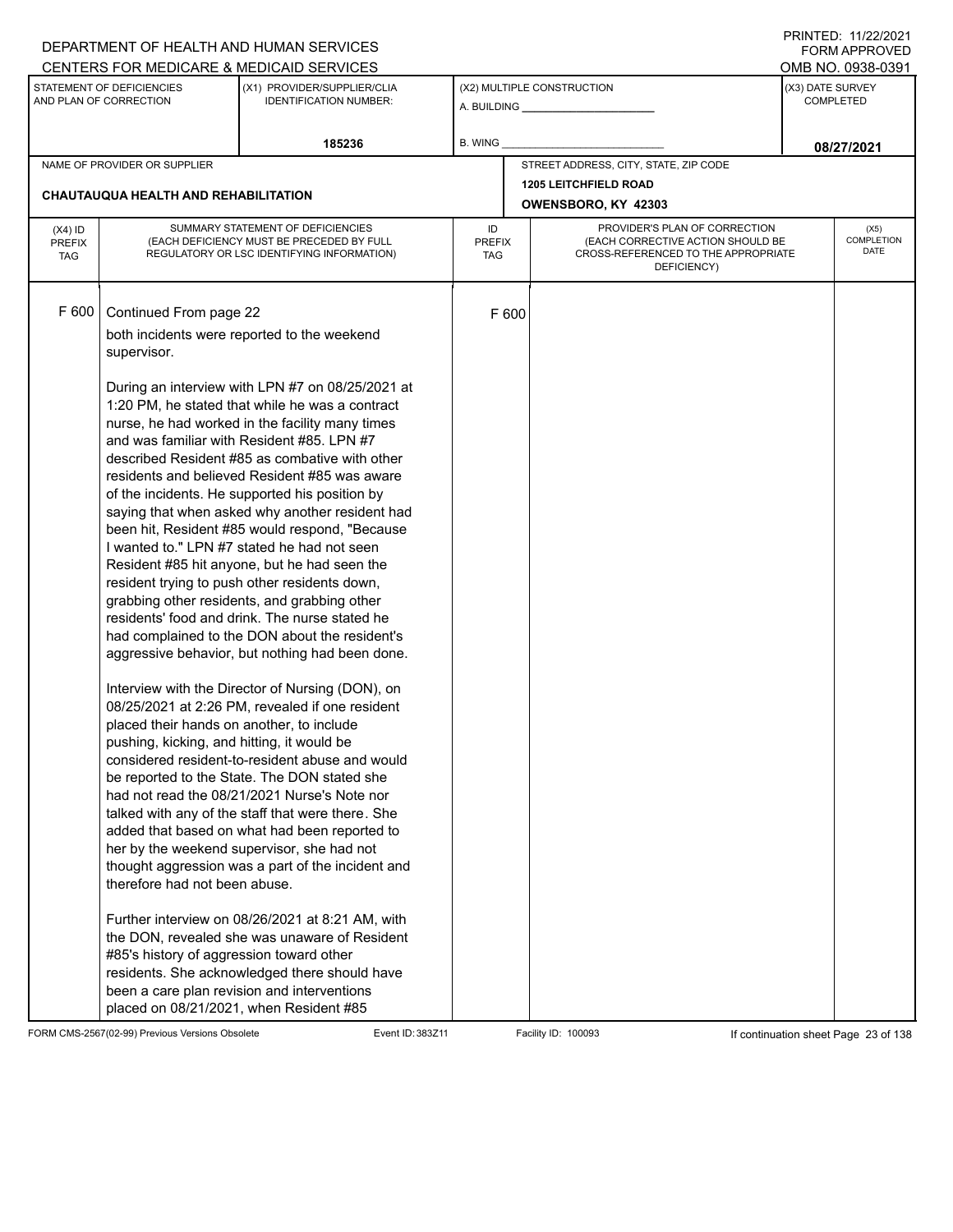|                                          |                                                                                                                                                                                                                                                                                                                                                                                                                                                                                                                                                                                                        | DEPARTMENT OF HEALTH AND HUMAN SERVICES                                                                                                                                                                                                                                                                                                                                                                                                                                                                                                                                                                                                                                                                                                                                                                                                                                                                                                                                                        |                            |       |                                                                                                                          |                  | <b>FORM APPROVED</b>              |
|------------------------------------------|--------------------------------------------------------------------------------------------------------------------------------------------------------------------------------------------------------------------------------------------------------------------------------------------------------------------------------------------------------------------------------------------------------------------------------------------------------------------------------------------------------------------------------------------------------------------------------------------------------|------------------------------------------------------------------------------------------------------------------------------------------------------------------------------------------------------------------------------------------------------------------------------------------------------------------------------------------------------------------------------------------------------------------------------------------------------------------------------------------------------------------------------------------------------------------------------------------------------------------------------------------------------------------------------------------------------------------------------------------------------------------------------------------------------------------------------------------------------------------------------------------------------------------------------------------------------------------------------------------------|----------------------------|-------|--------------------------------------------------------------------------------------------------------------------------|------------------|-----------------------------------|
|                                          |                                                                                                                                                                                                                                                                                                                                                                                                                                                                                                                                                                                                        | CENTERS FOR MEDICARE & MEDICAID SERVICES                                                                                                                                                                                                                                                                                                                                                                                                                                                                                                                                                                                                                                                                                                                                                                                                                                                                                                                                                       |                            |       |                                                                                                                          |                  | OMB NO. 0938-0391                 |
|                                          | STATEMENT OF DEFICIENCIES<br>AND PLAN OF CORRECTION                                                                                                                                                                                                                                                                                                                                                                                                                                                                                                                                                    | (X1) PROVIDER/SUPPLIER/CLIA<br><b>IDENTIFICATION NUMBER:</b>                                                                                                                                                                                                                                                                                                                                                                                                                                                                                                                                                                                                                                                                                                                                                                                                                                                                                                                                   |                            |       | (X2) MULTIPLE CONSTRUCTION                                                                                               | (X3) DATE SURVEY | <b>COMPLETED</b>                  |
|                                          |                                                                                                                                                                                                                                                                                                                                                                                                                                                                                                                                                                                                        | 185236                                                                                                                                                                                                                                                                                                                                                                                                                                                                                                                                                                                                                                                                                                                                                                                                                                                                                                                                                                                         | B. WING                    |       |                                                                                                                          |                  | 08/27/2021                        |
|                                          | NAME OF PROVIDER OR SUPPLIER                                                                                                                                                                                                                                                                                                                                                                                                                                                                                                                                                                           |                                                                                                                                                                                                                                                                                                                                                                                                                                                                                                                                                                                                                                                                                                                                                                                                                                                                                                                                                                                                |                            |       | STREET ADDRESS, CITY, STATE, ZIP CODE                                                                                    |                  |                                   |
|                                          | CHAUTAUQUA HEALTH AND REHABILITATION                                                                                                                                                                                                                                                                                                                                                                                                                                                                                                                                                                   |                                                                                                                                                                                                                                                                                                                                                                                                                                                                                                                                                                                                                                                                                                                                                                                                                                                                                                                                                                                                |                            |       | <b>1205 LEITCHFIELD ROAD</b><br>OWENSBORO, KY 42303                                                                      |                  |                                   |
| $(X4)$ ID<br><b>PREFIX</b><br><b>TAG</b> |                                                                                                                                                                                                                                                                                                                                                                                                                                                                                                                                                                                                        | SUMMARY STATEMENT OF DEFICIENCIES<br>(EACH DEFICIENCY MUST BE PRECEDED BY FULL<br>REGULATORY OR LSC IDENTIFYING INFORMATION)                                                                                                                                                                                                                                                                                                                                                                                                                                                                                                                                                                                                                                                                                                                                                                                                                                                                   | ID<br><b>PREFIX</b><br>TAG |       | PROVIDER'S PLAN OF CORRECTION<br>(EACH CORRECTIVE ACTION SHOULD BE<br>CROSS-REFERENCED TO THE APPROPRIATE<br>DEFICIENCY) |                  | (X5)<br><b>COMPLETION</b><br>DATE |
| F 600                                    | Continued From page 23<br>The DON stated she was unsure if placing<br>the fracture to Resident #8 on 08/22/2021.<br>investigation was finalized and reported<br>General) 08/27/2021.<br>Investigations going forward will include:<br>identification of any injuries as appropriate,<br>and relationships between staff and other<br>residents.<br>outside agencies as needed. The facility<br>conducted a record review for pertinent<br>information such as progress notes, social<br>services notes, physician, therapist and<br>reports, reports from hospital, lab or x ray,<br>deemed necessary. | grabbed Resident #35 causing him/her to fall.<br>interventions on Saturday would have prevented<br>The facility provided an acceptable credible<br>Action Plan that alleged removal of the Immediate<br>Jeopardy (IJ). The facility's Action Plan included:<br>1. Resident #85 was reported to push Resident<br>#8 resulting in a fractured femur. The incident<br>was reported on 08/26/2021 and the follow up<br>08/27/2021. Resident #6 was reported to have<br>exposed himself/herself in a group activity on<br>08/14/2021. This event was reported to the State<br>Survey agency/OIG (Office of the Inspector<br>2. Conducting observations of the alleged victim,<br>location where the situation occurred, interaction<br>3. Interviews conducted with the alleged victim<br>representative, perpetrator, witness, practitioner,<br>consultant notes, financial records, incident<br>medication records and any other agencies as<br>4. Depending on the nature of the allegation, the |                            | F 600 |                                                                                                                          |                  |                                   |

FORM CMS-2567(02-99) Previous Versions Obsolete Event ID: 383Z11 Facility ID: 100093 If continuation sheet Page 24 of 138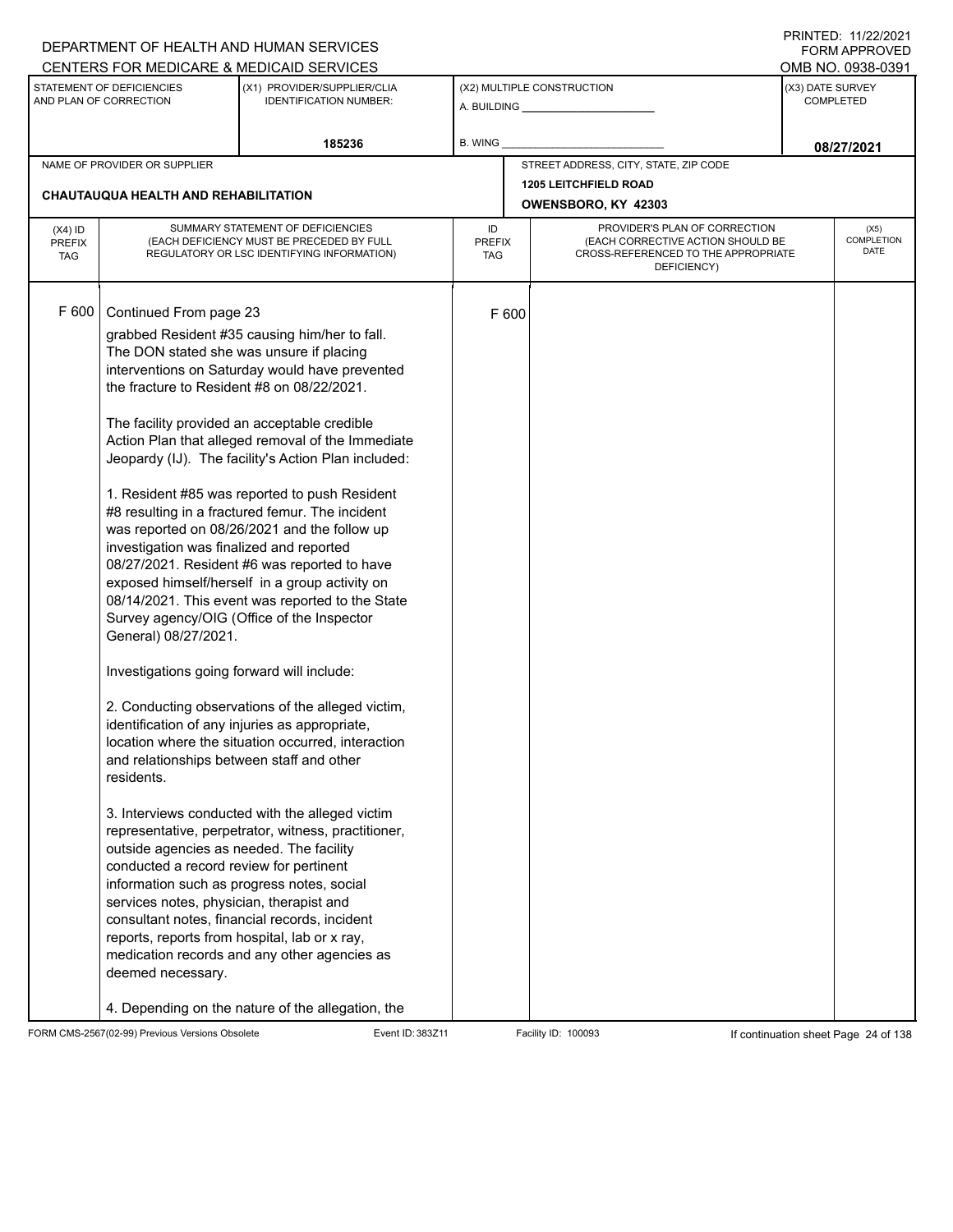|                                          |                                                                                                                                                                                                                                                                                                                                                                                                                 | DEPARTMENT OF HEALTH AND HUMAN SERVICES                                                                                                                                                                                                                                                                                                                                                                                                                                                                                                                                                                                                                                                                                                                                                                                                                                                                                                                                                                                                                                                                                                                                                                                                                                                                                                                                                                                                                     |                                                                                                                                                        |       |                                       | 111111111122.1112212121<br><b>FORM APPROVED</b> |
|------------------------------------------|-----------------------------------------------------------------------------------------------------------------------------------------------------------------------------------------------------------------------------------------------------------------------------------------------------------------------------------------------------------------------------------------------------------------|-------------------------------------------------------------------------------------------------------------------------------------------------------------------------------------------------------------------------------------------------------------------------------------------------------------------------------------------------------------------------------------------------------------------------------------------------------------------------------------------------------------------------------------------------------------------------------------------------------------------------------------------------------------------------------------------------------------------------------------------------------------------------------------------------------------------------------------------------------------------------------------------------------------------------------------------------------------------------------------------------------------------------------------------------------------------------------------------------------------------------------------------------------------------------------------------------------------------------------------------------------------------------------------------------------------------------------------------------------------------------------------------------------------------------------------------------------------|--------------------------------------------------------------------------------------------------------------------------------------------------------|-------|---------------------------------------|-------------------------------------------------|
|                                          |                                                                                                                                                                                                                                                                                                                                                                                                                 | CENTERS FOR MEDICARE & MEDICAID SERVICES                                                                                                                                                                                                                                                                                                                                                                                                                                                                                                                                                                                                                                                                                                                                                                                                                                                                                                                                                                                                                                                                                                                                                                                                                                                                                                                                                                                                                    |                                                                                                                                                        |       |                                       | OMB NO. 0938-0391                               |
|                                          | STATEMENT OF DEFICIENCIES<br>AND PLAN OF CORRECTION                                                                                                                                                                                                                                                                                                                                                             | (X1) PROVIDER/SUPPLIER/CLIA<br><b>IDENTIFICATION NUMBER:</b>                                                                                                                                                                                                                                                                                                                                                                                                                                                                                                                                                                                                                                                                                                                                                                                                                                                                                                                                                                                                                                                                                                                                                                                                                                                                                                                                                                                                |                                                                                                                                                        |       | (X2) MULTIPLE CONSTRUCTION            | (X3) DATE SURVEY<br><b>COMPLETED</b>            |
|                                          |                                                                                                                                                                                                                                                                                                                                                                                                                 | 185236                                                                                                                                                                                                                                                                                                                                                                                                                                                                                                                                                                                                                                                                                                                                                                                                                                                                                                                                                                                                                                                                                                                                                                                                                                                                                                                                                                                                                                                      | <b>B. WING</b>                                                                                                                                         |       |                                       | 08/27/2021                                      |
|                                          | NAME OF PROVIDER OR SUPPLIER                                                                                                                                                                                                                                                                                                                                                                                    |                                                                                                                                                                                                                                                                                                                                                                                                                                                                                                                                                                                                                                                                                                                                                                                                                                                                                                                                                                                                                                                                                                                                                                                                                                                                                                                                                                                                                                                             |                                                                                                                                                        |       | STREET ADDRESS, CITY, STATE, ZIP CODE |                                                 |
|                                          | <b>CHAUTAUQUA HEALTH AND REHABILITATION</b>                                                                                                                                                                                                                                                                                                                                                                     |                                                                                                                                                                                                                                                                                                                                                                                                                                                                                                                                                                                                                                                                                                                                                                                                                                                                                                                                                                                                                                                                                                                                                                                                                                                                                                                                                                                                                                                             |                                                                                                                                                        |       | <b>1205 LEITCHFIELD ROAD</b>          |                                                 |
|                                          |                                                                                                                                                                                                                                                                                                                                                                                                                 |                                                                                                                                                                                                                                                                                                                                                                                                                                                                                                                                                                                                                                                                                                                                                                                                                                                                                                                                                                                                                                                                                                                                                                                                                                                                                                                                                                                                                                                             |                                                                                                                                                        |       | OWENSBORO, KY 42303                   |                                                 |
| $(X4)$ ID<br><b>PREFIX</b><br><b>TAG</b> |                                                                                                                                                                                                                                                                                                                                                                                                                 | SUMMARY STATEMENT OF DEFICIENCIES<br>(EACH DEFICIENCY MUST BE PRECEDED BY FULL<br>REGULATORY OR LSC IDENTIFYING INFORMATION)                                                                                                                                                                                                                                                                                                                                                                                                                                                                                                                                                                                                                                                                                                                                                                                                                                                                                                                                                                                                                                                                                                                                                                                                                                                                                                                                | PROVIDER'S PLAN OF CORRECTION<br>ID<br>(EACH CORRECTIVE ACTION SHOULD BE<br><b>PREFIX</b><br>CROSS-REFERENCED TO THE APPROPRIATE<br>TAG<br>DEFICIENCY) |       |                                       | (X5)<br>COMPLETION<br><b>DATE</b>               |
| F 600                                    | Continued From page 24<br>mistreatment does not occur while the<br>investigation is in progress. The facility will<br>etc., immediate notification of the victim's<br>practitioner and the family or the victims<br>log. The investigation is in progress.<br>and 08-26-2021 to ensure there were no<br>were identified.<br>MOS, Business office, Payroll, Activities,<br>Maintenance, Therapy, Scheduling were | facility put effective measures in place to ensure<br>that further abuse, neglect or exploitation or<br>monitor the alleged victim and monitor the other<br>residents at risk, by conducting management<br>visits at different times and shifts. The facility will<br>evaluate if the alleged victim feels safe. If they do<br>not, immediate action will be taken to alleviate<br>fear, i.e. room relocation, increased supervision,<br>responsible party. The facility will oversee the<br>implementation of corrective action and evaluate<br>effectiveness through the QAPI process. All<br>alleged abuse, neglect or exploitation will be<br>monitored and recorded on a reportable event<br>5. All residents with BIMs of 8 or above were<br>interviewed by Social Services on 08-25-2021<br>concerns of safety, or feelings of abuse while in<br>this facility. None were noted. The MOS Nurse<br>and SS (Social Services) assistant reviewed<br>residents with BIMS of 7 and below for any signs<br>of change in baseline mood or behavior and<br>normal daily routine. No changes or concerns<br>6. The LNHA, DON, Unit Managers, ADON,<br>educated per the Regional Director of Clinical<br>services on 08-26-2021 at 2:15 PM, on "What is<br>abuse, how to prevent abuse and neglect, when<br>to report abuse and neglect, and to report all<br>abuse to the LNHA immediately." The licensed<br>Nursing Home Administrator will make the initial |                                                                                                                                                        | F 600 |                                       |                                                 |

FORM CMS-2567(02-99) Previous Versions Obsolete Event ID: 383Z11 Event ID: 383Z11 Facility ID: 100093 If continuation sheet Page 25 of 138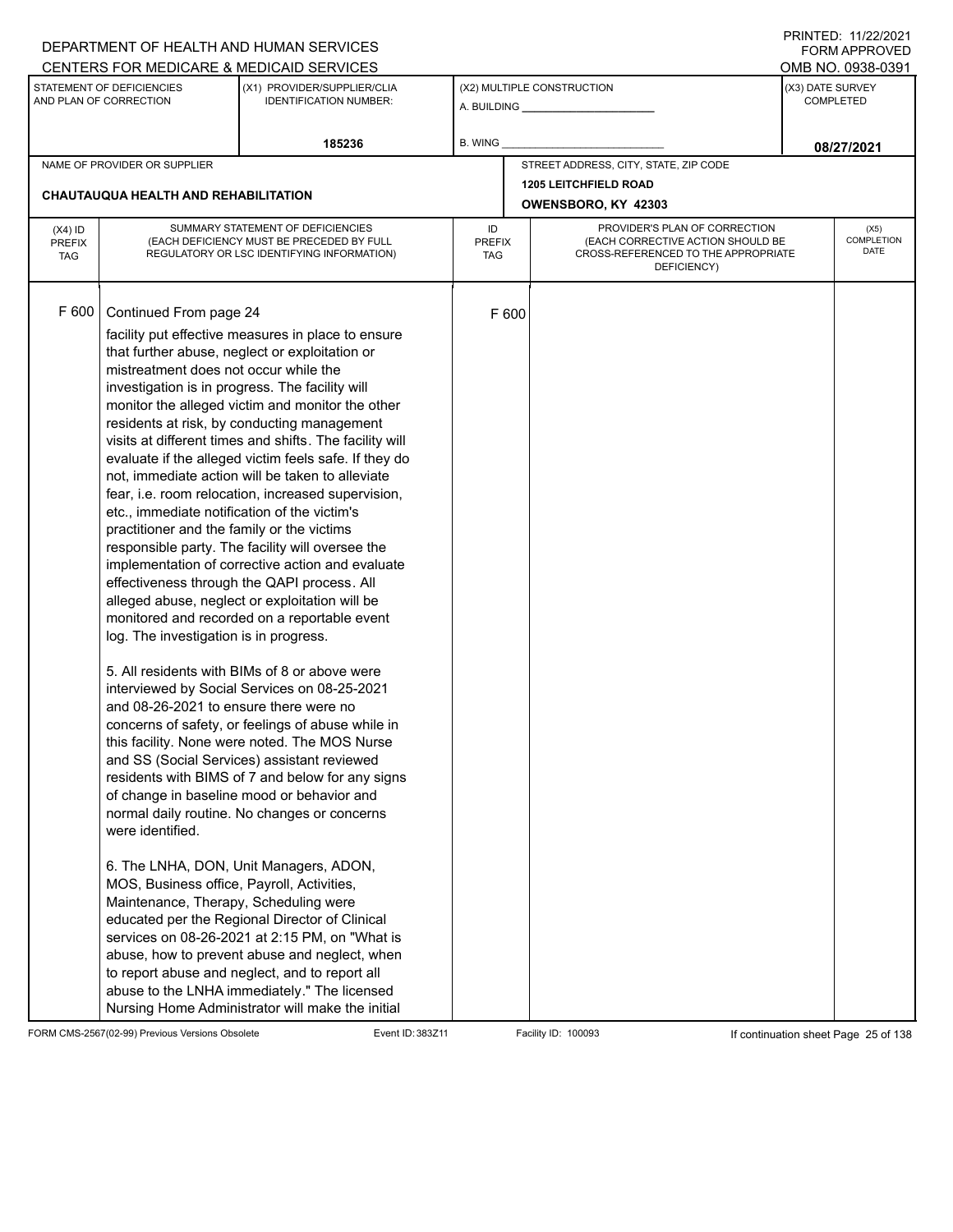|                                          |                                                                                                                                                                                                                                                                                                                                                                                                                                                                                              | DEPARTMENT OF HEALTH AND HUMAN SERVICES                                                                                                                                                                                                                                                                                                                                                                                                                                                                                                                                                                                                                                                                                                                                                                                                                                                                                                                                                                                                                                                                                                      |                            |       |                                                                                                                          | <b>FORM APPROVED</b>                 |
|------------------------------------------|----------------------------------------------------------------------------------------------------------------------------------------------------------------------------------------------------------------------------------------------------------------------------------------------------------------------------------------------------------------------------------------------------------------------------------------------------------------------------------------------|----------------------------------------------------------------------------------------------------------------------------------------------------------------------------------------------------------------------------------------------------------------------------------------------------------------------------------------------------------------------------------------------------------------------------------------------------------------------------------------------------------------------------------------------------------------------------------------------------------------------------------------------------------------------------------------------------------------------------------------------------------------------------------------------------------------------------------------------------------------------------------------------------------------------------------------------------------------------------------------------------------------------------------------------------------------------------------------------------------------------------------------------|----------------------------|-------|--------------------------------------------------------------------------------------------------------------------------|--------------------------------------|
|                                          |                                                                                                                                                                                                                                                                                                                                                                                                                                                                                              | CENTERS FOR MEDICARE & MEDICAID SERVICES                                                                                                                                                                                                                                                                                                                                                                                                                                                                                                                                                                                                                                                                                                                                                                                                                                                                                                                                                                                                                                                                                                     |                            |       |                                                                                                                          | OMB NO. 0938-0391                    |
|                                          | STATEMENT OF DEFICIENCIES<br>AND PLAN OF CORRECTION                                                                                                                                                                                                                                                                                                                                                                                                                                          | (X1) PROVIDER/SUPPLIER/CLIA<br><b>IDENTIFICATION NUMBER:</b>                                                                                                                                                                                                                                                                                                                                                                                                                                                                                                                                                                                                                                                                                                                                                                                                                                                                                                                                                                                                                                                                                 |                            |       | (X2) MULTIPLE CONSTRUCTION                                                                                               | (X3) DATE SURVEY<br><b>COMPLETED</b> |
|                                          |                                                                                                                                                                                                                                                                                                                                                                                                                                                                                              | 185236                                                                                                                                                                                                                                                                                                                                                                                                                                                                                                                                                                                                                                                                                                                                                                                                                                                                                                                                                                                                                                                                                                                                       | <b>B. WING</b>             |       |                                                                                                                          | 08/27/2021                           |
|                                          | NAME OF PROVIDER OR SUPPLIER                                                                                                                                                                                                                                                                                                                                                                                                                                                                 |                                                                                                                                                                                                                                                                                                                                                                                                                                                                                                                                                                                                                                                                                                                                                                                                                                                                                                                                                                                                                                                                                                                                              |                            |       | STREET ADDRESS, CITY, STATE, ZIP CODE                                                                                    |                                      |
|                                          |                                                                                                                                                                                                                                                                                                                                                                                                                                                                                              |                                                                                                                                                                                                                                                                                                                                                                                                                                                                                                                                                                                                                                                                                                                                                                                                                                                                                                                                                                                                                                                                                                                                              |                            |       | <b>1205 LEITCHFIELD ROAD</b>                                                                                             |                                      |
|                                          | CHAUTAUQUA HEALTH AND REHABILITATION                                                                                                                                                                                                                                                                                                                                                                                                                                                         |                                                                                                                                                                                                                                                                                                                                                                                                                                                                                                                                                                                                                                                                                                                                                                                                                                                                                                                                                                                                                                                                                                                                              |                            |       | OWENSBORO, KY 42303                                                                                                      |                                      |
| $(X4)$ ID<br><b>PREFIX</b><br><b>TAG</b> |                                                                                                                                                                                                                                                                                                                                                                                                                                                                                              | SUMMARY STATEMENT OF DEFICIENCIES<br>(EACH DEFICIENCY MUST BE PRECEDED BY FULL<br>REGULATORY OR LSC IDENTIFYING INFORMATION)                                                                                                                                                                                                                                                                                                                                                                                                                                                                                                                                                                                                                                                                                                                                                                                                                                                                                                                                                                                                                 | ID<br><b>PREFIX</b><br>TAG |       | PROVIDER'S PLAN OF CORRECTION<br>(EACH CORRECTIVE ACTION SHOULD BE<br>CROSS-REFERENCED TO THE APPROPRIATE<br>DEFICIENCY) | (X5)<br><b>COMPLETION</b><br>DATE    |
| F 600                                    | Continued From page 25<br>responsible parties and the MD or Nurse<br>practitioner within two hours.<br>Director.<br>staff on the following:<br>- Identify types of Abuse and Neglect.<br>administrator immediately<br>- This education completed by 8/27/2021<br>having completed this education prior to<br>assuming the floor.<br>1. Facility system changes:<br>i. behavior monitoring added to TAR to be<br>Support services.<br>clinical meeting. TAR reviewed by DON on<br>08/27/2021. | report to the Office of the Inspector General,<br>Department of Community Based Services, the<br>State Ombudsman and local Ombudsman, the<br>7. IDT meting was held on 08-27-2021, the team<br>met and all residents with behaviors affecting<br>others; have interventions and care plans in<br>place. All interventions and care plans were<br>communicated to the floor staff on 08-27-2021.<br>Referrals were made to psychiatric services as<br>appropriate by assistant the Social Services<br>DON, and LNHA, and or designee educated all<br>- When to report suspected abuse and neglect<br>- Reporting of abuse and neglect directly to the<br>- In addition, a list of all staff has been developed<br>and no persons will be allowed to work without<br>completed Q shift by [name redacted] RN/Clinical<br>ii. Facility is reviewing TAR daily in morning<br>iii. A trigger report was run by RDO on 08/27/2021<br>and all concerns were addressed immediately.<br>iv. The facility identified characteristics that could<br>increase the risk for abuse such as attitudes,<br>increase in resident behaviors, reports of shame, |                            | F 600 |                                                                                                                          |                                      |

FORM CMS-2567(02-99) Previous Versions Obsolete Event ID: 383Z11 Event ID: 383Z11 Facility ID: 100093 If continuation sheet Page 26 of 138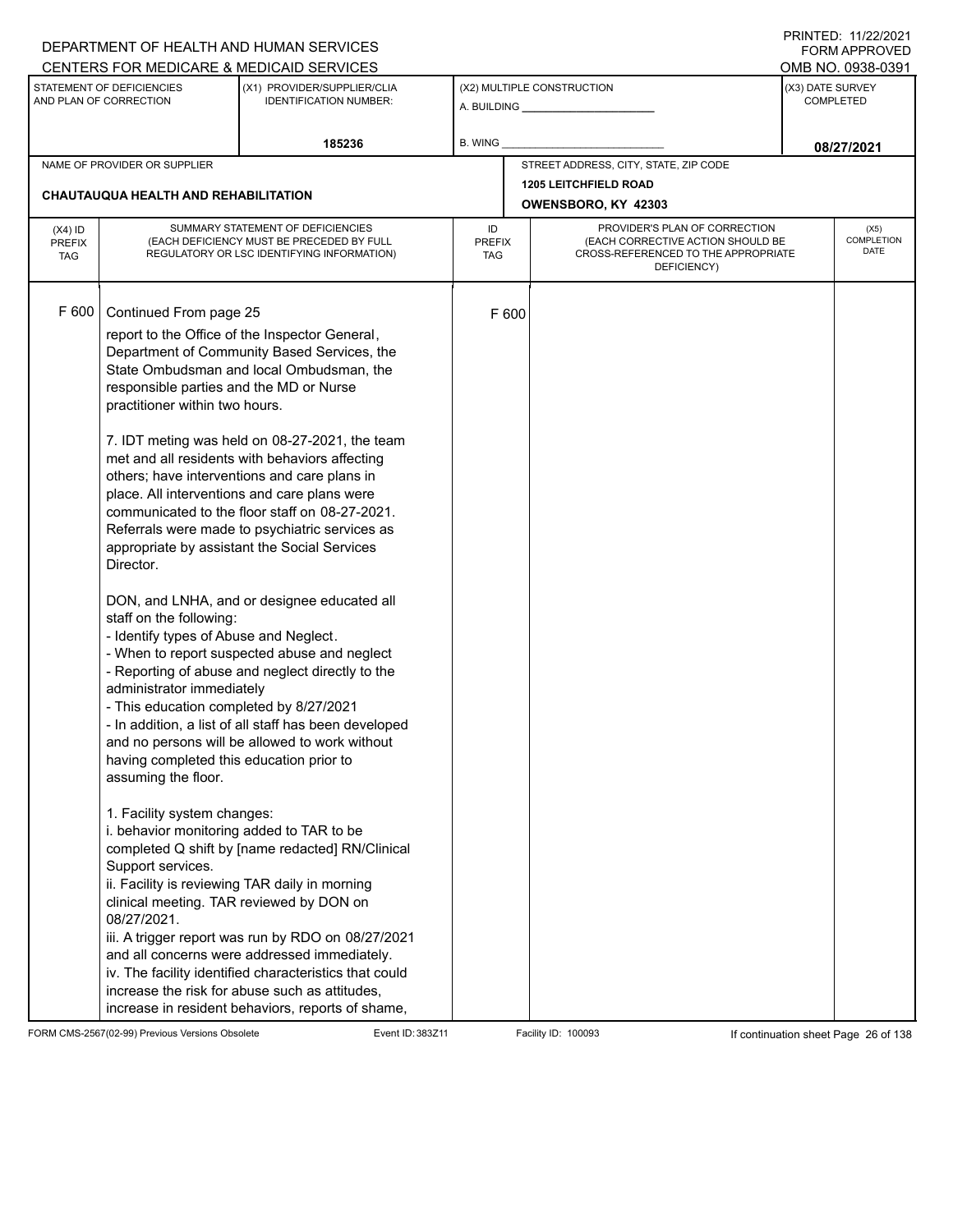|                                          |                                                                                                                                                                                                                                                                                                                                                                                                                                                  | DEPARTMENT OF HEALTH AND HUMAN SERVICES                                                                                                                                                                                                                                                                                                                                                                                                                                                                                                                                                                                                                                                                                                                                                                                                                                                                                                                                                  |                            |       |                                                                                                                          |                                      | 11111111122.1112212021<br><b>FORM APPROVED</b> |
|------------------------------------------|--------------------------------------------------------------------------------------------------------------------------------------------------------------------------------------------------------------------------------------------------------------------------------------------------------------------------------------------------------------------------------------------------------------------------------------------------|------------------------------------------------------------------------------------------------------------------------------------------------------------------------------------------------------------------------------------------------------------------------------------------------------------------------------------------------------------------------------------------------------------------------------------------------------------------------------------------------------------------------------------------------------------------------------------------------------------------------------------------------------------------------------------------------------------------------------------------------------------------------------------------------------------------------------------------------------------------------------------------------------------------------------------------------------------------------------------------|----------------------------|-------|--------------------------------------------------------------------------------------------------------------------------|--------------------------------------|------------------------------------------------|
|                                          |                                                                                                                                                                                                                                                                                                                                                                                                                                                  | CENTERS FOR MEDICARE & MEDICAID SERVICES                                                                                                                                                                                                                                                                                                                                                                                                                                                                                                                                                                                                                                                                                                                                                                                                                                                                                                                                                 |                            |       |                                                                                                                          |                                      | OMB NO. 0938-0391                              |
|                                          | STATEMENT OF DEFICIENCIES<br>AND PLAN OF CORRECTION                                                                                                                                                                                                                                                                                                                                                                                              | (X1) PROVIDER/SUPPLIER/CLIA<br><b>IDENTIFICATION NUMBER:</b>                                                                                                                                                                                                                                                                                                                                                                                                                                                                                                                                                                                                                                                                                                                                                                                                                                                                                                                             |                            |       | (X2) MULTIPLE CONSTRUCTION                                                                                               | (X3) DATE SURVEY<br><b>COMPLETED</b> |                                                |
|                                          |                                                                                                                                                                                                                                                                                                                                                                                                                                                  | 185236                                                                                                                                                                                                                                                                                                                                                                                                                                                                                                                                                                                                                                                                                                                                                                                                                                                                                                                                                                                   | <b>B. WING</b>             |       |                                                                                                                          |                                      | 08/27/2021                                     |
|                                          | NAME OF PROVIDER OR SUPPLIER                                                                                                                                                                                                                                                                                                                                                                                                                     |                                                                                                                                                                                                                                                                                                                                                                                                                                                                                                                                                                                                                                                                                                                                                                                                                                                                                                                                                                                          |                            |       | STREET ADDRESS, CITY, STATE, ZIP CODE                                                                                    |                                      |                                                |
|                                          | <b>CHAUTAUQUA HEALTH AND REHABILITATION</b>                                                                                                                                                                                                                                                                                                                                                                                                      |                                                                                                                                                                                                                                                                                                                                                                                                                                                                                                                                                                                                                                                                                                                                                                                                                                                                                                                                                                                          |                            |       | <b>1205 LEITCHFIELD ROAD</b><br>OWENSBORO, KY 42303                                                                      |                                      |                                                |
|                                          |                                                                                                                                                                                                                                                                                                                                                                                                                                                  |                                                                                                                                                                                                                                                                                                                                                                                                                                                                                                                                                                                                                                                                                                                                                                                                                                                                                                                                                                                          |                            |       |                                                                                                                          |                                      |                                                |
| $(X4)$ ID<br><b>PREFIX</b><br><b>TAG</b> |                                                                                                                                                                                                                                                                                                                                                                                                                                                  | SUMMARY STATEMENT OF DEFICIENCIES<br>(EACH DEFICIENCY MUST BE PRECEDED BY FULL<br>REGULATORY OR LSC IDENTIFYING INFORMATION)                                                                                                                                                                                                                                                                                                                                                                                                                                                                                                                                                                                                                                                                                                                                                                                                                                                             | ID<br><b>PREFIX</b><br>TAG |       | PROVIDER'S PLAN OF CORRECTION<br>(EACH CORRECTIVE ACTION SHOULD BE<br>CROSS-REFERENCED TO THE APPROPRIATE<br>DEFICIENCY) |                                      | (X5)<br><b>COMPLETION</b><br><b>DATE</b>       |
| F 600                                    | Continued From page 26<br>fear or retaliation, change in psychological,<br>behavioral or psychosocial outcomes.<br>to resident, visitor to resident, neglect, or<br>immediately start investigation and protect<br>residents.<br>08-27-2021<br>2. DON, LNHA, and or designee will audit:<br>assurance and performance improvement<br>for a minimum of six months.<br>thereafter."<br>after the survey team performed onsite<br>been implemented. | v. allegations including staff to resident, resident<br>exploitation facility is to report immediately and<br>vi. The LNHA had reported all investigations<br>i. The Abuse QAPI tool and the reportable events<br>logs completed monthly by the LNHA. Events<br>audited weekly x 3 months and then quarterly x<br>12 months. Any concerns documented, corrected<br>immediately, and staff educated accordingly.<br>ii. Findings/trends reported at the monthly quality<br>committee by the Director of Nursing or designee<br>iii. QAPI meetings will occur weekly for four<br>weeks to monitor progress and then monthly<br>The IJ was removed on 08/27/2021 at 6:00 PM<br>verification that the Removal Action Plans had<br>Onsite verification of the implementation of the<br>Removal Plan was conducted during the survey.<br>On 08/27/2021 between the hours of 11:00 AM<br>and 6:00 PM. Review of the educational materials<br>indicated 100% of staff to include all departments |                            | F 600 |                                                                                                                          |                                      |                                                |
|                                          | had been completed on 08/26/2021.<br>Twelve interviews were conducted to verify                                                                                                                                                                                                                                                                                                                                                                  | in-service training had been completed on the<br>facility's Abuse Policy and Procedure training to                                                                                                                                                                                                                                                                                                                                                                                                                                                                                                                                                                                                                                                                                                                                                                                                                                                                                       |                            |       |                                                                                                                          |                                      |                                                |

FORM CMS-2567(02-99) Previous Versions Obsolete Event ID: 383Z11 Event ID: 383Z11 Facility ID: 100093 If continuation sheet Page 27 of 138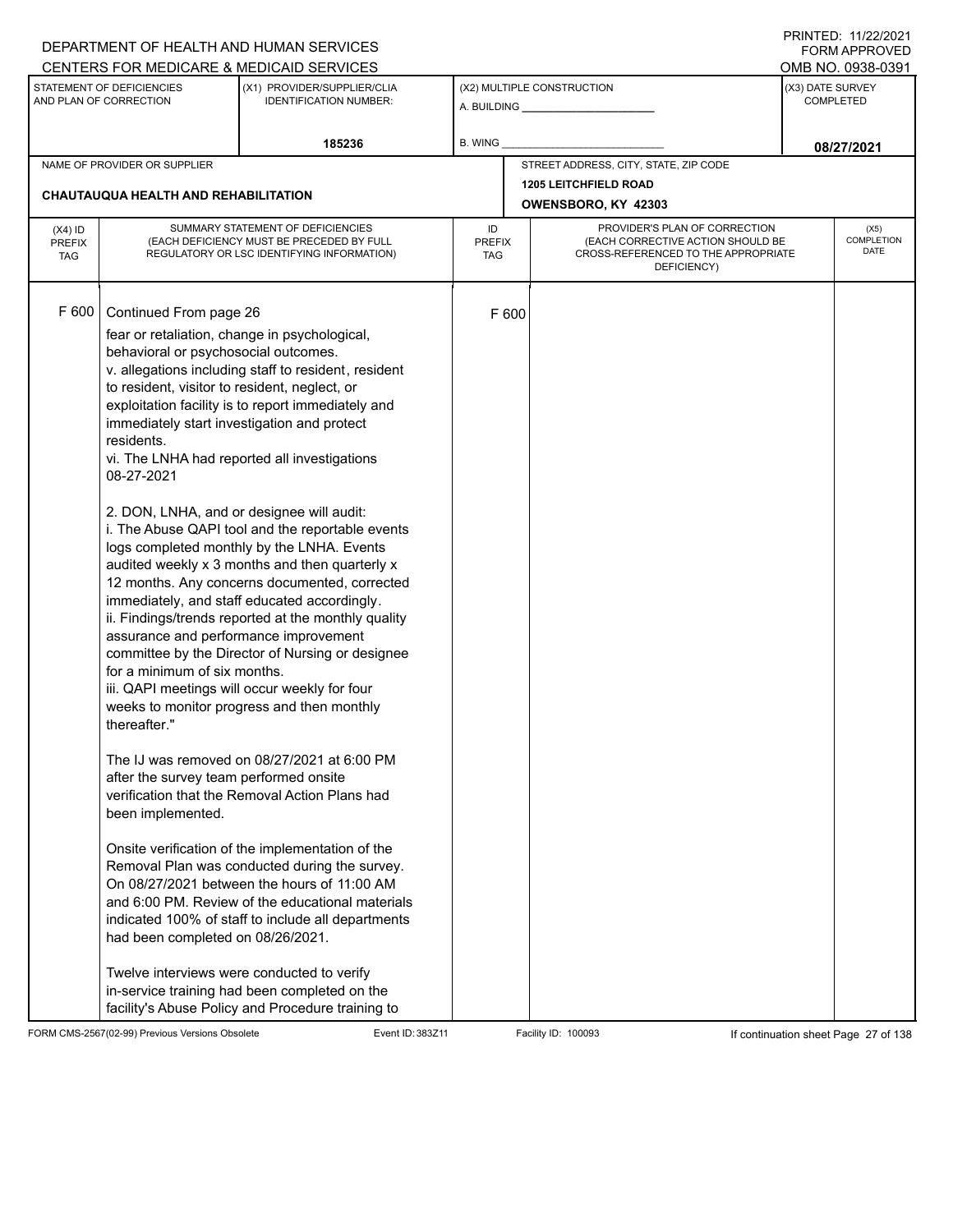|                                          |                                                                                                                                                                                                                                                                 | DEPARTMENT OF HEALTH AND HUMAN SERVICES                                                                                                                                                                                                                                                                                                                                                                                                                                                                                                                                                                                                                                                                                                                                                                                                                                                                                                                                                                                                                                                                                                                                                                                                                                                                                                                                                                                                                 |                                                                                                                                                        |       |                                       |  | 111111111122.1112212121<br><b>FORM APPROVED</b> |  |  |
|------------------------------------------|-----------------------------------------------------------------------------------------------------------------------------------------------------------------------------------------------------------------------------------------------------------------|---------------------------------------------------------------------------------------------------------------------------------------------------------------------------------------------------------------------------------------------------------------------------------------------------------------------------------------------------------------------------------------------------------------------------------------------------------------------------------------------------------------------------------------------------------------------------------------------------------------------------------------------------------------------------------------------------------------------------------------------------------------------------------------------------------------------------------------------------------------------------------------------------------------------------------------------------------------------------------------------------------------------------------------------------------------------------------------------------------------------------------------------------------------------------------------------------------------------------------------------------------------------------------------------------------------------------------------------------------------------------------------------------------------------------------------------------------|--------------------------------------------------------------------------------------------------------------------------------------------------------|-------|---------------------------------------|--|-------------------------------------------------|--|--|
|                                          |                                                                                                                                                                                                                                                                 | CENTERS FOR MEDICARE & MEDICAID SERVICES                                                                                                                                                                                                                                                                                                                                                                                                                                                                                                                                                                                                                                                                                                                                                                                                                                                                                                                                                                                                                                                                                                                                                                                                                                                                                                                                                                                                                |                                                                                                                                                        |       |                                       |  | OMB NO. 0938-0391                               |  |  |
|                                          | STATEMENT OF DEFICIENCIES<br>AND PLAN OF CORRECTION                                                                                                                                                                                                             | (X1) PROVIDER/SUPPLIER/CLIA<br><b>IDENTIFICATION NUMBER:</b>                                                                                                                                                                                                                                                                                                                                                                                                                                                                                                                                                                                                                                                                                                                                                                                                                                                                                                                                                                                                                                                                                                                                                                                                                                                                                                                                                                                            |                                                                                                                                                        |       | (X2) MULTIPLE CONSTRUCTION            |  | (X3) DATE SURVEY<br><b>COMPLETED</b>            |  |  |
|                                          |                                                                                                                                                                                                                                                                 | 185236                                                                                                                                                                                                                                                                                                                                                                                                                                                                                                                                                                                                                                                                                                                                                                                                                                                                                                                                                                                                                                                                                                                                                                                                                                                                                                                                                                                                                                                  | <b>B. WING</b>                                                                                                                                         |       |                                       |  | 08/27/2021                                      |  |  |
|                                          | NAME OF PROVIDER OR SUPPLIER                                                                                                                                                                                                                                    |                                                                                                                                                                                                                                                                                                                                                                                                                                                                                                                                                                                                                                                                                                                                                                                                                                                                                                                                                                                                                                                                                                                                                                                                                                                                                                                                                                                                                                                         |                                                                                                                                                        |       | STREET ADDRESS, CITY, STATE, ZIP CODE |  |                                                 |  |  |
|                                          | CHAUTAUQUA HEALTH AND REHABILITATION                                                                                                                                                                                                                            |                                                                                                                                                                                                                                                                                                                                                                                                                                                                                                                                                                                                                                                                                                                                                                                                                                                                                                                                                                                                                                                                                                                                                                                                                                                                                                                                                                                                                                                         | <b>1205 LEITCHFIELD ROAD</b>                                                                                                                           |       |                                       |  |                                                 |  |  |
|                                          |                                                                                                                                                                                                                                                                 |                                                                                                                                                                                                                                                                                                                                                                                                                                                                                                                                                                                                                                                                                                                                                                                                                                                                                                                                                                                                                                                                                                                                                                                                                                                                                                                                                                                                                                                         |                                                                                                                                                        |       | OWENSBORO, KY 42303                   |  |                                                 |  |  |
| $(X4)$ ID<br><b>PREFIX</b><br><b>TAG</b> |                                                                                                                                                                                                                                                                 | SUMMARY STATEMENT OF DEFICIENCIES<br>(EACH DEFICIENCY MUST BE PRECEDED BY FULL<br>REGULATORY OR LSC IDENTIFYING INFORMATION)                                                                                                                                                                                                                                                                                                                                                                                                                                                                                                                                                                                                                                                                                                                                                                                                                                                                                                                                                                                                                                                                                                                                                                                                                                                                                                                            | PROVIDER'S PLAN OF CORRECTION<br>ID<br>(EACH CORRECTIVE ACTION SHOULD BE<br><b>PREFIX</b><br>CROSS-REFERENCED TO THE APPROPRIATE<br>TAG<br>DEFICIENCY) |       |                                       |  | (X5)<br>COMPLETION<br><b>DATE</b>               |  |  |
| F 600                                    | Continued From page 27<br>interviewed revealed knowledge of what<br>constituted abuse, what to do if abuse was<br>reported.<br>also constituted abuse. Staff indicated that<br>be reported immediately.<br>Observations during the survey revealed<br>interest. | include the types of abuse, what to report, to<br>whom to report the allegations of abuse and<br>when to report. Of those interviewed included<br>certified nursing assistants (CNAs), licensed<br>practical nurses (LPNs), registered nurses (RNs),<br>housekeeping and scheduling staff. The staff<br>observed, both staff to resident abuse and in the<br>event of resident-to-resident abuse, when to<br>report abuse and to whom the abuse should be<br>The interviews revealed a consistent message<br>that staff understood not only the different types<br>of abuse, but that resident-to-resident altercations<br>through training they understood the need to<br>intercede immediately and to always protect the<br>resident before reporting any incident of abuse to<br>the Administrator. Staff also acknowledged that<br>after assuring resident safety, the abuse should<br>Resident #85 was receiving 1:1 supervision.<br>Record review for Resident #85 indicated the<br>care plan had been revised to include exhibited<br>physical behaviors and stealing food from other<br>residents' trays. Interventions for Resident #85<br>included 1:1 supervision, psychiatric referral,<br>laboratory testing and a care conference with<br>family members to determine the resident's past<br>Resident #6 had been placed on every 15 minute<br>checks, and the care plan had been updated on<br>measures to address behaviors, and an IDT |                                                                                                                                                        | F 600 |                                       |  |                                                 |  |  |
|                                          |                                                                                                                                                                                                                                                                 | meeting was held on 08/27/2021. Resident #6                                                                                                                                                                                                                                                                                                                                                                                                                                                                                                                                                                                                                                                                                                                                                                                                                                                                                                                                                                                                                                                                                                                                                                                                                                                                                                                                                                                                             |                                                                                                                                                        |       |                                       |  |                                                 |  |  |

FORM CMS-2567(02-99) Previous Versions Obsolete Event ID: 383Z11 Event ID: 383Z11 Facility ID: 100093 If continuation sheet Page 28 of 138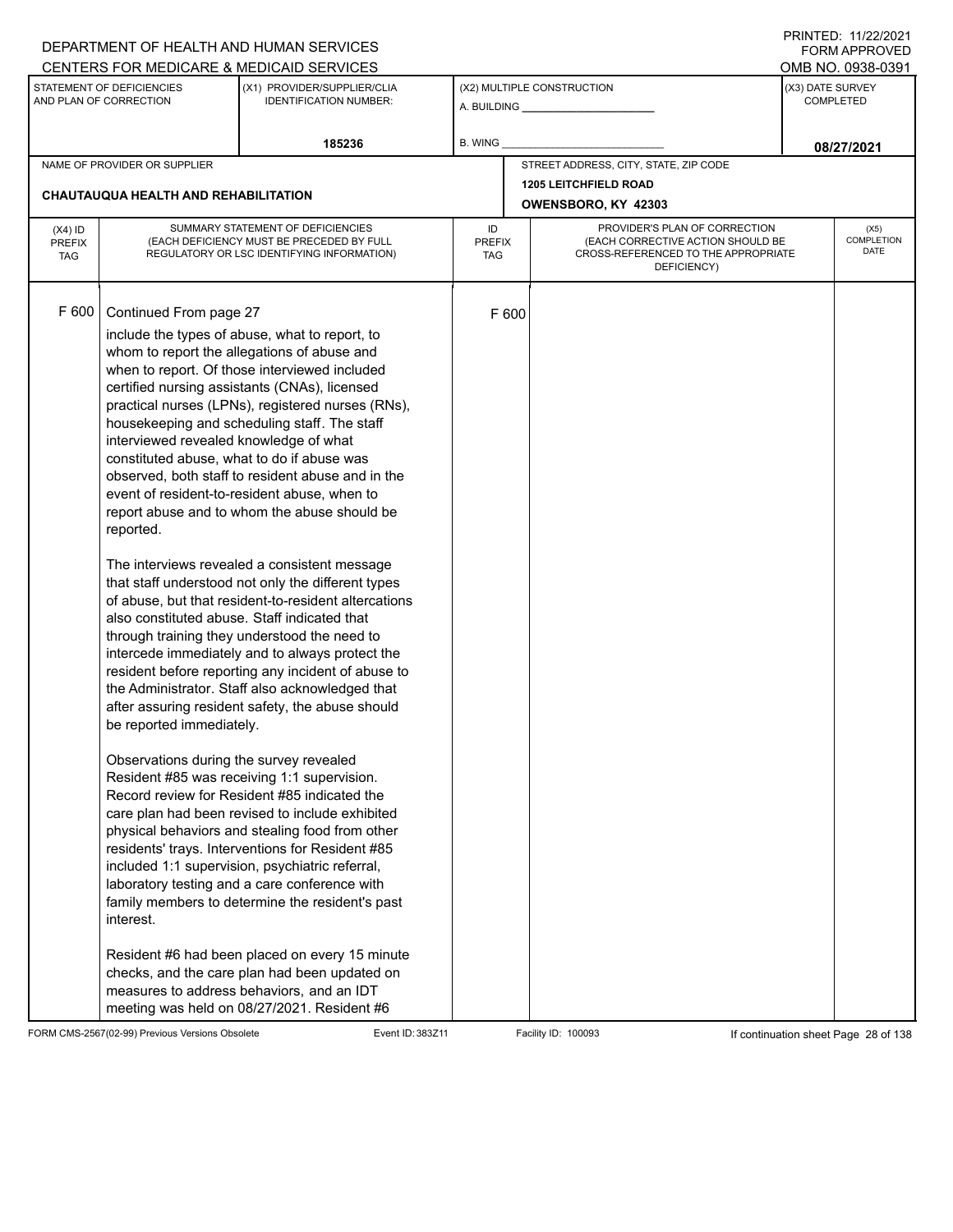|                                   |                                                                                                                           | DEPARTMENT OF HEALTH AND HUMAN SERVICES<br>CENTERS FOR MEDICARE & MEDICAID SERVICES                                                                                                                                                                                                                                                                                                                                                                                                                                                                                                                                                                                                                                                                                                                                                                                                                                                                                                                                                                                                                                                                                                                                                                                |                                   |                                                                                                                          | 11111111122.1112212221<br><b>FORM APPROVED</b><br>OMB NO. 0938-0391 |                                      |  |
|-----------------------------------|---------------------------------------------------------------------------------------------------------------------------|--------------------------------------------------------------------------------------------------------------------------------------------------------------------------------------------------------------------------------------------------------------------------------------------------------------------------------------------------------------------------------------------------------------------------------------------------------------------------------------------------------------------------------------------------------------------------------------------------------------------------------------------------------------------------------------------------------------------------------------------------------------------------------------------------------------------------------------------------------------------------------------------------------------------------------------------------------------------------------------------------------------------------------------------------------------------------------------------------------------------------------------------------------------------------------------------------------------------------------------------------------------------|-----------------------------------|--------------------------------------------------------------------------------------------------------------------------|---------------------------------------------------------------------|--------------------------------------|--|
|                                   | STATEMENT OF DEFICIENCIES<br>AND PLAN OF CORRECTION                                                                       | (X1) PROVIDER/SUPPLIER/CLIA<br><b>IDENTIFICATION NUMBER:</b>                                                                                                                                                                                                                                                                                                                                                                                                                                                                                                                                                                                                                                                                                                                                                                                                                                                                                                                                                                                                                                                                                                                                                                                                       |                                   | (X2) MULTIPLE CONSTRUCTION                                                                                               |                                                                     | (X3) DATE SURVEY<br><b>COMPLETED</b> |  |
|                                   |                                                                                                                           | 185236                                                                                                                                                                                                                                                                                                                                                                                                                                                                                                                                                                                                                                                                                                                                                                                                                                                                                                                                                                                                                                                                                                                                                                                                                                                             | <b>B. WING</b>                    |                                                                                                                          | 08/27/2021                                                          |                                      |  |
|                                   | NAME OF PROVIDER OR SUPPLIER<br><b>CHAUTAUQUA HEALTH AND REHABILITATION</b>                                               |                                                                                                                                                                                                                                                                                                                                                                                                                                                                                                                                                                                                                                                                                                                                                                                                                                                                                                                                                                                                                                                                                                                                                                                                                                                                    |                                   | STREET ADDRESS, CITY, STATE, ZIP CODE<br>1205 LEITCHFIELD ROAD<br>OWENSBORO, KY 42303                                    |                                                                     |                                      |  |
| $(X4)$ ID<br>PREFIX<br><b>TAG</b> |                                                                                                                           | SUMMARY STATEMENT OF DEFICIENCIES<br>(EACH DEFICIENCY MUST BE PRECEDED BY FULL<br>REGULATORY OR LSC IDENTIFYING INFORMATION)                                                                                                                                                                                                                                                                                                                                                                                                                                                                                                                                                                                                                                                                                                                                                                                                                                                                                                                                                                                                                                                                                                                                       | ID<br><b>PREFIX</b><br><b>TAG</b> | PROVIDER'S PLAN OF CORRECTION<br>(EACH CORRECTIVE ACTION SHOULD BE<br>CROSS-REFERENCED TO THE APPROPRIATE<br>DEFICIENCY) |                                                                     | (X5)<br><b>COMPLETION</b><br>DATE    |  |
| F 600                             | Continued From page 28<br>MDS, business office, payroll department,<br>and when to report.                                | was seen by psych services on 08/25/2021.<br>Surveyors verified 54 Residents with BIMS 8 or<br>above were interviewed and indicated they felt<br>safe. The LNHA, DON, Unit Managers, ADON,<br>activities, maintenance, therapy, scheduling                                                                                                                                                                                                                                                                                                                                                                                                                                                                                                                                                                                                                                                                                                                                                                                                                                                                                                                                                                                                                         | F 600                             |                                                                                                                          |                                                                     |                                      |  |
|                                   | must:<br>procedures.<br>Survey Agency, within 5 working days of the<br>incident, and if the alleged violation is verified | received education on what constitutes abuse<br>F 609   Reporting of Alleged Violations<br>SS=K   CFR(s): $483.12(c)(1)(4)$<br>§483.12(c) In response to allegations of abuse,<br>neglect, exploitation, or mistreatment, the facility<br>§483.12(c)(1) Ensure that all alleged violations<br>involving abuse, neglect, exploitation or<br>mistreatment, including injuries of unknown<br>source and misappropriation of resident property,<br>are reported immediately, but not later than 2<br>hours after the allegation is made, if the events<br>that cause the allegation involve abuse or result in<br>serious bodily injury, or not later than 24 hours if<br>the events that cause the allegation do not involve<br>abuse and do not result in serious bodily injury, to<br>the administrator of the facility and to other<br>officials (including to the State Survey Agency and<br>adult protective services where state law provides<br>for jurisdiction in long-term care facilities) in<br>accordance with State law through established<br>§483.12(c)(4) Report the results of all<br>investigations to the administrator or his or her<br>designated representative and to other officials in<br>accordance with State law, including to the State |                                   | F 609                                                                                                                    |                                                                     | 11/5/21                              |  |

FORM CMS-2567(02-99) Previous Versions Obsolete Event ID: 383Z11 Facility ID: 100093 If continuation sheet Page 29 of 138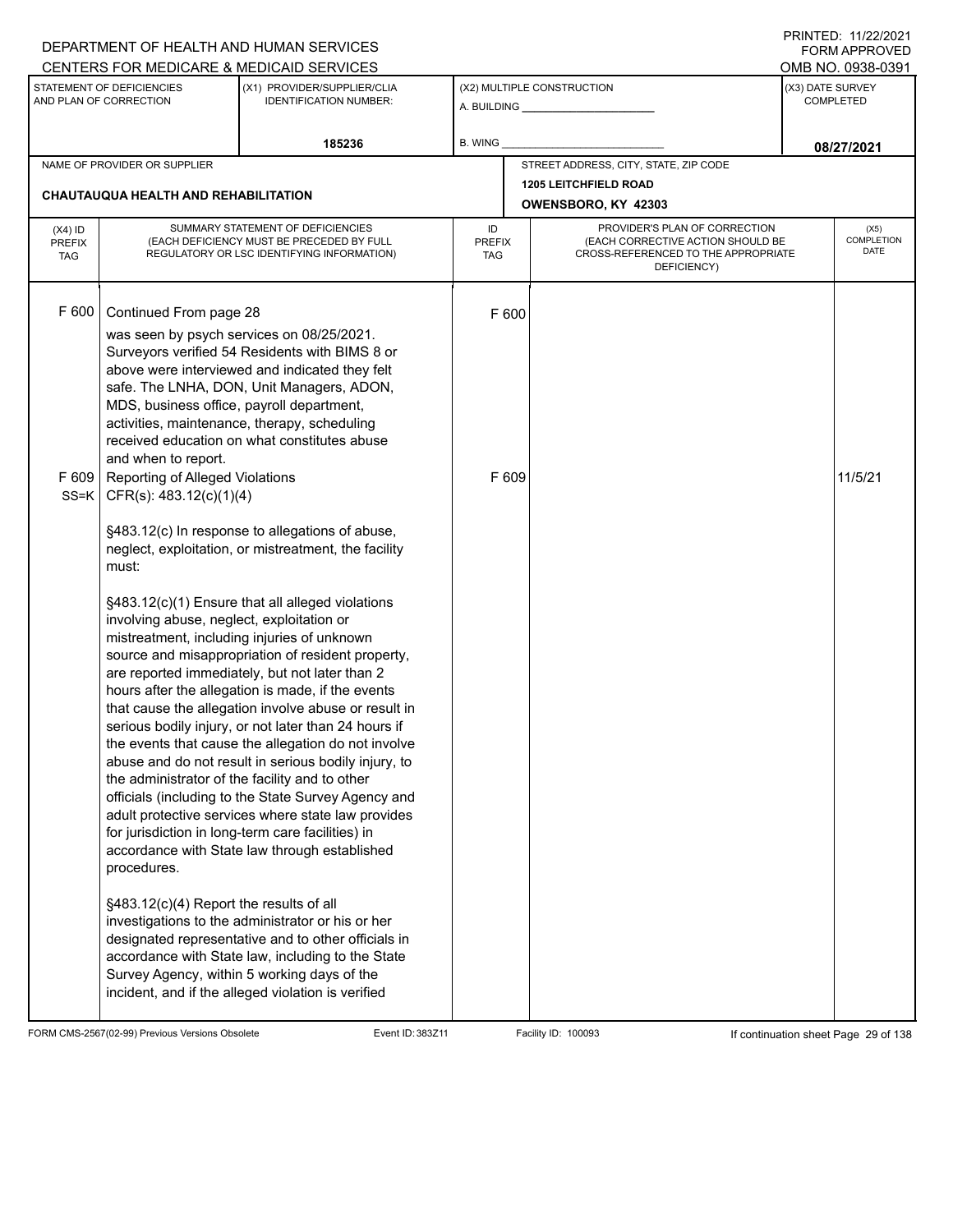|                                          | FININILU. IIIZZIZUZI<br>DEPARTMENT OF HEALTH AND HUMAN SERVICES<br>CENTERS FOR MEDICARE & MEDICAID SERVICES                                                                                                                                                                             |                                                                                                                                                                                                                                                                                                                                                                                                                                                                                                                                                                                                                                                                                                                                                                                                                                                   |                |                                                                                                                                                                                                                                                                                                                                                                                                                                                                                                                                                                                                                                                                                                                                                                                                                                                    |                                                           |  |  |  |  |
|------------------------------------------|-----------------------------------------------------------------------------------------------------------------------------------------------------------------------------------------------------------------------------------------------------------------------------------------|---------------------------------------------------------------------------------------------------------------------------------------------------------------------------------------------------------------------------------------------------------------------------------------------------------------------------------------------------------------------------------------------------------------------------------------------------------------------------------------------------------------------------------------------------------------------------------------------------------------------------------------------------------------------------------------------------------------------------------------------------------------------------------------------------------------------------------------------------|----------------|----------------------------------------------------------------------------------------------------------------------------------------------------------------------------------------------------------------------------------------------------------------------------------------------------------------------------------------------------------------------------------------------------------------------------------------------------------------------------------------------------------------------------------------------------------------------------------------------------------------------------------------------------------------------------------------------------------------------------------------------------------------------------------------------------------------------------------------------------|-----------------------------------------------------------|--|--|--|--|
|                                          | STATEMENT OF DEFICIENCIES<br>AND PLAN OF CORRECTION                                                                                                                                                                                                                                     | (X1) PROVIDER/SUPPLIER/CLIA<br><b>IDENTIFICATION NUMBER:</b>                                                                                                                                                                                                                                                                                                                                                                                                                                                                                                                                                                                                                                                                                                                                                                                      |                | (X2) MULTIPLE CONSTRUCTION                                                                                                                                                                                                                                                                                                                                                                                                                                                                                                                                                                                                                                                                                                                                                                                                                         | OMB NO. 0938-0391<br>(X3) DATE SURVEY<br><b>COMPLETED</b> |  |  |  |  |
|                                          |                                                                                                                                                                                                                                                                                         | 185236                                                                                                                                                                                                                                                                                                                                                                                                                                                                                                                                                                                                                                                                                                                                                                                                                                            | <b>B. WING</b> |                                                                                                                                                                                                                                                                                                                                                                                                                                                                                                                                                                                                                                                                                                                                                                                                                                                    | 08/27/2021                                                |  |  |  |  |
|                                          | NAME OF PROVIDER OR SUPPLIER                                                                                                                                                                                                                                                            |                                                                                                                                                                                                                                                                                                                                                                                                                                                                                                                                                                                                                                                                                                                                                                                                                                                   |                | STREET ADDRESS, CITY, STATE, ZIP CODE                                                                                                                                                                                                                                                                                                                                                                                                                                                                                                                                                                                                                                                                                                                                                                                                              |                                                           |  |  |  |  |
|                                          | <b>CHAUTAUQUA HEALTH AND REHABILITATION</b>                                                                                                                                                                                                                                             |                                                                                                                                                                                                                                                                                                                                                                                                                                                                                                                                                                                                                                                                                                                                                                                                                                                   |                | <b>1205 LEITCHFIELD ROAD</b><br>OWENSBORO, KY 42303                                                                                                                                                                                                                                                                                                                                                                                                                                                                                                                                                                                                                                                                                                                                                                                                |                                                           |  |  |  |  |
| $(X4)$ ID<br><b>PREFIX</b><br><b>TAG</b> | SUMMARY STATEMENT OF DEFICIENCIES<br>(EACH DEFICIENCY MUST BE PRECEDED BY FULL<br>REGULATORY OR LSC IDENTIFYING INFORMATION)                                                                                                                                                            |                                                                                                                                                                                                                                                                                                                                                                                                                                                                                                                                                                                                                                                                                                                                                                                                                                                   |                | PROVIDER'S PLAN OF CORRECTION<br>ID<br>(EACH CORRECTIVE ACTION SHOULD BE<br><b>PREFIX</b><br>CROSS-REFERENCED TO THE APPROPRIATE<br><b>TAG</b><br>DEFICIENCY)                                                                                                                                                                                                                                                                                                                                                                                                                                                                                                                                                                                                                                                                                      |                                                           |  |  |  |  |
| F 609                                    | Continued From page 29                                                                                                                                                                                                                                                                  | appropriate corrective action must be taken.                                                                                                                                                                                                                                                                                                                                                                                                                                                                                                                                                                                                                                                                                                                                                                                                      | F 609          |                                                                                                                                                                                                                                                                                                                                                                                                                                                                                                                                                                                                                                                                                                                                                                                                                                                    |                                                           |  |  |  |  |
|                                          | by:<br>to report abuse allegations and injuries of<br>out of six (6) residents reviewed for abuse.<br>yelling, throwing things, threatening other<br>other residents. These incidents were not<br>were not reported. One of the physical<br>#8 to fall, and Resident #8 sustained a hip | This REQUIREMENT is not met as evidenced<br>Based on interviews, record reviews, and facility<br>policy review, it was determined the facility failed<br>unknown origin to the State Survey Agency for six<br>(6) (Residents #35, #8, #58, #54, #83, and #87)<br>Resident #6 had multiple occurrences of cursing,<br>residents, and publicly masturbating in front of<br>reported. Resident #85 had physical or verbal<br>altercations with other residents and the incidents<br>altercations with Resident #85 caused Resident<br>fracture. Resident #83 had injuries of unknown<br>origin, including bruising and a hip fracture, that<br>were not reported to the State Survey Agency.<br>It was determined the facility's non-compliance<br>with one or more requirements of participation<br>caused, or was likely to cause, serious injury, |                | 1. Resident #85 was reported to push<br>Resident #8 resulting in a fractured femur.<br>The incident was reported on 08/26/21<br>and the follow up investigation was<br>finalized and reported 08/27/21. Resident<br>#6 was reported to have exposed himself<br>in a group activity on 08/14/21. This event<br>reported to OIG 08/27/21 and<br>investigation and follow up was submitted<br>8/28/21.<br>2. All incidents identified during the survey<br>were reported on 8/27/2021.<br>3. All alleged violations involving abuse,<br>neglect, exploitation, mistreatment,<br>including injuries of unknown source and<br>misappropriation reported immediately but<br>not later than two hours after the<br>allegation if they result in serious bodily<br>injury but not later than 24 hours if they do<br>not involve abuse and do not result in |                                                           |  |  |  |  |

FORM CMS-2567(02-99) Previous Versions Obsolete Event ID: 383Z11 Facility ID: 100093 If continuation sheet Page 30 of 138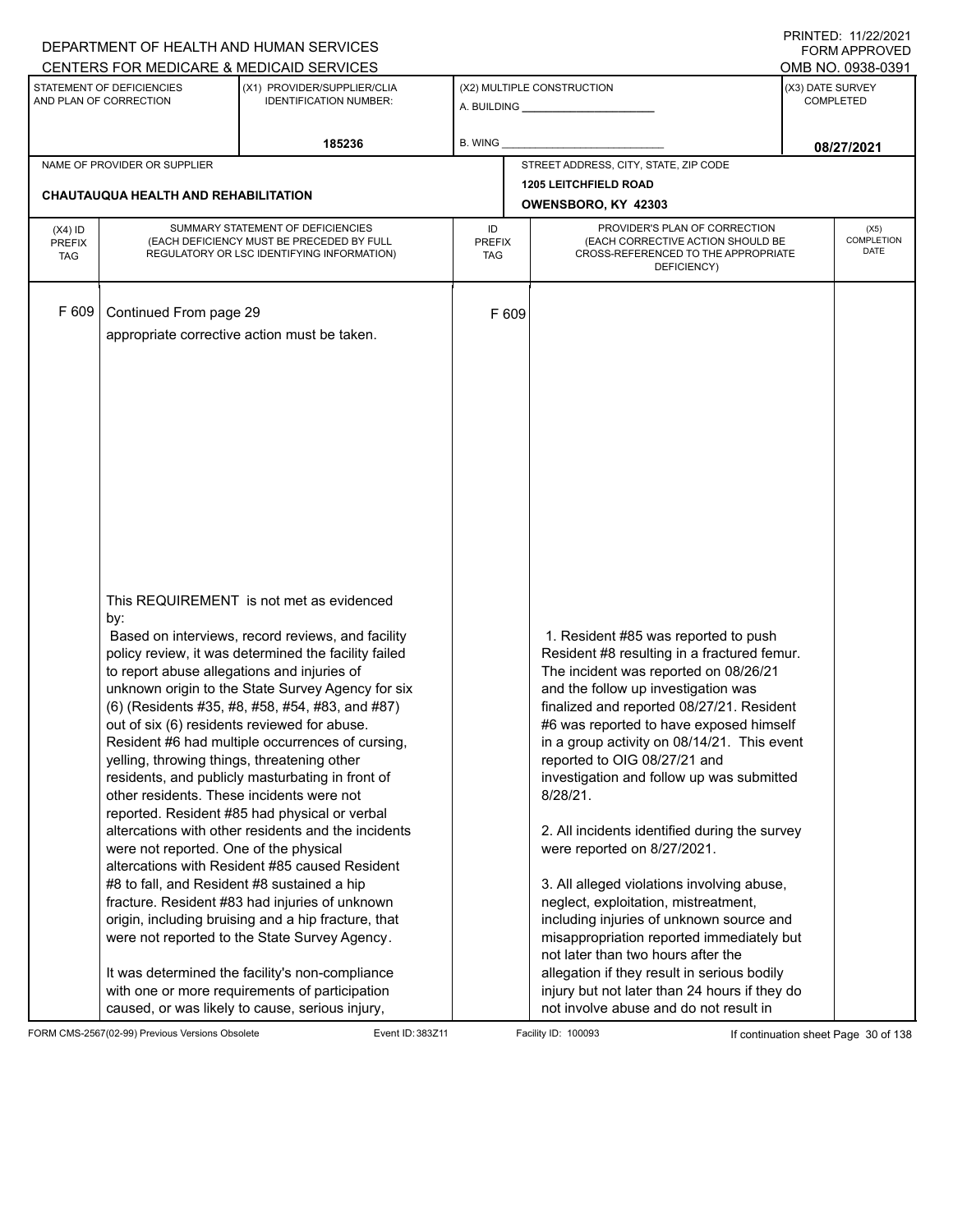|                                          |                                                                                                                                                                                                                                             | DEPARTMENT OF HEALTH AND HUMAN SERVICES<br>CENTERS FOR MEDICARE & MEDICAID SERVICES                                                                                                                                                                                                                                                                                                                                                                                                                                                                                                                                                                                                                                                                                                                                                                                                                                                                                                                                                                                                                                                                                                                                                                                                                                                                                                                                                                                                                                                    |                            |       |                                                                                                                                                                                                                                                                                                                                                                                                                                                                                                                                                                                                                                                                                                                                                                                                                                                                                                                                                                                                                                                                                                                                                                                                                                                                                                                                                                                                                                                                                                                                                                                |                  | FININILU. IIIZZIZUZI<br><b>FORM APPROVED</b><br>OMB NO. 0938-0391 |
|------------------------------------------|---------------------------------------------------------------------------------------------------------------------------------------------------------------------------------------------------------------------------------------------|----------------------------------------------------------------------------------------------------------------------------------------------------------------------------------------------------------------------------------------------------------------------------------------------------------------------------------------------------------------------------------------------------------------------------------------------------------------------------------------------------------------------------------------------------------------------------------------------------------------------------------------------------------------------------------------------------------------------------------------------------------------------------------------------------------------------------------------------------------------------------------------------------------------------------------------------------------------------------------------------------------------------------------------------------------------------------------------------------------------------------------------------------------------------------------------------------------------------------------------------------------------------------------------------------------------------------------------------------------------------------------------------------------------------------------------------------------------------------------------------------------------------------------------|----------------------------|-------|--------------------------------------------------------------------------------------------------------------------------------------------------------------------------------------------------------------------------------------------------------------------------------------------------------------------------------------------------------------------------------------------------------------------------------------------------------------------------------------------------------------------------------------------------------------------------------------------------------------------------------------------------------------------------------------------------------------------------------------------------------------------------------------------------------------------------------------------------------------------------------------------------------------------------------------------------------------------------------------------------------------------------------------------------------------------------------------------------------------------------------------------------------------------------------------------------------------------------------------------------------------------------------------------------------------------------------------------------------------------------------------------------------------------------------------------------------------------------------------------------------------------------------------------------------------------------------|------------------|-------------------------------------------------------------------|
|                                          | STATEMENT OF DEFICIENCIES<br>AND PLAN OF CORRECTION                                                                                                                                                                                         | (X1) PROVIDER/SUPPLIER/CLIA<br><b>IDENTIFICATION NUMBER:</b>                                                                                                                                                                                                                                                                                                                                                                                                                                                                                                                                                                                                                                                                                                                                                                                                                                                                                                                                                                                                                                                                                                                                                                                                                                                                                                                                                                                                                                                                           |                            |       | (X2) MULTIPLE CONSTRUCTION                                                                                                                                                                                                                                                                                                                                                                                                                                                                                                                                                                                                                                                                                                                                                                                                                                                                                                                                                                                                                                                                                                                                                                                                                                                                                                                                                                                                                                                                                                                                                     | (X3) DATE SURVEY | <b>COMPLETED</b>                                                  |
|                                          |                                                                                                                                                                                                                                             | 185236                                                                                                                                                                                                                                                                                                                                                                                                                                                                                                                                                                                                                                                                                                                                                                                                                                                                                                                                                                                                                                                                                                                                                                                                                                                                                                                                                                                                                                                                                                                                 | <b>B. WING</b>             |       |                                                                                                                                                                                                                                                                                                                                                                                                                                                                                                                                                                                                                                                                                                                                                                                                                                                                                                                                                                                                                                                                                                                                                                                                                                                                                                                                                                                                                                                                                                                                                                                |                  | 08/27/2021                                                        |
|                                          | NAME OF PROVIDER OR SUPPLIER                                                                                                                                                                                                                |                                                                                                                                                                                                                                                                                                                                                                                                                                                                                                                                                                                                                                                                                                                                                                                                                                                                                                                                                                                                                                                                                                                                                                                                                                                                                                                                                                                                                                                                                                                                        |                            |       | STREET ADDRESS, CITY, STATE, ZIP CODE                                                                                                                                                                                                                                                                                                                                                                                                                                                                                                                                                                                                                                                                                                                                                                                                                                                                                                                                                                                                                                                                                                                                                                                                                                                                                                                                                                                                                                                                                                                                          |                  |                                                                   |
|                                          | <b>CHAUTAUQUA HEALTH AND REHABILITATION</b>                                                                                                                                                                                                 |                                                                                                                                                                                                                                                                                                                                                                                                                                                                                                                                                                                                                                                                                                                                                                                                                                                                                                                                                                                                                                                                                                                                                                                                                                                                                                                                                                                                                                                                                                                                        |                            |       | <b>1205 LEITCHFIELD ROAD</b><br>OWENSBORO, KY 42303                                                                                                                                                                                                                                                                                                                                                                                                                                                                                                                                                                                                                                                                                                                                                                                                                                                                                                                                                                                                                                                                                                                                                                                                                                                                                                                                                                                                                                                                                                                            |                  |                                                                   |
| $(X4)$ ID<br><b>PREFIX</b><br><b>TAG</b> |                                                                                                                                                                                                                                             | SUMMARY STATEMENT OF DEFICIENCIES<br>(EACH DEFICIENCY MUST BE PRECEDED BY FULL<br>REGULATORY OR LSC IDENTIFYING INFORMATION)                                                                                                                                                                                                                                                                                                                                                                                                                                                                                                                                                                                                                                                                                                                                                                                                                                                                                                                                                                                                                                                                                                                                                                                                                                                                                                                                                                                                           | ID<br><b>PREFIX</b><br>TAG |       | PROVIDER'S PLAN OF CORRECTION<br>(EACH CORRECTIVE ACTION SHOULD BE<br>CROSS-REFERENCED TO THE APPROPRIATE<br>DEFICIENCY)                                                                                                                                                                                                                                                                                                                                                                                                                                                                                                                                                                                                                                                                                                                                                                                                                                                                                                                                                                                                                                                                                                                                                                                                                                                                                                                                                                                                                                                       |                  | (X5)<br><b>COMPLETION</b><br><b>DATE</b>                          |
| F 609                                    | Continued From page 30<br>at a scope and severity of "K."<br>Removal Plans had been implemented.<br>for more than minimal harm that was not<br>immediate jeopardy.<br>The findings included:<br>Review of the facility's policy, "The Abuse | harm, impairment, or death to residents. The<br>Immediate Jeopardy (IJ) was identified at 483.12<br>(Freedom from Abuse, Neglect, and Exploitation)<br>The Immediate Jeopardy (IJ) determined to exist<br>on 04/01/2021 when Resident #6 was yelling and<br>cursing at another resident and the facility failed<br>to investigate the allegation of verbal abuse. The<br>Director of Nursing (DON) and Nursing Home<br>Administrator (NHA) were notified of the IJ and<br>provided with the IJ Template on 08/26/2021 at<br>12:00 PM. A Removal Plan was requested. The<br>Removal Plan was accepted by the State Survey<br>Agency on 08/27/2021 at 6:00 PM. The IJ was<br>removed on 08/27/2021 at 6:00 PM after the<br>survey team performed onsite verification that the<br>Noncompliance remained at the lower scope and<br>severity of pattern, no actual harm with potential<br>Prevention Program", reviewed September 2020<br>indicated under Paragraph #7 that allegations of<br>abuse would be investigated and reported within<br>the timeframes required by federal requirements.<br>A review of the facility;s policy, titled, "Abuse and<br>Neglect - Clinical Protocol," revised July 2017,<br>revealed abuse is defined as the willful infliction<br>of injury, unreasonable confinement, intimidation,<br>or punishment with resulting physical harm, pain<br>or mental anguish. Abuse also includes the<br>deprivation by an individual, including a caretaker,<br>of goods or services that are necessary to attain |                            | F 609 | serious bodily injury to the administrator of<br>the facility and other officials. LNHA will<br>immediately report and protect the<br>identified residents prior to conducting the<br>investigation. All the findings of the<br>investigations will be reported to the<br>Administrator and to the Survey Agency<br>within 5 working days. Administrator,<br>Director of Nursing, Unit Managers,<br>Assistant Director of Nursing, MDS,<br>Business office, Payroll, Activities,<br>Maintenance, Therapy, Scheduling were<br>educated per regional director of Clinical<br>services on 8-26-2021 at 2:15 pm on<br>What is abuse, how to prevent abuse and<br>neglect, when to report abuse and<br>neglect, and to report all abuse to the<br>LNHA immediately. The licensed Nursing<br>Home Administrator makes the initial<br>report to the Office of the Inspector<br>General, Department of Community<br>Based Services, the State Ombudsman<br>and Local Ombudsman, the responsible<br>parties and the MD or Nurse practitioner<br>within two hours. as appropriate. Director<br>of Nursing, and Administrator, and<br>designee educated all staff on 8/26/21 of<br>the following:<br>"Identify types of Abuse and Neglect.<br>"When to report suspected abuse and<br>neglect<br>"Reporting of abuse and neglect directly to<br>the administrator immediately<br>4. The Abuse Quality Assurance and<br>Performance Improvement tool and the<br>reportable events logs will be completed<br>monthly by the LNHA. Any concerns will<br>be documented, corrected immediately, |                  |                                                                   |

FORM CMS-2567(02-99) Previous Versions Obsolete Event ID: 383Z11 Event ID: 383Z11 Facility ID: 100093 If continuation sheet Page 31 of 138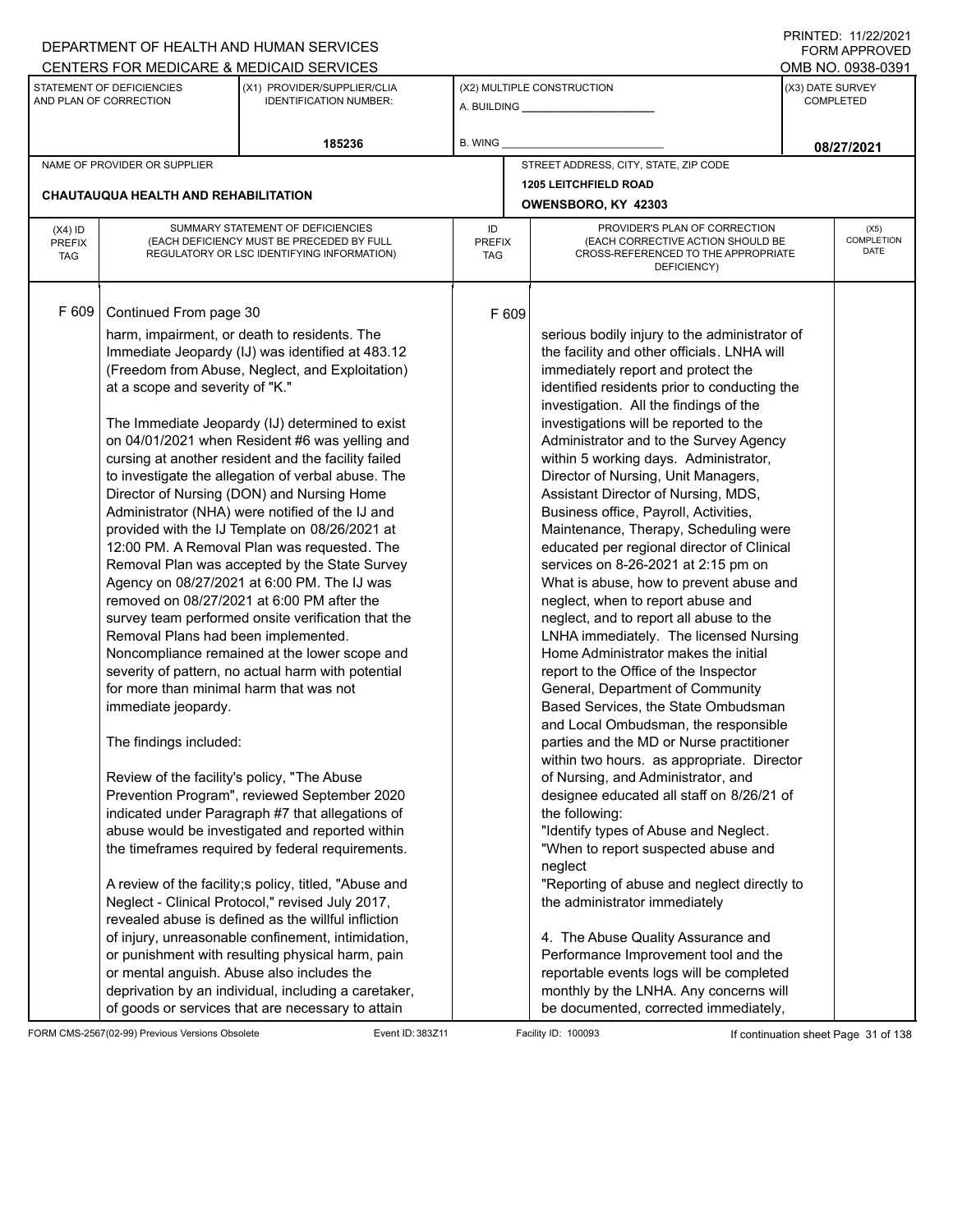|                                          |                                                                                                                                                                                                                                                                                                   | DEPARTMENT OF HEALTH AND HUMAN SERVICES                                                                                                                                                                  |                                   |       |                                                                                                                          |                                      | 111111111121112212121<br><b>FORM APPROVED</b> |
|------------------------------------------|---------------------------------------------------------------------------------------------------------------------------------------------------------------------------------------------------------------------------------------------------------------------------------------------------|----------------------------------------------------------------------------------------------------------------------------------------------------------------------------------------------------------|-----------------------------------|-------|--------------------------------------------------------------------------------------------------------------------------|--------------------------------------|-----------------------------------------------|
|                                          |                                                                                                                                                                                                                                                                                                   | CENTERS FOR MEDICARE & MEDICAID SERVICES                                                                                                                                                                 |                                   |       |                                                                                                                          |                                      | OMB NO. 0938-0391                             |
|                                          | STATEMENT OF DEFICIENCIES<br>AND PLAN OF CORRECTION                                                                                                                                                                                                                                               | (X1) PROVIDER/SUPPLIER/CLIA<br><b>IDENTIFICATION NUMBER:</b>                                                                                                                                             |                                   |       | (X2) MULTIPLE CONSTRUCTION                                                                                               | (X3) DATE SURVEY<br><b>COMPLETED</b> |                                               |
|                                          |                                                                                                                                                                                                                                                                                                   | 185236                                                                                                                                                                                                   | <b>B. WING</b>                    |       |                                                                                                                          |                                      | 08/27/2021                                    |
|                                          | NAME OF PROVIDER OR SUPPLIER                                                                                                                                                                                                                                                                      |                                                                                                                                                                                                          |                                   |       | STREET ADDRESS, CITY, STATE, ZIP CODE                                                                                    |                                      |                                               |
|                                          | CHAUTAUQUA HEALTH AND REHABILITATION                                                                                                                                                                                                                                                              |                                                                                                                                                                                                          |                                   |       | <b>1205 LEITCHFIELD ROAD</b><br>OWENSBORO, KY 42303                                                                      |                                      |                                               |
|                                          |                                                                                                                                                                                                                                                                                                   |                                                                                                                                                                                                          |                                   |       |                                                                                                                          |                                      |                                               |
| $(X4)$ ID<br><b>PREFIX</b><br><b>TAG</b> |                                                                                                                                                                                                                                                                                                   | SUMMARY STATEMENT OF DEFICIENCIES<br>(EACH DEFICIENCY MUST BE PRECEDED BY FULL<br>REGULATORY OR LSC IDENTIFYING INFORMATION)                                                                             | ID<br><b>PREFIX</b><br><b>TAG</b> |       | PROVIDER'S PLAN OF CORRECTION<br>(EACH CORRECTIVE ACTION SHOULD BE<br>CROSS-REFERENCED TO THE APPROPRIATE<br>DEFICIENCY) |                                      | (X5)<br>COMPLETION<br><b>DATE</b>             |
| F 609                                    | Continued From page 31                                                                                                                                                                                                                                                                            | or maintain physical, mental, or psychosocial<br>well-being. The management and staff, with the                                                                                                          |                                   | F 609 | and staff educated accordingly. The<br>reportable events log will be audited                                             |                                      |                                               |
|                                          |                                                                                                                                                                                                                                                                                                   | support of the physicians, will address situations<br>of suspected or identified abuse and report them                                                                                                   |                                   |       | weekly x 3 months and then quarterly x 12<br>months and reported to the facility Quality<br>Assurance and Performance    |                                      |                                               |
|                                          | in a timely manner to appropriate agencies,<br>consistent with applicable laws and regulations.<br>1. Record review revealed the facility admitted<br>Resident #6 on 01/19/2017 with diagnoses of<br>dementia with behavioral disturbances,<br>anxiety/agitation, schizophrenia, adult failure to |                                                                                                                                                                                                          |                                   |       | Improvement committee for review and<br>recommendation to ensure continued<br>compliance.                                |                                      |                                               |
|                                          |                                                                                                                                                                                                                                                                                                   |                                                                                                                                                                                                          |                                   |       |                                                                                                                          |                                      |                                               |
|                                          | thrive, anorexia, intellectual disability, and                                                                                                                                                                                                                                                    | depression. The Annual Minimum Data Set                                                                                                                                                                  |                                   |       |                                                                                                                          |                                      |                                               |
|                                          |                                                                                                                                                                                                                                                                                                   | (MDS) dated 02/16/2021 indicated Resident #6's<br>cognition was severely impaired with a Brief<br>Interview for Mental Status (BIMS) of three (3) out                                                    |                                   |       |                                                                                                                          |                                      |                                               |
|                                          | with ambulation using a walker. This MDS                                                                                                                                                                                                                                                          | of fifteen (15). The resident required supervision                                                                                                                                                       |                                   |       |                                                                                                                          |                                      |                                               |
|                                          |                                                                                                                                                                                                                                                                                                   | indicated the resident had no behaviors. The<br>most recent Quarterly MDS, dated 05/19/2021                                                                                                              |                                   |       |                                                                                                                          |                                      |                                               |
|                                          |                                                                                                                                                                                                                                                                                                   | indicated diagnoses of impulse disorder and<br>physical and verbal aggression directed toward<br>others occurred one (1) - three (3) days during                                                         |                                   |       |                                                                                                                          |                                      |                                               |
|                                          | the seven (7) day assessment period.                                                                                                                                                                                                                                                              |                                                                                                                                                                                                          |                                   |       |                                                                                                                          |                                      |                                               |
|                                          | another resident. There was no evidence                                                                                                                                                                                                                                                           | Review of a Progress Note, dated 04/01/2021,<br>indicated Resident #6 was cursing and yelling at                                                                                                         |                                   |       |                                                                                                                          |                                      |                                               |
|                                          | Survey Agency.                                                                                                                                                                                                                                                                                    | provided that this was reported to the State                                                                                                                                                             |                                   |       |                                                                                                                          |                                      |                                               |
|                                          | State Survey Agency.                                                                                                                                                                                                                                                                              | Review of a Progress Note, dated 04/03/2021,<br>indicated Resident #6 was cursing other residents<br>and making multiple verbal threats. There was no<br>evidence provided that this was reported to the |                                   |       |                                                                                                                          |                                      |                                               |
|                                          |                                                                                                                                                                                                                                                                                                   | Review of Progress Note, dated 04/04/2021 at<br>5:20 PM, indicated Resident #6 was extremely                                                                                                             |                                   |       |                                                                                                                          |                                      |                                               |

FORM CMS-2567(02-99) Previous Versions Obsolete Event ID: 383Z11 Facility ID: 100093 If continuation sheet Page 32 of 138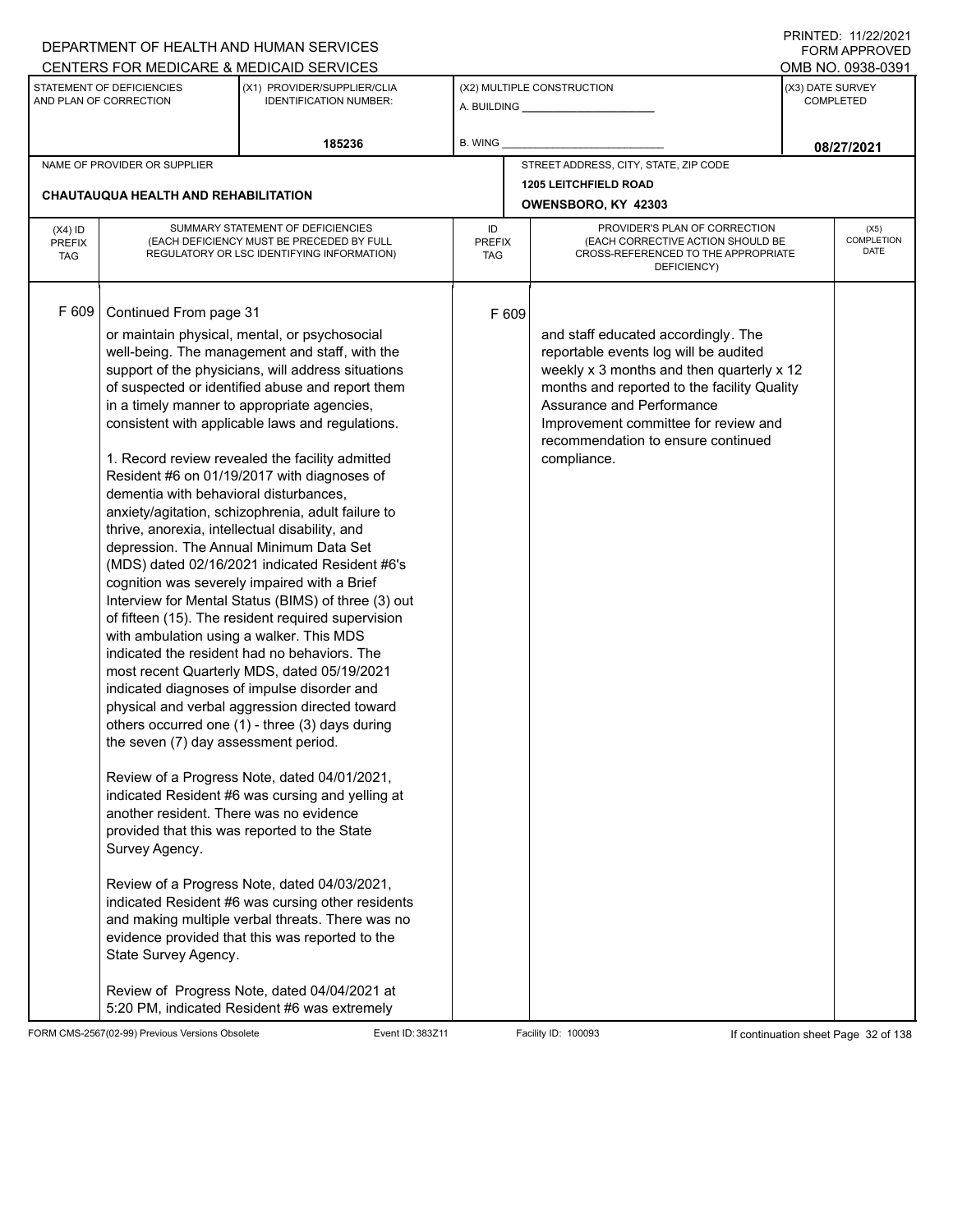| DEPARTMENT OF HEALTH AND HUMAN SERVICES                                                                                                                                                                                                                                                                                                                                                                                                                                                                                                                                                                                                                                                                                                                                                                                                                                                                                                                                                                                                                                                                                                                                                                                                                                                                                                                                                                                                                                                                                             |                                                                                         |                                              |                                                                                                                                     | $\blacksquare$<br><b>FORM APPROVED</b>                                   |
|-------------------------------------------------------------------------------------------------------------------------------------------------------------------------------------------------------------------------------------------------------------------------------------------------------------------------------------------------------------------------------------------------------------------------------------------------------------------------------------------------------------------------------------------------------------------------------------------------------------------------------------------------------------------------------------------------------------------------------------------------------------------------------------------------------------------------------------------------------------------------------------------------------------------------------------------------------------------------------------------------------------------------------------------------------------------------------------------------------------------------------------------------------------------------------------------------------------------------------------------------------------------------------------------------------------------------------------------------------------------------------------------------------------------------------------------------------------------------------------------------------------------------------------|-----------------------------------------------------------------------------------------|----------------------------------------------|-------------------------------------------------------------------------------------------------------------------------------------|--------------------------------------------------------------------------|
| CENTERS FOR MEDICARE & MEDICAID SERVICES                                                                                                                                                                                                                                                                                                                                                                                                                                                                                                                                                                                                                                                                                                                                                                                                                                                                                                                                                                                                                                                                                                                                                                                                                                                                                                                                                                                                                                                                                            |                                                                                         |                                              |                                                                                                                                     | OMB NO. 0938-0391                                                        |
| (X1) PROVIDER/SUPPLIER/CLIA<br><b>IDENTIFICATION NUMBER:</b>                                                                                                                                                                                                                                                                                                                                                                                                                                                                                                                                                                                                                                                                                                                                                                                                                                                                                                                                                                                                                                                                                                                                                                                                                                                                                                                                                                                                                                                                        |                                                                                         |                                              | (X3) DATE SURVEY<br><b>COMPLETED</b>                                                                                                |                                                                          |
| 185236                                                                                                                                                                                                                                                                                                                                                                                                                                                                                                                                                                                                                                                                                                                                                                                                                                                                                                                                                                                                                                                                                                                                                                                                                                                                                                                                                                                                                                                                                                                              | <b>B. WING</b>                                                                          |                                              |                                                                                                                                     | 08/27/2021                                                               |
|                                                                                                                                                                                                                                                                                                                                                                                                                                                                                                                                                                                                                                                                                                                                                                                                                                                                                                                                                                                                                                                                                                                                                                                                                                                                                                                                                                                                                                                                                                                                     |                                                                                         |                                              |                                                                                                                                     |                                                                          |
|                                                                                                                                                                                                                                                                                                                                                                                                                                                                                                                                                                                                                                                                                                                                                                                                                                                                                                                                                                                                                                                                                                                                                                                                                                                                                                                                                                                                                                                                                                                                     |                                                                                         |                                              |                                                                                                                                     |                                                                          |
|                                                                                                                                                                                                                                                                                                                                                                                                                                                                                                                                                                                                                                                                                                                                                                                                                                                                                                                                                                                                                                                                                                                                                                                                                                                                                                                                                                                                                                                                                                                                     |                                                                                         |                                              |                                                                                                                                     |                                                                          |
| SUMMARY STATEMENT OF DEFICIENCIES<br>(EACH DEFICIENCY MUST BE PRECEDED BY FULL<br>REGULATORY OR LSC IDENTIFYING INFORMATION)                                                                                                                                                                                                                                                                                                                                                                                                                                                                                                                                                                                                                                                                                                                                                                                                                                                                                                                                                                                                                                                                                                                                                                                                                                                                                                                                                                                                        | ID                                                                                      | PROVIDER'S PLAN OF CORRECTION<br>DEFICIENCY) |                                                                                                                                     | (X5)<br><b>COMPLETION</b><br>DATE                                        |
| Continued From page 32<br>agitated and yelling at other residents. There was<br>no evidence provided that this was reported to the<br>State Survey Agency.<br>Review of a Progress Note, dated 04/09/2021 at<br>10:04 AM, indicated Resident #6 was verbally<br>aggressive with other residents, threatening<br>harm, and cursing. There was no evidence<br>provided that this was reported to the State<br>Review a Progress Note, dated 04/13/2021 at<br>7:50 AM, indicated Resident #6 was cursing and<br>threatening to harm other residents. There was<br>no evidence provided that this was reported to the<br>State Survey Agency.<br>Review of a Progress Note, dated 04/16/2021,<br>indicated Resident #6 was yelling and cursing at<br>other residents, and the facility had the Director of<br>Nursing come back to the unit. There was no<br>evidence provided that this was reported to the<br>State Survey Agency.<br>Review of a Progress Note, dated 04/18/2021,<br>indicated Resident #6 was yelling, throwing stuff,<br>and cussing at other residents. There was no<br>evidence provided that this was reported to the<br>State Survey Agency.<br>Review of a Progress Note, dated 05/08/2021,<br>indicated Resident #6 was yelling and cussing at<br>other residents. There was no evidence provided<br>that this was reported to the State Survey Agency.<br>Review of a Progress Note, dated 05/29/2021,<br>indicated Resident #6 had been cursing, yelling,<br>and threatening other residents. There was no |                                                                                         |                                              |                                                                                                                                     |                                                                          |
|                                                                                                                                                                                                                                                                                                                                                                                                                                                                                                                                                                                                                                                                                                                                                                                                                                                                                                                                                                                                                                                                                                                                                                                                                                                                                                                                                                                                                                                                                                                                     | CHAUTAUQUA HEALTH AND REHABILITATION<br>evidence provided that showed this was reported | <b>PREFIX</b><br>TAG                         | (X2) MULTIPLE CONSTRUCTION<br>STREET ADDRESS, CITY, STATE, ZIP CODE<br><b>1205 LEITCHFIELD ROAD</b><br>OWENSBORO, KY 42303<br>F 609 | (EACH CORRECTIVE ACTION SHOULD BE<br>CROSS-REFERENCED TO THE APPROPRIATE |

FORM CMS-2567(02-99) Previous Versions Obsolete Event ID: 383Z11 Event ID: 383Z11 Facility ID: 100093 If continuation sheet Page 33 of 138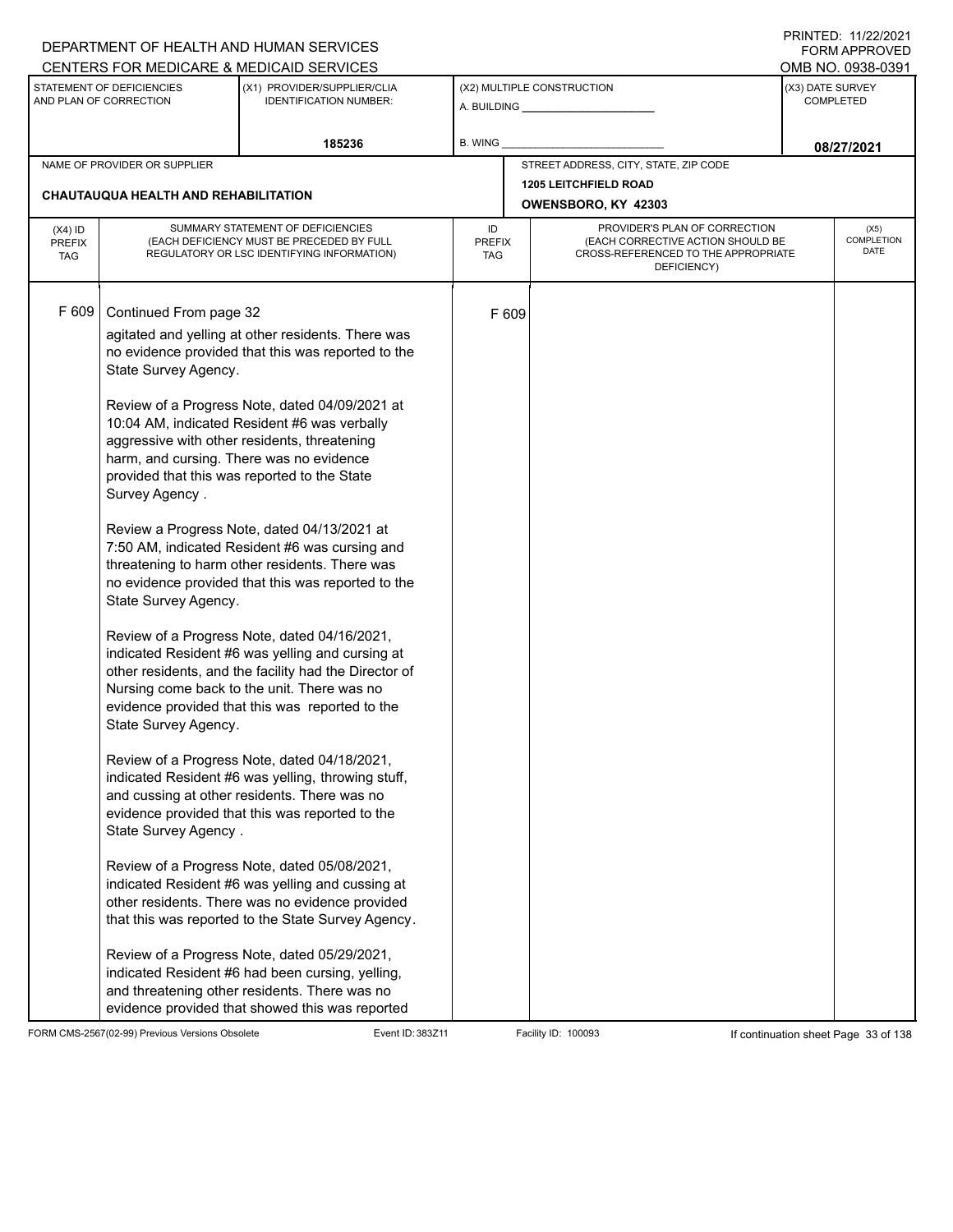|                                          |                                                                                                                                                                                                                                                   | DEPARTMENT OF HEALTH AND HUMAN SERVICES                                                                                                                                                                                                                                                                                                                                                                                                                                                                                                                                                                                                                                                                                                                                                                                |                            |       |                                                                                                                          |                                      | FORM APPROVED              |
|------------------------------------------|---------------------------------------------------------------------------------------------------------------------------------------------------------------------------------------------------------------------------------------------------|------------------------------------------------------------------------------------------------------------------------------------------------------------------------------------------------------------------------------------------------------------------------------------------------------------------------------------------------------------------------------------------------------------------------------------------------------------------------------------------------------------------------------------------------------------------------------------------------------------------------------------------------------------------------------------------------------------------------------------------------------------------------------------------------------------------------|----------------------------|-------|--------------------------------------------------------------------------------------------------------------------------|--------------------------------------|----------------------------|
|                                          |                                                                                                                                                                                                                                                   | CENTERS FOR MEDICARE & MEDICAID SERVICES                                                                                                                                                                                                                                                                                                                                                                                                                                                                                                                                                                                                                                                                                                                                                                               |                            |       |                                                                                                                          |                                      | OMB NO. 0938-0391          |
|                                          | STATEMENT OF DEFICIENCIES<br>AND PLAN OF CORRECTION                                                                                                                                                                                               | (X1) PROVIDER/SUPPLIER/CLIA<br><b>IDENTIFICATION NUMBER:</b>                                                                                                                                                                                                                                                                                                                                                                                                                                                                                                                                                                                                                                                                                                                                                           |                            |       | (X2) MULTIPLE CONSTRUCTION                                                                                               | (X3) DATE SURVEY<br><b>COMPLETED</b> |                            |
|                                          |                                                                                                                                                                                                                                                   | 185236                                                                                                                                                                                                                                                                                                                                                                                                                                                                                                                                                                                                                                                                                                                                                                                                                 | B. WING                    |       |                                                                                                                          |                                      | 08/27/2021                 |
|                                          | NAME OF PROVIDER OR SUPPLIER                                                                                                                                                                                                                      |                                                                                                                                                                                                                                                                                                                                                                                                                                                                                                                                                                                                                                                                                                                                                                                                                        |                            |       | STREET ADDRESS, CITY, STATE, ZIP CODE                                                                                    |                                      |                            |
|                                          |                                                                                                                                                                                                                                                   |                                                                                                                                                                                                                                                                                                                                                                                                                                                                                                                                                                                                                                                                                                                                                                                                                        |                            |       | <b>1205 LEITCHFIELD ROAD</b>                                                                                             |                                      |                            |
|                                          | CHAUTAUQUA HEALTH AND REHABILITATION                                                                                                                                                                                                              |                                                                                                                                                                                                                                                                                                                                                                                                                                                                                                                                                                                                                                                                                                                                                                                                                        |                            |       | OWENSBORO, KY 42303                                                                                                      |                                      |                            |
| $(X4)$ ID<br><b>PREFIX</b><br><b>TAG</b> |                                                                                                                                                                                                                                                   | SUMMARY STATEMENT OF DEFICIENCIES<br>(EACH DEFICIENCY MUST BE PRECEDED BY FULL<br>REGULATORY OR LSC IDENTIFYING INFORMATION)                                                                                                                                                                                                                                                                                                                                                                                                                                                                                                                                                                                                                                                                                           | ID<br><b>PREFIX</b><br>TAG |       | PROVIDER'S PLAN OF CORRECTION<br>(EACH CORRECTIVE ACTION SHOULD BE<br>CROSS-REFERENCED TO THE APPROPRIATE<br>DEFICIENCY) |                                      | (X5)<br>COMPLETION<br>DATE |
| F 609                                    | Continued From page 33<br>to the State Survey Agency.                                                                                                                                                                                             |                                                                                                                                                                                                                                                                                                                                                                                                                                                                                                                                                                                                                                                                                                                                                                                                                        |                            | F 609 |                                                                                                                          |                                      |                            |
|                                          | was reported to the State Survey Agency.<br>indicated Resident #6 was being verbally<br>aggressive with other residents and was<br>reported to the State Survey Agency.<br>hurt another resident.<br>Resident #54 in the leg with three (3) staff | Review of a Progress Note, dated 06/29/2021,<br>indicated Resident #6 was threatening to hit, was<br>cursing, and was being verbally aggressive with<br>other residents. Review of a Progress note,<br>dated 07/27/2021, indicated Resident #6 was<br>cursing and threatening to hit other residents.<br>There was no evidence provided that showed this<br>Review of a Progress Note, dated 08/11/2021,<br>threatening to harm other residents. There was<br>no evidence provided that showed this was<br>During an interview on 08/24/2021 at 3:15 PM,<br>Licensed Practical Nurse (LPN) #3 indicated<br>Resident #6 threatened to kill other residents, and<br>it was "just a matter of time" before the resident<br>During an interview on 08/24/2021 at 2:16 PM,<br>Resident #54 indicated Resident #6 had kicked |                            |       |                                                                                                                          |                                      |                            |
|                                          | witnessed Resident #6 kick Resident #54.                                                                                                                                                                                                          | members present who witnessed the incident.<br>During an interview on 08/24/2021 at 3:30 PM,<br>the Activity Assistant (AA) indicated she had<br>Record review and interview revealed there were<br>no reports filed with the State Survey Agency for<br>the verbal, physical, or sexual abuse allegations.<br>During an interview on 08/25/2021, with the DON<br>revealed allegations of abuse were to be reported<br>to their immediate supervisor, and it would then                                                                                                                                                                                                                                                                                                                                                |                            |       |                                                                                                                          |                                      |                            |

FORM CMS-2567(02-99) Previous Versions Obsolete Event ID: 383Z11 Event ID: 383Z11 Facility ID: 100093 If continuation sheet Page 34 of 138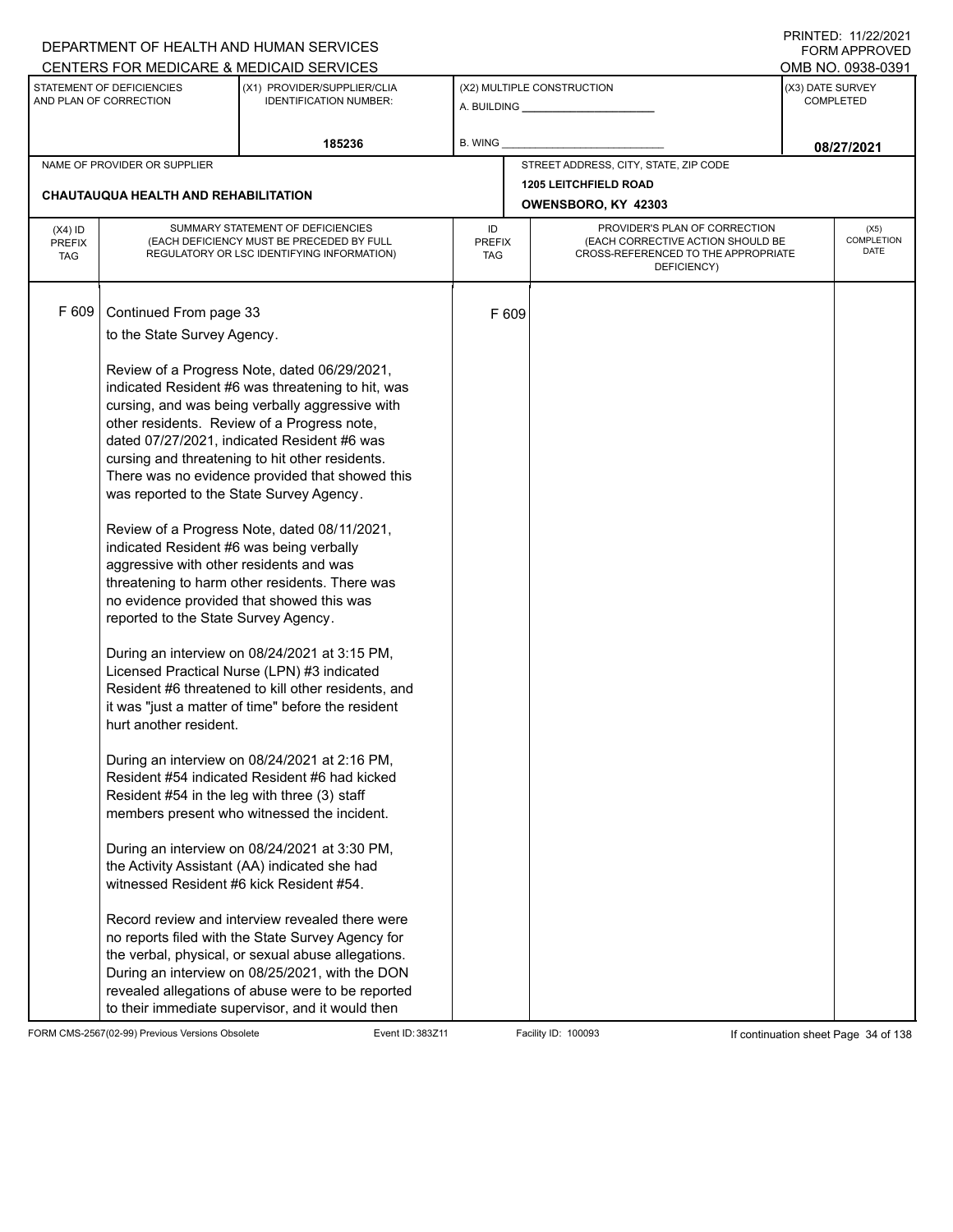|                                          |                                                                                                                                                                                                                                                                                                                                              | DEPARTMENT OF HEALTH AND HUMAN SERVICES<br>CENTERS FOR MEDICARE & MEDICAID SERVICES                                                                                                                                                                                                                                                                                                                                                                                                                                                                                                                                                                                                                                                                                                                                                                                                                                                                                                                                                                                                                                                                                                                                                                                                                                                                                                                         |                                   |       |                                                                                                                          |                                      | FININILU. IIIZZIZUZI<br><b>FORM APPROVED</b><br>OMB NO. 0938-0391 |  |
|------------------------------------------|----------------------------------------------------------------------------------------------------------------------------------------------------------------------------------------------------------------------------------------------------------------------------------------------------------------------------------------------|-------------------------------------------------------------------------------------------------------------------------------------------------------------------------------------------------------------------------------------------------------------------------------------------------------------------------------------------------------------------------------------------------------------------------------------------------------------------------------------------------------------------------------------------------------------------------------------------------------------------------------------------------------------------------------------------------------------------------------------------------------------------------------------------------------------------------------------------------------------------------------------------------------------------------------------------------------------------------------------------------------------------------------------------------------------------------------------------------------------------------------------------------------------------------------------------------------------------------------------------------------------------------------------------------------------------------------------------------------------------------------------------------------------|-----------------------------------|-------|--------------------------------------------------------------------------------------------------------------------------|--------------------------------------|-------------------------------------------------------------------|--|
|                                          | STATEMENT OF DEFICIENCIES<br>AND PLAN OF CORRECTION                                                                                                                                                                                                                                                                                          | (X1) PROVIDER/SUPPLIER/CLIA<br><b>IDENTIFICATION NUMBER:</b>                                                                                                                                                                                                                                                                                                                                                                                                                                                                                                                                                                                                                                                                                                                                                                                                                                                                                                                                                                                                                                                                                                                                                                                                                                                                                                                                                |                                   |       | (X2) MULTIPLE CONSTRUCTION                                                                                               | (X3) DATE SURVEY<br><b>COMPLETED</b> |                                                                   |  |
|                                          |                                                                                                                                                                                                                                                                                                                                              | 185236                                                                                                                                                                                                                                                                                                                                                                                                                                                                                                                                                                                                                                                                                                                                                                                                                                                                                                                                                                                                                                                                                                                                                                                                                                                                                                                                                                                                      | B. WING                           |       |                                                                                                                          | 08/27/2021                           |                                                                   |  |
|                                          | NAME OF PROVIDER OR SUPPLIER                                                                                                                                                                                                                                                                                                                 |                                                                                                                                                                                                                                                                                                                                                                                                                                                                                                                                                                                                                                                                                                                                                                                                                                                                                                                                                                                                                                                                                                                                                                                                                                                                                                                                                                                                             |                                   |       | STREET ADDRESS, CITY, STATE, ZIP CODE                                                                                    |                                      |                                                                   |  |
|                                          | <b>CHAUTAUQUA HEALTH AND REHABILITATION</b>                                                                                                                                                                                                                                                                                                  |                                                                                                                                                                                                                                                                                                                                                                                                                                                                                                                                                                                                                                                                                                                                                                                                                                                                                                                                                                                                                                                                                                                                                                                                                                                                                                                                                                                                             |                                   |       | <b>1205 LEITCHFIELD ROAD</b><br>OWENSBORO, KY 42303                                                                      |                                      |                                                                   |  |
| $(X4)$ ID<br><b>PREFIX</b><br><b>TAG</b> |                                                                                                                                                                                                                                                                                                                                              | SUMMARY STATEMENT OF DEFICIENCIES<br>(EACH DEFICIENCY MUST BE PRECEDED BY FULL<br>REGULATORY OR LSC IDENTIFYING INFORMATION)                                                                                                                                                                                                                                                                                                                                                                                                                                                                                                                                                                                                                                                                                                                                                                                                                                                                                                                                                                                                                                                                                                                                                                                                                                                                                | ID<br><b>PREFIX</b><br><b>TAG</b> |       | PROVIDER'S PLAN OF CORRECTION<br>(EACH CORRECTIVE ACTION SHOULD BE<br>CROSS-REFERENCED TO THE APPROPRIATE<br>DEFICIENCY) |                                      | (X5)<br>COMPLETION<br>DATE                                        |  |
| F 609                                    | Continued From page 34<br>would report verbal allegations of abuse<br>reported.<br>included schizoaffective disorder, vascular<br>onset Alzheimer's, and depression.<br>leading up to the transfer.<br>was transferred to the hospital for geriatric<br>psychiatric services due to anxiousness,<br>hyperactivity, and sought companionship. | be reported to the DON or NHA. She indicated<br>she was not aware of the allegations of physical,<br>verbal, and sexual abuse. The DON indicated she<br>depending on how the other residents felt about<br>it. She indicated the incident of Resident #6<br>exposing self during an activity should have been<br>2. Record review revealed the facility admitted<br>Resident #85 on 01/27/2020 with diagnoses that<br>dementia with behaviors, anxiety disorder, early<br>Review of Resident 85's medical record revealed<br>the resident had previously been discharged from<br>another skilled nursing facility due to two (2)<br>resident-to-resident altercations in two (2) days<br>with behaviors that had become more aggressive<br>Review of the Nursing Progress Notes dated<br>03/10/2021 at 2:51 PM revealed Resident #85<br>agitation, and endangering self and others. The<br>documentation did not reveal how the resident<br>endangered self or others. The facility readmitted<br>Resident #85 on 03/22/2021. Upon readmission<br>Resident #85 experienced agitation, restlessness,<br>Review of a SBAR dated 05/22/2021 indicated<br>Resident #85 pushed another resident down.<br>Review of the facility's list of State-Reported<br>Incidents for the past three (3) months revealed<br>there was no report for this incident. There was<br>no documentation presented that supported an |                                   | F 609 |                                                                                                                          |                                      |                                                                   |  |

FORM CMS-2567(02-99) Previous Versions Obsolete Event ID: 383Z11 Facility ID: 100093 If continuation sheet Page 35 of 138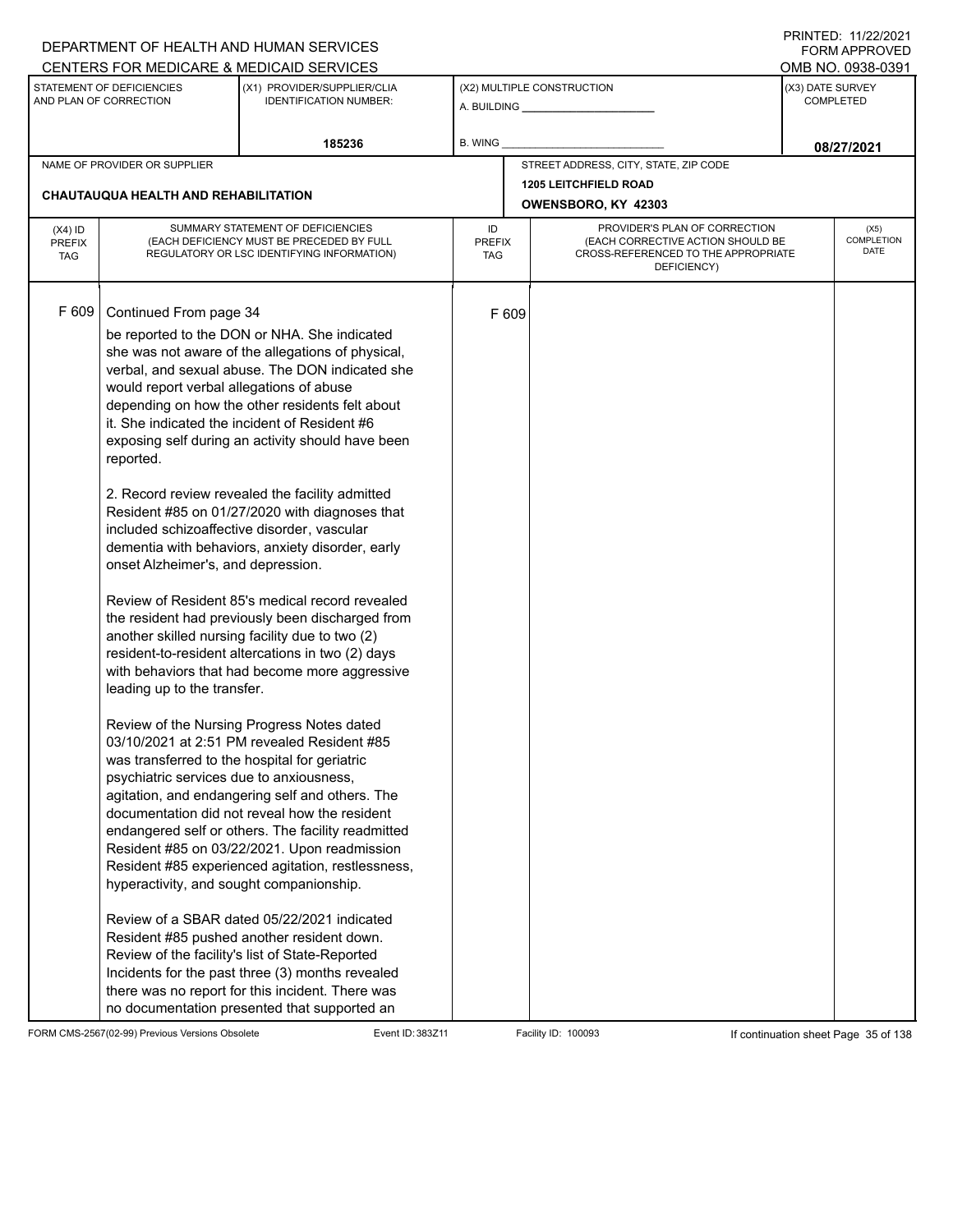|               |                                                     | DEPARTMENT OF HEALTH AND HUMAN SERVICES                                                           |               |       |                                                                          |                                      | <b>FORM APPROVED</b>      |  |
|---------------|-----------------------------------------------------|---------------------------------------------------------------------------------------------------|---------------|-------|--------------------------------------------------------------------------|--------------------------------------|---------------------------|--|
|               |                                                     | CENTERS FOR MEDICARE & MEDICAID SERVICES                                                          |               |       |                                                                          |                                      | OMB NO. 0938-0391         |  |
|               | STATEMENT OF DEFICIENCIES<br>AND PLAN OF CORRECTION | (X1) PROVIDER/SUPPLIER/CLIA<br><b>IDENTIFICATION NUMBER:</b>                                      |               |       | (X2) MULTIPLE CONSTRUCTION                                               | (X3) DATE SURVEY<br><b>COMPLETED</b> |                           |  |
|               |                                                     | 185236                                                                                            | B. WING       |       |                                                                          |                                      | 08/27/2021                |  |
|               | NAME OF PROVIDER OR SUPPLIER                        |                                                                                                   |               |       | STREET ADDRESS, CITY, STATE, ZIP CODE                                    |                                      |                           |  |
|               | CHAUTAUQUA HEALTH AND REHABILITATION                |                                                                                                   |               |       | <b>1205 LEITCHFIELD ROAD</b>                                             |                                      |                           |  |
|               |                                                     |                                                                                                   |               |       | OWENSBORO, KY 42303                                                      |                                      |                           |  |
| $(X4)$ ID     |                                                     | SUMMARY STATEMENT OF DEFICIENCIES                                                                 | ID            |       | PROVIDER'S PLAN OF CORRECTION                                            |                                      | (X5)                      |  |
| <b>PREFIX</b> |                                                     | (EACH DEFICIENCY MUST BE PRECEDED BY FULL                                                         | <b>PREFIX</b> |       | (EACH CORRECTIVE ACTION SHOULD BE<br>CROSS-REFERENCED TO THE APPROPRIATE |                                      | <b>COMPLETION</b><br>DATE |  |
| <b>TAG</b>    |                                                     | REGULATORY OR LSC IDENTIFYING INFORMATION)                                                        | TAG           |       | DEFICIENCY)                                                              |                                      |                           |  |
|               |                                                     |                                                                                                   |               |       |                                                                          |                                      |                           |  |
| F 609         | Continued From page 35                              |                                                                                                   |               | F 609 |                                                                          |                                      |                           |  |
|               |                                                     |                                                                                                   |               |       |                                                                          |                                      |                           |  |
|               |                                                     | investigation of this incident had been completed.                                                |               |       |                                                                          |                                      |                           |  |
|               |                                                     | Review of a facility reported incident (FRI) dated                                                |               |       |                                                                          |                                      |                           |  |
|               |                                                     | 07/06/2021 indicated a certified nursing assistant                                                |               |       |                                                                          |                                      |                           |  |
|               |                                                     | (CNA) came out of the shower room and saw                                                         |               |       |                                                                          |                                      |                           |  |
|               |                                                     | Resident #85 in the hallway with two (2) other                                                    |               |       |                                                                          |                                      |                           |  |
|               |                                                     | unidentified residents, with all residents hitting                                                |               |       |                                                                          |                                      |                           |  |
|               | one another. Review of the facility's list of       |                                                                                                   |               |       |                                                                          |                                      |                           |  |
|               |                                                     | state-reported incidents revealed a report had not                                                |               |       |                                                                          |                                      |                           |  |
|               | been submitted to the State.                        |                                                                                                   |               |       |                                                                          |                                      |                           |  |
|               |                                                     |                                                                                                   |               |       |                                                                          |                                      |                           |  |
|               |                                                     | Review of the Quarterly Minimum Data Set<br>(MDS), dated 07/30/2021, revealed the facility        |               |       |                                                                          |                                      |                           |  |
|               |                                                     | assessed Resident #85 as moderately cognitively                                                   |               |       |                                                                          |                                      |                           |  |
|               |                                                     | impaired with a Brief Interview for Mental Status                                                 |               |       |                                                                          |                                      |                           |  |
|               |                                                     | score of nine (9). Physical behaviors occurred                                                    |               |       |                                                                          |                                      |                           |  |
|               |                                                     | (1) - three (3) days during the assessment period,                                                |               |       |                                                                          |                                      |                           |  |
|               |                                                     | other behaviors not directed toward others were                                                   |               |       |                                                                          |                                      |                           |  |
|               |                                                     | documented as occurring (1) - three (3) days, and                                                 |               |       |                                                                          |                                      |                           |  |
|               |                                                     | rejection of care (1) - three (3) days. No verbal                                                 |               |       |                                                                          |                                      |                           |  |
|               |                                                     | behaviors were identified as occurring during the                                                 |               |       |                                                                          |                                      |                           |  |
|               |                                                     | assessment period. A review of the facility's list of                                             |               |       |                                                                          |                                      |                           |  |
|               |                                                     | state-reported incidents revealed no reports had                                                  |               |       |                                                                          |                                      |                           |  |
|               | been submitted to the State during the              |                                                                                                   |               |       |                                                                          |                                      |                           |  |
|               |                                                     | assessment period, although the MDS indicated<br>there had been one $(1)$ - three $(3)$ incidents |               |       |                                                                          |                                      |                           |  |
|               | during the assessment period.                       |                                                                                                   |               |       |                                                                          |                                      |                           |  |
|               |                                                     |                                                                                                   |               |       |                                                                          |                                      |                           |  |
|               |                                                     | Record review revealed on 08/21/2021 at 2:40                                                      |               |       |                                                                          |                                      |                           |  |
|               | PM, Licensed Practical Nurse (LPN) #6               |                                                                                                   |               |       |                                                                          |                                      |                           |  |
|               |                                                     | documented she observed Resident #85 grab                                                         |               |       |                                                                          |                                      |                           |  |
|               | Resident #35 by the shirt. Resident #35             |                                                                                                   |               |       |                                                                          |                                      |                           |  |
|               |                                                     | attempted to pull away, and Resident #85 pulled                                                   |               |       |                                                                          |                                      |                           |  |
|               |                                                     | the resident closer. When Resident #85 let go of                                                  |               |       |                                                                          |                                      |                           |  |
|               |                                                     | the resident's shirt, Resident #35 fell to the floor.                                             |               |       |                                                                          |                                      |                           |  |
|               | Resident #35 sustained no injury.                   |                                                                                                   |               |       |                                                                          |                                      |                           |  |
|               |                                                     | Review of the facility's list of state-reported                                                   |               |       |                                                                          |                                      |                           |  |
|               |                                                     | incidents revealed there had been no submission                                                   |               |       |                                                                          |                                      |                           |  |

FORM CMS-2567(02-99) Previous Versions Obsolete Event ID: 383Z11 Event ID: 383Z11 Facility ID: 100093 If continuation sheet Page 36 of 138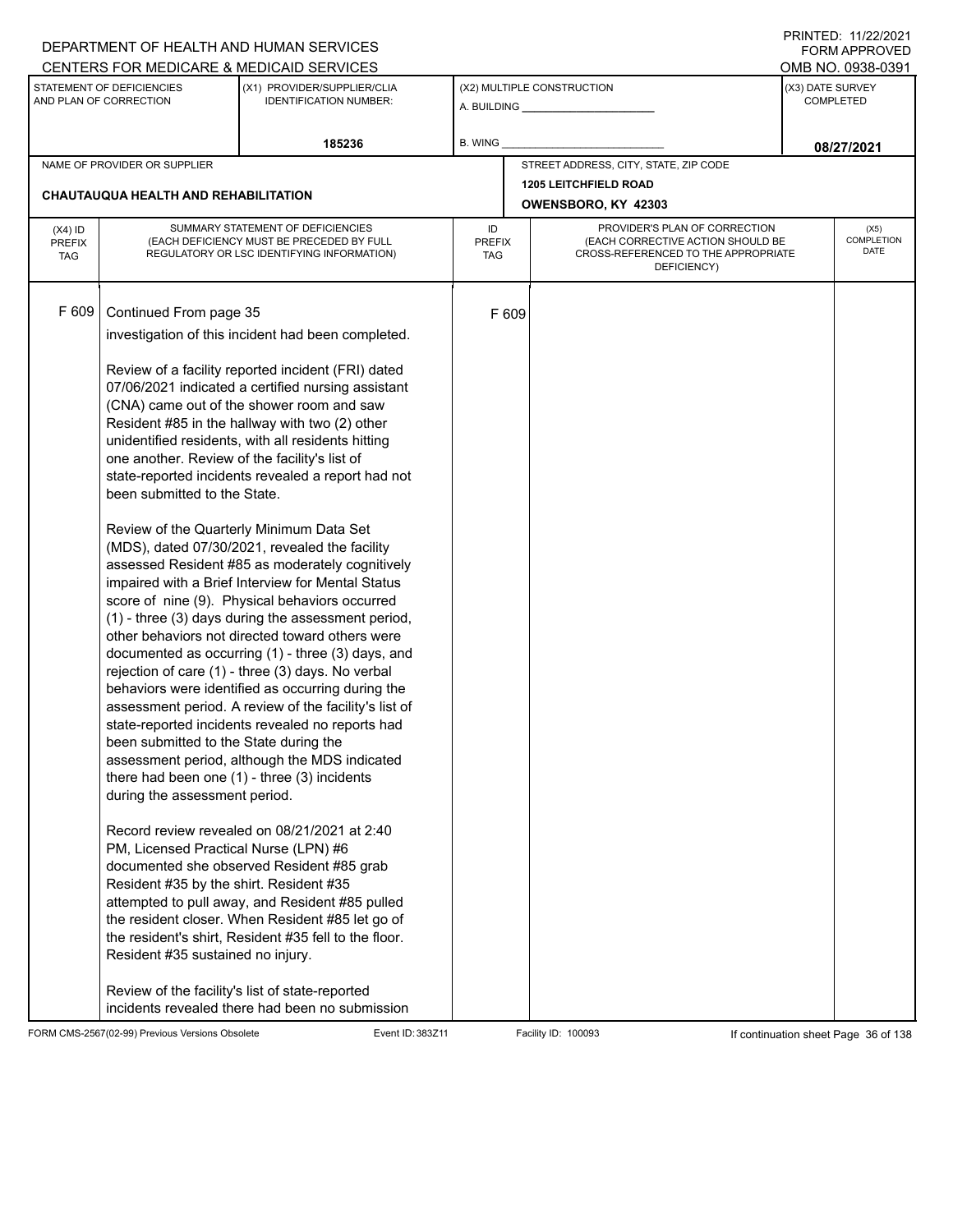|                                          |                                                                                                                                                                                                                                                                                                                                                                                                                                             | DEPARTMENT OF HEALTH AND HUMAN SERVICES                                                                                                                                                                                                                                                                                                                                                                                                                                                                                                                                                                                                                                                                                                                                                                                                                                                                                                                                                                                                                                                                                                                                                                                     |                            |       |                                                                                                                          |                                      | I INITILD. III <i>LLIL</i> VLI<br>FORM APPROVED |  |
|------------------------------------------|---------------------------------------------------------------------------------------------------------------------------------------------------------------------------------------------------------------------------------------------------------------------------------------------------------------------------------------------------------------------------------------------------------------------------------------------|-----------------------------------------------------------------------------------------------------------------------------------------------------------------------------------------------------------------------------------------------------------------------------------------------------------------------------------------------------------------------------------------------------------------------------------------------------------------------------------------------------------------------------------------------------------------------------------------------------------------------------------------------------------------------------------------------------------------------------------------------------------------------------------------------------------------------------------------------------------------------------------------------------------------------------------------------------------------------------------------------------------------------------------------------------------------------------------------------------------------------------------------------------------------------------------------------------------------------------|----------------------------|-------|--------------------------------------------------------------------------------------------------------------------------|--------------------------------------|-------------------------------------------------|--|
|                                          |                                                                                                                                                                                                                                                                                                                                                                                                                                             | CENTERS FOR MEDICARE & MEDICAID SERVICES                                                                                                                                                                                                                                                                                                                                                                                                                                                                                                                                                                                                                                                                                                                                                                                                                                                                                                                                                                                                                                                                                                                                                                                    |                            |       |                                                                                                                          |                                      | OMB NO. 0938-0391                               |  |
|                                          | STATEMENT OF DEFICIENCIES<br>AND PLAN OF CORRECTION                                                                                                                                                                                                                                                                                                                                                                                         | (X1) PROVIDER/SUPPLIER/CLIA<br><b>IDENTIFICATION NUMBER:</b>                                                                                                                                                                                                                                                                                                                                                                                                                                                                                                                                                                                                                                                                                                                                                                                                                                                                                                                                                                                                                                                                                                                                                                |                            |       | (X2) MULTIPLE CONSTRUCTION<br>A. BUILDING <b>A.</b> BUILDING                                                             | (X3) DATE SURVEY<br><b>COMPLETED</b> |                                                 |  |
|                                          |                                                                                                                                                                                                                                                                                                                                                                                                                                             | 185236                                                                                                                                                                                                                                                                                                                                                                                                                                                                                                                                                                                                                                                                                                                                                                                                                                                                                                                                                                                                                                                                                                                                                                                                                      | B. WING                    |       |                                                                                                                          |                                      | 08/27/2021                                      |  |
|                                          | NAME OF PROVIDER OR SUPPLIER                                                                                                                                                                                                                                                                                                                                                                                                                |                                                                                                                                                                                                                                                                                                                                                                                                                                                                                                                                                                                                                                                                                                                                                                                                                                                                                                                                                                                                                                                                                                                                                                                                                             |                            |       | STREET ADDRESS, CITY, STATE, ZIP CODE                                                                                    |                                      |                                                 |  |
|                                          |                                                                                                                                                                                                                                                                                                                                                                                                                                             |                                                                                                                                                                                                                                                                                                                                                                                                                                                                                                                                                                                                                                                                                                                                                                                                                                                                                                                                                                                                                                                                                                                                                                                                                             |                            |       | <b>1205 LEITCHFIELD ROAD</b>                                                                                             |                                      |                                                 |  |
|                                          | CHAUTAUQUA HEALTH AND REHABILITATION                                                                                                                                                                                                                                                                                                                                                                                                        |                                                                                                                                                                                                                                                                                                                                                                                                                                                                                                                                                                                                                                                                                                                                                                                                                                                                                                                                                                                                                                                                                                                                                                                                                             |                            |       | OWENSBORO, KY 42303                                                                                                      |                                      |                                                 |  |
| $(X4)$ ID<br><b>PREFIX</b><br><b>TAG</b> |                                                                                                                                                                                                                                                                                                                                                                                                                                             | SUMMARY STATEMENT OF DEFICIENCIES<br>(EACH DEFICIENCY MUST BE PRECEDED BY FULL<br>REGULATORY OR LSC IDENTIFYING INFORMATION)                                                                                                                                                                                                                                                                                                                                                                                                                                                                                                                                                                                                                                                                                                                                                                                                                                                                                                                                                                                                                                                                                                | ID<br><b>PREFIX</b><br>TAG |       | PROVIDER'S PLAN OF CORRECTION<br>(EACH CORRECTIVE ACTION SHOULD BE<br>CROSS-REFERENCED TO THE APPROPRIATE<br>DEFICIENCY) |                                      | (X5)<br>COMPLETION<br>DATE                      |  |
| F 609                                    | Continued From page 36<br>of a report for Resident #85's incident on<br>08/21/2021.<br>Licensed Practical Nurse (LPN) #6 was<br>nurse's station when she heard a CNA yell<br>Resident #85's name. LPN #6 stated the<br>reported to the weekend supervisor.<br>pushing, kicking, and hitting, it would be<br>reviewed the state-reported folder for the<br>05/07/2021 incident, including the CNA's<br>might have dated the statement wrong. | interviewed on 08/25/2021 at 11:43 AM. She<br>stated on 08/21/2021, she was sitting at the<br>08/21/2021 incident with Resident #85 was<br>The Director of Nursing (DON) was interviewed<br>on 08/25/2021 at 2:26 PM. She stated if one (1)<br>resident placed their hands on another, to include<br>considered resident-to-resident abuse and would<br>be reported to the State agencies. The DON<br>stated she had not read the 08/21/2021 Nurse's<br>Note or talked with any of the staff that were<br>there. She added that based on what had been<br>reported to her by the Weekend Supervisor, she<br>had not thought aggression was a part of the<br>incident and therefore, it was not considered<br>abuse. The DON stated that was the reason the<br>08/21/2021 incident involving Resident #85 had<br>not been reported or investigated. The DON<br>statement dated 05/05/2021, and stated the CNA<br>Observation revealed that on 08/25/2021 at 12:16<br>PM, the Nursing Home Administrator (NHA)<br>brought in the facility's state-reported incidents for<br>the past three (3) months. When asked, the NHA<br>confirmed the folders she brought in represented<br>all she had reported to the State Agency or |                            | F 609 |                                                                                                                          |                                      |                                                 |  |
|                                          |                                                                                                                                                                                                                                                                                                                                                                                                                                             | investigated for the past three (3) months. A<br>review of the information provided by the facility                                                                                                                                                                                                                                                                                                                                                                                                                                                                                                                                                                                                                                                                                                                                                                                                                                                                                                                                                                                                                                                                                                                         |                            |       |                                                                                                                          |                                      |                                                 |  |

FORM CMS-2567(02-99) Previous Versions Obsolete Event ID: 383Z11 Event ID: 383Z11 Facility ID: 100093 If continuation sheet Page 37 of 138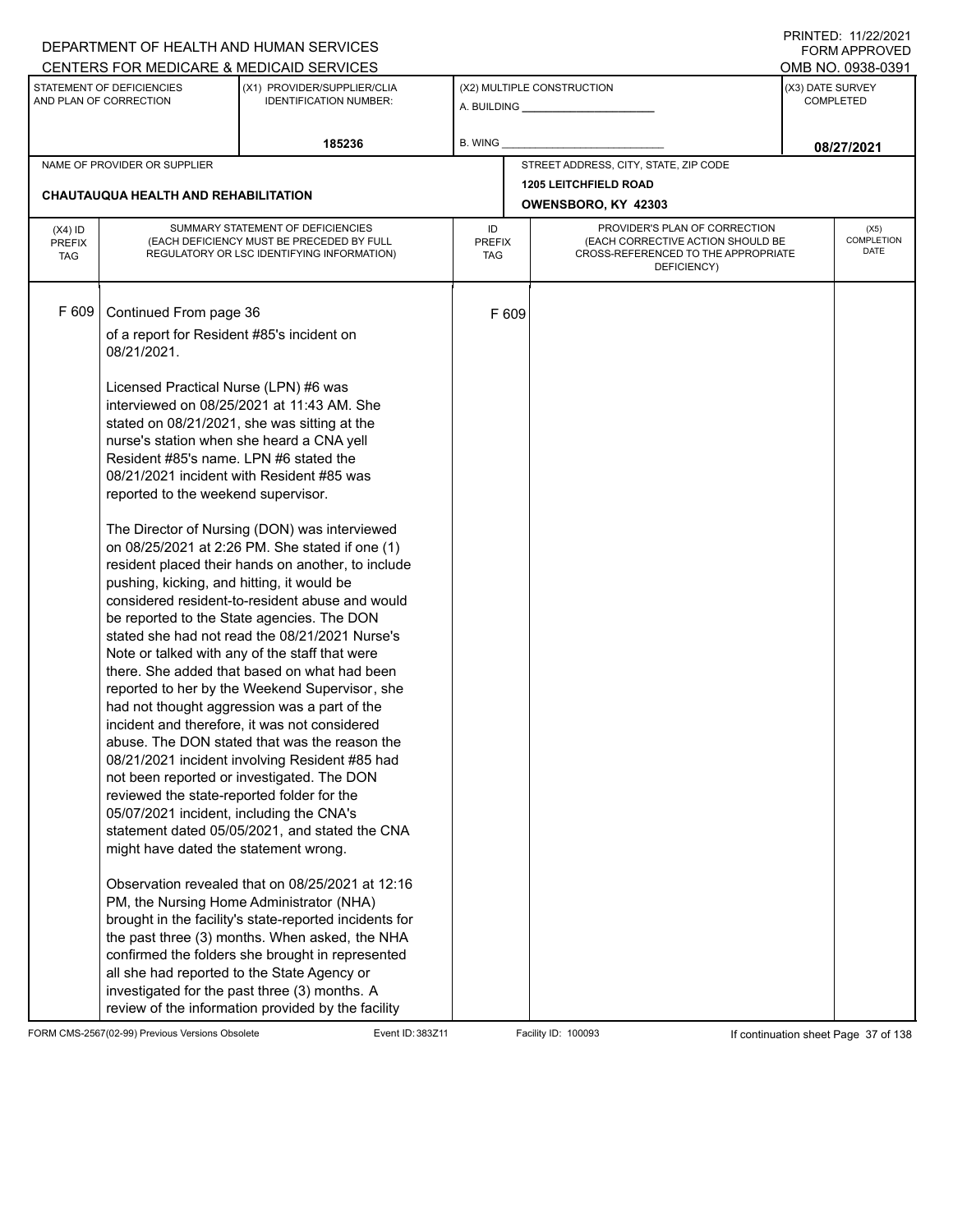|                                          |                                                                                                                                                                                  | DEPARTMENT OF HEALTH AND HUMAN SERVICES                                                                                                                                                                                                                                                                                                                                                                                                                                                                                                                                                                                                                                                                                                                                                                                                                                                                                                                                                                                                                                                                                                                                                                                                                                                  |                                                                                                                                                        |       |                                                     |                                      | $\blacksquare$<br><b>FORM APPROVED</b> |  |
|------------------------------------------|----------------------------------------------------------------------------------------------------------------------------------------------------------------------------------|------------------------------------------------------------------------------------------------------------------------------------------------------------------------------------------------------------------------------------------------------------------------------------------------------------------------------------------------------------------------------------------------------------------------------------------------------------------------------------------------------------------------------------------------------------------------------------------------------------------------------------------------------------------------------------------------------------------------------------------------------------------------------------------------------------------------------------------------------------------------------------------------------------------------------------------------------------------------------------------------------------------------------------------------------------------------------------------------------------------------------------------------------------------------------------------------------------------------------------------------------------------------------------------|--------------------------------------------------------------------------------------------------------------------------------------------------------|-------|-----------------------------------------------------|--------------------------------------|----------------------------------------|--|
|                                          |                                                                                                                                                                                  | CENTERS FOR MEDICARE & MEDICAID SERVICES                                                                                                                                                                                                                                                                                                                                                                                                                                                                                                                                                                                                                                                                                                                                                                                                                                                                                                                                                                                                                                                                                                                                                                                                                                                 |                                                                                                                                                        |       |                                                     |                                      | OMB NO. 0938-0391                      |  |
|                                          | STATEMENT OF DEFICIENCIES<br>AND PLAN OF CORRECTION                                                                                                                              | (X1) PROVIDER/SUPPLIER/CLIA<br><b>IDENTIFICATION NUMBER:</b>                                                                                                                                                                                                                                                                                                                                                                                                                                                                                                                                                                                                                                                                                                                                                                                                                                                                                                                                                                                                                                                                                                                                                                                                                             |                                                                                                                                                        |       | (X2) MULTIPLE CONSTRUCTION                          | (X3) DATE SURVEY<br><b>COMPLETED</b> |                                        |  |
|                                          |                                                                                                                                                                                  | 185236                                                                                                                                                                                                                                                                                                                                                                                                                                                                                                                                                                                                                                                                                                                                                                                                                                                                                                                                                                                                                                                                                                                                                                                                                                                                                   | <b>B. WING</b>                                                                                                                                         |       |                                                     |                                      | 08/27/2021                             |  |
|                                          | NAME OF PROVIDER OR SUPPLIER                                                                                                                                                     |                                                                                                                                                                                                                                                                                                                                                                                                                                                                                                                                                                                                                                                                                                                                                                                                                                                                                                                                                                                                                                                                                                                                                                                                                                                                                          |                                                                                                                                                        |       | STREET ADDRESS, CITY, STATE, ZIP CODE               |                                      |                                        |  |
|                                          | CHAUTAUQUA HEALTH AND REHABILITATION                                                                                                                                             |                                                                                                                                                                                                                                                                                                                                                                                                                                                                                                                                                                                                                                                                                                                                                                                                                                                                                                                                                                                                                                                                                                                                                                                                                                                                                          |                                                                                                                                                        |       | <b>1205 LEITCHFIELD ROAD</b><br>OWENSBORO, KY 42303 |                                      |                                        |  |
| $(X4)$ ID<br><b>PREFIX</b><br><b>TAG</b> |                                                                                                                                                                                  | SUMMARY STATEMENT OF DEFICIENCIES<br>(EACH DEFICIENCY MUST BE PRECEDED BY FULL<br>REGULATORY OR LSC IDENTIFYING INFORMATION)                                                                                                                                                                                                                                                                                                                                                                                                                                                                                                                                                                                                                                                                                                                                                                                                                                                                                                                                                                                                                                                                                                                                                             | PROVIDER'S PLAN OF CORRECTION<br>ID<br>(EACH CORRECTIVE ACTION SHOULD BE<br><b>PREFIX</b><br>CROSS-REFERENCED TO THE APPROPRIATE<br>TAG<br>DEFICIENCY) |       |                                                     |                                      | (X5)<br><b>COMPLETION</b><br>DATE      |  |
| F 609                                    | Continued From page 37<br>reason why those incidents had not been<br>reported or investigated.<br>depressive disorder, anxiety disorder, and<br>intermittent explosive disorder. | indicated Resident #85 had two (2) incidents<br>reported to the State agencies, one (1) incident<br>for 05/05/2021 and another for 08/22/2021.<br>The DON was interviewed on 08/26/2021 at 8:21<br>AM. She stated she had not reported the incident<br>or investigated the incident involving Resident<br>#85 that occurred on 08/21/2021 due to the way<br>the incident had been presented to her. She<br>reviewed the remaining physically aggressive<br>incident reports and Nurse's Notes and had no<br>3. Record review revealed the facility admitted<br>Resident #83 on 10/16/2019 with diagnoses that<br>included cerebral palsy, chronic obstructive<br>pulmonary disease, contractures, dysphagia,<br>paranoid schizophrenia, need for assistance with<br>personal care, mild cognitive impairment, major<br>Review of the Significant Change Minimum Data<br>Set (MDS) for Resident #83, dated 07/27/2021,<br>revealed the facility assessed that Resident #83<br>had a Brief Interview for Mental Status (BIMS)<br>score of 00 out of 15, which indicated significant<br>cognitive impairment. Resident #83 required<br>extensive assistance of two (2) people with bed<br>mobility, dressing, and toileting. Resident #83<br>required limited assistance of one person with |                                                                                                                                                        | F 609 |                                                     |                                      |                                        |  |
|                                          | staff for bathing.                                                                                                                                                               | eating. The resident was totally dependent on<br>Review of a Progress Note dated 07/20/2021 at<br>1:05 PM revealed, "CNAs asked this nurse to<br>come to room to look at resident. When this                                                                                                                                                                                                                                                                                                                                                                                                                                                                                                                                                                                                                                                                                                                                                                                                                                                                                                                                                                                                                                                                                             |                                                                                                                                                        |       |                                                     |                                      |                                        |  |

FORM CMS-2567(02-99) Previous Versions Obsolete Event ID: 383Z11 Event ID: 383Z11 Facility ID: 100093 If continuation sheet Page 38 of 138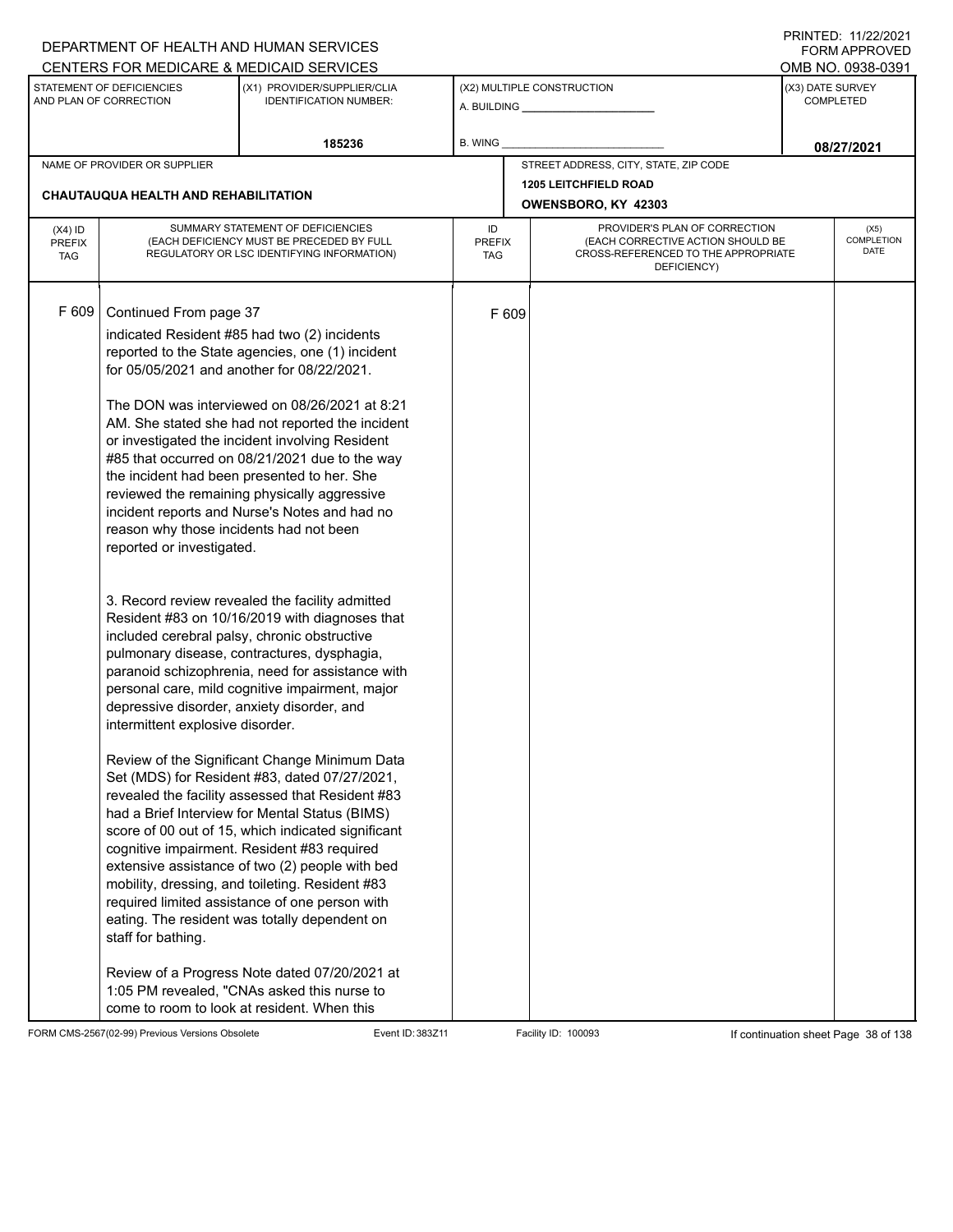|                                          |                                                                                                                                                                                                                                                                       | DEPARTMENT OF HEALTH AND HUMAN SERVICES                                                                                                                                                                                                                                                                                                                                                                                                                                                                                                                                                                                                                                                                                                                                                                                                                                                                                                                                                                                                                                                                                                                                                                                                                                                                                                                                                                                                                                                   |                            |                                                                                                                                               |                                                     |                  | $1 \times 1 \times 1 = 1$ . $11222222$<br><b>FORM APPROVED</b> |
|------------------------------------------|-----------------------------------------------------------------------------------------------------------------------------------------------------------------------------------------------------------------------------------------------------------------------|-------------------------------------------------------------------------------------------------------------------------------------------------------------------------------------------------------------------------------------------------------------------------------------------------------------------------------------------------------------------------------------------------------------------------------------------------------------------------------------------------------------------------------------------------------------------------------------------------------------------------------------------------------------------------------------------------------------------------------------------------------------------------------------------------------------------------------------------------------------------------------------------------------------------------------------------------------------------------------------------------------------------------------------------------------------------------------------------------------------------------------------------------------------------------------------------------------------------------------------------------------------------------------------------------------------------------------------------------------------------------------------------------------------------------------------------------------------------------------------------|----------------------------|-----------------------------------------------------------------------------------------------------------------------------------------------|-----------------------------------------------------|------------------|----------------------------------------------------------------|
|                                          |                                                                                                                                                                                                                                                                       | CENTERS FOR MEDICARE & MEDICAID SERVICES                                                                                                                                                                                                                                                                                                                                                                                                                                                                                                                                                                                                                                                                                                                                                                                                                                                                                                                                                                                                                                                                                                                                                                                                                                                                                                                                                                                                                                                  |                            |                                                                                                                                               |                                                     |                  | OMB NO. 0938-0391                                              |
|                                          | STATEMENT OF DEFICIENCIES<br>AND PLAN OF CORRECTION                                                                                                                                                                                                                   | (X1) PROVIDER/SUPPLIER/CLIA<br><b>IDENTIFICATION NUMBER:</b>                                                                                                                                                                                                                                                                                                                                                                                                                                                                                                                                                                                                                                                                                                                                                                                                                                                                                                                                                                                                                                                                                                                                                                                                                                                                                                                                                                                                                              |                            |                                                                                                                                               | (X2) MULTIPLE CONSTRUCTION                          | (X3) DATE SURVEY | <b>COMPLETED</b>                                               |
|                                          |                                                                                                                                                                                                                                                                       | 185236                                                                                                                                                                                                                                                                                                                                                                                                                                                                                                                                                                                                                                                                                                                                                                                                                                                                                                                                                                                                                                                                                                                                                                                                                                                                                                                                                                                                                                                                                    | B. WING                    |                                                                                                                                               |                                                     |                  | 08/27/2021                                                     |
|                                          | NAME OF PROVIDER OR SUPPLIER                                                                                                                                                                                                                                          |                                                                                                                                                                                                                                                                                                                                                                                                                                                                                                                                                                                                                                                                                                                                                                                                                                                                                                                                                                                                                                                                                                                                                                                                                                                                                                                                                                                                                                                                                           |                            |                                                                                                                                               | STREET ADDRESS, CITY, STATE, ZIP CODE               |                  |                                                                |
|                                          | CHAUTAUQUA HEALTH AND REHABILITATION                                                                                                                                                                                                                                  |                                                                                                                                                                                                                                                                                                                                                                                                                                                                                                                                                                                                                                                                                                                                                                                                                                                                                                                                                                                                                                                                                                                                                                                                                                                                                                                                                                                                                                                                                           |                            |                                                                                                                                               | <b>1205 LEITCHFIELD ROAD</b><br>OWENSBORO, KY 42303 |                  |                                                                |
| $(X4)$ ID<br><b>PREFIX</b><br><b>TAG</b> |                                                                                                                                                                                                                                                                       | SUMMARY STATEMENT OF DEFICIENCIES<br>(EACH DEFICIENCY MUST BE PRECEDED BY FULL<br>REGULATORY OR LSC IDENTIFYING INFORMATION)                                                                                                                                                                                                                                                                                                                                                                                                                                                                                                                                                                                                                                                                                                                                                                                                                                                                                                                                                                                                                                                                                                                                                                                                                                                                                                                                                              | ID<br><b>PREFIX</b><br>TAG | PROVIDER'S PLAN OF CORRECTION<br><b>COMPLETION</b><br>(EACH CORRECTIVE ACTION SHOULD BE<br>CROSS-REFERENCED TO THE APPROPRIATE<br>DEFICIENCY) |                                                     |                  |                                                                |
| F 609                                    | Continued From page 38<br>open areas to [the] scrotum, and some<br>discoloration spots to [the] right outer foot."<br>called to inform of acute right hip fracture,<br>scan for this, the fracture was found.]<br>reporting.<br>The facility's Removal Plan included: | nurse went in the room the CNA's (sic) showed<br>me that the resident had some yellow bruising to<br>[the resident's] right inner thigh that wrapped<br>around to the front and back of [the] thigh, 3 small<br>An interview on 08/26/2021 at 12:48 PM with the<br>DON revealed that if an injury was found that has<br>no immediate known cause, it would be unknown<br>and should be reported. The DON stated that<br>when staff reported on 07/20/2021, significant<br>bruising was observed on the resident's thigh it<br>was not reported to the State Survey Agency at<br>that time. The DON stated she concluded it was<br>most likely a result of improper incontinent care.<br>3b. Review of a Progress Note dated 07/23/2021<br>at 5:46 PM, for Resident #83 revealed, "ER nurse<br>unknown cause at this time, DON [Director of<br>Nursing] aware." [The resident had been sent out<br>for a possible bowel obstruction. During the CT<br>An interview on 08/26/2021 at 12:48 PM with the<br>Director of Nursing (DON) revealed she did not<br>report the right hip fracture to the State Survey<br>Agency that was discovered in the hospital and<br>reported to the facility on 07/23/2021. The DON<br>stated it was not reported since she felt it was<br>also a result of improper incontinent care and that<br>she did not feel either incident met the criteria for<br>"1. Resident #85 was reported to push Resident<br>#8 resulting in a fractured femur. The incident |                            | F 609                                                                                                                                         |                                                     |                  |                                                                |

FORM CMS-2567(02-99) Previous Versions Obsolete Event ID: 383Z11 Facility ID: 100093 If continuation sheet Page 39 of 138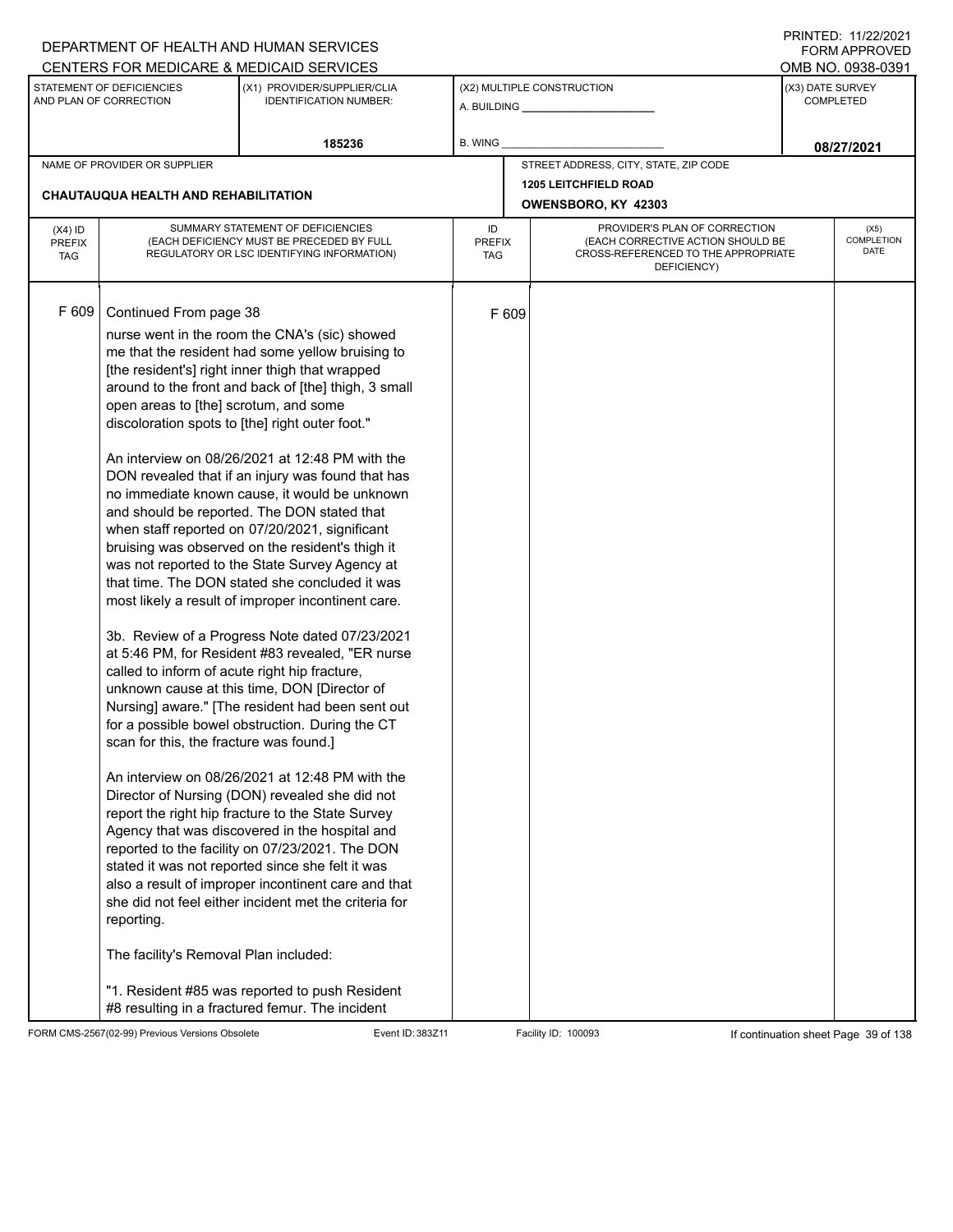|                                          |                                                                                                                                                                                                                                                                                                                                                                                                                                                                                                                                                                                   | DEPARTMENT OF HEALTH AND HUMAN SERVICES                                                                                                                                                                                                                                                                                                                                                                                                                                                                                                                                                                                                                                                                                                                                                                                                                                                                                                                                                                                                                                                                                                                                                                                                                                               |                            |       |                                                                                                                          |                                      | 11111111122.1112212021<br><b>FORM APPROVED</b> |  |
|------------------------------------------|-----------------------------------------------------------------------------------------------------------------------------------------------------------------------------------------------------------------------------------------------------------------------------------------------------------------------------------------------------------------------------------------------------------------------------------------------------------------------------------------------------------------------------------------------------------------------------------|---------------------------------------------------------------------------------------------------------------------------------------------------------------------------------------------------------------------------------------------------------------------------------------------------------------------------------------------------------------------------------------------------------------------------------------------------------------------------------------------------------------------------------------------------------------------------------------------------------------------------------------------------------------------------------------------------------------------------------------------------------------------------------------------------------------------------------------------------------------------------------------------------------------------------------------------------------------------------------------------------------------------------------------------------------------------------------------------------------------------------------------------------------------------------------------------------------------------------------------------------------------------------------------|----------------------------|-------|--------------------------------------------------------------------------------------------------------------------------|--------------------------------------|------------------------------------------------|--|
|                                          |                                                                                                                                                                                                                                                                                                                                                                                                                                                                                                                                                                                   | CENTERS FOR MEDICARE & MEDICAID SERVICES                                                                                                                                                                                                                                                                                                                                                                                                                                                                                                                                                                                                                                                                                                                                                                                                                                                                                                                                                                                                                                                                                                                                                                                                                                              |                            |       |                                                                                                                          |                                      | OMB NO. 0938-0391                              |  |
|                                          | STATEMENT OF DEFICIENCIES<br>AND PLAN OF CORRECTION                                                                                                                                                                                                                                                                                                                                                                                                                                                                                                                               | (X1) PROVIDER/SUPPLIER/CLIA<br><b>IDENTIFICATION NUMBER:</b>                                                                                                                                                                                                                                                                                                                                                                                                                                                                                                                                                                                                                                                                                                                                                                                                                                                                                                                                                                                                                                                                                                                                                                                                                          |                            |       | (X2) MULTIPLE CONSTRUCTION                                                                                               | (X3) DATE SURVEY<br><b>COMPLETED</b> |                                                |  |
|                                          |                                                                                                                                                                                                                                                                                                                                                                                                                                                                                                                                                                                   | 185236                                                                                                                                                                                                                                                                                                                                                                                                                                                                                                                                                                                                                                                                                                                                                                                                                                                                                                                                                                                                                                                                                                                                                                                                                                                                                | B. WING                    |       |                                                                                                                          |                                      | 08/27/2021                                     |  |
|                                          | NAME OF PROVIDER OR SUPPLIER                                                                                                                                                                                                                                                                                                                                                                                                                                                                                                                                                      |                                                                                                                                                                                                                                                                                                                                                                                                                                                                                                                                                                                                                                                                                                                                                                                                                                                                                                                                                                                                                                                                                                                                                                                                                                                                                       |                            |       | STREET ADDRESS, CITY, STATE, ZIP CODE                                                                                    |                                      |                                                |  |
|                                          |                                                                                                                                                                                                                                                                                                                                                                                                                                                                                                                                                                                   |                                                                                                                                                                                                                                                                                                                                                                                                                                                                                                                                                                                                                                                                                                                                                                                                                                                                                                                                                                                                                                                                                                                                                                                                                                                                                       |                            |       | <b>1205 LEITCHFIELD ROAD</b>                                                                                             |                                      |                                                |  |
|                                          | <b>CHAUTAUQUA HEALTH AND REHABILITATION</b>                                                                                                                                                                                                                                                                                                                                                                                                                                                                                                                                       |                                                                                                                                                                                                                                                                                                                                                                                                                                                                                                                                                                                                                                                                                                                                                                                                                                                                                                                                                                                                                                                                                                                                                                                                                                                                                       |                            |       | OWENSBORO, KY 42303                                                                                                      |                                      |                                                |  |
| $(X4)$ ID<br><b>PREFIX</b><br><b>TAG</b> |                                                                                                                                                                                                                                                                                                                                                                                                                                                                                                                                                                                   | SUMMARY STATEMENT OF DEFICIENCIES<br>(EACH DEFICIENCY MUST BE PRECEDED BY FULL<br>REGULATORY OR LSC IDENTIFYING INFORMATION)                                                                                                                                                                                                                                                                                                                                                                                                                                                                                                                                                                                                                                                                                                                                                                                                                                                                                                                                                                                                                                                                                                                                                          | ID<br><b>PREFIX</b><br>TAG |       | PROVIDER'S PLAN OF CORRECTION<br>(EACH CORRECTIVE ACTION SHOULD BE<br>CROSS-REFERENCED TO THE APPROPRIATE<br>DEFICIENCY) |                                      | (X5)<br><b>COMPLETION</b><br>DATE              |  |
| F 609                                    | Continued From page 39<br>Resident #6 was reported to have exposed<br>This event reported to OIG (Office of the<br>Inspector General/Sttae Survey Agency)<br>08/27/21.<br>2. All incidents identified during the survey<br>reported on 08/27/2021<br>injury.<br>5 working days.<br>the investigation.<br>What is abuse, how to prevent abuse and<br>initial report to the Office of the Inspector<br>General, Department of Community Based<br>Services, the State Ombudsman and Local<br>or Nurse practitioner within two hours.<br>7. IDT [interdisciplinary team] meeting held | was reported on 08/26/21 and the follow up<br>investigation was finalized and reported 08/27/21.<br>(himself/herself) in a group activity on 08/14/21.<br>3. All alleged violations involving abuse, neglect,<br>exploitation, mistreatment, including injuries of<br>unknown source and misappropriation were<br>reported immediately but not later than two hours<br>after the allegation if they result in serious bodily<br>injury, but not later than 24 hours if they do not<br>involve abuse and do not result in serious bodily<br>4. All the findings of the investigation reported to<br>the Administrator and to the Survey Agency within<br>5. Alleged violations identified are reported to the<br>Administrator. LNHA will immediately report and<br>protect the identified residents prior to conducting<br>6. LNHA, DON, Unit Managers [UM], ADON,<br>MOS [sic] [Minimum Data Set, MDS], Business<br>office, Payroll, Activities, Maintenance, Therapy,<br>Scheduling were educated per Regional Director<br>of Clinical services on 08-26-2021 at 2:15 pm on<br>neglect, when to report abuse and neglect, and to<br>report all abuse to the LNHA immediately. The<br>licensed Nursing Home Administrator makes the<br>Ombudsman, the responsible parties and the MD |                            | F 609 |                                                                                                                          |                                      |                                                |  |

FORM CMS-2567(02-99) Previous Versions Obsolete Event ID: 383Z11 Facility ID: 100093 If continuation sheet Page 40 of 138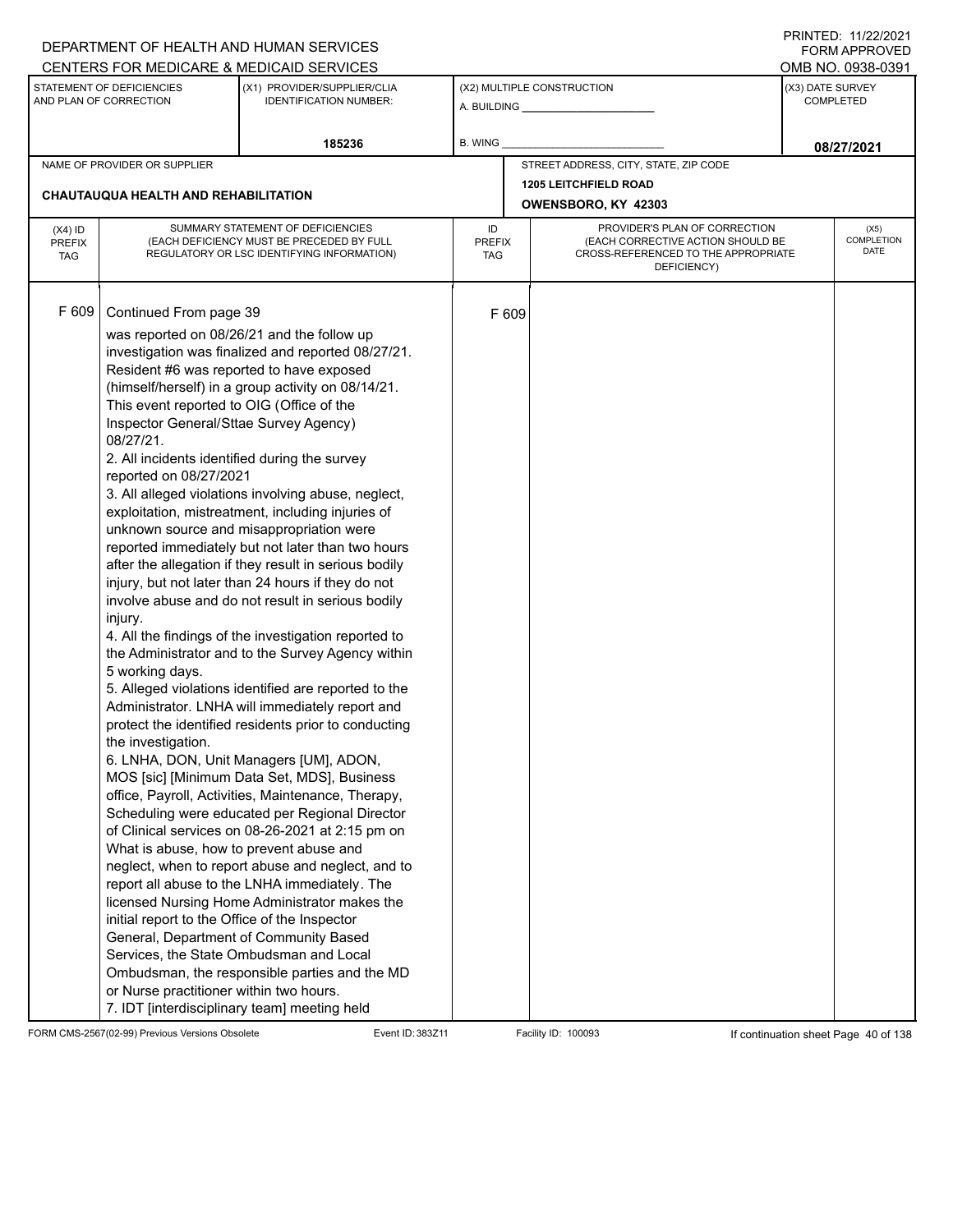|                                          |                                                                                                                                                                                                                                                                                                                                                                                                                                                                                                                                                                                                                                                        | DEPARTMENT OF HEALTH AND HUMAN SERVICES                                                                                                                                                                                                                                                                                                                                                                                                                                                                                                                                                                                                                                                                                                                                                                                                                                                                                                                                             |                            |       |                                                                                                                          |                                      | <b>FORM APPROVED</b>              |
|------------------------------------------|--------------------------------------------------------------------------------------------------------------------------------------------------------------------------------------------------------------------------------------------------------------------------------------------------------------------------------------------------------------------------------------------------------------------------------------------------------------------------------------------------------------------------------------------------------------------------------------------------------------------------------------------------------|-------------------------------------------------------------------------------------------------------------------------------------------------------------------------------------------------------------------------------------------------------------------------------------------------------------------------------------------------------------------------------------------------------------------------------------------------------------------------------------------------------------------------------------------------------------------------------------------------------------------------------------------------------------------------------------------------------------------------------------------------------------------------------------------------------------------------------------------------------------------------------------------------------------------------------------------------------------------------------------|----------------------------|-------|--------------------------------------------------------------------------------------------------------------------------|--------------------------------------|-----------------------------------|
|                                          |                                                                                                                                                                                                                                                                                                                                                                                                                                                                                                                                                                                                                                                        | CENTERS FOR MEDICARE & MEDICAID SERVICES                                                                                                                                                                                                                                                                                                                                                                                                                                                                                                                                                                                                                                                                                                                                                                                                                                                                                                                                            |                            |       |                                                                                                                          |                                      | OMB NO. 0938-0391                 |
|                                          | STATEMENT OF DEFICIENCIES<br>AND PLAN OF CORRECTION                                                                                                                                                                                                                                                                                                                                                                                                                                                                                                                                                                                                    | (X1) PROVIDER/SUPPLIER/CLIA<br><b>IDENTIFICATION NUMBER:</b>                                                                                                                                                                                                                                                                                                                                                                                                                                                                                                                                                                                                                                                                                                                                                                                                                                                                                                                        |                            |       | (X2) MULTIPLE CONSTRUCTION                                                                                               | (X3) DATE SURVEY<br><b>COMPLETED</b> |                                   |
|                                          |                                                                                                                                                                                                                                                                                                                                                                                                                                                                                                                                                                                                                                                        | 185236                                                                                                                                                                                                                                                                                                                                                                                                                                                                                                                                                                                                                                                                                                                                                                                                                                                                                                                                                                              | <b>B. WING</b>             |       |                                                                                                                          |                                      | 08/27/2021                        |
|                                          | NAME OF PROVIDER OR SUPPLIER                                                                                                                                                                                                                                                                                                                                                                                                                                                                                                                                                                                                                           |                                                                                                                                                                                                                                                                                                                                                                                                                                                                                                                                                                                                                                                                                                                                                                                                                                                                                                                                                                                     |                            |       | STREET ADDRESS, CITY, STATE, ZIP CODE                                                                                    |                                      |                                   |
|                                          | <b>CHAUTAUQUA HEALTH AND REHABILITATION</b>                                                                                                                                                                                                                                                                                                                                                                                                                                                                                                                                                                                                            |                                                                                                                                                                                                                                                                                                                                                                                                                                                                                                                                                                                                                                                                                                                                                                                                                                                                                                                                                                                     |                            |       | <b>1205 LEITCHFIELD ROAD</b><br>OWENSBORO, KY 42303                                                                      |                                      |                                   |
| $(X4)$ ID<br><b>PREFIX</b><br><b>TAG</b> |                                                                                                                                                                                                                                                                                                                                                                                                                                                                                                                                                                                                                                                        | SUMMARY STATEMENT OF DEFICIENCIES<br>(EACH DEFICIENCY MUST BE PRECEDED BY FULL<br>REGULATORY OR LSC IDENTIFYING INFORMATION)                                                                                                                                                                                                                                                                                                                                                                                                                                                                                                                                                                                                                                                                                                                                                                                                                                                        | ID<br><b>PREFIX</b><br>TAG |       | PROVIDER'S PLAN OF CORRECTION<br>(EACH CORRECTIVE ACTION SHOULD BE<br>CROSS-REFERENCED TO THE APPROPRIATE<br>DEFICIENCY) |                                      | (X5)<br><b>COMPLETION</b><br>DATE |
| F 609                                    | Continued From page 40<br>that have behaviors affecting others.<br>Kardex, and referrals made to psychiatric<br>services as appropriate.<br>staff on the following:<br>- Identify types of Abuse and Neglect.<br>administrator immediately<br>- This education completed 08/27/2021<br>having completed this education prior to<br>assuming the floor.<br>findings to QAPI<br>i. The Abuse QAPI [quality assurance<br>performance improvement] tool and the<br>educated accordingly.<br>assurance and performance improvement<br>for a minimum of six months.<br>iii. QAPI meetings weekly for four weeks to<br>after the survey team performed onsite | 8-27-2021 reviewed behaviors for all residents<br>Interventions and care plans were put in place by<br>DON, UM and MOS [sic, MDS]. All interventions<br>and care plans communicated to floor staff per<br>DON, and LNHA, and or designee educated all<br>- When to report suspected abuse and neglect<br>- Reporting of abuse and neglect directly to the<br>- In addition, a list of all staff has been developed<br>and no persons will be allowed to work without<br>1. DON, LNHA, and or designee reported all<br>reportable events logs completed monthly by the<br>LNHA. Events audited weekly x 3 months and<br>then quarterly x 12 months. Any concerns will be<br>documented, corrected immediately, and staff<br>ii. Findings/trends reported at the monthly quality<br>committee by the Director of Nursing or designee<br>monitor progress and then monthly thereafter."<br>The IJ was removed on 08/27/2021 at 6:00 PM<br>verification that the Removal Plans had been |                            | F 609 |                                                                                                                          |                                      |                                   |

FORM CMS-2567(02-99) Previous Versions Obsolete Event ID: 383Z11 Event ID: 383Z11 Facility ID: 100093 If continuation sheet Page 41 of 138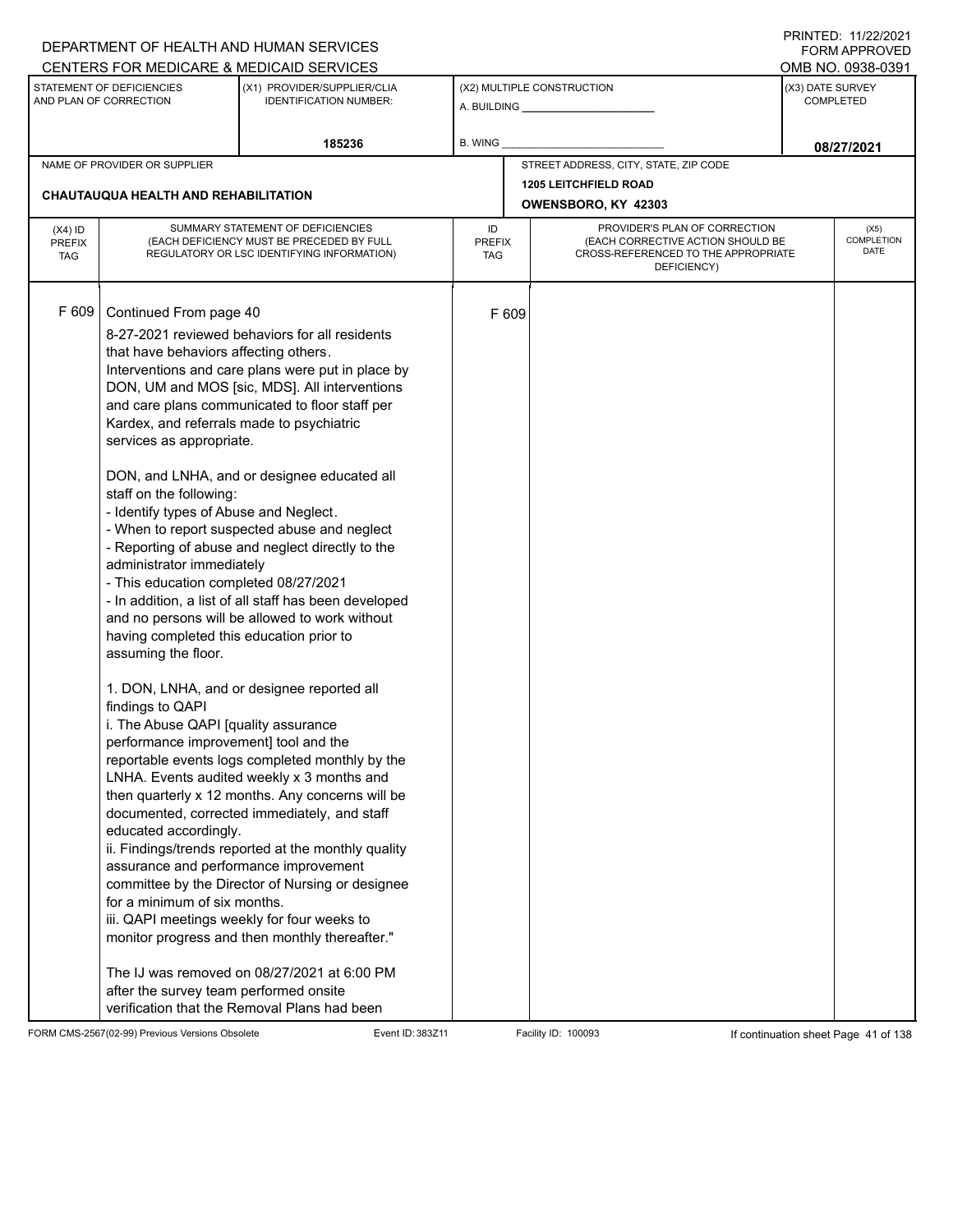|                                          |                                                                                                                                                                                                                                                                                                            | DEPARTMENT OF HEALTH AND HUMAN SERVICES                                                                                                                                                                                                                                                                                                                                                                                                                                                                                                                                                                                                                                                                                                                                                                                                                                                                                                                                                                                                                                                                                                                                                                                                                    |                                                                                                                                                               |       |                                       |  | I INITILD. III <i>LLIL</i> VLI<br><b>FORM APPROVED</b> |
|------------------------------------------|------------------------------------------------------------------------------------------------------------------------------------------------------------------------------------------------------------------------------------------------------------------------------------------------------------|------------------------------------------------------------------------------------------------------------------------------------------------------------------------------------------------------------------------------------------------------------------------------------------------------------------------------------------------------------------------------------------------------------------------------------------------------------------------------------------------------------------------------------------------------------------------------------------------------------------------------------------------------------------------------------------------------------------------------------------------------------------------------------------------------------------------------------------------------------------------------------------------------------------------------------------------------------------------------------------------------------------------------------------------------------------------------------------------------------------------------------------------------------------------------------------------------------------------------------------------------------|---------------------------------------------------------------------------------------------------------------------------------------------------------------|-------|---------------------------------------|--|--------------------------------------------------------|
|                                          |                                                                                                                                                                                                                                                                                                            | CENTERS FOR MEDICARE & MEDICAID SERVICES                                                                                                                                                                                                                                                                                                                                                                                                                                                                                                                                                                                                                                                                                                                                                                                                                                                                                                                                                                                                                                                                                                                                                                                                                   |                                                                                                                                                               |       |                                       |  | OMB NO. 0938-0391                                      |
|                                          | STATEMENT OF DEFICIENCIES<br>AND PLAN OF CORRECTION                                                                                                                                                                                                                                                        | (X1) PROVIDER/SUPPLIER/CLIA<br><b>IDENTIFICATION NUMBER:</b>                                                                                                                                                                                                                                                                                                                                                                                                                                                                                                                                                                                                                                                                                                                                                                                                                                                                                                                                                                                                                                                                                                                                                                                               |                                                                                                                                                               |       | (X2) MULTIPLE CONSTRUCTION            |  | (X3) DATE SURVEY<br><b>COMPLETED</b>                   |
|                                          |                                                                                                                                                                                                                                                                                                            | 185236                                                                                                                                                                                                                                                                                                                                                                                                                                                                                                                                                                                                                                                                                                                                                                                                                                                                                                                                                                                                                                                                                                                                                                                                                                                     | <b>B. WING</b>                                                                                                                                                |       |                                       |  | 08/27/2021                                             |
|                                          | NAME OF PROVIDER OR SUPPLIER                                                                                                                                                                                                                                                                               |                                                                                                                                                                                                                                                                                                                                                                                                                                                                                                                                                                                                                                                                                                                                                                                                                                                                                                                                                                                                                                                                                                                                                                                                                                                            |                                                                                                                                                               |       | STREET ADDRESS, CITY, STATE, ZIP CODE |  |                                                        |
|                                          |                                                                                                                                                                                                                                                                                                            |                                                                                                                                                                                                                                                                                                                                                                                                                                                                                                                                                                                                                                                                                                                                                                                                                                                                                                                                                                                                                                                                                                                                                                                                                                                            |                                                                                                                                                               |       | <b>1205 LEITCHFIELD ROAD</b>          |  |                                                        |
|                                          | CHAUTAUQUA HEALTH AND REHABILITATION                                                                                                                                                                                                                                                                       |                                                                                                                                                                                                                                                                                                                                                                                                                                                                                                                                                                                                                                                                                                                                                                                                                                                                                                                                                                                                                                                                                                                                                                                                                                                            |                                                                                                                                                               |       | OWENSBORO, KY 42303                   |  |                                                        |
| $(X4)$ ID<br><b>PREFIX</b><br><b>TAG</b> |                                                                                                                                                                                                                                                                                                            | SUMMARY STATEMENT OF DEFICIENCIES<br>(EACH DEFICIENCY MUST BE PRECEDED BY FULL<br>REGULATORY OR LSC IDENTIFYING INFORMATION)                                                                                                                                                                                                                                                                                                                                                                                                                                                                                                                                                                                                                                                                                                                                                                                                                                                                                                                                                                                                                                                                                                                               | PROVIDER'S PLAN OF CORRECTION<br>ID<br>(EACH CORRECTIVE ACTION SHOULD BE<br><b>PREFIX</b><br>CROSS-REFERENCED TO THE APPROPRIATE<br><b>TAG</b><br>DEFICIENCY) |       |                                       |  | (X5)<br>COMPLETION<br><b>DATE</b>                      |
| F 609                                    | Continued From page 41<br>implemented.<br>had been completed on 08/26/2021.<br>Twelve interviews were conducted to verify<br>interviewed revealed knowledge of what<br>constituted abuse, what to do if abuse was<br>reported.<br>also constituted abuse. Staff indicated that<br>be reported immediately. | Onsite verification of the implementation of the<br>Removal Plan was conducted during the survey.<br>On 08/27/2021 between the hours of 11:00 AM<br>and 6:00 PM. Review of the educational materials<br>indicated 100% of staff to include all departments<br>in-service training had been completed on the<br>facility's Abuse Policy and Procedure training to<br>include the types of abuse, what to report, to<br>whom to report the allegations of abuse and<br>when to report. Of those interviewed included<br>certified nursing assistants (CNAs), licensed<br>practical nurses (LPNs), registered nurses (RNs),<br>housekeeping and scheduling staff. The staff<br>observed, both staff to resident abuse and in the<br>event of resident-to-resident abuse, when to<br>report abuse and to whom the abuse should be<br>The interviews revealed a consistent message<br>that staff understood not only the different types<br>of abuse, but that resident-to-resident altercations<br>through training they understood the need to<br>intercede immediately and to always protect the<br>resident before reporting any incident of abuse to<br>the Administrator. Staff also acknowledged that<br>have assuring resident safety, the abuse should |                                                                                                                                                               | F 609 |                                       |  |                                                        |
|                                          | Observations during the survey revealed                                                                                                                                                                                                                                                                    | Resident #85 was receiving 1:1 supervision.<br>Record review for Resident #85 indicated the                                                                                                                                                                                                                                                                                                                                                                                                                                                                                                                                                                                                                                                                                                                                                                                                                                                                                                                                                                                                                                                                                                                                                                |                                                                                                                                                               |       |                                       |  |                                                        |

FORM CMS-2567(02-99) Previous Versions Obsolete Event ID: 383Z11 Event ID: 383Z11 Facility ID: 100093 If continuation sheet Page 42 of 138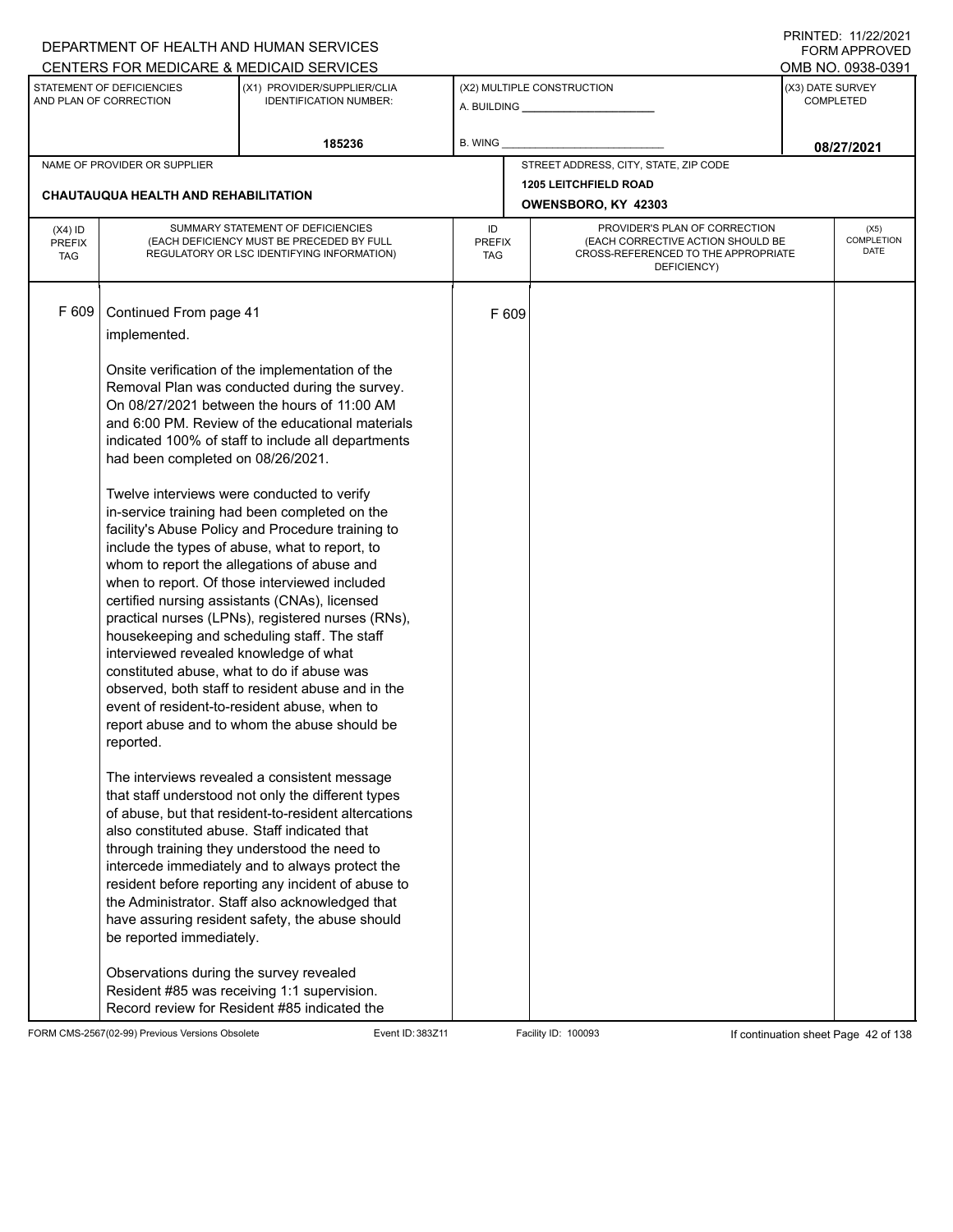|                                   |                                                                                                                                                                                                                                                              | DEPARTMENT OF HEALTH AND HUMAN SERVICES<br>CENTERS FOR MEDICARE & MEDICAID SERVICES                                                                                                                                                                                                                                                                                                                                                                                                                                                                                                                                                                                                                                                                                                                                                                                                                                                                                                                                                                                                                                                                                                                                                                                                                                                                                                                                     |                                   |                                                                                                                          | I INITILD. III <i>LLIL</i> VLI<br>FORM APPROVED<br>OMB NO. 0938-0391 |                                   |  |
|-----------------------------------|--------------------------------------------------------------------------------------------------------------------------------------------------------------------------------------------------------------------------------------------------------------|-------------------------------------------------------------------------------------------------------------------------------------------------------------------------------------------------------------------------------------------------------------------------------------------------------------------------------------------------------------------------------------------------------------------------------------------------------------------------------------------------------------------------------------------------------------------------------------------------------------------------------------------------------------------------------------------------------------------------------------------------------------------------------------------------------------------------------------------------------------------------------------------------------------------------------------------------------------------------------------------------------------------------------------------------------------------------------------------------------------------------------------------------------------------------------------------------------------------------------------------------------------------------------------------------------------------------------------------------------------------------------------------------------------------------|-----------------------------------|--------------------------------------------------------------------------------------------------------------------------|----------------------------------------------------------------------|-----------------------------------|--|
|                                   | STATEMENT OF DEFICIENCIES<br>AND PLAN OF CORRECTION                                                                                                                                                                                                          | (X1) PROVIDER/SUPPLIER/CLIA<br><b>IDENTIFICATION NUMBER:</b>                                                                                                                                                                                                                                                                                                                                                                                                                                                                                                                                                                                                                                                                                                                                                                                                                                                                                                                                                                                                                                                                                                                                                                                                                                                                                                                                                            |                                   | (X2) MULTIPLE CONSTRUCTION                                                                                               |                                                                      | (X3) DATE SURVEY<br>COMPLETED     |  |
|                                   |                                                                                                                                                                                                                                                              | 185236                                                                                                                                                                                                                                                                                                                                                                                                                                                                                                                                                                                                                                                                                                                                                                                                                                                                                                                                                                                                                                                                                                                                                                                                                                                                                                                                                                                                                  | <b>B. WING</b>                    |                                                                                                                          |                                                                      | 08/27/2021                        |  |
|                                   | NAME OF PROVIDER OR SUPPLIER<br><b>CHAUTAUQUA HEALTH AND REHABILITATION</b>                                                                                                                                                                                  |                                                                                                                                                                                                                                                                                                                                                                                                                                                                                                                                                                                                                                                                                                                                                                                                                                                                                                                                                                                                                                                                                                                                                                                                                                                                                                                                                                                                                         |                                   | STREET ADDRESS, CITY, STATE, ZIP CODE<br><b>1205 LEITCHFIELD ROAD</b><br>OWENSBORO, KY 42303                             |                                                                      |                                   |  |
| $(X4)$ ID<br>PREFIX<br><b>TAG</b> |                                                                                                                                                                                                                                                              | SUMMARY STATEMENT OF DEFICIENCIES<br>(EACH DEFICIENCY MUST BE PRECEDED BY FULL<br>REGULATORY OR LSC IDENTIFYING INFORMATION)                                                                                                                                                                                                                                                                                                                                                                                                                                                                                                                                                                                                                                                                                                                                                                                                                                                                                                                                                                                                                                                                                                                                                                                                                                                                                            | ID<br><b>PREFIX</b><br><b>TAG</b> | PROVIDER'S PLAN OF CORRECTION<br>(EACH CORRECTIVE ACTION SHOULD BE<br>CROSS-REFERENCED TO THE APPROPRIATE<br>DEFICIENCY) |                                                                      | (X5)<br>COMPLETION<br><b>DATE</b> |  |
| F 609                             | Continued From page 42<br>an IDT meeting was held on 08/27/2021.<br>and when to report.<br>SS=K   CFR(s): $483.12(c)(2)-(4)$<br>must:<br>violations are thoroughly investigated.<br>investigation is in progress.<br>§483.12(c)(4) Report the results of all | care plan had been revised to include exhibited<br>physical behaviors and stealing food from other<br>resident's trays. Interventions for Resident #85<br>included 1:1 supervision, psychiatric referral,<br>laboratory testing and a care conference with<br>family members to determine the resident's past<br>interest. Resident #6 had been placed on every<br>15 minute checks, and the care plan had been<br>updated on measures to address behaviors, and<br>Resident #6 was seen by psych services on<br>08/25/2021. Surveyors verified 54 Residents with<br>BIMS 8 or above were interviewed and indicated<br>they felt safe. The LNHA, DON, unit managers,<br>ADON, MDS, business office, payroll department,<br>activities, maintenance, therapy, scheduling<br>received education on what constitutes abuse<br>F 610   Investigate/Prevent/Correct Alleged Violation<br>§483.12(c) In response to allegations of abuse,<br>neglect, exploitation, or mistreatment, the facility<br>§483.12(c)(2) Have evidence that all alleged<br>§483.12(c)(3) Prevent further potential abuse,<br>neglect, exploitation, or mistreatment while the<br>investigations to the administrator or his or her<br>designated representative and to other officials in<br>accordance with State law, including to the State<br>Survey Agency, within 5 working days of the<br>incident, and if the alleged violation is verified | F 609<br>F 610                    |                                                                                                                          |                                                                      | 11/5/21                           |  |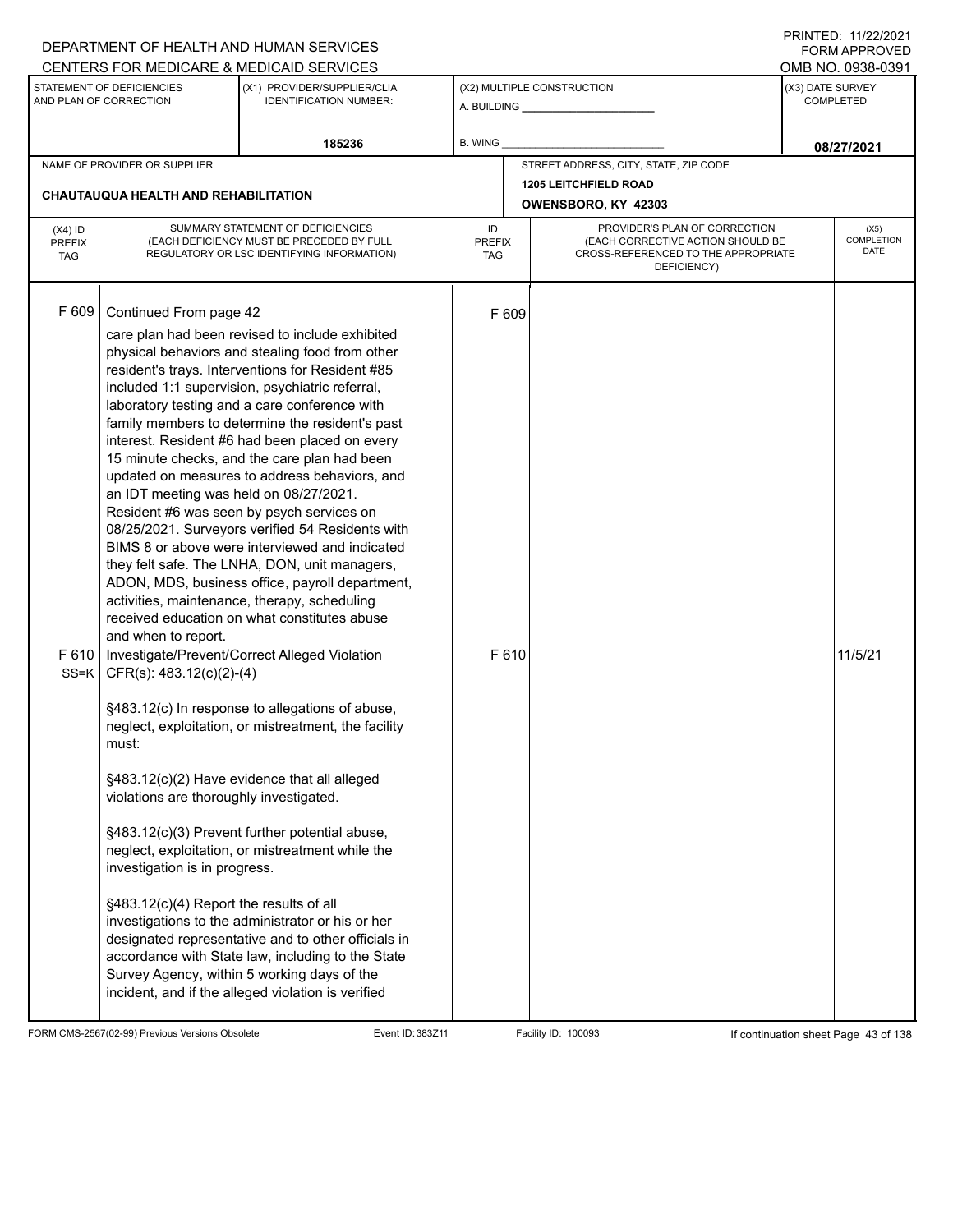|                                          | FININILU. IIIZZIZUZI<br>DEPARTMENT OF HEALTH AND HUMAN SERVICES<br>CENTERS FOR MEDICARE & MEDICAID SERVICES                                                 |                                                                                                                                                                                                                                                                                                                                                                                                                                                                                                                                                                                                                                                                                                                                                                                                                                                                                                              |                                                                                                                      |                                                                                                                                                                                                                                                                                                                                                                                                                                                                                                                                                                                                                                                                                                                                                                                                                                                   |                                                           |  |  |  |  |  |
|------------------------------------------|-------------------------------------------------------------------------------------------------------------------------------------------------------------|--------------------------------------------------------------------------------------------------------------------------------------------------------------------------------------------------------------------------------------------------------------------------------------------------------------------------------------------------------------------------------------------------------------------------------------------------------------------------------------------------------------------------------------------------------------------------------------------------------------------------------------------------------------------------------------------------------------------------------------------------------------------------------------------------------------------------------------------------------------------------------------------------------------|----------------------------------------------------------------------------------------------------------------------|---------------------------------------------------------------------------------------------------------------------------------------------------------------------------------------------------------------------------------------------------------------------------------------------------------------------------------------------------------------------------------------------------------------------------------------------------------------------------------------------------------------------------------------------------------------------------------------------------------------------------------------------------------------------------------------------------------------------------------------------------------------------------------------------------------------------------------------------------|-----------------------------------------------------------|--|--|--|--|--|
|                                          | STATEMENT OF DEFICIENCIES<br>AND PLAN OF CORRECTION                                                                                                         | (X1) PROVIDER/SUPPLIER/CLIA<br><b>IDENTIFICATION NUMBER:</b>                                                                                                                                                                                                                                                                                                                                                                                                                                                                                                                                                                                                                                                                                                                                                                                                                                                 |                                                                                                                      | (X2) MULTIPLE CONSTRUCTION<br>A. BUILDING <b>A.</b> BUILDING                                                                                                                                                                                                                                                                                                                                                                                                                                                                                                                                                                                                                                                                                                                                                                                      | OMB NO. 0938-0391<br>(X3) DATE SURVEY<br><b>COMPLETED</b> |  |  |  |  |  |
|                                          |                                                                                                                                                             | 185236                                                                                                                                                                                                                                                                                                                                                                                                                                                                                                                                                                                                                                                                                                                                                                                                                                                                                                       | <b>B. WING</b>                                                                                                       |                                                                                                                                                                                                                                                                                                                                                                                                                                                                                                                                                                                                                                                                                                                                                                                                                                                   | 08/27/2021                                                |  |  |  |  |  |
|                                          | NAME OF PROVIDER OR SUPPLIER                                                                                                                                |                                                                                                                                                                                                                                                                                                                                                                                                                                                                                                                                                                                                                                                                                                                                                                                                                                                                                                              |                                                                                                                      | STREET ADDRESS, CITY, STATE, ZIP CODE                                                                                                                                                                                                                                                                                                                                                                                                                                                                                                                                                                                                                                                                                                                                                                                                             |                                                           |  |  |  |  |  |
|                                          | <b>CHAUTAUQUA HEALTH AND REHABILITATION</b>                                                                                                                 |                                                                                                                                                                                                                                                                                                                                                                                                                                                                                                                                                                                                                                                                                                                                                                                                                                                                                                              |                                                                                                                      | <b>1205 LEITCHFIELD ROAD</b><br>OWENSBORO, KY 42303                                                                                                                                                                                                                                                                                                                                                                                                                                                                                                                                                                                                                                                                                                                                                                                               |                                                           |  |  |  |  |  |
| $(X4)$ ID<br><b>PREFIX</b><br><b>TAG</b> |                                                                                                                                                             | SUMMARY STATEMENT OF DEFICIENCIES<br>(EACH DEFICIENCY MUST BE PRECEDED BY FULL<br>REGULATORY OR LSC IDENTIFYING INFORMATION)                                                                                                                                                                                                                                                                                                                                                                                                                                                                                                                                                                                                                                                                                                                                                                                 | (X5)<br><b>COMPLETION</b><br>(EACH CORRECTIVE ACTION SHOULD BE<br><b>DATE</b><br>CROSS-REFERENCED TO THE APPROPRIATE |                                                                                                                                                                                                                                                                                                                                                                                                                                                                                                                                                                                                                                                                                                                                                                                                                                                   |                                                           |  |  |  |  |  |
| F 610                                    | Continued From page 43                                                                                                                                      | appropriate corrective action must be taken.<br>This REQUIREMENT is not met as evidenced                                                                                                                                                                                                                                                                                                                                                                                                                                                                                                                                                                                                                                                                                                                                                                                                                     | F 610                                                                                                                |                                                                                                                                                                                                                                                                                                                                                                                                                                                                                                                                                                                                                                                                                                                                                                                                                                                   |                                                           |  |  |  |  |  |
|                                          | by:<br>threatening other residents, and publicly<br>sustained a hip fracture. Resident #83 had<br>a hip fracture, that were not thoroughly<br>investigated. | Based on interviews, record reviews, and facility<br>policy review, it was determined that the facility<br>failed to investigate abuse allegations for six (6)<br>(Residents #35, #8, #58, #54, #87 and #83) out of<br>six (6) residents reviewed for abuse by Resident<br>#85 and Resident #6. Resident #6 had multiple<br>occurrences of cursing, yelling, throwing things,<br>masturbating in front of other residents. These<br>incidents were not investigated. Resident #85 had<br>physical or verbal altercations with other residents<br>and the incidents were not investigated. One of<br>the physical altercations with Resident #85<br>caused Resident #8 to fall, and Resident #8<br>injuries of unknown origin, including bruising and<br>It was determined the facility's non-compliance<br>with one or more requirements of participation<br>caused, or was likely to cause, serious injury, |                                                                                                                      | 1. Resident #85 was reported to push<br>Resident #8 resulting in a fractured femur.<br>The incident was reported on 08/26/21<br>and the follow up investigation finalized<br>and reported 08/27/21. Resident #6 was<br>reported to have exposed himself in a<br>group activity on 08/14/21. This event<br>reported to OIG 08/27/21 and<br>investigation and follow up were submitted<br>8/28/21.<br>2. All residents with BIMs of 8 or above<br>were interviewed by social services on<br>8-25-2021 and 8-26-2021 to ensure there<br>were no concerns of safety, or feelings of<br>abuse while in this facility. None were<br>noted. MDS nurse and SS assistant<br>reviewed residents with BIMS of 7 and<br>below for any signs of change in baseline<br>mood or behavior and normal daily<br>routine. No changes or concerns were<br>identified. |                                                           |  |  |  |  |  |

FORM CMS-2567(02-99) Previous Versions Obsolete Event ID: 383Z11 Event ID: 383Z11 Facility ID: 100093 If continuation sheet Page 44 of 138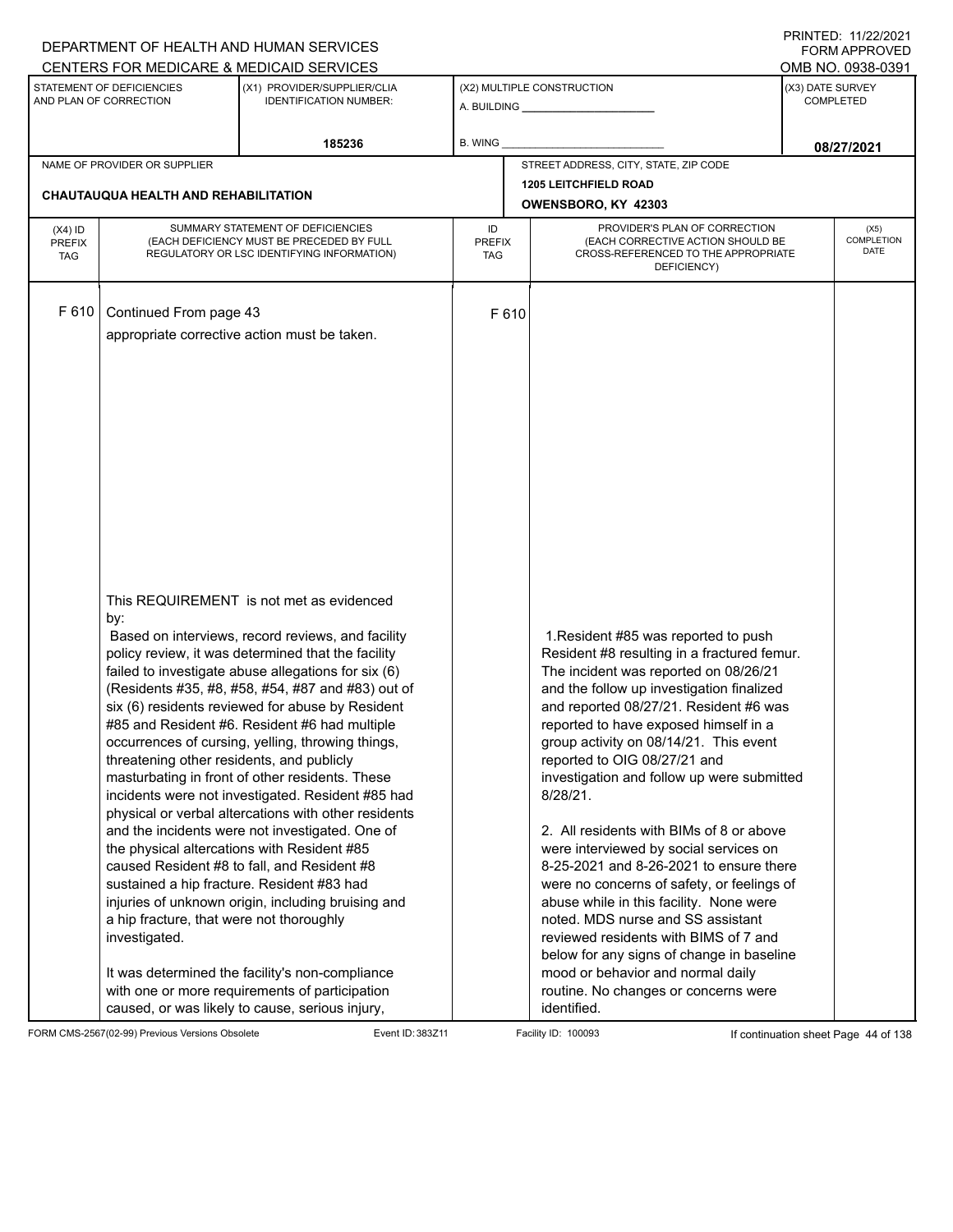|                                          |                                                                                                                                                                                                                                                                                | DEPARTMENT OF HEALTH AND HUMAN SERVICES                                                                                                                                                                                                                                                                                                                                                                                                                                                                                                                                                                                                                                                                                                                                                                                                                                                                                                                                                                                                                                                                                                                                                                                                                                                                                                                                                             |                                   |                                                                                                                                                                                                                                                                                                                                                                                                                                                                                                                                                                                                                                                                                                                                                                                                                                                                                                                                                                                                                                                                                                                                                                                                                                                                                                                                                                                                                                                                                                                                                                                                    |  | 111111111121112212121<br>FORM APPROVED |  |
|------------------------------------------|--------------------------------------------------------------------------------------------------------------------------------------------------------------------------------------------------------------------------------------------------------------------------------|-----------------------------------------------------------------------------------------------------------------------------------------------------------------------------------------------------------------------------------------------------------------------------------------------------------------------------------------------------------------------------------------------------------------------------------------------------------------------------------------------------------------------------------------------------------------------------------------------------------------------------------------------------------------------------------------------------------------------------------------------------------------------------------------------------------------------------------------------------------------------------------------------------------------------------------------------------------------------------------------------------------------------------------------------------------------------------------------------------------------------------------------------------------------------------------------------------------------------------------------------------------------------------------------------------------------------------------------------------------------------------------------------------|-----------------------------------|----------------------------------------------------------------------------------------------------------------------------------------------------------------------------------------------------------------------------------------------------------------------------------------------------------------------------------------------------------------------------------------------------------------------------------------------------------------------------------------------------------------------------------------------------------------------------------------------------------------------------------------------------------------------------------------------------------------------------------------------------------------------------------------------------------------------------------------------------------------------------------------------------------------------------------------------------------------------------------------------------------------------------------------------------------------------------------------------------------------------------------------------------------------------------------------------------------------------------------------------------------------------------------------------------------------------------------------------------------------------------------------------------------------------------------------------------------------------------------------------------------------------------------------------------------------------------------------------------|--|----------------------------------------|--|
|                                          |                                                                                                                                                                                                                                                                                | CENTERS FOR MEDICARE & MEDICAID SERVICES                                                                                                                                                                                                                                                                                                                                                                                                                                                                                                                                                                                                                                                                                                                                                                                                                                                                                                                                                                                                                                                                                                                                                                                                                                                                                                                                                            |                                   |                                                                                                                                                                                                                                                                                                                                                                                                                                                                                                                                                                                                                                                                                                                                                                                                                                                                                                                                                                                                                                                                                                                                                                                                                                                                                                                                                                                                                                                                                                                                                                                                    |  | OMB NO. 0938-0391                      |  |
|                                          | STATEMENT OF DEFICIENCIES<br>AND PLAN OF CORRECTION                                                                                                                                                                                                                            | (X1) PROVIDER/SUPPLIER/CLIA<br><b>IDENTIFICATION NUMBER:</b>                                                                                                                                                                                                                                                                                                                                                                                                                                                                                                                                                                                                                                                                                                                                                                                                                                                                                                                                                                                                                                                                                                                                                                                                                                                                                                                                        |                                   | (X2) MULTIPLE CONSTRUCTION                                                                                                                                                                                                                                                                                                                                                                                                                                                                                                                                                                                                                                                                                                                                                                                                                                                                                                                                                                                                                                                                                                                                                                                                                                                                                                                                                                                                                                                                                                                                                                         |  | (X3) DATE SURVEY<br><b>COMPLETED</b>   |  |
|                                          |                                                                                                                                                                                                                                                                                | 185236                                                                                                                                                                                                                                                                                                                                                                                                                                                                                                                                                                                                                                                                                                                                                                                                                                                                                                                                                                                                                                                                                                                                                                                                                                                                                                                                                                                              | B. WING                           |                                                                                                                                                                                                                                                                                                                                                                                                                                                                                                                                                                                                                                                                                                                                                                                                                                                                                                                                                                                                                                                                                                                                                                                                                                                                                                                                                                                                                                                                                                                                                                                                    |  | 08/27/2021                             |  |
|                                          | NAME OF PROVIDER OR SUPPLIER                                                                                                                                                                                                                                                   |                                                                                                                                                                                                                                                                                                                                                                                                                                                                                                                                                                                                                                                                                                                                                                                                                                                                                                                                                                                                                                                                                                                                                                                                                                                                                                                                                                                                     |                                   | STREET ADDRESS, CITY, STATE, ZIP CODE                                                                                                                                                                                                                                                                                                                                                                                                                                                                                                                                                                                                                                                                                                                                                                                                                                                                                                                                                                                                                                                                                                                                                                                                                                                                                                                                                                                                                                                                                                                                                              |  |                                        |  |
|                                          |                                                                                                                                                                                                                                                                                |                                                                                                                                                                                                                                                                                                                                                                                                                                                                                                                                                                                                                                                                                                                                                                                                                                                                                                                                                                                                                                                                                                                                                                                                                                                                                                                                                                                                     |                                   | <b>1205 LEITCHFIELD ROAD</b>                                                                                                                                                                                                                                                                                                                                                                                                                                                                                                                                                                                                                                                                                                                                                                                                                                                                                                                                                                                                                                                                                                                                                                                                                                                                                                                                                                                                                                                                                                                                                                       |  |                                        |  |
|                                          | <b>CHAUTAUQUA HEALTH AND REHABILITATION</b>                                                                                                                                                                                                                                    |                                                                                                                                                                                                                                                                                                                                                                                                                                                                                                                                                                                                                                                                                                                                                                                                                                                                                                                                                                                                                                                                                                                                                                                                                                                                                                                                                                                                     |                                   | OWENSBORO, KY 42303                                                                                                                                                                                                                                                                                                                                                                                                                                                                                                                                                                                                                                                                                                                                                                                                                                                                                                                                                                                                                                                                                                                                                                                                                                                                                                                                                                                                                                                                                                                                                                                |  |                                        |  |
| $(X4)$ ID<br><b>PREFIX</b><br><b>TAG</b> |                                                                                                                                                                                                                                                                                | SUMMARY STATEMENT OF DEFICIENCIES<br>(EACH DEFICIENCY MUST BE PRECEDED BY FULL<br>REGULATORY OR LSC IDENTIFYING INFORMATION)                                                                                                                                                                                                                                                                                                                                                                                                                                                                                                                                                                                                                                                                                                                                                                                                                                                                                                                                                                                                                                                                                                                                                                                                                                                                        | ID<br><b>PREFIX</b><br><b>TAG</b> | PROVIDER'S PLAN OF CORRECTION<br>(EACH CORRECTIVE ACTION SHOULD BE<br>CROSS-REFERENCED TO THE APPROPRIATE<br>DEFICIENCY)                                                                                                                                                                                                                                                                                                                                                                                                                                                                                                                                                                                                                                                                                                                                                                                                                                                                                                                                                                                                                                                                                                                                                                                                                                                                                                                                                                                                                                                                           |  | (X5)<br>COMPLETION<br><b>DATE</b>      |  |
| F 610                                    | Continued From page 44<br>Operations Manual, Appendix PP, 483.12<br>at a scope and severity of "K."<br>The Immediate Jeopardy (IJ) began on<br>Removal Plans had been implemented.<br>for more than minimal harm that was not<br>immediate jeopardy.<br>The findings included: | harm, impairment, or death to residents. The<br>Immediate Jeopardy (IJ) was related to State<br>(Freedom from Abuse, Neglect, and Exploitation)<br>04/01/2021 when Resident #6 was yelling and<br>cursing at another resident and the facility failed<br>to investigate the allegation of verbal abuse. The<br>Director of Nursing (DON) and Nursing Home<br>Administrator (NHA) were notified of the IJ and<br>provided with the IJ Template on 08/26/2021 at<br>12:00 PM. A Removal Plan was requested. The<br>Removal Plan was accepted by the State Survey<br>Agency on 08/27/2021 at 6:00 PM. The IJ was<br>removed on 08/27/2021 at 6:00 PM after the<br>survey team performed onsite verification that the<br>Noncompliance remained at the lower scope and<br>severity of pattern, no actual harm with potential<br>Review of the facility's The Abuse Prevention<br>Program reviewed September 2020 indicated<br>under Paragraph #7 that allegations of abuse<br>would be investigated and reported within the<br>timeframes required by federal requirements.<br>A review of the facility's policy, titled, "Abuse and<br>Neglect - Clinical Protocol," revised July 2017,<br>revealed abuse is defined as the willful infliction<br>of injury, unreasonable confinement, intimidation,<br>or punishment with resulting physical harm, pain<br>or mental anguish. Abuse also included the | F 610                             | 3. Administrator, Director of Nursing,<br>Unit Managers, Assistant Director of<br>Nursing, MDS, Business office, Payroll,<br>Activities, Maintenance, Therapy,<br>Scheduling were educated per regional<br>director of Clinical services on 8-26-2021<br>at 2:15 pm on What is abuse, how to<br>prevent abuse and neglect, when to report<br>abuse and neglect, and to report all abuse<br>to the LNHA immediately. The licensed<br>Nursing Home Administrator will make the<br>initial report to the Office of the Inspector<br>General, Department of Community<br>Based Services, the State Ombudsman<br>and Local Ombudsman, the responsible<br>parties and the MD or Nurse practitioner<br>within two hours. Director of Nursing, and<br>administrator, and or regional director of<br>clinical services have educated all staff on<br>the following on 8/26/21:<br>Ħ<br>Identify types of Abuse and Neglect.<br>$\pmb{\mathsf{H}}$<br>When to report suspected abuse and<br>neglect<br>Reporting of abuse and neglect<br>directly to the administrator immediately<br>Facility Nursing administration reviews all<br>nursing notes and trigger word alerts daily<br>in morning clinical meeting to ensure all<br>documented incidents and behaviors are<br>addressed by Director of nursing,<br>assistant director of nursing or unit<br>managers. Weekend Manager and<br>Director of nursing reviews nursing notes<br>every weekend. Interdisciplinary team<br>reviews weekly Clinically at-risk meeting<br>to ensure new interventions are effective<br>and care plans are updated. Review |  |                                        |  |
|                                          |                                                                                                                                                                                                                                                                                | deprivation by an individual, including a caretaker,                                                                                                                                                                                                                                                                                                                                                                                                                                                                                                                                                                                                                                                                                                                                                                                                                                                                                                                                                                                                                                                                                                                                                                                                                                                                                                                                                |                                   | nursing notes for trigger words daily to                                                                                                                                                                                                                                                                                                                                                                                                                                                                                                                                                                                                                                                                                                                                                                                                                                                                                                                                                                                                                                                                                                                                                                                                                                                                                                                                                                                                                                                                                                                                                           |  |                                        |  |

FORM CMS-2567(02-99) Previous Versions Obsolete Event ID: 383Z11 Event ID: 383Z11 Facility ID: 100093 If continuation sheet Page 45 of 138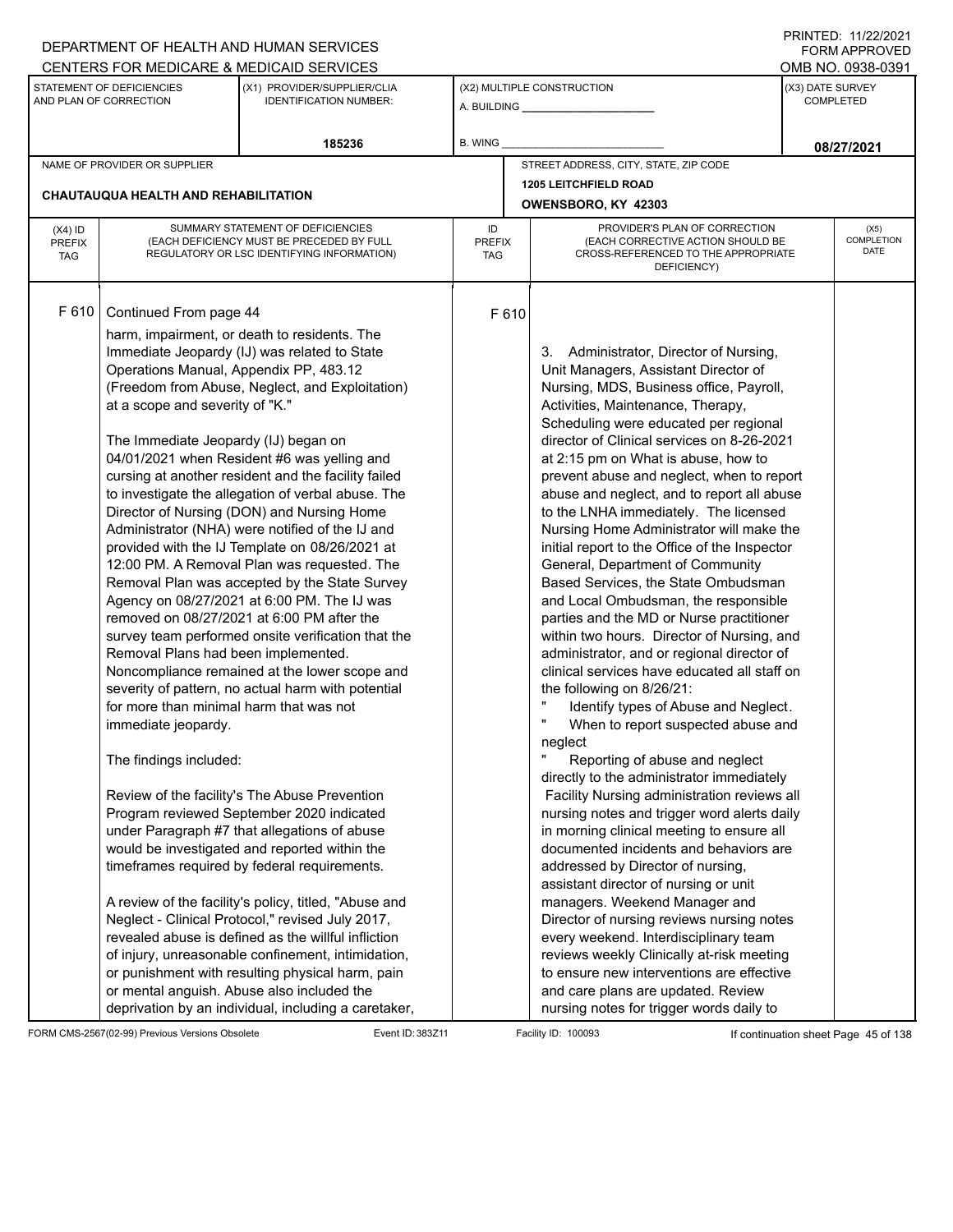|                                          |                                                                                                                                                                                           | DEPARTMENT OF HEALTH AND HUMAN SERVICES                                                                                                                                                                                                                                                                                                                                                                                                                                                                                                                                                                                                                                                                                                                                                                                                                                                                                                                                                                                                                                                                                                                                                                                                                                                                                                                                                                                               |                                   |                     |                                                                                                                                                                                                                                                                                                                                                                                                                                                                                                                                                                                                                                                                                                                                                                                                                                                                                                                                                                                                                                                                                                                                                                                                                                                                                                                                                                                                                                                                                                                                                                                                                                     |                  | 111111111121112212121<br><b>FORM APPROVED</b> |
|------------------------------------------|-------------------------------------------------------------------------------------------------------------------------------------------------------------------------------------------|---------------------------------------------------------------------------------------------------------------------------------------------------------------------------------------------------------------------------------------------------------------------------------------------------------------------------------------------------------------------------------------------------------------------------------------------------------------------------------------------------------------------------------------------------------------------------------------------------------------------------------------------------------------------------------------------------------------------------------------------------------------------------------------------------------------------------------------------------------------------------------------------------------------------------------------------------------------------------------------------------------------------------------------------------------------------------------------------------------------------------------------------------------------------------------------------------------------------------------------------------------------------------------------------------------------------------------------------------------------------------------------------------------------------------------------|-----------------------------------|---------------------|-------------------------------------------------------------------------------------------------------------------------------------------------------------------------------------------------------------------------------------------------------------------------------------------------------------------------------------------------------------------------------------------------------------------------------------------------------------------------------------------------------------------------------------------------------------------------------------------------------------------------------------------------------------------------------------------------------------------------------------------------------------------------------------------------------------------------------------------------------------------------------------------------------------------------------------------------------------------------------------------------------------------------------------------------------------------------------------------------------------------------------------------------------------------------------------------------------------------------------------------------------------------------------------------------------------------------------------------------------------------------------------------------------------------------------------------------------------------------------------------------------------------------------------------------------------------------------------------------------------------------------------|------------------|-----------------------------------------------|
|                                          |                                                                                                                                                                                           | CENTERS FOR MEDICARE & MEDICAID SERVICES                                                                                                                                                                                                                                                                                                                                                                                                                                                                                                                                                                                                                                                                                                                                                                                                                                                                                                                                                                                                                                                                                                                                                                                                                                                                                                                                                                                              |                                   |                     |                                                                                                                                                                                                                                                                                                                                                                                                                                                                                                                                                                                                                                                                                                                                                                                                                                                                                                                                                                                                                                                                                                                                                                                                                                                                                                                                                                                                                                                                                                                                                                                                                                     |                  | OMB NO. 0938-0391                             |
|                                          | STATEMENT OF DEFICIENCIES<br>AND PLAN OF CORRECTION                                                                                                                                       | (X1) PROVIDER/SUPPLIER/CLIA<br><b>IDENTIFICATION NUMBER:</b>                                                                                                                                                                                                                                                                                                                                                                                                                                                                                                                                                                                                                                                                                                                                                                                                                                                                                                                                                                                                                                                                                                                                                                                                                                                                                                                                                                          |                                   |                     | (X2) MULTIPLE CONSTRUCTION                                                                                                                                                                                                                                                                                                                                                                                                                                                                                                                                                                                                                                                                                                                                                                                                                                                                                                                                                                                                                                                                                                                                                                                                                                                                                                                                                                                                                                                                                                                                                                                                          | (X3) DATE SURVEY | <b>COMPLETED</b>                              |
|                                          |                                                                                                                                                                                           | 185236                                                                                                                                                                                                                                                                                                                                                                                                                                                                                                                                                                                                                                                                                                                                                                                                                                                                                                                                                                                                                                                                                                                                                                                                                                                                                                                                                                                                                                | B. WING                           |                     |                                                                                                                                                                                                                                                                                                                                                                                                                                                                                                                                                                                                                                                                                                                                                                                                                                                                                                                                                                                                                                                                                                                                                                                                                                                                                                                                                                                                                                                                                                                                                                                                                                     |                  | 08/27/2021                                    |
|                                          | NAME OF PROVIDER OR SUPPLIER                                                                                                                                                              |                                                                                                                                                                                                                                                                                                                                                                                                                                                                                                                                                                                                                                                                                                                                                                                                                                                                                                                                                                                                                                                                                                                                                                                                                                                                                                                                                                                                                                       |                                   |                     | STREET ADDRESS, CITY, STATE, ZIP CODE                                                                                                                                                                                                                                                                                                                                                                                                                                                                                                                                                                                                                                                                                                                                                                                                                                                                                                                                                                                                                                                                                                                                                                                                                                                                                                                                                                                                                                                                                                                                                                                               |                  |                                               |
|                                          |                                                                                                                                                                                           |                                                                                                                                                                                                                                                                                                                                                                                                                                                                                                                                                                                                                                                                                                                                                                                                                                                                                                                                                                                                                                                                                                                                                                                                                                                                                                                                                                                                                                       |                                   |                     | <b>1205 LEITCHFIELD ROAD</b>                                                                                                                                                                                                                                                                                                                                                                                                                                                                                                                                                                                                                                                                                                                                                                                                                                                                                                                                                                                                                                                                                                                                                                                                                                                                                                                                                                                                                                                                                                                                                                                                        |                  |                                               |
|                                          | <b>CHAUTAUQUA HEALTH AND REHABILITATION</b>                                                                                                                                               |                                                                                                                                                                                                                                                                                                                                                                                                                                                                                                                                                                                                                                                                                                                                                                                                                                                                                                                                                                                                                                                                                                                                                                                                                                                                                                                                                                                                                                       |                                   | OWENSBORO, KY 42303 |                                                                                                                                                                                                                                                                                                                                                                                                                                                                                                                                                                                                                                                                                                                                                                                                                                                                                                                                                                                                                                                                                                                                                                                                                                                                                                                                                                                                                                                                                                                                                                                                                                     |                  |                                               |
| $(X4)$ ID<br><b>PREFIX</b><br><b>TAG</b> |                                                                                                                                                                                           | SUMMARY STATEMENT OF DEFICIENCIES<br>(EACH DEFICIENCY MUST BE PRECEDED BY FULL<br>REGULATORY OR LSC IDENTIFYING INFORMATION)                                                                                                                                                                                                                                                                                                                                                                                                                                                                                                                                                                                                                                                                                                                                                                                                                                                                                                                                                                                                                                                                                                                                                                                                                                                                                                          | ID<br><b>PREFIX</b><br><b>TAG</b> |                     | PROVIDER'S PLAN OF CORRECTION<br>(EACH CORRECTIVE ACTION SHOULD BE<br>CROSS-REFERENCED TO THE APPROPRIATE<br>DEFICIENCY)                                                                                                                                                                                                                                                                                                                                                                                                                                                                                                                                                                                                                                                                                                                                                                                                                                                                                                                                                                                                                                                                                                                                                                                                                                                                                                                                                                                                                                                                                                            |                  | (X5)<br><b>COMPLETION</b><br>DATE             |
| F 610                                    | Continued From page 45<br>(BIMS) of three (3) out of fifteen (15).<br>another resident. There was no evidence<br>evidence provided that showed this was<br>investigated.<br>investigated. | of goods or services that are necessary to attain<br>or maintain physical, mental, or psychosocial<br>well-being. The management and staff, with the<br>support of the physicians, will address situations<br>of suspected or identified abuse and report them<br>in a timely manner to appropriate agencies,<br>consistent with applicable laws and regulations.<br>1. Record review revealed the facility admitted<br>Resident #6 with diagnoses of dementia with<br>behavioral disturbances and schizophrenia. The<br>Quarterly Minimum Data Set dated 05/19/2021<br>indicated Resident #6's cognition was severely<br>impaired with Brief Interview for Mental Score<br>Review of a Progress Note, dated 04/01/2021,<br>indicated Resident #6 was cursing and yelling at<br>provided that showed this was investigated.<br>Review of a Progress Note, dated 04/03/2021,<br>revealed Resident #6 was cursing other residents<br>and making multiple verbal threats. There was no<br>Review of a Progress Note, dated 04/04/2021 at<br>5:20 PM, indicated Resident #6 was extremely<br>agitated and yelling at other residents. There was<br>no evidence provided that showed this was<br>Review of a Progress Note, dated 04/09/2021 at<br>10:04 AM, indicated Resident #6 was verbally<br>aggressive with other residents, threatening<br>harm, and cursing. There was no evidence<br>provided that showed this was investigated. |                                   | F 610               | identify events that occurred throughout<br>the day. Any triggers reported to the<br>Administrator immediately and licensed<br>Nursing Home Administrator will make the<br>initial report to the Office of the Inspector<br>General, Department of Community<br>Based Services, the State Ombudsman<br>and Local Ombudsman, the responsible<br>parties and the physician or Nurse<br>practitioner within two hours. Behaviors<br>affecting others addressed immediately as<br>appropriate, residents with noted<br>behaviors will be referred to psych<br>services. Interviews will be conducted<br>with the alleged victim representative,<br>perpetrator, witness, practitioner, outside<br>agencies as needed. The facility will<br>conduct a record review for pertinent<br>information such as progress notes, social<br>services notes, physician, therapist and<br>consultant notes, financial records,<br>incident reports, reports from hospital, lab<br>or x ray, medication records and any other<br>agencies as deemed necessary to<br>complete a thorough investigation.<br>4. All alleged abuse, neglect or<br>exploitation allegations will be monitored<br>and recorded on a reportable event log for<br>tracking purposes. The Abuse Quality<br>Assurance and Performance<br>Improvement tool and the reportable<br>events logs will be completed monthly by<br>the administrator. Events audited weekly<br>x 3 months and then quarterly x 12<br>months. Any concerns documented,<br>corrected immediately, and staff will be<br>educated accordingly. Findings/trends will<br>be reported at the monthly quality |                  |                                               |

FORM CMS-2567(02-99) Previous Versions Obsolete Event ID: 383Z11 Facility ID: 100093 If continuation sheet Page 46 of 138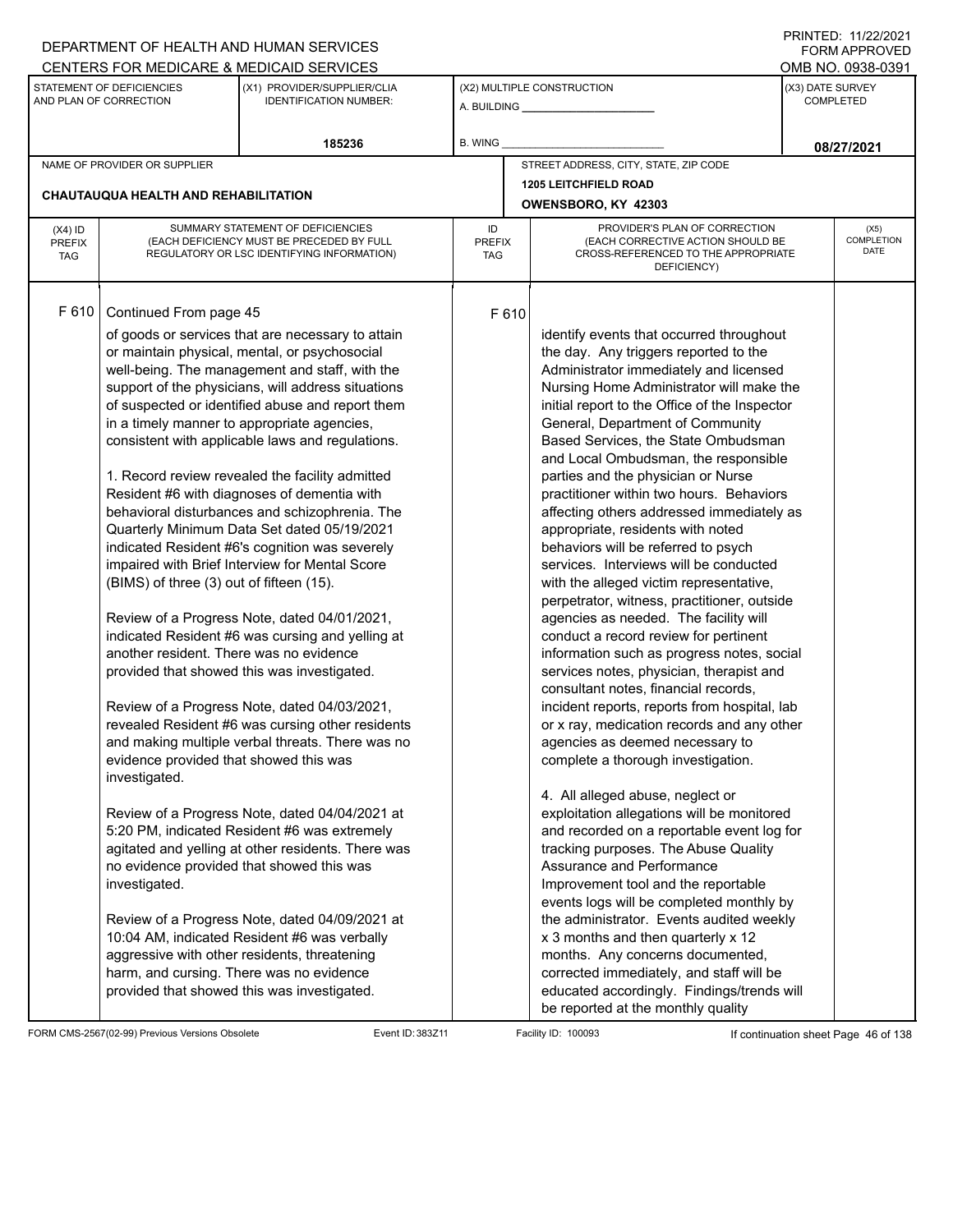|                                          |                                                                                                                                                                                                                                                                                                             | DEPARTMENT OF HEALTH AND HUMAN SERVICES                                                                                                                                                                                                                                                                                                                                                                                                                                                                                                                                                                                                                                                                                                                                                                                                                                                                                                                                                                                                                                                                                          |                            |       |                                                                                                                                                                                                                                                                                                                               |                  | <b>FORM APPROVED</b>              |
|------------------------------------------|-------------------------------------------------------------------------------------------------------------------------------------------------------------------------------------------------------------------------------------------------------------------------------------------------------------|----------------------------------------------------------------------------------------------------------------------------------------------------------------------------------------------------------------------------------------------------------------------------------------------------------------------------------------------------------------------------------------------------------------------------------------------------------------------------------------------------------------------------------------------------------------------------------------------------------------------------------------------------------------------------------------------------------------------------------------------------------------------------------------------------------------------------------------------------------------------------------------------------------------------------------------------------------------------------------------------------------------------------------------------------------------------------------------------------------------------------------|----------------------------|-------|-------------------------------------------------------------------------------------------------------------------------------------------------------------------------------------------------------------------------------------------------------------------------------------------------------------------------------|------------------|-----------------------------------|
|                                          |                                                                                                                                                                                                                                                                                                             | CENTERS FOR MEDICARE & MEDICAID SERVICES                                                                                                                                                                                                                                                                                                                                                                                                                                                                                                                                                                                                                                                                                                                                                                                                                                                                                                                                                                                                                                                                                         |                            |       |                                                                                                                                                                                                                                                                                                                               |                  | OMB NO. 0938-0391                 |
|                                          | STATEMENT OF DEFICIENCIES<br>AND PLAN OF CORRECTION                                                                                                                                                                                                                                                         | (X1) PROVIDER/SUPPLIER/CLIA<br><b>IDENTIFICATION NUMBER:</b>                                                                                                                                                                                                                                                                                                                                                                                                                                                                                                                                                                                                                                                                                                                                                                                                                                                                                                                                                                                                                                                                     |                            |       | (X2) MULTIPLE CONSTRUCTION                                                                                                                                                                                                                                                                                                    | (X3) DATE SURVEY | <b>COMPLETED</b>                  |
|                                          |                                                                                                                                                                                                                                                                                                             | 185236                                                                                                                                                                                                                                                                                                                                                                                                                                                                                                                                                                                                                                                                                                                                                                                                                                                                                                                                                                                                                                                                                                                           | B. WING                    |       |                                                                                                                                                                                                                                                                                                                               |                  | 08/27/2021                        |
|                                          | NAME OF PROVIDER OR SUPPLIER                                                                                                                                                                                                                                                                                |                                                                                                                                                                                                                                                                                                                                                                                                                                                                                                                                                                                                                                                                                                                                                                                                                                                                                                                                                                                                                                                                                                                                  |                            |       | STREET ADDRESS, CITY, STATE, ZIP CODE                                                                                                                                                                                                                                                                                         |                  |                                   |
|                                          | <b>CHAUTAUQUA HEALTH AND REHABILITATION</b>                                                                                                                                                                                                                                                                 |                                                                                                                                                                                                                                                                                                                                                                                                                                                                                                                                                                                                                                                                                                                                                                                                                                                                                                                                                                                                                                                                                                                                  |                            |       | <b>1205 LEITCHFIELD ROAD</b>                                                                                                                                                                                                                                                                                                  |                  |                                   |
|                                          |                                                                                                                                                                                                                                                                                                             |                                                                                                                                                                                                                                                                                                                                                                                                                                                                                                                                                                                                                                                                                                                                                                                                                                                                                                                                                                                                                                                                                                                                  |                            |       | OWENSBORO, KY 42303                                                                                                                                                                                                                                                                                                           |                  |                                   |
| $(X4)$ ID<br><b>PREFIX</b><br><b>TAG</b> |                                                                                                                                                                                                                                                                                                             | SUMMARY STATEMENT OF DEFICIENCIES<br>(EACH DEFICIENCY MUST BE PRECEDED BY FULL<br>REGULATORY OR LSC IDENTIFYING INFORMATION)                                                                                                                                                                                                                                                                                                                                                                                                                                                                                                                                                                                                                                                                                                                                                                                                                                                                                                                                                                                                     | ID<br><b>PREFIX</b><br>TAG |       | PROVIDER'S PLAN OF CORRECTION<br>(EACH CORRECTIVE ACTION SHOULD BE<br>CROSS-REFERENCED TO THE APPROPRIATE<br>DEFICIENCY)                                                                                                                                                                                                      |                  | (X5)<br>COMPLETION<br><b>DATE</b> |
| F 610                                    | Continued From page 46<br>investigated.<br>evidence provided that showed this was<br>investigated.<br>evidence provided that showed this was<br>investigated.<br>during an activity. There was no evidence<br>that showed this was investigated.<br>evidence provided that showed this was<br>investigated. | Review of a Progress Note, dated 04/13/2021 at<br>7:50 AM, indicated Resident #6 was cursing and<br>threatening to harm other residents. There was<br>no evidence provided that showed this was<br>Review of a Progress Note, dated 04/16/2021,<br>indicated Resident #6 was yelling and cursing at<br>other residents, and the facility had the Director of<br>Nursing come back to the unit. There was no<br>Review of a Progress Note, dated 04/18/2021,<br>indicated Resident #6 was yelling, throwing stuff,<br>and cussing at other residents. There was no<br>Review of a Progress Note, dated 04/30/2021,<br>indicated Resident #6 was publicly masturbating<br>provided that showed this was investigated.<br>Review of a Progress Note, dated 05/08/2021,<br>indicated Resident #6 was yelling and cussing at<br>other residents. There was no evidence provided<br>Review of a Progress Note, dated 05/29/2021,<br>indicated Resident #6 had been cursing, yelling,<br>and threatening other residents. There was no<br>Review of a Progress Note, dated 06/05/2021,<br>indicated Resident #6 was verbally aggressive |                            | F 610 | assurance and performance improvement<br>committee by the Director of Nursing or<br>designee for a minimum of six months for<br>review and recommendations. Quality<br>Assurance and Performance<br>Improvement meetings were held weekly<br>for four weeks and then monthly<br>thereafter to ensure continued<br>compliance. |                  |                                   |
|                                          |                                                                                                                                                                                                                                                                                                             | with another resident. There was no evidence<br>provided that showed this was investigated.                                                                                                                                                                                                                                                                                                                                                                                                                                                                                                                                                                                                                                                                                                                                                                                                                                                                                                                                                                                                                                      |                            |       |                                                                                                                                                                                                                                                                                                                               |                  |                                   |

FORM CMS-2567(02-99) Previous Versions Obsolete Event ID: 383Z11 Event ID: 383Z11 Facility ID: 100093 If continuation sheet Page 47 of 138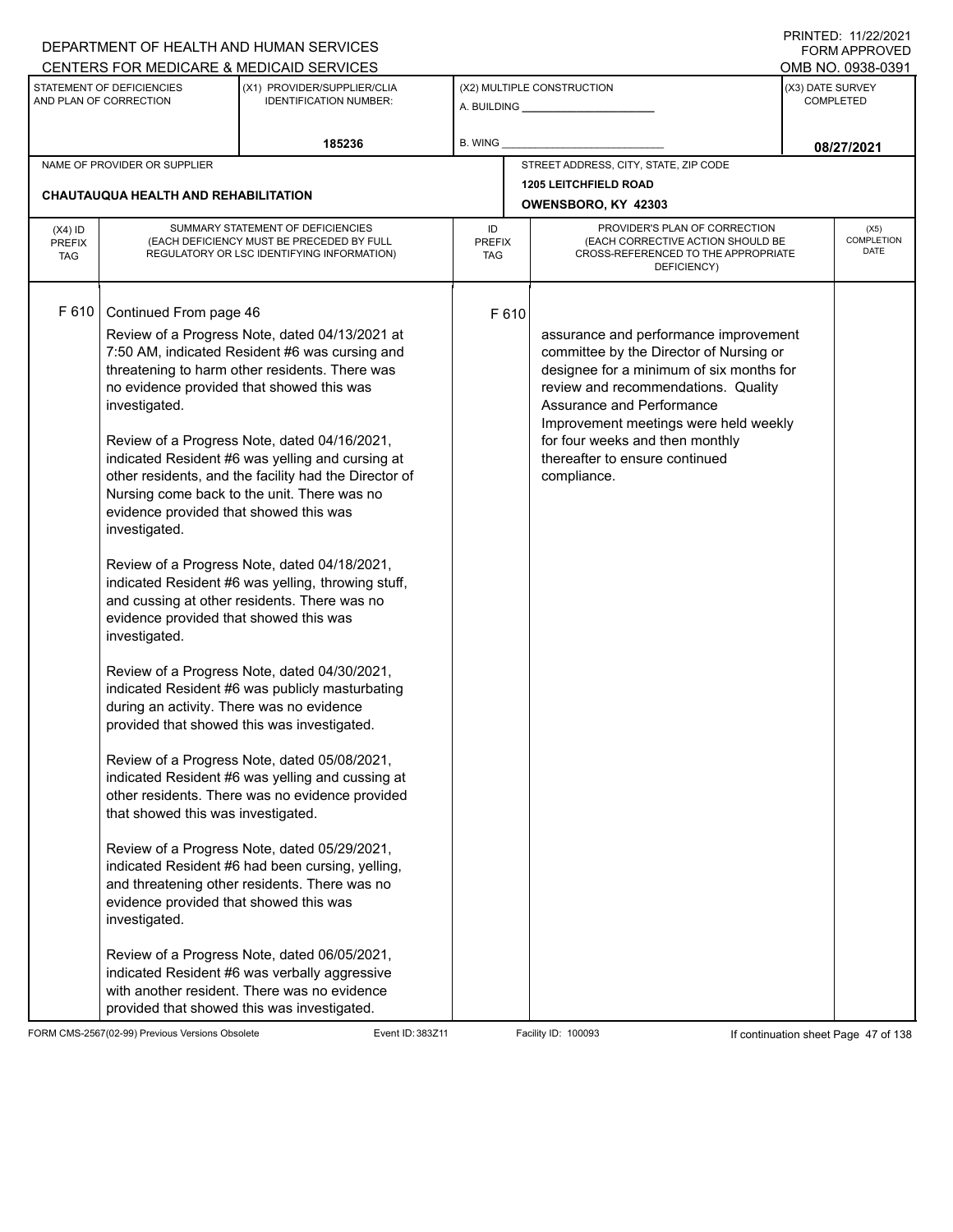|                                          |                                                                                                                                                                                                                                               | DEPARTMENT OF HEALTH AND HUMAN SERVICES                                                                                                                                                                                                                                                                                                                                                                                                                                                                                                                                                                                                                                                                        |           |                                                                                                                                                         |                                                     |                  | I INITILD. III <i>LLIL</i> VLI<br>FORM APPROVED |
|------------------------------------------|-----------------------------------------------------------------------------------------------------------------------------------------------------------------------------------------------------------------------------------------------|----------------------------------------------------------------------------------------------------------------------------------------------------------------------------------------------------------------------------------------------------------------------------------------------------------------------------------------------------------------------------------------------------------------------------------------------------------------------------------------------------------------------------------------------------------------------------------------------------------------------------------------------------------------------------------------------------------------|-----------|---------------------------------------------------------------------------------------------------------------------------------------------------------|-----------------------------------------------------|------------------|-------------------------------------------------|
|                                          | STATEMENT OF DEFICIENCIES                                                                                                                                                                                                                     | CENTERS FOR MEDICARE & MEDICAID SERVICES<br>(X1) PROVIDER/SUPPLIER/CLIA                                                                                                                                                                                                                                                                                                                                                                                                                                                                                                                                                                                                                                        |           |                                                                                                                                                         | (X2) MULTIPLE CONSTRUCTION                          | (X3) DATE SURVEY | OMB NO. 0938-0391                               |
|                                          | AND PLAN OF CORRECTION                                                                                                                                                                                                                        | <b>IDENTIFICATION NUMBER:</b>                                                                                                                                                                                                                                                                                                                                                                                                                                                                                                                                                                                                                                                                                  |           |                                                                                                                                                         |                                                     |                  | <b>COMPLETED</b>                                |
|                                          |                                                                                                                                                                                                                                               | 185236                                                                                                                                                                                                                                                                                                                                                                                                                                                                                                                                                                                                                                                                                                         | B. WING   |                                                                                                                                                         |                                                     |                  | 08/27/2021                                      |
|                                          | NAME OF PROVIDER OR SUPPLIER                                                                                                                                                                                                                  |                                                                                                                                                                                                                                                                                                                                                                                                                                                                                                                                                                                                                                                                                                                |           |                                                                                                                                                         | STREET ADDRESS, CITY, STATE, ZIP CODE               |                  |                                                 |
|                                          | CHAUTAUQUA HEALTH AND REHABILITATION                                                                                                                                                                                                          |                                                                                                                                                                                                                                                                                                                                                                                                                                                                                                                                                                                                                                                                                                                |           |                                                                                                                                                         | <b>1205 LEITCHFIELD ROAD</b><br>OWENSBORO, KY 42303 |                  |                                                 |
| $(X4)$ ID<br><b>PREFIX</b><br><b>TAG</b> |                                                                                                                                                                                                                                               | SUMMARY STATEMENT OF DEFICIENCIES<br>(EACH DEFICIENCY MUST BE PRECEDED BY FULL<br>REGULATORY OR LSC IDENTIFYING INFORMATION)                                                                                                                                                                                                                                                                                                                                                                                                                                                                                                                                                                                   | ID<br>TAG | PROVIDER'S PLAN OF CORRECTION<br>COMPLETION<br>(EACH CORRECTIVE ACTION SHOULD BE<br><b>PREFIX</b><br>CROSS-REFERENCED TO THE APPROPRIATE<br>DEFICIENCY) |                                                     |                  |                                                 |
| F 610                                    | Continued From page 47                                                                                                                                                                                                                        |                                                                                                                                                                                                                                                                                                                                                                                                                                                                                                                                                                                                                                                                                                                | F 610     |                                                                                                                                                         |                                                     |                  |                                                 |
|                                          | or self.<br>history with physical aggression related to<br>schizoaffective bipolar disorder.<br>that showed this was investigated.                                                                                                            | Review of a Progress Note, dated 06/14/2021,<br>indicated Resident #6 had been cursing and<br>yelling at other residents and throwing items in<br>the resident's room. There was no evidence<br>provided that showed this was investigated.<br>Review of a Physician's Progress Note, dated<br>06/16/2021, indicated Resident #6 was noted to<br>have the potential to harm staff, other residents,<br>Review of a Physician's Progress Note, dated<br>06/17/2021, indicated Resident #6 had a long<br>Review of a Progress Note, dated 06/29/2021,<br>indicated Resident #6 was threatening to hit, was<br>cursing, and was being verbally aggressive with<br>other residents. There was no evidence provided |           |                                                                                                                                                         |                                                     |                  |                                                 |
|                                          | indicated Resident #6 was cursing and<br>evidence provided that showed this was<br>investigated.<br>indicated Resident #6 was being verbally<br>aggressive with other residents and was<br>investigated.<br>indicated Resident #6 had exposed | Review of a Progress Note, dated 07/27/2021,<br>threatening to hit other residents. There was no<br>Review of a Progress Note, dated 08/11/2021,<br>threatening to harm other residents. There was<br>no evidence provided that showed this was<br>Review of a Progress Note, dated 08/14/2021,                                                                                                                                                                                                                                                                                                                                                                                                                |           |                                                                                                                                                         |                                                     |                  |                                                 |

FORM CMS-2567(02-99) Previous Versions Obsolete Event ID: 383Z11 Event ID: 383Z11 Facility ID: 100093 If continuation sheet Page 48 of 138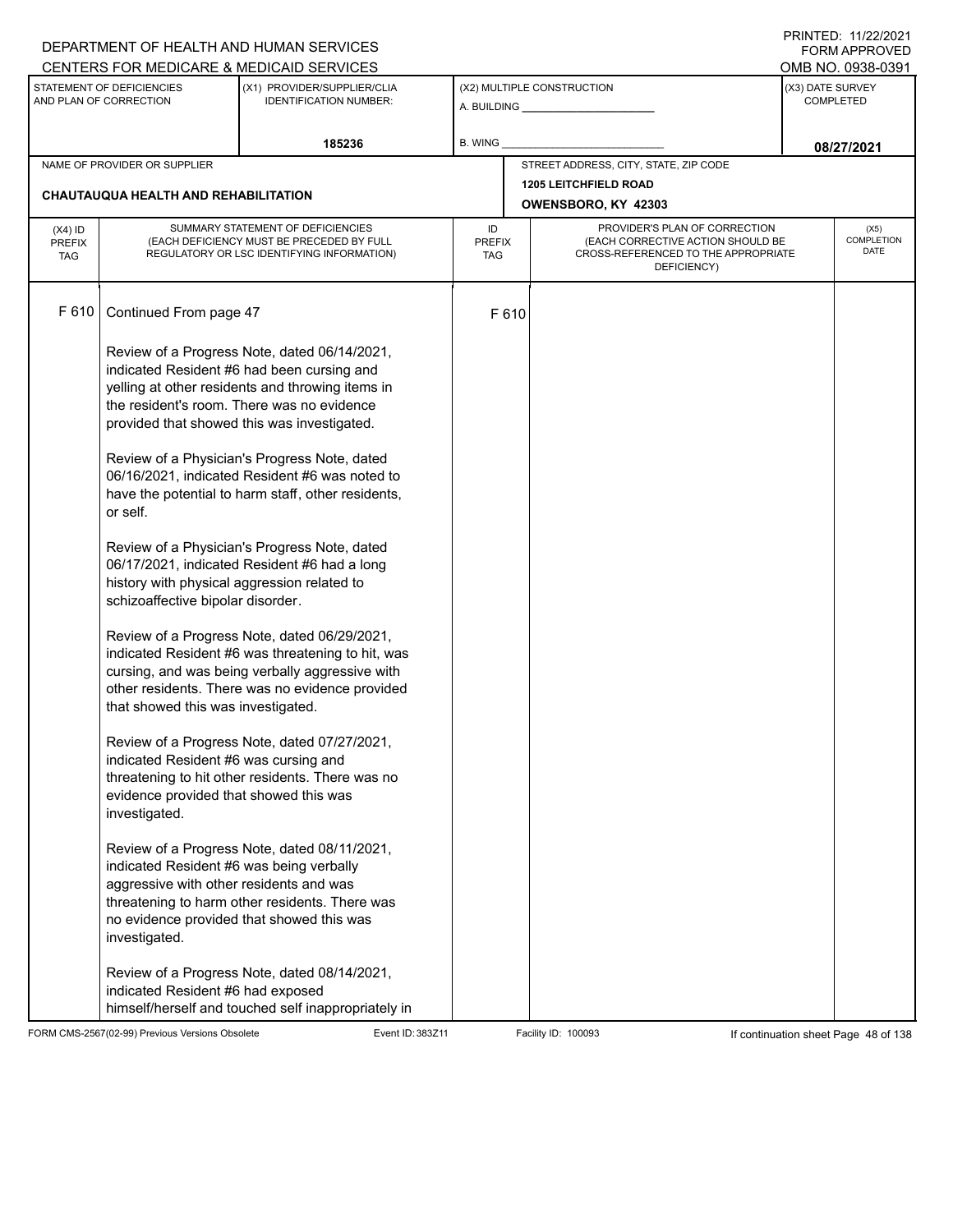|                                          |                                                                                                                                                                                                                                                                                                                  | DEPARTMENT OF HEALTH AND HUMAN SERVICES                                                                                                                                                                                                                                                                                                                                                                                                                                                                                                                                                                                                                                                                                                                                                                                                                                                                                                                                                                                                                                                                                                                                                                                                                                                            |                            |       |                                                                                                                          |                  | <b>FORM APPROVED</b>              |
|------------------------------------------|------------------------------------------------------------------------------------------------------------------------------------------------------------------------------------------------------------------------------------------------------------------------------------------------------------------|----------------------------------------------------------------------------------------------------------------------------------------------------------------------------------------------------------------------------------------------------------------------------------------------------------------------------------------------------------------------------------------------------------------------------------------------------------------------------------------------------------------------------------------------------------------------------------------------------------------------------------------------------------------------------------------------------------------------------------------------------------------------------------------------------------------------------------------------------------------------------------------------------------------------------------------------------------------------------------------------------------------------------------------------------------------------------------------------------------------------------------------------------------------------------------------------------------------------------------------------------------------------------------------------------|----------------------------|-------|--------------------------------------------------------------------------------------------------------------------------|------------------|-----------------------------------|
|                                          |                                                                                                                                                                                                                                                                                                                  | CENTERS FOR MEDICARE & MEDICAID SERVICES                                                                                                                                                                                                                                                                                                                                                                                                                                                                                                                                                                                                                                                                                                                                                                                                                                                                                                                                                                                                                                                                                                                                                                                                                                                           |                            |       |                                                                                                                          |                  | OMB NO. 0938-0391                 |
|                                          | STATEMENT OF DEFICIENCIES<br>AND PLAN OF CORRECTION                                                                                                                                                                                                                                                              | (X1) PROVIDER/SUPPLIER/CLIA<br><b>IDENTIFICATION NUMBER:</b>                                                                                                                                                                                                                                                                                                                                                                                                                                                                                                                                                                                                                                                                                                                                                                                                                                                                                                                                                                                                                                                                                                                                                                                                                                       |                            |       | (X2) MULTIPLE CONSTRUCTION                                                                                               | (X3) DATE SURVEY | <b>COMPLETED</b>                  |
|                                          |                                                                                                                                                                                                                                                                                                                  | 185236                                                                                                                                                                                                                                                                                                                                                                                                                                                                                                                                                                                                                                                                                                                                                                                                                                                                                                                                                                                                                                                                                                                                                                                                                                                                                             | B. WING                    |       |                                                                                                                          |                  | 08/27/2021                        |
|                                          | NAME OF PROVIDER OR SUPPLIER                                                                                                                                                                                                                                                                                     |                                                                                                                                                                                                                                                                                                                                                                                                                                                                                                                                                                                                                                                                                                                                                                                                                                                                                                                                                                                                                                                                                                                                                                                                                                                                                                    |                            |       | STREET ADDRESS, CITY, STATE, ZIP CODE                                                                                    |                  |                                   |
|                                          | CHAUTAUQUA HEALTH AND REHABILITATION                                                                                                                                                                                                                                                                             |                                                                                                                                                                                                                                                                                                                                                                                                                                                                                                                                                                                                                                                                                                                                                                                                                                                                                                                                                                                                                                                                                                                                                                                                                                                                                                    |                            |       | <b>1205 LEITCHFIELD ROAD</b><br>OWENSBORO, KY 42303                                                                      |                  |                                   |
| $(X4)$ ID<br><b>PREFIX</b><br><b>TAG</b> |                                                                                                                                                                                                                                                                                                                  | SUMMARY STATEMENT OF DEFICIENCIES<br>(EACH DEFICIENCY MUST BE PRECEDED BY FULL<br>REGULATORY OR LSC IDENTIFYING INFORMATION)                                                                                                                                                                                                                                                                                                                                                                                                                                                                                                                                                                                                                                                                                                                                                                                                                                                                                                                                                                                                                                                                                                                                                                       | ID<br><b>PREFIX</b><br>TAG |       | PROVIDER'S PLAN OF CORRECTION<br>(EACH CORRECTIVE ACTION SHOULD BE<br>CROSS-REFERENCED TO THE APPROPRIATE<br>DEFICIENCY) |                  | (X5)<br><b>COMPLETION</b><br>DATE |
| F 610                                    | Continued From page 48<br>(milligrams) was given.<br>administration was aware of Resident #6's<br>aggressive physical and verbal behaviors.<br>Resident #54 in the leg with three (3) staff<br>witnessed Resident #6 kick Resident #54.<br>outside in the courtyard.<br>it made the resident feel uncomfortable, | front of other residents during an activity. The<br>DON had come to the unit to talk to the resident<br>regarding behaviors. There was no evidence<br>provided that showed this was investigated.<br>Review of a Physician's Progress Note, dated<br>08/18/2021 at 12:00 PM, indicated Resident #6<br>was verbally and physically aggressive, was<br>throwing things, trying to break things, slamming<br>the walker, and yelling and cursing. Haldol 2.5 mg<br>During an interview on 08/24/2021 at 3:15 PM,<br>Licensed Practical Nurse (LPN) #3 indicated<br>Resident #6 threatened to kill other residents, and<br>it was "just a matter of time" before the resident<br>hurt another resident. She indicated the facility's<br>During an interview on 08/24/2021 at 2:16 PM,<br>Resident #54 indicated Resident #6 had kicked<br>members present who witnessed the incident.<br>During an interview on 08/24/2021 at 3:30 PM,<br>the Activity Assistant (AA) indicated she had<br>During an interview on 08/26/2021 at 12:15 PM,<br>the AA indicated Resident #6 exposed self to two<br>(2) female residents during an airshow while<br>During an interview on 08/26/2021 at 12:20 PM,<br>Resident #58 indicated Resident #6 had exposed<br>self to Resident #58 during the airshow, and that |                            | F 610 |                                                                                                                          |                  |                                   |
|                                          |                                                                                                                                                                                                                                                                                                                  | "wondering what [Resident #58] did to provoke                                                                                                                                                                                                                                                                                                                                                                                                                                                                                                                                                                                                                                                                                                                                                                                                                                                                                                                                                                                                                                                                                                                                                                                                                                                      |                            |       |                                                                                                                          |                  |                                   |

FORM CMS-2567(02-99) Previous Versions Obsolete Event ID: 383Z11 Event ID: 383Z11 Facility ID: 100093 If continuation sheet Page 49 of 138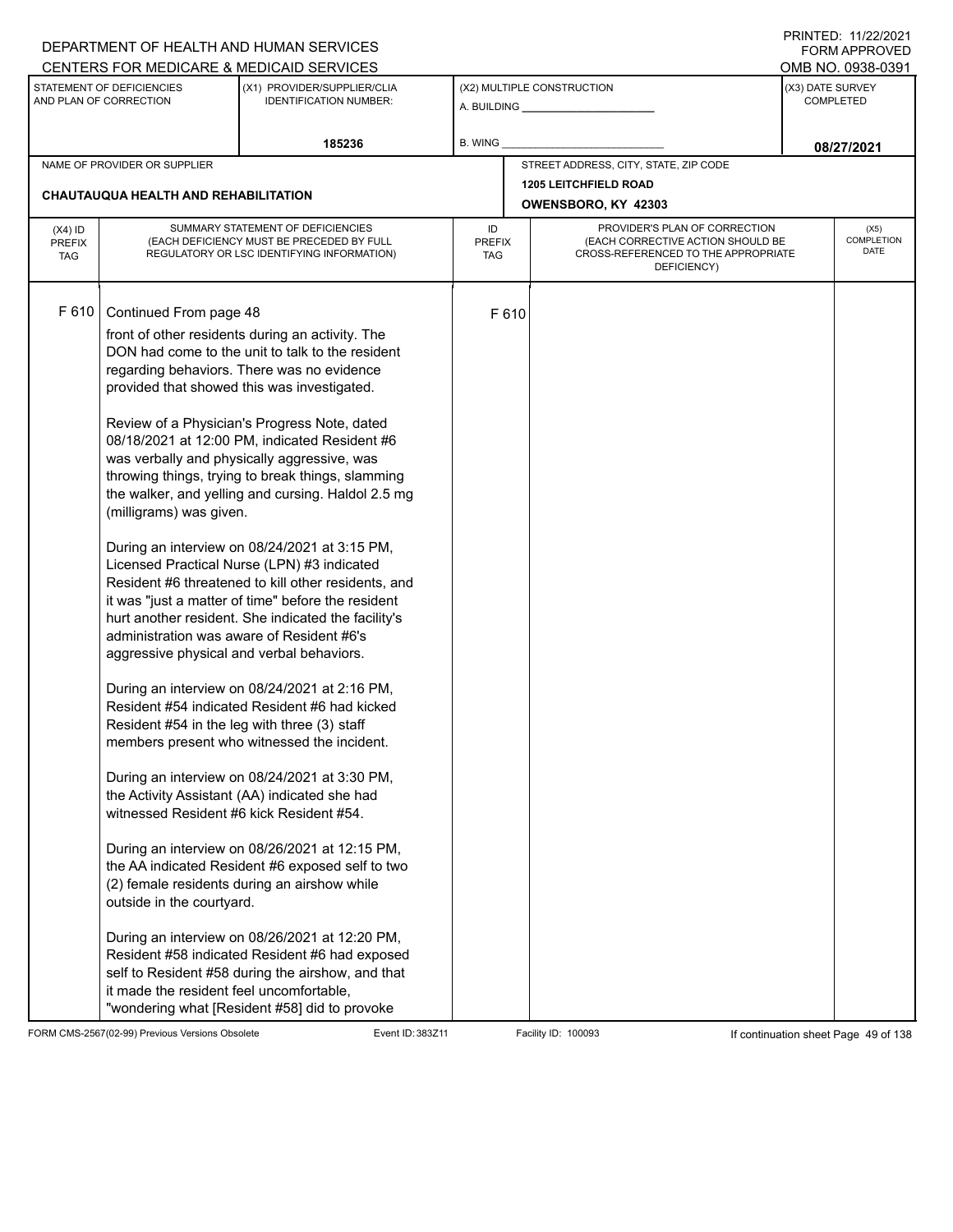|                                          |                                                                                                                               | DEPARTMENT OF HEALTH AND HUMAN SERVICES                                                                                                                                                                                                                                                                                                                                                                                                                                                                                                                                                                                                                                                                                                                                                                                                                                                                                                                                                                                                |                            |       |                                                                                                                          | <b>FORM APPROVED</b>                     |
|------------------------------------------|-------------------------------------------------------------------------------------------------------------------------------|----------------------------------------------------------------------------------------------------------------------------------------------------------------------------------------------------------------------------------------------------------------------------------------------------------------------------------------------------------------------------------------------------------------------------------------------------------------------------------------------------------------------------------------------------------------------------------------------------------------------------------------------------------------------------------------------------------------------------------------------------------------------------------------------------------------------------------------------------------------------------------------------------------------------------------------------------------------------------------------------------------------------------------------|----------------------------|-------|--------------------------------------------------------------------------------------------------------------------------|------------------------------------------|
|                                          |                                                                                                                               | CENTERS FOR MEDICARE & MEDICAID SERVICES                                                                                                                                                                                                                                                                                                                                                                                                                                                                                                                                                                                                                                                                                                                                                                                                                                                                                                                                                                                               |                            |       |                                                                                                                          | OMB NO. 0938-0391                        |
|                                          | STATEMENT OF DEFICIENCIES<br>AND PLAN OF CORRECTION                                                                           | (X1) PROVIDER/SUPPLIER/CLIA<br><b>IDENTIFICATION NUMBER:</b>                                                                                                                                                                                                                                                                                                                                                                                                                                                                                                                                                                                                                                                                                                                                                                                                                                                                                                                                                                           |                            |       | (X2) MULTIPLE CONSTRUCTION                                                                                               | (X3) DATE SURVEY<br><b>COMPLETED</b>     |
|                                          |                                                                                                                               | 185236                                                                                                                                                                                                                                                                                                                                                                                                                                                                                                                                                                                                                                                                                                                                                                                                                                                                                                                                                                                                                                 | <b>B. WING</b>             |       |                                                                                                                          | 08/27/2021                               |
|                                          | NAME OF PROVIDER OR SUPPLIER                                                                                                  |                                                                                                                                                                                                                                                                                                                                                                                                                                                                                                                                                                                                                                                                                                                                                                                                                                                                                                                                                                                                                                        |                            |       | STREET ADDRESS, CITY, STATE, ZIP CODE                                                                                    |                                          |
|                                          | CHAUTAUQUA HEALTH AND REHABILITATION                                                                                          |                                                                                                                                                                                                                                                                                                                                                                                                                                                                                                                                                                                                                                                                                                                                                                                                                                                                                                                                                                                                                                        |                            |       | <b>1205 LEITCHFIELD ROAD</b><br>OWENSBORO, KY 42303                                                                      |                                          |
| $(X4)$ ID<br><b>PREFIX</b><br><b>TAG</b> |                                                                                                                               | SUMMARY STATEMENT OF DEFICIENCIES<br>(EACH DEFICIENCY MUST BE PRECEDED BY FULL<br>REGULATORY OR LSC IDENTIFYING INFORMATION)                                                                                                                                                                                                                                                                                                                                                                                                                                                                                                                                                                                                                                                                                                                                                                                                                                                                                                           | ID<br><b>PREFIX</b><br>TAG |       | PROVIDER'S PLAN OF CORRECTION<br>(EACH CORRECTIVE ACTION SHOULD BE<br>CROSS-REFERENCED TO THE APPROPRIATE<br>DEFICIENCY) | (X5)<br><b>COMPLETION</b><br><b>DATE</b> |
| F 610                                    | Continued From page 49<br>this."<br>felt "bad" for Resident #58.<br>would report verbal allegations of abuse<br>requirements. | During an interview on 08/26/2021 at 12:30 PM,<br>Resident #87 indicated Resident #6 had their<br>genitals in his/her hand and was exposing self to<br>Resident #58. Resident #87 indicated (gender)<br>There were no investigations completed for these<br>verbal, physical, or sexual abuse allegations.<br>During an interview on 08/25/2021 at 2:23 PM,<br>the DON indicated allegations of abuse were to<br>be reported to their immediate supervisor, and it<br>would then be reported to the DON or Nursing<br>Home Administrator (NHA). The DON stated she<br>was not aware of the allegations of physical,<br>verbal, and sexual abuse. The DON indicated she<br>depending on how the other residents felt. She<br>indicated the incident of Resident #6 exposing<br>self during an activity should have been reported.<br>2. Review of the facility's Abuse Prevention<br>Program, under Paragraph #7, revealed that<br>allegations of abuse would be investigated and<br>reported within the timeframes required by federal |                            | F 610 |                                                                                                                          |                                          |
|                                          | included schizoaffective disorder, vascular<br>onset Alzheimer's, and depression.                                             | Record review revealed the facility admitted<br>Resident #85 on 01/27/2020 with diagnoses that<br>dementia with behaviors, anxiety disorder, early                                                                                                                                                                                                                                                                                                                                                                                                                                                                                                                                                                                                                                                                                                                                                                                                                                                                                     |                            |       |                                                                                                                          |                                          |
|                                          |                                                                                                                               | Review of the Quarterly Minimum Data Set<br>(MDS), dated 07/30/2021, indicated the facility<br>assessed Resident #85 as moderately cognitively                                                                                                                                                                                                                                                                                                                                                                                                                                                                                                                                                                                                                                                                                                                                                                                                                                                                                         |                            |       |                                                                                                                          |                                          |

FORM CMS-2567(02-99) Previous Versions Obsolete Event ID: 383Z11 Facility ID: 100093 If continuation sheet Page 50 of 138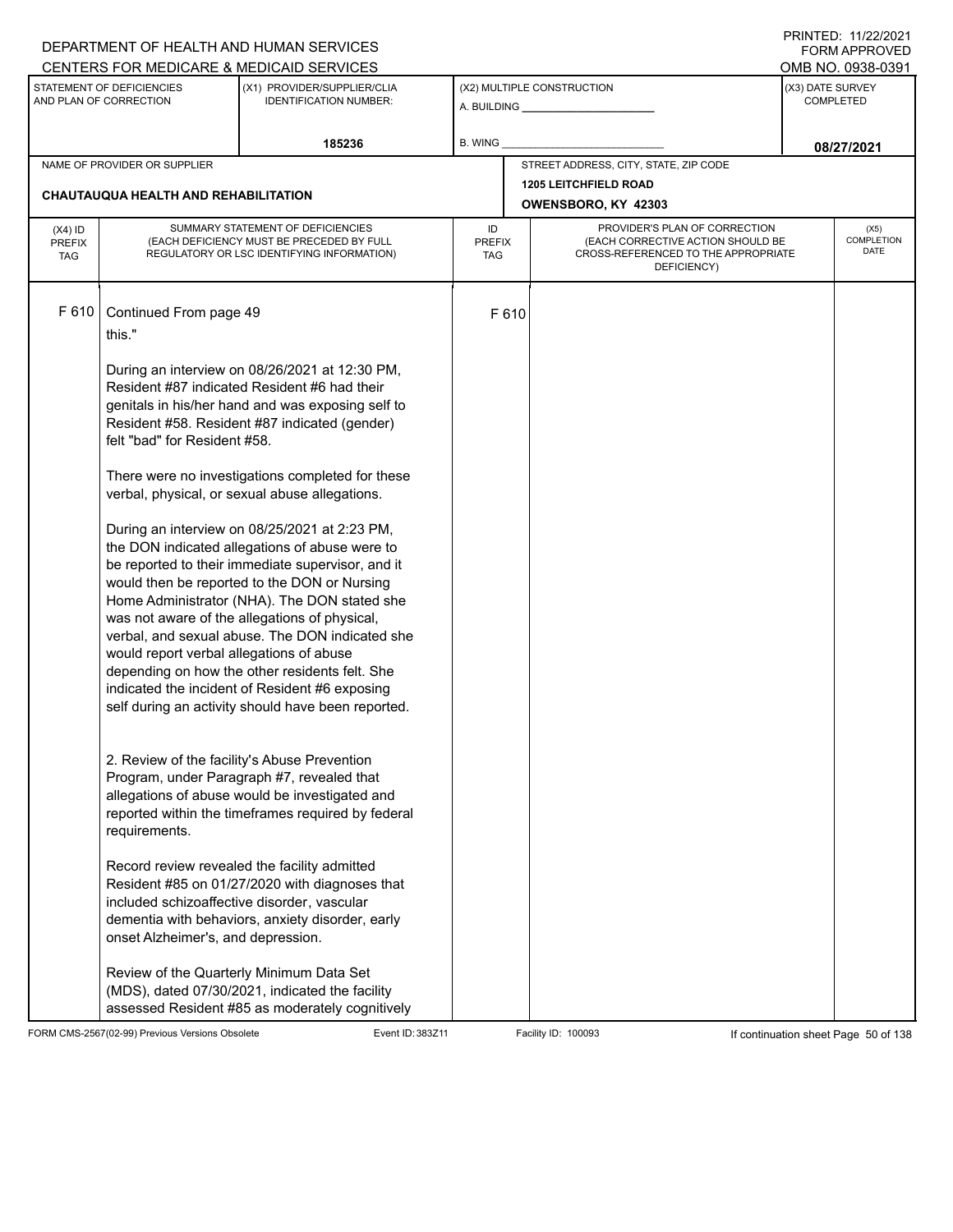|                                          |                                                                                                                                                                                                                                                                                                                                          | DEPARTMENT OF HEALTH AND HUMAN SERVICES                                                                                                                                                                                                                                                                                                                                                                                                                                                                                                                                                                                                                                                                                                                                                                                                                                                                                                                                                                                                                                                                                                                                                                                                                                                                                                                                                                                                                                                      |                                                                                                                                                        |       |                                       |  | I INITILD. III <i>LLIL</i> VLI<br><b>FORM APPROVED</b> |
|------------------------------------------|------------------------------------------------------------------------------------------------------------------------------------------------------------------------------------------------------------------------------------------------------------------------------------------------------------------------------------------|----------------------------------------------------------------------------------------------------------------------------------------------------------------------------------------------------------------------------------------------------------------------------------------------------------------------------------------------------------------------------------------------------------------------------------------------------------------------------------------------------------------------------------------------------------------------------------------------------------------------------------------------------------------------------------------------------------------------------------------------------------------------------------------------------------------------------------------------------------------------------------------------------------------------------------------------------------------------------------------------------------------------------------------------------------------------------------------------------------------------------------------------------------------------------------------------------------------------------------------------------------------------------------------------------------------------------------------------------------------------------------------------------------------------------------------------------------------------------------------------|--------------------------------------------------------------------------------------------------------------------------------------------------------|-------|---------------------------------------|--|--------------------------------------------------------|
|                                          |                                                                                                                                                                                                                                                                                                                                          | CENTERS FOR MEDICARE & MEDICAID SERVICES                                                                                                                                                                                                                                                                                                                                                                                                                                                                                                                                                                                                                                                                                                                                                                                                                                                                                                                                                                                                                                                                                                                                                                                                                                                                                                                                                                                                                                                     |                                                                                                                                                        |       |                                       |  | OMB NO. 0938-0391                                      |
|                                          | STATEMENT OF DEFICIENCIES<br>AND PLAN OF CORRECTION                                                                                                                                                                                                                                                                                      | (X1) PROVIDER/SUPPLIER/CLIA<br><b>IDENTIFICATION NUMBER:</b>                                                                                                                                                                                                                                                                                                                                                                                                                                                                                                                                                                                                                                                                                                                                                                                                                                                                                                                                                                                                                                                                                                                                                                                                                                                                                                                                                                                                                                 |                                                                                                                                                        |       | (X2) MULTIPLE CONSTRUCTION            |  | (X3) DATE SURVEY<br><b>COMPLETED</b>                   |
|                                          |                                                                                                                                                                                                                                                                                                                                          | 185236                                                                                                                                                                                                                                                                                                                                                                                                                                                                                                                                                                                                                                                                                                                                                                                                                                                                                                                                                                                                                                                                                                                                                                                                                                                                                                                                                                                                                                                                                       | <b>B. WING</b>                                                                                                                                         |       |                                       |  | 08/27/2021                                             |
|                                          | NAME OF PROVIDER OR SUPPLIER                                                                                                                                                                                                                                                                                                             |                                                                                                                                                                                                                                                                                                                                                                                                                                                                                                                                                                                                                                                                                                                                                                                                                                                                                                                                                                                                                                                                                                                                                                                                                                                                                                                                                                                                                                                                                              |                                                                                                                                                        |       | STREET ADDRESS, CITY, STATE, ZIP CODE |  |                                                        |
|                                          |                                                                                                                                                                                                                                                                                                                                          |                                                                                                                                                                                                                                                                                                                                                                                                                                                                                                                                                                                                                                                                                                                                                                                                                                                                                                                                                                                                                                                                                                                                                                                                                                                                                                                                                                                                                                                                                              |                                                                                                                                                        |       | <b>1205 LEITCHFIELD ROAD</b>          |  |                                                        |
|                                          | <b>CHAUTAUQUA HEALTH AND REHABILITATION</b>                                                                                                                                                                                                                                                                                              |                                                                                                                                                                                                                                                                                                                                                                                                                                                                                                                                                                                                                                                                                                                                                                                                                                                                                                                                                                                                                                                                                                                                                                                                                                                                                                                                                                                                                                                                                              |                                                                                                                                                        |       | OWENSBORO, KY 42303                   |  |                                                        |
| $(X4)$ ID<br><b>PREFIX</b><br><b>TAG</b> |                                                                                                                                                                                                                                                                                                                                          | SUMMARY STATEMENT OF DEFICIENCIES<br>(EACH DEFICIENCY MUST BE PRECEDED BY FULL<br>REGULATORY OR LSC IDENTIFYING INFORMATION)                                                                                                                                                                                                                                                                                                                                                                                                                                                                                                                                                                                                                                                                                                                                                                                                                                                                                                                                                                                                                                                                                                                                                                                                                                                                                                                                                                 | PROVIDER'S PLAN OF CORRECTION<br>ID<br>(EACH CORRECTIVE ACTION SHOULD BE<br><b>PREFIX</b><br>CROSS-REFERENCED TO THE APPROPRIATE<br>TAG<br>DEFICIENCY) |       |                                       |  | (X5)<br>COMPLETION<br><b>DATE</b>                      |
| F 610                                    | Continued From page 50<br>(BIMS) score of nine (9) out of fifteen (15).<br>days during the assessment period, other<br>behaviors not directed toward others were<br>occurring during the assessment period.<br>were investigated by the facility.<br>Resident #35 by the shirt. Resident #35<br>Certified Nursing Assistant (CNA) #1 was | impaired with a Brief Interview for Mental Status<br>Physical behaviors occurred one (1) to three (3)<br>documented as occurring one (1) to three (3)<br>days, and rejection of care one (1) to three (3)<br>days. No verbal behaviors were identified as<br>Review of the Nurse's Progress Notes and/or<br>incident reports indicated Resident #85 had<br>physical or verbal altercations with other residents<br>on the following days: 06/13/2021, 07/09/2021,<br>07/24/2021, 08/21/2021 and 08/22/202; however,<br>there was no documented evidence the incidents<br>Record review revealed that on 08/21/2021 at<br>2:40 PM, Licensed Practical Nurse (LPN) #6<br>documented she observed Resident #85 grab<br>attempted to pull away, and Resident #85 pulled<br>Resident #35 closer. When Resident #85 let go of<br>Resident #35's shirt, Resident #35 fell to the floor.<br>Resident #35 sustained no apparent injury.<br>interviewed on 08/25/2021 at 9:16 AM. CNA #1<br>stated at the present time, Resident #85 was on a<br>special observation schedule of every 15 minutes<br>due to an incident over the weekend. CNA#1<br>stated she had worked the weekend and stated<br>on Saturday, 08/21/2021, Resident #85 had<br>pushed Resident #35 down in the living area. The<br>CNA stated Resident #85 had grabbed Resident<br>#35 by the shirt, and. then as Resident #35 tried<br>to get away, Resident #85 let go of the shirt<br>causing Resident #35 to fall. The CNA stated |                                                                                                                                                        | F 610 |                                       |  |                                                        |

FORM CMS-2567(02-99) Previous Versions Obsolete Event ID: 383Z11 Event ID: 383Z11 Facility ID: 100093 If continuation sheet Page 51 of 138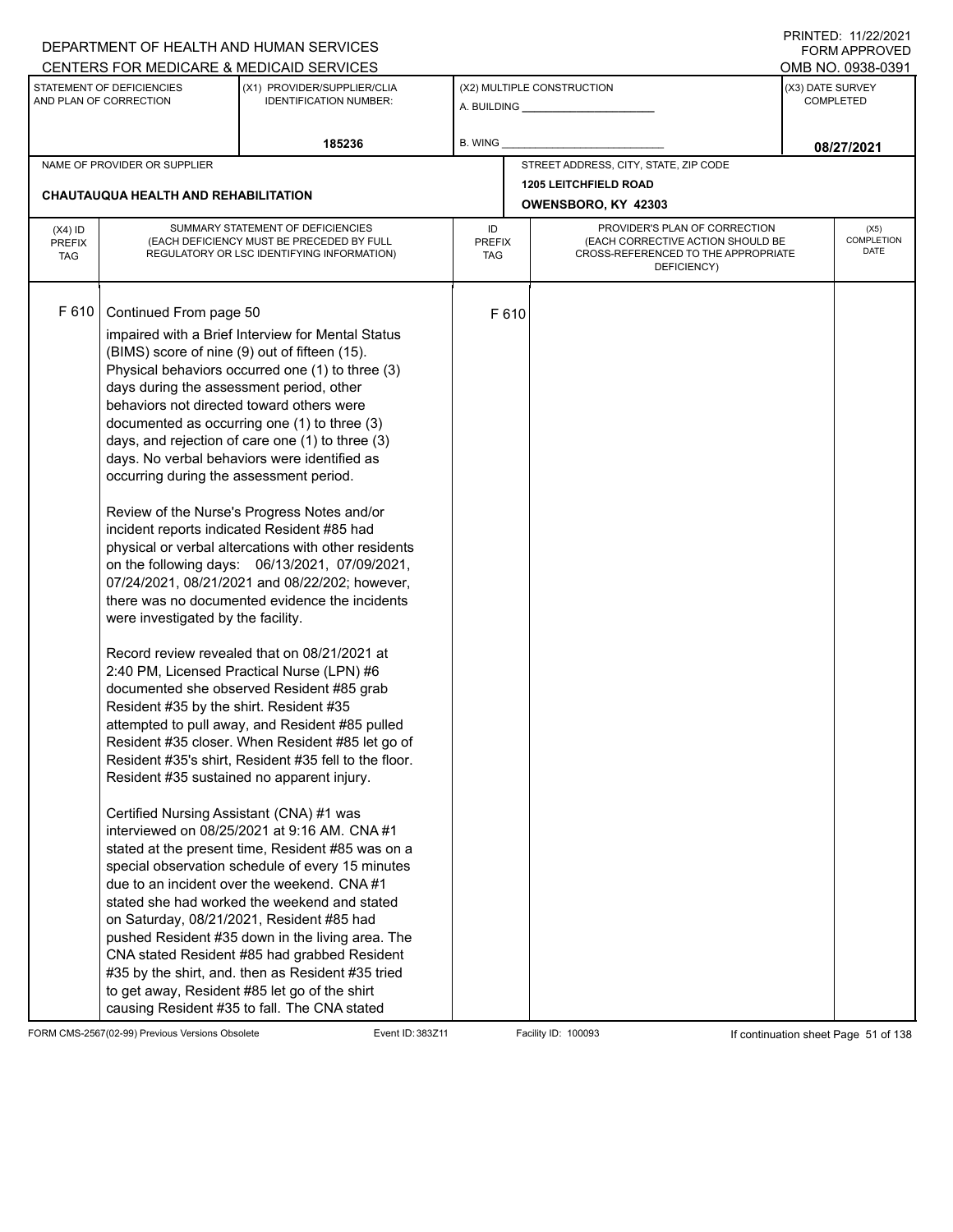|                                          |                                                                                                                                                                                                                                                                                                                                                      | DEPARTMENT OF HEALTH AND HUMAN SERVICES                                                                                                                                                                                                                                                                                                                                                                                                                                                                                                                                                                                                                                                                                                                                                                                                                                                                                                                                                                                                                                                                                                                                                                                                                                                                                                                                                                                                                                           |                            |       |                                                                                                                          |                  | <b>FORM APPROVED</b>              |
|------------------------------------------|------------------------------------------------------------------------------------------------------------------------------------------------------------------------------------------------------------------------------------------------------------------------------------------------------------------------------------------------------|-----------------------------------------------------------------------------------------------------------------------------------------------------------------------------------------------------------------------------------------------------------------------------------------------------------------------------------------------------------------------------------------------------------------------------------------------------------------------------------------------------------------------------------------------------------------------------------------------------------------------------------------------------------------------------------------------------------------------------------------------------------------------------------------------------------------------------------------------------------------------------------------------------------------------------------------------------------------------------------------------------------------------------------------------------------------------------------------------------------------------------------------------------------------------------------------------------------------------------------------------------------------------------------------------------------------------------------------------------------------------------------------------------------------------------------------------------------------------------------|----------------------------|-------|--------------------------------------------------------------------------------------------------------------------------|------------------|-----------------------------------|
|                                          |                                                                                                                                                                                                                                                                                                                                                      | CENTERS FOR MEDICARE & MEDICAID SERVICES                                                                                                                                                                                                                                                                                                                                                                                                                                                                                                                                                                                                                                                                                                                                                                                                                                                                                                                                                                                                                                                                                                                                                                                                                                                                                                                                                                                                                                          |                            |       |                                                                                                                          |                  | OMB NO. 0938-0391                 |
|                                          | STATEMENT OF DEFICIENCIES<br>AND PLAN OF CORRECTION                                                                                                                                                                                                                                                                                                  | (X1) PROVIDER/SUPPLIER/CLIA<br><b>IDENTIFICATION NUMBER:</b>                                                                                                                                                                                                                                                                                                                                                                                                                                                                                                                                                                                                                                                                                                                                                                                                                                                                                                                                                                                                                                                                                                                                                                                                                                                                                                                                                                                                                      |                            |       | (X2) MULTIPLE CONSTRUCTION                                                                                               | (X3) DATE SURVEY | <b>COMPLETED</b>                  |
|                                          |                                                                                                                                                                                                                                                                                                                                                      | 185236                                                                                                                                                                                                                                                                                                                                                                                                                                                                                                                                                                                                                                                                                                                                                                                                                                                                                                                                                                                                                                                                                                                                                                                                                                                                                                                                                                                                                                                                            | <b>B. WING</b>             |       |                                                                                                                          |                  | 08/27/2021                        |
|                                          | NAME OF PROVIDER OR SUPPLIER                                                                                                                                                                                                                                                                                                                         |                                                                                                                                                                                                                                                                                                                                                                                                                                                                                                                                                                                                                                                                                                                                                                                                                                                                                                                                                                                                                                                                                                                                                                                                                                                                                                                                                                                                                                                                                   |                            |       | STREET ADDRESS, CITY, STATE, ZIP CODE                                                                                    |                  |                                   |
|                                          |                                                                                                                                                                                                                                                                                                                                                      |                                                                                                                                                                                                                                                                                                                                                                                                                                                                                                                                                                                                                                                                                                                                                                                                                                                                                                                                                                                                                                                                                                                                                                                                                                                                                                                                                                                                                                                                                   |                            |       | <b>1205 LEITCHFIELD ROAD</b>                                                                                             |                  |                                   |
|                                          | CHAUTAUQUA HEALTH AND REHABILITATION                                                                                                                                                                                                                                                                                                                 |                                                                                                                                                                                                                                                                                                                                                                                                                                                                                                                                                                                                                                                                                                                                                                                                                                                                                                                                                                                                                                                                                                                                                                                                                                                                                                                                                                                                                                                                                   |                            |       | OWENSBORO, KY 42303                                                                                                      |                  |                                   |
| $(X4)$ ID<br><b>PREFIX</b><br><b>TAG</b> |                                                                                                                                                                                                                                                                                                                                                      | SUMMARY STATEMENT OF DEFICIENCIES<br>(EACH DEFICIENCY MUST BE PRECEDED BY FULL<br>REGULATORY OR LSC IDENTIFYING INFORMATION)                                                                                                                                                                                                                                                                                                                                                                                                                                                                                                                                                                                                                                                                                                                                                                                                                                                                                                                                                                                                                                                                                                                                                                                                                                                                                                                                                      | ID<br><b>PREFIX</b><br>TAG |       | PROVIDER'S PLAN OF CORRECTION<br>(EACH CORRECTIVE ACTION SHOULD BE<br>CROSS-REFERENCED TO THE APPROPRIATE<br>DEFICIENCY) |                  | (X5)<br>COMPLETION<br><b>DATE</b> |
| F 610                                    | Continued From page 51<br>The CNA stated 15-minute checks had not<br>for Resident #8.<br>on Saturday 08/21/2021. Further interview<br>apparent injury. The CNA stated staff took<br>were started for Resident #85.<br>Licensed Practical Nurse (LPN) #6 was<br>nurse's station when she heard a CNA yell<br>been reported to the weekend supervisor. | Resident #85 had been taken to the room and<br>remained in the room until dinner. No special<br>monitoring had been placed for Resident #85.<br>started until 08/22/2021 when Resident #85<br>pushed Resident #8 down, resulting in a fracture<br>CNA#2 was interviewed on 08/25/2021 at 10:19<br>AM. She stated she had worked in the secure unit<br>revealed around 1:00-1:30 PM, Resident #85 had<br>a hold on Resident #35's shirt. When Resident<br>#85 let go, Resident #35 fell, but there was no<br>Resident #85 to the bedroom for rest. CNA #2<br>stated she also worked on Sunday 08/22/2021.<br>The CNA stated after breakfast (10:30 AM) she<br>was at the nurse's station and heard Resident<br>#85 making sounds. When she looked up, she<br>saw Resident #85 push Resident #8 and saw<br>Resident #8 fall. At that time, 15-minute checks<br>interviewed on 08/25/2021 at 11:43 AM. She<br>stated on 08/21/2021 she had been sitting at the<br>Resident #85's name. LPN #6 added Resident<br>#85 was pulling Resident #35 close by grabbing<br>Resident #35's clothing. When Resident #85 let<br>go of Resident #35, Resident #35 fell to the floor.<br>LPN #6 stated Resident #85 was put to bed and<br>stayed in the room until dinner. Staff was not<br>assigned to monitor Resident #85, adding that if<br>another resident had wandered into the room,<br>staff would have to have waited to see if anything<br>happened. The nurse stated the incidents had |                            | F 610 |                                                                                                                          |                  |                                   |

FORM CMS-2567(02-99) Previous Versions Obsolete Event ID: 383Z11 Event ID: 383Z11 Facility ID: 100093 If continuation sheet Page 52 of 138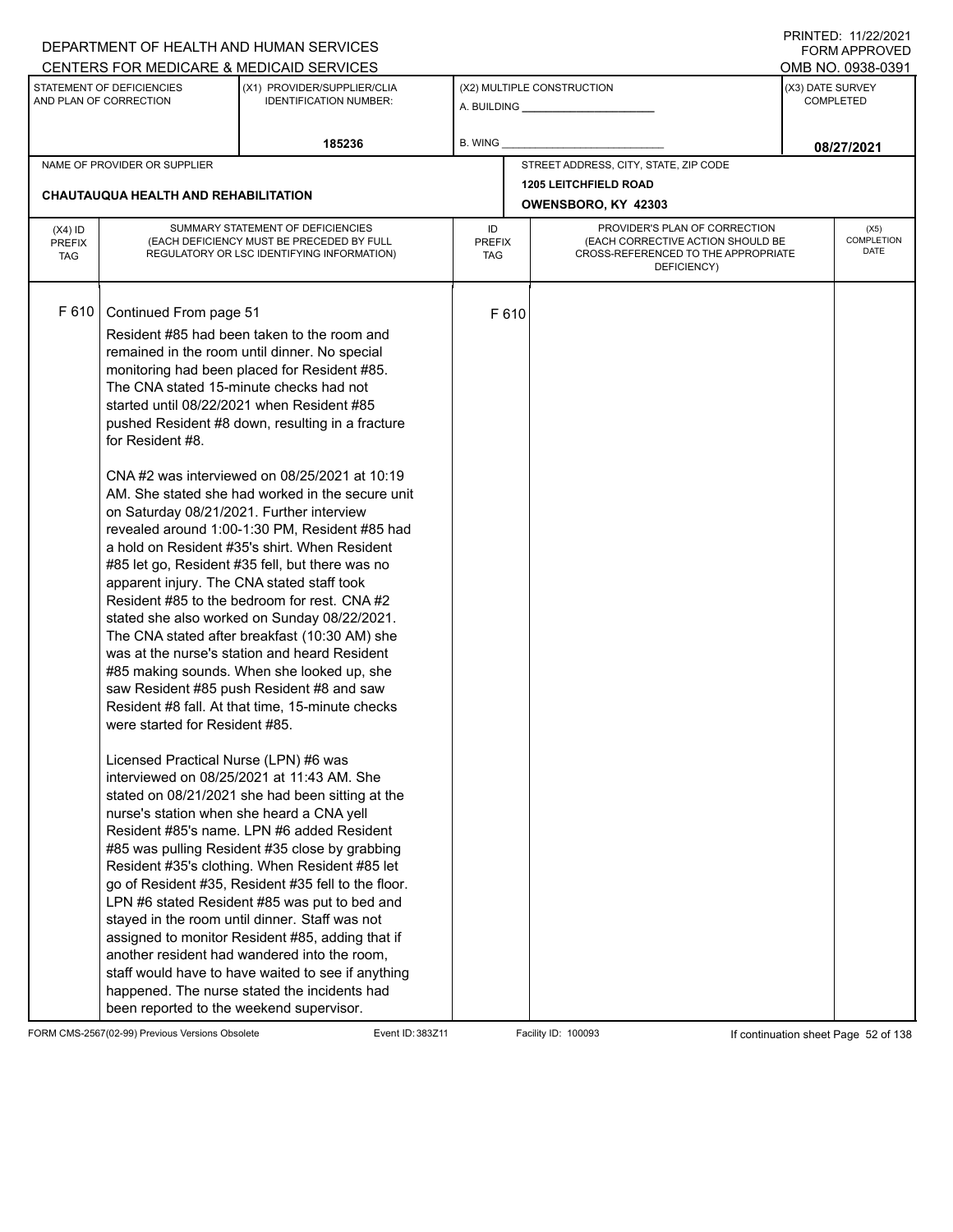|               |                                                     | DEPARTMENT OF HEALTH AND HUMAN SERVICES                                                            |               |       |                                                    |                  | FORM APPROVED      |
|---------------|-----------------------------------------------------|----------------------------------------------------------------------------------------------------|---------------|-------|----------------------------------------------------|------------------|--------------------|
|               |                                                     | CENTERS FOR MEDICARE & MEDICAID SERVICES                                                           |               |       |                                                    |                  | OMB NO. 0938-0391  |
|               | STATEMENT OF DEFICIENCIES<br>AND PLAN OF CORRECTION | (X1) PROVIDER/SUPPLIER/CLIA<br><b>IDENTIFICATION NUMBER:</b>                                       |               |       | (X2) MULTIPLE CONSTRUCTION                         | (X3) DATE SURVEY | <b>COMPLETED</b>   |
|               |                                                     | 185236                                                                                             | B. WING       |       |                                                    |                  | 08/27/2021         |
|               | NAME OF PROVIDER OR SUPPLIER                        |                                                                                                    |               |       | STREET ADDRESS, CITY, STATE, ZIP CODE              |                  |                    |
|               | CHAUTAUQUA HEALTH AND REHABILITATION                |                                                                                                    |               |       | <b>1205 LEITCHFIELD ROAD</b>                       |                  |                    |
|               |                                                     |                                                                                                    |               |       | OWENSBORO, KY 42303                                |                  |                    |
| $(X4)$ ID     |                                                     | SUMMARY STATEMENT OF DEFICIENCIES                                                                  | ID            |       | PROVIDER'S PLAN OF CORRECTION                      |                  | (X5)               |
| <b>PREFIX</b> |                                                     | (EACH DEFICIENCY MUST BE PRECEDED BY FULL                                                          | <b>PREFIX</b> |       | (EACH CORRECTIVE ACTION SHOULD BE                  |                  | COMPLETION<br>DATE |
| <b>TAG</b>    |                                                     | REGULATORY OR LSC IDENTIFYING INFORMATION)                                                         | TAG           |       | CROSS-REFERENCED TO THE APPROPRIATE<br>DEFICIENCY) |                  |                    |
|               |                                                     |                                                                                                    |               |       |                                                    |                  |                    |
| F 610         |                                                     |                                                                                                    |               |       |                                                    |                  |                    |
|               | Continued From page 52                              |                                                                                                    |               | F 610 |                                                    |                  |                    |
|               |                                                     |                                                                                                    |               |       |                                                    |                  |                    |
|               |                                                     | During the survey, the weekend supervisor was<br>supposed to come in for an interview, but she did |               |       |                                                    |                  |                    |
|               |                                                     | not. Follow up phone calls made to the weekend                                                     |               |       |                                                    |                  |                    |
|               | supervisor were not answered.                       |                                                                                                    |               |       |                                                    |                  |                    |
|               |                                                     |                                                                                                    |               |       |                                                    |                  |                    |
|               |                                                     | The DON was interviewed on 08/25/2021 at 2:26                                                      |               |       |                                                    |                  |                    |
|               |                                                     | PM. The DON stated she had not investigated the                                                    |               |       |                                                    |                  |                    |
|               |                                                     | incident that occurred on 08/21/2021. She had                                                      |               |       |                                                    |                  |                    |
|               |                                                     | not read the Nurse's Notes regarding the incident                                                  |               |       |                                                    |                  |                    |
|               |                                                     | nor talked to any staff involved based on the                                                      |               |       |                                                    |                  |                    |
|               |                                                     | report received from the weekend supervisor.<br>The DON stated the incident was investigated by    |               |       |                                                    |                  |                    |
|               |                                                     | the weekend supervisor. Requests were made                                                         |               |       |                                                    |                  |                    |
|               |                                                     | several times for investigative information related                                                |               |       |                                                    |                  |                    |
|               |                                                     | to the 08/21/2021 incident. No information was                                                     |               |       |                                                    |                  |                    |
|               | provided. The DON reviewed the Nurse's              |                                                                                                    |               |       |                                                    |                  |                    |
|               |                                                     | Progress Notes and incident reports from other                                                     |               |       |                                                    |                  |                    |
|               |                                                     | physically aggressive incidents involving Resident                                                 |               |       |                                                    |                  |                    |
|               |                                                     | #85 and other residents. She stated she would                                                      |               |       |                                                    |                  |                    |
|               |                                                     | look for any investigations and if found would                                                     |               |       |                                                    |                  |                    |
|               |                                                     | return them to the Surveyors for review. No<br>investigations were provided. When the DON          |               |       |                                                    |                  |                    |
|               |                                                     | reviewed the SBARs or the incident reports for                                                     |               |       |                                                    |                  |                    |
|               |                                                     | the other incidents, she was unable to provide                                                     |               |       |                                                    |                  |                    |
|               | documentation of investigation.                     |                                                                                                    |               |       |                                                    |                  |                    |
|               |                                                     |                                                                                                    |               |       |                                                    |                  |                    |
|               |                                                     | 3a. Record review revealed Resident #83 was                                                        |               |       |                                                    |                  |                    |
|               |                                                     | admitted on 10/16/2019 with diagnoses including                                                    |               |       |                                                    |                  |                    |
|               |                                                     | cerebral palsy, chronic obstructive pulmonary                                                      |               |       |                                                    |                  |                    |
|               |                                                     | disease, contractures, dysphagia, paranoid                                                         |               |       |                                                    |                  |                    |
|               |                                                     | schizophrenia, abnormal posture, neuromuscular<br>dysfunction of the bladder, muscle weakness,     |               |       |                                                    |                  |                    |
|               | type 2 diabetes, need for assistance with           |                                                                                                    |               |       |                                                    |                  |                    |
|               |                                                     | personal care, mild cognitive impairment, major                                                    |               |       |                                                    |                  |                    |
|               | depressive disorder, anxiety disorder, and          |                                                                                                    |               |       |                                                    |                  |                    |
|               | intermittent explosive disorder.                    |                                                                                                    |               |       |                                                    |                  |                    |
|               |                                                     |                                                                                                    |               |       |                                                    |                  |                    |
|               |                                                     | A review of the Significant Change Minimum Data                                                    |               |       |                                                    |                  |                    |

FORM CMS-2567(02-99) Previous Versions Obsolete Event ID: 383Z11 Facility ID: 100093 If continuation sheet Page 53 of 138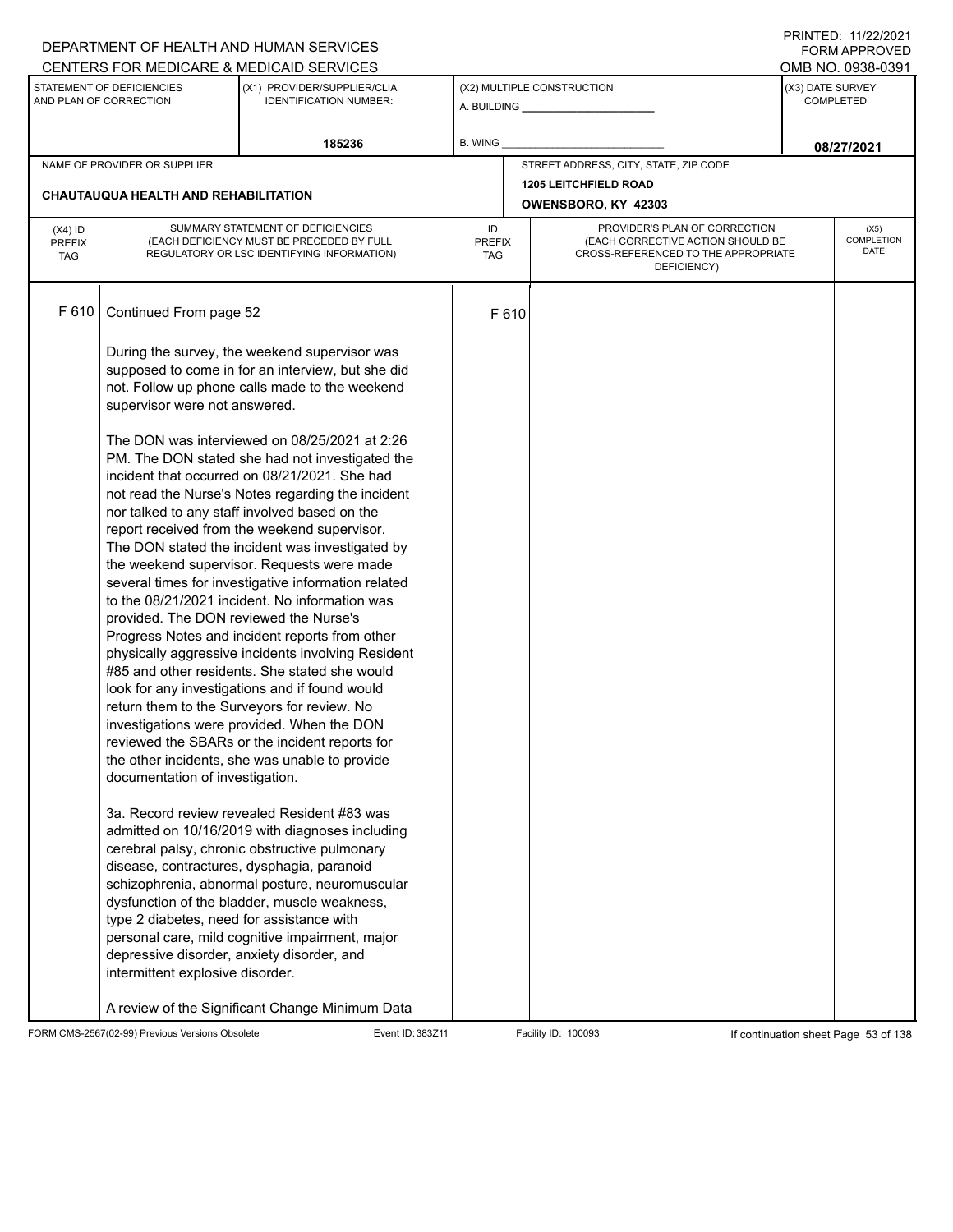|               |                                                     | DEPARTMENT OF HEALTH AND HUMAN SERVICES                      |               |       |                                                    |                  | <b>FORM APPROVED</b>             |
|---------------|-----------------------------------------------------|--------------------------------------------------------------|---------------|-------|----------------------------------------------------|------------------|----------------------------------|
|               |                                                     | CENTERS FOR MEDICARE & MEDICAID SERVICES                     |               |       |                                                    |                  | OMB NO. 0938-0391                |
|               | STATEMENT OF DEFICIENCIES<br>AND PLAN OF CORRECTION | (X1) PROVIDER/SUPPLIER/CLIA<br><b>IDENTIFICATION NUMBER:</b> |               |       | (X2) MULTIPLE CONSTRUCTION                         | (X3) DATE SURVEY | <b>COMPLETED</b>                 |
|               |                                                     | 185236                                                       | B. WING       |       |                                                    |                  | 08/27/2021                       |
|               | NAME OF PROVIDER OR SUPPLIER                        |                                                              |               |       | STREET ADDRESS, CITY, STATE, ZIP CODE              |                  |                                  |
|               |                                                     |                                                              |               |       | <b>1205 LEITCHFIELD ROAD</b>                       |                  |                                  |
|               | CHAUTAUQUA HEALTH AND REHABILITATION                |                                                              |               |       | OWENSBORO, KY 42303                                |                  |                                  |
| $(X4)$ ID     |                                                     | SUMMARY STATEMENT OF DEFICIENCIES                            | ID            |       | PROVIDER'S PLAN OF CORRECTION                      |                  | (X5)                             |
| <b>PREFIX</b> |                                                     | (EACH DEFICIENCY MUST BE PRECEDED BY FULL                    | <b>PREFIX</b> |       | (EACH CORRECTIVE ACTION SHOULD BE                  |                  | <b>COMPLETION</b><br><b>DATE</b> |
| <b>TAG</b>    |                                                     | REGULATORY OR LSC IDENTIFYING INFORMATION)                   | TAG           |       | CROSS-REFERENCED TO THE APPROPRIATE<br>DEFICIENCY) |                  |                                  |
|               |                                                     |                                                              |               |       |                                                    |                  |                                  |
|               |                                                     |                                                              |               |       |                                                    |                  |                                  |
| F 610         | Continued From page 53                              |                                                              |               | F 610 |                                                    |                  |                                  |
|               |                                                     | Set for Resident #83 dated 07/27/2021 indicated              |               |       |                                                    |                  |                                  |
|               |                                                     | that Resident #83 had a Brief Interview for Mental           |               |       |                                                    |                  |                                  |
|               |                                                     | Status (BIMS) score of zero (00) out of fifteen              |               |       |                                                    |                  |                                  |
|               |                                                     | (15), indicating significant cognitive impairment.           |               |       |                                                    |                  |                                  |
|               |                                                     | Resident #83 required extensive assistance of                |               |       |                                                    |                  |                                  |
|               |                                                     | two (2) persons with bed mobility, dressing, and             |               |       |                                                    |                  |                                  |
|               |                                                     | toileting. Resident #83 required limited assistance          |               |       |                                                    |                  |                                  |
|               |                                                     | of one person with eating. The resident was                  |               |       |                                                    |                  |                                  |
|               | totally dependent on staff for bathing.             |                                                              |               |       |                                                    |                  |                                  |
|               |                                                     |                                                              |               |       |                                                    |                  |                                  |
|               |                                                     | A review of a Progress Note dated 07/20/2021 at              |               |       |                                                    |                  |                                  |
|               |                                                     | 1:05 PM revealed, "CNAs [Certified Nurse Aide]               |               |       |                                                    |                  |                                  |
|               |                                                     | asked this nurse to come to room to look at                  |               |       |                                                    |                  |                                  |
|               |                                                     | resident. When this nurse went in the room the               |               |       |                                                    |                  |                                  |
|               |                                                     | CNA's [sic] showed me that the resident had                  |               |       |                                                    |                  |                                  |
|               |                                                     | some yellow bruising to [the resident's] right inner         |               |       |                                                    |                  |                                  |
|               |                                                     | thigh that wrapped around to the front and back              |               |       |                                                    |                  |                                  |
|               |                                                     |                                                              |               |       |                                                    |                  |                                  |
|               |                                                     | of [the] thigh, 3 small open areas to [the] scrotum,         |               |       |                                                    |                  |                                  |
|               | foot."                                              | and some discoloration spots to [the] right outer            |               |       |                                                    |                  |                                  |
|               |                                                     |                                                              |               |       |                                                    |                  |                                  |
|               |                                                     |                                                              |               |       |                                                    |                  |                                  |
|               |                                                     | An interview on 08/26/2021 at 12:48 PM, with the             |               |       |                                                    |                  |                                  |
|               |                                                     | Director of Nursing (DON) revealed that when                 |               |       |                                                    |                  |                                  |
|               |                                                     | staff reported observing significant bruising on             |               |       |                                                    |                  |                                  |
|               |                                                     | Resident #83's thigh on 07/20/2021, the Assistant            |               |       |                                                    |                  |                                  |
|               |                                                     | Director of Nursing (ADON) talked to the staff               |               |       |                                                    |                  |                                  |
|               |                                                     | about their observations. The DON stated that                |               |       |                                                    |                  |                                  |
|               |                                                     | after the ADON spoke to staff, it was determined             |               |       |                                                    |                  |                                  |
|               |                                                     | that CNA staff probably accidentally caused the              |               |       |                                                    |                  |                                  |
|               |                                                     | bruising while providing care. The DON stated                |               |       |                                                    |                  |                                  |
|               |                                                     | that due to the resident's contractures, staff must          |               |       |                                                    |                  |                                  |
|               |                                                     | hold the resident's thighs apart while providing             |               |       |                                                    |                  |                                  |
|               |                                                     | incontinent care. The DON acknowledged there                 |               |       |                                                    |                  |                                  |
|               |                                                     | was no documentation of those conversations or               |               |       |                                                    |                  |                                  |
|               |                                                     | determination of the cause. The DON stated she               |               |       |                                                    |                  |                                  |
|               |                                                     | did not ask the ADON for any documentation                   |               |       |                                                    |                  |                                  |
|               |                                                     | related to her findings, but there was education             |               |       |                                                    |                  |                                  |
|               |                                                     | provided to the staff. The DON further stated that           |               |       |                                                    |                  |                                  |
|               |                                                     | the nurse practitioner (NP) was made aware, and              |               |       |                                                    |                  |                                  |

FORM CMS-2567(02-99) Previous Versions Obsolete Event ID: 383Z11 Facility ID: 100093 If continuation sheet Page 54 of 138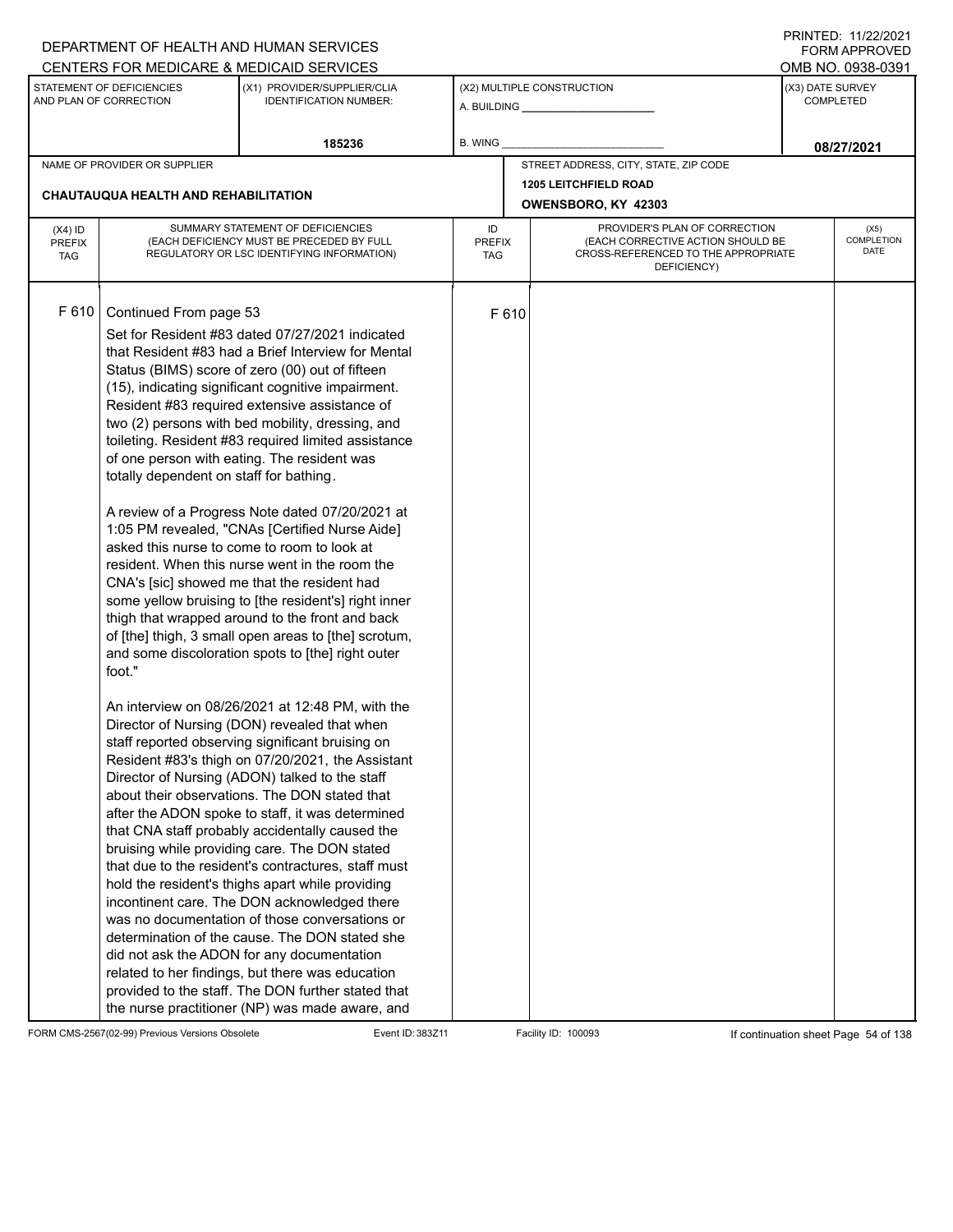|                                          |                                                                                                                                                                                                                                                         | DEPARTMENT OF HEALTH AND HUMAN SERVICES                                                                                                                                                                                                                                                                                                                                                                                                                                                                                                                                                                                                                                                                                                                                                                                                                                                                                                                                                                                                                                                                                                                                                                                                                                                                                                                                                                                                                                                                                                                                                                                                                                                                                                                                             |                                                                                                                                                               |      |                                       |  | 111111111122.1112212121<br>FORM APPROVED |
|------------------------------------------|---------------------------------------------------------------------------------------------------------------------------------------------------------------------------------------------------------------------------------------------------------|-------------------------------------------------------------------------------------------------------------------------------------------------------------------------------------------------------------------------------------------------------------------------------------------------------------------------------------------------------------------------------------------------------------------------------------------------------------------------------------------------------------------------------------------------------------------------------------------------------------------------------------------------------------------------------------------------------------------------------------------------------------------------------------------------------------------------------------------------------------------------------------------------------------------------------------------------------------------------------------------------------------------------------------------------------------------------------------------------------------------------------------------------------------------------------------------------------------------------------------------------------------------------------------------------------------------------------------------------------------------------------------------------------------------------------------------------------------------------------------------------------------------------------------------------------------------------------------------------------------------------------------------------------------------------------------------------------------------------------------------------------------------------------------|---------------------------------------------------------------------------------------------------------------------------------------------------------------|------|---------------------------------------|--|------------------------------------------|
|                                          |                                                                                                                                                                                                                                                         |                                                                                                                                                                                                                                                                                                                                                                                                                                                                                                                                                                                                                                                                                                                                                                                                                                                                                                                                                                                                                                                                                                                                                                                                                                                                                                                                                                                                                                                                                                                                                                                                                                                                                                                                                                                     |                                                                                                                                                               |      |                                       |  | OMB NO. 0938-0391                        |
|                                          | CENTERS FOR MEDICARE & MEDICAID SERVICES<br>(X3) DATE SURVEY<br>STATEMENT OF DEFICIENCIES<br>(X1) PROVIDER/SUPPLIER/CLIA<br>(X2) MULTIPLE CONSTRUCTION<br>AND PLAN OF CORRECTION<br><b>COMPLETED</b><br><b>IDENTIFICATION NUMBER:</b><br>A. BUILDING A. |                                                                                                                                                                                                                                                                                                                                                                                                                                                                                                                                                                                                                                                                                                                                                                                                                                                                                                                                                                                                                                                                                                                                                                                                                                                                                                                                                                                                                                                                                                                                                                                                                                                                                                                                                                                     |                                                                                                                                                               |      |                                       |  |                                          |
|                                          |                                                                                                                                                                                                                                                         | 185236                                                                                                                                                                                                                                                                                                                                                                                                                                                                                                                                                                                                                                                                                                                                                                                                                                                                                                                                                                                                                                                                                                                                                                                                                                                                                                                                                                                                                                                                                                                                                                                                                                                                                                                                                                              | B. WING                                                                                                                                                       |      |                                       |  | 08/27/2021                               |
|                                          | NAME OF PROVIDER OR SUPPLIER                                                                                                                                                                                                                            |                                                                                                                                                                                                                                                                                                                                                                                                                                                                                                                                                                                                                                                                                                                                                                                                                                                                                                                                                                                                                                                                                                                                                                                                                                                                                                                                                                                                                                                                                                                                                                                                                                                                                                                                                                                     |                                                                                                                                                               |      | STREET ADDRESS, CITY, STATE, ZIP CODE |  |                                          |
|                                          |                                                                                                                                                                                                                                                         |                                                                                                                                                                                                                                                                                                                                                                                                                                                                                                                                                                                                                                                                                                                                                                                                                                                                                                                                                                                                                                                                                                                                                                                                                                                                                                                                                                                                                                                                                                                                                                                                                                                                                                                                                                                     |                                                                                                                                                               |      | <b>1205 LEITCHFIELD ROAD</b>          |  |                                          |
|                                          | <b>CHAUTAUQUA HEALTH AND REHABILITATION</b>                                                                                                                                                                                                             |                                                                                                                                                                                                                                                                                                                                                                                                                                                                                                                                                                                                                                                                                                                                                                                                                                                                                                                                                                                                                                                                                                                                                                                                                                                                                                                                                                                                                                                                                                                                                                                                                                                                                                                                                                                     |                                                                                                                                                               |      | OWENSBORO, KY 42303                   |  |                                          |
| $(X4)$ ID<br><b>PREFIX</b><br><b>TAG</b> |                                                                                                                                                                                                                                                         | SUMMARY STATEMENT OF DEFICIENCIES<br>(EACH DEFICIENCY MUST BE PRECEDED BY FULL<br>REGULATORY OR LSC IDENTIFYING INFORMATION)                                                                                                                                                                                                                                                                                                                                                                                                                                                                                                                                                                                                                                                                                                                                                                                                                                                                                                                                                                                                                                                                                                                                                                                                                                                                                                                                                                                                                                                                                                                                                                                                                                                        | PROVIDER'S PLAN OF CORRECTION<br>ID<br>(EACH CORRECTIVE ACTION SHOULD BE<br><b>PREFIX</b><br>CROSS-REFERENCED TO THE APPROPRIATE<br><b>TAG</b><br>DEFICIENCY) |      |                                       |  | (X5)<br>COMPLETION<br>DATE               |
| F 610                                    | Continued From page 54<br>the DON reviewed the progress notes and<br>according to their license and document<br>accordingly.                                                                                                                            | that she followed up on it. During the interview,<br>verified the NP did not document anywhere that<br>there was ever any follow up on the bruising<br>when she saw the resident on 07/20/2021. When<br>asked if she would expect staff to document that<br>injuries of an unknown origin are followed up on,<br>the DON stated she would expect nurses to act<br>An interview on 08/26/2021 at 12:48 PM with the<br>Nursing Home Administrator (NHA) revealed that<br>when the bruise on Resident #83 was reported by<br>the CNA staff, the ADON talked to staff about the<br>bruise. The NHA stated she did not follow up with<br>the ADON to see if she documented anything in<br>relation to her investigation. The NHA stated<br>there was no documentation that an investigation<br>into how the bruising occurred was completed.<br>An interview on 08/26/2021 at 1:38 PM with the<br>ADON revealed she was on E Hall on 07/20/2021<br>when staff observed bruising to Resident #83's<br>thigh and staff informed the DON and NP. The<br>ADON stated she looked at the resident's thigh<br>and confirmed bruising and assumed it occurred<br>when CNAs were providing perineal care. The<br>ADON stated staff would use the bend of their<br>arms to open the resident's legs in order to clean<br>the resident's groin and thigh area, and that may<br>have caused the bruising. The ADON stated there<br>was no documentation that staff were interviewed<br>about the bruising. The ADON stated at that time,<br>the ADON provided information to staff on proper<br>perineal care and did education, but there was no<br>documentation in relation to the education and<br>that no staff signed that they attended. The<br>ADON stated it was very informal, and she did |                                                                                                                                                               | F610 |                                       |  |                                          |

FORM CMS-2567(02-99) Previous Versions Obsolete Event ID: 383Z11 Event ID: 383Z11 Facility ID: 100093 If continuation sheet Page 55 of 138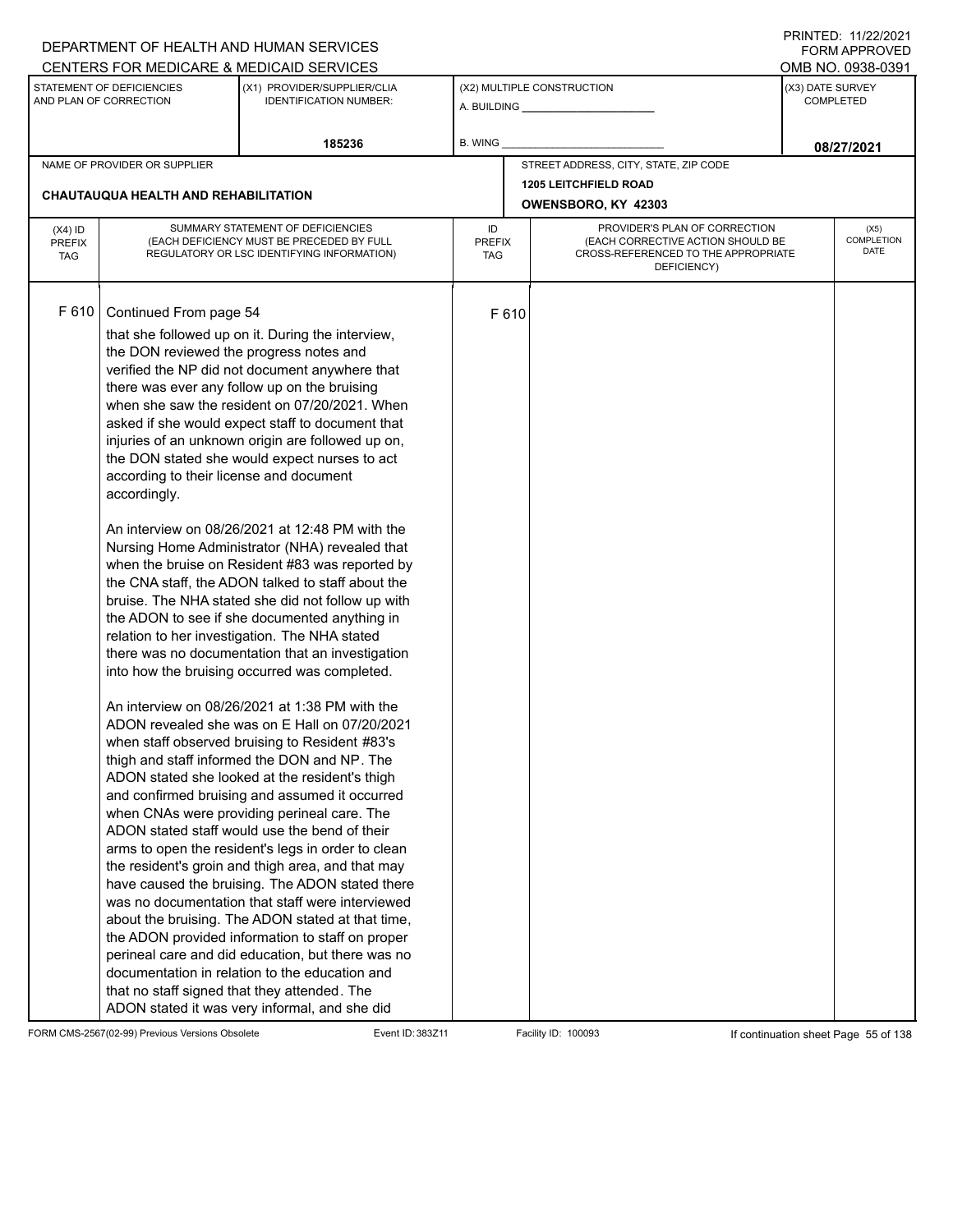|                                          |                                                                                                                                                                                | DEPARTMENT OF HEALTH AND HUMAN SERVICES                                                                                                                                                                                                                                                                                                                                                                                                                                                                                                                                                                                                                                                                                                                                                                                                                                                                                                                                                                                                                                                                                                                                                                                                                                                                                                                                                                                                                                              |                            |                     |                                                                                                                          |                  | I INITILD. III <i>LLIL</i> OLI<br><b>FORM APPROVED</b> |  |  |  |
|------------------------------------------|--------------------------------------------------------------------------------------------------------------------------------------------------------------------------------|--------------------------------------------------------------------------------------------------------------------------------------------------------------------------------------------------------------------------------------------------------------------------------------------------------------------------------------------------------------------------------------------------------------------------------------------------------------------------------------------------------------------------------------------------------------------------------------------------------------------------------------------------------------------------------------------------------------------------------------------------------------------------------------------------------------------------------------------------------------------------------------------------------------------------------------------------------------------------------------------------------------------------------------------------------------------------------------------------------------------------------------------------------------------------------------------------------------------------------------------------------------------------------------------------------------------------------------------------------------------------------------------------------------------------------------------------------------------------------------|----------------------------|---------------------|--------------------------------------------------------------------------------------------------------------------------|------------------|--------------------------------------------------------|--|--|--|
|                                          |                                                                                                                                                                                | CENTERS FOR MEDICARE & MEDICAID SERVICES                                                                                                                                                                                                                                                                                                                                                                                                                                                                                                                                                                                                                                                                                                                                                                                                                                                                                                                                                                                                                                                                                                                                                                                                                                                                                                                                                                                                                                             |                            |                     |                                                                                                                          |                  | OMB NO. 0938-0391                                      |  |  |  |
|                                          | STATEMENT OF DEFICIENCIES<br>AND PLAN OF CORRECTION                                                                                                                            | (X1) PROVIDER/SUPPLIER/CLIA<br><b>IDENTIFICATION NUMBER:</b>                                                                                                                                                                                                                                                                                                                                                                                                                                                                                                                                                                                                                                                                                                                                                                                                                                                                                                                                                                                                                                                                                                                                                                                                                                                                                                                                                                                                                         |                            |                     | (X2) MULTIPLE CONSTRUCTION                                                                                               | (X3) DATE SURVEY | <b>COMPLETED</b>                                       |  |  |  |
|                                          |                                                                                                                                                                                | 185236                                                                                                                                                                                                                                                                                                                                                                                                                                                                                                                                                                                                                                                                                                                                                                                                                                                                                                                                                                                                                                                                                                                                                                                                                                                                                                                                                                                                                                                                               | <b>B. WING</b>             |                     |                                                                                                                          |                  | 08/27/2021                                             |  |  |  |
|                                          | NAME OF PROVIDER OR SUPPLIER                                                                                                                                                   |                                                                                                                                                                                                                                                                                                                                                                                                                                                                                                                                                                                                                                                                                                                                                                                                                                                                                                                                                                                                                                                                                                                                                                                                                                                                                                                                                                                                                                                                                      |                            |                     | STREET ADDRESS, CITY, STATE, ZIP CODE                                                                                    |                  |                                                        |  |  |  |
|                                          | CHAUTAUQUA HEALTH AND REHABILITATION                                                                                                                                           |                                                                                                                                                                                                                                                                                                                                                                                                                                                                                                                                                                                                                                                                                                                                                                                                                                                                                                                                                                                                                                                                                                                                                                                                                                                                                                                                                                                                                                                                                      |                            |                     | <b>1205 LEITCHFIELD ROAD</b>                                                                                             |                  |                                                        |  |  |  |
|                                          |                                                                                                                                                                                |                                                                                                                                                                                                                                                                                                                                                                                                                                                                                                                                                                                                                                                                                                                                                                                                                                                                                                                                                                                                                                                                                                                                                                                                                                                                                                                                                                                                                                                                                      |                            | OWENSBORO, KY 42303 |                                                                                                                          |                  |                                                        |  |  |  |
| $(X4)$ ID<br><b>PREFIX</b><br><b>TAG</b> |                                                                                                                                                                                | SUMMARY STATEMENT OF DEFICIENCIES<br>(EACH DEFICIENCY MUST BE PRECEDED BY FULL<br>REGULATORY OR LSC IDENTIFYING INFORMATION)                                                                                                                                                                                                                                                                                                                                                                                                                                                                                                                                                                                                                                                                                                                                                                                                                                                                                                                                                                                                                                                                                                                                                                                                                                                                                                                                                         | ID<br><b>PREFIX</b><br>TAG |                     | PROVIDER'S PLAN OF CORRECTION<br>(EACH CORRECTIVE ACTION SHOULD BE<br>CROSS-REFERENCED TO THE APPROPRIATE<br>DEFICIENCY) |                  | (X5)<br>COMPLETION<br>DATE                             |  |  |  |
| F 610                                    | Continued From page 55<br>was documentation.<br>(CT) scan for this, the fracture was found.]<br>diagnosis.<br>fracture in the proximal right femur in the<br>undetermined age. | not document anything in the electronic medical<br>record because the NP was aware. The ADON<br>stated she assumed the NP was documenting<br>about it. The ADON was unaware that the NP<br>never mentioned or documented anything in<br>relation to the bruising on the resident's thigh but<br>confirmed she never checked to make sure there<br>3b. Review of Resident #83's Progress Note<br>dated 07/23/2021 at 5:46 PM, revealed, "ER<br>nurse called to inform of acute right hip fracture,<br>unknown cause at this time, DON aware." [The<br>resident had been sent out for a possible bowel<br>obstruction. During the computer tomography<br>An interview on 08/25/2021 at 12:00 PM, with the<br>Director of Nursing (DON) revealed she was<br>aware that the hospital reported on 07/23/2021<br>that Resident #83 had an acute right hip fracture.<br>The hospital did additional testing, and it was<br>ruled as a chronic condition and not a new acute<br>injury. The DON stated she would get the hospital<br>records and provide those to the Surveyor. The<br>DON also stated she was not sure why there was<br>not any documentation in the Progress notes<br>related to the follow-up or outcome of the final<br>Review of the "Imaging" dated 07/24/2021 of the<br>CT Cystogram per contrast protocol revealed<br>Resident #83 had a comminuted and impacted<br>sub-capital region. Further review revealed the<br>assessment was right femoral neck fracture of |                            | F 610               |                                                                                                                          |                  |                                                        |  |  |  |
|                                          |                                                                                                                                                                                | An interview on 08/26/2021 at 12:48 PM with the                                                                                                                                                                                                                                                                                                                                                                                                                                                                                                                                                                                                                                                                                                                                                                                                                                                                                                                                                                                                                                                                                                                                                                                                                                                                                                                                                                                                                                      |                            |                     |                                                                                                                          |                  |                                                        |  |  |  |

FORM CMS-2567(02-99) Previous Versions Obsolete Event ID: 383Z11 Event ID: 383Z11 Facility ID: 100093 If continuation sheet Page 56 of 138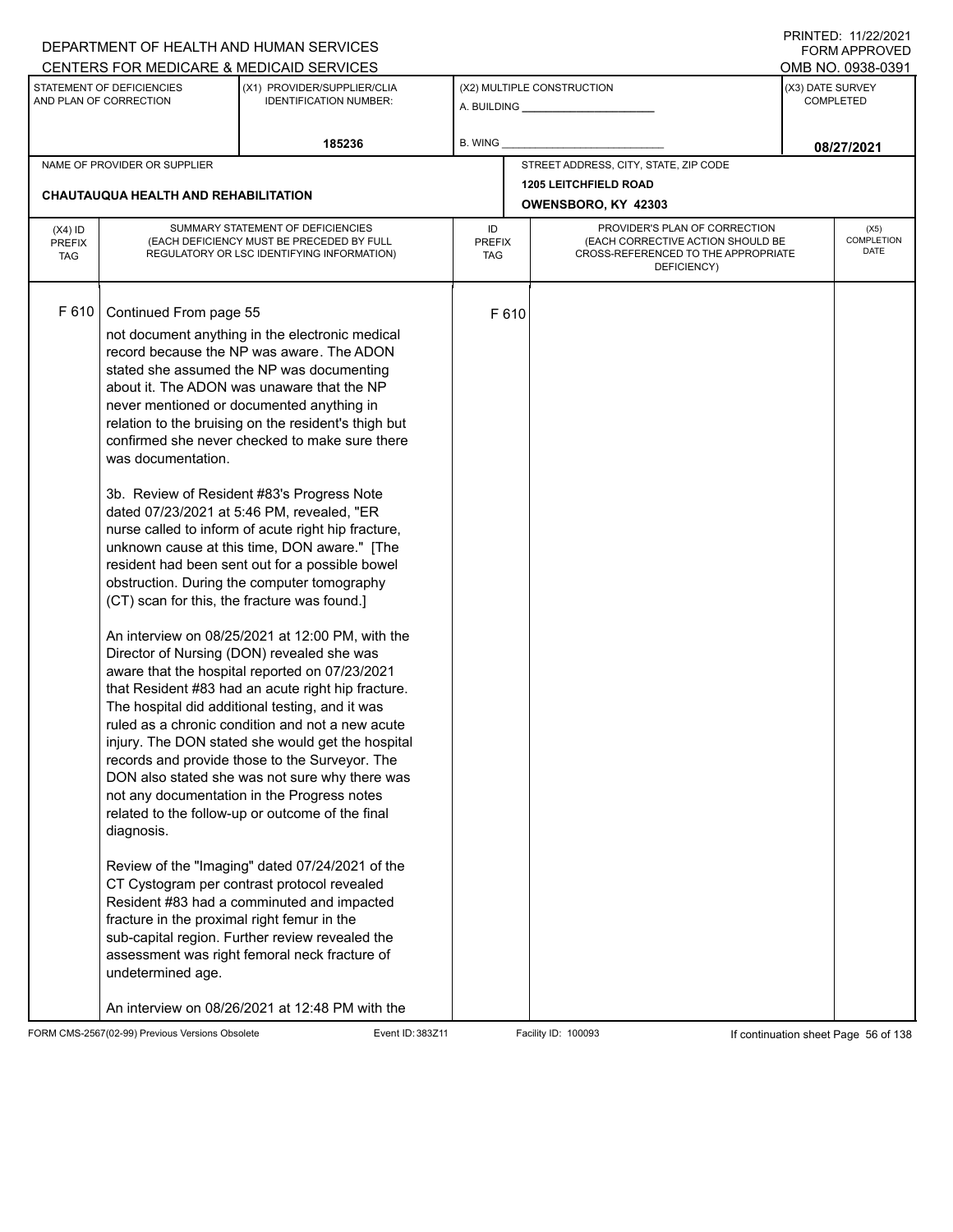|               |                                                     | DEPARTMENT OF HEALTH AND HUMAN SERVICES                                                          |                      |                     |                                                                          |                  | <b>FORM APPROVED</b>             |
|---------------|-----------------------------------------------------|--------------------------------------------------------------------------------------------------|----------------------|---------------------|--------------------------------------------------------------------------|------------------|----------------------------------|
|               |                                                     | CENTERS FOR MEDICARE & MEDICAID SERVICES                                                         |                      |                     |                                                                          |                  | OMB NO. 0938-0391                |
|               | STATEMENT OF DEFICIENCIES<br>AND PLAN OF CORRECTION | (X1) PROVIDER/SUPPLIER/CLIA<br><b>IDENTIFICATION NUMBER:</b>                                     |                      |                     | (X2) MULTIPLE CONSTRUCTION                                               | (X3) DATE SURVEY | <b>COMPLETED</b>                 |
|               |                                                     | 185236                                                                                           | B. WING              |                     |                                                                          |                  | 08/27/2021                       |
|               | NAME OF PROVIDER OR SUPPLIER                        |                                                                                                  |                      |                     | STREET ADDRESS, CITY, STATE, ZIP CODE                                    |                  |                                  |
|               |                                                     |                                                                                                  |                      |                     | <b>1205 LEITCHFIELD ROAD</b>                                             |                  |                                  |
|               | CHAUTAUQUA HEALTH AND REHABILITATION                |                                                                                                  |                      | OWENSBORO, KY 42303 |                                                                          |                  |                                  |
| $(X4)$ ID     |                                                     | SUMMARY STATEMENT OF DEFICIENCIES                                                                | ID                   |                     | PROVIDER'S PLAN OF CORRECTION                                            |                  | (X5)                             |
| <b>PREFIX</b> |                                                     | (EACH DEFICIENCY MUST BE PRECEDED BY FULL<br>REGULATORY OR LSC IDENTIFYING INFORMATION)          | <b>PREFIX</b><br>TAG |                     | (EACH CORRECTIVE ACTION SHOULD BE<br>CROSS-REFERENCED TO THE APPROPRIATE |                  | <b>COMPLETION</b><br><b>DATE</b> |
| <b>TAG</b>    |                                                     |                                                                                                  |                      |                     | DEFICIENCY)                                                              |                  |                                  |
|               |                                                     |                                                                                                  |                      |                     |                                                                          |                  |                                  |
| F 610         | Continued From page 56                              |                                                                                                  |                      | F 610               |                                                                          |                  |                                  |
|               |                                                     | DON revealed she did not feel Resident #83's                                                     |                      |                     |                                                                          |                  |                                  |
|               |                                                     | fracture was an injury of unknown origin and                                                     |                      |                     |                                                                          |                  |                                  |
|               |                                                     | therefore it did not need to be investigated. The                                                |                      |                     |                                                                          |                  |                                  |
|               |                                                     | DON stated they received a report on 07/24/2021                                                  |                      |                     |                                                                          |                  |                                  |
|               |                                                     | from urology and from the CT scan, and that                                                      |                      |                     |                                                                          |                  |                                  |
|               |                                                     | there were two different findings, but she did not                                               |                      |                     |                                                                          |                  |                                  |
|               |                                                     | follow up with either urology or with the hospital                                               |                      |                     |                                                                          |                  |                                  |
|               |                                                     | about the CT scan to verify both results. The                                                    |                      |                     |                                                                          |                  |                                  |
|               |                                                     | DON stated she never contacted urology to ask                                                    |                      |                     |                                                                          |                  |                                  |
|               | how they made their determination that it           |                                                                                                  |                      |                     |                                                                          |                  |                                  |
|               |                                                     | "appears" to be a chronic since the CT scan<br>contradicted the urology report stating there was |                      |                     |                                                                          |                  |                                  |
|               |                                                     | a comminuted and impacted fracture in the right                                                  |                      |                     |                                                                          |                  |                                  |
|               |                                                     | femur of undetermined age. The DON stated the                                                    |                      |                     |                                                                          |                  |                                  |
|               |                                                     | facility never initiated an investigation into how the                                           |                      |                     |                                                                          |                  |                                  |
|               |                                                     | fracture occurred or interviewed any staff in                                                    |                      |                     |                                                                          |                  |                                  |
|               |                                                     | relation to the fracture. The DON stated she felt                                                |                      |                     |                                                                          |                  |                                  |
|               |                                                     | the fracture was also a result of how the bruising                                               |                      |                     |                                                                          |                  |                                  |
|               |                                                     | was determined to have been caused due to staff                                                  |                      |                     |                                                                          |                  |                                  |
|               | separating the resident's legs during care.         |                                                                                                  |                      |                     |                                                                          |                  |                                  |
|               | The facility's Removal Plan included:               |                                                                                                  |                      |                     |                                                                          |                  |                                  |
|               |                                                     | 1. Resident #85 was reported to push Resident                                                    |                      |                     |                                                                          |                  |                                  |
|               |                                                     | #8 resulting in a fractured femur. The incident                                                  |                      |                     |                                                                          |                  |                                  |
|               |                                                     | was reported on 08/26/21 and the follow up                                                       |                      |                     |                                                                          |                  |                                  |
|               |                                                     | investigation finalized and reported 08/27/21.                                                   |                      |                     |                                                                          |                  |                                  |
|               |                                                     | Resident #6 was reported to have exposed                                                         |                      |                     |                                                                          |                  |                                  |
|               |                                                     | [himself/herself] in a group activity on 08/14/21.                                               |                      |                     |                                                                          |                  |                                  |
|               |                                                     | This event reported to OIG [Office of Inspector                                                  |                      |                     |                                                                          |                  |                                  |
|               | General] 08/27/21.                                  |                                                                                                  |                      |                     |                                                                          |                  |                                  |
|               | Investigations going forward will include:          |                                                                                                  |                      |                     |                                                                          |                  |                                  |
|               |                                                     | - Conducted observations of the alleged victim,                                                  |                      |                     |                                                                          |                  |                                  |
|               |                                                     | identification of any injuries as appropriate,                                                   |                      |                     |                                                                          |                  |                                  |
|               |                                                     | location where the situation occurred, interaction                                               |                      |                     |                                                                          |                  |                                  |
|               | and relationships between staff and other           |                                                                                                  |                      |                     |                                                                          |                  |                                  |
|               | residents.                                          |                                                                                                  |                      |                     |                                                                          |                  |                                  |

FORM CMS-2567(02-99) Previous Versions Obsolete Event ID: 383Z11 Facility ID: 100093 If continuation sheet Page 57 of 138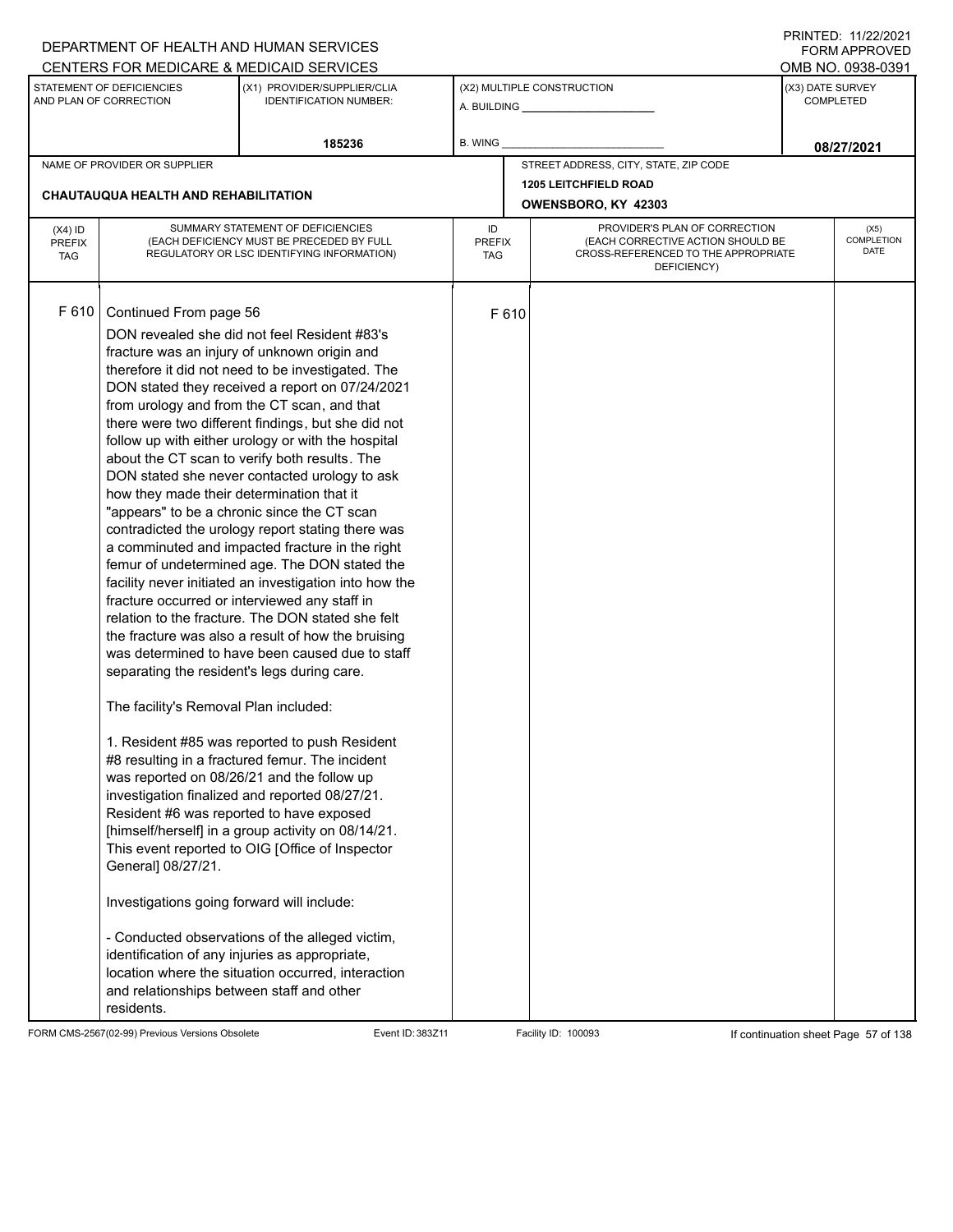|                                                     |                                                                                                                                                                                                                                                                                                                                                                                                                                                                                                                                       | DEPARTMENT OF HEALTH AND HUMAN SERVICES                                                                                                                                                                                                                                                                                                                                                                                                                                                                                                                                                                                                                                                                                                                                                                                                                                                                                                                                                                                                                                                                           |                                   |      |                                                                                         |                                                             | 11111111122.1112212121<br>FORM APPROVED |  |
|-----------------------------------------------------|---------------------------------------------------------------------------------------------------------------------------------------------------------------------------------------------------------------------------------------------------------------------------------------------------------------------------------------------------------------------------------------------------------------------------------------------------------------------------------------------------------------------------------------|-------------------------------------------------------------------------------------------------------------------------------------------------------------------------------------------------------------------------------------------------------------------------------------------------------------------------------------------------------------------------------------------------------------------------------------------------------------------------------------------------------------------------------------------------------------------------------------------------------------------------------------------------------------------------------------------------------------------------------------------------------------------------------------------------------------------------------------------------------------------------------------------------------------------------------------------------------------------------------------------------------------------------------------------------------------------------------------------------------------------|-----------------------------------|------|-----------------------------------------------------------------------------------------|-------------------------------------------------------------|-----------------------------------------|--|
|                                                     |                                                                                                                                                                                                                                                                                                                                                                                                                                                                                                                                       | CENTERS FOR MEDICARE & MEDICAID SERVICES                                                                                                                                                                                                                                                                                                                                                                                                                                                                                                                                                                                                                                                                                                                                                                                                                                                                                                                                                                                                                                                                          |                                   |      |                                                                                         |                                                             | OMB NO. 0938-0391                       |  |
| STATEMENT OF DEFICIENCIES<br>AND PLAN OF CORRECTION |                                                                                                                                                                                                                                                                                                                                                                                                                                                                                                                                       | (X1) PROVIDER/SUPPLIER/CLIA<br><b>IDENTIFICATION NUMBER:</b>                                                                                                                                                                                                                                                                                                                                                                                                                                                                                                                                                                                                                                                                                                                                                                                                                                                                                                                                                                                                                                                      |                                   |      | (X2) MULTIPLE CONSTRUCTION                                                              | (X3) DATE SURVEY<br>COMPLETED                               |                                         |  |
|                                                     |                                                                                                                                                                                                                                                                                                                                                                                                                                                                                                                                       | 185236                                                                                                                                                                                                                                                                                                                                                                                                                                                                                                                                                                                                                                                                                                                                                                                                                                                                                                                                                                                                                                                                                                            | B. WING                           |      |                                                                                         |                                                             | 08/27/2021                              |  |
|                                                     | NAME OF PROVIDER OR SUPPLIER                                                                                                                                                                                                                                                                                                                                                                                                                                                                                                          |                                                                                                                                                                                                                                                                                                                                                                                                                                                                                                                                                                                                                                                                                                                                                                                                                                                                                                                                                                                                                                                                                                                   |                                   |      | STREET ADDRESS, CITY, STATE, ZIP CODE                                                   |                                                             |                                         |  |
|                                                     | <b>CHAUTAUQUA HEALTH AND REHABILITATION</b>                                                                                                                                                                                                                                                                                                                                                                                                                                                                                           |                                                                                                                                                                                                                                                                                                                                                                                                                                                                                                                                                                                                                                                                                                                                                                                                                                                                                                                                                                                                                                                                                                                   |                                   |      | <b>1205 LEITCHFIELD ROAD</b><br>OWENSBORO, KY 42303                                     |                                                             |                                         |  |
|                                                     |                                                                                                                                                                                                                                                                                                                                                                                                                                                                                                                                       |                                                                                                                                                                                                                                                                                                                                                                                                                                                                                                                                                                                                                                                                                                                                                                                                                                                                                                                                                                                                                                                                                                                   |                                   |      |                                                                                         |                                                             |                                         |  |
| $(X4)$ ID<br><b>PREFIX</b><br><b>TAG</b>            |                                                                                                                                                                                                                                                                                                                                                                                                                                                                                                                                       | SUMMARY STATEMENT OF DEFICIENCIES<br>(EACH DEFICIENCY MUST BE PRECEDED BY FULL<br>REGULATORY OR LSC IDENTIFYING INFORMATION)                                                                                                                                                                                                                                                                                                                                                                                                                                                                                                                                                                                                                                                                                                                                                                                                                                                                                                                                                                                      | ID<br><b>PREFIX</b><br><b>TAG</b> |      | (EACH CORRECTIVE ACTION SHOULD BE<br>CROSS-REFERENCED TO THE APPROPRIATE<br>DEFICIENCY) | PROVIDER'S PLAN OF CORRECTION<br>(X5)<br>COMPLETION<br>DATE |                                         |  |
| F 610                                               | Continued From page 57                                                                                                                                                                                                                                                                                                                                                                                                                                                                                                                |                                                                                                                                                                                                                                                                                                                                                                                                                                                                                                                                                                                                                                                                                                                                                                                                                                                                                                                                                                                                                                                                                                                   |                                   | F610 |                                                                                         |                                                             |                                         |  |
|                                                     | outside agencies as needed. The facility<br>conducted a record review for pertinent<br>information such as progress notes, social<br>services notes, physician, therapist and<br>reports, reports from hospital, lab or x ray,<br>deemed necessary.<br>or mistreatment does not occur while the<br>investigation is in progress. The facility will<br>etc., immediate notification of the victim's<br>practitioner and the family or the victims<br>and recorded on a reportable event log.<br>and 08-26-2021 to ensure there were no | - Interviews conducted with the alleged victim<br>representative, perpetrator, witness, practitioner,<br>consultant notes, financial records, incident<br>medication records and any other agencies as<br>- Depending on the nature of the allegation, the<br>facility has put effective measures in place to<br>ensure that further abuse, neglect or exploitation<br>monitor the alleged victim and monitor the other<br>residents at risk, by conducting management<br>visits at different times and shifts. The facility<br>evaluated if the alleged victim felt safe. If they do<br>not, immediate action will be taken to alleviate<br>fear, i.e. room relocation, increased supervision,<br>responsible party. The facility oversees the<br>implementation of corrective action and evaluates<br>effectiveness through the QAPI process. All<br>alleged abuse, neglect or exploitation monitored<br>2. All residents with BIMs of 8 or above were<br>interviewed by Social Services on 08-25-2021<br>concerns of safety, or feelings of abuse while in<br>this facility. None were noted. MOS nurse and SS |                                   |      |                                                                                         |                                                             |                                         |  |
|                                                     |                                                                                                                                                                                                                                                                                                                                                                                                                                                                                                                                       | below for any signs of change in baseline mood<br>or behavior and normal daily routine. No changes                                                                                                                                                                                                                                                                                                                                                                                                                                                                                                                                                                                                                                                                                                                                                                                                                                                                                                                                                                                                                |                                   |      |                                                                                         |                                                             |                                         |  |

FORM CMS-2567(02-99) Previous Versions Obsolete Event ID: 383Z11 Event ID: 383Z11 Facility ID: 100093 If continuation sheet Page 58 of 138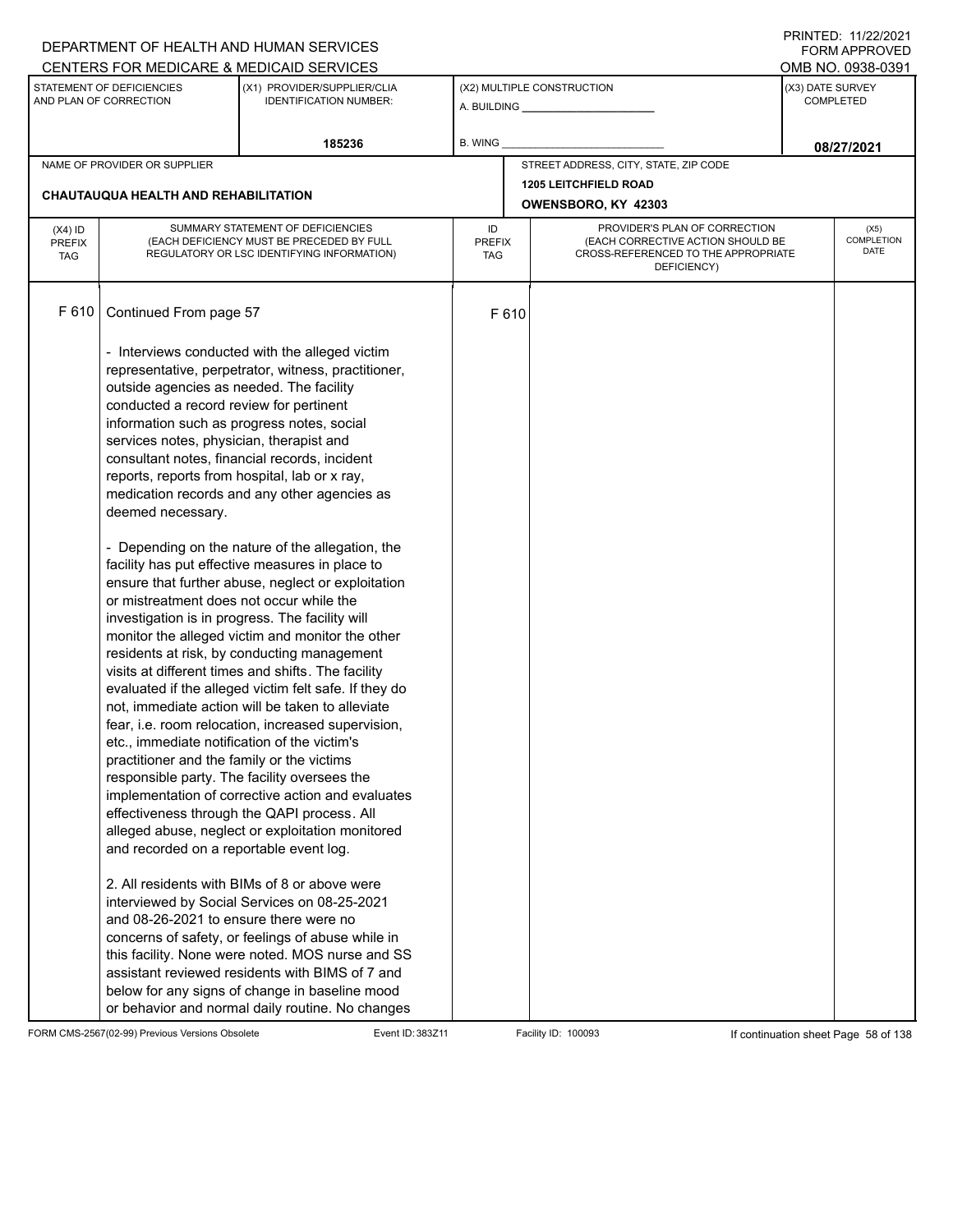|                                                                                                                                                   |                                                                                                                                                                                                                                                                                                                                                                                                                                                                                           | DEPARTMENT OF HEALTH AND HUMAN SERVICES                                                                                                                                                                                                                                                                                                                                                                                                                                                                                                                                                                                                                                                                                                                                                                                                                                                                                                                                                                                                            |                                                                                                                                                               |                  |                                                     |  | FORM APPROVED              |
|---------------------------------------------------------------------------------------------------------------------------------------------------|-------------------------------------------------------------------------------------------------------------------------------------------------------------------------------------------------------------------------------------------------------------------------------------------------------------------------------------------------------------------------------------------------------------------------------------------------------------------------------------------|----------------------------------------------------------------------------------------------------------------------------------------------------------------------------------------------------------------------------------------------------------------------------------------------------------------------------------------------------------------------------------------------------------------------------------------------------------------------------------------------------------------------------------------------------------------------------------------------------------------------------------------------------------------------------------------------------------------------------------------------------------------------------------------------------------------------------------------------------------------------------------------------------------------------------------------------------------------------------------------------------------------------------------------------------|---------------------------------------------------------------------------------------------------------------------------------------------------------------|------------------|-----------------------------------------------------|--|----------------------------|
|                                                                                                                                                   |                                                                                                                                                                                                                                                                                                                                                                                                                                                                                           | CENTERS FOR MEDICARE & MEDICAID SERVICES                                                                                                                                                                                                                                                                                                                                                                                                                                                                                                                                                                                                                                                                                                                                                                                                                                                                                                                                                                                                           |                                                                                                                                                               |                  |                                                     |  | OMB NO. 0938-0391          |
| STATEMENT OF DEFICIENCIES<br>(X2) MULTIPLE CONSTRUCTION<br>(X1) PROVIDER/SUPPLIER/CLIA<br>AND PLAN OF CORRECTION<br><b>IDENTIFICATION NUMBER:</b> |                                                                                                                                                                                                                                                                                                                                                                                                                                                                                           |                                                                                                                                                                                                                                                                                                                                                                                                                                                                                                                                                                                                                                                                                                                                                                                                                                                                                                                                                                                                                                                    | (X3) DATE SURVEY                                                                                                                                              | <b>COMPLETED</b> |                                                     |  |                            |
|                                                                                                                                                   |                                                                                                                                                                                                                                                                                                                                                                                                                                                                                           | 185236                                                                                                                                                                                                                                                                                                                                                                                                                                                                                                                                                                                                                                                                                                                                                                                                                                                                                                                                                                                                                                             | B. WING                                                                                                                                                       |                  |                                                     |  | 08/27/2021                 |
|                                                                                                                                                   | NAME OF PROVIDER OR SUPPLIER                                                                                                                                                                                                                                                                                                                                                                                                                                                              |                                                                                                                                                                                                                                                                                                                                                                                                                                                                                                                                                                                                                                                                                                                                                                                                                                                                                                                                                                                                                                                    |                                                                                                                                                               |                  | STREET ADDRESS, CITY, STATE, ZIP CODE               |  |                            |
|                                                                                                                                                   | <b>CHAUTAUQUA HEALTH AND REHABILITATION</b>                                                                                                                                                                                                                                                                                                                                                                                                                                               |                                                                                                                                                                                                                                                                                                                                                                                                                                                                                                                                                                                                                                                                                                                                                                                                                                                                                                                                                                                                                                                    |                                                                                                                                                               |                  | <b>1205 LEITCHFIELD ROAD</b><br>OWENSBORO, KY 42303 |  |                            |
| $(X4)$ ID<br><b>PREFIX</b><br><b>TAG</b>                                                                                                          |                                                                                                                                                                                                                                                                                                                                                                                                                                                                                           | SUMMARY STATEMENT OF DEFICIENCIES<br>(EACH DEFICIENCY MUST BE PRECEDED BY FULL<br>REGULATORY OR LSC IDENTIFYING INFORMATION)                                                                                                                                                                                                                                                                                                                                                                                                                                                                                                                                                                                                                                                                                                                                                                                                                                                                                                                       | PROVIDER'S PLAN OF CORRECTION<br>ID<br>(EACH CORRECTIVE ACTION SHOULD BE<br><b>PREFIX</b><br>CROSS-REFERENCED TO THE APPROPRIATE<br><b>TAG</b><br>DEFICIENCY) |                  |                                                     |  | (X5)<br>COMPLETION<br>DATE |
| F 610                                                                                                                                             | Continued From page 58<br>or concerns were identified.<br>General, Department of Community Based<br>Services, the State Ombudsman and Local<br>or Nurse practitioner within two hours.<br>4. IDT meeting held 8-27-2021; behaviors<br>reviewed to ensure all residents that have<br>services as appropriate by Social services<br>assistant.<br>staff on the following:<br>- Identify types of Abuse and Neglect.<br>administrator immediately<br>- This education completed by 8/27/2021 | 3. LNHA, DON, Unit Managers, ADON, MOS,<br>Business office, Payroll, Activities, Maintenance,<br>Therapy, Scheduling were educated per regional<br>director of Clinical services on 8-26-2021 at 2:15<br>PM on What is abuse, how to prevent abuse and<br>neglect, when to report abuse and neglect, and to<br>report all abuse to the LNHA immediately. The<br>licensed Nursing Home Administrator will make<br>the initial report to the Office of the Inspector<br>Ombudsman, the responsible parties and the MD<br>behaviors affecting others have interventions and<br>care plans in place. All interventions and care<br>plans were communicated to floor staff by way of<br>the Kardex. Education on this provided by DON<br>on 8-27-2021. Referrals were made to psychiatric<br>DON, and LNHA, and or designee educated all<br>- When to report suspected abuse and neglect<br>- Reporting of abuse and neglect directly to the<br>- In addition, a list of all staff has been developed<br>and no persons will be allowed to work without |                                                                                                                                                               | F 610            |                                                     |  |                            |
|                                                                                                                                                   | having completed this education prior to<br>assuming the floor.                                                                                                                                                                                                                                                                                                                                                                                                                           |                                                                                                                                                                                                                                                                                                                                                                                                                                                                                                                                                                                                                                                                                                                                                                                                                                                                                                                                                                                                                                                    |                                                                                                                                                               |                  |                                                     |  |                            |

FORM CMS-2567(02-99) Previous Versions Obsolete Event ID: 383Z11 Event ID: 383Z11 Facility ID: 100093 If continuation sheet Page 59 of 138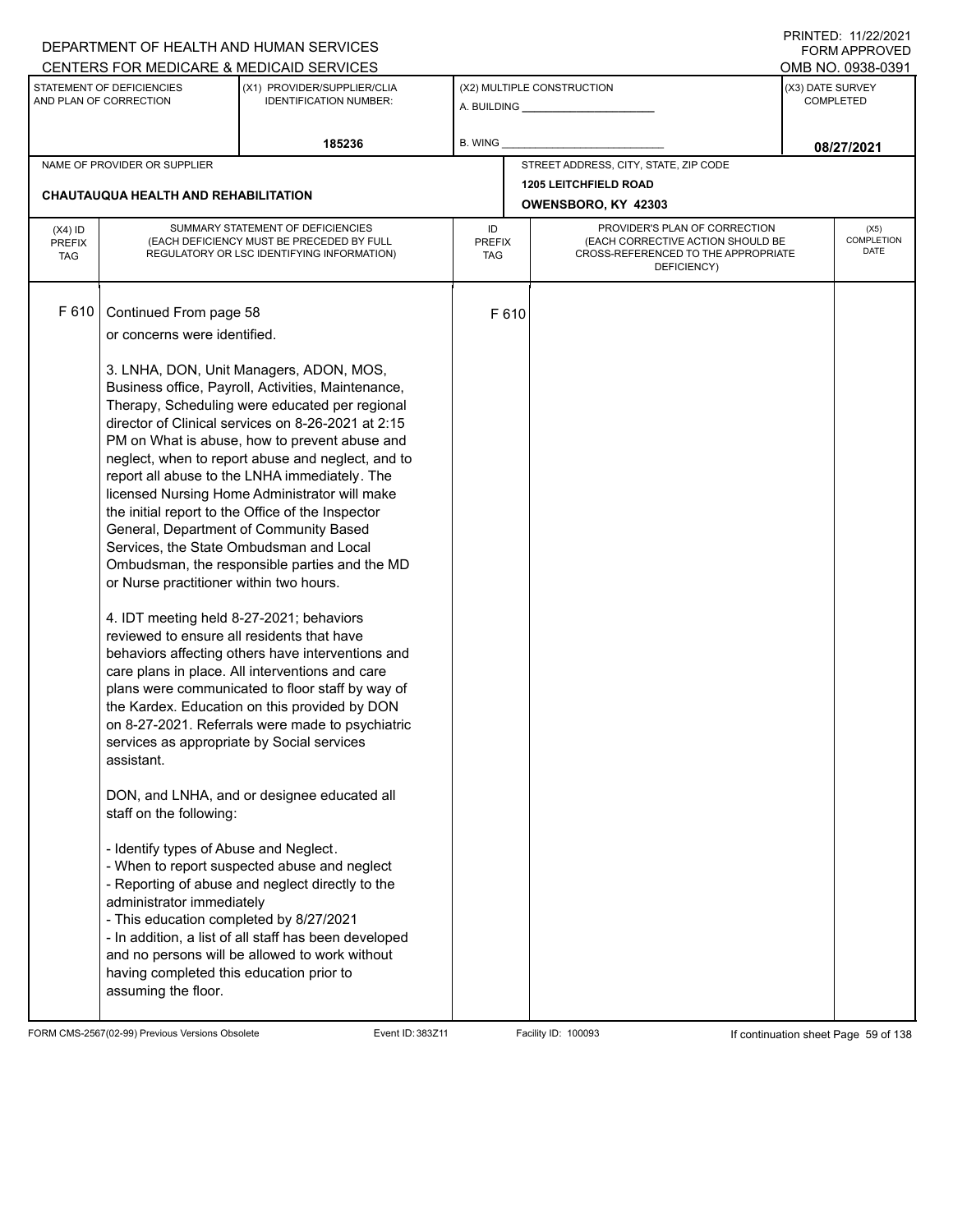|                                          |                                                                                                                                                                                                                                                                                                                                                                                                                                                                                                                                                               | DEPARTMENT OF HEALTH AND HUMAN SERVICES                                                                                                                                                                                                                                                                                                                                                                                                                                                                                                                                                                                                                                                                                                                                                                                                                                                                                                                                                                                                                                                                                               |                  |                                                                                                                                           |                                                     |                  | 111111111122.1112212121<br><b>FORM APPROVED</b> |
|------------------------------------------|---------------------------------------------------------------------------------------------------------------------------------------------------------------------------------------------------------------------------------------------------------------------------------------------------------------------------------------------------------------------------------------------------------------------------------------------------------------------------------------------------------------------------------------------------------------|---------------------------------------------------------------------------------------------------------------------------------------------------------------------------------------------------------------------------------------------------------------------------------------------------------------------------------------------------------------------------------------------------------------------------------------------------------------------------------------------------------------------------------------------------------------------------------------------------------------------------------------------------------------------------------------------------------------------------------------------------------------------------------------------------------------------------------------------------------------------------------------------------------------------------------------------------------------------------------------------------------------------------------------------------------------------------------------------------------------------------------------|------------------|-------------------------------------------------------------------------------------------------------------------------------------------|-----------------------------------------------------|------------------|-------------------------------------------------|
|                                          |                                                                                                                                                                                                                                                                                                                                                                                                                                                                                                                                                               | CENTERS FOR MEDICARE & MEDICAID SERVICES                                                                                                                                                                                                                                                                                                                                                                                                                                                                                                                                                                                                                                                                                                                                                                                                                                                                                                                                                                                                                                                                                              |                  |                                                                                                                                           |                                                     |                  | OMB NO. 0938-0391                               |
|                                          | STATEMENT OF DEFICIENCIES<br>AND PLAN OF CORRECTION                                                                                                                                                                                                                                                                                                                                                                                                                                                                                                           | (X1) PROVIDER/SUPPLIER/CLIA<br><b>IDENTIFICATION NUMBER:</b>                                                                                                                                                                                                                                                                                                                                                                                                                                                                                                                                                                                                                                                                                                                                                                                                                                                                                                                                                                                                                                                                          |                  |                                                                                                                                           | (X2) MULTIPLE CONSTRUCTION                          | (X3) DATE SURVEY | <b>COMPLETED</b>                                |
|                                          |                                                                                                                                                                                                                                                                                                                                                                                                                                                                                                                                                               | 185236                                                                                                                                                                                                                                                                                                                                                                                                                                                                                                                                                                                                                                                                                                                                                                                                                                                                                                                                                                                                                                                                                                                                | <b>B. WING</b>   |                                                                                                                                           |                                                     |                  | 08/27/2021                                      |
|                                          | NAME OF PROVIDER OR SUPPLIER                                                                                                                                                                                                                                                                                                                                                                                                                                                                                                                                  |                                                                                                                                                                                                                                                                                                                                                                                                                                                                                                                                                                                                                                                                                                                                                                                                                                                                                                                                                                                                                                                                                                                                       |                  |                                                                                                                                           | STREET ADDRESS, CITY, STATE, ZIP CODE               |                  |                                                 |
|                                          | CHAUTAUQUA HEALTH AND REHABILITATION                                                                                                                                                                                                                                                                                                                                                                                                                                                                                                                          |                                                                                                                                                                                                                                                                                                                                                                                                                                                                                                                                                                                                                                                                                                                                                                                                                                                                                                                                                                                                                                                                                                                                       |                  |                                                                                                                                           | <b>1205 LEITCHFIELD ROAD</b><br>OWENSBORO, KY 42303 |                  |                                                 |
| $(X4)$ ID<br><b>PREFIX</b><br><b>TAG</b> |                                                                                                                                                                                                                                                                                                                                                                                                                                                                                                                                                               | SUMMARY STATEMENT OF DEFICIENCIES<br>(EACH DEFICIENCY MUST BE PRECEDED BY FULL<br>REGULATORY OR LSC IDENTIFYING INFORMATION)                                                                                                                                                                                                                                                                                                                                                                                                                                                                                                                                                                                                                                                                                                                                                                                                                                                                                                                                                                                                          | ID<br><b>TAG</b> | PROVIDER'S PLAN OF CORRECTION<br><b>PREFIX</b><br>(EACH CORRECTIVE ACTION SHOULD BE<br>CROSS-REFERENCED TO THE APPROPRIATE<br>DEFICIENCY) |                                                     |                  |                                                 |
| F 610                                    | Continued From page 59<br>1. Facility system changes:<br>every shift. By the RN<br>iii. Weekend Manager reviews TAR every<br>weekend.<br>(State Survey Agency), Department of<br>Community Based Services, the State<br>Ombudsman and Local Ombudsman, the<br>responsible parties and the MD or Nurse<br>practitioner within two hours.<br>v. Behaviors affecting others addressed<br>DON, LNHA, and or designee audited:<br>immediately, and staff will be educated<br>accordingly.<br>assurance and performance improvement<br>for a minimum of six months. | i. Behavior monitoring to TAR to be completed<br>ii. Facility has reviewed TAR daily in morning<br>clinical meeting. Reviewed 8-27-2021 by DONs<br>iv. IDT team reviews weekly TAR meeting to<br>ensure new interventions were effective and care<br>plans were updated. Review nursing notes for<br>trigger words daily to identify events that occurred<br>throughout the day. Any triggers reported to the<br>Administrator immediately and the licensed<br>Nursing Home Administrator will make the initial<br>report to the Office of the Inspector General<br>immediately as appropriate, residents with noted<br>behaviors will be referred to psych services.<br>i. The Abuse QAPI tool and the reportable events<br>logs completed monthly by the LNHA. Events<br>audited weekly x 3 months and then quarterly x<br>12 months. Any concerns documented, corrected<br>ii. Findings/trends reported at the monthly quality<br>committee by the Director of Nursing or designee<br>iii. QAPI meetings weekly for four weeks to<br>monitor progress and then monthly thereafter."<br>The IJ was removed on 08/27/2021 at 6:00 PM |                  | F610                                                                                                                                      |                                                     |                  |                                                 |

FORM CMS-2567(02-99) Previous Versions Obsolete Event ID: 383Z11 Facility ID: 100093 If continuation sheet Page 60 of 138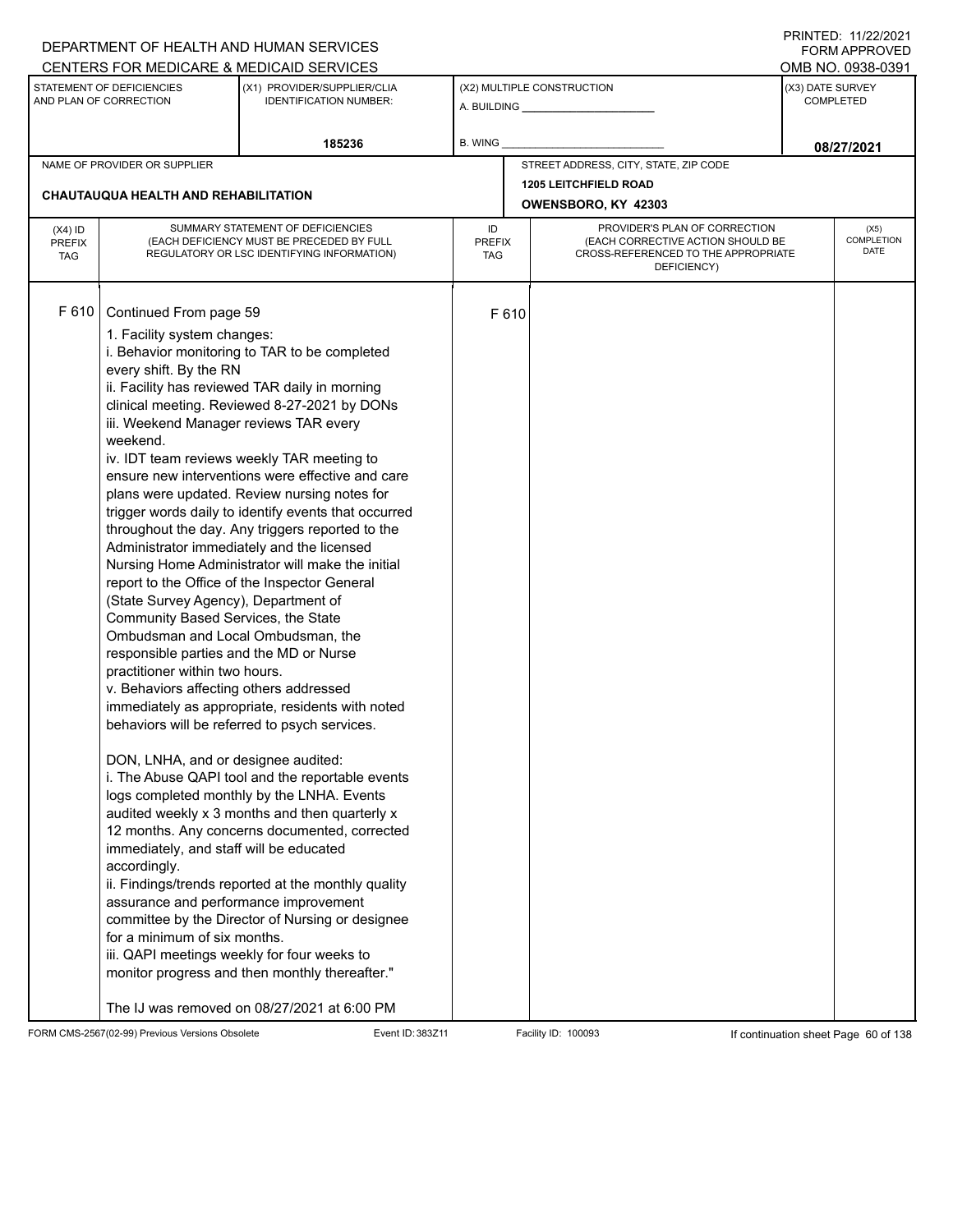| CENTERS FOR MEDICARE & MEDICAID SERVICES                                                                                                                                                                                                                                                                                                                                                                                                                                                                                                                                                                                                                                                                                                                                                                                                                                                                                                                                                                                                                                                                                                                                                                                                                                                                                                                                                                                                                                                                                                                                                                                                                                   |                                                                                        |                              |                                                      |                                                                                                                                                                   |
|----------------------------------------------------------------------------------------------------------------------------------------------------------------------------------------------------------------------------------------------------------------------------------------------------------------------------------------------------------------------------------------------------------------------------------------------------------------------------------------------------------------------------------------------------------------------------------------------------------------------------------------------------------------------------------------------------------------------------------------------------------------------------------------------------------------------------------------------------------------------------------------------------------------------------------------------------------------------------------------------------------------------------------------------------------------------------------------------------------------------------------------------------------------------------------------------------------------------------------------------------------------------------------------------------------------------------------------------------------------------------------------------------------------------------------------------------------------------------------------------------------------------------------------------------------------------------------------------------------------------------------------------------------------------------|----------------------------------------------------------------------------------------|------------------------------|------------------------------------------------------|-------------------------------------------------------------------------------------------------------------------------------------------------------------------|
|                                                                                                                                                                                                                                                                                                                                                                                                                                                                                                                                                                                                                                                                                                                                                                                                                                                                                                                                                                                                                                                                                                                                                                                                                                                                                                                                                                                                                                                                                                                                                                                                                                                                            |                                                                                        |                              |                                                      | OMB NO. 0938-0391                                                                                                                                                 |
| (X1) PROVIDER/SUPPLIER/CLIA<br><b>IDENTIFICATION NUMBER:</b>                                                                                                                                                                                                                                                                                                                                                                                                                                                                                                                                                                                                                                                                                                                                                                                                                                                                                                                                                                                                                                                                                                                                                                                                                                                                                                                                                                                                                                                                                                                                                                                                               |                                                                                        |                              |                                                      | (X3) DATE SURVEY<br><b>COMPLETED</b>                                                                                                                              |
| 185236                                                                                                                                                                                                                                                                                                                                                                                                                                                                                                                                                                                                                                                                                                                                                                                                                                                                                                                                                                                                                                                                                                                                                                                                                                                                                                                                                                                                                                                                                                                                                                                                                                                                     | B. WING                                                                                |                              |                                                      | 08/27/2021                                                                                                                                                        |
|                                                                                                                                                                                                                                                                                                                                                                                                                                                                                                                                                                                                                                                                                                                                                                                                                                                                                                                                                                                                                                                                                                                                                                                                                                                                                                                                                                                                                                                                                                                                                                                                                                                                            |                                                                                        |                              |                                                      |                                                                                                                                                                   |
|                                                                                                                                                                                                                                                                                                                                                                                                                                                                                                                                                                                                                                                                                                                                                                                                                                                                                                                                                                                                                                                                                                                                                                                                                                                                                                                                                                                                                                                                                                                                                                                                                                                                            |                                                                                        | <b>1205 LEITCHFIELD ROAD</b> |                                                      |                                                                                                                                                                   |
|                                                                                                                                                                                                                                                                                                                                                                                                                                                                                                                                                                                                                                                                                                                                                                                                                                                                                                                                                                                                                                                                                                                                                                                                                                                                                                                                                                                                                                                                                                                                                                                                                                                                            |                                                                                        | OWENSBORO, KY 42303          |                                                      |                                                                                                                                                                   |
| SUMMARY STATEMENT OF DEFICIENCIES<br>(EACH DEFICIENCY MUST BE PRECEDED BY FULL<br>REGULATORY OR LSC IDENTIFYING INFORMATION)                                                                                                                                                                                                                                                                                                                                                                                                                                                                                                                                                                                                                                                                                                                                                                                                                                                                                                                                                                                                                                                                                                                                                                                                                                                                                                                                                                                                                                                                                                                                               | ID<br>TAG                                                                              |                              |                                                      | (X5)<br><b>COMPLETION</b><br>DATE                                                                                                                                 |
| Continued From page 60<br>after the survey team performed onsite<br>verification that the Removal Plans had been<br>Onsite verification of the implementation of the<br>Removal Plan was conducted during the survey.<br>On 08/27/2021 between the hours of 11:00 AM<br>and 6:00 PM. Review of the educational materials<br>indicated 100% of staff to include all departments<br>had been completed on 08/26/2021.<br>1. Resident #85 was reported to push Resident<br>#8 resulting in a fractured femur. The incident<br>was reported on 08/26/2021 and the follow up<br>investigation finalized and reported 08/27/2021.<br>Resident #6 was reported to have exposed<br>[himself/herself] in a group activity on 08/14/2021.<br>This event was reported to OIG on 08/27/2021.<br>2. Surveyors verified 54 Residents with BIMS 8 or<br>above were interviewed and indicated they felt<br>3. Review of the educational materials indicated<br>100% of staff to include all departments had been<br>completed on 08/26/2021. Twelve interviews were<br>conducted on 08/27/2021 between the hours of<br>11:00 AM - 6:00 PM to verify in-service training<br>had been completed on the facility's Abuse Policy<br>and Procedure training to include the types of<br>abuse, what to report, to whom to report the<br>allegations of abuse and when to report. Of those<br>interviewed included certified nursing assistants<br>(CNAs), licensed practical nurses (LPNs),<br>registered nurses (RNs), housekeeping and<br>scheduling staff. The staff interviewed revealed<br>knowledge of what constituted abuse, what to do<br>if abuse was observed, both staff to resident |                                                                                        |                              |                                                      |                                                                                                                                                                   |
|                                                                                                                                                                                                                                                                                                                                                                                                                                                                                                                                                                                                                                                                                                                                                                                                                                                                                                                                                                                                                                                                                                                                                                                                                                                                                                                                                                                                                                                                                                                                                                                                                                                                            | CHAUTAUQUA HEALTH AND REHABILITATION<br>abuse and in the event of resident-to-resident |                              | (X2) MULTIPLE CONSTRUCTION<br><b>PREFIX</b><br>F 610 | STREET ADDRESS, CITY, STATE, ZIP CODE<br>PROVIDER'S PLAN OF CORRECTION<br>(EACH CORRECTIVE ACTION SHOULD BE<br>CROSS-REFERENCED TO THE APPROPRIATE<br>DEFICIENCY) |

FORM CMS-2567(02-99) Previous Versions Obsolete Event ID: 383Z11 Event ID: 383Z11 Facility ID: 100093 If continuation sheet Page 61 of 138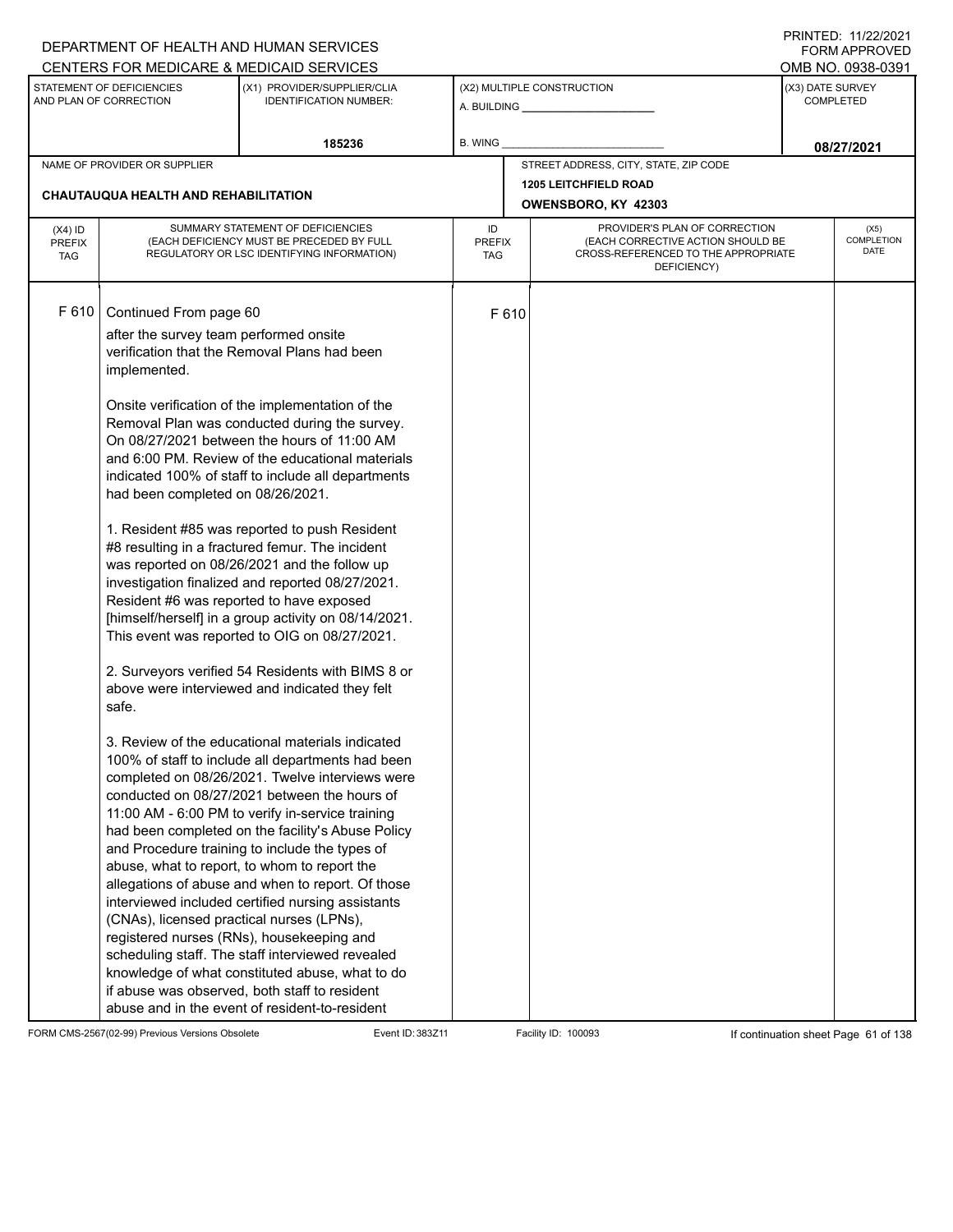|                                          |                                                                                                                                                                                                                                                                                                                                   | DEPARTMENT OF HEALTH AND HUMAN SERVICES                                                                                                                                                                                                                                                                                                                                                                                                                                                                                                                                                                                                                                                                                                                                                                                                                                                                                                                                                                                                                                                                                                                                                                                                                                                                                          |                                   |                                                              |                                                                                                                          |                  | $\left  \right $ $\left  \right $ $\left  \right $ $\left  \right $ $\left  \right $ $\left  \right $ $\left  \right $ $\left  \right $ $\left  \right $ $\left  \right $ $\left  \right $ $\left  \right $ $\left  \right $ $\left  \right $ $\left  \right $ $\left  \right $ $\left  \right $ $\left  \right $ $\left  \right $ $\left  \right $ $\left  \right $ $\left  \right $ $\left  \right $ $\left  \right $ $\left  \$<br><b>FORM APPROVED</b> |
|------------------------------------------|-----------------------------------------------------------------------------------------------------------------------------------------------------------------------------------------------------------------------------------------------------------------------------------------------------------------------------------|----------------------------------------------------------------------------------------------------------------------------------------------------------------------------------------------------------------------------------------------------------------------------------------------------------------------------------------------------------------------------------------------------------------------------------------------------------------------------------------------------------------------------------------------------------------------------------------------------------------------------------------------------------------------------------------------------------------------------------------------------------------------------------------------------------------------------------------------------------------------------------------------------------------------------------------------------------------------------------------------------------------------------------------------------------------------------------------------------------------------------------------------------------------------------------------------------------------------------------------------------------------------------------------------------------------------------------|-----------------------------------|--------------------------------------------------------------|--------------------------------------------------------------------------------------------------------------------------|------------------|------------------------------------------------------------------------------------------------------------------------------------------------------------------------------------------------------------------------------------------------------------------------------------------------------------------------------------------------------------------------------------------------------------------------------------------------------------|
|                                          |                                                                                                                                                                                                                                                                                                                                   | CENTERS FOR MEDICARE & MEDICAID SERVICES                                                                                                                                                                                                                                                                                                                                                                                                                                                                                                                                                                                                                                                                                                                                                                                                                                                                                                                                                                                                                                                                                                                                                                                                                                                                                         |                                   |                                                              |                                                                                                                          |                  | OMB NO. 0938-0391                                                                                                                                                                                                                                                                                                                                                                                                                                          |
|                                          | STATEMENT OF DEFICIENCIES<br>AND PLAN OF CORRECTION                                                                                                                                                                                                                                                                               | (X1) PROVIDER/SUPPLIER/CLIA<br><b>IDENTIFICATION NUMBER:</b>                                                                                                                                                                                                                                                                                                                                                                                                                                                                                                                                                                                                                                                                                                                                                                                                                                                                                                                                                                                                                                                                                                                                                                                                                                                                     |                                   | (X2) MULTIPLE CONSTRUCTION<br>A. BUILDING <b>A.</b> BUILDING |                                                                                                                          | (X3) DATE SURVEY | COMPLETED                                                                                                                                                                                                                                                                                                                                                                                                                                                  |
|                                          |                                                                                                                                                                                                                                                                                                                                   | 185236                                                                                                                                                                                                                                                                                                                                                                                                                                                                                                                                                                                                                                                                                                                                                                                                                                                                                                                                                                                                                                                                                                                                                                                                                                                                                                                           | <b>B. WING</b>                    |                                                              |                                                                                                                          |                  | 08/27/2021                                                                                                                                                                                                                                                                                                                                                                                                                                                 |
|                                          | NAME OF PROVIDER OR SUPPLIER                                                                                                                                                                                                                                                                                                      |                                                                                                                                                                                                                                                                                                                                                                                                                                                                                                                                                                                                                                                                                                                                                                                                                                                                                                                                                                                                                                                                                                                                                                                                                                                                                                                                  |                                   |                                                              | STREET ADDRESS, CITY, STATE, ZIP CODE                                                                                    |                  |                                                                                                                                                                                                                                                                                                                                                                                                                                                            |
|                                          | <b>CHAUTAUQUA HEALTH AND REHABILITATION</b>                                                                                                                                                                                                                                                                                       |                                                                                                                                                                                                                                                                                                                                                                                                                                                                                                                                                                                                                                                                                                                                                                                                                                                                                                                                                                                                                                                                                                                                                                                                                                                                                                                                  |                                   |                                                              | <b>1205 LEITCHFIELD ROAD</b>                                                                                             |                  |                                                                                                                                                                                                                                                                                                                                                                                                                                                            |
|                                          |                                                                                                                                                                                                                                                                                                                                   |                                                                                                                                                                                                                                                                                                                                                                                                                                                                                                                                                                                                                                                                                                                                                                                                                                                                                                                                                                                                                                                                                                                                                                                                                                                                                                                                  |                                   |                                                              | OWENSBORO, KY 42303                                                                                                      |                  |                                                                                                                                                                                                                                                                                                                                                                                                                                                            |
| $(X4)$ ID<br><b>PREFIX</b><br><b>TAG</b> |                                                                                                                                                                                                                                                                                                                                   | SUMMARY STATEMENT OF DEFICIENCIES<br>(EACH DEFICIENCY MUST BE PRECEDED BY FULL<br>REGULATORY OR LSC IDENTIFYING INFORMATION)                                                                                                                                                                                                                                                                                                                                                                                                                                                                                                                                                                                                                                                                                                                                                                                                                                                                                                                                                                                                                                                                                                                                                                                                     | ID<br><b>PREFIX</b><br><b>TAG</b> |                                                              | PROVIDER'S PLAN OF CORRECTION<br>(EACH CORRECTIVE ACTION SHOULD BE<br>CROSS-REFERENCED TO THE APPROPRIATE<br>DEFICIENCY) |                  | (X5)<br><b>COMPLETION</b><br><b>DATE</b>                                                                                                                                                                                                                                                                                                                                                                                                                   |
| F 610<br>F 625<br>$SS = D$               | Continued From page 61<br>abuse should be reported. The interviews<br>revealed a consistent message that staff<br>assuring resident safety, abuse should be<br>scheduling received education on what<br>constitutes abuse and when to report.<br>an IDT meeting was held on 08/27/2021.<br>08/25/2021.<br>CFR(s): 483.15(d)(1)(2) | abuse, when to report abuse and to whom the<br>understood not only the different types of abuse,<br>but that resident-to-resident altercations also<br>constituted abuse. Staff indicated that through<br>training they understood the need to intercede<br>immediately and to always protect the resident<br>before reporting any incident of abuse to the<br>Administrator. Staff also acknowledged that have<br>reported immediately. The LNHA, DON, unit<br>managers, ADON, MDS, business office, payroll<br>department, activities, maintenance, therapy,<br>4. Observations during the survey revealed<br>Resident #85 was receiving 1:1 supervision.<br>Record review for Resident #85 indicated the<br>care plan had been revised to include exhibited<br>physical behaviors and stealing food from other<br>resident's trays. Interventions for Resident #85<br>included 1:1 supervision, psychiatric referral,<br>laboratory testing and a care conference with<br>family members to determine the resident's past<br>interest. Resident #6 had been placed on every<br>15-minute checks, and the care plan had been<br>updated on measures to address behaviors, and<br>Resident #6 was seen by psych services on<br>Notice of Bed Hold Policy Before/Upon Trnsfr<br>§483.15(d) Notice of bed-hold policy and return- |                                   | F 610<br>F 625                                               |                                                                                                                          |                  | 11/5/21                                                                                                                                                                                                                                                                                                                                                                                                                                                    |
|                                          |                                                                                                                                                                                                                                                                                                                                   | §483.15(d)(1) Notice before transfer. Before a                                                                                                                                                                                                                                                                                                                                                                                                                                                                                                                                                                                                                                                                                                                                                                                                                                                                                                                                                                                                                                                                                                                                                                                                                                                                                   |                                   |                                                              |                                                                                                                          |                  |                                                                                                                                                                                                                                                                                                                                                                                                                                                            |
|                                          | FORM CMS-2567(02-99) Previous Versions Obsolete                                                                                                                                                                                                                                                                                   | Event ID: 383Z11                                                                                                                                                                                                                                                                                                                                                                                                                                                                                                                                                                                                                                                                                                                                                                                                                                                                                                                                                                                                                                                                                                                                                                                                                                                                                                                 |                                   | Facility ID: 100093                                          |                                                                                                                          |                  | If continuation sheet Page 62 of 138                                                                                                                                                                                                                                                                                                                                                                                                                       |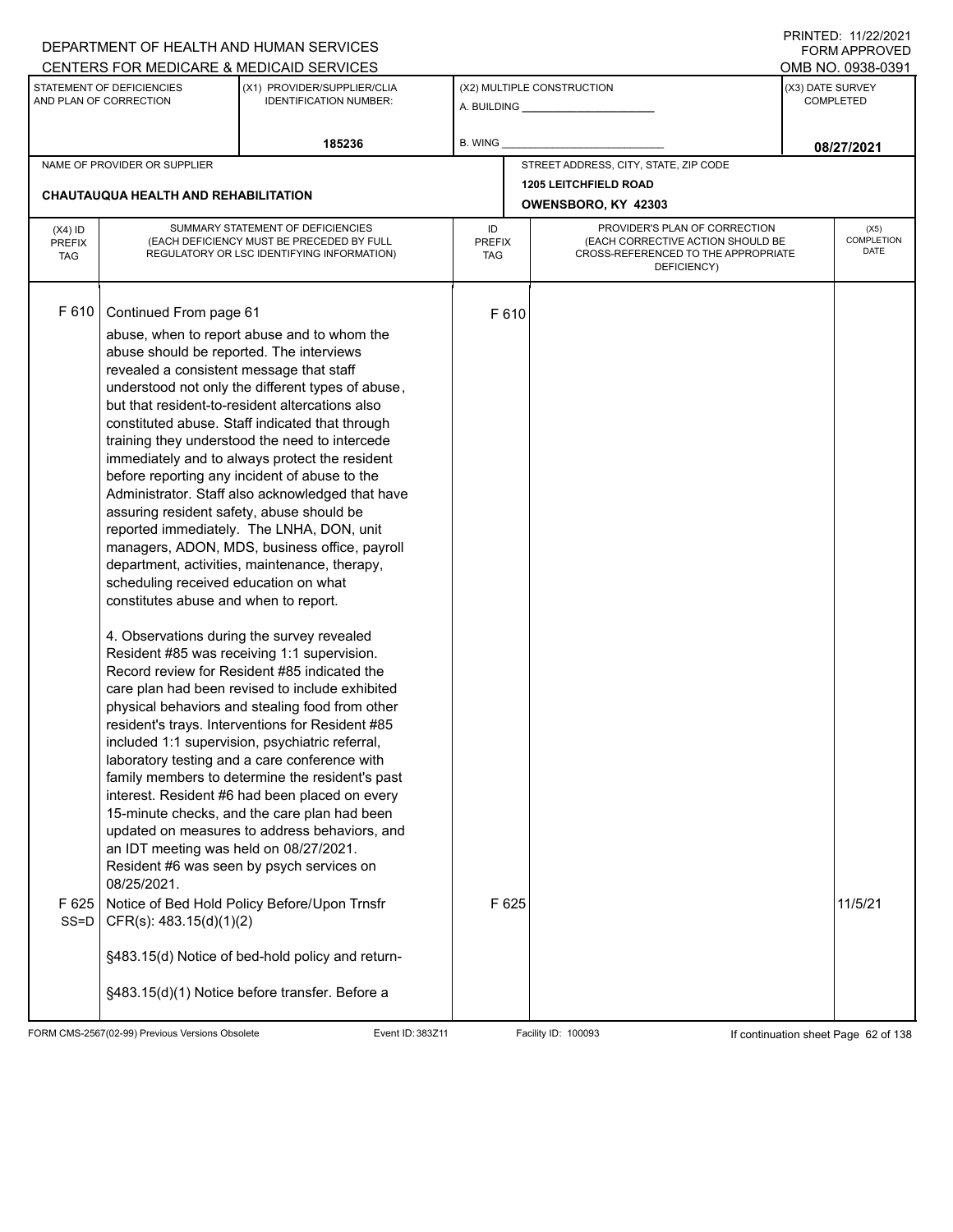|                                          |                                                                                                                                                                                                                                                                                                                                                                                                                                                                                                                                                                  | DEPARTMENT OF HEALTH AND HUMAN SERVICES<br>CENTERS FOR MEDICARE & MEDICAID SERVICES                                                                                                                                                                                                                                                                                                                                                                                                                                                                                                                                                                                                                                                                                                                                                                                                                                                                                                                                                                                                                                      |                                   |                                                     |                                                                                                                                                                                                                                                                                                                                                                                                                                                                        |                  | FININILU. IIIZZIZUZI<br>FORM APPROVED<br>OMB NO. 0938-0391 |
|------------------------------------------|------------------------------------------------------------------------------------------------------------------------------------------------------------------------------------------------------------------------------------------------------------------------------------------------------------------------------------------------------------------------------------------------------------------------------------------------------------------------------------------------------------------------------------------------------------------|--------------------------------------------------------------------------------------------------------------------------------------------------------------------------------------------------------------------------------------------------------------------------------------------------------------------------------------------------------------------------------------------------------------------------------------------------------------------------------------------------------------------------------------------------------------------------------------------------------------------------------------------------------------------------------------------------------------------------------------------------------------------------------------------------------------------------------------------------------------------------------------------------------------------------------------------------------------------------------------------------------------------------------------------------------------------------------------------------------------------------|-----------------------------------|-----------------------------------------------------|------------------------------------------------------------------------------------------------------------------------------------------------------------------------------------------------------------------------------------------------------------------------------------------------------------------------------------------------------------------------------------------------------------------------------------------------------------------------|------------------|------------------------------------------------------------|
|                                          | STATEMENT OF DEFICIENCIES<br>AND PLAN OF CORRECTION                                                                                                                                                                                                                                                                                                                                                                                                                                                                                                              | (X1) PROVIDER/SUPPLIER/CLIA<br><b>IDENTIFICATION NUMBER:</b>                                                                                                                                                                                                                                                                                                                                                                                                                                                                                                                                                                                                                                                                                                                                                                                                                                                                                                                                                                                                                                                             |                                   |                                                     | (X2) MULTIPLE CONSTRUCTION                                                                                                                                                                                                                                                                                                                                                                                                                                             | (X3) DATE SURVEY | <b>COMPLETED</b>                                           |
|                                          |                                                                                                                                                                                                                                                                                                                                                                                                                                                                                                                                                                  | 185236                                                                                                                                                                                                                                                                                                                                                                                                                                                                                                                                                                                                                                                                                                                                                                                                                                                                                                                                                                                                                                                                                                                   | <b>B. WING</b>                    |                                                     |                                                                                                                                                                                                                                                                                                                                                                                                                                                                        |                  | 08/27/2021                                                 |
|                                          | NAME OF PROVIDER OR SUPPLIER                                                                                                                                                                                                                                                                                                                                                                                                                                                                                                                                     |                                                                                                                                                                                                                                                                                                                                                                                                                                                                                                                                                                                                                                                                                                                                                                                                                                                                                                                                                                                                                                                                                                                          |                                   |                                                     | STREET ADDRESS, CITY, STATE, ZIP CODE                                                                                                                                                                                                                                                                                                                                                                                                                                  |                  |                                                            |
|                                          | <b>CHAUTAUQUA HEALTH AND REHABILITATION</b>                                                                                                                                                                                                                                                                                                                                                                                                                                                                                                                      |                                                                                                                                                                                                                                                                                                                                                                                                                                                                                                                                                                                                                                                                                                                                                                                                                                                                                                                                                                                                                                                                                                                          |                                   | <b>1205 LEITCHFIELD ROAD</b><br>OWENSBORO, KY 42303 |                                                                                                                                                                                                                                                                                                                                                                                                                                                                        |                  |                                                            |
| $(X4)$ ID<br><b>PREFIX</b><br><b>TAG</b> |                                                                                                                                                                                                                                                                                                                                                                                                                                                                                                                                                                  | SUMMARY STATEMENT OF DEFICIENCIES<br>(EACH DEFICIENCY MUST BE PRECEDED BY FULL<br>REGULATORY OR LSC IDENTIFYING INFORMATION)                                                                                                                                                                                                                                                                                                                                                                                                                                                                                                                                                                                                                                                                                                                                                                                                                                                                                                                                                                                             | ID<br><b>PREFIX</b><br><b>TAG</b> |                                                     | PROVIDER'S PLAN OF CORRECTION<br>(EACH CORRECTIVE ACTION SHOULD BE<br>CROSS-REFERENCED TO THE APPROPRIATE<br>DEFICIENCY)                                                                                                                                                                                                                                                                                                                                               |                  | (X5)<br>COMPLETION<br><b>DATE</b>                          |
| F 625                                    | Continued From page 62<br>the resident goes on therapeutic leave, the<br>the resident or resident representative that<br>specifies-<br>return and resume residence in the nursing<br>facility;<br>plan, under § 447.40 of this chapter, if any;<br>(iii) The nursing facility's policies regarding<br>resident to return; and<br>of this section.<br>the time of transfer of a resident for<br>facility must provide to the resident and the<br>by:<br>or the resident's representative prior to the<br>hospitalization on 08/18/2021.<br>The findings included: | nursing facility transfers a resident to a hospital or<br>nursing facility must provide written information to<br>(i) The duration of the state bed-hold policy, if<br>any, during which the resident is permitted to<br>(ii) The reserve bed payment policy in the state<br>bed-hold periods, which must be consistent with<br>paragraph (e)(1) of this section, permitting a<br>(iv) The information specified in paragraph (e)(1)<br>§483.15(d)(2) Bed-hold notice upon transfer. At<br>hospitalization or therapeutic leave, a nursing<br>resident representative written notice which<br>specifies the duration of the bed-hold policy<br>described in paragraph (d)(1) of this section.<br>This REQUIREMENT is not met as evidenced<br>Based on interviews, record reviews, and facility<br>policy review, it was determined the facility failed<br>to ensure one (1) of five (5) sampled residents<br>(Resident #42) reviewed for hospitalizations<br>received a bed-hold notice. Staff failed to ensure<br>a bed-hold notice was provided to Resident #42<br>Review of the facility's policy titled, "Bed Hold," |                                   | F 625                                               | 1. A review of the bed hold policy was<br>completed with Resident #42's family on<br>10/14/21.<br>2. Residents sent out of facility since<br>8/27/21 were reviewed to ensure bed hold<br>policy was presented to the resident or<br>their responsible party timely.<br>3. The bed hold policy added to the<br>transfer paperwork to be sent with all<br>transfers in the PCC documentation<br>system. Licensed nurse educated<br>completed by 11/4/21 and the business |                  |                                                            |

FORM CMS-2567(02-99) Previous Versions Obsolete Event ID: 383Z11 Event ID: 383Z11 Facility ID: 100093 If continuation sheet Page 63 of 138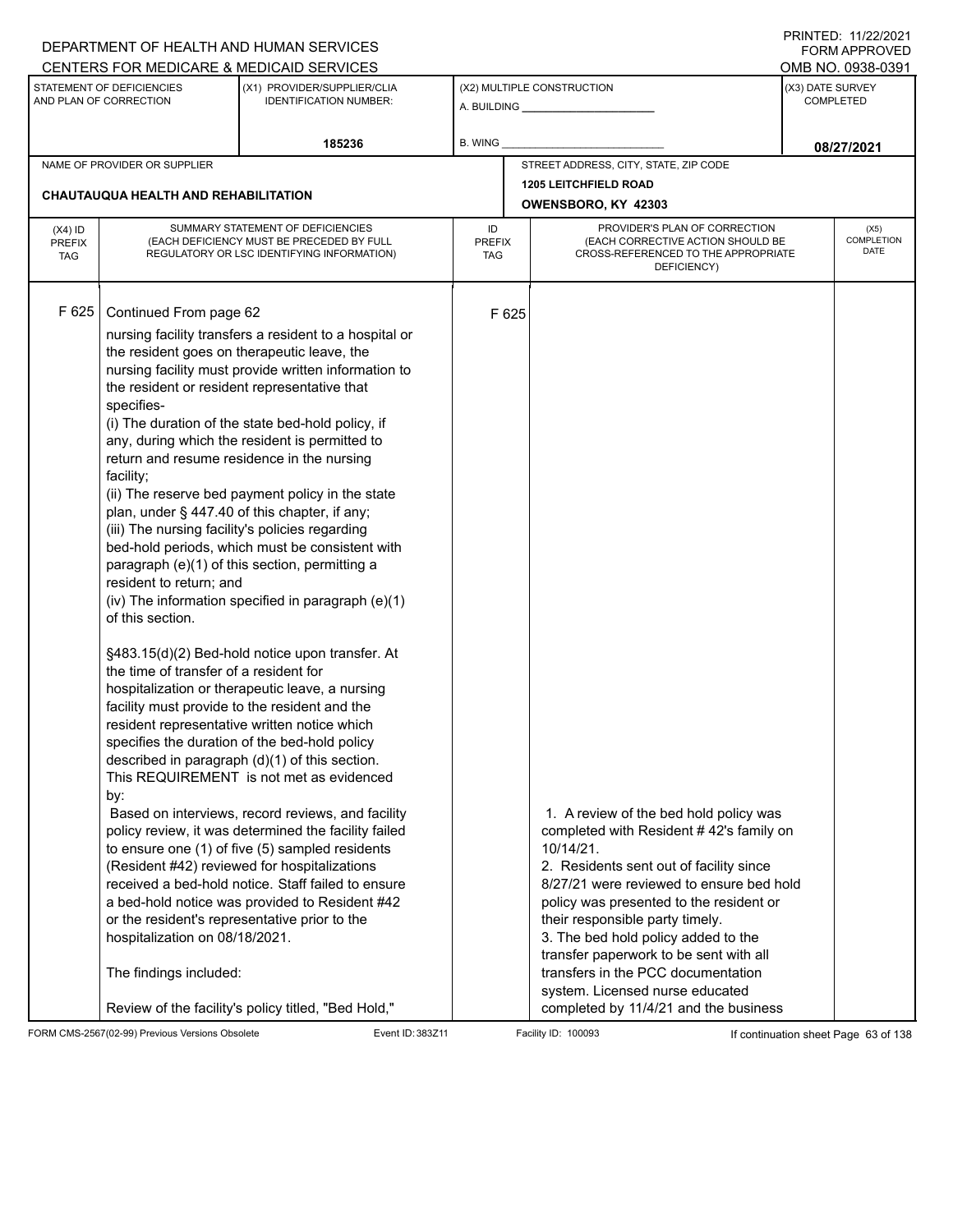| DEPARTMENT OF HEALTH AND HUMAN SERVICES                                                                                                |                                                                                                                                                                                                                                                                                                                                                                                                                                                                                                                                                                                                                                                                                                                                                                                                                                                                                                                                                                                                                                                                                                                                                                                                                                                                                                                                                                                                                                                                                                                                                                                     |                            |                                                                                                                                                                                                                                                                                                                                                                                                                                                                                                                                                                   | 11111111122.1112212121<br><b>FORM APPROVED</b> |
|----------------------------------------------------------------------------------------------------------------------------------------|-------------------------------------------------------------------------------------------------------------------------------------------------------------------------------------------------------------------------------------------------------------------------------------------------------------------------------------------------------------------------------------------------------------------------------------------------------------------------------------------------------------------------------------------------------------------------------------------------------------------------------------------------------------------------------------------------------------------------------------------------------------------------------------------------------------------------------------------------------------------------------------------------------------------------------------------------------------------------------------------------------------------------------------------------------------------------------------------------------------------------------------------------------------------------------------------------------------------------------------------------------------------------------------------------------------------------------------------------------------------------------------------------------------------------------------------------------------------------------------------------------------------------------------------------------------------------------------|----------------------------|-------------------------------------------------------------------------------------------------------------------------------------------------------------------------------------------------------------------------------------------------------------------------------------------------------------------------------------------------------------------------------------------------------------------------------------------------------------------------------------------------------------------------------------------------------------------|------------------------------------------------|
| CENTERS FOR MEDICARE & MEDICAID SERVICES                                                                                               |                                                                                                                                                                                                                                                                                                                                                                                                                                                                                                                                                                                                                                                                                                                                                                                                                                                                                                                                                                                                                                                                                                                                                                                                                                                                                                                                                                                                                                                                                                                                                                                     |                            |                                                                                                                                                                                                                                                                                                                                                                                                                                                                                                                                                                   | OMB NO. 0938-0391                              |
| STATEMENT OF DEFICIENCIES<br>AND PLAN OF CORRECTION                                                                                    | (X1) PROVIDER/SUPPLIER/CLIA<br><b>IDENTIFICATION NUMBER:</b>                                                                                                                                                                                                                                                                                                                                                                                                                                                                                                                                                                                                                                                                                                                                                                                                                                                                                                                                                                                                                                                                                                                                                                                                                                                                                                                                                                                                                                                                                                                        |                            | (X2) MULTIPLE CONSTRUCTION                                                                                                                                                                                                                                                                                                                                                                                                                                                                                                                                        | (X3) DATE SURVEY<br><b>COMPLETED</b>           |
|                                                                                                                                        | 185236                                                                                                                                                                                                                                                                                                                                                                                                                                                                                                                                                                                                                                                                                                                                                                                                                                                                                                                                                                                                                                                                                                                                                                                                                                                                                                                                                                                                                                                                                                                                                                              | <b>B. WING</b>             |                                                                                                                                                                                                                                                                                                                                                                                                                                                                                                                                                                   | 08/27/2021                                     |
| NAME OF PROVIDER OR SUPPLIER                                                                                                           |                                                                                                                                                                                                                                                                                                                                                                                                                                                                                                                                                                                                                                                                                                                                                                                                                                                                                                                                                                                                                                                                                                                                                                                                                                                                                                                                                                                                                                                                                                                                                                                     |                            | STREET ADDRESS, CITY, STATE, ZIP CODE                                                                                                                                                                                                                                                                                                                                                                                                                                                                                                                             |                                                |
| CHAUTAUQUA HEALTH AND REHABILITATION                                                                                                   |                                                                                                                                                                                                                                                                                                                                                                                                                                                                                                                                                                                                                                                                                                                                                                                                                                                                                                                                                                                                                                                                                                                                                                                                                                                                                                                                                                                                                                                                                                                                                                                     |                            | <b>1205 LEITCHFIELD ROAD</b><br>OWENSBORO, KY 42303                                                                                                                                                                                                                                                                                                                                                                                                                                                                                                               |                                                |
| $(X4)$ ID<br><b>PREFIX</b><br><b>TAG</b>                                                                                               | SUMMARY STATEMENT OF DEFICIENCIES<br>(EACH DEFICIENCY MUST BE PRECEDED BY FULL<br>REGULATORY OR LSC IDENTIFYING INFORMATION)                                                                                                                                                                                                                                                                                                                                                                                                                                                                                                                                                                                                                                                                                                                                                                                                                                                                                                                                                                                                                                                                                                                                                                                                                                                                                                                                                                                                                                                        | ID<br><b>PREFIX</b><br>TAG | PROVIDER'S PLAN OF CORRECTION<br>(EACH CORRECTIVE ACTION SHOULD BE<br>CROSS-REFERENCED TO THE APPROPRIATE<br>DEFICIENCY)                                                                                                                                                                                                                                                                                                                                                                                                                                          | (X5)<br><b>COMPLETION</b><br>DATE              |
| F 625<br>Continued From page 63<br>the Notice of Transfer).<br>The resident was not interviewable.<br>08/18/2021.<br>for Resident #42. | not dated, revealed that prior to transfer, written<br>information would be given to the residents and<br>the residents' representatives that explained in<br>detail: a.) the rights and limitations of the resident<br>regarding bed holds; b.) the reserve bed payment<br>policy as indicated by the state plan (Medicaid<br>residents); c.) the facility's per diem rate required<br>to hold a bed (non-Medicaid residents) or to hold<br>a bed beyond the state bed-hold period (Medicaid<br>residents); and d.) the details of the transfer (per<br>Record review revealed the facility admitted<br>Resident #42, on 05/24/2021, with a recent<br>hospitalization on 08/18/2021 with diagnoses that<br>included Type 2 Diabetes Mellitus, Depression,<br>Anemia, Anxiety, and Hypercholesterolemia.<br>Review of the Quarterly Minimum Data Set<br>(MDS) Assessment, dated 07/02/2021, revealed<br>the facility assessed Resident #42's cognition as<br>severely impaired with a Brief Interview for Mental<br>Status (BIMS) score of four (4) out of fifteen (15).<br>Record review revealed a bed-hold notice was<br>provided to Resident #42 for the hospitalizations<br>on 06/10/2021 and 07/16/2021. These were<br>signed by the resident. However, there was no<br>bed-hold notice for the hospitalization on<br>Interview with the Business Office Manager<br>(BOM), on 08/24/2021 at 1:24 PM, revealed the<br>facility had not completed a bed-hold notification<br>An interview with the Director of Nurses (DON),<br>on 08/24/2021 at 1:47 PM, revealed the nurse on | F 625                      | office manager was re-educated on the<br>necessity of reviewing the bed hold policy<br>with family or responsible parties for all<br>transfers by the administrator on 10/25/21<br>4. The facility administrator will review<br>each transfer for 3 months to ensure that<br>the bed hold information is presented per<br>facility policy. The administrator will<br>present the results of this review monthly<br>to the facility Quality Assurance and<br>Performance Improvement committee for<br>review and recommendation to ensure<br>continued compliance. |                                                |

FORM CMS-2567(02-99) Previous Versions Obsolete Event ID: 383Z11 Event ID: 383Z11 Facility ID: 100093 If continuation sheet Page 64 of 138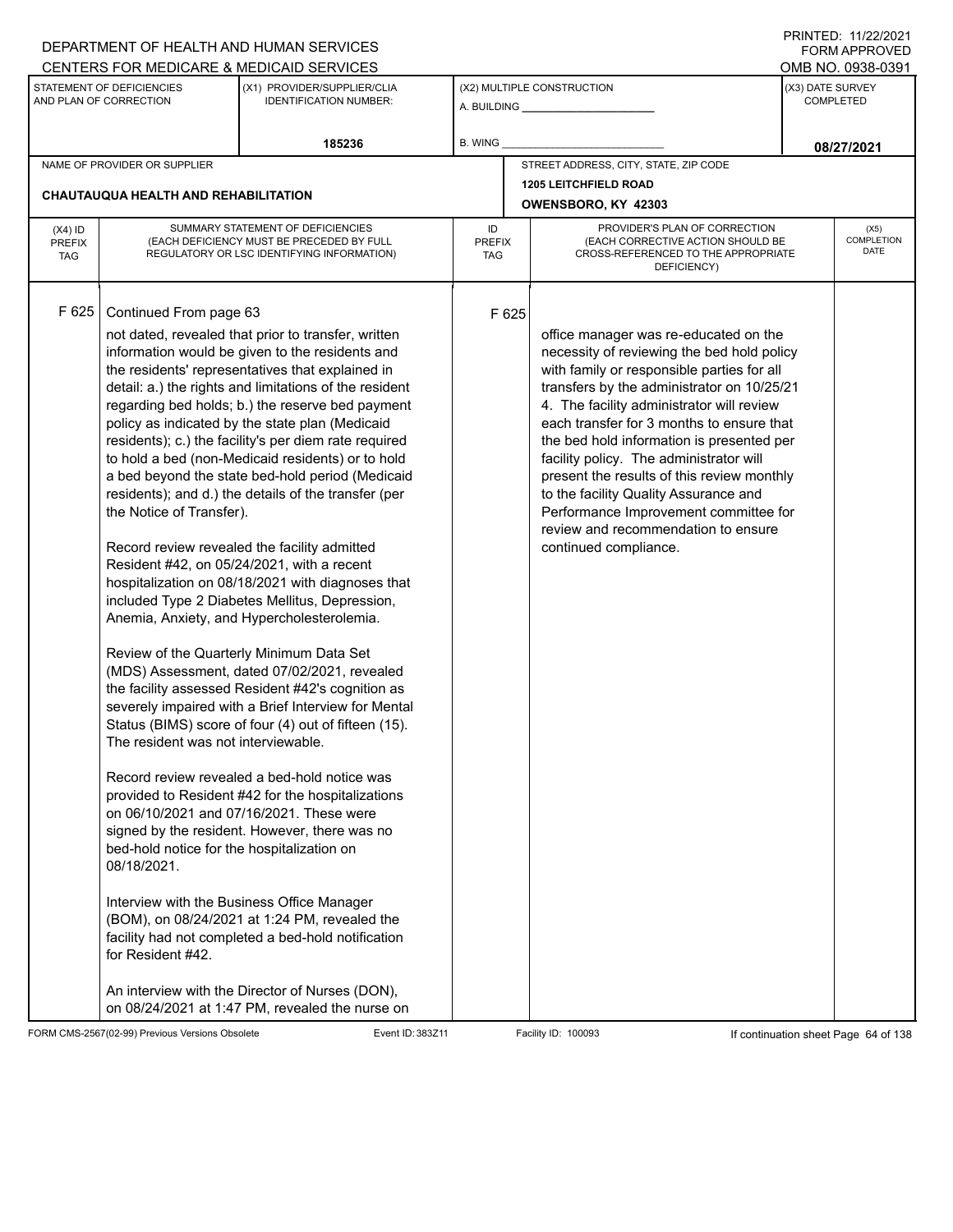|                         |                                                                                                                                                                                 | DEPARTMENT OF HEALTH AND HUMAN SERVICES                                                                                                                                                                                                                                                                                                                                                                                                                                                                                                                                                                                                                                                                                                                                                                                         |                             |                |                                                                                         |                  | FORM APPROVED             |  |
|-------------------------|---------------------------------------------------------------------------------------------------------------------------------------------------------------------------------|---------------------------------------------------------------------------------------------------------------------------------------------------------------------------------------------------------------------------------------------------------------------------------------------------------------------------------------------------------------------------------------------------------------------------------------------------------------------------------------------------------------------------------------------------------------------------------------------------------------------------------------------------------------------------------------------------------------------------------------------------------------------------------------------------------------------------------|-----------------------------|----------------|-----------------------------------------------------------------------------------------|------------------|---------------------------|--|
|                         |                                                                                                                                                                                 | CENTERS FOR MEDICARE & MEDICAID SERVICES                                                                                                                                                                                                                                                                                                                                                                                                                                                                                                                                                                                                                                                                                                                                                                                        |                             |                |                                                                                         |                  | OMB NO. 0938-0391         |  |
|                         | STATEMENT OF DEFICIENCIES<br>AND PLAN OF CORRECTION                                                                                                                             | (X1) PROVIDER/SUPPLIER/CLIA<br><b>IDENTIFICATION NUMBER:</b>                                                                                                                                                                                                                                                                                                                                                                                                                                                                                                                                                                                                                                                                                                                                                                    |                             |                | (X2) MULTIPLE CONSTRUCTION                                                              | (X3) DATE SURVEY | <b>COMPLETED</b>          |  |
|                         |                                                                                                                                                                                 | 185236                                                                                                                                                                                                                                                                                                                                                                                                                                                                                                                                                                                                                                                                                                                                                                                                                          | B. WING                     |                |                                                                                         |                  | 08/27/2021                |  |
|                         | NAME OF PROVIDER OR SUPPLIER                                                                                                                                                    |                                                                                                                                                                                                                                                                                                                                                                                                                                                                                                                                                                                                                                                                                                                                                                                                                                 |                             |                | STREET ADDRESS, CITY, STATE, ZIP CODE                                                   |                  |                           |  |
|                         | <b>CHAUTAUQUA HEALTH AND REHABILITATION</b>                                                                                                                                     |                                                                                                                                                                                                                                                                                                                                                                                                                                                                                                                                                                                                                                                                                                                                                                                                                                 |                             |                | <b>1205 LEITCHFIELD ROAD</b><br>OWENSBORO, KY 42303                                     |                  |                           |  |
| $(X4)$ ID               |                                                                                                                                                                                 | SUMMARY STATEMENT OF DEFICIENCIES                                                                                                                                                                                                                                                                                                                                                                                                                                                                                                                                                                                                                                                                                                                                                                                               | ID                          |                | PROVIDER'S PLAN OF CORRECTION                                                           |                  | (X5)                      |  |
| PREFIX<br><b>TAG</b>    |                                                                                                                                                                                 | (EACH DEFICIENCY MUST BE PRECEDED BY FULL<br>REGULATORY OR LSC IDENTIFYING INFORMATION)                                                                                                                                                                                                                                                                                                                                                                                                                                                                                                                                                                                                                                                                                                                                         | <b>PREFIX</b><br><b>TAG</b> |                | (EACH CORRECTIVE ACTION SHOULD BE<br>CROSS-REFERENCED TO THE APPROPRIATE<br>DEFICIENCY) |                  | COMPLETION<br><b>DATE</b> |  |
| F 625<br>F656<br>$SS=D$ | Continued From page 64<br>the floor was supposed to ensure all the<br>could have been how it was missed.<br>notice was not completed for this resident.<br>CFR(s): 483.21(b)(1) | necessary paperwork was completed prior to<br>transfers. She stated there was a red folder at the<br>nurses' station that had all the paperwork. The<br>DON stated they used agency staff, and that<br>An interview with the DON, on 08/26/2021 at 9:23<br>AM, revealed she did not know why the bed-hold<br>An interview with the Nursing Home Administrator<br>(NHA), on 08/26/2021 at 9:39 AM, revealed the<br>bed-hold notice should have been completed at<br>the time of the transfer, and the BOM was the<br>staff who followed up on them the next day.<br>Develop/Implement Comprehensive Care Plan                                                                                                                                                                                                                    |                             | F 625<br>F 656 |                                                                                         |                  | 11/5/21                   |  |
|                         | §483.21(b) Comprehensive Care Plans<br>§483.10(c)(3), that includes measurable<br>describe the following -                                                                      | §483.21(b)(1) The facility must develop and<br>implement a comprehensive person-centered<br>care plan for each resident, consistent with the<br>resident rights set forth at §483.10(c)(2) and<br>objectives and timeframes to meet a resident's<br>medical, nursing, and mental and psychosocial<br>needs that are identified in the comprehensive<br>assessment. The comprehensive care plan must<br>(i) The services that are to be furnished to attain<br>or maintain the resident's highest practicable<br>physical, mental, and psychosocial well-being as<br>required under §483.24, §483.25 or §483.40; and<br>(ii) Any services that would otherwise be required<br>under §483.24, §483.25 or §483.40 but are not<br>provided due to the resident's exercise of rights<br>under §483.10, including the right to refuse |                             |                |                                                                                         |                  |                           |  |

FORM CMS-2567(02-99) Previous Versions Obsolete Event ID: 383Z11 Event ID: 383Z11 Facility ID: 100093 If continuation sheet Page 65 of 138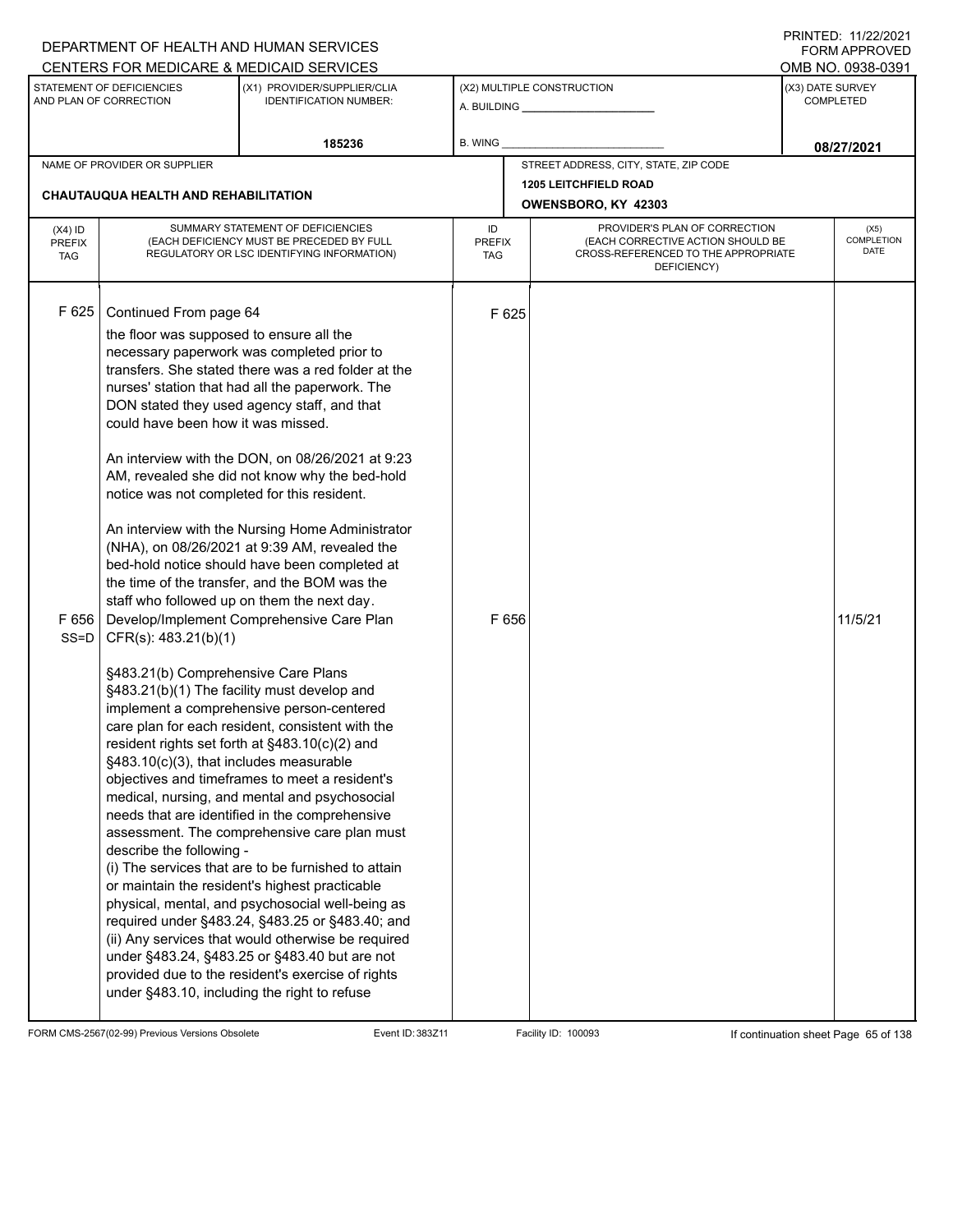|                                          |                                                                                                                                                                                                                                                                                                                                          | DEPARTMENT OF HEALTH AND HUMAN SERVICES                                                                                                                                                                                                                                                                                                                                                                                                                                                                                                                                                                             |                            |       |                                                                                                                          |                                      | FORM APPROVED                     |
|------------------------------------------|------------------------------------------------------------------------------------------------------------------------------------------------------------------------------------------------------------------------------------------------------------------------------------------------------------------------------------------|---------------------------------------------------------------------------------------------------------------------------------------------------------------------------------------------------------------------------------------------------------------------------------------------------------------------------------------------------------------------------------------------------------------------------------------------------------------------------------------------------------------------------------------------------------------------------------------------------------------------|----------------------------|-------|--------------------------------------------------------------------------------------------------------------------------|--------------------------------------|-----------------------------------|
|                                          |                                                                                                                                                                                                                                                                                                                                          | CENTERS FOR MEDICARE & MEDICAID SERVICES                                                                                                                                                                                                                                                                                                                                                                                                                                                                                                                                                                            |                            |       |                                                                                                                          |                                      | OMB NO. 0938-0391                 |
|                                          | STATEMENT OF DEFICIENCIES<br>AND PLAN OF CORRECTION                                                                                                                                                                                                                                                                                      | (X1) PROVIDER/SUPPLIER/CLIA<br><b>IDENTIFICATION NUMBER:</b>                                                                                                                                                                                                                                                                                                                                                                                                                                                                                                                                                        |                            |       | (X2) MULTIPLE CONSTRUCTION                                                                                               | (X3) DATE SURVEY<br><b>COMPLETED</b> |                                   |
|                                          |                                                                                                                                                                                                                                                                                                                                          | 185236                                                                                                                                                                                                                                                                                                                                                                                                                                                                                                                                                                                                              | B. WING                    |       |                                                                                                                          |                                      | 08/27/2021                        |
|                                          | NAME OF PROVIDER OR SUPPLIER                                                                                                                                                                                                                                                                                                             |                                                                                                                                                                                                                                                                                                                                                                                                                                                                                                                                                                                                                     |                            |       | STREET ADDRESS, CITY, STATE, ZIP CODE                                                                                    |                                      |                                   |
|                                          | CHAUTAUQUA HEALTH AND REHABILITATION                                                                                                                                                                                                                                                                                                     |                                                                                                                                                                                                                                                                                                                                                                                                                                                                                                                                                                                                                     |                            |       | <b>1205 LEITCHFIELD ROAD</b>                                                                                             |                                      |                                   |
|                                          |                                                                                                                                                                                                                                                                                                                                          |                                                                                                                                                                                                                                                                                                                                                                                                                                                                                                                                                                                                                     |                            |       | OWENSBORO, KY 42303                                                                                                      |                                      |                                   |
| $(X4)$ ID<br><b>PREFIX</b><br><b>TAG</b> | SUMMARY STATEMENT OF DEFICIENCIES<br>(EACH DEFICIENCY MUST BE PRECEDED BY FULL<br>REGULATORY OR LSC IDENTIFYING INFORMATION)                                                                                                                                                                                                             |                                                                                                                                                                                                                                                                                                                                                                                                                                                                                                                                                                                                                     | ID<br><b>PREFIX</b><br>TAG |       | PROVIDER'S PLAN OF CORRECTION<br>(EACH CORRECTIVE ACTION SHOULD BE<br>CROSS-REFERENCED TO THE APPROPRIATE<br>DEFICIENCY) |                                      | (X5)<br>COMPLETION<br><b>DATE</b> |
| F 656                                    | Continued From page 65<br>treatment under $§483.10(c)(6)$ .<br>provide as a result of PASARR<br>rationale in the resident's medical record.<br>resident's representative(s)-<br>(A) The resident's goals for admission and<br>desired outcomes.<br>future discharge. Facilities must document<br>entities, for this purpose.<br>section. | (iii) Any specialized services or specialized<br>rehabilitative services the nursing facility will<br>recommendations. If a facility disagrees with the<br>findings of the PASARR, it must indicate its<br>(iv)In consultation with the resident and the<br>(B) The resident's preference and potential for<br>whether the resident's desire to return to the<br>community was assessed and any referrals to<br>local contact agencies and/or other appropriate<br>(C) Discharge plans in the comprehensive care<br>plan, as appropriate, in accordance with the<br>requirements set forth in paragraph (c) of this |                            | F 656 |                                                                                                                          |                                      |                                   |
|                                          | by:                                                                                                                                                                                                                                                                                                                                      | This REQUIREMENT is not met as evidenced<br>Based on observations, interviews, record                                                                                                                                                                                                                                                                                                                                                                                                                                                                                                                               |                            |       | 1. The care plan interventions for                                                                                       |                                      |                                   |
|                                          |                                                                                                                                                                                                                                                                                                                                          |                                                                                                                                                                                                                                                                                                                                                                                                                                                                                                                                                                                                                     |                            |       |                                                                                                                          |                                      |                                   |

FORM CMS-2567(02-99) Previous Versions Obsolete Event ID: 383Z11 Event ID: 383Z11 Facility ID: 100093 If continuation sheet Page 66 of 138

PRINTED: 11/22/2021 FORM APPROVED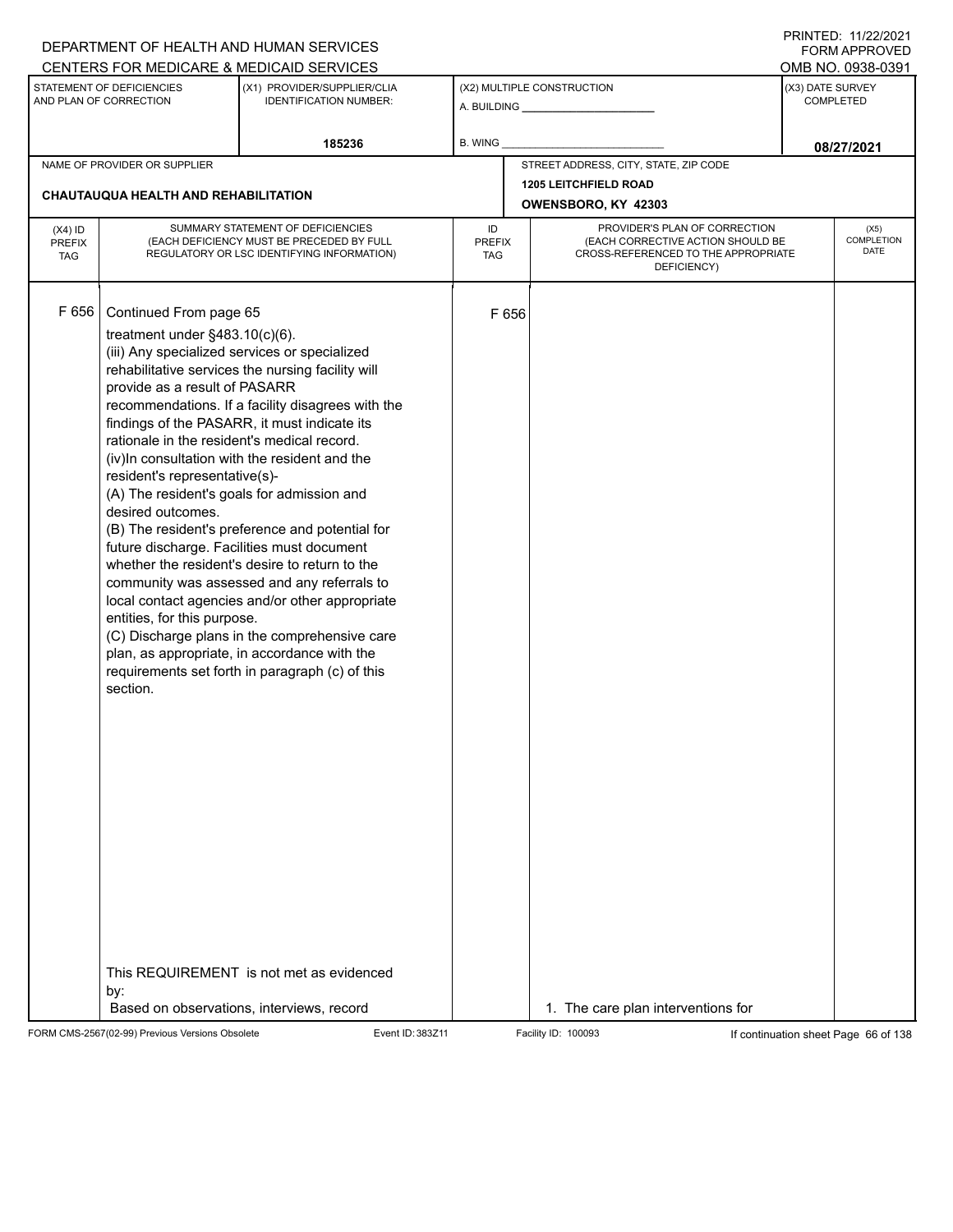|                                                     |                                                                                                                                                                                                                                                                                                                                                        | DEPARTMENT OF HEALTH AND HUMAN SERVICES                                                                                                                                                                                                                                                                                                                                                                                                                                                                                                                                                                                                                                                                                                                                                                                                                                                                                                                                                                                                                                                                                                                                                                                                                                                                                                   |                                   |       |                                                                                                                                                                                                                                                                                                                                                                                                                                                                                                                                                                                                                                                                                                                                                                                                                                                                                                                                                                                                                                                                                                                                                                                                                                                                                                                                                                                   |                               | 111111111121112212121<br>FORM APPROVED |
|-----------------------------------------------------|--------------------------------------------------------------------------------------------------------------------------------------------------------------------------------------------------------------------------------------------------------------------------------------------------------------------------------------------------------|-------------------------------------------------------------------------------------------------------------------------------------------------------------------------------------------------------------------------------------------------------------------------------------------------------------------------------------------------------------------------------------------------------------------------------------------------------------------------------------------------------------------------------------------------------------------------------------------------------------------------------------------------------------------------------------------------------------------------------------------------------------------------------------------------------------------------------------------------------------------------------------------------------------------------------------------------------------------------------------------------------------------------------------------------------------------------------------------------------------------------------------------------------------------------------------------------------------------------------------------------------------------------------------------------------------------------------------------|-----------------------------------|-------|-----------------------------------------------------------------------------------------------------------------------------------------------------------------------------------------------------------------------------------------------------------------------------------------------------------------------------------------------------------------------------------------------------------------------------------------------------------------------------------------------------------------------------------------------------------------------------------------------------------------------------------------------------------------------------------------------------------------------------------------------------------------------------------------------------------------------------------------------------------------------------------------------------------------------------------------------------------------------------------------------------------------------------------------------------------------------------------------------------------------------------------------------------------------------------------------------------------------------------------------------------------------------------------------------------------------------------------------------------------------------------------|-------------------------------|----------------------------------------|
|                                                     |                                                                                                                                                                                                                                                                                                                                                        | CENTERS FOR MEDICARE & MEDICAID SERVICES                                                                                                                                                                                                                                                                                                                                                                                                                                                                                                                                                                                                                                                                                                                                                                                                                                                                                                                                                                                                                                                                                                                                                                                                                                                                                                  |                                   |       |                                                                                                                                                                                                                                                                                                                                                                                                                                                                                                                                                                                                                                                                                                                                                                                                                                                                                                                                                                                                                                                                                                                                                                                                                                                                                                                                                                                   |                               | OMB NO. 0938-0391                      |
| STATEMENT OF DEFICIENCIES<br>AND PLAN OF CORRECTION |                                                                                                                                                                                                                                                                                                                                                        | (X1) PROVIDER/SUPPLIER/CLIA<br><b>IDENTIFICATION NUMBER:</b>                                                                                                                                                                                                                                                                                                                                                                                                                                                                                                                                                                                                                                                                                                                                                                                                                                                                                                                                                                                                                                                                                                                                                                                                                                                                              |                                   |       | (X2) MULTIPLE CONSTRUCTION                                                                                                                                                                                                                                                                                                                                                                                                                                                                                                                                                                                                                                                                                                                                                                                                                                                                                                                                                                                                                                                                                                                                                                                                                                                                                                                                                        | (X3) DATE SURVEY<br>COMPLETED |                                        |
|                                                     |                                                                                                                                                                                                                                                                                                                                                        | 185236                                                                                                                                                                                                                                                                                                                                                                                                                                                                                                                                                                                                                                                                                                                                                                                                                                                                                                                                                                                                                                                                                                                                                                                                                                                                                                                                    | <b>B. WING</b>                    |       |                                                                                                                                                                                                                                                                                                                                                                                                                                                                                                                                                                                                                                                                                                                                                                                                                                                                                                                                                                                                                                                                                                                                                                                                                                                                                                                                                                                   |                               | 08/27/2021                             |
|                                                     | NAME OF PROVIDER OR SUPPLIER                                                                                                                                                                                                                                                                                                                           |                                                                                                                                                                                                                                                                                                                                                                                                                                                                                                                                                                                                                                                                                                                                                                                                                                                                                                                                                                                                                                                                                                                                                                                                                                                                                                                                           |                                   |       | STREET ADDRESS, CITY, STATE, ZIP CODE                                                                                                                                                                                                                                                                                                                                                                                                                                                                                                                                                                                                                                                                                                                                                                                                                                                                                                                                                                                                                                                                                                                                                                                                                                                                                                                                             |                               |                                        |
|                                                     |                                                                                                                                                                                                                                                                                                                                                        |                                                                                                                                                                                                                                                                                                                                                                                                                                                                                                                                                                                                                                                                                                                                                                                                                                                                                                                                                                                                                                                                                                                                                                                                                                                                                                                                           |                                   |       | <b>1205 LEITCHFIELD ROAD</b>                                                                                                                                                                                                                                                                                                                                                                                                                                                                                                                                                                                                                                                                                                                                                                                                                                                                                                                                                                                                                                                                                                                                                                                                                                                                                                                                                      |                               |                                        |
|                                                     | <b>CHAUTAUQUA HEALTH AND REHABILITATION</b>                                                                                                                                                                                                                                                                                                            |                                                                                                                                                                                                                                                                                                                                                                                                                                                                                                                                                                                                                                                                                                                                                                                                                                                                                                                                                                                                                                                                                                                                                                                                                                                                                                                                           |                                   |       | OWENSBORO, KY 42303                                                                                                                                                                                                                                                                                                                                                                                                                                                                                                                                                                                                                                                                                                                                                                                                                                                                                                                                                                                                                                                                                                                                                                                                                                                                                                                                                               |                               |                                        |
| $(X4)$ ID<br>PREFIX<br><b>TAG</b>                   |                                                                                                                                                                                                                                                                                                                                                        | SUMMARY STATEMENT OF DEFICIENCIES<br>(EACH DEFICIENCY MUST BE PRECEDED BY FULL<br>REGULATORY OR LSC IDENTIFYING INFORMATION)                                                                                                                                                                                                                                                                                                                                                                                                                                                                                                                                                                                                                                                                                                                                                                                                                                                                                                                                                                                                                                                                                                                                                                                                              | ID<br><b>PREFIX</b><br><b>TAG</b> |       | PROVIDER'S PLAN OF CORRECTION<br>(EACH CORRECTIVE ACTION SHOULD BE<br>CROSS-REFERENCED TO THE APPROPRIATE<br>DEFICIENCY)                                                                                                                                                                                                                                                                                                                                                                                                                                                                                                                                                                                                                                                                                                                                                                                                                                                                                                                                                                                                                                                                                                                                                                                                                                                          |                               | (X5)<br>COMPLETION<br><b>DATE</b>      |
| F656                                                | Continued From page 66<br>review, and facility policy review, it was<br>of three (3) sampled residents (Resident<br>#85).<br>The findings included:<br>person-centered care plan that included<br>Muscle Weakness, Anxiety Disorder,<br>Abnormalities of Gait and Mobility, and<br>Unsteadiness on Feet.<br>05/18/2021, revealed the facility assessed | determined the facility failed to implement fall<br>care plan interventions for bed wedges for one (1)<br>#3) reviewed for falls. The facility failed to develop<br>a care plan for physical behaviors for one (1) of<br>six (6) residents reviewed for behaviors (Resident<br>Review of the facility's policy titled, "Care Plans,<br>Comprehensive Person-Centered," revised<br>December 2016, revealed: A comprehensive,<br>measurable objectives and timetables to meet the<br>resident's physical, psychosocial and functional<br>needs was developed and implemented for each<br>resident. The comprehensive care plan would<br>describe the services that were furnished to attain<br>or maintain the resident's highest practicable<br>physical, mental and psychosocial well-being. Per<br>the policy, the care plan would incorporate<br>identified problem areas and incorporate risk<br>factors associated with identified problems.<br>Record review revealed the facility admitted<br>Resident #3 on 02/09/2019 with diagnoses that<br>included Parkinson's Disease, repeated Falls,<br>Hyperlipidemia, Major Depressive Disorder,<br>Cognitive Communication Deficit, Weakness,<br>Review of the Quarterly Minimum Data Set<br>(MDS) Assessment for Resident #3, dated<br>Resident #3 to have a Brief Interview for Mental |                                   | F 656 | wedges for fall prevention were<br>implemented on 8/27/21 for resident #3.<br>A care plan for physical behaviors was<br>developed for resident #85 on 8/26/21.<br>2. Care plans for residents at risk for falls<br>were reviewed and all interventions are in<br>place. Records for residents with physical<br>behaviors were reviewed and care plans<br>are in place for those residents.<br>3. Licensed nurses retrained on the facility<br>policy for care plan implementation by the<br>Director of nursing and Director of Clinical<br>services by 11/4/21. The social services<br>staff retrained on the facility policy for<br>behavior care planning by the Director of<br>nursing and Director of Clinical services<br>by 11/4/21.<br>4. A daily observation sheet has been<br>developed the care planned falls<br>interventions are being observed daily.<br>Any changes to fall care plans will be<br>reviewed in the morning leadership<br>meeting so the team knows what<br>intervention should be in place. The<br>Director of Social Services will review the<br>care plans for physical behaviors for each<br>newly identified resident to ensure a care<br>plan is in place. Findings will be reported<br>to the facility Quality Assurance and<br>Performance Improvement committee<br>monthly for review and recommendation<br>to ensure continued compliance. |                               |                                        |

FORM CMS-2567(02-99) Previous Versions Obsolete Event ID: 383Z11 Event ID: 383Z11 Facility ID: 100093 If continuation sheet Page 67 of 138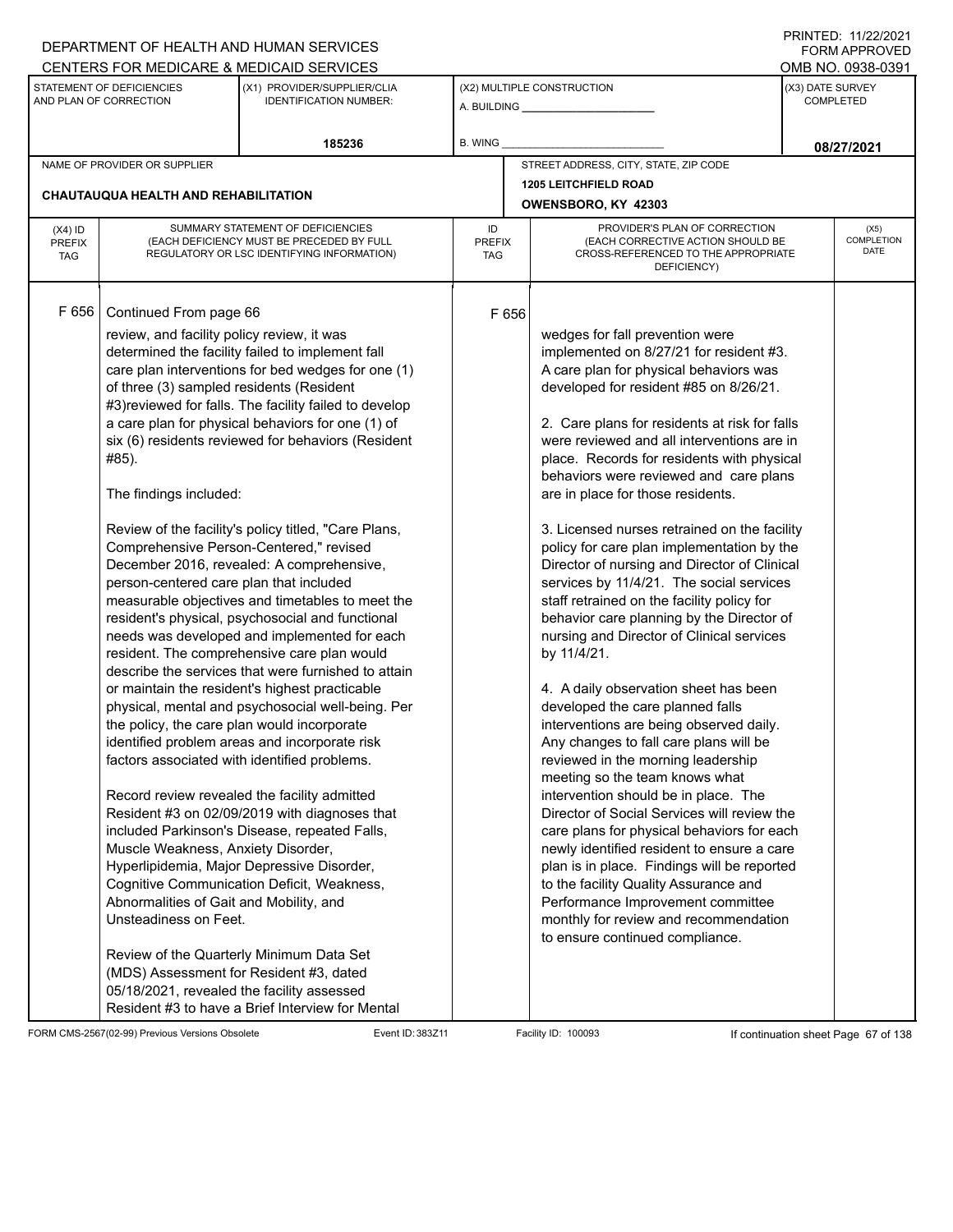|                                          |                                                                                                                                                                                                                                                                             | DEPARTMENT OF HEALTH AND HUMAN SERVICES                                                                                                                                                                                                                                                                                                                                                                                                                                                                                                                                                                                                                                                                                                                                                                                                                                                                                                                                                                                                                                                                                                                                                                                                                                                                                                                                                                                                                                                     |                                   |       |                                                                                                                          |                  | I INITILD. III <i>LLIL</i> VLI<br><b>FORM APPROVED</b> |
|------------------------------------------|-----------------------------------------------------------------------------------------------------------------------------------------------------------------------------------------------------------------------------------------------------------------------------|---------------------------------------------------------------------------------------------------------------------------------------------------------------------------------------------------------------------------------------------------------------------------------------------------------------------------------------------------------------------------------------------------------------------------------------------------------------------------------------------------------------------------------------------------------------------------------------------------------------------------------------------------------------------------------------------------------------------------------------------------------------------------------------------------------------------------------------------------------------------------------------------------------------------------------------------------------------------------------------------------------------------------------------------------------------------------------------------------------------------------------------------------------------------------------------------------------------------------------------------------------------------------------------------------------------------------------------------------------------------------------------------------------------------------------------------------------------------------------------------|-----------------------------------|-------|--------------------------------------------------------------------------------------------------------------------------|------------------|--------------------------------------------------------|
|                                          |                                                                                                                                                                                                                                                                             | CENTERS FOR MEDICARE & MEDICAID SERVICES                                                                                                                                                                                                                                                                                                                                                                                                                                                                                                                                                                                                                                                                                                                                                                                                                                                                                                                                                                                                                                                                                                                                                                                                                                                                                                                                                                                                                                                    |                                   |       |                                                                                                                          |                  | OMB NO. 0938-0391                                      |
|                                          | STATEMENT OF DEFICIENCIES<br>AND PLAN OF CORRECTION                                                                                                                                                                                                                         | (X1) PROVIDER/SUPPLIER/CLIA<br><b>IDENTIFICATION NUMBER:</b>                                                                                                                                                                                                                                                                                                                                                                                                                                                                                                                                                                                                                                                                                                                                                                                                                                                                                                                                                                                                                                                                                                                                                                                                                                                                                                                                                                                                                                |                                   |       | (X2) MULTIPLE CONSTRUCTION                                                                                               | (X3) DATE SURVEY | <b>COMPLETED</b>                                       |
|                                          |                                                                                                                                                                                                                                                                             | 185236                                                                                                                                                                                                                                                                                                                                                                                                                                                                                                                                                                                                                                                                                                                                                                                                                                                                                                                                                                                                                                                                                                                                                                                                                                                                                                                                                                                                                                                                                      | <b>B. WING</b>                    |       |                                                                                                                          |                  | 08/27/2021                                             |
|                                          | NAME OF PROVIDER OR SUPPLIER                                                                                                                                                                                                                                                |                                                                                                                                                                                                                                                                                                                                                                                                                                                                                                                                                                                                                                                                                                                                                                                                                                                                                                                                                                                                                                                                                                                                                                                                                                                                                                                                                                                                                                                                                             |                                   |       | STREET ADDRESS, CITY, STATE, ZIP CODE                                                                                    |                  |                                                        |
|                                          | CHAUTAUQUA HEALTH AND REHABILITATION                                                                                                                                                                                                                                        |                                                                                                                                                                                                                                                                                                                                                                                                                                                                                                                                                                                                                                                                                                                                                                                                                                                                                                                                                                                                                                                                                                                                                                                                                                                                                                                                                                                                                                                                                             |                                   |       | <b>1205 LEITCHFIELD ROAD</b><br>OWENSBORO, KY 42303                                                                      |                  |                                                        |
| $(X4)$ ID<br><b>PREFIX</b><br><b>TAG</b> |                                                                                                                                                                                                                                                                             | SUMMARY STATEMENT OF DEFICIENCIES<br>(EACH DEFICIENCY MUST BE PRECEDED BY FULL<br>REGULATORY OR LSC IDENTIFYING INFORMATION)                                                                                                                                                                                                                                                                                                                                                                                                                                                                                                                                                                                                                                                                                                                                                                                                                                                                                                                                                                                                                                                                                                                                                                                                                                                                                                                                                                | ID<br><b>PREFIX</b><br><b>TAG</b> |       | PROVIDER'S PLAN OF CORRECTION<br>(EACH CORRECTIVE ACTION SHOULD BE<br>CROSS-REFERENCED TO THE APPROPRIATE<br>DEFICIENCY) |                  | (X5)<br>COMPLETION<br><b>DATE</b>                      |
| F656                                     | Continued From page 67<br>bathing.<br>of the time. Continued review of the note<br>bilateral sides of the bed to help stabilize<br>measures were maintained.<br>Review of Resident #3's care plan for falls,<br>sides of the bed.<br>observed in the bed with the resident. | Status (BIMS) score of eleven (11) out of fifteen<br>(15), indicating no cognitive impairment. Resident<br>#3 required limited assistance of two (2) persons<br>with bed mobility, transfer, dressing, and toileting.<br>The resident was totally dependent on staff for<br>Review of a Progress Note, dated 08/03/2021 at<br>4:15 PM, revealed Resident #3 was sitting on the<br>mat next to bed. The resident stated [they] slid<br>onto the mat because the bed was small. Per the<br>note, the resident tends to sleep sideways most<br>revealed updated care plan to place wedges on<br>theresident while sleeping. Per the note, the<br>intervention were effective and the resident stated<br>[he/she] was sleeping more comfortably. Further<br>review of the note, the resident refused to keep<br>non-skid socks on with three (3) staff attempts,<br>fall mats on bilateral sides of bed, fluids and<br>bedside table within reach and the call light within<br>reach. There were no signs or symptoms or<br>complaints of pain or discomfort noted. Safety<br>initiated on 02/22/2021, revealed an intervention<br>added on 08/03/2021 for wedges on bilateral<br>An observation of Resident #3, on 08/23/2021 at<br>10:59 AM, revealed the resident lying in bed with<br>fall mats on both sides of the bed and grab bars<br>in the up position; however, no wedges were<br>An observation of Resident #3, on 08/24/2021 at<br>2:20 PM, revealed the resident in bed with grab |                                   | F 656 |                                                                                                                          |                  |                                                        |

FORM CMS-2567(02-99) Previous Versions Obsolete Event ID: 383Z11 Event ID: 383Z11 Facility ID: 100093 If continuation sheet Page 68 of 138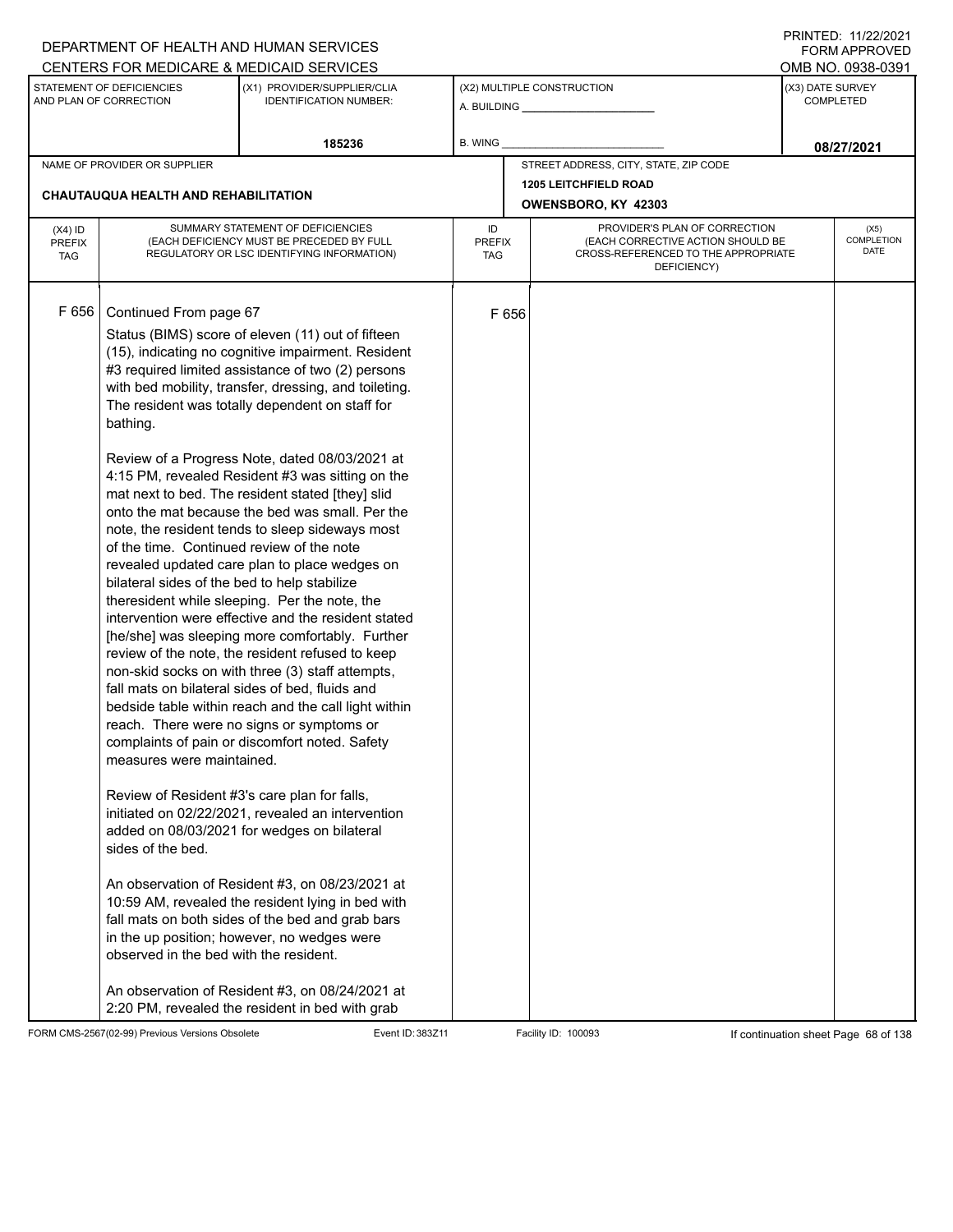|                                          |                                                                                                                                                   | DEPARTMENT OF HEALTH AND HUMAN SERVICES                                                                                                                                                                                                                                                                                                                                                                                                                                                                                                                                                                                                                                                                                                                                                                                                                                                                                                                                                                                                                                                                                                                                                                                                                                                                                                                                                                                                                                                                     |                            |       |                                                                                                                          |                                      | FORM APPROVED              |
|------------------------------------------|---------------------------------------------------------------------------------------------------------------------------------------------------|-------------------------------------------------------------------------------------------------------------------------------------------------------------------------------------------------------------------------------------------------------------------------------------------------------------------------------------------------------------------------------------------------------------------------------------------------------------------------------------------------------------------------------------------------------------------------------------------------------------------------------------------------------------------------------------------------------------------------------------------------------------------------------------------------------------------------------------------------------------------------------------------------------------------------------------------------------------------------------------------------------------------------------------------------------------------------------------------------------------------------------------------------------------------------------------------------------------------------------------------------------------------------------------------------------------------------------------------------------------------------------------------------------------------------------------------------------------------------------------------------------------|----------------------------|-------|--------------------------------------------------------------------------------------------------------------------------|--------------------------------------|----------------------------|
|                                          |                                                                                                                                                   | CENTERS FOR MEDICARE & MEDICAID SERVICES                                                                                                                                                                                                                                                                                                                                                                                                                                                                                                                                                                                                                                                                                                                                                                                                                                                                                                                                                                                                                                                                                                                                                                                                                                                                                                                                                                                                                                                                    |                            |       |                                                                                                                          |                                      | OMB NO. 0938-0391          |
|                                          | STATEMENT OF DEFICIENCIES<br>AND PLAN OF CORRECTION                                                                                               | (X1) PROVIDER/SUPPLIER/CLIA<br><b>IDENTIFICATION NUMBER:</b>                                                                                                                                                                                                                                                                                                                                                                                                                                                                                                                                                                                                                                                                                                                                                                                                                                                                                                                                                                                                                                                                                                                                                                                                                                                                                                                                                                                                                                                |                            |       | (X2) MULTIPLE CONSTRUCTION                                                                                               | (X3) DATE SURVEY<br><b>COMPLETED</b> |                            |
|                                          |                                                                                                                                                   | 185236                                                                                                                                                                                                                                                                                                                                                                                                                                                                                                                                                                                                                                                                                                                                                                                                                                                                                                                                                                                                                                                                                                                                                                                                                                                                                                                                                                                                                                                                                                      | <b>B. WING</b>             |       |                                                                                                                          |                                      | 08/27/2021                 |
|                                          | NAME OF PROVIDER OR SUPPLIER                                                                                                                      |                                                                                                                                                                                                                                                                                                                                                                                                                                                                                                                                                                                                                                                                                                                                                                                                                                                                                                                                                                                                                                                                                                                                                                                                                                                                                                                                                                                                                                                                                                             |                            |       | STREET ADDRESS, CITY, STATE, ZIP CODE                                                                                    |                                      |                            |
|                                          |                                                                                                                                                   |                                                                                                                                                                                                                                                                                                                                                                                                                                                                                                                                                                                                                                                                                                                                                                                                                                                                                                                                                                                                                                                                                                                                                                                                                                                                                                                                                                                                                                                                                                             |                            |       | <b>1205 LEITCHFIELD ROAD</b>                                                                                             |                                      |                            |
|                                          | CHAUTAUQUA HEALTH AND REHABILITATION                                                                                                              |                                                                                                                                                                                                                                                                                                                                                                                                                                                                                                                                                                                                                                                                                                                                                                                                                                                                                                                                                                                                                                                                                                                                                                                                                                                                                                                                                                                                                                                                                                             |                            |       | OWENSBORO, KY 42303                                                                                                      |                                      |                            |
| $(X4)$ ID<br><b>PREFIX</b><br><b>TAG</b> |                                                                                                                                                   | SUMMARY STATEMENT OF DEFICIENCIES<br>(EACH DEFICIENCY MUST BE PRECEDED BY FULL<br>REGULATORY OR LSC IDENTIFYING INFORMATION)                                                                                                                                                                                                                                                                                                                                                                                                                                                                                                                                                                                                                                                                                                                                                                                                                                                                                                                                                                                                                                                                                                                                                                                                                                                                                                                                                                                | ID<br><b>PREFIX</b><br>TAG |       | PROVIDER'S PLAN OF CORRECTION<br>(EACH CORRECTIVE ACTION SHOULD BE<br>CROSS-REFERENCED TO THE APPROPRIATE<br>DEFICIENCY) |                                      | (X5)<br>COMPLETION<br>DATE |
| F 656                                    | Continued From page 68<br>the bed, and no wedges in the bed.<br>of the bed, but no wedges in the bed.<br>resident's care plan to see what type of | bars in the up position, fall mats to both sides of<br>An observation of Resident #3, on 08/25/2021 at<br>1:07 PM, revealed the resident in bed with grab<br>bars in the up position and fall mats to both sides<br>An interview on 08/26/2021 at 10:40 AM, with<br>Certified Nurse Aide (CNA) #5, revealed she had<br>checked on Resident #3 three (3) times that<br>morning. The CNA stated staff could access the<br>interventions were in place. CNA #5 stated she<br>checked the care plan daily. Continued interview<br>revealed CNA #5 stated Resident #3 had a bed in<br>the lower position and fall mats. The CNA stated<br>she was aware Resident #3 should have wedges.<br>However, she stated she puts pillows under the<br>resident sometimes. CNA #5 stated it was not her<br>place to decide to use pillows instead of the<br>wedges that the resident was care planned to<br>have. CNA #5 stated she did not request wedges<br>that morning from therapy when she observed<br>that Resident #3 did not have them. She stated<br>she did not report it to any nurse or supervisor.<br>An interview on 08/26/2021 at 11:42 AM, with<br>CNA#7, revealed Resident #3 did not have a<br>wedge or anything, so staff put pillows under the<br>resident at times. CNA#7 stated she looked at<br>the care plans daily when she charted. CNA #7<br>stated the last time she looked at Resident #3's<br>care plan was on Sunday 08/22/2021. CNA #7<br>stated there were currently no wedges available |                            | F 656 |                                                                                                                          |                                      |                            |
|                                          | sure of who specifically it was reported to.                                                                                                      | in the facility for Resident #3. Continued interview<br>revealed the lack of wedges was reported to<br>nursing staff about a week ago, but she was not                                                                                                                                                                                                                                                                                                                                                                                                                                                                                                                                                                                                                                                                                                                                                                                                                                                                                                                                                                                                                                                                                                                                                                                                                                                                                                                                                      |                            |       |                                                                                                                          |                                      |                            |

FORM CMS-2567(02-99) Previous Versions Obsolete Event ID: 383Z11 Event ID: 383Z11 Facility ID: 100093 If continuation sheet Page 69 of 138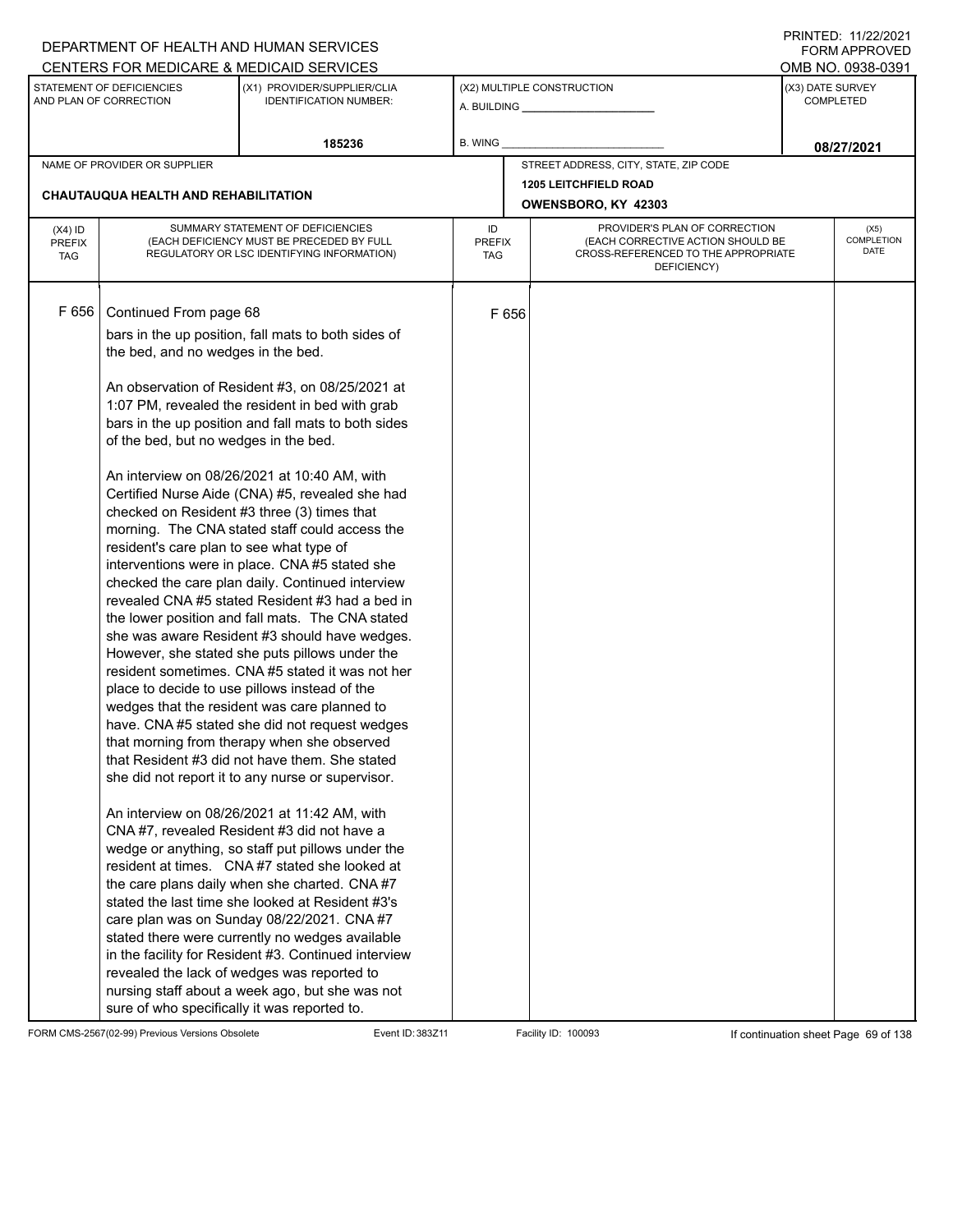|                             |                                           | DEPARTMENT OF HEALTH AND HUMAN SERVICES                                                          |                      |       |                                                                                         |                                       | 111111111122.1112212121<br>FORM APPROVED |
|-----------------------------|-------------------------------------------|--------------------------------------------------------------------------------------------------|----------------------|-------|-----------------------------------------------------------------------------------------|---------------------------------------|------------------------------------------|
|                             | STATEMENT OF DEFICIENCIES                 | CENTERS FOR MEDICARE & MEDICAID SERVICES<br>(X1) PROVIDER/SUPPLIER/CLIA                          |                      |       | (X2) MULTIPLE CONSTRUCTION                                                              | OMB NO. 0938-0391<br>(X3) DATE SURVEY |                                          |
|                             | AND PLAN OF CORRECTION                    | <b>IDENTIFICATION NUMBER:</b>                                                                    |                      |       |                                                                                         |                                       | <b>COMPLETED</b>                         |
|                             |                                           | 185236                                                                                           | <b>B. WING</b>       |       |                                                                                         |                                       | 08/27/2021                               |
|                             | NAME OF PROVIDER OR SUPPLIER              |                                                                                                  |                      |       | STREET ADDRESS, CITY, STATE, ZIP CODE                                                   |                                       |                                          |
|                             | CHAUTAUQUA HEALTH AND REHABILITATION      |                                                                                                  |                      |       | <b>1205 LEITCHFIELD ROAD</b><br>OWENSBORO, KY 42303                                     |                                       |                                          |
| $(X4)$ ID                   |                                           | SUMMARY STATEMENT OF DEFICIENCIES                                                                | ID                   |       | PROVIDER'S PLAN OF CORRECTION                                                           |                                       | (X5)                                     |
| <b>PREFIX</b><br><b>TAG</b> |                                           | (EACH DEFICIENCY MUST BE PRECEDED BY FULL<br>REGULATORY OR LSC IDENTIFYING INFORMATION)          | <b>PREFIX</b><br>TAG |       | (EACH CORRECTIVE ACTION SHOULD BE<br>CROSS-REFERENCED TO THE APPROPRIATE<br>DEFICIENCY) |                                       | <b>COMPLETION</b><br>DATE                |
| F 656                       | Continued From page 69                    |                                                                                                  |                      | F 656 |                                                                                         |                                       |                                          |
|                             |                                           | An interview on 08/26/2021 at 1:25 PM, with the                                                  |                      |       |                                                                                         |                                       |                                          |
|                             |                                           | Director of Nursing (DON), revealed she was                                                      |                      |       |                                                                                         |                                       |                                          |
|                             | unaware why the care plan was not being   | implemented related to wedges for Resident #3                                                    |                      |       |                                                                                         |                                       |                                          |
|                             |                                           | as the care plan was updated for the resident to                                                 |                      |       |                                                                                         |                                       |                                          |
|                             |                                           | have bilateral wedges in bed on 08/03/2021. The                                                  |                      |       |                                                                                         |                                       |                                          |
|                             |                                           | DON stated she was unaware that staff stated                                                     |                      |       |                                                                                         |                                       |                                          |
|                             |                                           | there were not any wedges available in the<br>building for residents. She stated she expected    |                      |       |                                                                                         |                                       |                                          |
|                             |                                           | staff to implement and ensure interventions were                                                 |                      |       |                                                                                         |                                       |                                          |
|                             |                                           | in place and in use after they had been identified                                               |                      |       |                                                                                         |                                       |                                          |
|                             |                                           | and the care plan was updated. The DON stated                                                    |                      |       |                                                                                         |                                       |                                          |
|                             |                                           | it was ultimately her responsibility, along with the                                             |                      |       |                                                                                         |                                       |                                          |
|                             | clinical team, to ensure care plans were  | implemented. Continued interview revealed they                                                   |                      |       |                                                                                         |                                       |                                          |
|                             |                                           | currently had a partner program with department                                                  |                      |       |                                                                                         |                                       |                                          |
|                             | managers in place. The DON stated that    |                                                                                                  |                      |       |                                                                                         |                                       |                                          |
|                             |                                           | department managers walked around at least                                                       |                      |       |                                                                                         |                                       |                                          |
|                             |                                           | once weekly to check on residents and ensure all<br>things such as current interventions were in |                      |       |                                                                                         |                                       |                                          |
|                             |                                           | place. The DON stated it was supposed to be                                                      |                      |       |                                                                                         |                                       |                                          |
|                             |                                           | completed weekly, but the DON was unsure of                                                      |                      |       |                                                                                         |                                       |                                          |
|                             |                                           | when it was completed last, and there was no                                                     |                      |       |                                                                                         |                                       |                                          |
|                             | documentation related to this.            |                                                                                                  |                      |       |                                                                                         |                                       |                                          |
|                             |                                           | On 08/26/2021 at 1:40 PM, an observation of the                                                  |                      |       |                                                                                         |                                       |                                          |
|                             |                                           | linen closet with the DON revealed that wedges                                                   |                      |       |                                                                                         |                                       |                                          |
|                             | were stored in there, but there were none |                                                                                                  |                      |       |                                                                                         |                                       |                                          |
|                             | should be some around in the building.    | currently on the shelves. The DON stated there                                                   |                      |       |                                                                                         |                                       |                                          |
|                             |                                           |                                                                                                  |                      |       |                                                                                         |                                       |                                          |
|                             |                                           | 2. Resident #85 was initially admitted by the                                                    |                      |       |                                                                                         |                                       |                                          |
|                             | facility on 01/27/2020 and re-admitted on |                                                                                                  |                      |       |                                                                                         |                                       |                                          |
|                             | 04/22/2021 with diagnoses that included   |                                                                                                  |                      |       |                                                                                         |                                       |                                          |
|                             |                                           | Schizoaffective Disorder, Vascular Dementia with                                                 |                      |       |                                                                                         |                                       |                                          |
|                             | Anxiety, and Depression.                  | Behaviors, early onset Alzheimer's Disease,                                                      |                      |       |                                                                                         |                                       |                                          |

FORM CMS-2567(02-99) Previous Versions Obsolete Event ID: 383Z11 Facility ID: 100093 If continuation sheet Page 70 of 138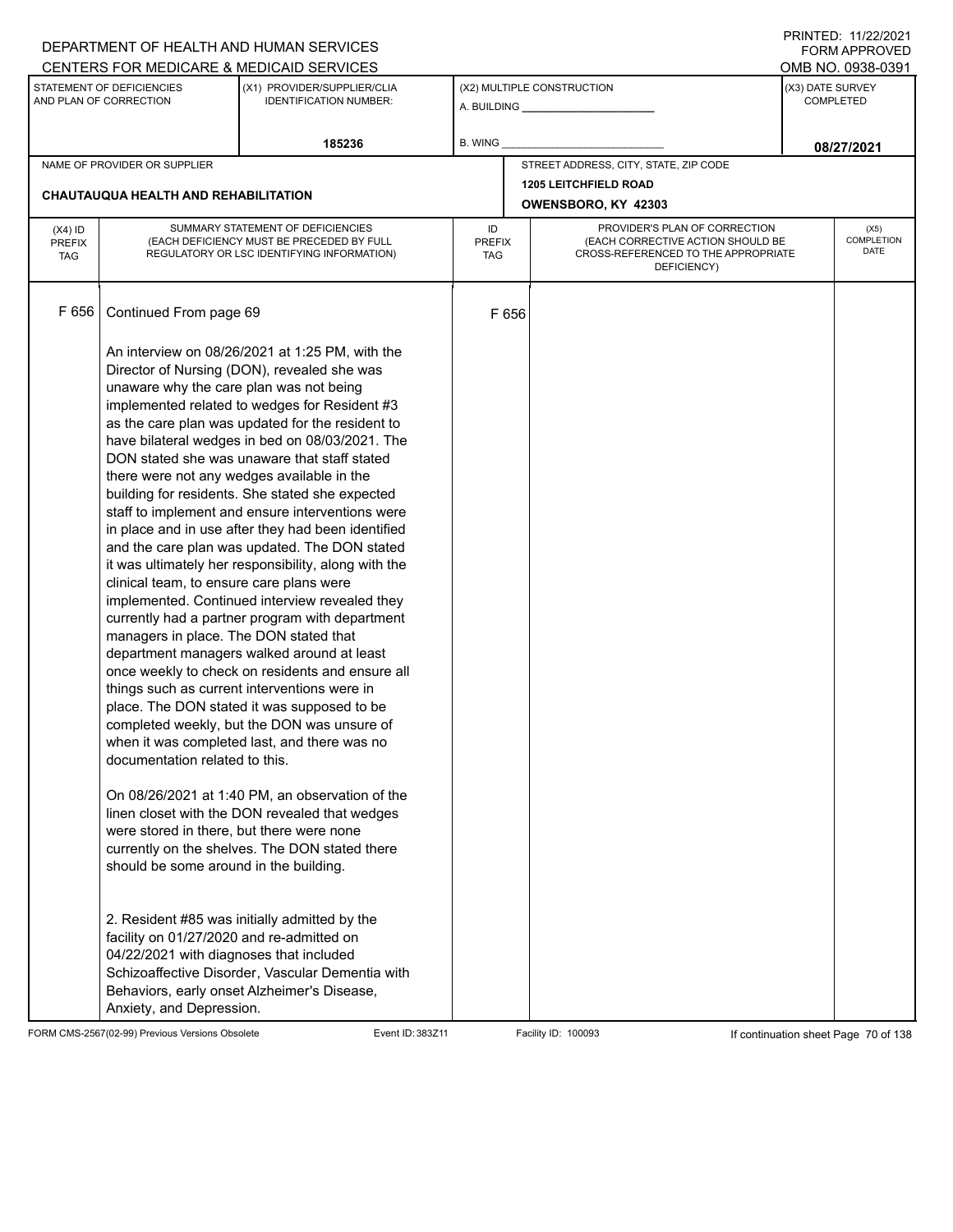|                                          |                                                                                                           | DEPARTMENT OF HEALTH AND HUMAN SERVICES                                                                                                                                                                                                                                                                   |                            |       |                                                                                                                          | I INITILD. III <i>LLIL</i> VLI<br><b>FORM APPROVED</b> |
|------------------------------------------|-----------------------------------------------------------------------------------------------------------|-----------------------------------------------------------------------------------------------------------------------------------------------------------------------------------------------------------------------------------------------------------------------------------------------------------|----------------------------|-------|--------------------------------------------------------------------------------------------------------------------------|--------------------------------------------------------|
|                                          |                                                                                                           | CENTERS FOR MEDICARE & MEDICAID SERVICES                                                                                                                                                                                                                                                                  |                            |       |                                                                                                                          | OMB NO. 0938-0391                                      |
|                                          | STATEMENT OF DEFICIENCIES<br>AND PLAN OF CORRECTION                                                       | (X1) PROVIDER/SUPPLIER/CLIA<br><b>IDENTIFICATION NUMBER:</b>                                                                                                                                                                                                                                              |                            |       | (X2) MULTIPLE CONSTRUCTION                                                                                               | (X3) DATE SURVEY<br><b>COMPLETED</b>                   |
|                                          |                                                                                                           | 185236                                                                                                                                                                                                                                                                                                    | <b>B. WING</b>             |       |                                                                                                                          | 08/27/2021                                             |
|                                          | NAME OF PROVIDER OR SUPPLIER                                                                              |                                                                                                                                                                                                                                                                                                           |                            |       | STREET ADDRESS, CITY, STATE, ZIP CODE                                                                                    |                                                        |
|                                          |                                                                                                           |                                                                                                                                                                                                                                                                                                           |                            |       | <b>1205 LEITCHFIELD ROAD</b>                                                                                             |                                                        |
|                                          | <b>CHAUTAUQUA HEALTH AND REHABILITATION</b>                                                               |                                                                                                                                                                                                                                                                                                           |                            |       | OWENSBORO, KY 42303                                                                                                      |                                                        |
| $(X4)$ ID<br><b>PREFIX</b><br><b>TAG</b> |                                                                                                           | SUMMARY STATEMENT OF DEFICIENCIES<br>(EACH DEFICIENCY MUST BE PRECEDED BY FULL<br>REGULATORY OR LSC IDENTIFYING INFORMATION)                                                                                                                                                                              | ID<br><b>PREFIX</b><br>TAG |       | PROVIDER'S PLAN OF CORRECTION<br>(EACH CORRECTIVE ACTION SHOULD BE<br>CROSS-REFERENCED TO THE APPROPRIATE<br>DEFICIENCY) | (X5)<br>COMPLETION<br><b>DATE</b>                      |
| F 656                                    | Continued From page 70                                                                                    |                                                                                                                                                                                                                                                                                                           |                            | F 656 |                                                                                                                          |                                                        |
|                                          | of nine (9) out of fifteen (15), indicating<br>others.                                                    | A review of Resident #85's Quarterly Minimum<br>Data Set (MDS) Assessment, dated 07/30/2021,<br>revealed the facility assessed the resident to have<br>a Brief Interview for Mental Status (BIMS) score<br>moderately impaired cognition. The resident's<br>behaviors included physical aggression toward |                            |       |                                                                                                                          |                                                        |
|                                          | summary, dated 01/11/2020, revealed the<br>increasingly aggressive behaviors and<br>$(2)$ days.           | Review of Resident #85's hospital discharge<br>resident had been admitted to a geriatric behavior<br>unit, on 01/11/2020, from a nursing home due to<br>altercations with two (2) different residents in two                                                                                              |                            |       |                                                                                                                          |                                                        |
|                                          | 07/24/2021, 08/21/2021 and 08/22/2021.                                                                    | A review of the nurse's progress notes and/or<br>incident reports indicated Resident #85 had<br>physical or verbal altercations with residents on<br>05/05/2021, 06/13/2021, 07/07/2021, 07/09/2021,                                                                                                      |                            |       |                                                                                                                          |                                                        |
|                                          | behaviors directed toward other residents.                                                                | Review of Resident #85's care plan, with a start<br>date of 08/23/2021, addressed the resident's<br>verbal aggression. There was not a care plan that<br>addressed Resident #85's physically aggressive                                                                                                   |                            |       |                                                                                                                          |                                                        |
| F 677<br>$SS=D$                          | physical behaviors should have been care<br>Resident #85 and confirmed physically<br>CFR(s): 483.24(a)(2) | Interview with the Director of Nursing (DON), on<br>08/25/2021 at 2:26 PM, revealed Resident #85's<br>planned. The DON reviewed the care plan for<br>aggressive behaviors had not been addressed.<br>ADL Care Provided for Dependent Residents                                                            |                            | F 677 |                                                                                                                          | 11/5/21                                                |
|                                          |                                                                                                           |                                                                                                                                                                                                                                                                                                           |                            |       |                                                                                                                          |                                                        |

FORM CMS-2567(02-99) Previous Versions Obsolete Event ID: 383Z11 Event ID: 383Z11 Facility ID: 100093 If continuation sheet Page 71 of 138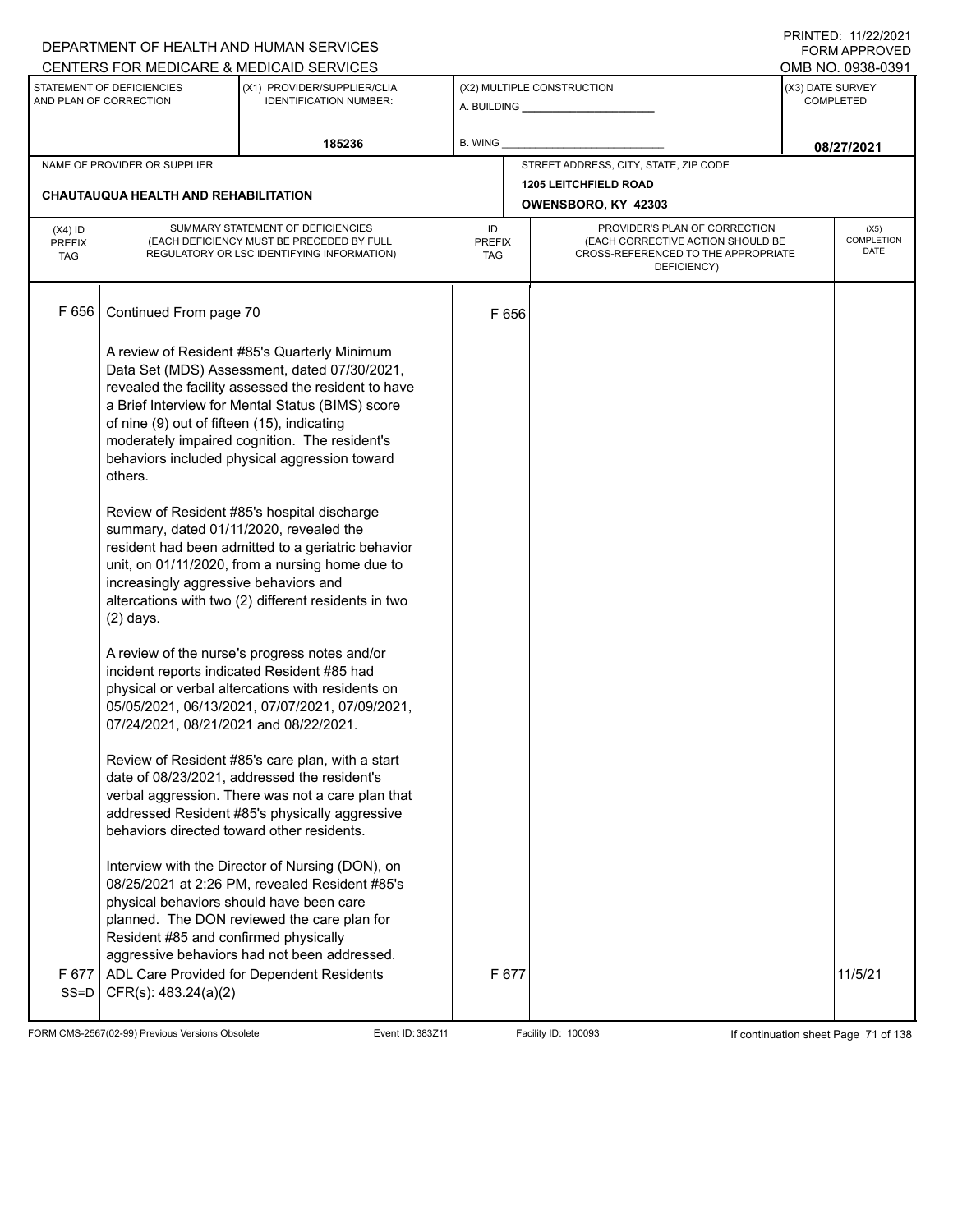|                                          |                                                                                                        | DEPARTMENT OF HEALTH AND HUMAN SERVICES                                                                                                                                                                                                                                                                                                                                                                                                                                                                                                                                                                                                                                                                                                                                                |                            |                                                                                                                                                                                                                                                                                                                                                                                                                                                                                                                                                                                                                                                                                                                                                                                                                                                          | 11111111122.1112212021<br><b>FORM APPROVED</b> |
|------------------------------------------|--------------------------------------------------------------------------------------------------------|----------------------------------------------------------------------------------------------------------------------------------------------------------------------------------------------------------------------------------------------------------------------------------------------------------------------------------------------------------------------------------------------------------------------------------------------------------------------------------------------------------------------------------------------------------------------------------------------------------------------------------------------------------------------------------------------------------------------------------------------------------------------------------------|----------------------------|----------------------------------------------------------------------------------------------------------------------------------------------------------------------------------------------------------------------------------------------------------------------------------------------------------------------------------------------------------------------------------------------------------------------------------------------------------------------------------------------------------------------------------------------------------------------------------------------------------------------------------------------------------------------------------------------------------------------------------------------------------------------------------------------------------------------------------------------------------|------------------------------------------------|
|                                          |                                                                                                        | CENTERS FOR MEDICARE & MEDICAID SERVICES                                                                                                                                                                                                                                                                                                                                                                                                                                                                                                                                                                                                                                                                                                                                               |                            |                                                                                                                                                                                                                                                                                                                                                                                                                                                                                                                                                                                                                                                                                                                                                                                                                                                          | OMB NO. 0938-0391                              |
|                                          | STATEMENT OF DEFICIENCIES<br>AND PLAN OF CORRECTION                                                    | (X1) PROVIDER/SUPPLIER/CLIA<br><b>IDENTIFICATION NUMBER:</b>                                                                                                                                                                                                                                                                                                                                                                                                                                                                                                                                                                                                                                                                                                                           |                            | (X2) MULTIPLE CONSTRUCTION                                                                                                                                                                                                                                                                                                                                                                                                                                                                                                                                                                                                                                                                                                                                                                                                                               | (X3) DATE SURVEY<br><b>COMPLETED</b>           |
|                                          |                                                                                                        | 185236                                                                                                                                                                                                                                                                                                                                                                                                                                                                                                                                                                                                                                                                                                                                                                                 | B. WING                    |                                                                                                                                                                                                                                                                                                                                                                                                                                                                                                                                                                                                                                                                                                                                                                                                                                                          | 08/27/2021                                     |
|                                          | NAME OF PROVIDER OR SUPPLIER                                                                           |                                                                                                                                                                                                                                                                                                                                                                                                                                                                                                                                                                                                                                                                                                                                                                                        |                            | STREET ADDRESS, CITY, STATE, ZIP CODE                                                                                                                                                                                                                                                                                                                                                                                                                                                                                                                                                                                                                                                                                                                                                                                                                    |                                                |
|                                          |                                                                                                        |                                                                                                                                                                                                                                                                                                                                                                                                                                                                                                                                                                                                                                                                                                                                                                                        |                            | <b>1205 LEITCHFIELD ROAD</b>                                                                                                                                                                                                                                                                                                                                                                                                                                                                                                                                                                                                                                                                                                                                                                                                                             |                                                |
|                                          | CHAUTAUQUA HEALTH AND REHABILITATION                                                                   |                                                                                                                                                                                                                                                                                                                                                                                                                                                                                                                                                                                                                                                                                                                                                                                        |                            | OWENSBORO, KY 42303                                                                                                                                                                                                                                                                                                                                                                                                                                                                                                                                                                                                                                                                                                                                                                                                                                      |                                                |
| $(X4)$ ID<br><b>PREFIX</b><br><b>TAG</b> |                                                                                                        | SUMMARY STATEMENT OF DEFICIENCIES<br>(EACH DEFICIENCY MUST BE PRECEDED BY FULL<br>REGULATORY OR LSC IDENTIFYING INFORMATION)                                                                                                                                                                                                                                                                                                                                                                                                                                                                                                                                                                                                                                                           | ID<br><b>PREFIX</b><br>TAG | PROVIDER'S PLAN OF CORRECTION<br>(EACH CORRECTIVE ACTION SHOULD BE<br>CROSS-REFERENCED TO THE APPROPRIATE<br>DEFICIENCY)                                                                                                                                                                                                                                                                                                                                                                                                                                                                                                                                                                                                                                                                                                                                 | (X5)<br>COMPLETION<br>DATE                     |
| F 677                                    | Continued From page 71                                                                                 |                                                                                                                                                                                                                                                                                                                                                                                                                                                                                                                                                                                                                                                                                                                                                                                        | F 677                      |                                                                                                                                                                                                                                                                                                                                                                                                                                                                                                                                                                                                                                                                                                                                                                                                                                                          |                                                |
|                                          | personal and oral hygiene;                                                                             | §483.24(a)(2) A resident who is unable to carry<br>out activities of daily living receives the necessary<br>services to maintain good nutrition, grooming, and<br>This REQUIREMENT is not met as evidenced                                                                                                                                                                                                                                                                                                                                                                                                                                                                                                                                                                             |                            |                                                                                                                                                                                                                                                                                                                                                                                                                                                                                                                                                                                                                                                                                                                                                                                                                                                          |                                                |
|                                          | by:<br>residents (Resident #46) from the sampled<br>(ADLs).<br>The findings included:                  | Based on observations, interviews, record<br>reviews, and review of the facility's policies, it was<br>determined the facility failed to provide nail care<br>and failed to shave one (1) of four (4) dependent<br>residents reviewed for activities of daily living                                                                                                                                                                                                                                                                                                                                                                                                                                                                                                                   |                            | F677<br>1. Resident #46 was shaved, and nails<br>were trimmed on 8/27/2021<br>2. All residents were observed for<br>shaving needs and nail care needs. Both<br>performed as needed and as allowed per<br>resident on 8/30/2021.                                                                                                                                                                                                                                                                                                                                                                                                                                                                                                                                                                                                                          |                                                |
|                                          | Review of the facility's policy on Care of<br>refusal with the intervention(s) attempted.<br>refusals. | Fingernails/Toenails, revised 2010, indicated the<br>purpose of the policy was to clean the nail bed, to<br>keep the nails trimmed, and to prevent infection.<br>Under General Guidelines, the policy nail care<br>included daily cleaning and regular trimming.<br>Documentation including the date and time nail<br>care was provided, the name of the person who<br>administered nail care, and documentation of<br>Review of the facility's policy, titled Shaving the<br>Resident, revised 2010, indicated the purpose<br>was to promote cleanliness and to provide skin<br>care. After shave documentation should include<br>the time and date of the shave along with the<br>name of the person that provided the shave.<br>Directions included notifying the supervisor of any |                            | 3. A Resident Observation round tool was<br>created by the Administrator and initiated<br>10/20/2021 to include resident shaving<br>and nail care needs per resident<br>preference. All irregularities will be<br>corrected immediately and reported to the<br>administrative team in the next morning<br>administrative meeting to allow further<br>intervention by social services if resident<br>refuses shaving and nail care. The<br>administrative team which includes, the<br>Administrator, Director of Nursing,<br>Assistant Director of nursing, Unit<br>Managers, Staff Development<br>Coordinator, Social Services Director,<br>Human resources Director, Business<br>Office Manager, and MDS Coordinator,<br>and weekend manager will use the tool<br>daily to observe resident shaving and nail<br>care needs per resident preference. All |                                                |
|                                          |                                                                                                        | Record review revealed Resident #46 was initially                                                                                                                                                                                                                                                                                                                                                                                                                                                                                                                                                                                                                                                                                                                                      |                            | nursing staff will be educated on facility                                                                                                                                                                                                                                                                                                                                                                                                                                                                                                                                                                                                                                                                                                                                                                                                               |                                                |

FORM CMS-2567(02-99) Previous Versions Obsolete Event ID: 383Z11 Facility ID: 100093 If continuation sheet Page 72 of 138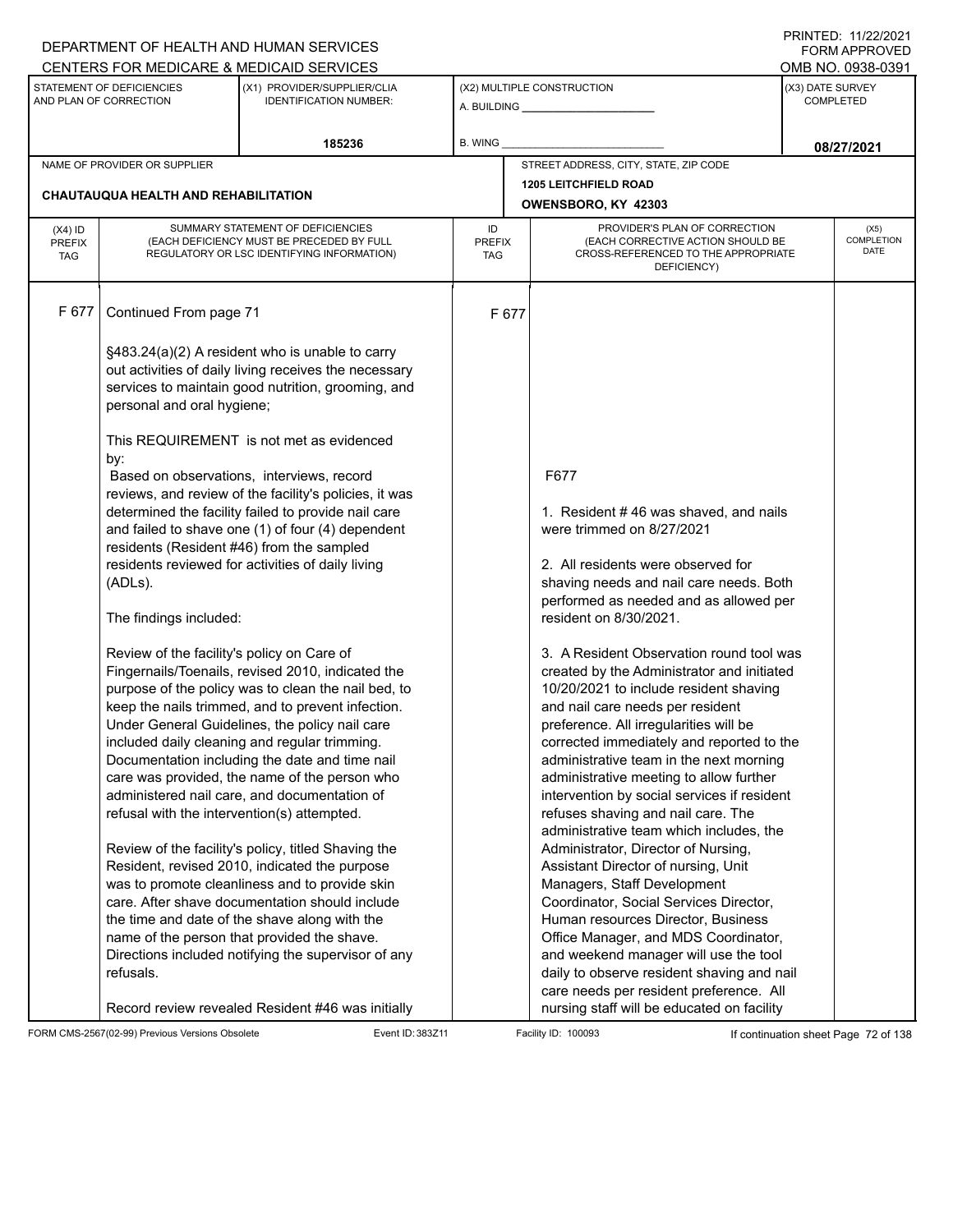|                                          |                                                                                                                                                                                                                                                                                                                                       | DEPARTMENT OF HEALTH AND HUMAN SERVICES                                                                                                                                                                                                                                                                                                                                                                                                                                                                                                                                                                                                                                                                                                                                                                                                                                                                                                                                                                                                                                                                                                                                                                                                                                                                            |                            |                                                                                                                                                                                                                                                                                                                                                                                                                                                                                                                                                                                                                                                                                                                                                                                        |                  | FORM APPROVED                     |
|------------------------------------------|---------------------------------------------------------------------------------------------------------------------------------------------------------------------------------------------------------------------------------------------------------------------------------------------------------------------------------------|--------------------------------------------------------------------------------------------------------------------------------------------------------------------------------------------------------------------------------------------------------------------------------------------------------------------------------------------------------------------------------------------------------------------------------------------------------------------------------------------------------------------------------------------------------------------------------------------------------------------------------------------------------------------------------------------------------------------------------------------------------------------------------------------------------------------------------------------------------------------------------------------------------------------------------------------------------------------------------------------------------------------------------------------------------------------------------------------------------------------------------------------------------------------------------------------------------------------------------------------------------------------------------------------------------------------|----------------------------|----------------------------------------------------------------------------------------------------------------------------------------------------------------------------------------------------------------------------------------------------------------------------------------------------------------------------------------------------------------------------------------------------------------------------------------------------------------------------------------------------------------------------------------------------------------------------------------------------------------------------------------------------------------------------------------------------------------------------------------------------------------------------------------|------------------|-----------------------------------|
|                                          |                                                                                                                                                                                                                                                                                                                                       | CENTERS FOR MEDICARE & MEDICAID SERVICES                                                                                                                                                                                                                                                                                                                                                                                                                                                                                                                                                                                                                                                                                                                                                                                                                                                                                                                                                                                                                                                                                                                                                                                                                                                                           |                            |                                                                                                                                                                                                                                                                                                                                                                                                                                                                                                                                                                                                                                                                                                                                                                                        |                  | OMB NO. 0938-0391                 |
|                                          | STATEMENT OF DEFICIENCIES<br>AND PLAN OF CORRECTION                                                                                                                                                                                                                                                                                   | (X1) PROVIDER/SUPPLIER/CLIA<br><b>IDENTIFICATION NUMBER:</b>                                                                                                                                                                                                                                                                                                                                                                                                                                                                                                                                                                                                                                                                                                                                                                                                                                                                                                                                                                                                                                                                                                                                                                                                                                                       |                            | (X2) MULTIPLE CONSTRUCTION                                                                                                                                                                                                                                                                                                                                                                                                                                                                                                                                                                                                                                                                                                                                                             | (X3) DATE SURVEY | <b>COMPLETED</b>                  |
|                                          |                                                                                                                                                                                                                                                                                                                                       | 185236                                                                                                                                                                                                                                                                                                                                                                                                                                                                                                                                                                                                                                                                                                                                                                                                                                                                                                                                                                                                                                                                                                                                                                                                                                                                                                             | <b>B. WING</b>             |                                                                                                                                                                                                                                                                                                                                                                                                                                                                                                                                                                                                                                                                                                                                                                                        |                  | 08/27/2021                        |
|                                          | NAME OF PROVIDER OR SUPPLIER                                                                                                                                                                                                                                                                                                          |                                                                                                                                                                                                                                                                                                                                                                                                                                                                                                                                                                                                                                                                                                                                                                                                                                                                                                                                                                                                                                                                                                                                                                                                                                                                                                                    |                            | STREET ADDRESS, CITY, STATE, ZIP CODE                                                                                                                                                                                                                                                                                                                                                                                                                                                                                                                                                                                                                                                                                                                                                  |                  |                                   |
|                                          |                                                                                                                                                                                                                                                                                                                                       |                                                                                                                                                                                                                                                                                                                                                                                                                                                                                                                                                                                                                                                                                                                                                                                                                                                                                                                                                                                                                                                                                                                                                                                                                                                                                                                    |                            | 1205 LEITCHFIELD ROAD                                                                                                                                                                                                                                                                                                                                                                                                                                                                                                                                                                                                                                                                                                                                                                  |                  |                                   |
|                                          | CHAUTAUQUA HEALTH AND REHABILITATION                                                                                                                                                                                                                                                                                                  |                                                                                                                                                                                                                                                                                                                                                                                                                                                                                                                                                                                                                                                                                                                                                                                                                                                                                                                                                                                                                                                                                                                                                                                                                                                                                                                    |                            | OWENSBORO, KY 42303                                                                                                                                                                                                                                                                                                                                                                                                                                                                                                                                                                                                                                                                                                                                                                    |                  |                                   |
| $(X4)$ ID<br><b>PREFIX</b><br><b>TAG</b> |                                                                                                                                                                                                                                                                                                                                       | SUMMARY STATEMENT OF DEFICIENCIES<br>(EACH DEFICIENCY MUST BE PRECEDED BY FULL<br>REGULATORY OR LSC IDENTIFYING INFORMATION)                                                                                                                                                                                                                                                                                                                                                                                                                                                                                                                                                                                                                                                                                                                                                                                                                                                                                                                                                                                                                                                                                                                                                                                       | ID<br><b>PREFIX</b><br>TAG | PROVIDER'S PLAN OF CORRECTION<br>(EACH CORRECTIVE ACTION SHOULD BE<br>CROSS-REFERENCED TO THE APPROPRIATE<br>DEFICIENCY)                                                                                                                                                                                                                                                                                                                                                                                                                                                                                                                                                                                                                                                               |                  | (X5)<br><b>COMPLETION</b><br>DATE |
| F 677                                    | Continued From page 72<br>admitted by the facility on 04/28/2019 and<br>included dementia without behaviors, and<br>peripheral vascular disease.<br>and personal hygiene.<br>opportunities for choice, allowing time for<br>expression of feelings, encouragement,<br>care or shaving.<br>episode of rejection of care on 08/23/2021. | re-admitted on 03/29/2021 with diagnoses that<br>Review of Resident #46's Quarterly Minimum<br>Data Set (MDS), dated 07/06/2021, indicated the<br>resident had severe cognitive impairment with a<br>Brief Interview of Mental Status (BIMS) score of<br>four (4) out of fifteen (15). Resident #46 was not<br>identified to have physical or verbal behaviors or<br>rejection of care. The facility assessed Resident<br>#46 to require extensive assistance with bathing<br>Review of Resident #46's Comprehensive Care<br>Plan for refusal of care, last revised 05/16/2020,<br>indicated a goal of the resident refusing care less<br>than ten (10) times through the next review.<br>Interventions included providing the resident with<br>explaining care and the reason for the care and<br>simplifying tasks into simple one step directions.<br>A review of the resident's progress notes from<br>08/23/2021 through 08/25/2021, revealed no<br>documented evidence Resident #46 refused nail<br>Review of the Behavior Observation sheet from<br>08/23/2021 through 08/25/2021, revealed one (1)<br>Observations of Resident #46, on 08/23/2021 at<br>12:19 PM, 08/24/2021 at 10:40 AM, 11:10 AM<br>and 3:55 PM, revealed Resident #46's nails were<br>extended over the end of the fingertips and black | F 677                      | policy and procedure for Activity of Daily<br>Living care by the Regional Director of<br>Clinical Services, Administrator Director of<br>Nursing, Assistant Director of Nursing, or<br>Staff Development Coordinator. Education<br>completed by 11/4/21<br>4. The issues will be reviewed daily times<br>2 weeks, weekly times 2 weeks, monthly<br>for 2 months and then quarterly times 9<br>months by the Administrator, Director of<br>Nursing, Assistant Director of Nursing, or<br>Unit Manager to ensure residents are<br>clean shaven and nails kept clean and<br>trimmed. Results will be reported by the<br>Director of Nursing at the monthly Quality<br>Assurance and Performance<br>Improvement Committee meeting. Any<br>irregularities will be corrected<br>immediately. |                  |                                   |
|                                          |                                                                                                                                                                                                                                                                                                                                       | matter was seen underneath the nails. Continued                                                                                                                                                                                                                                                                                                                                                                                                                                                                                                                                                                                                                                                                                                                                                                                                                                                                                                                                                                                                                                                                                                                                                                                                                                                                    |                            |                                                                                                                                                                                                                                                                                                                                                                                                                                                                                                                                                                                                                                                                                                                                                                                        |                  |                                   |

FORM CMS-2567(02-99) Previous Versions Obsolete Event ID: 383Z11 Event ID: 383Z11 Facility ID: 100093 If continuation sheet Page 73 of 138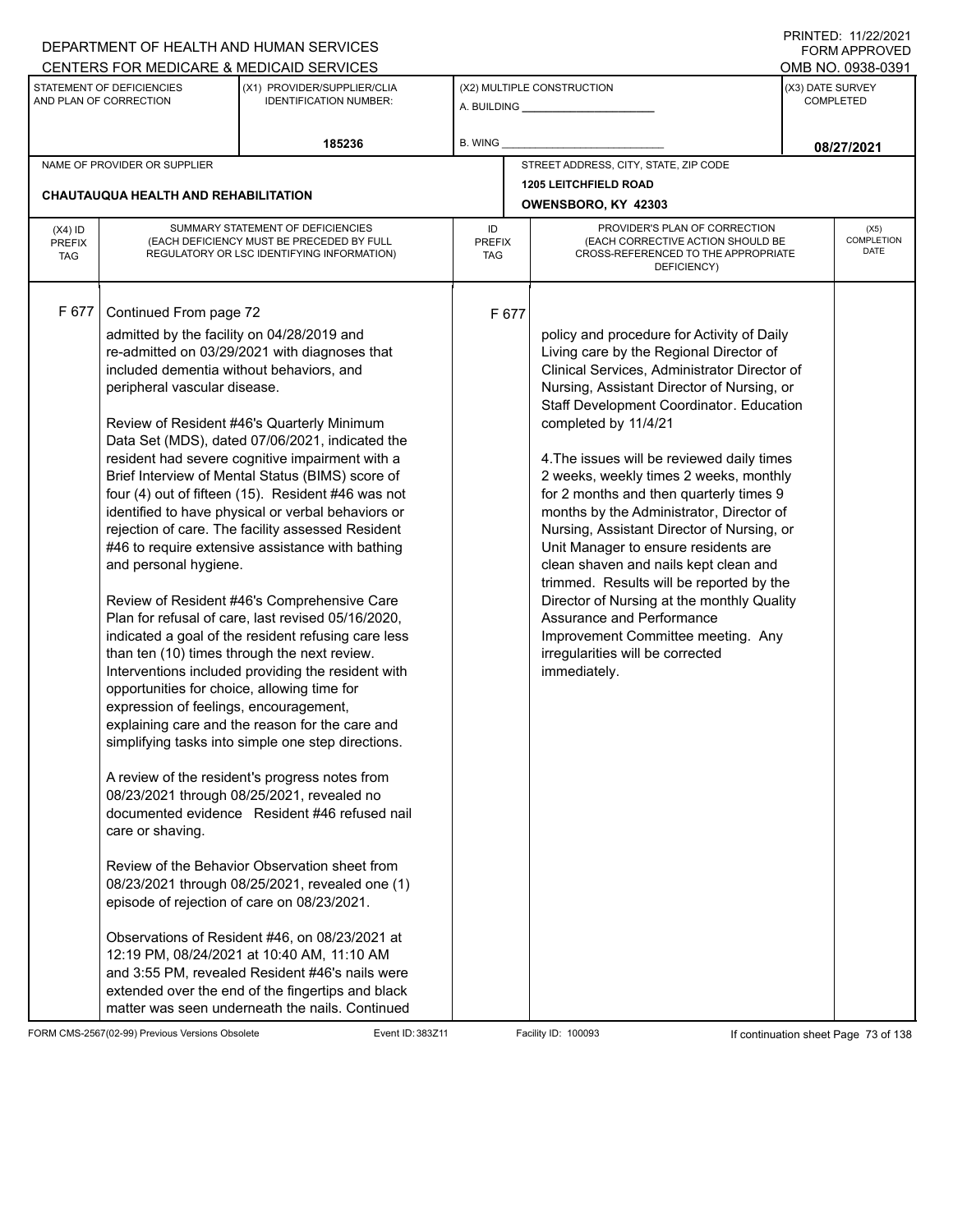|                            |                                                     | DEPARTMENT OF HEALTH AND HUMAN SERVICES                                                                                      |                     |       |                                                                                                           |                  | I INITILD. III <i>LLIL</i> VLI<br>FORM APPROVED |
|----------------------------|-----------------------------------------------------|------------------------------------------------------------------------------------------------------------------------------|---------------------|-------|-----------------------------------------------------------------------------------------------------------|------------------|-------------------------------------------------|
|                            |                                                     | CENTERS FOR MEDICARE & MEDICAID SERVICES                                                                                     |                     |       |                                                                                                           |                  | OMB NO. 0938-0391                               |
|                            | STATEMENT OF DEFICIENCIES<br>AND PLAN OF CORRECTION | (X1) PROVIDER/SUPPLIER/CLIA<br><b>IDENTIFICATION NUMBER:</b>                                                                 |                     |       | (X2) MULTIPLE CONSTRUCTION                                                                                | (X3) DATE SURVEY | <b>COMPLETED</b>                                |
|                            |                                                     | 185236                                                                                                                       | B. WING             |       |                                                                                                           |                  | 08/27/2021                                      |
|                            | NAME OF PROVIDER OR SUPPLIER                        |                                                                                                                              |                     |       | STREET ADDRESS, CITY, STATE, ZIP CODE                                                                     |                  |                                                 |
|                            |                                                     |                                                                                                                              |                     |       | <b>1205 LEITCHFIELD ROAD</b>                                                                              |                  |                                                 |
|                            | <b>CHAUTAUQUA HEALTH AND REHABILITATION</b>         |                                                                                                                              |                     |       | OWENSBORO, KY 42303                                                                                       |                  |                                                 |
| $(X4)$ ID<br><b>PREFIX</b> |                                                     | SUMMARY STATEMENT OF DEFICIENCIES<br>(EACH DEFICIENCY MUST BE PRECEDED BY FULL<br>REGULATORY OR LSC IDENTIFYING INFORMATION) | ID<br><b>PREFIX</b> |       | PROVIDER'S PLAN OF CORRECTION<br>(EACH CORRECTIVE ACTION SHOULD BE<br>CROSS-REFERENCED TO THE APPROPRIATE |                  | (X5)<br>COMPLETION<br>DATE                      |
| <b>TAG</b>                 |                                                     |                                                                                                                              | TAG                 |       | DEFICIENCY)                                                                                               |                  |                                                 |
| F 677                      | Continued From page 73                              |                                                                                                                              |                     | F 677 |                                                                                                           |                  |                                                 |
|                            |                                                     | observations revealed unshaven facial hair was                                                                               |                     |       |                                                                                                           |                  |                                                 |
|                            | present.                                            |                                                                                                                              |                     |       |                                                                                                           |                  |                                                 |
|                            |                                                     | Observation of Resident #46, on 08/25/2021 at<br>8:55 AM, revealed the resident was sitting in the                           |                     |       |                                                                                                           |                  |                                                 |
|                            |                                                     | common area on the unit. The resident's facial                                                                               |                     |       |                                                                                                           |                  |                                                 |
|                            |                                                     | hair was long and black matter was seen under                                                                                |                     |       |                                                                                                           |                  |                                                 |
|                            |                                                     | long nails. The resident had no socks or shoes                                                                               |                     |       |                                                                                                           |                  |                                                 |
|                            | on.                                                 |                                                                                                                              |                     |       |                                                                                                           |                  |                                                 |
|                            |                                                     | Interview with Certified Nursing Assistant (CNA)                                                                             |                     |       |                                                                                                           |                  |                                                 |
|                            |                                                     | #1, on 08/25/2021 at 8:58 AM, revealed she had                                                                               |                     |       |                                                                                                           |                  |                                                 |
|                            | the residents. The CNA stated if residents          | worked on that unit for five (5) months and knew                                                                             |                     |       |                                                                                                           |                  |                                                 |
|                            |                                                     | refused care, she reported the refusal to the                                                                                |                     |       |                                                                                                           |                  |                                                 |
|                            | nurse for documentation. She added if the           |                                                                                                                              |                     |       |                                                                                                           |                  |                                                 |
|                            |                                                     | resident refused, she would leave the resident                                                                               |                     |       |                                                                                                           |                  |                                                 |
|                            |                                                     | and return later and try again to provide the                                                                                |                     |       |                                                                                                           |                  |                                                 |
|                            |                                                     | needed care. CNA #1 stated, Resident #46 was                                                                                 |                     |       |                                                                                                           |                  |                                                 |
|                            |                                                     | dependent on staff for all ADLs including nail care                                                                          |                     |       |                                                                                                           |                  |                                                 |
|                            | and shaving. She acknowledged the CNA               | assigned to a given resident was responsible for                                                                             |                     |       |                                                                                                           |                  |                                                 |
|                            |                                                     | shaving the resident, cleaning and clipping nails.                                                                           |                     |       |                                                                                                           |                  |                                                 |
|                            |                                                     | The CNA added Resident #46 did not refuse                                                                                    |                     |       |                                                                                                           |                  |                                                 |
|                            |                                                     | care. Per interview, CNA #1 saw Resident #46                                                                                 |                     |       |                                                                                                           |                  |                                                 |
|                            |                                                     | and stated the resident needed a shave and the                                                                               |                     |       |                                                                                                           |                  |                                                 |
|                            | resident's nails needed to be cleaned and           |                                                                                                                              |                     |       |                                                                                                           |                  |                                                 |
|                            | clipped.                                            |                                                                                                                              |                     |       |                                                                                                           |                  |                                                 |
|                            |                                                     | Interview with CNA #2, on 08/25/2021 at 10:11                                                                                |                     |       |                                                                                                           |                  |                                                 |
|                            |                                                     | AM, revealed she typically worked the unit where                                                                             |                     |       |                                                                                                           |                  |                                                 |
|                            |                                                     | Resident #46 lived and was familiar with the                                                                                 |                     |       |                                                                                                           |                  |                                                 |
|                            |                                                     | resident. Continued interview revealed the                                                                                   |                     |       |                                                                                                           |                  |                                                 |
|                            |                                                     | resident was dependent on staff for daily care                                                                               |                     |       |                                                                                                           |                  |                                                 |
|                            |                                                     | and did not have a history of refusing care.                                                                                 |                     |       |                                                                                                           |                  |                                                 |
|                            |                                                     | Interview with the Director of Nursing (DON), on                                                                             |                     |       |                                                                                                           |                  |                                                 |
|                            |                                                     | 08/26/2021 at 8:38 AM, revealed she would need                                                                               |                     |       |                                                                                                           |                  |                                                 |
|                            |                                                     | to review the facility's policy on nail care and                                                                             |                     |       |                                                                                                           |                  |                                                 |

FORM CMS-2567(02-99) Previous Versions Obsolete Event ID: 383Z11 Event ID: 383Z11 Facility ID: 100093 If continuation sheet Page 74 of 138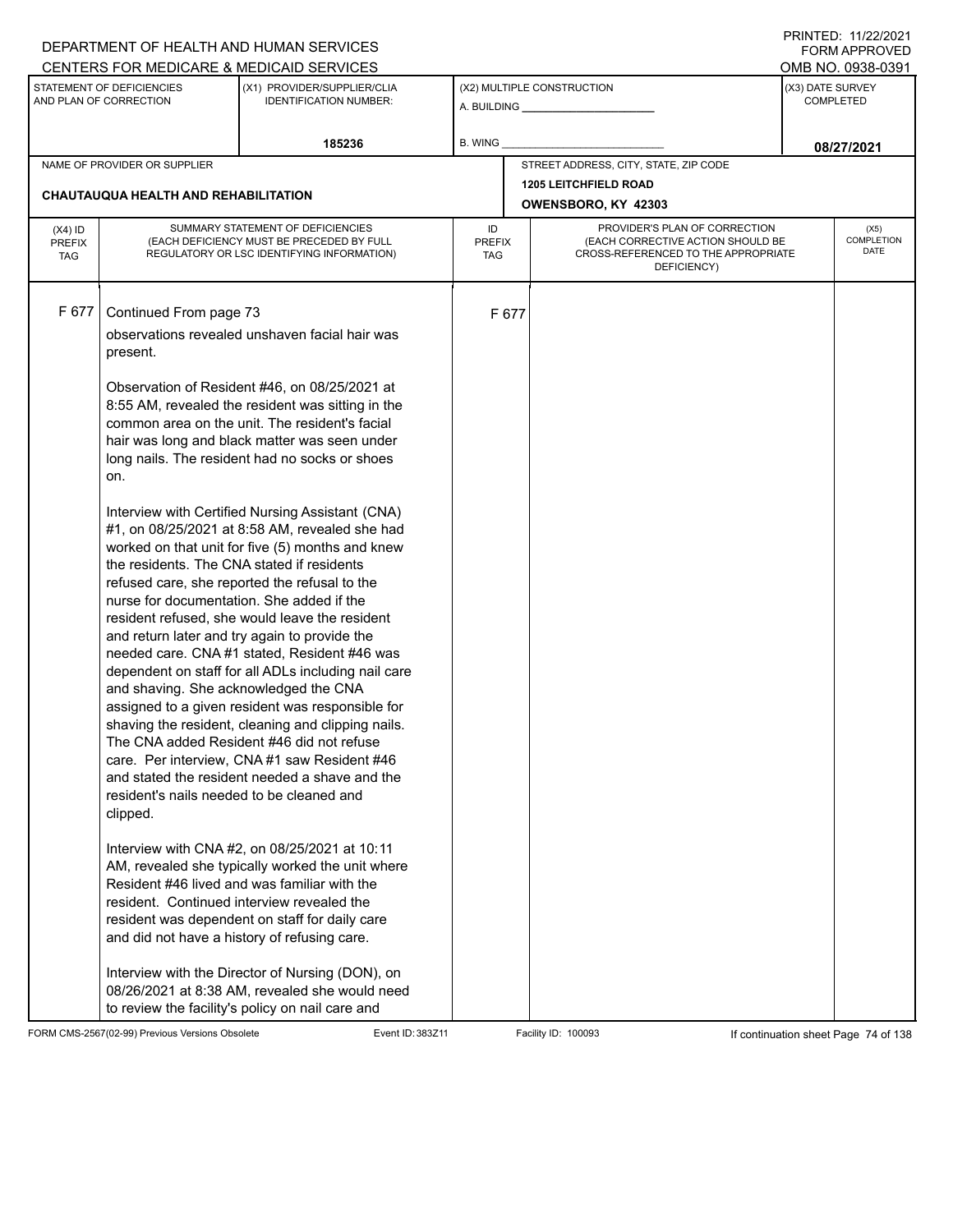|                                          |                                                                                                                                                                                       | DEPARTMENT OF HEALTH AND HUMAN SERVICES<br>CENTERS FOR MEDICARE & MEDICAID SERVICES                                                                                                                                                                                                                                                                                                                                                                    |                                   |                                                                                                                                                                                                    | I INITILD. III <i>LLIL</i> VLI<br><b>FORM APPROVED</b><br>OMB NO. 0938-0391 |
|------------------------------------------|---------------------------------------------------------------------------------------------------------------------------------------------------------------------------------------|--------------------------------------------------------------------------------------------------------------------------------------------------------------------------------------------------------------------------------------------------------------------------------------------------------------------------------------------------------------------------------------------------------------------------------------------------------|-----------------------------------|----------------------------------------------------------------------------------------------------------------------------------------------------------------------------------------------------|-----------------------------------------------------------------------------|
|                                          | STATEMENT OF DEFICIENCIES<br>AND PLAN OF CORRECTION                                                                                                                                   | (X1) PROVIDER/SUPPLIER/CLIA<br><b>IDENTIFICATION NUMBER:</b>                                                                                                                                                                                                                                                                                                                                                                                           |                                   | (X2) MULTIPLE CONSTRUCTION                                                                                                                                                                         | (X3) DATE SURVEY<br><b>COMPLETED</b>                                        |
|                                          |                                                                                                                                                                                       | 185236                                                                                                                                                                                                                                                                                                                                                                                                                                                 | B. WING _                         |                                                                                                                                                                                                    | 08/27/2021                                                                  |
|                                          | NAME OF PROVIDER OR SUPPLIER                                                                                                                                                          |                                                                                                                                                                                                                                                                                                                                                                                                                                                        |                                   | STREET ADDRESS, CITY, STATE, ZIP CODE                                                                                                                                                              |                                                                             |
|                                          | <b>CHAUTAUQUA HEALTH AND REHABILITATION</b>                                                                                                                                           |                                                                                                                                                                                                                                                                                                                                                                                                                                                        |                                   | <b>1205 LEITCHFIELD ROAD</b><br>OWENSBORO, KY 42303                                                                                                                                                |                                                                             |
| $(X4)$ ID<br><b>PREFIX</b><br><b>TAG</b> |                                                                                                                                                                                       | SUMMARY STATEMENT OF DEFICIENCIES<br>(EACH DEFICIENCY MUST BE PRECEDED BY FULL<br>REGULATORY OR LSC IDENTIFYING INFORMATION)                                                                                                                                                                                                                                                                                                                           | ID<br><b>PREFIX</b><br><b>TAG</b> | PROVIDER'S PLAN OF CORRECTION<br>(EACH CORRECTIVE ACTION SHOULD BE<br>CROSS-REFERENCED TO THE APPROPRIATE<br>DEFICIENCY)                                                                           | (X5)<br><b>COMPLETION</b><br>DATE                                           |
| F 677<br>F 686<br>$SS = D$               | Continued From page 74<br>CFR(s): 483.25(b)(1)(i)(ii)                                                                                                                                 | shaving residents prior to and questions. Per<br>interview, the DON stated, from a standard of<br>care perspective, shaving should be done with<br>showers. The DON stated she would hope there<br>was no black matter under any residents' nails<br>and added the danger of long nails would be a<br>resident could sustain scratches or skin tears.<br>Treatment/Svcs to Prevent/Heal Pressure Ulcer                                                 | F 677<br>F 686                    |                                                                                                                                                                                                    | 11/5/21                                                                     |
|                                          | §483.25(b) Skin Integrity<br>§483.25(b)(1) Pressure ulcers.<br>resident, the facility must ensure that-<br>with professional standards of practice, to<br>new ulcers from developing. | Based on the comprehensive assessment of a<br>(i) A resident receives care, consistent with<br>professional standards of practice, to prevent<br>pressure ulcers and does not develop pressure<br>ulcers unless the individual's clinical condition<br>demonstrates that they were unavoidable; and<br>(ii) A resident with pressure ulcers receives<br>necessary treatment and services, consistent<br>promote healing, prevent infection and prevent |                                   |                                                                                                                                                                                                    |                                                                             |
|                                          | by:                                                                                                                                                                                   | This REQUIREMENT is not met as evidenced<br>Based on observations, interviews and record<br>review it was determined the facility failed to<br>complete weekly wound assessments for two (2)<br>of two (2) sampled residents (Residents #7 and<br>#25) reviewed for wound assessments and failed<br>to follow physician's orders and utilize pressure                                                                                                  |                                   | 1. Wound assessments were completed<br>for Residents #7 on $9/3/21$ and # 25 on<br>9/3/21. Pressure reducing interventions<br>were implemented for resident #7 per<br>physician orders on 8/27/21. |                                                                             |

FORM CMS-2567(02-99) Previous Versions Obsolete Event ID: 383Z11 Event ID: 383Z11 Facility ID: 100093 If continuation sheet Page 75 of 138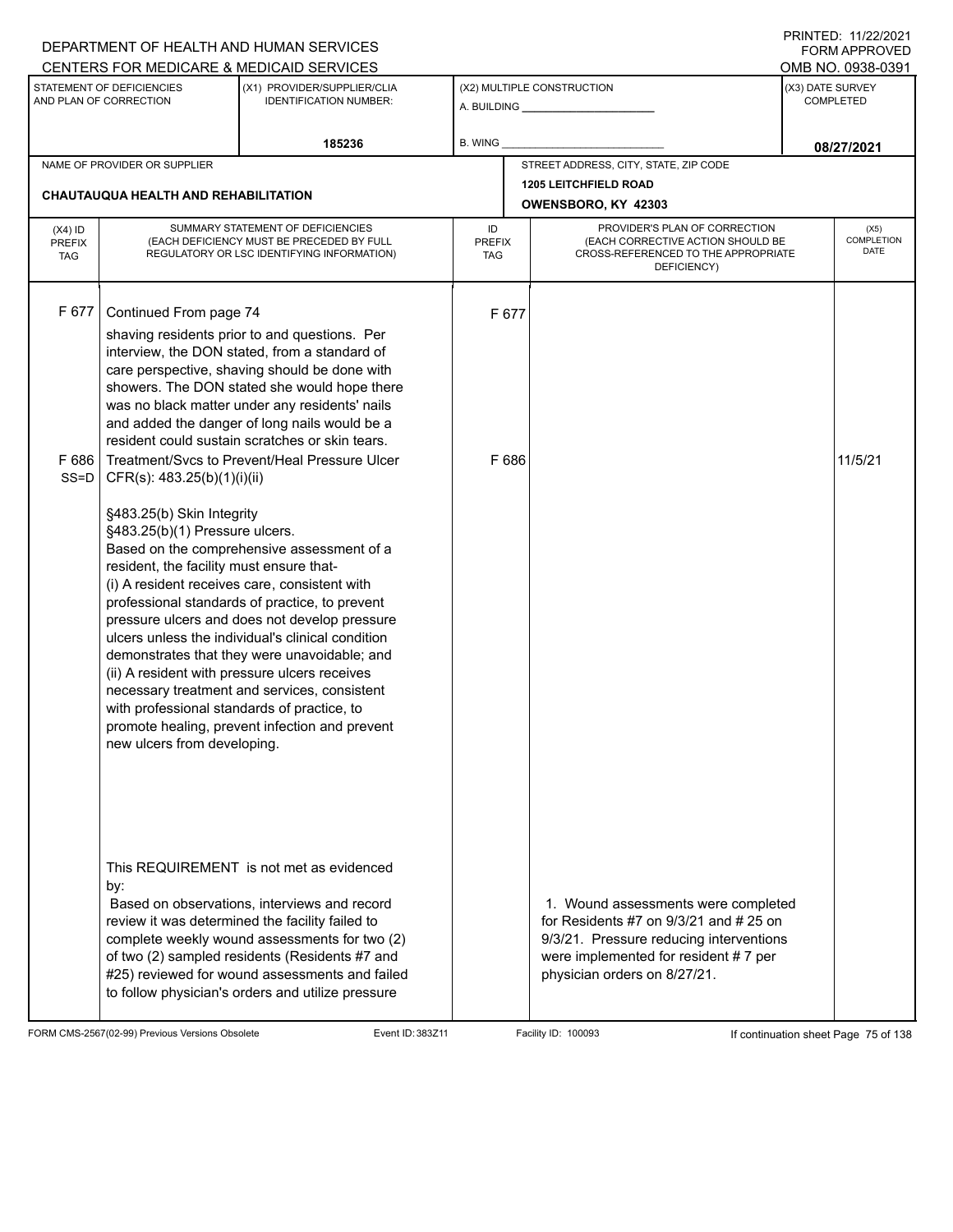## A. BUILDING **\_\_\_\_\_\_\_\_\_\_\_\_\_\_\_\_\_\_\_\_\_\_** (X1) PROVIDER/SUPPLIER/CLIA IDENTIFICATION NUMBER: STATEMENT OF DEFICIENCIES AND PLAN OF CORRECTION (X3) DATE SURVEY COMPLETED FORM APPROVED (X2) MULTIPLE CONSTRUCTION R. WING CENTERS FOR MEDICARE & MEDICAID SERVICES **And CENTERS FOR MEDICAL ACCESS** OMB NO. 0938-0391 **185236 08/27/2021** NAME OF PROVIDER OR SUPPLIER STREET ADDRESS, CITY, STATE, ZIP CODE **1205 LEITCHFIELD ROAD CHAUTAUQUA HEALTH AND REHABILITATION OWENSBORO, KY 42303** PROVIDER'S PLAN OF CORRECTION (EACH CORRECTIVE ACTION SHOULD BE CROSS-REFERENCED TO THE APPROPRIATE DEFICIENCY) (X5) **COMPLETION** DATE ID PREFIX **TAG** (X4) ID PREFIX TAG SUMMARY STATEMENT OF DEFICIENCIES (EACH DEFICIENCY MUST BE PRECEDED BY FULL REGULATORY OR LSC IDENTIFYING INFORMATION) F 686 Continued From page 75 F 686 reducing interventions for one (1) of two (2) sampled residents (Resident #7) reviewed for pressure ulcers. The findings included: Review of the facility's policy titled, Pressure Injuries Overview, revised October 2019, revealed that an avoidable ulcer developed due to one or more of the following not being completed. This list included implementation of interventions that were consistent with the resident's needs, goals, and professional standards of practice. The policy also indicated lack of monitoring, evaluation, or reassessment of the interventions could lead to the development of pressure ulcers. 1. Review of the medical record revealed the facility admitted Resident #7, on 11/21/2018, with diagnoses of Dementia without behaviors, Falls, Generalized Muscle Weakness, Anxiety, and Major Depression. Review of Resident #7's Significant Change in Status Minimum Data Set (MDS) Assessment, dated 05/20/2021, revealed Resident #7 had both short- and long-term memory impairment. Behaviors occurring during the assessment period included physical behaviors, verbal behaviors, and rejection of care. The resident was identified as requiring the extensive assistance with bed mobility, eating and personal hygiene. Per the MDS, Resident #7 had a pressure ulcer over a bony prominence, and was at risk of developing additional pressure ulcers. The assessment indicated the existing pressure ulcer was an unstageable wound described as a deep tissue injury (DTI). While nutritional and hydration interventions were not identified as 2. Other residents with pressure ulcers were reviewed and assessments and interventions are in place for each resident. Vora Wound care physician all residents with wounds on 8/20/21 and began routinely monitoring wounds and making recommendations as needed. 3. Licensed nurses retrained on the facility policy for wound assessments and following physician orders for pressure reduction devices by the Director of Nursing, Assistant Director of Nursing and Regional Clinical director completed. Leadership team was trained on identifying pressure relieving devices by the Director of Nursing, Assistant Director of Nursing and Regional Clinical director completed. Education completed by 11/4/21. 4. A daily observation round sheet has been implemented and the leadership team will review each person daily to ensure the physician ordered interventions are in place. The Director of nursing or the assistant director of nursing will review each resident with wounds daily times 2 weeks, weekly times 2 weeks, monthly times 2 months and quarterly times 9 months to ensure that wound assessments are Quality Assurance and Performance Improvement team monthly for review and recommendations to ensure continued compliance.

FORM CMS-2567(02-99) Previous Versions Obsolete Event ID: 383Z11 Facility ID: 100093 If continuation sheet Page 76 of 138

DEPARTMENT OF HEALTH AND HUMAN SERVICES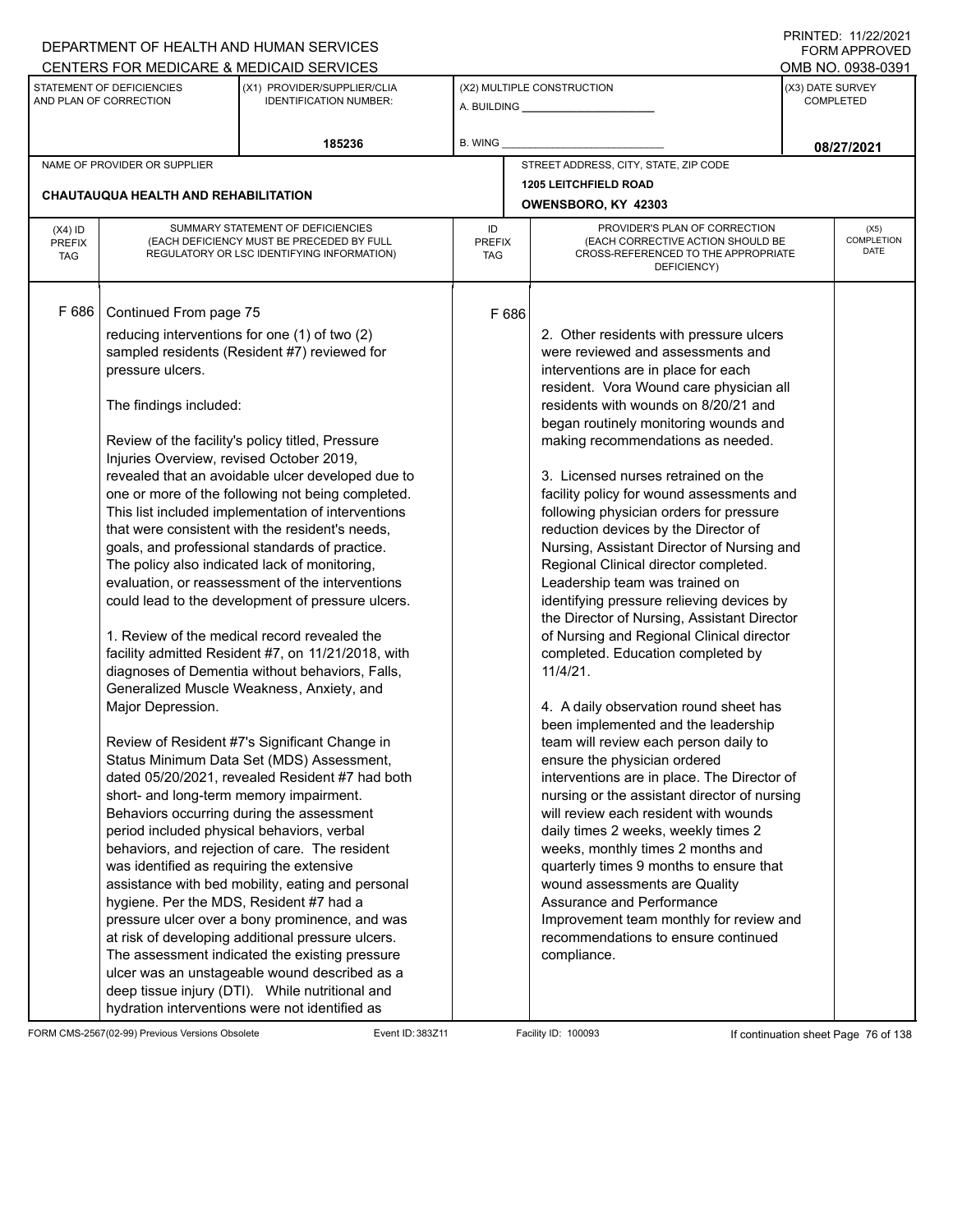|                                          |                                                                                                                                      | DEPARTMENT OF HEALTH AND HUMAN SERVICES                                                                                                                                                                                                                                                                                                                                                                                                                                                                                                                                                                                                                                                                                                                                                                                                                                                                                                                                                                                                                                                                                                                                                                                                                                                                  |                            |       |                                                                                                                          |                  | <b>FORM APPROVED</b>              |
|------------------------------------------|--------------------------------------------------------------------------------------------------------------------------------------|----------------------------------------------------------------------------------------------------------------------------------------------------------------------------------------------------------------------------------------------------------------------------------------------------------------------------------------------------------------------------------------------------------------------------------------------------------------------------------------------------------------------------------------------------------------------------------------------------------------------------------------------------------------------------------------------------------------------------------------------------------------------------------------------------------------------------------------------------------------------------------------------------------------------------------------------------------------------------------------------------------------------------------------------------------------------------------------------------------------------------------------------------------------------------------------------------------------------------------------------------------------------------------------------------------|----------------------------|-------|--------------------------------------------------------------------------------------------------------------------------|------------------|-----------------------------------|
|                                          |                                                                                                                                      | CENTERS FOR MEDICARE & MEDICAID SERVICES                                                                                                                                                                                                                                                                                                                                                                                                                                                                                                                                                                                                                                                                                                                                                                                                                                                                                                                                                                                                                                                                                                                                                                                                                                                                 |                            |       |                                                                                                                          |                  | OMB NO. 0938-0391                 |
|                                          | STATEMENT OF DEFICIENCIES<br>AND PLAN OF CORRECTION                                                                                  | (X1) PROVIDER/SUPPLIER/CLIA<br><b>IDENTIFICATION NUMBER:</b>                                                                                                                                                                                                                                                                                                                                                                                                                                                                                                                                                                                                                                                                                                                                                                                                                                                                                                                                                                                                                                                                                                                                                                                                                                             |                            |       | (X2) MULTIPLE CONSTRUCTION                                                                                               | (X3) DATE SURVEY | <b>COMPLETED</b>                  |
|                                          |                                                                                                                                      | 185236                                                                                                                                                                                                                                                                                                                                                                                                                                                                                                                                                                                                                                                                                                                                                                                                                                                                                                                                                                                                                                                                                                                                                                                                                                                                                                   | B. WING                    |       |                                                                                                                          |                  | 08/27/2021                        |
|                                          | NAME OF PROVIDER OR SUPPLIER                                                                                                         |                                                                                                                                                                                                                                                                                                                                                                                                                                                                                                                                                                                                                                                                                                                                                                                                                                                                                                                                                                                                                                                                                                                                                                                                                                                                                                          |                            |       | STREET ADDRESS, CITY, STATE, ZIP CODE                                                                                    |                  |                                   |
|                                          | CHAUTAUQUA HEALTH AND REHABILITATION                                                                                                 |                                                                                                                                                                                                                                                                                                                                                                                                                                                                                                                                                                                                                                                                                                                                                                                                                                                                                                                                                                                                                                                                                                                                                                                                                                                                                                          |                            |       | <b>1205 LEITCHFIELD ROAD</b><br>OWENSBORO, KY 42303                                                                      |                  |                                   |
| $(X4)$ ID<br><b>PREFIX</b><br><b>TAG</b> |                                                                                                                                      | SUMMARY STATEMENT OF DEFICIENCIES<br>(EACH DEFICIENCY MUST BE PRECEDED BY FULL<br>REGULATORY OR LSC IDENTIFYING INFORMATION)                                                                                                                                                                                                                                                                                                                                                                                                                                                                                                                                                                                                                                                                                                                                                                                                                                                                                                                                                                                                                                                                                                                                                                             | ID<br><b>PREFIX</b><br>TAG |       | PROVIDER'S PLAN OF CORRECTION<br>(EACH CORRECTIVE ACTION SHOULD BE<br>CROSS-REFERENCED TO THE APPROPRIATE<br>DEFICIENCY) |                  | (X5)<br><b>COMPLETION</b><br>DATE |
| F 686                                    | Continued From page 76<br>chair.<br>assessments by a licensed nurse.<br>bed daily.<br>Resident #7 had been out of bed daily.<br>bed. | used, the MDS indicated Resident #7 received<br>specialized turning and repositioning and had<br>both a pressure reducing device for the bed and<br>Review of Resident #7's current Comprehensive<br>Care Plan, revealed interventions to prevent<br>further skin breakdown and to assist in healing<br>current breakdown included floating both heels<br>while in bed, treatments as ordered and weekly<br>A review of the 07/2021 Treatment Administration<br>Record (TAR) indicated nurses had signed daily<br>that Resident #7's heels had been elevated. Also<br>signed daily was that Resident #7 had been out of<br>Review of the 08/2021 TAR indicated Resident<br>#7's feet had been elevated while in bed and<br>An observation made, on 08/23/2021 at 11:42<br>AM, revealed Resident #7's feet were flat on the<br>bed. There was no pillow seen on the bed or near<br>the bed on which to float the resident's heels.<br>Observations were made on 08/24/2021 at 8:10<br>AM. The resident was in bed with feet/heels lying<br>flat on the bed. No wedges or pillows for elevating<br>Resident #7's feet were seen in the room. A<br>decorative pillow was observed in the wheelchair<br>that was positioned at the head of the resident's<br>During an observation on 08/24/2021 at 4:00 PM, |                            | F 686 |                                                                                                                          |                  |                                   |
|                                          |                                                                                                                                      | revealed Resident #7 was seen lying in bed on<br>his/her left side with his/her feet on the bed.<br>Further observation revealed no boots or pillows                                                                                                                                                                                                                                                                                                                                                                                                                                                                                                                                                                                                                                                                                                                                                                                                                                                                                                                                                                                                                                                                                                                                                     |                            |       |                                                                                                                          |                  |                                   |

FORM CMS-2567(02-99) Previous Versions Obsolete Event ID: 383Z11 Facility ID: 100093 If continuation sheet Page 77 of 138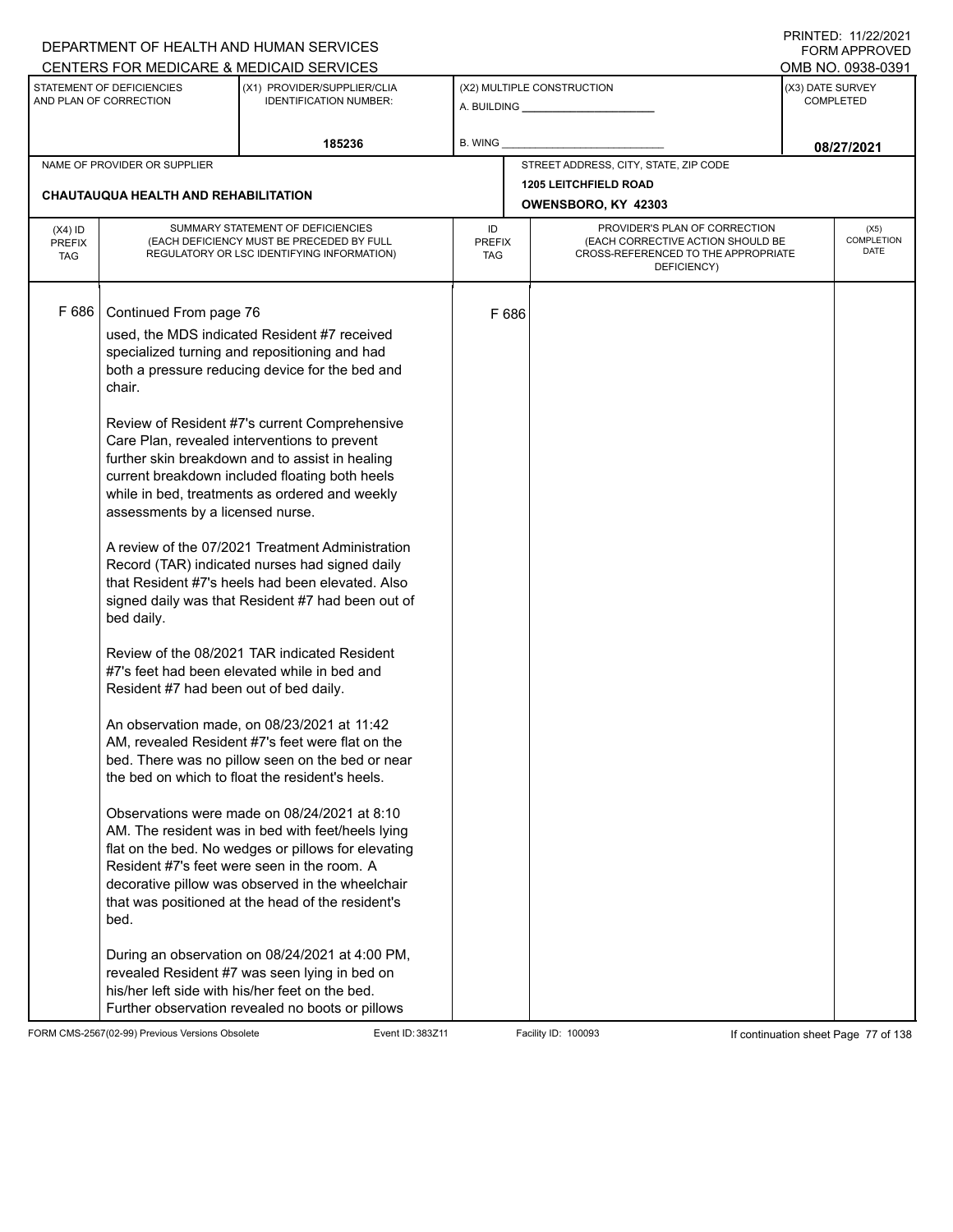|                                          |                                                             | DEPARTMENT OF HEALTH AND HUMAN SERVICES                                                                                                                                                                                                                                                                                                                                                                                                                                                                                                                                                                                                                                                                                                                                                                                                                                                                                                                                                                                                                                                                                                                                                                                                                                                                                                                                                                                                                                                                                                                               |                            |                                                                                                                          |                  | I INITILD. III <i>LLIL</i> VLI<br><b>FORM APPROVED</b> |
|------------------------------------------|-------------------------------------------------------------|-----------------------------------------------------------------------------------------------------------------------------------------------------------------------------------------------------------------------------------------------------------------------------------------------------------------------------------------------------------------------------------------------------------------------------------------------------------------------------------------------------------------------------------------------------------------------------------------------------------------------------------------------------------------------------------------------------------------------------------------------------------------------------------------------------------------------------------------------------------------------------------------------------------------------------------------------------------------------------------------------------------------------------------------------------------------------------------------------------------------------------------------------------------------------------------------------------------------------------------------------------------------------------------------------------------------------------------------------------------------------------------------------------------------------------------------------------------------------------------------------------------------------------------------------------------------------|----------------------------|--------------------------------------------------------------------------------------------------------------------------|------------------|--------------------------------------------------------|
|                                          |                                                             | CENTERS FOR MEDICARE & MEDICAID SERVICES                                                                                                                                                                                                                                                                                                                                                                                                                                                                                                                                                                                                                                                                                                                                                                                                                                                                                                                                                                                                                                                                                                                                                                                                                                                                                                                                                                                                                                                                                                                              |                            |                                                                                                                          |                  | OMB NO. 0938-0391                                      |
|                                          | STATEMENT OF DEFICIENCIES<br>AND PLAN OF CORRECTION         | (X1) PROVIDER/SUPPLIER/CLIA<br><b>IDENTIFICATION NUMBER:</b>                                                                                                                                                                                                                                                                                                                                                                                                                                                                                                                                                                                                                                                                                                                                                                                                                                                                                                                                                                                                                                                                                                                                                                                                                                                                                                                                                                                                                                                                                                          |                            | (X2) MULTIPLE CONSTRUCTION                                                                                               | (X3) DATE SURVEY | <b>COMPLETED</b>                                       |
|                                          |                                                             | 185236                                                                                                                                                                                                                                                                                                                                                                                                                                                                                                                                                                                                                                                                                                                                                                                                                                                                                                                                                                                                                                                                                                                                                                                                                                                                                                                                                                                                                                                                                                                                                                | <b>B. WING</b>             |                                                                                                                          |                  | 08/27/2021                                             |
|                                          | NAME OF PROVIDER OR SUPPLIER                                |                                                                                                                                                                                                                                                                                                                                                                                                                                                                                                                                                                                                                                                                                                                                                                                                                                                                                                                                                                                                                                                                                                                                                                                                                                                                                                                                                                                                                                                                                                                                                                       |                            | STREET ADDRESS, CITY, STATE, ZIP CODE                                                                                    |                  |                                                        |
|                                          | CHAUTAUQUA HEALTH AND REHABILITATION                        |                                                                                                                                                                                                                                                                                                                                                                                                                                                                                                                                                                                                                                                                                                                                                                                                                                                                                                                                                                                                                                                                                                                                                                                                                                                                                                                                                                                                                                                                                                                                                                       |                            | <b>1205 LEITCHFIELD ROAD</b><br>OWENSBORO, KY 42303                                                                      |                  |                                                        |
| $(X4)$ ID<br><b>PREFIX</b><br><b>TAG</b> |                                                             | SUMMARY STATEMENT OF DEFICIENCIES<br>(EACH DEFICIENCY MUST BE PRECEDED BY FULL<br>REGULATORY OR LSC IDENTIFYING INFORMATION)                                                                                                                                                                                                                                                                                                                                                                                                                                                                                                                                                                                                                                                                                                                                                                                                                                                                                                                                                                                                                                                                                                                                                                                                                                                                                                                                                                                                                                          | ID<br><b>PREFIX</b><br>TAG | PROVIDER'S PLAN OF CORRECTION<br>(EACH CORRECTIVE ACTION SHOULD BE<br>CROSS-REFERENCED TO THE APPROPRIATE<br>DEFICIENCY) |                  | (X5)<br>COMPLETION<br><b>DATE</b>                      |
| F 686                                    | Continued From page 77<br>bed.<br>tissue.<br>been returned. | elevated the resident's feet. A decorative pillow<br>remained in a wheelchair next to the resident's<br>An observation of Resident #7 was made on<br>08/25/2021 at 9:28 AM with Certified Nursing<br>Assistant (CNA) #1. Resident #7 was lying in bed<br>with his/her feet not elevated. The CNA removed<br>the resident's left sock to reveal a quarter sized<br>area on the left heel that was covered in black<br>Interview with Certified Nursing Assistant (CNA)<br>#1, on 08/25/2021 at 9:28 AM, revealed Resident<br>#7 had the pressure ulcer on the heel since<br>05/2021. The CNA added she had been told the<br>pressure ulcer was the result of the resident lying<br>in bed and that when Resident #7 was in bed,<br>both feet should be elevated. The CNA added the<br>resident had a special boot at one time, but she<br>had not seen the boot for at least two (2) weeks.<br>Per interview, the CNA could give no reason why<br>the resident's feet were not elevated while in bed.<br>An interview was held, on 08/25/2021 at 10:28<br>PM, with CNA #2. She stated she was familiar<br>with Resident #7. The CNA stated Resident #7<br>had special boots to elevate his/her feet for a<br>while. She added the last time she had seen the<br>boots was about three (3) weeks ago when the<br>boots had been sent to the laundry and had not<br>An observation was made with Licensed Practical<br>Nurse (LPN) #7, on 08/25/2021 at 3:30 PM, of<br>Resident #7. Observation revealed Resident #7<br>was lying in bed with his/her feet not elevated. | F 686                      |                                                                                                                          |                  |                                                        |
|                                          |                                                             | Interview with LPN #7, on 08/25/2021 at 3:39 PM,                                                                                                                                                                                                                                                                                                                                                                                                                                                                                                                                                                                                                                                                                                                                                                                                                                                                                                                                                                                                                                                                                                                                                                                                                                                                                                                                                                                                                                                                                                                      |                            |                                                                                                                          |                  |                                                        |

FORM CMS-2567(02-99) Previous Versions Obsolete Event ID: 383Z11 Event ID: 383Z11 Facility ID: 100093 If continuation sheet Page 78 of 138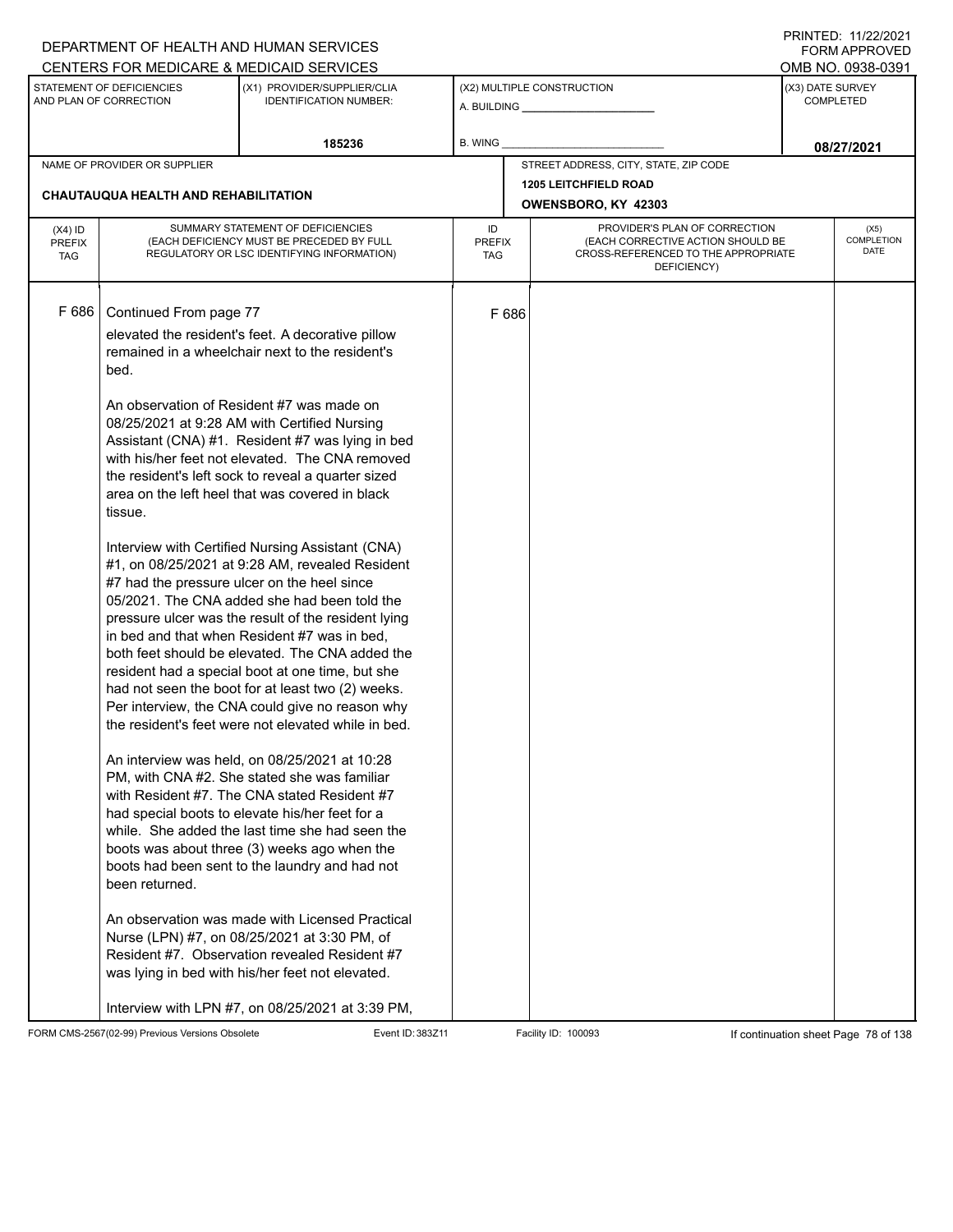|                                          |                                                                                                                                                                                                                                                                                                                                                                     | DEPARTMENT OF HEALTH AND HUMAN SERVICES                                                                                                                                                                                                                                                                                                                                                                                                                                                                                                                                                                                                                                                                                                                                                                                                                                                                                                                                                                                                                                                                                                |                            |                                                                                                                          |                  | I INITILD. III <i>LLIL</i> OLI<br><b>FORM APPROVED</b> |
|------------------------------------------|---------------------------------------------------------------------------------------------------------------------------------------------------------------------------------------------------------------------------------------------------------------------------------------------------------------------------------------------------------------------|----------------------------------------------------------------------------------------------------------------------------------------------------------------------------------------------------------------------------------------------------------------------------------------------------------------------------------------------------------------------------------------------------------------------------------------------------------------------------------------------------------------------------------------------------------------------------------------------------------------------------------------------------------------------------------------------------------------------------------------------------------------------------------------------------------------------------------------------------------------------------------------------------------------------------------------------------------------------------------------------------------------------------------------------------------------------------------------------------------------------------------------|----------------------------|--------------------------------------------------------------------------------------------------------------------------|------------------|--------------------------------------------------------|
|                                          |                                                                                                                                                                                                                                                                                                                                                                     | CENTERS FOR MEDICARE & MEDICAID SERVICES                                                                                                                                                                                                                                                                                                                                                                                                                                                                                                                                                                                                                                                                                                                                                                                                                                                                                                                                                                                                                                                                                               |                            |                                                                                                                          |                  | OMB NO. 0938-0391                                      |
|                                          | STATEMENT OF DEFICIENCIES<br>AND PLAN OF CORRECTION                                                                                                                                                                                                                                                                                                                 | (X1) PROVIDER/SUPPLIER/CLIA<br><b>IDENTIFICATION NUMBER:</b>                                                                                                                                                                                                                                                                                                                                                                                                                                                                                                                                                                                                                                                                                                                                                                                                                                                                                                                                                                                                                                                                           |                            | (X2) MULTIPLE CONSTRUCTION                                                                                               | (X3) DATE SURVEY | <b>COMPLETED</b>                                       |
|                                          |                                                                                                                                                                                                                                                                                                                                                                     | 185236                                                                                                                                                                                                                                                                                                                                                                                                                                                                                                                                                                                                                                                                                                                                                                                                                                                                                                                                                                                                                                                                                                                                 | <b>B. WING</b>             |                                                                                                                          |                  | 08/27/2021                                             |
|                                          | NAME OF PROVIDER OR SUPPLIER                                                                                                                                                                                                                                                                                                                                        |                                                                                                                                                                                                                                                                                                                                                                                                                                                                                                                                                                                                                                                                                                                                                                                                                                                                                                                                                                                                                                                                                                                                        |                            | STREET ADDRESS, CITY, STATE, ZIP CODE                                                                                    |                  |                                                        |
|                                          | CHAUTAUQUA HEALTH AND REHABILITATION                                                                                                                                                                                                                                                                                                                                |                                                                                                                                                                                                                                                                                                                                                                                                                                                                                                                                                                                                                                                                                                                                                                                                                                                                                                                                                                                                                                                                                                                                        |                            | <b>1205 LEITCHFIELD ROAD</b><br>OWENSBORO, KY 42303                                                                      |                  |                                                        |
| $(X4)$ ID<br><b>PREFIX</b><br><b>TAG</b> |                                                                                                                                                                                                                                                                                                                                                                     | SUMMARY STATEMENT OF DEFICIENCIES<br>(EACH DEFICIENCY MUST BE PRECEDED BY FULL<br>REGULATORY OR LSC IDENTIFYING INFORMATION)                                                                                                                                                                                                                                                                                                                                                                                                                                                                                                                                                                                                                                                                                                                                                                                                                                                                                                                                                                                                           | ID<br><b>PREFIX</b><br>TAG | PROVIDER'S PLAN OF CORRECTION<br>(EACH CORRECTIVE ACTION SHOULD BE<br>CROSS-REFERENCED TO THE APPROPRIATE<br>DEFICIENCY) |                  | (X5)<br>COMPLETION<br><b>DATE</b>                      |
| F 686                                    | Continued From page 78<br>unaware why the resident's feet were not<br>still in bed.<br>on 08/26/2021 at 8:41 AM. She stated the<br>making sure pressure ulcer reducing<br>intervention should be documented.<br>2021.<br>Review of the Weekly Pressure Wound<br>date Resident #7 acquired the DTI was<br>was to apply skin prep.<br>applied to the left heel daily. | revealed Resident #7 was in bed and did not<br>have his/her feet elevated. Per interview he was<br>elevated and did not know why the resident was<br>Observations throughout the survey revealed<br>Resident #7 was not out of bed during the survey.<br>The Director of Nursing (DON) was interviewed,<br>administrative nursing team was responsible for<br>interventions were in place. The DON added the<br>team should be checking daily to make sure all<br>interventions were in place and all refusal of any<br>2. Review of Resident #7's Weekly Pressure<br>Wound Observation Tool revealed no weekly<br>assessment of Resident #7's left heel deep tissue<br>injury (DTI) for the months of May 2021 and June<br>Observation Tool, dated 07/17/2021, revealed the<br>06/22/2021. The location was documented as the<br>right heel. Measurements were one point two<br>(1.2) centimeters (cm) by one (1) cm with 100%<br>necrotic (dead) tissue. The overall condition of<br>the wound was listed as improving. The treatment<br>Review of the 07/2021 Treatment Administration<br>Record (TAR) indicated skin prep had been | F 686                      |                                                                                                                          |                  |                                                        |
|                                          |                                                                                                                                                                                                                                                                                                                                                                     | Record review revealed on 08/12/2021, a nurse                                                                                                                                                                                                                                                                                                                                                                                                                                                                                                                                                                                                                                                                                                                                                                                                                                                                                                                                                                                                                                                                                          |                            |                                                                                                                          |                  |                                                        |

FORM CMS-2567(02-99) Previous Versions Obsolete Event ID: 383Z11 Event ID: 383Z11 Facility ID: 100093 If continuation sheet Page 79 of 138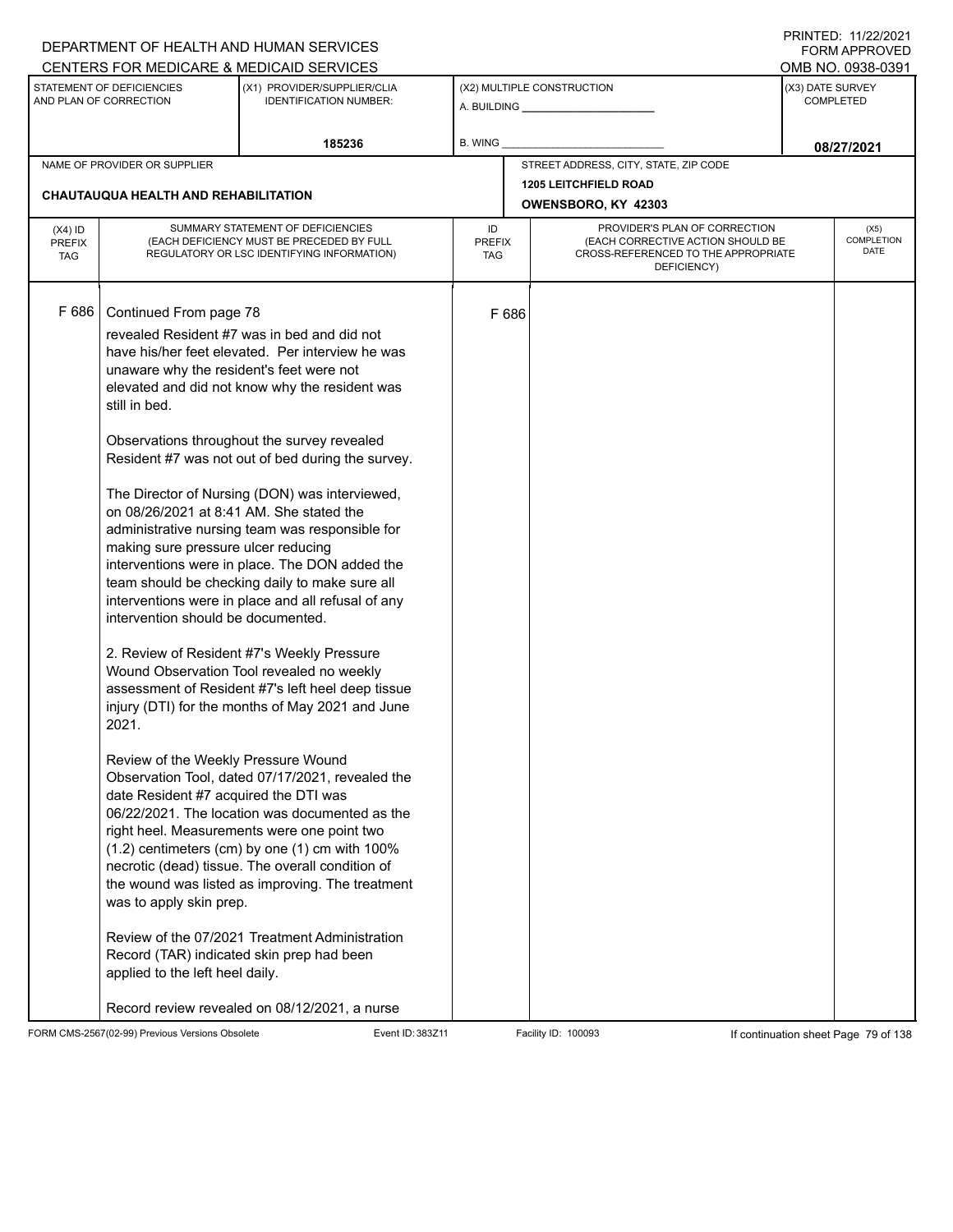|                                          |                                                                                                                                                                               | DEPARTMENT OF HEALTH AND HUMAN SERVICES                                                                                                                                                                                                                                                                                                                                                                                                                                                                                                                                                                                                                                                                                                                                                                                                                                                                                                                                                                                                                                                                                     |                            |       |                                                                                                                          |                  | FORM APPROVED                     |
|------------------------------------------|-------------------------------------------------------------------------------------------------------------------------------------------------------------------------------|-----------------------------------------------------------------------------------------------------------------------------------------------------------------------------------------------------------------------------------------------------------------------------------------------------------------------------------------------------------------------------------------------------------------------------------------------------------------------------------------------------------------------------------------------------------------------------------------------------------------------------------------------------------------------------------------------------------------------------------------------------------------------------------------------------------------------------------------------------------------------------------------------------------------------------------------------------------------------------------------------------------------------------------------------------------------------------------------------------------------------------|----------------------------|-------|--------------------------------------------------------------------------------------------------------------------------|------------------|-----------------------------------|
|                                          | STATEMENT OF DEFICIENCIES                                                                                                                                                     | CENTERS FOR MEDICARE & MEDICAID SERVICES<br>(X1) PROVIDER/SUPPLIER/CLIA                                                                                                                                                                                                                                                                                                                                                                                                                                                                                                                                                                                                                                                                                                                                                                                                                                                                                                                                                                                                                                                     |                            |       | (X2) MULTIPLE CONSTRUCTION                                                                                               | (X3) DATE SURVEY | OMB NO. 0938-0391                 |
|                                          | AND PLAN OF CORRECTION                                                                                                                                                        | <b>IDENTIFICATION NUMBER:</b>                                                                                                                                                                                                                                                                                                                                                                                                                                                                                                                                                                                                                                                                                                                                                                                                                                                                                                                                                                                                                                                                                               |                            |       |                                                                                                                          |                  | <b>COMPLETED</b>                  |
|                                          |                                                                                                                                                                               | 185236                                                                                                                                                                                                                                                                                                                                                                                                                                                                                                                                                                                                                                                                                                                                                                                                                                                                                                                                                                                                                                                                                                                      | B. WING                    |       |                                                                                                                          |                  | 08/27/2021                        |
|                                          | NAME OF PROVIDER OR SUPPLIER                                                                                                                                                  |                                                                                                                                                                                                                                                                                                                                                                                                                                                                                                                                                                                                                                                                                                                                                                                                                                                                                                                                                                                                                                                                                                                             |                            |       | STREET ADDRESS, CITY, STATE, ZIP CODE                                                                                    |                  |                                   |
|                                          | CHAUTAUQUA HEALTH AND REHABILITATION                                                                                                                                          |                                                                                                                                                                                                                                                                                                                                                                                                                                                                                                                                                                                                                                                                                                                                                                                                                                                                                                                                                                                                                                                                                                                             |                            |       | <b>1205 LEITCHFIELD ROAD</b>                                                                                             |                  |                                   |
|                                          |                                                                                                                                                                               |                                                                                                                                                                                                                                                                                                                                                                                                                                                                                                                                                                                                                                                                                                                                                                                                                                                                                                                                                                                                                                                                                                                             |                            |       | OWENSBORO, KY 42303                                                                                                      |                  |                                   |
| $(X4)$ ID<br><b>PREFIX</b><br><b>TAG</b> |                                                                                                                                                                               | SUMMARY STATEMENT OF DEFICIENCIES<br>(EACH DEFICIENCY MUST BE PRECEDED BY FULL<br>REGULATORY OR LSC IDENTIFYING INFORMATION)                                                                                                                                                                                                                                                                                                                                                                                                                                                                                                                                                                                                                                                                                                                                                                                                                                                                                                                                                                                                | ID<br><b>PREFIX</b><br>TAG |       | PROVIDER'S PLAN OF CORRECTION<br>(EACH CORRECTIVE ACTION SHOULD BE<br>CROSS-REFERENCED TO THE APPROPRIATE<br>DEFICIENCY) |                  | (X5)<br><b>COMPLETION</b><br>DATE |
| F 686                                    | Continued From page 79<br>#7's DTI was on the left heel.<br>treatment remained for skin prep daily.<br>assigned residents. She could offer no<br>wound assessments.<br>Ulcer. | indicated on the weekly skin review that Resident<br>Review of the Weekly Wound Observation Tool<br>dated 08/14/2021 identified a left heel DTI for<br>Resident #7. The DTI had an onset date of<br>06/22/2021. Measurements were 3.0 cm x 2.2 cm<br>with 100% necrotic tissue. Overall impression of<br>the wound was documented as improving. The<br>Review of the August 2021 TAR indicated skin<br>prep daily to the heel per Physician's Orders.<br>Interview with the Director of Nursing (DON), on<br>08/26/2021 at 8:41 AM revealed a wound care<br>physician had just started in the facility and would<br>be responsible for weekly measurements and<br>weekly wound assessments. Prior to the wound<br>physician, the DON stated the nurses on the halls<br>were responsible for weekly assessments of their<br>explanation why Resident #7 had missing weekly<br>3. Record review revealed the facility admitted<br>Resident #25 on 03/07/2020 and readmitted the<br>resident on 03/25/2021 with diagnoses that<br>included, Cerebral Palsy, Aphasia, Seizure<br>Disorder, and one (1) Stage Three (3) Pressure |                            | F 686 |                                                                                                                          |                  |                                   |
|                                          | indicated the resident required extensive                                                                                                                                     | Review of Resident #25's Significant Change in<br>Condition Minimum Data Set (MDS) Assessment,<br>dated 06/03/2021, indicated the resident had a<br>Staff Assessment of Mental Status (SAMS)<br>showing severe cognition deficit. The MDS<br>assistance for transfers with two (2) plus persons,                                                                                                                                                                                                                                                                                                                                                                                                                                                                                                                                                                                                                                                                                                                                                                                                                            |                            |       |                                                                                                                          |                  |                                   |

FORM CMS-2567(02-99) Previous Versions Obsolete Event ID: 383Z11 Event ID: 383Z11 Facility ID: 100093 If continuation sheet Page 80 of 138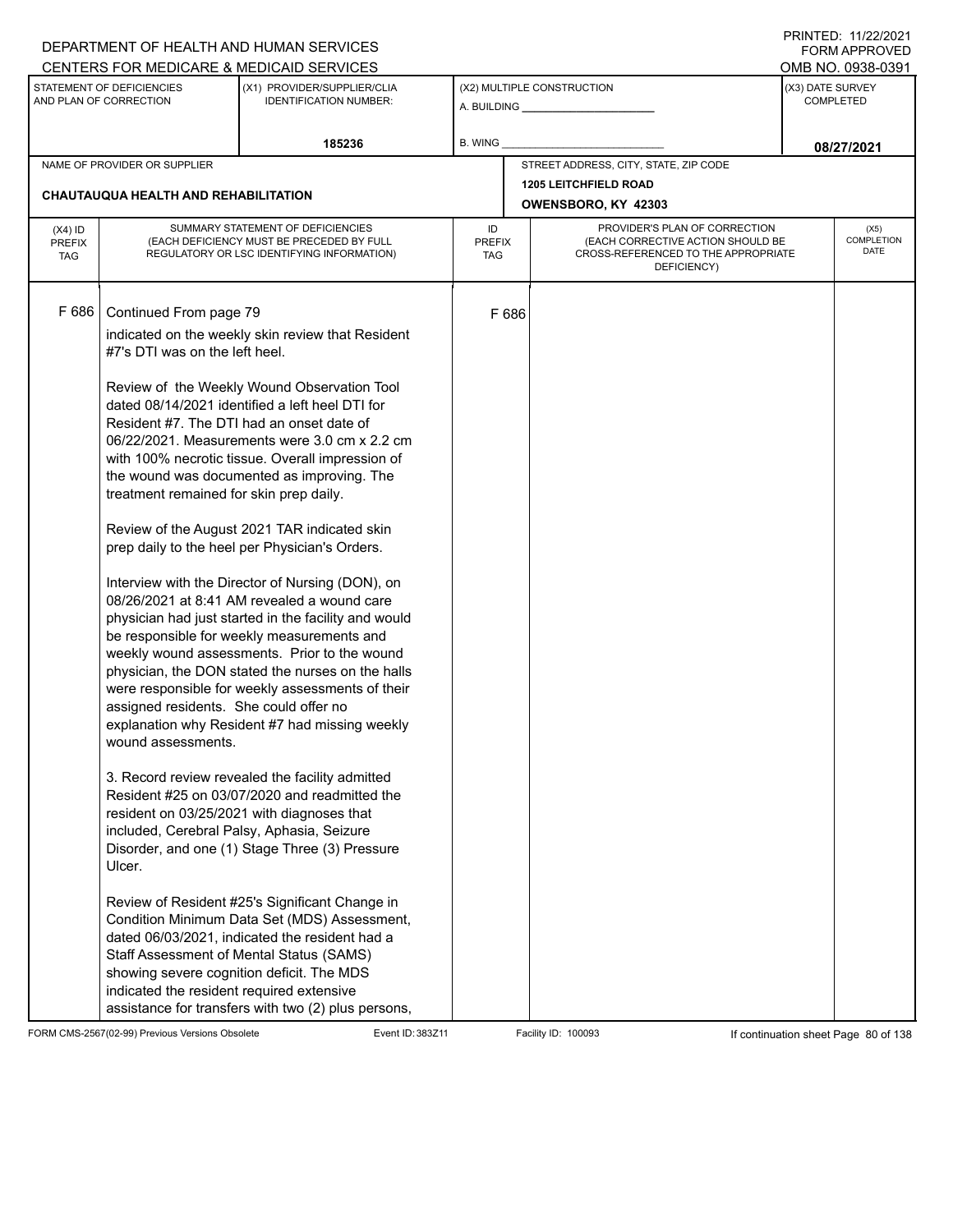|                             |                                            | DEPARTMENT OF HEALTH AND HUMAN SERVICES                                                               |                      |       |                                                                          | FORM APPROVED                         |
|-----------------------------|--------------------------------------------|-------------------------------------------------------------------------------------------------------|----------------------|-------|--------------------------------------------------------------------------|---------------------------------------|
|                             | STATEMENT OF DEFICIENCIES                  | CENTERS FOR MEDICARE & MEDICAID SERVICES<br>(X1) PROVIDER/SUPPLIER/CLIA                               |                      |       | (X2) MULTIPLE CONSTRUCTION                                               | OMB NO. 0938-0391<br>(X3) DATE SURVEY |
|                             | AND PLAN OF CORRECTION                     | <b>IDENTIFICATION NUMBER:</b>                                                                         |                      |       |                                                                          | <b>COMPLETED</b>                      |
|                             |                                            | 185236                                                                                                | B. WING              |       |                                                                          | 08/27/2021                            |
|                             | NAME OF PROVIDER OR SUPPLIER               |                                                                                                       |                      |       | STREET ADDRESS, CITY, STATE, ZIP CODE                                    |                                       |
|                             | CHAUTAUQUA HEALTH AND REHABILITATION       |                                                                                                       |                      |       | <b>1205 LEITCHFIELD ROAD</b>                                             |                                       |
|                             |                                            |                                                                                                       |                      |       | OWENSBORO, KY 42303                                                      |                                       |
| $(X4)$ ID                   |                                            | SUMMARY STATEMENT OF DEFICIENCIES                                                                     | ID                   |       | PROVIDER'S PLAN OF CORRECTION                                            | (X5)<br>COMPLETION                    |
| <b>PREFIX</b><br><b>TAG</b> |                                            | (EACH DEFICIENCY MUST BE PRECEDED BY FULL<br>REGULATORY OR LSC IDENTIFYING INFORMATION)               | <b>PREFIX</b><br>TAG |       | (EACH CORRECTIVE ACTION SHOULD BE<br>CROSS-REFERENCED TO THE APPROPRIATE | DATE                                  |
|                             |                                            |                                                                                                       |                      |       | DEFICIENCY)                                                              |                                       |
|                             |                                            |                                                                                                       |                      |       |                                                                          |                                       |
| F 686                       | Continued From page 80                     |                                                                                                       |                      | F 686 |                                                                          |                                       |
|                             | required total dependence on staff for bed | toileting, and personal hygiene. The resident                                                         |                      |       |                                                                          |                                       |
|                             |                                            | mobility, dressing, and eating. Further review                                                        |                      |       |                                                                          |                                       |
|                             |                                            | revealed the resident had limited range of motion                                                     |                      |       |                                                                          |                                       |
|                             | in all four (4) extremities.               |                                                                                                       |                      |       |                                                                          |                                       |
|                             |                                            | Review of the care plan, indicated Resident #25                                                       |                      |       |                                                                          |                                       |
|                             | had skin breakdown to the heel and thigh.  |                                                                                                       |                      |       |                                                                          |                                       |
|                             |                                            |                                                                                                       |                      |       |                                                                          |                                       |
|                             |                                            | Review of the Treatment Administration Record                                                         |                      |       |                                                                          |                                       |
|                             |                                            | (TAR), dated 08/01/2021 - 08/31/2021, indicated<br>Resident #25 had orders for low air loss mattress, |                      |       |                                                                          |                                       |
|                             |                                            | apply skin prep to left heel once daily, and clean                                                    |                      |       |                                                                          |                                       |
|                             |                                            | the right heel with soap and water, cover with                                                        |                      |       |                                                                          |                                       |
|                             | foam, and wrap with Kerlix gauze.          |                                                                                                       |                      |       |                                                                          |                                       |
|                             | Review of a Weekly Pressure Wound          |                                                                                                       |                      |       |                                                                          |                                       |
|                             |                                            | Observation Note, dated 07/10/2021, indicated                                                         |                      |       |                                                                          |                                       |
|                             |                                            | Resident #25 had a pressure ulcer to the left                                                         |                      |       |                                                                          |                                       |
|                             |                                            | gluteal fold measuring one and two tenths (1.2)<br>centimeters (cm) by one and two tenths (1.2) cm    |                      |       |                                                                          |                                       |
|                             | that was initially identified.             |                                                                                                       |                      |       |                                                                          |                                       |
|                             |                                            |                                                                                                       |                      |       |                                                                          |                                       |
|                             | Review of a Weekly Pressure Wound          |                                                                                                       |                      |       |                                                                          |                                       |
|                             |                                            | Observation Note, dated 07/11/2021, indicated<br>Resident #25 had a pressure ulcer to the left heel   |                      |       |                                                                          |                                       |
|                             |                                            | measuring one and four tenths (1.4) cm by three                                                       |                      |       |                                                                          |                                       |
|                             |                                            | and two tenths (3.2) cm by zero (0) cm and a                                                          |                      |       |                                                                          |                                       |
|                             |                                            | pressure area to the left heel measuring one and                                                      |                      |       |                                                                          |                                       |
|                             |                                            | one tenth (1.1) cm by one (1) cm by zero (0) cm,<br>and another to the left heel measuring one and    |                      |       |                                                                          |                                       |
|                             |                                            | two tenths $(1.2)$ cm by zero and four tenths $(0.4)$                                                 |                      |       |                                                                          |                                       |
|                             |                                            | cm by zero (0) cm that was originally identified on                                                   |                      |       |                                                                          |                                       |
|                             | 05/07/2021.                                |                                                                                                       |                      |       |                                                                          |                                       |
|                             |                                            | Review of a shower sheet, dated 08/14/2021,                                                           |                      |       |                                                                          |                                       |
|                             |                                            | indicated Resident #25 had two (2) wounds to the                                                      |                      |       |                                                                          |                                       |
|                             |                                            | left heel measuring three (3) cm by two and two                                                       |                      |       |                                                                          |                                       |
|                             |                                            | tenths (2.2) cm and one (1) wound to the left                                                         |                      |       |                                                                          |                                       |

FORM CMS-2567(02-99) Previous Versions Obsolete Event ID: 383Z11 Facility ID: 100093 If continuation sheet Page 81 of 138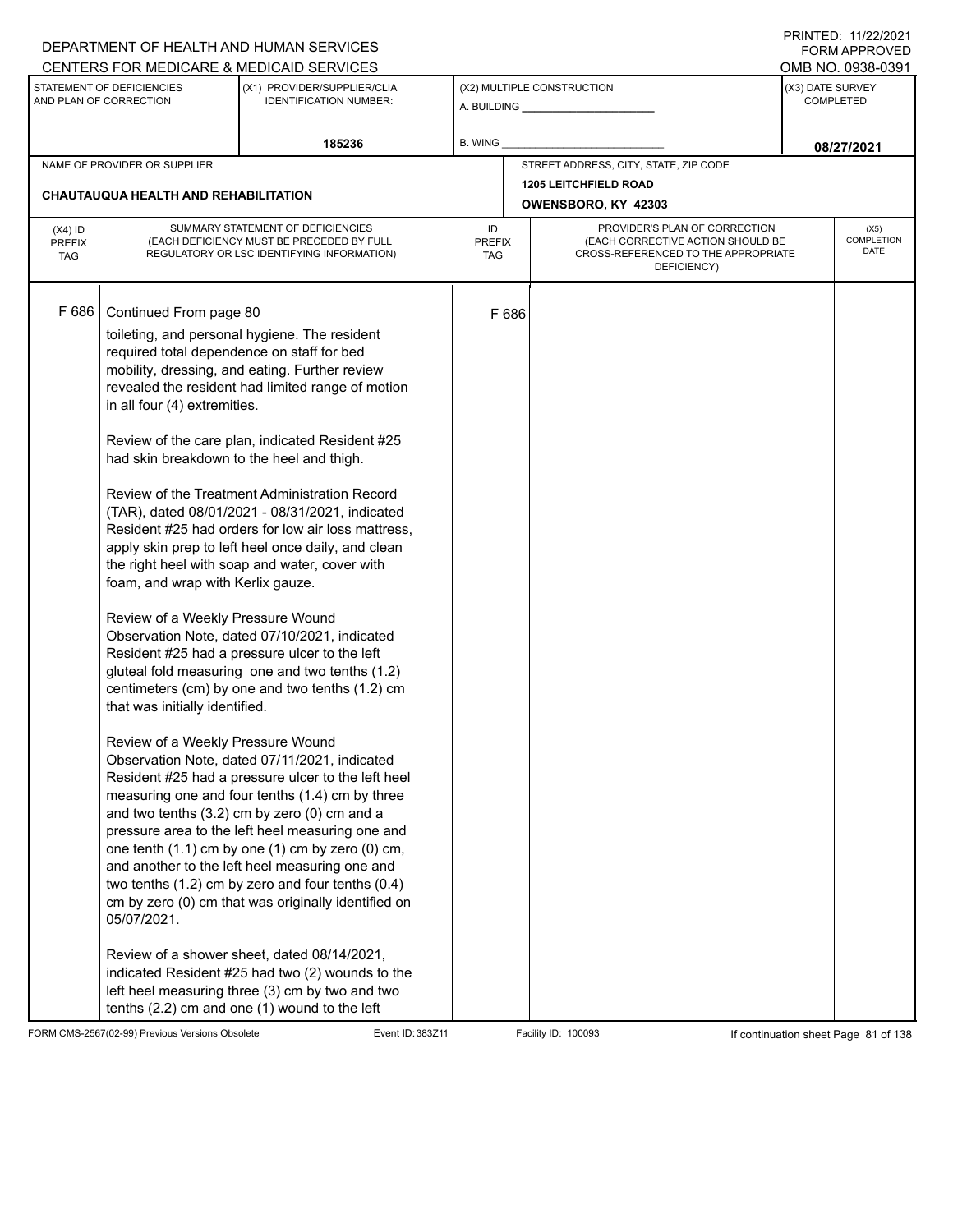|                                          |                                                                                                                                                                                                                                                             | DEPARTMENT OF HEALTH AND HUMAN SERVICES                                                                                                                                                                                                                                                                                                                                                                                                                                                                                                                                                                                                                                                                                                                                                                                                                           |                                   |                                              |                                                                                                                          |                  | <b>FORM APPROVED</b>       |
|------------------------------------------|-------------------------------------------------------------------------------------------------------------------------------------------------------------------------------------------------------------------------------------------------------------|-------------------------------------------------------------------------------------------------------------------------------------------------------------------------------------------------------------------------------------------------------------------------------------------------------------------------------------------------------------------------------------------------------------------------------------------------------------------------------------------------------------------------------------------------------------------------------------------------------------------------------------------------------------------------------------------------------------------------------------------------------------------------------------------------------------------------------------------------------------------|-----------------------------------|----------------------------------------------|--------------------------------------------------------------------------------------------------------------------------|------------------|----------------------------|
|                                          |                                                                                                                                                                                                                                                             | CENTERS FOR MEDICARE & MEDICAID SERVICES                                                                                                                                                                                                                                                                                                                                                                                                                                                                                                                                                                                                                                                                                                                                                                                                                          |                                   |                                              |                                                                                                                          |                  | OMB NO. 0938-0391          |
|                                          | STATEMENT OF DEFICIENCIES<br>AND PLAN OF CORRECTION                                                                                                                                                                                                         | (X1) PROVIDER/SUPPLIER/CLIA<br><b>IDENTIFICATION NUMBER:</b>                                                                                                                                                                                                                                                                                                                                                                                                                                                                                                                                                                                                                                                                                                                                                                                                      |                                   | (X2) MULTIPLE CONSTRUCTION                   |                                                                                                                          | (X3) DATE SURVEY | <b>COMPLETED</b>           |
|                                          |                                                                                                                                                                                                                                                             | 185236                                                                                                                                                                                                                                                                                                                                                                                                                                                                                                                                                                                                                                                                                                                                                                                                                                                            | B. WING                           |                                              |                                                                                                                          |                  | 08/27/2021                 |
|                                          | NAME OF PROVIDER OR SUPPLIER                                                                                                                                                                                                                                |                                                                                                                                                                                                                                                                                                                                                                                                                                                                                                                                                                                                                                                                                                                                                                                                                                                                   |                                   |                                              | STREET ADDRESS, CITY, STATE, ZIP CODE                                                                                    |                  |                            |
|                                          | <b>CHAUTAUQUA HEALTH AND REHABILITATION</b>                                                                                                                                                                                                                 |                                                                                                                                                                                                                                                                                                                                                                                                                                                                                                                                                                                                                                                                                                                                                                                                                                                                   |                                   | 1205 LEITCHFIELD ROAD<br>OWENSBORO, KY 42303 |                                                                                                                          |                  |                            |
| $(X4)$ ID<br><b>PREFIX</b><br><b>TAG</b> |                                                                                                                                                                                                                                                             | SUMMARY STATEMENT OF DEFICIENCIES<br>(EACH DEFICIENCY MUST BE PRECEDED BY FULL<br>REGULATORY OR LSC IDENTIFYING INFORMATION)                                                                                                                                                                                                                                                                                                                                                                                                                                                                                                                                                                                                                                                                                                                                      | ID<br><b>PREFIX</b><br><b>TAG</b> |                                              | PROVIDER'S PLAN OF CORRECTION<br>(EACH CORRECTIVE ACTION SHOULD BE<br>CROSS-REFERENCED TO THE APPROPRIATE<br>DEFICIENCY) |                  | (X5)<br>COMPLETION<br>DATE |
| F 686<br>F689<br>$SS = D$                | Continued From page 81<br>tenths $(3.2)$ cm.<br>wound documentation available.<br>the ADON (Assistant Director of Nursing)<br>review for Resident #25.<br>CFR(s): 483.25(d)(1)(2)<br>§483.25(d) Accidents.<br>The facility must ensure that -<br>accidents. | buttock measuring one (1) cm by three and two<br>tenths (3.2) cm, and one (1) wound to the right<br>buttock measuring one (1) cm by three and two<br>Review of a Wound Evaluation & Management<br>Summary, dated 08/20/2021, indicated Resident<br>#25 had an unstageable pressure ulcer to the left<br>heel measuring one (1) cm by (0.5) cm by zero<br>(0). Further review revealed there was no other<br>During an interview on 08/26/2021, at 8:41 AM,<br>indicated pressure ulcers were to be assessed<br>and documented weekly. She indicated there was<br>no other wound documentation available for<br>Free of Accident Hazards/Supervision/Devices<br>§483.25(d)(1) The resident environment remains<br>as free of accident hazards as is possible; and<br>§483.25(d)(2)Each resident receives adequate<br>supervision and assistance devices to prevent | F 686<br>F 689                    |                                              |                                                                                                                          |                  | 11/5/21                    |

FORM CMS-2567(02-99) Previous Versions Obsolete Event ID: 383Z11 Event ID: 383Z11 Facility ID: 100093 If continuation sheet Page 82 of 138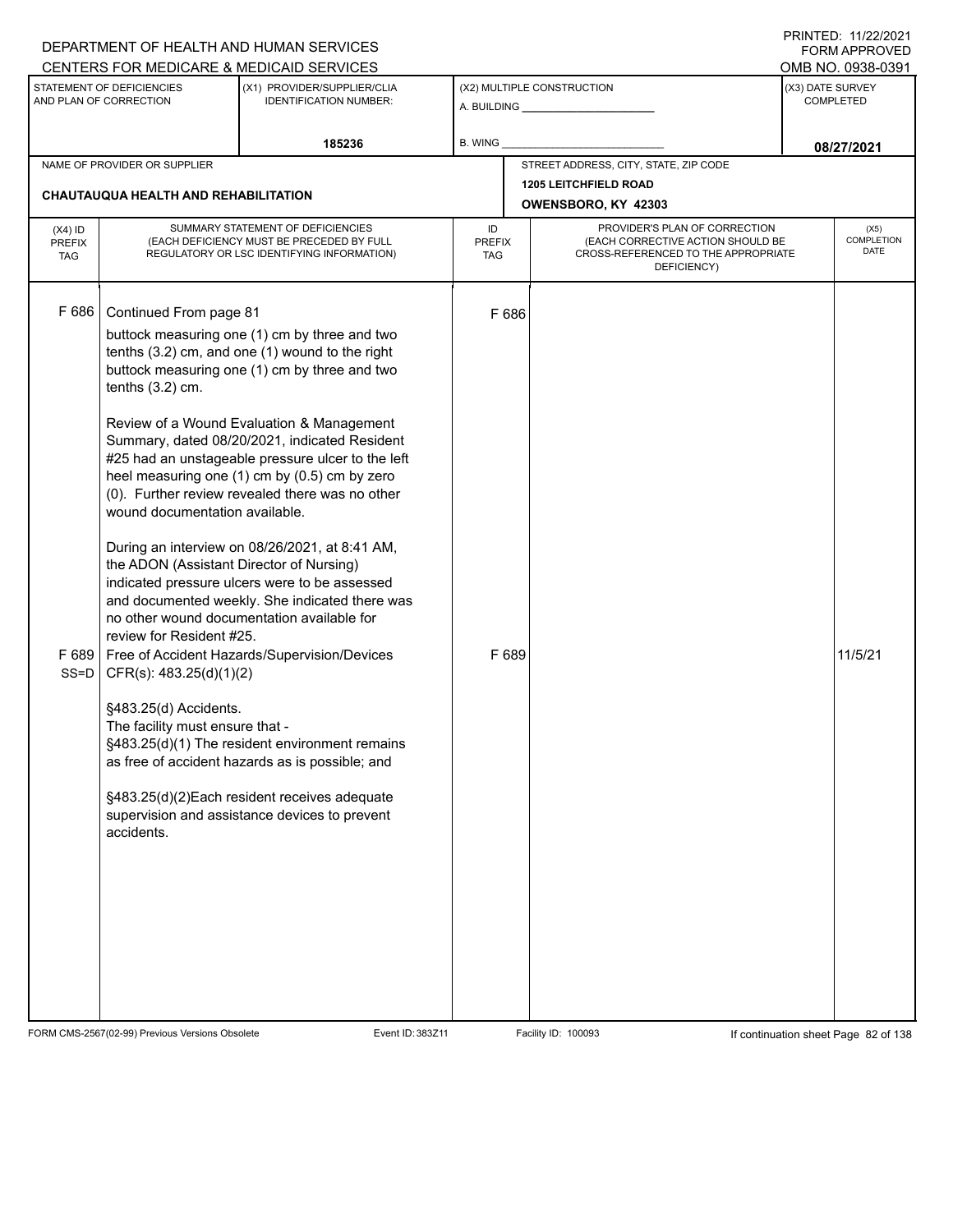|                                   |                                                                                           | DEPARTMENT OF HEALTH AND HUMAN SERVICES                                                                                                                                                                  |                                   |                                                                                                                                                                                                                                           | $1 \times 1 \times 1 = 1$ . $11222222$<br>FORM APPROVED |
|-----------------------------------|-------------------------------------------------------------------------------------------|----------------------------------------------------------------------------------------------------------------------------------------------------------------------------------------------------------|-----------------------------------|-------------------------------------------------------------------------------------------------------------------------------------------------------------------------------------------------------------------------------------------|---------------------------------------------------------|
|                                   |                                                                                           | CENTERS FOR MEDICARE & MEDICAID SERVICES                                                                                                                                                                 |                                   |                                                                                                                                                                                                                                           | OMB NO. 0938-0391                                       |
|                                   | STATEMENT OF DEFICIENCIES<br>AND PLAN OF CORRECTION                                       | (X1) PROVIDER/SUPPLIER/CLIA<br><b>IDENTIFICATION NUMBER:</b>                                                                                                                                             |                                   | (X2) MULTIPLE CONSTRUCTION                                                                                                                                                                                                                | (X3) DATE SURVEY<br><b>COMPLETED</b>                    |
|                                   |                                                                                           | 185236                                                                                                                                                                                                   | B. WING                           |                                                                                                                                                                                                                                           | 08/27/2021                                              |
|                                   | NAME OF PROVIDER OR SUPPLIER                                                              |                                                                                                                                                                                                          |                                   | STREET ADDRESS, CITY, STATE, ZIP CODE                                                                                                                                                                                                     |                                                         |
|                                   |                                                                                           |                                                                                                                                                                                                          |                                   | <b>1205 LEITCHFIELD ROAD</b>                                                                                                                                                                                                              |                                                         |
|                                   | <b>CHAUTAUQUA HEALTH AND REHABILITATION</b>                                               |                                                                                                                                                                                                          |                                   | OWENSBORO, KY 42303                                                                                                                                                                                                                       |                                                         |
| $(X4)$ ID<br>PREFIX<br><b>TAG</b> |                                                                                           | SUMMARY STATEMENT OF DEFICIENCIES<br>(EACH DEFICIENCY MUST BE PRECEDED BY FULL<br>REGULATORY OR LSC IDENTIFYING INFORMATION)                                                                             | ID<br><b>PREFIX</b><br><b>TAG</b> | PROVIDER'S PLAN OF CORRECTION<br>(EACH CORRECTIVE ACTION SHOULD BE<br>CROSS-REFERENCED TO THE APPROPRIATE<br>DEFICIENCY)                                                                                                                  | (X5)<br><b>COMPLETION</b><br>DATE                       |
| F 689                             | Continued From page 82                                                                    |                                                                                                                                                                                                          | F 689                             |                                                                                                                                                                                                                                           |                                                         |
|                                   | by:                                                                                       | This REQUIREMENT is not met as evidenced<br>Based on interview, record review, and facility<br>policy review, it was determined the facility failed                                                      |                                   | 1. The fall investigation for resident #83<br>fall was completed on 8/25/21 and the fall                                                                                                                                                  |                                                         |
|                                   | and Resident #3) out of five (5) residents<br>reviewed for falls.                         | to ensure fall investigations were completed after<br>a fall occurred for two (2) residents (Resident #83                                                                                                |                                   | investigation for resident #3. Fall risk<br>assessments for both residents were<br>completed and circumstances<br>surrounding prior falls were reviewed to<br>ensure proper interventions are in place                                    |                                                         |
|                                   | The findings include:                                                                     |                                                                                                                                                                                                          |                                   | 2. Other residents with falls since 8/27/21                                                                                                                                                                                               |                                                         |
|                                   | Review of the facility's policy titled "Fall                                              | Management Program," dated December 2018,<br>revealed the facility strived to maintain a hazard                                                                                                          |                                   | have been reviewed and all have fall<br>investigations in place.                                                                                                                                                                          |                                                         |
|                                   |                                                                                           | free environment, mitigate fall risk factors and<br>implement preventative measure. The facility<br>recognized even the most vigilant efforts may not<br>prevent all falls and injuries. In those cases, |                                   | 3. The new Director of Nursing, unit<br>managers and assistant director of<br>nursing were educated on facility policy<br>for fall investigations by the regional                                                                         |                                                         |
|                                   | intensive efforts would be directed toward<br>minimizing or preventing injury. Should the | resident experience a fall the attending nurse                                                                                                                                                           |                                   | director of clinical services. The new<br>administrator was educated by the<br>regional director of clinical services on                                                                                                                  |                                                         |
|                                   | shall complete a post fall assessment, this                                               | included an investigation of the circumstances<br>surrounding the fall to determine the cause of the                                                                                                     |                                   | reviewing fall investigations for completion<br>and care planning interventions in the next<br>morning clinical meeting and signing off                                                                                                   |                                                         |
|                                   |                                                                                           | episode, a reassessment to identify possible<br>contributing factors, interventions to reduce risk<br>of repeat episode and a review by the IDT to                                                       |                                   | on completion. Licensed nurses were<br>educated on the facility policy for<br>assessment, interventions, and                                                                                                                              |                                                         |
|                                   | appropriateness of the interventions.                                                     | evaluate thoroughness of the investigation and                                                                                                                                                           |                                   | investigations after falls. Education<br>completed by 11/4/21                                                                                                                                                                             |                                                         |
|                                   | admitted by the facility on 10/16/2019 with<br>Contractures, Dysphagia, Paranoid          | 1. Record review revealed Resident #83 was<br>diagnoses including Cerebral Palsy, Chronic<br>Obstructive Pulmonary Disease, Hip and Knee<br>Schizophrenia, Abnormal Posture, need for                    |                                   | 4. The Director of Nursing and the<br>administrator will review each fall to<br>ensure that investigations are completed<br>daily Monday through Friday. Results will<br>be reported to the facility Quality<br>Assurance and Performance |                                                         |

FORM CMS-2567(02-99) Previous Versions Obsolete Event ID: 383Z11 Event ID: 383Z11 Facility ID: 100093 If continuation sheet Page 83 of 138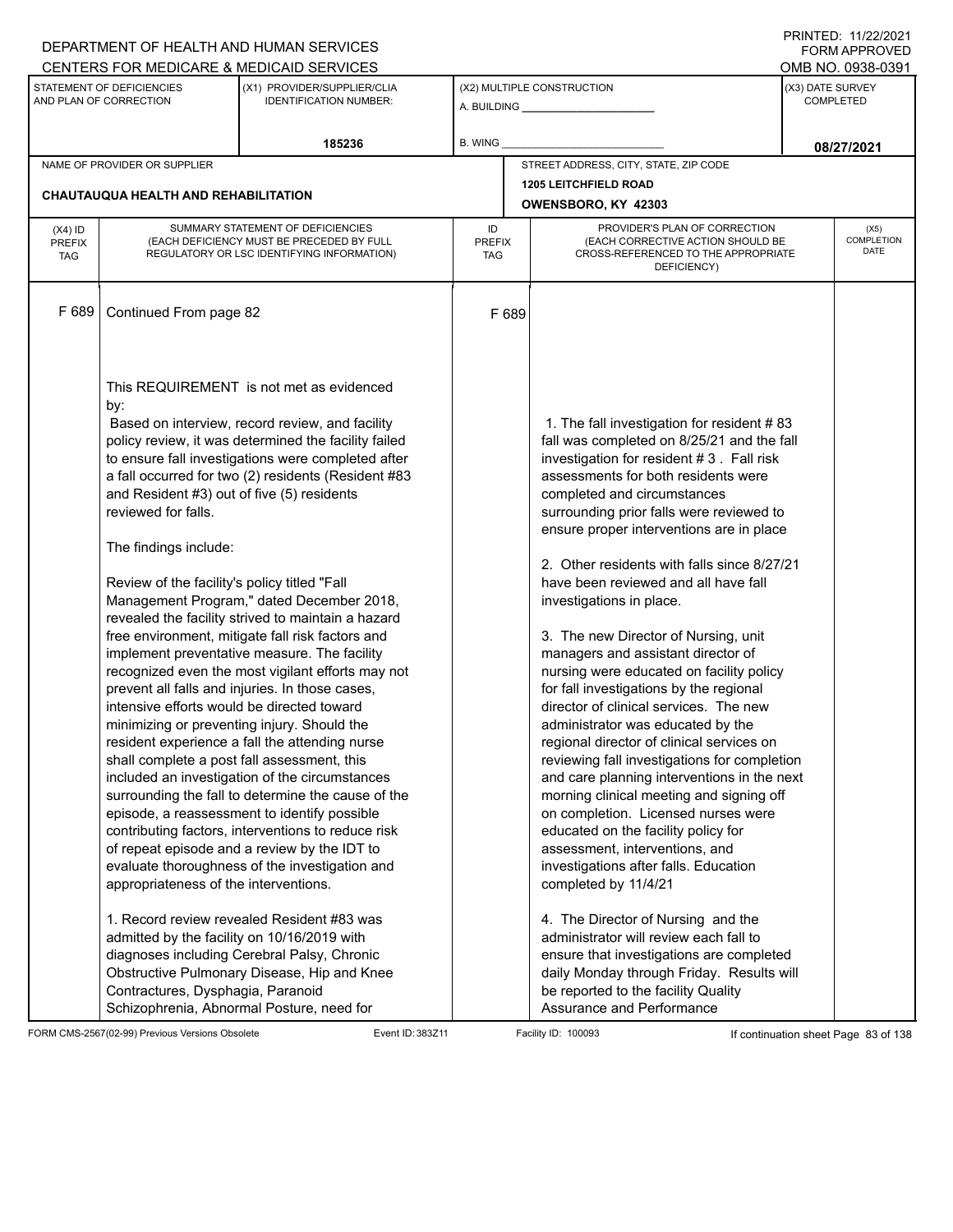|                                          |                                                                                                                                                                                                                                         | DEPARTMENT OF HEALTH AND HUMAN SERVICES                                                                                                                                                                                                                                                                                                                                                                                                                                                                                                                                                                                                                                                                                                                                                                                                                                                                                                                                                                                                                                                                                                                                                                                                                                                                                                                                                        |                            |                                                                                                                          |                  | <b>FORM APPROVED</b>              |
|------------------------------------------|-----------------------------------------------------------------------------------------------------------------------------------------------------------------------------------------------------------------------------------------|------------------------------------------------------------------------------------------------------------------------------------------------------------------------------------------------------------------------------------------------------------------------------------------------------------------------------------------------------------------------------------------------------------------------------------------------------------------------------------------------------------------------------------------------------------------------------------------------------------------------------------------------------------------------------------------------------------------------------------------------------------------------------------------------------------------------------------------------------------------------------------------------------------------------------------------------------------------------------------------------------------------------------------------------------------------------------------------------------------------------------------------------------------------------------------------------------------------------------------------------------------------------------------------------------------------------------------------------------------------------------------------------|----------------------------|--------------------------------------------------------------------------------------------------------------------------|------------------|-----------------------------------|
|                                          |                                                                                                                                                                                                                                         | CENTERS FOR MEDICARE & MEDICAID SERVICES                                                                                                                                                                                                                                                                                                                                                                                                                                                                                                                                                                                                                                                                                                                                                                                                                                                                                                                                                                                                                                                                                                                                                                                                                                                                                                                                                       |                            |                                                                                                                          |                  | OMB NO. 0938-0391                 |
|                                          | STATEMENT OF DEFICIENCIES<br>AND PLAN OF CORRECTION                                                                                                                                                                                     | (X1) PROVIDER/SUPPLIER/CLIA<br><b>IDENTIFICATION NUMBER:</b>                                                                                                                                                                                                                                                                                                                                                                                                                                                                                                                                                                                                                                                                                                                                                                                                                                                                                                                                                                                                                                                                                                                                                                                                                                                                                                                                   |                            | (X2) MULTIPLE CONSTRUCTION                                                                                               | (X3) DATE SURVEY | <b>COMPLETED</b>                  |
|                                          |                                                                                                                                                                                                                                         | 185236                                                                                                                                                                                                                                                                                                                                                                                                                                                                                                                                                                                                                                                                                                                                                                                                                                                                                                                                                                                                                                                                                                                                                                                                                                                                                                                                                                                         | <b>B. WING</b>             |                                                                                                                          |                  | 08/27/2021                        |
|                                          | NAME OF PROVIDER OR SUPPLIER                                                                                                                                                                                                            |                                                                                                                                                                                                                                                                                                                                                                                                                                                                                                                                                                                                                                                                                                                                                                                                                                                                                                                                                                                                                                                                                                                                                                                                                                                                                                                                                                                                |                            | STREET ADDRESS, CITY, STATE, ZIP CODE                                                                                    |                  |                                   |
|                                          | <b>CHAUTAUQUA HEALTH AND REHABILITATION</b>                                                                                                                                                                                             |                                                                                                                                                                                                                                                                                                                                                                                                                                                                                                                                                                                                                                                                                                                                                                                                                                                                                                                                                                                                                                                                                                                                                                                                                                                                                                                                                                                                |                            | <b>1205 LEITCHFIELD ROAD</b>                                                                                             |                  |                                   |
|                                          |                                                                                                                                                                                                                                         |                                                                                                                                                                                                                                                                                                                                                                                                                                                                                                                                                                                                                                                                                                                                                                                                                                                                                                                                                                                                                                                                                                                                                                                                                                                                                                                                                                                                |                            | OWENSBORO, KY 42303                                                                                                      |                  |                                   |
| $(X4)$ ID<br><b>PREFIX</b><br><b>TAG</b> |                                                                                                                                                                                                                                         | SUMMARY STATEMENT OF DEFICIENCIES<br>(EACH DEFICIENCY MUST BE PRECEDED BY FULL<br>REGULATORY OR LSC IDENTIFYING INFORMATION)                                                                                                                                                                                                                                                                                                                                                                                                                                                                                                                                                                                                                                                                                                                                                                                                                                                                                                                                                                                                                                                                                                                                                                                                                                                                   | ID<br><b>PREFIX</b><br>TAG | PROVIDER'S PLAN OF CORRECTION<br>(EACH CORRECTIVE ACTION SHOULD BE<br>CROSS-REFERENCED TO THE APPROPRIATE<br>DEFICIENCY) |                  | (X5)<br><b>COMPLETION</b><br>DATE |
| F 689                                    | Continued From page 83<br>fifteen (15), indicating significant cognitive<br>resident was totally dependent on staff for<br>bathing.<br>Plan, initiated on 10/09/2020, revealed the<br>adaptive positioning cover to mattress.<br>noted. | assistance with personal care, Mild Cognitive<br>Impairment, Major Depressive Disorder, Anxiety<br>Disorder, and Intermittent Explosive Disorder.<br>Review of the Significant Change Minimum Data<br>Set (MDS) for Resident #83, dated 07/27/2021,<br>revealed Resident #83 had a Brief Interview for<br>Mental Status (BIMS) score of zero (00) out of<br>impairment. Continued review revealed Resident<br>#83 required extensive assistance of two persons<br>with bed mobility, dressing, and toileting. Further<br>review revealed Resident #83 required limited<br>assistance of one (1) person with eating. The<br>Review of Resident #83's Comprehensive Care<br>resident was at risk for falls related to impaired<br>mobility and cognitive impairment. Further review<br>revealed the first and only intervention added to<br>the care plan in 2021, was on 07/15/2021 for<br>Review of a Change-of-Condition evaluation for<br>Resident #83, completed on 06/08/2021 at 1:30<br>PM, revealed a fall occurred on 06/07/2021.<br>Further review revealed the resident rolled out of<br>bed, and the bed was locked and in lowest<br>position. The resident was verbal and alert, able<br>to make needs known, and voiced no complaint,<br>pain, or discomfort. No new skin areas were<br>Review of the progress notes for Resident #83<br>revealed there was no documented evidence | F 689                      | Improvement committee monthly on an<br>ongoing basis to ensure continued<br>compliance.                                  |                  |                                   |
|                                          |                                                                                                                                                                                                                                         | related to the fall that occurred on 06/07/2021.                                                                                                                                                                                                                                                                                                                                                                                                                                                                                                                                                                                                                                                                                                                                                                                                                                                                                                                                                                                                                                                                                                                                                                                                                                                                                                                                               |                            |                                                                                                                          |                  |                                   |

FORM CMS-2567(02-99) Previous Versions Obsolete Event ID: 383Z11 Event ID: 383Z11 Facility ID: 100093 If continuation sheet Page 84 of 138

DEPARTMENT OF HEALTH AND HUMAN SERVICES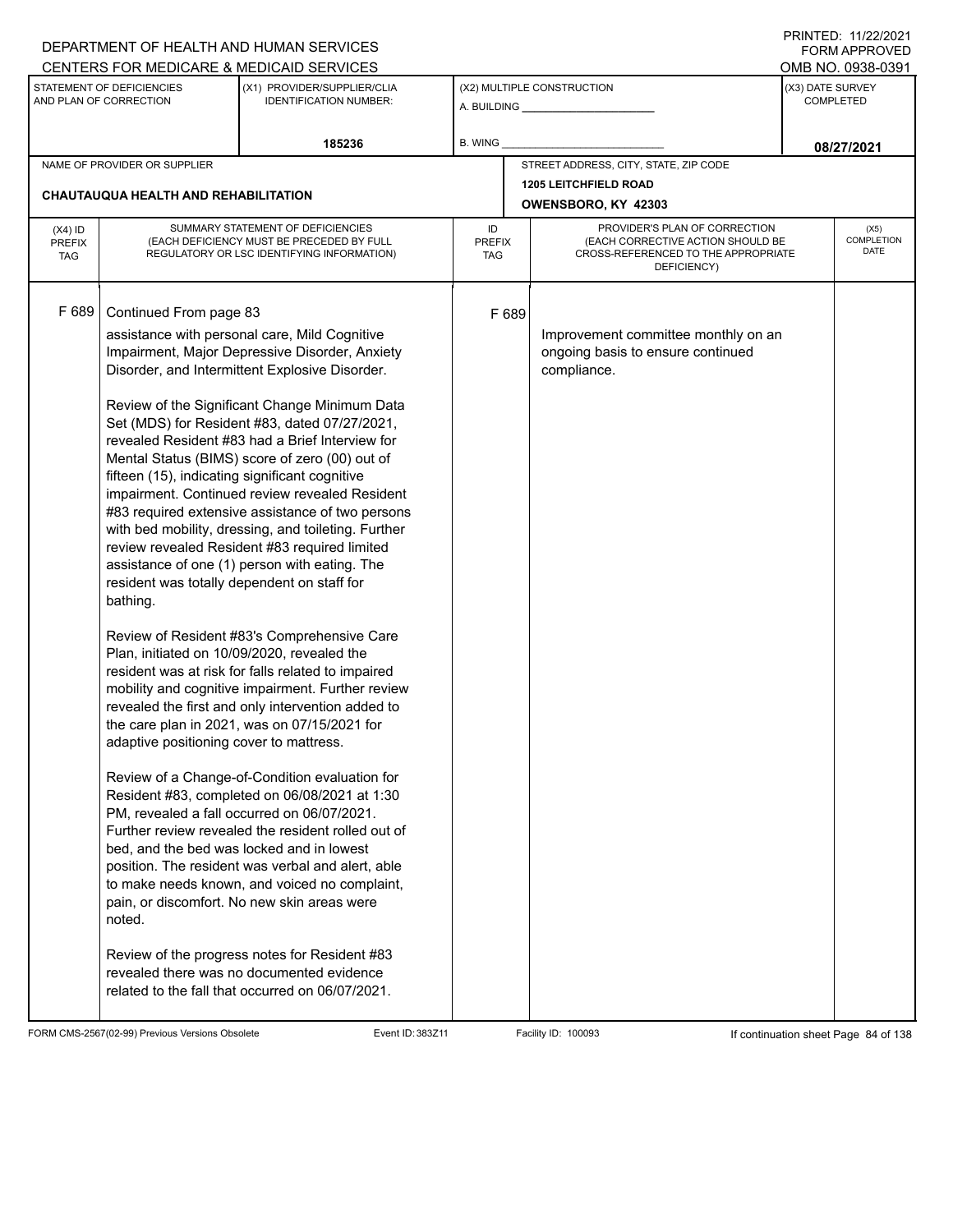|                                          |                                                                                                                                                                                                                                                                                                                                                                  | DEPARTMENT OF HEALTH AND HUMAN SERVICES                                                                                                                                                                                                                                                                                                                                                                                                                                                                                                                                                                                                                                                                                                                                                                                                                                                                                                                                                                                                                                                                                                                                                                                   |                            |                                                                                                                          |                                      | I INITILD. III <i>LLIL</i> VLI<br><b>FORM APPROVED</b> |
|------------------------------------------|------------------------------------------------------------------------------------------------------------------------------------------------------------------------------------------------------------------------------------------------------------------------------------------------------------------------------------------------------------------|---------------------------------------------------------------------------------------------------------------------------------------------------------------------------------------------------------------------------------------------------------------------------------------------------------------------------------------------------------------------------------------------------------------------------------------------------------------------------------------------------------------------------------------------------------------------------------------------------------------------------------------------------------------------------------------------------------------------------------------------------------------------------------------------------------------------------------------------------------------------------------------------------------------------------------------------------------------------------------------------------------------------------------------------------------------------------------------------------------------------------------------------------------------------------------------------------------------------------|----------------------------|--------------------------------------------------------------------------------------------------------------------------|--------------------------------------|--------------------------------------------------------|
|                                          |                                                                                                                                                                                                                                                                                                                                                                  | CENTERS FOR MEDICARE & MEDICAID SERVICES                                                                                                                                                                                                                                                                                                                                                                                                                                                                                                                                                                                                                                                                                                                                                                                                                                                                                                                                                                                                                                                                                                                                                                                  |                            |                                                                                                                          |                                      | OMB NO. 0938-0391                                      |
|                                          | STATEMENT OF DEFICIENCIES<br>AND PLAN OF CORRECTION                                                                                                                                                                                                                                                                                                              | (X1) PROVIDER/SUPPLIER/CLIA<br><b>IDENTIFICATION NUMBER:</b>                                                                                                                                                                                                                                                                                                                                                                                                                                                                                                                                                                                                                                                                                                                                                                                                                                                                                                                                                                                                                                                                                                                                                              |                            | (X2) MULTIPLE CONSTRUCTION                                                                                               | (X3) DATE SURVEY<br><b>COMPLETED</b> |                                                        |
|                                          |                                                                                                                                                                                                                                                                                                                                                                  | 185236                                                                                                                                                                                                                                                                                                                                                                                                                                                                                                                                                                                                                                                                                                                                                                                                                                                                                                                                                                                                                                                                                                                                                                                                                    | <b>B. WING</b>             |                                                                                                                          |                                      | 08/27/2021                                             |
|                                          | NAME OF PROVIDER OR SUPPLIER                                                                                                                                                                                                                                                                                                                                     |                                                                                                                                                                                                                                                                                                                                                                                                                                                                                                                                                                                                                                                                                                                                                                                                                                                                                                                                                                                                                                                                                                                                                                                                                           |                            | STREET ADDRESS, CITY, STATE, ZIP CODE                                                                                    |                                      |                                                        |
|                                          | <b>CHAUTAUQUA HEALTH AND REHABILITATION</b>                                                                                                                                                                                                                                                                                                                      |                                                                                                                                                                                                                                                                                                                                                                                                                                                                                                                                                                                                                                                                                                                                                                                                                                                                                                                                                                                                                                                                                                                                                                                                                           |                            | <b>1205 LEITCHFIELD ROAD</b>                                                                                             |                                      |                                                        |
|                                          |                                                                                                                                                                                                                                                                                                                                                                  |                                                                                                                                                                                                                                                                                                                                                                                                                                                                                                                                                                                                                                                                                                                                                                                                                                                                                                                                                                                                                                                                                                                                                                                                                           |                            | OWENSBORO, KY 42303                                                                                                      |                                      |                                                        |
| $(X4)$ ID<br><b>PREFIX</b><br><b>TAG</b> |                                                                                                                                                                                                                                                                                                                                                                  | SUMMARY STATEMENT OF DEFICIENCIES<br>(EACH DEFICIENCY MUST BE PRECEDED BY FULL<br>REGULATORY OR LSC IDENTIFYING INFORMATION)                                                                                                                                                                                                                                                                                                                                                                                                                                                                                                                                                                                                                                                                                                                                                                                                                                                                                                                                                                                                                                                                                              | ID<br><b>PREFIX</b><br>TAG | PROVIDER'S PLAN OF CORRECTION<br>(EACH CORRECTIVE ACTION SHOULD BE<br>CROSS-REFERENCED TO THE APPROPRIATE<br>DEFICIENCY) |                                      | (X5)<br>COMPLETION<br><b>DATE</b>                      |
| F 689                                    | Continued From page 84<br>A review of Falls Investigation revealed no<br>review revealed the falls investigation for<br>the time of the survey.<br>completed for the fall that occurred on<br>policy.<br>admitted by the facility on 02/09/2019 with<br>diagnoses including Parkinson's Disease,<br>and Unsteadiness on Feet.<br>dependent on staff for bathing. | documented evidence an investigation was<br>completed at the time of the fall. Continued<br>06/07/2021 was completed on 08/25/2021, during<br>Interview with the Director of Nursing (DON), on<br>08/26/2021 at 1:25 PM, revealed the facility had<br>no documentation that an investigations was<br>06/07/2021 for Resident #83, per the facility's<br>2. Record Review revealed Resident #3 was<br>Repeated Falls, Muscle Weakness, Anxiety<br>Disorder, Hyperlipidemia, Major Depressive<br>Disorder, Cognitive Communication Deficit,<br>Weakness, Abnormalities of Gait and Mobility,<br>Review of Resident #3's Quarterly Minimum Data<br>(MDS) Set, dated 05/18/2021, revealed that<br>facility assessed Resident #3 to have a Brief<br>Interview for Mental Status (BIMS) score of<br>eleven (11) out of fifteen (15), indicating some<br>cognitive impairment. Continued review revealed<br>Resident #3 required limited assistance of two (2)<br>persons with bed mobility, transfer, dressing, and<br>toileting. Resident #3 required supervision with<br>set-up only with eating. The resident was totally<br>Review of Resident #3's Comprehensive Care<br>Plan for falls, initiated on 02/11/2021, revealed | F 689                      |                                                                                                                          |                                      |                                                        |
|                                          | interventions added on 02/11/2021 were to                                                                                                                                                                                                                                                                                                                        | provide verbal cues, place call light within reach,                                                                                                                                                                                                                                                                                                                                                                                                                                                                                                                                                                                                                                                                                                                                                                                                                                                                                                                                                                                                                                                                                                                                                                       |                            |                                                                                                                          |                                      |                                                        |

FORM CMS-2567(02-99) Previous Versions Obsolete Event ID: 383Z11 Event ID: 383Z11 Facility ID: 100093 If continuation sheet Page 85 of 138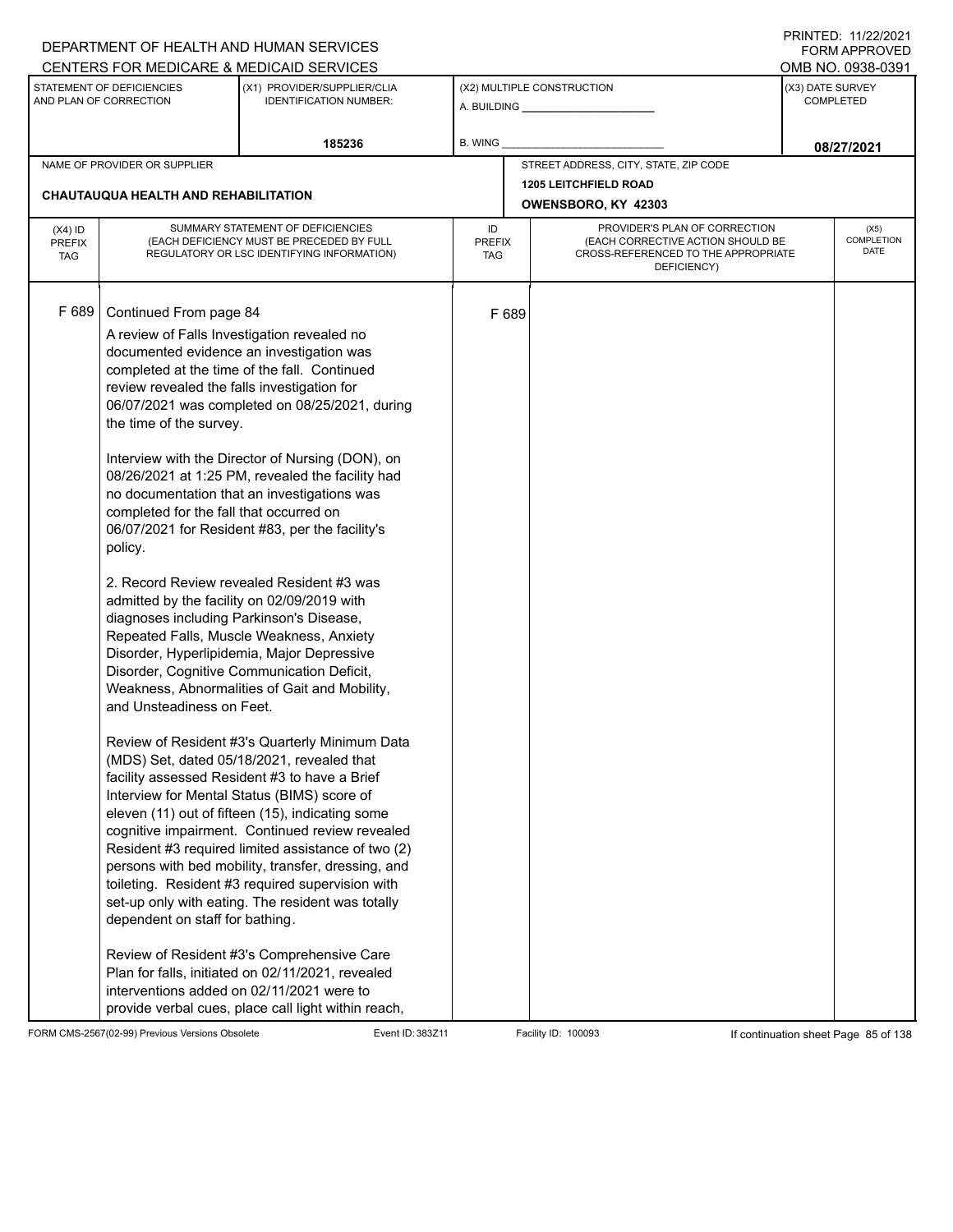|                                   |                                                                                                                                                                                                                                                                                                                                                                                                                                                                         | DEPARTMENT OF HEALTH AND HUMAN SERVICES                                                                                                                                                                                                                                                                                                                                                                                                                                                                                                                                                                                                                                                                                                                                                                                                                                                                                                                                                                                                                                                                                                                                                                                                                                    |                                   |       |                                                                                                                          |                  | FORM APPROVED                     |
|-----------------------------------|-------------------------------------------------------------------------------------------------------------------------------------------------------------------------------------------------------------------------------------------------------------------------------------------------------------------------------------------------------------------------------------------------------------------------------------------------------------------------|----------------------------------------------------------------------------------------------------------------------------------------------------------------------------------------------------------------------------------------------------------------------------------------------------------------------------------------------------------------------------------------------------------------------------------------------------------------------------------------------------------------------------------------------------------------------------------------------------------------------------------------------------------------------------------------------------------------------------------------------------------------------------------------------------------------------------------------------------------------------------------------------------------------------------------------------------------------------------------------------------------------------------------------------------------------------------------------------------------------------------------------------------------------------------------------------------------------------------------------------------------------------------|-----------------------------------|-------|--------------------------------------------------------------------------------------------------------------------------|------------------|-----------------------------------|
|                                   |                                                                                                                                                                                                                                                                                                                                                                                                                                                                         | CENTERS FOR MEDICARE & MEDICAID SERVICES                                                                                                                                                                                                                                                                                                                                                                                                                                                                                                                                                                                                                                                                                                                                                                                                                                                                                                                                                                                                                                                                                                                                                                                                                                   |                                   |       |                                                                                                                          |                  | OMB NO. 0938-0391                 |
|                                   | STATEMENT OF DEFICIENCIES<br>AND PLAN OF CORRECTION                                                                                                                                                                                                                                                                                                                                                                                                                     | (X1) PROVIDER/SUPPLIER/CLIA<br><b>IDENTIFICATION NUMBER:</b>                                                                                                                                                                                                                                                                                                                                                                                                                                                                                                                                                                                                                                                                                                                                                                                                                                                                                                                                                                                                                                                                                                                                                                                                               |                                   |       | (X2) MULTIPLE CONSTRUCTION<br>A. BUILDING <b>A.</b> BUILDING                                                             | (X3) DATE SURVEY | <b>COMPLETED</b>                  |
|                                   |                                                                                                                                                                                                                                                                                                                                                                                                                                                                         | 185236                                                                                                                                                                                                                                                                                                                                                                                                                                                                                                                                                                                                                                                                                                                                                                                                                                                                                                                                                                                                                                                                                                                                                                                                                                                                     | <b>B. WING</b>                    |       |                                                                                                                          |                  | 08/27/2021                        |
|                                   | NAME OF PROVIDER OR SUPPLIER                                                                                                                                                                                                                                                                                                                                                                                                                                            |                                                                                                                                                                                                                                                                                                                                                                                                                                                                                                                                                                                                                                                                                                                                                                                                                                                                                                                                                                                                                                                                                                                                                                                                                                                                            |                                   |       | STREET ADDRESS, CITY, STATE, ZIP CODE                                                                                    |                  |                                   |
|                                   | CHAUTAUQUA HEALTH AND REHABILITATION                                                                                                                                                                                                                                                                                                                                                                                                                                    |                                                                                                                                                                                                                                                                                                                                                                                                                                                                                                                                                                                                                                                                                                                                                                                                                                                                                                                                                                                                                                                                                                                                                                                                                                                                            |                                   |       | <b>1205 LEITCHFIELD ROAD</b><br>OWENSBORO, KY 42303                                                                      |                  |                                   |
| $(X4)$ ID<br>PREFIX<br><b>TAG</b> |                                                                                                                                                                                                                                                                                                                                                                                                                                                                         | SUMMARY STATEMENT OF DEFICIENCIES<br>(EACH DEFICIENCY MUST BE PRECEDED BY FULL<br>REGULATORY OR LSC IDENTIFYING INFORMATION)                                                                                                                                                                                                                                                                                                                                                                                                                                                                                                                                                                                                                                                                                                                                                                                                                                                                                                                                                                                                                                                                                                                                               | ID<br><b>PREFIX</b><br><b>TAG</b> |       | PROVIDER'S PLAN OF CORRECTION<br>(EACH CORRECTIVE ACTION SHOULD BE<br>CROSS-REFERENCED TO THE APPROPRIATE<br>DEFICIENCY) |                  | (X5)<br>COMPLETION<br><b>DATE</b> |
| F 689                             | Continued From page 85<br>maintain a clutter free environment, place<br>on 04/03/2021 were for staff to ensure the<br>revealed wedges on bilateral sides of bed.<br>for Resident #3, completed on 02/10/2021,<br>revealed a fall occurred on 02/10/2021.<br>related to the fall was indicated.<br>02/10/2021 at 10:50 AM, revealed SBAR<br>and my chair slipped away from me." Staff<br>verbalized understanding.<br>A review was conducted of a SBAR<br>was indicated. | personal items within reach, and observe for<br>unsafe actions and intervene. Interventions<br>added on 03/19/2021 were for staff to assist the<br>resident with desired items. Interventions added<br>resident had on non-skid socks when out of bed.<br>Lastly, an intervention was added on 08/03/2021<br>Review of a Situation Background Assessment<br>Recommendation (SBAR) communication form<br>Continued review revealed no specific information<br>Review of Resident #3's progress notes, dated on<br>Summary for Providers: Staff were called to the<br>resident's room per CNA. Staff observed the<br>resident sitting on buttocks on the floor beside the<br>bed. The resident denied hitting head and denied<br>pain or discomfort. No apparent injury was noted.<br>The resident stated, "I was trying to get in the bed<br>encouraged the resident to call for assistance and<br>lock the wheelchair when not in use. The resident<br>communication form for Resident #3, completed<br>on 03/19/2021, related to a fall. Continued review<br>revealed no specific information related to the fall<br>Review of Resident #3's progress notes, dated<br>on 03/19/2021 at 5:59 PM, revealed "Resident<br>[Resident #3] was attempting to get chips off floor |                                   | F 689 |                                                                                                                          |                  |                                   |

FORM CMS-2567(02-99) Previous Versions Obsolete Event ID: 383Z11 Facility ID: 100093 If continuation sheet Page 86 of 138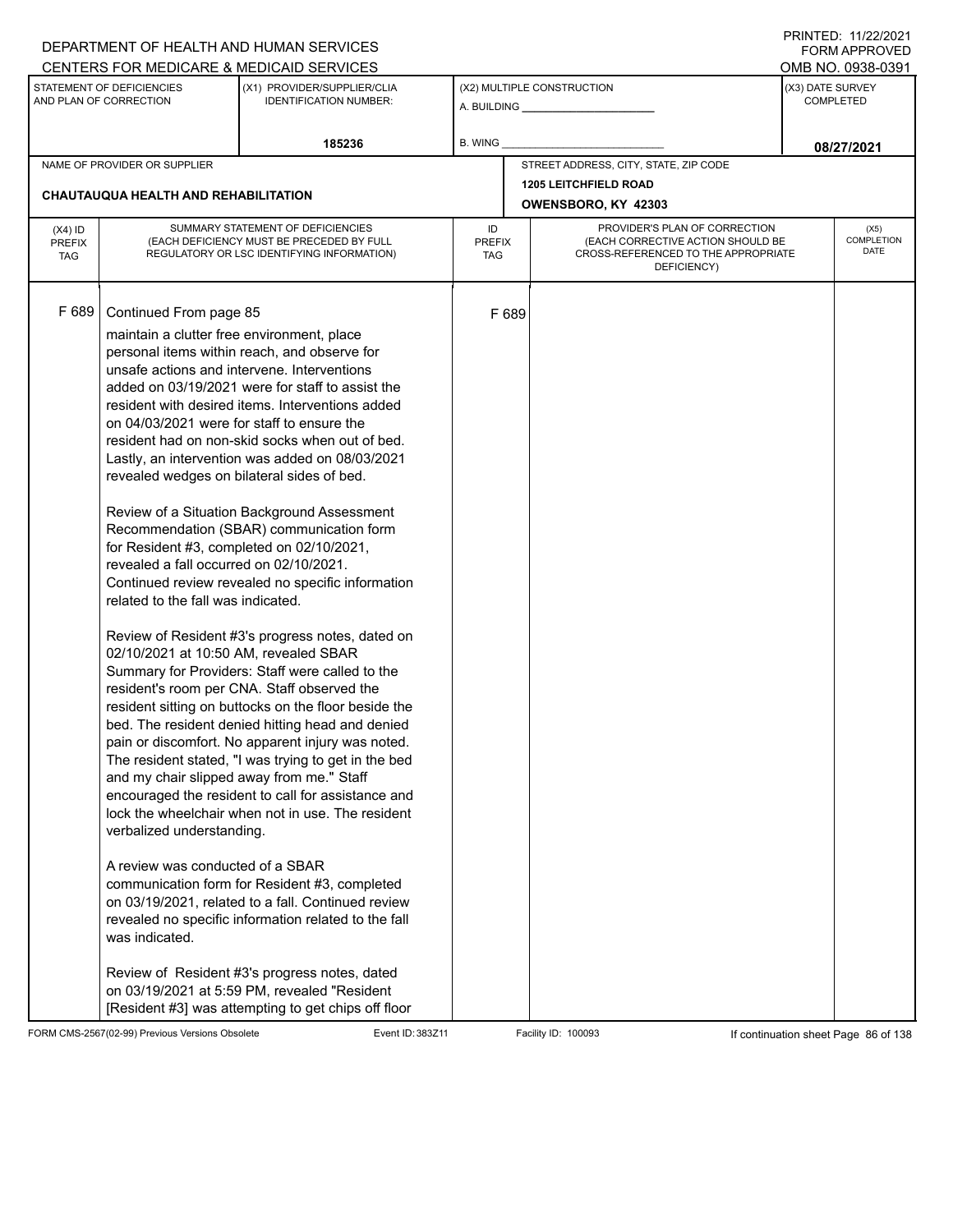| CENTERS FOR MEDICARE & MEDICAID SERVICES<br>STATEMENT OF DEFICIENCIES<br>(X2) MULTIPLE CONSTRUCTION<br>(X1) PROVIDER/SUPPLIER/CLIA<br>AND PLAN OF CORRECTION<br><b>IDENTIFICATION NUMBER:</b>                                                                                                                                                                                                                                                                                                                                                                                                                                                                                                                                                                                                                                                                                                                                                                                                                                                                                                                                                                                                                                                                                                                                                                                                                                                                                                                                                                                                                                                                                                                                                                                                                                                                            | OMB NO. 0938-0391<br>(X3) DATE SURVEY<br><b>COMPLETED</b> |
|--------------------------------------------------------------------------------------------------------------------------------------------------------------------------------------------------------------------------------------------------------------------------------------------------------------------------------------------------------------------------------------------------------------------------------------------------------------------------------------------------------------------------------------------------------------------------------------------------------------------------------------------------------------------------------------------------------------------------------------------------------------------------------------------------------------------------------------------------------------------------------------------------------------------------------------------------------------------------------------------------------------------------------------------------------------------------------------------------------------------------------------------------------------------------------------------------------------------------------------------------------------------------------------------------------------------------------------------------------------------------------------------------------------------------------------------------------------------------------------------------------------------------------------------------------------------------------------------------------------------------------------------------------------------------------------------------------------------------------------------------------------------------------------------------------------------------------------------------------------------------|-----------------------------------------------------------|
|                                                                                                                                                                                                                                                                                                                                                                                                                                                                                                                                                                                                                                                                                                                                                                                                                                                                                                                                                                                                                                                                                                                                                                                                                                                                                                                                                                                                                                                                                                                                                                                                                                                                                                                                                                                                                                                                          |                                                           |
|                                                                                                                                                                                                                                                                                                                                                                                                                                                                                                                                                                                                                                                                                                                                                                                                                                                                                                                                                                                                                                                                                                                                                                                                                                                                                                                                                                                                                                                                                                                                                                                                                                                                                                                                                                                                                                                                          |                                                           |
| 185236<br><b>B. WING</b>                                                                                                                                                                                                                                                                                                                                                                                                                                                                                                                                                                                                                                                                                                                                                                                                                                                                                                                                                                                                                                                                                                                                                                                                                                                                                                                                                                                                                                                                                                                                                                                                                                                                                                                                                                                                                                                 | 08/27/2021                                                |
| STREET ADDRESS, CITY, STATE, ZIP CODE<br>NAME OF PROVIDER OR SUPPLIER                                                                                                                                                                                                                                                                                                                                                                                                                                                                                                                                                                                                                                                                                                                                                                                                                                                                                                                                                                                                                                                                                                                                                                                                                                                                                                                                                                                                                                                                                                                                                                                                                                                                                                                                                                                                    |                                                           |
| <b>1205 LEITCHFIELD ROAD</b>                                                                                                                                                                                                                                                                                                                                                                                                                                                                                                                                                                                                                                                                                                                                                                                                                                                                                                                                                                                                                                                                                                                                                                                                                                                                                                                                                                                                                                                                                                                                                                                                                                                                                                                                                                                                                                             |                                                           |
| CHAUTAUQUA HEALTH AND REHABILITATION<br>OWENSBORO, KY 42303                                                                                                                                                                                                                                                                                                                                                                                                                                                                                                                                                                                                                                                                                                                                                                                                                                                                                                                                                                                                                                                                                                                                                                                                                                                                                                                                                                                                                                                                                                                                                                                                                                                                                                                                                                                                              |                                                           |
| SUMMARY STATEMENT OF DEFICIENCIES<br>PROVIDER'S PLAN OF CORRECTION<br>ID<br>$(X4)$ ID<br>(EACH DEFICIENCY MUST BE PRECEDED BY FULL<br>(EACH CORRECTIVE ACTION SHOULD BE<br><b>PREFIX</b><br><b>PREFIX</b><br>CROSS-REFERENCED TO THE APPROPRIATE<br>REGULATORY OR LSC IDENTIFYING INFORMATION)<br><b>TAG</b><br>TAG<br>DEFICIENCY)                                                                                                                                                                                                                                                                                                                                                                                                                                                                                                                                                                                                                                                                                                                                                                                                                                                                                                                                                                                                                                                                                                                                                                                                                                                                                                                                                                                                                                                                                                                                       | (X5)<br>COMPLETION<br><b>DATE</b>                         |
| F 689<br>Continued From page 86<br>F 689<br>when [the resident] slid to floor without injury<br>noted. Staff will assist resident with desired items<br>to prevent future falls."<br>Review of a SBAR communication form,<br>completed on 04/03/2021, revealed Resident #3<br>was sent to emergency room for evaluation after<br>a fall occurred. No specific information related to<br>the fall was included.<br>Review of Resident #3's progress note, dated on<br>04/03/2021 at 5:29 PM, revealed "Called to<br>resident's room by CNAs stating that resident has<br>fall[en]. Resident states that [the resident] was<br>trying to get up and fell. States that [the resident]<br>hit head on the floor. Upon examination resident<br>noted to have a laceration 2 cm [centimeters] *<br>[by] 0.4cm to the back of [the] head with<br>moderate amount of blood on floor. Resident<br>vitals assessed. Reports pain to back of head.<br>Pressure applied to wound to control bleeding.<br>Bleeding controlled with pressure applied.<br>Ambulance services contacted for transport.<br>Physician notified and gave order to send to ER.<br>Note: Staff to ensure resident is wearing nonskid<br>socks to prevent future incidents."<br>Review of Resident #3's progress notes, dated on<br>04/05/2021 at 1:00 AM, revealed "Patient seen<br>today for follow up for recent fall and medication<br>review. On 04/03/2021 the patient had a fall and<br>was complaining of neck pain and right shoulder<br>pain. [The resident] was sent to the ER for further<br>evaluation. In the ER the patient had a computed<br>tomography (CT) [scan] of the head without<br>contrast and a CT [scan] of the cervical spine<br>without contrast that was negative for any acute<br>abnormality. Patient also had an x-ray of [the]<br>right shoulder that showed an Anterior and |                                                           |

FORM CMS-2567(02-99) Previous Versions Obsolete Event ID: 383Z11 Event ID: 383Z11 Facility ID: 100093 If continuation sheet Page 87 of 138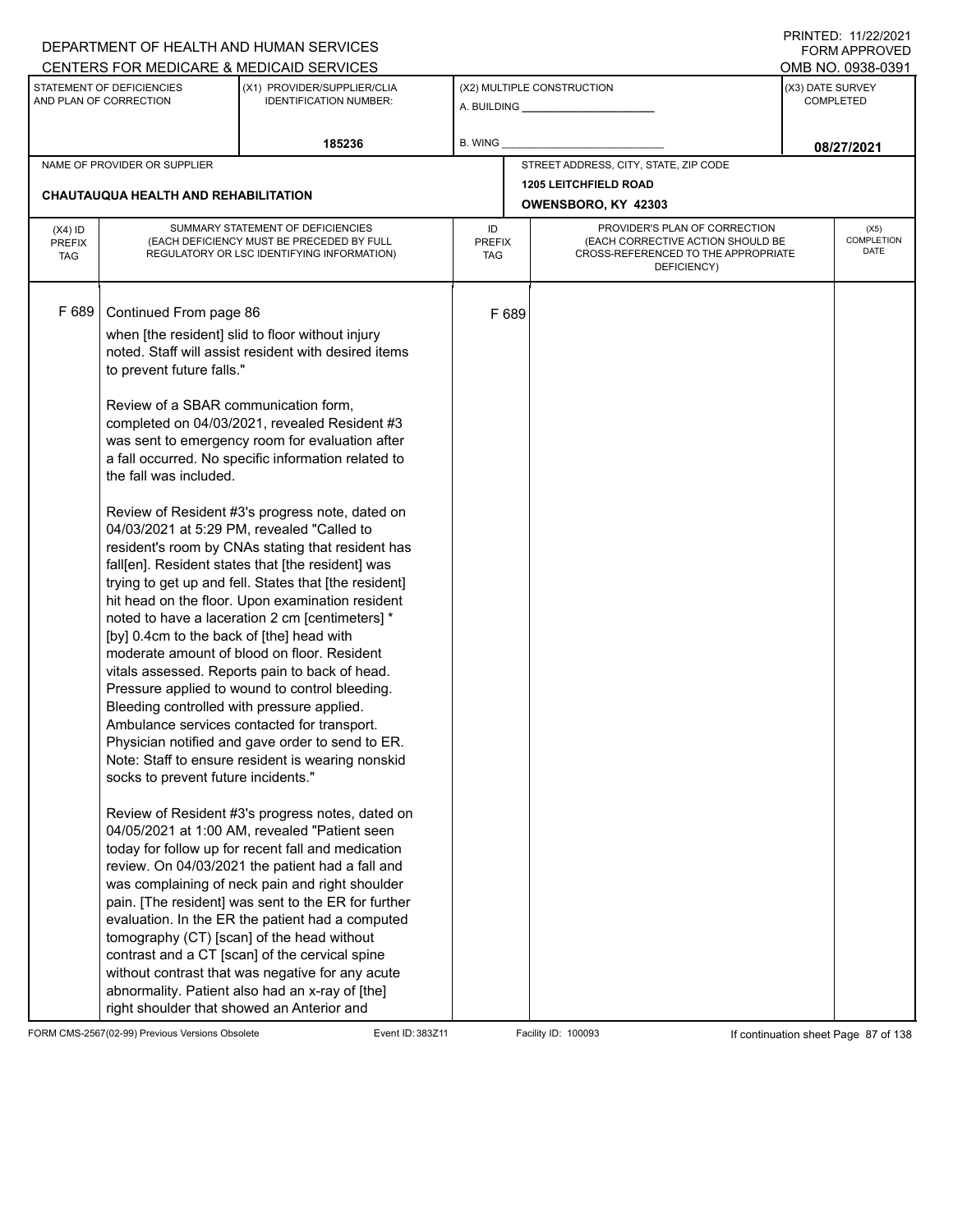|                                          |                                                                                                                                                                                                                                                                                                                        | DEPARTMENT OF HEALTH AND HUMAN SERVICES                                                                                                                                                                                                                                                                                                                                                                                                                                                                                                                                                                                                                                                                                                                                                                                                                                                                                                                                                                                                                                                                                                                                                                                                                                                                                                                                                                                                                                                                     |                            |       |                                                                                                                          |                  | 111111111122.1112212021<br><b>FORM APPROVED</b> |
|------------------------------------------|------------------------------------------------------------------------------------------------------------------------------------------------------------------------------------------------------------------------------------------------------------------------------------------------------------------------|-------------------------------------------------------------------------------------------------------------------------------------------------------------------------------------------------------------------------------------------------------------------------------------------------------------------------------------------------------------------------------------------------------------------------------------------------------------------------------------------------------------------------------------------------------------------------------------------------------------------------------------------------------------------------------------------------------------------------------------------------------------------------------------------------------------------------------------------------------------------------------------------------------------------------------------------------------------------------------------------------------------------------------------------------------------------------------------------------------------------------------------------------------------------------------------------------------------------------------------------------------------------------------------------------------------------------------------------------------------------------------------------------------------------------------------------------------------------------------------------------------------|----------------------------|-------|--------------------------------------------------------------------------------------------------------------------------|------------------|-------------------------------------------------|
|                                          |                                                                                                                                                                                                                                                                                                                        | CENTERS FOR MEDICARE & MEDICAID SERVICES                                                                                                                                                                                                                                                                                                                                                                                                                                                                                                                                                                                                                                                                                                                                                                                                                                                                                                                                                                                                                                                                                                                                                                                                                                                                                                                                                                                                                                                                    |                            |       |                                                                                                                          |                  | OMB NO. 0938-0391                               |
|                                          | STATEMENT OF DEFICIENCIES<br>AND PLAN OF CORRECTION                                                                                                                                                                                                                                                                    | (X1) PROVIDER/SUPPLIER/CLIA<br><b>IDENTIFICATION NUMBER:</b>                                                                                                                                                                                                                                                                                                                                                                                                                                                                                                                                                                                                                                                                                                                                                                                                                                                                                                                                                                                                                                                                                                                                                                                                                                                                                                                                                                                                                                                |                            |       | (X2) MULTIPLE CONSTRUCTION                                                                                               | (X3) DATE SURVEY | <b>COMPLETED</b>                                |
|                                          |                                                                                                                                                                                                                                                                                                                        | 185236                                                                                                                                                                                                                                                                                                                                                                                                                                                                                                                                                                                                                                                                                                                                                                                                                                                                                                                                                                                                                                                                                                                                                                                                                                                                                                                                                                                                                                                                                                      | <b>B. WING</b>             |       |                                                                                                                          |                  | 08/27/2021                                      |
|                                          | NAME OF PROVIDER OR SUPPLIER                                                                                                                                                                                                                                                                                           |                                                                                                                                                                                                                                                                                                                                                                                                                                                                                                                                                                                                                                                                                                                                                                                                                                                                                                                                                                                                                                                                                                                                                                                                                                                                                                                                                                                                                                                                                                             |                            |       | STREET ADDRESS, CITY, STATE, ZIP CODE                                                                                    |                  |                                                 |
|                                          | CHAUTAUQUA HEALTH AND REHABILITATION                                                                                                                                                                                                                                                                                   |                                                                                                                                                                                                                                                                                                                                                                                                                                                                                                                                                                                                                                                                                                                                                                                                                                                                                                                                                                                                                                                                                                                                                                                                                                                                                                                                                                                                                                                                                                             |                            |       | <b>1205 LEITCHFIELD ROAD</b><br>OWENSBORO, KY 42303                                                                      |                  |                                                 |
| $(X4)$ ID<br><b>PREFIX</b><br><b>TAG</b> |                                                                                                                                                                                                                                                                                                                        | SUMMARY STATEMENT OF DEFICIENCIES<br>(EACH DEFICIENCY MUST BE PRECEDED BY FULL<br>REGULATORY OR LSC IDENTIFYING INFORMATION)                                                                                                                                                                                                                                                                                                                                                                                                                                                                                                                                                                                                                                                                                                                                                                                                                                                                                                                                                                                                                                                                                                                                                                                                                                                                                                                                                                                | ID<br><b>PREFIX</b><br>TAG |       | PROVIDER'S PLAN OF CORRECTION<br>(EACH CORRECTIVE ACTION SHOULD BE<br>CROSS-REFERENCED TO THE APPROPRIATE<br>DEFICIENCY) |                  | (X5)<br><b>COMPLETION</b><br>DATE               |
| F 689                                    | Continued From page 87<br>patient] does not need the sling and is fine<br>without it."<br>slid onto the mat because the bed is small.<br>measures maintained."<br>A review of documentation for Resident #3<br>completed for the fall that occurred on<br>08/03/2021.<br>Review of the facility's Falls Investigations | Inferior Dislocation of the Humeral component of<br>the Right Shoulder Arthroplasty. Patient's right<br>shoulder was reduced in emergency room (ER)<br>and was placed in a sling. Patient also obtained a<br>small laceration to the back of [the] head that was<br>too small to be repaired. Patient has a history of<br>Dementia and Parkinson's with multiple falls in<br>the past primarily related to impulsive behavior<br>and unsteady gait. Today the patient states [the<br>patient's] head feels a little sore but not bad. The<br>patient was sitting in [the] wheelchair without the<br>sling to [the] right arm, the patient states [the<br>Review of Resident #3's progress note, dated on<br>08/03/2021 at 4:15 PM, revealed "Resident sitting<br>on mat next to bed. Resident stated [the resident]<br>Resident tends to sleep sideways on most of the<br>time. Updated care plan to place wedges on<br>bilateral sides of the bed to help stabilize resident<br>while sleeping. Intervention effective and resident<br>states [the resident] is sleeping more comfortably.<br>Resident refuses to keep non-skid socks on x3<br>attempts, fall mats on bilateral sides of bed.<br>Fluids and bedside table within reach. Call light<br>within reach. no s/s [signs/symptoms] or c/o<br>[complaints of] pain or discomfort noted. Safety<br>revealed no documented evidence an SBAR was<br>revealed there was no documented evidence the<br>attending nurse completed a post fall assessment |                            | F 689 |                                                                                                                          |                  |                                                 |

FORM CMS-2567(02-99) Previous Versions Obsolete Event ID: 383Z11 Event ID: 383Z11 Facility ID: 100093 If continuation sheet Page 88 of 138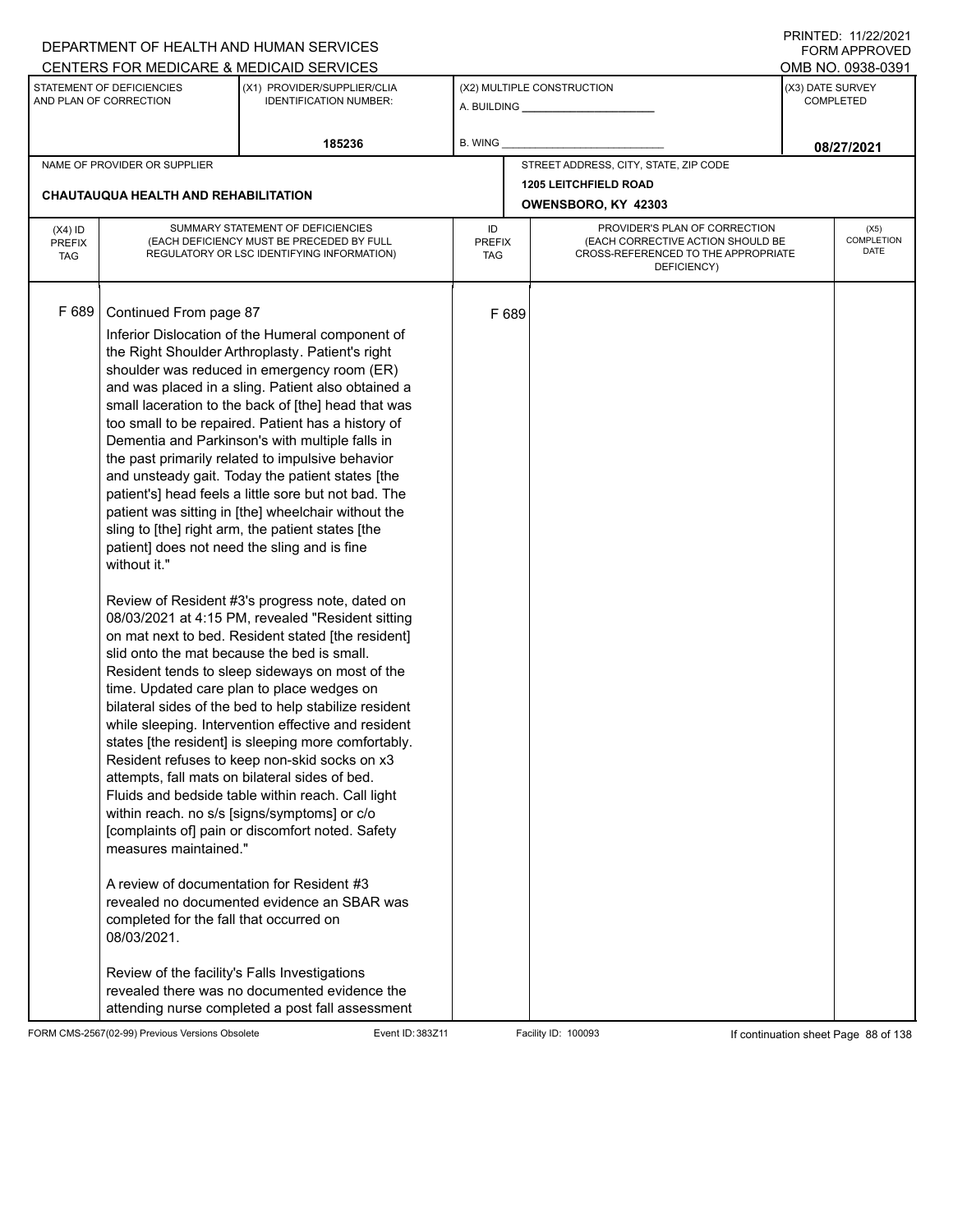|                                          |                                                                                                                                                                                                                                                                                                                     | DEPARTMENT OF HEALTH AND HUMAN SERVICES                                                                                                                                                                                                                                                                                                                                                                                                                                                                                                                                                                                                                                                                                                                                                                                                                                                                                                                                                                                                                                                                                                                                                                                                                                                                                                                                                                                                                                                                                                                                            |                                   |       |                                                                                                                          |                  | $1 \times 1 \times 1 = 1$ . $11222222$<br>FORM APPROVED |
|------------------------------------------|---------------------------------------------------------------------------------------------------------------------------------------------------------------------------------------------------------------------------------------------------------------------------------------------------------------------|------------------------------------------------------------------------------------------------------------------------------------------------------------------------------------------------------------------------------------------------------------------------------------------------------------------------------------------------------------------------------------------------------------------------------------------------------------------------------------------------------------------------------------------------------------------------------------------------------------------------------------------------------------------------------------------------------------------------------------------------------------------------------------------------------------------------------------------------------------------------------------------------------------------------------------------------------------------------------------------------------------------------------------------------------------------------------------------------------------------------------------------------------------------------------------------------------------------------------------------------------------------------------------------------------------------------------------------------------------------------------------------------------------------------------------------------------------------------------------------------------------------------------------------------------------------------------------|-----------------------------------|-------|--------------------------------------------------------------------------------------------------------------------------|------------------|---------------------------------------------------------|
|                                          |                                                                                                                                                                                                                                                                                                                     | CENTERS FOR MEDICARE & MEDICAID SERVICES                                                                                                                                                                                                                                                                                                                                                                                                                                                                                                                                                                                                                                                                                                                                                                                                                                                                                                                                                                                                                                                                                                                                                                                                                                                                                                                                                                                                                                                                                                                                           |                                   |       |                                                                                                                          |                  | OMB NO. 0938-0391                                       |
|                                          | STATEMENT OF DEFICIENCIES<br>AND PLAN OF CORRECTION                                                                                                                                                                                                                                                                 | (X1) PROVIDER/SUPPLIER/CLIA<br><b>IDENTIFICATION NUMBER:</b>                                                                                                                                                                                                                                                                                                                                                                                                                                                                                                                                                                                                                                                                                                                                                                                                                                                                                                                                                                                                                                                                                                                                                                                                                                                                                                                                                                                                                                                                                                                       |                                   |       | (X2) MULTIPLE CONSTRUCTION                                                                                               | (X3) DATE SURVEY | <b>COMPLETED</b>                                        |
|                                          |                                                                                                                                                                                                                                                                                                                     | 185236                                                                                                                                                                                                                                                                                                                                                                                                                                                                                                                                                                                                                                                                                                                                                                                                                                                                                                                                                                                                                                                                                                                                                                                                                                                                                                                                                                                                                                                                                                                                                                             | B. WING                           |       |                                                                                                                          |                  | 08/27/2021                                              |
|                                          | NAME OF PROVIDER OR SUPPLIER                                                                                                                                                                                                                                                                                        |                                                                                                                                                                                                                                                                                                                                                                                                                                                                                                                                                                                                                                                                                                                                                                                                                                                                                                                                                                                                                                                                                                                                                                                                                                                                                                                                                                                                                                                                                                                                                                                    |                                   |       | STREET ADDRESS, CITY, STATE, ZIP CODE                                                                                    |                  |                                                         |
|                                          |                                                                                                                                                                                                                                                                                                                     |                                                                                                                                                                                                                                                                                                                                                                                                                                                                                                                                                                                                                                                                                                                                                                                                                                                                                                                                                                                                                                                                                                                                                                                                                                                                                                                                                                                                                                                                                                                                                                                    |                                   |       | <b>1205 LEITCHFIELD ROAD</b>                                                                                             |                  |                                                         |
|                                          | <b>CHAUTAUQUA HEALTH AND REHABILITATION</b>                                                                                                                                                                                                                                                                         |                                                                                                                                                                                                                                                                                                                                                                                                                                                                                                                                                                                                                                                                                                                                                                                                                                                                                                                                                                                                                                                                                                                                                                                                                                                                                                                                                                                                                                                                                                                                                                                    |                                   |       | OWENSBORO, KY 42303                                                                                                      |                  |                                                         |
| $(X4)$ ID<br><b>PREFIX</b><br><b>TAG</b> |                                                                                                                                                                                                                                                                                                                     | SUMMARY STATEMENT OF DEFICIENCIES<br>(EACH DEFICIENCY MUST BE PRECEDED BY FULL<br>REGULATORY OR LSC IDENTIFYING INFORMATION)                                                                                                                                                                                                                                                                                                                                                                                                                                                                                                                                                                                                                                                                                                                                                                                                                                                                                                                                                                                                                                                                                                                                                                                                                                                                                                                                                                                                                                                       | ID<br><b>PREFIX</b><br><b>TAG</b> |       | PROVIDER'S PLAN OF CORRECTION<br>(EACH CORRECTIVE ACTION SHOULD BE<br>CROSS-REFERENCED TO THE APPROPRIATE<br>DEFICIENCY) |                  | (X5)<br>COMPLETION<br>DATE                              |
| F 689                                    | Continued From page 88<br>occurred on 08/03/2021 was completed on<br>08/25/2021, at the time of the survey.<br>at possible patterns, injury if any, and<br>updates the care plan, but the DON was<br>updated to reflect any new interventions.<br>that occurred on 02/10/2021, 03/19/2021,<br>the time of the fall. | to include an investigation of the circumstances<br>surrounding the fall to determine the cause of the<br>episode, a reassessment to identify possible<br>contributing factors, interventions to reduce risk<br>of repeat episode and a review by the IDT to<br>evaluate thoroughness of the investigation and<br>appropriateness of the interventions for Resident<br>#3's falls on 02/10/2021, 03/19/2021, 04/03/2021<br>or 08/03/2021 per the facility's policy. A further<br>review revealed falls investigations for the fall that<br>Interview with the Director of Nursing (DON), on<br>08/25/2021 at 12:00 PM, revealed she would<br>expect that an investigation be completed at the<br>time a fall occurs, and the clinical team would be<br>responsible for ensuring that it was completed.<br>Continued interview with the DON on 08/25/2021<br>at 2:23 PM, revealed when a fall occurred, the<br>floor nurse completed a RMF (Risk Management<br>Form) and based on the information entered, that<br>may trigger additional areas that request more<br>information. The Interdisciplinary Team (IDT)<br>would meet the next morning and review all the<br>incident reports/falls reports, and they would look<br>interventions for appropriateness and adjust as<br>needed. Minimum Data Set (MDS) staff would<br>responsible for ensuring the care had been<br>Interview with the DON, on 08/26/2021 at 1:25<br>PM, revealed the facility had no documentation<br>that investigations were completed for the falls<br>04/03/2021, and 08/03/2021 for Resident #3, at |                                   | F 689 |                                                                                                                          |                  |                                                         |

FORM CMS-2567(02-99) Previous Versions Obsolete Event ID: 383Z11 Facility ID: 100093 If continuation sheet Page 89 of 138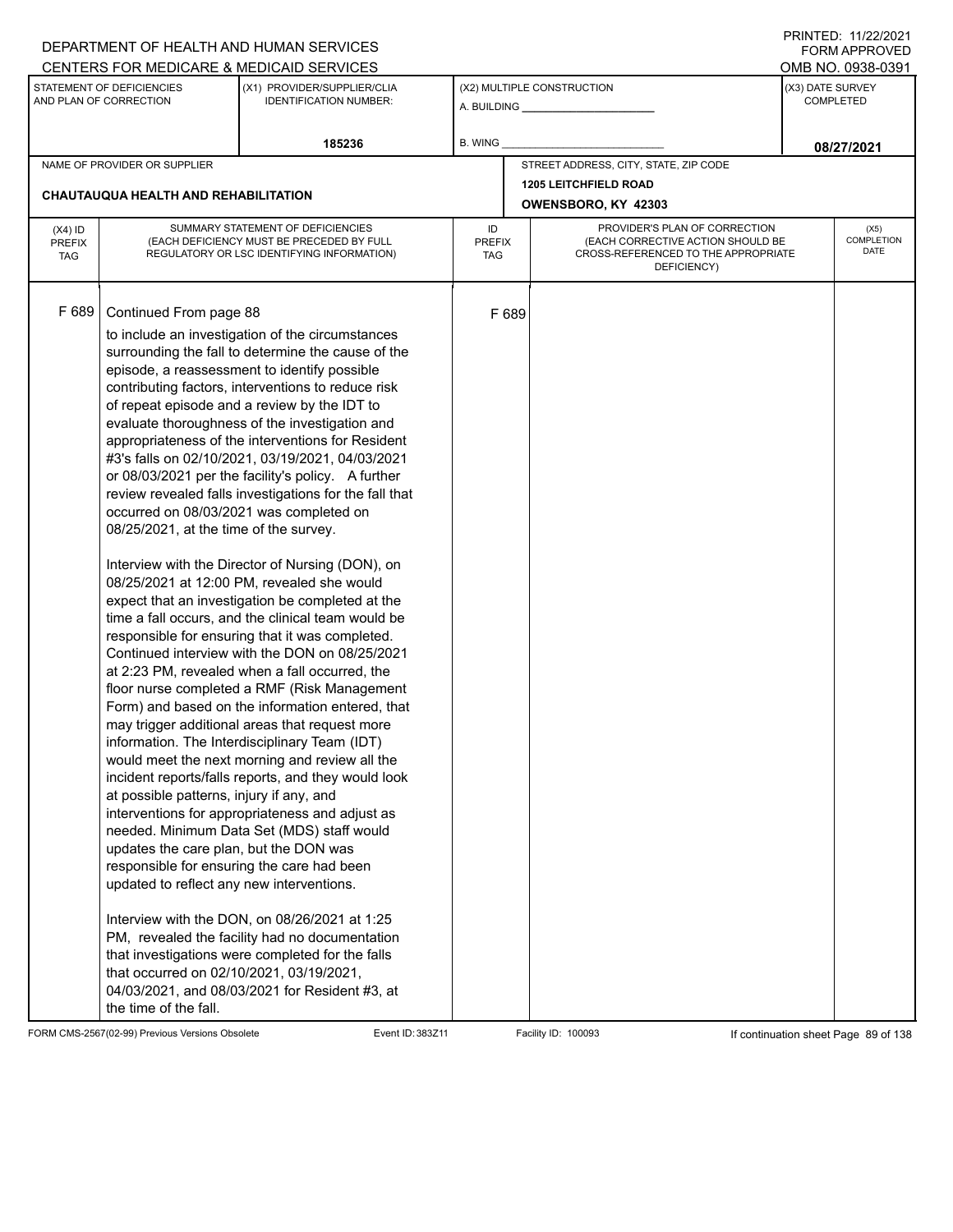## A. BUILDING **\_\_\_\_\_\_\_\_\_\_\_\_\_\_\_\_\_\_\_\_\_\_** (X1) PROVIDER/SUPPLIER/CLIA IDENTIFICATION NUMBER: STATEMENT OF DEFICIENCIES AND PLAN OF CORRECTION (X3) DATE SURVEY COMPLETED FORM APPROVED (X2) MULTIPLE CONSTRUCTION B. WING CENTERS FOR MEDICARE & MEDICAID SERVICES **And CENTERS FOR MEDICAL ACCESS** OMB NO. 0938-0391 **185236 08/27/2021** NAME OF PROVIDER OR SUPPLIER STREET ADDRESS, CITY, STATE, ZIP CODE **1205 LEITCHFIELD ROAD CHAUTAUQUA HEALTH AND REHABILITATION OWENSBORO, KY 42303** PROVIDER'S PLAN OF CORRECTION (EACH CORRECTIVE ACTION SHOULD BE CROSS-REFERENCED TO THE APPROPRIATE DEFICIENCY) (X5) **COMPLETION** DATE ID PREFIX TAG (X4) ID PREFIX TAG SUMMARY STATEMENT OF DEFICIENCIES (EACH DEFICIENCY MUST BE PRECEDED BY FULL REGULATORY OR LSC IDENTIFYING INFORMATION) F 690 | Bowel/Bladder Incontinence, Catheter, UTI CFR(s): 483.25(e)(1)-(3) §483.25(e) Incontinence. §483.25(e)(1) The facility must ensure that resident who is continent of bladder and bowel on admission receives services and assistance to maintain continence unless his or her clinical condition is or becomes such that continence is not possible to maintain. §483.25(e)(2)For a resident with urinary incontinence, based on the resident's comprehensive assessment, the facility must ensure that- (i) A resident who enters the facility without an indwelling catheter is not catheterized unless the resident's clinical condition demonstrates that catheterization was necessary; (ii) A resident who enters the facility with an indwelling catheter or subsequently receives one is assessed for removal of the catheter as soon as possible unless the resident's clinical condition demonstrates that catheterization is necessary; and (iii) A resident who is incontinent of bladder receives appropriate treatment and services to prevent urinary tract infections and to restore continence to the extent possible. §483.25(e)(3) For a resident with fecal incontinence, based on the resident's comprehensive assessment, the facility must ensure that a resident who is incontinent of bowel receives appropriate treatment and services to restore as much normal bowel function as possible. F 690 **11/5/21** SS=D

FORM CMS-2567(02-99) Previous Versions Obsolete Exert ID: 383Z11 Facility ID: 100093 If continuation sheet Page 90 of 138

DEPARTMENT OF HEALTH AND HUMAN SERVICES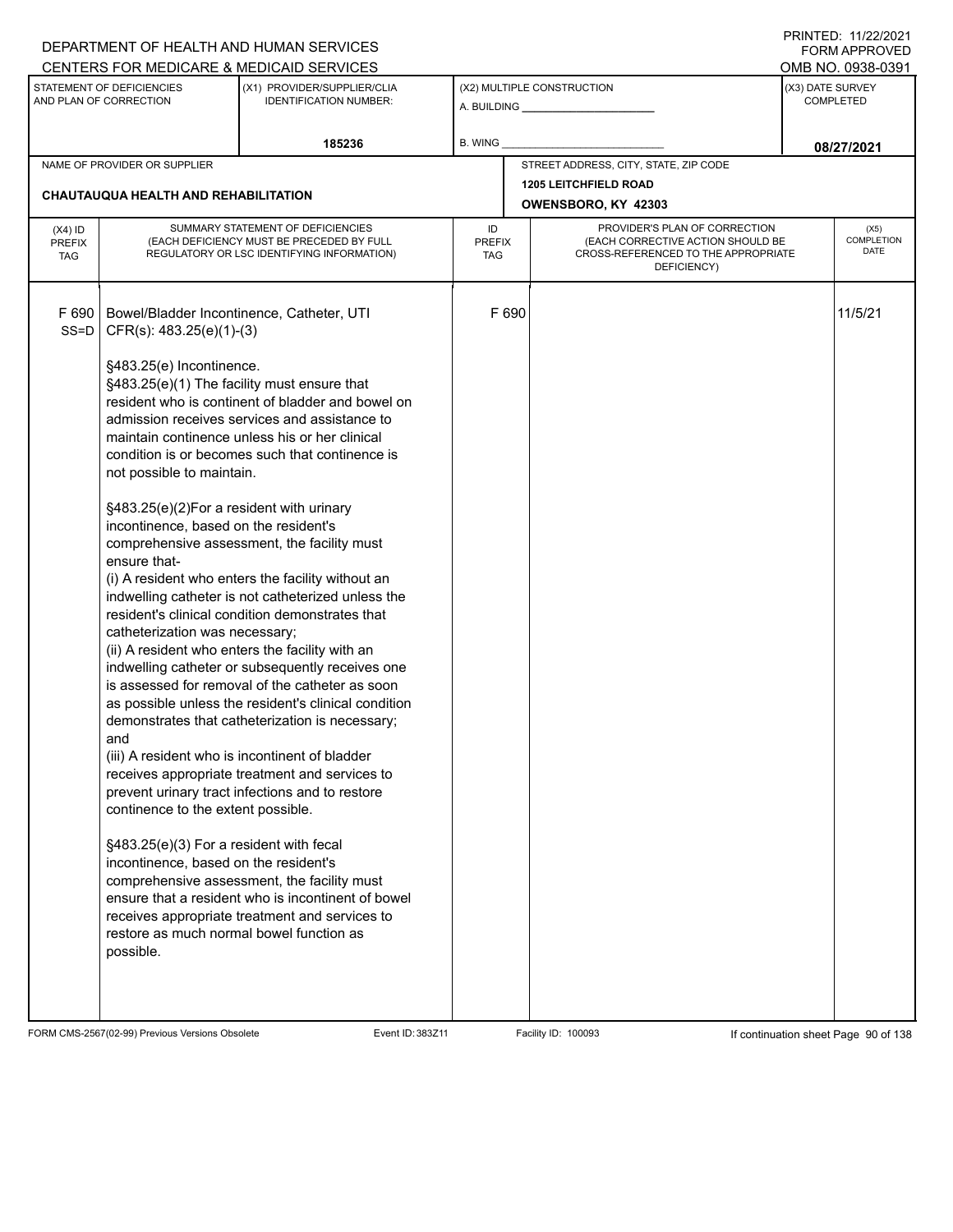|                                          |                                                                                                                                                                                                                                                                                                                                                         | DEPARTMENT OF HEALTH AND HUMAN SERVICES                                                                                                                                                                                                                                                                                                                                                                                                                                                                                                                                                                                                                                                                                                                                                                                                                                                                                                                   |                                                              |                                                                                                                                                                                                                                                                                                                                                                                                                                                                                                                                                                                                                                                                                                                                                                                                                                                                                                                                                                              |                                      | $1 \times 1 \times 1 = 1$ . $11222222$<br><b>FORM APPROVED</b> |
|------------------------------------------|---------------------------------------------------------------------------------------------------------------------------------------------------------------------------------------------------------------------------------------------------------------------------------------------------------------------------------------------------------|-----------------------------------------------------------------------------------------------------------------------------------------------------------------------------------------------------------------------------------------------------------------------------------------------------------------------------------------------------------------------------------------------------------------------------------------------------------------------------------------------------------------------------------------------------------------------------------------------------------------------------------------------------------------------------------------------------------------------------------------------------------------------------------------------------------------------------------------------------------------------------------------------------------------------------------------------------------|--------------------------------------------------------------|------------------------------------------------------------------------------------------------------------------------------------------------------------------------------------------------------------------------------------------------------------------------------------------------------------------------------------------------------------------------------------------------------------------------------------------------------------------------------------------------------------------------------------------------------------------------------------------------------------------------------------------------------------------------------------------------------------------------------------------------------------------------------------------------------------------------------------------------------------------------------------------------------------------------------------------------------------------------------|--------------------------------------|----------------------------------------------------------------|
|                                          |                                                                                                                                                                                                                                                                                                                                                         | CENTERS FOR MEDICARE & MEDICAID SERVICES                                                                                                                                                                                                                                                                                                                                                                                                                                                                                                                                                                                                                                                                                                                                                                                                                                                                                                                  |                                                              |                                                                                                                                                                                                                                                                                                                                                                                                                                                                                                                                                                                                                                                                                                                                                                                                                                                                                                                                                                              |                                      | OMB NO. 0938-0391                                              |
|                                          | STATEMENT OF DEFICIENCIES<br>AND PLAN OF CORRECTION                                                                                                                                                                                                                                                                                                     | (X1) PROVIDER/SUPPLIER/CLIA<br><b>IDENTIFICATION NUMBER:</b>                                                                                                                                                                                                                                                                                                                                                                                                                                                                                                                                                                                                                                                                                                                                                                                                                                                                                              | (X2) MULTIPLE CONSTRUCTION<br>A. BUILDING <b>A.</b> BUILDING |                                                                                                                                                                                                                                                                                                                                                                                                                                                                                                                                                                                                                                                                                                                                                                                                                                                                                                                                                                              | (X3) DATE SURVEY<br><b>COMPLETED</b> |                                                                |
|                                          |                                                                                                                                                                                                                                                                                                                                                         | 185236                                                                                                                                                                                                                                                                                                                                                                                                                                                                                                                                                                                                                                                                                                                                                                                                                                                                                                                                                    | B. WING                                                      |                                                                                                                                                                                                                                                                                                                                                                                                                                                                                                                                                                                                                                                                                                                                                                                                                                                                                                                                                                              |                                      | 08/27/2021                                                     |
|                                          | NAME OF PROVIDER OR SUPPLIER                                                                                                                                                                                                                                                                                                                            |                                                                                                                                                                                                                                                                                                                                                                                                                                                                                                                                                                                                                                                                                                                                                                                                                                                                                                                                                           |                                                              | STREET ADDRESS, CITY, STATE, ZIP CODE                                                                                                                                                                                                                                                                                                                                                                                                                                                                                                                                                                                                                                                                                                                                                                                                                                                                                                                                        |                                      |                                                                |
|                                          |                                                                                                                                                                                                                                                                                                                                                         |                                                                                                                                                                                                                                                                                                                                                                                                                                                                                                                                                                                                                                                                                                                                                                                                                                                                                                                                                           |                                                              | <b>1205 LEITCHFIELD ROAD</b>                                                                                                                                                                                                                                                                                                                                                                                                                                                                                                                                                                                                                                                                                                                                                                                                                                                                                                                                                 |                                      |                                                                |
|                                          | CHAUTAUQUA HEALTH AND REHABILITATION                                                                                                                                                                                                                                                                                                                    |                                                                                                                                                                                                                                                                                                                                                                                                                                                                                                                                                                                                                                                                                                                                                                                                                                                                                                                                                           |                                                              | OWENSBORO, KY 42303                                                                                                                                                                                                                                                                                                                                                                                                                                                                                                                                                                                                                                                                                                                                                                                                                                                                                                                                                          |                                      |                                                                |
| $(X4)$ ID<br><b>PREFIX</b><br><b>TAG</b> |                                                                                                                                                                                                                                                                                                                                                         | SUMMARY STATEMENT OF DEFICIENCIES<br>(EACH DEFICIENCY MUST BE PRECEDED BY FULL<br>REGULATORY OR LSC IDENTIFYING INFORMATION)                                                                                                                                                                                                                                                                                                                                                                                                                                                                                                                                                                                                                                                                                                                                                                                                                              | ID<br><b>PREFIX</b><br>TAG                                   | PROVIDER'S PLAN OF CORRECTION<br>(EACH CORRECTIVE ACTION SHOULD BE<br>CROSS-REFERENCED TO THE APPROPRIATE<br>DEFICIENCY)                                                                                                                                                                                                                                                                                                                                                                                                                                                                                                                                                                                                                                                                                                                                                                                                                                                     |                                      | (X5)<br><b>COMPLETION</b><br><b>DATE</b>                       |
| F 690                                    | Continued From page 90<br>by:<br>and review of the facility's policy, it was<br>determined the facility failed to secure an<br>sampled residents (Resident #67) with an<br>indwelling urinary catheter.<br>The findings include:<br>insertion site.<br>admitted by the facility on 01/18/2021 and<br>included Disruption of a Surgical Wound,<br>Obese. | This REQUIREMENT is not met as evidenced<br>Based on observations, interviews, record review<br>indwelling urinary catheter to prevent trauma or<br>accidental dislodgement for one (1) of four (4)<br>Review of the facility's policy titled, Catheter Care<br>Urinary, revised 09/2014, indicated the purpose of<br>the procedure was to prevent catheter associated<br>urinary tract infections. Review of the section<br>Maintaining Unobstructed Urine Flow, revealed<br>staff should ensure the resident was not lying on<br>the catheter tubing and to keep the catheter<br>tubing free of kinks. Review of the section titled<br>Changing Catheter, revealed the catheter should<br>remain secured with a leg strap to the resident's<br>inner thigh to reduce friction and movement at the<br>Record review revealed Resident #67 was initially<br>re-admitted on 02/14/2021 with diagnoses that<br>Obstructive Uropathy, Diabetes, and Morbidly | F 690                                                        | 1. Resident #67's catheter was secured<br>on 8/27/21.<br>2. All other residents with catheters were<br>checked and found to be secured to<br>prevent dislodgement.<br>3. Licensed nurses have been educated<br>on the facility policy for indwelling<br>catheters by the regional director of<br>clinical services or Director of Nursing,<br>Education completed by 11/4/21<br>4. Residents with indwelling catheters will<br>checked each shift by a licensed nurse to<br>ensure they are properly secured and<br>documented on the Treatment<br>Administration Record. Director of<br>Nursing will review the Treatment<br>Administration record daily times 2 weeks,<br>weekly times 2 weeks, monthly times 2<br>months and then quarterly times 9<br>months. The director of nursing will report<br>findings to the facility Quality Assurance<br>and Performance Improvement<br>committee monthly for review and<br>recommendations to ensure continued<br>compliance. |                                      |                                                                |
|                                          |                                                                                                                                                                                                                                                                                                                                                         | Review of Resident #67's Quarterly Minimum<br>Data Set (MDS), dated 07/19/2021, revealed the<br>facility assessed the resident to have a Brief<br>Interview for Mental Status (BIMS) score of<br>fourteen (14) out of fifteen (15), indicating the<br>resident was cognitively intact. Continued review<br>revealed the resident had an indwelling urinary                                                                                                                                                                                                                                                                                                                                                                                                                                                                                                                                                                                                |                                                              |                                                                                                                                                                                                                                                                                                                                                                                                                                                                                                                                                                                                                                                                                                                                                                                                                                                                                                                                                                              |                                      |                                                                |

FORM CMS-2567(02-99) Previous Versions Obsolete Event ID: 383Z11 Facility ID: 100093 If continuation sheet Page 91 of 138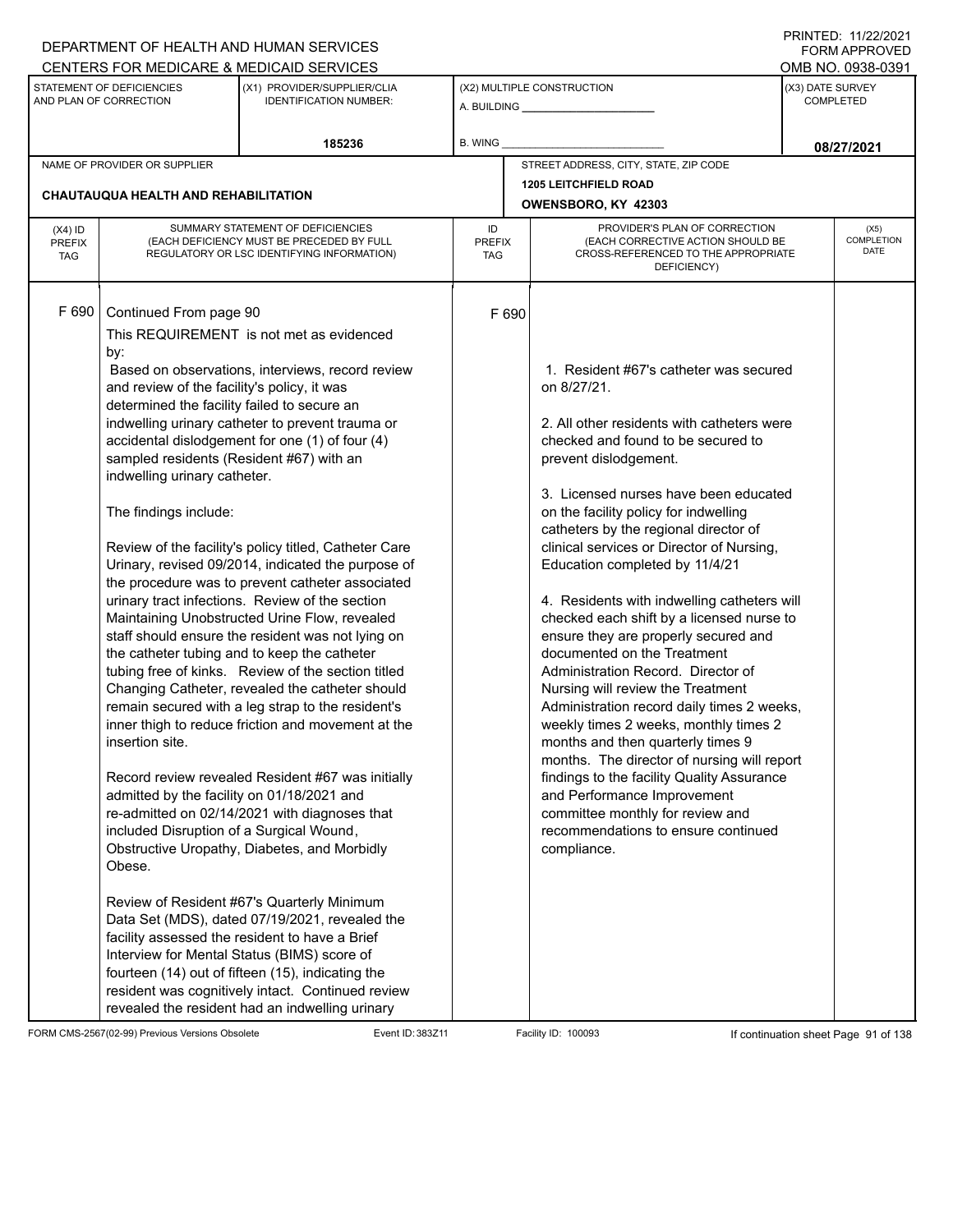|                                          |                                                                                                                                                                                                                                                                                                                                                                                                                                                                                                                                        | DEPARTMENT OF HEALTH AND HUMAN SERVICES                                                                                                                                                                                                                                                                                                                                                                                                                                                                                                                                                                                                                                                                                                                                                                                                                                                                                                                                                                                                                                               |                            |       |                                                                                                                          |                  | I INITILD. III <i>LLIL</i> OLI<br><b>FORM APPROVED</b> |
|------------------------------------------|----------------------------------------------------------------------------------------------------------------------------------------------------------------------------------------------------------------------------------------------------------------------------------------------------------------------------------------------------------------------------------------------------------------------------------------------------------------------------------------------------------------------------------------|---------------------------------------------------------------------------------------------------------------------------------------------------------------------------------------------------------------------------------------------------------------------------------------------------------------------------------------------------------------------------------------------------------------------------------------------------------------------------------------------------------------------------------------------------------------------------------------------------------------------------------------------------------------------------------------------------------------------------------------------------------------------------------------------------------------------------------------------------------------------------------------------------------------------------------------------------------------------------------------------------------------------------------------------------------------------------------------|----------------------------|-------|--------------------------------------------------------------------------------------------------------------------------|------------------|--------------------------------------------------------|
|                                          |                                                                                                                                                                                                                                                                                                                                                                                                                                                                                                                                        | CENTERS FOR MEDICARE & MEDICAID SERVICES                                                                                                                                                                                                                                                                                                                                                                                                                                                                                                                                                                                                                                                                                                                                                                                                                                                                                                                                                                                                                                              |                            |       |                                                                                                                          |                  | OMB NO. 0938-0391                                      |
|                                          | STATEMENT OF DEFICIENCIES<br>AND PLAN OF CORRECTION                                                                                                                                                                                                                                                                                                                                                                                                                                                                                    | (X1) PROVIDER/SUPPLIER/CLIA<br><b>IDENTIFICATION NUMBER:</b>                                                                                                                                                                                                                                                                                                                                                                                                                                                                                                                                                                                                                                                                                                                                                                                                                                                                                                                                                                                                                          |                            |       | (X2) MULTIPLE CONSTRUCTION                                                                                               | (X3) DATE SURVEY | <b>COMPLETED</b>                                       |
|                                          |                                                                                                                                                                                                                                                                                                                                                                                                                                                                                                                                        | 185236                                                                                                                                                                                                                                                                                                                                                                                                                                                                                                                                                                                                                                                                                                                                                                                                                                                                                                                                                                                                                                                                                | B. WING                    |       |                                                                                                                          |                  | 08/27/2021                                             |
|                                          | NAME OF PROVIDER OR SUPPLIER                                                                                                                                                                                                                                                                                                                                                                                                                                                                                                           |                                                                                                                                                                                                                                                                                                                                                                                                                                                                                                                                                                                                                                                                                                                                                                                                                                                                                                                                                                                                                                                                                       |                            |       | STREET ADDRESS, CITY, STATE, ZIP CODE                                                                                    |                  |                                                        |
|                                          |                                                                                                                                                                                                                                                                                                                                                                                                                                                                                                                                        |                                                                                                                                                                                                                                                                                                                                                                                                                                                                                                                                                                                                                                                                                                                                                                                                                                                                                                                                                                                                                                                                                       |                            |       | <b>1205 LEITCHFIELD ROAD</b>                                                                                             |                  |                                                        |
|                                          | CHAUTAUQUA HEALTH AND REHABILITATION                                                                                                                                                                                                                                                                                                                                                                                                                                                                                                   |                                                                                                                                                                                                                                                                                                                                                                                                                                                                                                                                                                                                                                                                                                                                                                                                                                                                                                                                                                                                                                                                                       |                            |       | OWENSBORO, KY 42303                                                                                                      |                  |                                                        |
| $(X4)$ ID<br><b>PREFIX</b><br><b>TAG</b> |                                                                                                                                                                                                                                                                                                                                                                                                                                                                                                                                        | SUMMARY STATEMENT OF DEFICIENCIES<br>(EACH DEFICIENCY MUST BE PRECEDED BY FULL<br>REGULATORY OR LSC IDENTIFYING INFORMATION)                                                                                                                                                                                                                                                                                                                                                                                                                                                                                                                                                                                                                                                                                                                                                                                                                                                                                                                                                          | ID<br><b>PREFIX</b><br>TAG |       | PROVIDER'S PLAN OF CORRECTION<br>(EACH CORRECTIVE ACTION SHOULD BE<br>CROSS-REFERENCED TO THE APPROPRIATE<br>DEFICIENCY) |                  | (X5)<br><b>COMPLETION</b><br>DATE                      |
| F 690                                    | Continued From page 91<br>with eating and mobility in wheelchair.<br>catheter had been placed due to multiple<br>groin to inner thighs.<br>Review of the 08/2021 Physician's orders,<br>to secure the indwelling urinary catheter to<br>and to check every shift.<br>included securing the catheter tubing.<br>#3, on 08/25/2021 at 10:50 AM, revealed<br>Resident #67 had no strap to secured the<br>catheter tubing to the thigh.<br>AM, revealed there was no strap securing<br>strap securing the catheter tubing to the<br>nurse. | catheter, surgical wounds required extensive to<br>total care for bed mobility, transfers and bathing,<br>and limited to extensive care for toileting and<br>personal hygiene. The resident was independent<br>Review of Resident #67's Annual Examination,<br>dated 01/25/2021, revealed an indwelling urinary<br>abdominal wounds that involved the resident's<br>revealed a Physician's order, dated 08/09/2021,<br>prevent pulling or dislodgement of the catheter<br>Review of Resident #67 Comprehensive Care<br>Plan, last reviewed on 08/12/2021, indicated a<br>requirement of an indwelling urinary catheter;<br>however, there was no documented evidence it<br>Observation of catheter care being provided by<br>Certified Nursing Assistant (CNA) #2 and CNA<br>Resident #67 had an indwelling catheter in place.<br>Continued observation of the care revealed<br>Interview with CNA #2, on 08/25/2021 at 11:10<br>Resident #67's indwelling catheter. Continued<br>interview revealed the catheter should have a<br>resident's leg and she would notify the resident's |                            | F 690 |                                                                                                                          |                  |                                                        |

FORM CMS-2567(02-99) Previous Versions Obsolete Event ID: 383Z11 Event ID: 383Z11 Facility ID: 100093 If continuation sheet Page 92 of 138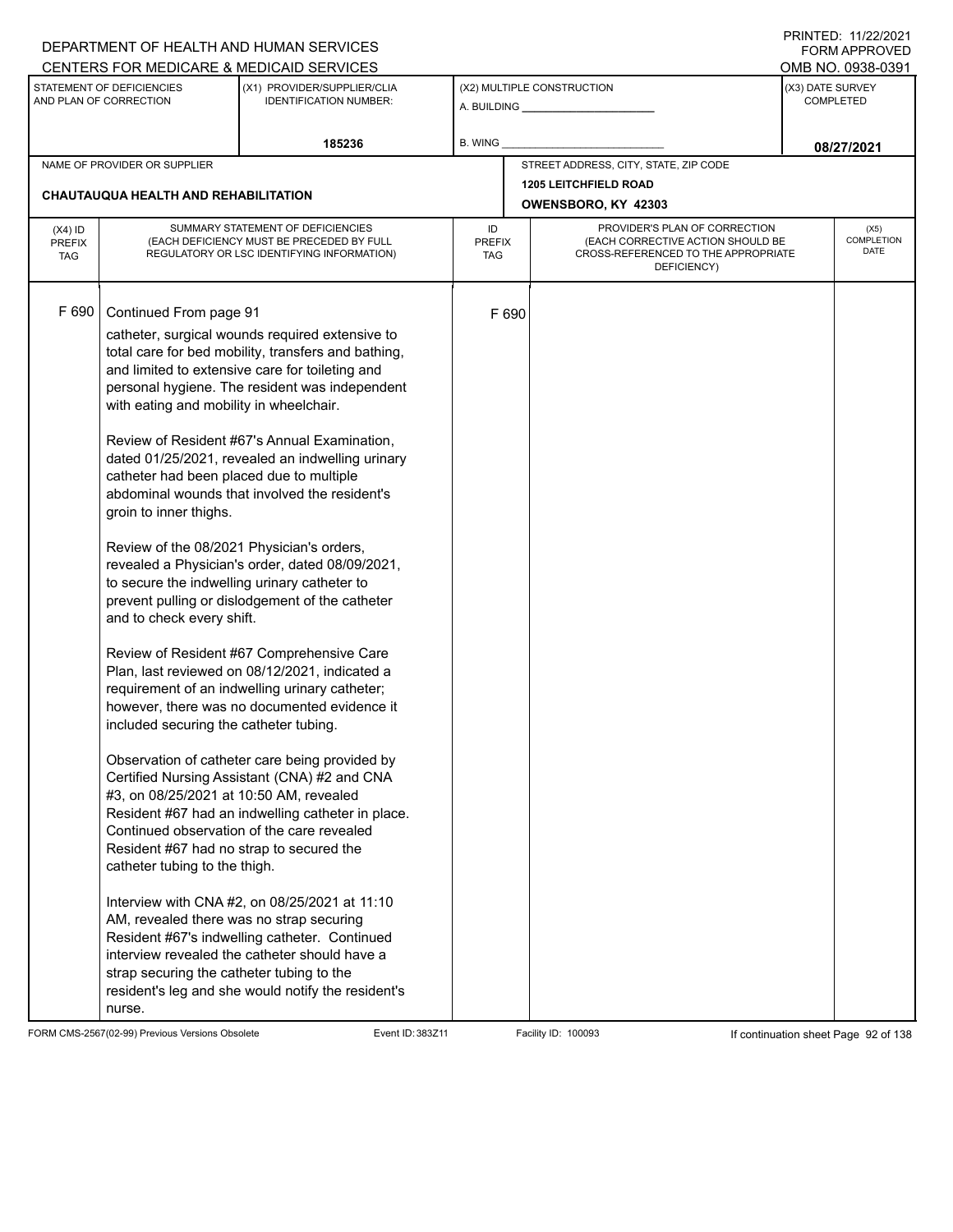|                                   |                                                                                                                                                                              | DEPARTMENT OF HEALTH AND HUMAN SERVICES                                                                                                                                                                                                                                                                                                                                                                                                                                                                                                                                                                                                                              |                                   |       |                                                                                                                          |                  | I INITILD. III <i>LLIL</i> VLI<br>FORM APPROVED |
|-----------------------------------|------------------------------------------------------------------------------------------------------------------------------------------------------------------------------|----------------------------------------------------------------------------------------------------------------------------------------------------------------------------------------------------------------------------------------------------------------------------------------------------------------------------------------------------------------------------------------------------------------------------------------------------------------------------------------------------------------------------------------------------------------------------------------------------------------------------------------------------------------------|-----------------------------------|-------|--------------------------------------------------------------------------------------------------------------------------|------------------|-------------------------------------------------|
|                                   | STATEMENT OF DEFICIENCIES<br>AND PLAN OF CORRECTION                                                                                                                          | CENTERS FOR MEDICARE & MEDICAID SERVICES<br>(X1) PROVIDER/SUPPLIER/CLIA<br><b>IDENTIFICATION NUMBER:</b>                                                                                                                                                                                                                                                                                                                                                                                                                                                                                                                                                             |                                   |       | (X2) MULTIPLE CONSTRUCTION                                                                                               | (X3) DATE SURVEY | OMB NO. 0938-0391<br><b>COMPLETED</b>           |
|                                   |                                                                                                                                                                              | 185236                                                                                                                                                                                                                                                                                                                                                                                                                                                                                                                                                                                                                                                               | <b>B. WING</b>                    |       |                                                                                                                          |                  | 08/27/2021                                      |
|                                   | NAME OF PROVIDER OR SUPPLIER                                                                                                                                                 |                                                                                                                                                                                                                                                                                                                                                                                                                                                                                                                                                                                                                                                                      |                                   |       | STREET ADDRESS, CITY, STATE, ZIP CODE                                                                                    |                  |                                                 |
|                                   | CHAUTAUQUA HEALTH AND REHABILITATION                                                                                                                                         |                                                                                                                                                                                                                                                                                                                                                                                                                                                                                                                                                                                                                                                                      |                                   |       | <b>1205 LEITCHFIELD ROAD</b><br>OWENSBORO, KY 42303                                                                      |                  |                                                 |
| $(X4)$ ID<br>PREFIX<br><b>TAG</b> |                                                                                                                                                                              | SUMMARY STATEMENT OF DEFICIENCIES<br>(EACH DEFICIENCY MUST BE PRECEDED BY FULL<br>REGULATORY OR LSC IDENTIFYING INFORMATION)                                                                                                                                                                                                                                                                                                                                                                                                                                                                                                                                         | ID<br><b>PREFIX</b><br><b>TAG</b> |       | PROVIDER'S PLAN OF CORRECTION<br>(EACH CORRECTIVE ACTION SHOULD BE<br>CROSS-REFERENCED TO THE APPROPRIATE<br>DEFICIENCY) |                  | (X5)<br>COMPLETION<br><b>DATE</b>               |
| F 690                             | Continued From page 92                                                                                                                                                       |                                                                                                                                                                                                                                                                                                                                                                                                                                                                                                                                                                                                                                                                      | F 690                             |       |                                                                                                                          |                  |                                                 |
|                                   | was not secured to the resident's leg. Per<br>had been under his/her abdominal folds.<br>secured.                                                                            | Interview with Resident #67, on 08/23/2021 at<br>2:47 PM, revealed the catheter was placed during<br>a hospitalization after surgery. The resident<br>stated the catheter was not secured to prevent<br>pulling. Continued interview with Resident #67,<br>on 08/24/2021 at 2:00 PM, revealed the catheter<br>interview the catheter tubing was not secured and<br>Interview with Registered Nurse (RN), #1 on<br>08/25/2021 at 10:34 AM, revealed she was<br>assigned to care for Resident #67. Continued<br>interview revealed she was not certain about the<br>facility's policy for securing catheters and was<br>unable to state if Resident #67's catheter was |                                   |       |                                                                                                                          |                  |                                                 |
| F695                              | about the facility's policy for securing an<br>tubing being pulled on.<br>$SS=D$ CFR(s): 483.25(i)<br>§ 483.25(i) Respiratory care, including<br>and 483.65 of this subpart. | Interview with the Director of Nursing (DON), on<br>08/26/2021 at 8:15 AM, revealed she was unsure<br>indwelling urinary catheter. Continued interview<br>revealed the dangers of not having the catheter<br>tubing secured could cause trauma from the<br>Respiratory/Tracheostomy Care and Suctioning<br>tracheostomy care and tracheal suctioning.<br>The facility must ensure that a resident who<br>needs respiratory care, including tracheostomy<br>care and tracheal suctioning, is provided such<br>care, consistent with professional standards of<br>practice, the comprehensive person-centered<br>care plan, the residents' goals and preferences,      |                                   | F 695 |                                                                                                                          |                  | 11/5/21                                         |

FORM CMS-2567(02-99) Previous Versions Obsolete Event ID: 383Z11 Facility ID: 100093 If continuation sheet Page 93 of 138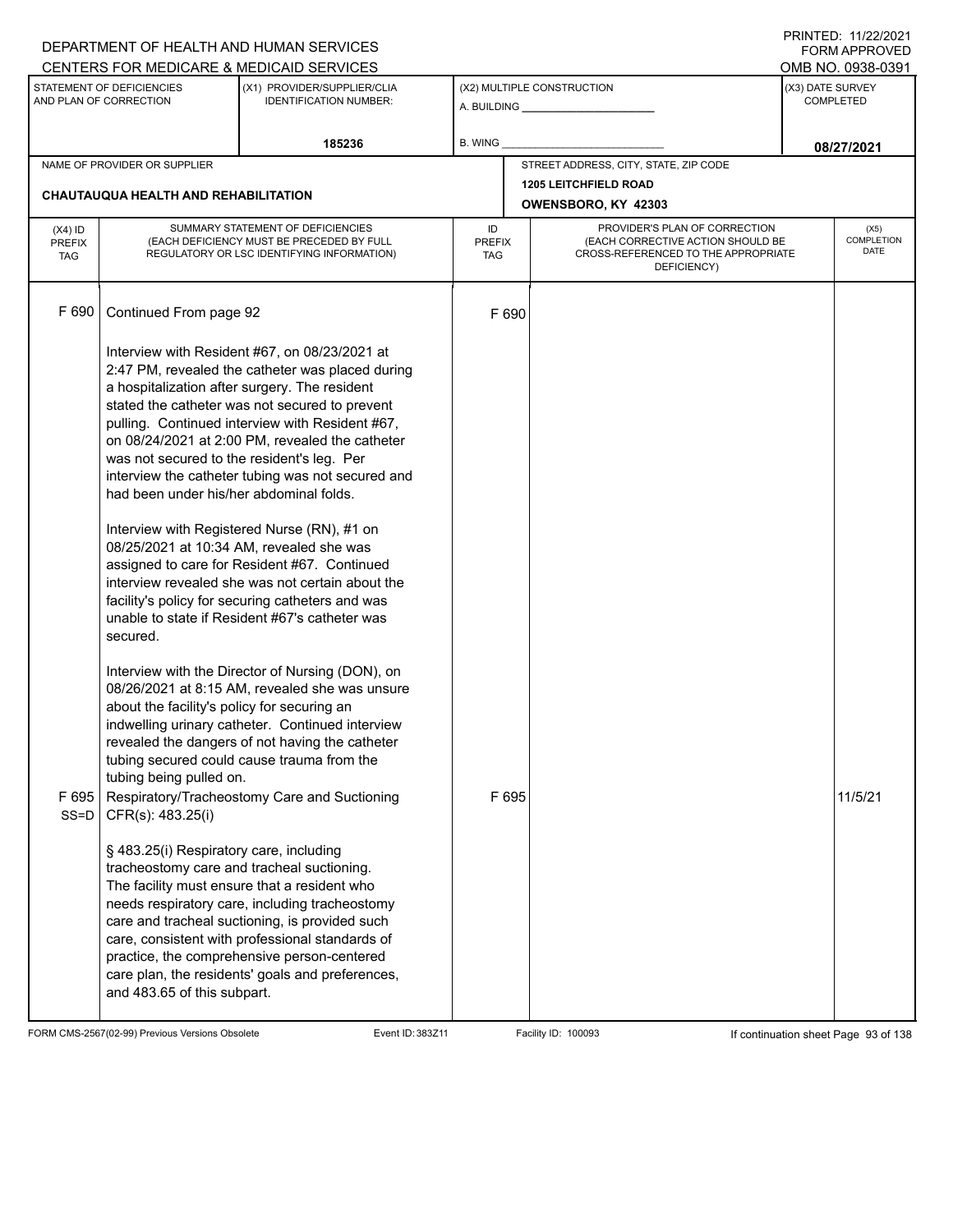|               |                                                     | DEPARTMENT OF HEALTH AND HUMAN SERVICES                      |               |                                                              |  | <b>FORM APPROVED</b>                 |  |
|---------------|-----------------------------------------------------|--------------------------------------------------------------|---------------|--------------------------------------------------------------|--|--------------------------------------|--|
|               |                                                     | CENTERS FOR MEDICARE & MEDICAID SERVICES                     |               |                                                              |  | OMB NO. 0938-0391                    |  |
|               | STATEMENT OF DEFICIENCIES<br>AND PLAN OF CORRECTION | (X1) PROVIDER/SUPPLIER/CLIA<br><b>IDENTIFICATION NUMBER:</b> |               | (X2) MULTIPLE CONSTRUCTION<br>A. BUILDING <b>A.</b> BUILDING |  | (X3) DATE SURVEY<br><b>COMPLETED</b> |  |
|               |                                                     | 185236                                                       | B. WING       |                                                              |  | 08/27/2021                           |  |
|               | NAME OF PROVIDER OR SUPPLIER                        |                                                              |               | STREET ADDRESS, CITY, STATE, ZIP CODE                        |  |                                      |  |
|               |                                                     |                                                              |               | 1205 LEITCHFIELD ROAD                                        |  |                                      |  |
|               | <b>CHAUTAUQUA HEALTH AND REHABILITATION</b>         |                                                              |               | OWENSBORO, KY 42303                                          |  |                                      |  |
| $(X4)$ ID     |                                                     | SUMMARY STATEMENT OF DEFICIENCIES                            | ID            | PROVIDER'S PLAN OF CORRECTION                                |  | (X5)                                 |  |
| <b>PREFIX</b> |                                                     | (EACH DEFICIENCY MUST BE PRECEDED BY FULL                    | <b>PREFIX</b> | (EACH CORRECTIVE ACTION SHOULD BE                            |  | <b>COMPLETION</b><br>DATE            |  |
| <b>TAG</b>    |                                                     | REGULATORY OR LSC IDENTIFYING INFORMATION)                   | <b>TAG</b>    | CROSS-REFERENCED TO THE APPROPRIATE<br>DEFICIENCY)           |  |                                      |  |
|               |                                                     |                                                              |               |                                                              |  |                                      |  |
| F695          |                                                     |                                                              |               |                                                              |  |                                      |  |
|               | Continued From page 93                              |                                                              | F 695         |                                                              |  |                                      |  |
|               |                                                     |                                                              |               |                                                              |  |                                      |  |
|               |                                                     |                                                              |               |                                                              |  |                                      |  |
|               |                                                     |                                                              |               |                                                              |  |                                      |  |
|               |                                                     | This REQUIREMENT is not met as evidenced                     |               |                                                              |  |                                      |  |
|               | by:                                                 |                                                              |               |                                                              |  |                                      |  |
|               |                                                     | Based on observations, interviews, record                    |               | 1. Residents # 27 and # 16 oxygen flow                       |  |                                      |  |
|               | reviews, and facility policy review, it was         |                                                              |               | was set to the rate ordered by their                         |  |                                      |  |
|               |                                                     | determined the facility failed to ensure oxygen              |               | physicians on 8/27/21.                                       |  |                                      |  |
|               |                                                     | therapy was administered per the physician's                 |               |                                                              |  |                                      |  |
|               |                                                     | orders for two (2) of three (3) residents with               |               | 2. All other residents with orders for                       |  |                                      |  |
|               | oxygen (Resident #27 and Resident #16).             |                                                              |               | continuous oxygen were reviewed and                          |  |                                      |  |
|               |                                                     |                                                              |               | oxygen settings are per physician orders                     |  |                                      |  |
|               | Findings included:                                  |                                                              |               | for each one.                                                |  |                                      |  |
|               |                                                     | A review of the facility's policy titled, "Oxygen            |               | 3. Licensed nurses have been educated                        |  |                                      |  |
|               |                                                     | Administration" revised October 2019, revealed               |               | on facility policy for oxygen administration                 |  |                                      |  |
|               |                                                     | the purpose was to provide guidelines for safe               |               | by the regional director of clinical                         |  |                                      |  |
|               | oxygen administration. Continued review             |                                                              |               | operations or Director of Nursing.                           |  |                                      |  |
|               |                                                     | revealed staff should verify there was Physician's           |               | Leadership staff were trained on viewing                     |  |                                      |  |
|               |                                                     | order for the procedure. Further review revealed,            |               | settings by the director of nursing.                         |  |                                      |  |
|               |                                                     | after completing the oxygen setup of adjustment,             |               | Licensed nurses will document every shift                    |  |                                      |  |
|               |                                                     | the following information should be recorded in              |               | on the treatment administration record                       |  |                                      |  |
|               |                                                     | the resident's medical record: the rate of oxygen            |               | that the physician's orders for oxygen                       |  |                                      |  |
|               | flow, the route, and the rationale.                 |                                                              |               | settings are being followed. Education                       |  |                                      |  |
|               |                                                     | 1. Record review revealed Resident #27 was                   |               | Completed by 11/4/21.                                        |  |                                      |  |
|               |                                                     | admitted by the facility, on 03/25/2019, with                |               | 4. A daily observation round sheet is                        |  |                                      |  |
|               | diagnoses including Quadriplegia, Type 2            |                                                              |               | being utilized for leadership to check the                   |  |                                      |  |
|               |                                                     | Diabetes, Muscle Weakness, Contractures,                     |               | settings for oxygen administration daily. If                 |  |                                      |  |
|               | <b>Cognitive Communication Deficit, Anxiety</b>     |                                                              |               | the setting is found to be incorrect, the                    |  |                                      |  |
|               | Disorder, and Major Depressive Disorder.            |                                                              |               | licensed nurse will be notified immediately                  |  |                                      |  |
|               |                                                     |                                                              |               | to correct it. Any changes to physician                      |  |                                      |  |
|               |                                                     | Review of Resident #27's Quarterly Minimum                   |               | orders concerning oxygen administration                      |  |                                      |  |
|               |                                                     | Data (MDS) Set, dated 06/06/2021, reveal the                 |               | will be reviewed in the morning leadership                   |  |                                      |  |
|               |                                                     | facility assessed the resident to have a Brief               |               | meeting. Licensed nurses will document                       |  |                                      |  |
|               |                                                     | Interview for Mental Status (BIMS) score of fifteen          |               | on the treatment administration record                       |  |                                      |  |
|               |                                                     | (15) out of fifteen (15), indicating no cognitive            |               | that the settings are correct as well. The                   |  |                                      |  |
|               |                                                     | impairment. Continued review revealed Resident               |               | director of nursing will report findings to                  |  |                                      |  |

FORM CMS-2567(02-99) Previous Versions Obsolete Event ID: 383Z11 Event ID: 383Z11 Facility ID: 100093 If continuation sheet Page 94 of 138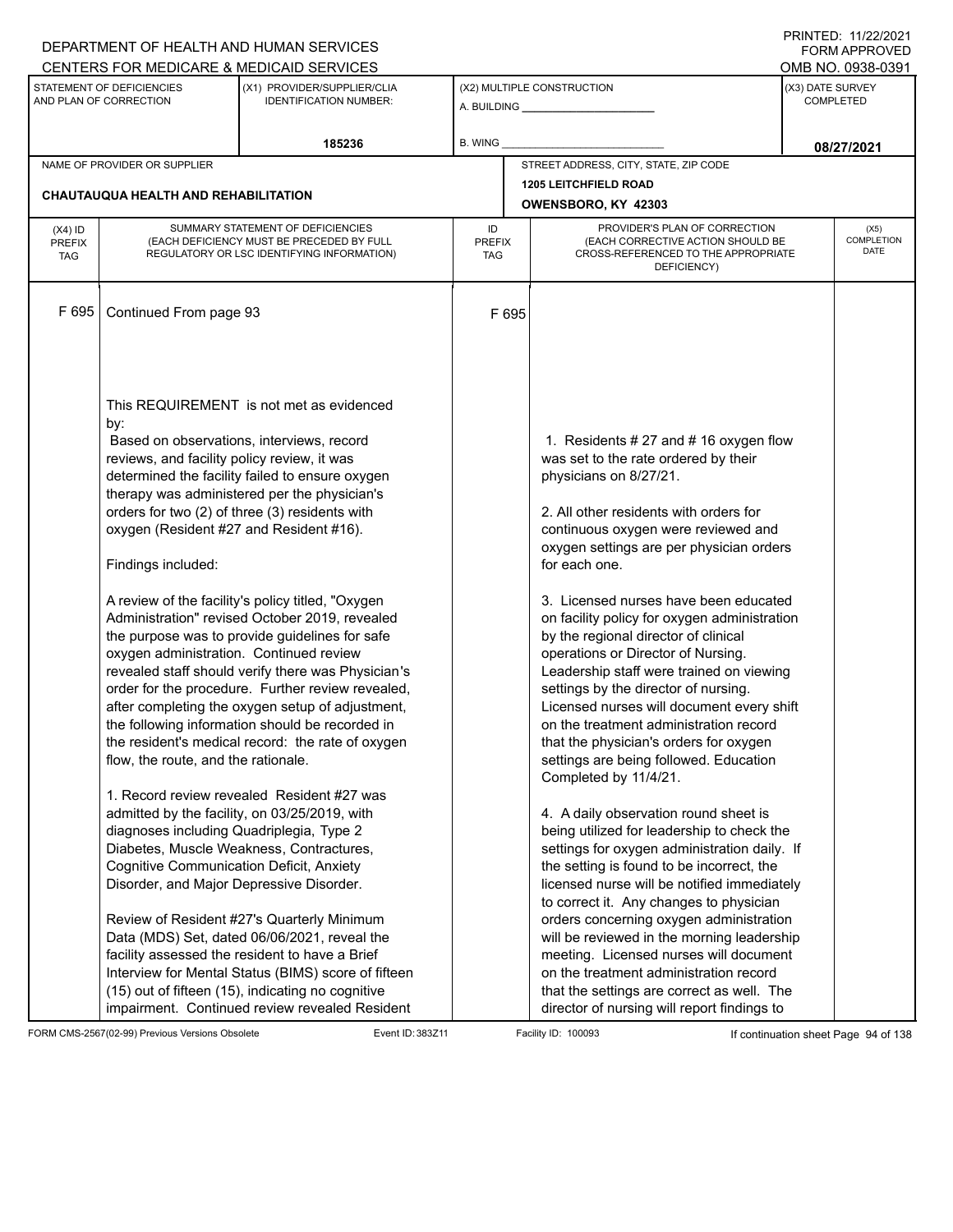|                                          |                                                                                                                   | DEPARTMENT OF HEALTH AND HUMAN SERVICES                                                                                                                                                                                                                                                                                                                                                                                                                                                                                                                                                                                                                                                                                                                                                                                                                                                                                                                                                                                                                                                                                                                                                                                                                                                                                                                                                                                                                                                                          |                            |       |                                                                                                                                                     |                  | <b>FORM APPROVED</b>              |
|------------------------------------------|-------------------------------------------------------------------------------------------------------------------|------------------------------------------------------------------------------------------------------------------------------------------------------------------------------------------------------------------------------------------------------------------------------------------------------------------------------------------------------------------------------------------------------------------------------------------------------------------------------------------------------------------------------------------------------------------------------------------------------------------------------------------------------------------------------------------------------------------------------------------------------------------------------------------------------------------------------------------------------------------------------------------------------------------------------------------------------------------------------------------------------------------------------------------------------------------------------------------------------------------------------------------------------------------------------------------------------------------------------------------------------------------------------------------------------------------------------------------------------------------------------------------------------------------------------------------------------------------------------------------------------------------|----------------------------|-------|-----------------------------------------------------------------------------------------------------------------------------------------------------|------------------|-----------------------------------|
|                                          |                                                                                                                   | CENTERS FOR MEDICARE & MEDICAID SERVICES                                                                                                                                                                                                                                                                                                                                                                                                                                                                                                                                                                                                                                                                                                                                                                                                                                                                                                                                                                                                                                                                                                                                                                                                                                                                                                                                                                                                                                                                         |                            |       |                                                                                                                                                     |                  | OMB NO. 0938-0391                 |
|                                          | STATEMENT OF DEFICIENCIES<br>AND PLAN OF CORRECTION                                                               | (X1) PROVIDER/SUPPLIER/CLIA<br><b>IDENTIFICATION NUMBER:</b>                                                                                                                                                                                                                                                                                                                                                                                                                                                                                                                                                                                                                                                                                                                                                                                                                                                                                                                                                                                                                                                                                                                                                                                                                                                                                                                                                                                                                                                     |                            |       | (X2) MULTIPLE CONSTRUCTION                                                                                                                          | (X3) DATE SURVEY | <b>COMPLETED</b>                  |
|                                          |                                                                                                                   | 185236                                                                                                                                                                                                                                                                                                                                                                                                                                                                                                                                                                                                                                                                                                                                                                                                                                                                                                                                                                                                                                                                                                                                                                                                                                                                                                                                                                                                                                                                                                           | B. WING                    |       |                                                                                                                                                     |                  | 08/27/2021                        |
|                                          | NAME OF PROVIDER OR SUPPLIER                                                                                      |                                                                                                                                                                                                                                                                                                                                                                                                                                                                                                                                                                                                                                                                                                                                                                                                                                                                                                                                                                                                                                                                                                                                                                                                                                                                                                                                                                                                                                                                                                                  |                            |       | STREET ADDRESS, CITY, STATE, ZIP CODE                                                                                                               |                  |                                   |
|                                          | CHAUTAUQUA HEALTH AND REHABILITATION                                                                              |                                                                                                                                                                                                                                                                                                                                                                                                                                                                                                                                                                                                                                                                                                                                                                                                                                                                                                                                                                                                                                                                                                                                                                                                                                                                                                                                                                                                                                                                                                                  |                            |       | <b>1205 LEITCHFIELD ROAD</b>                                                                                                                        |                  |                                   |
|                                          |                                                                                                                   |                                                                                                                                                                                                                                                                                                                                                                                                                                                                                                                                                                                                                                                                                                                                                                                                                                                                                                                                                                                                                                                                                                                                                                                                                                                                                                                                                                                                                                                                                                                  |                            |       | OWENSBORO, KY 42303                                                                                                                                 |                  |                                   |
| $(X4)$ ID<br><b>PREFIX</b><br><b>TAG</b> |                                                                                                                   | SUMMARY STATEMENT OF DEFICIENCIES<br>(EACH DEFICIENCY MUST BE PRECEDED BY FULL<br>REGULATORY OR LSC IDENTIFYING INFORMATION)                                                                                                                                                                                                                                                                                                                                                                                                                                                                                                                                                                                                                                                                                                                                                                                                                                                                                                                                                                                                                                                                                                                                                                                                                                                                                                                                                                                     | ID<br><b>PREFIX</b><br>TAG |       | PROVIDER'S PLAN OF CORRECTION<br>(EACH CORRECTIVE ACTION SHOULD BE<br>CROSS-REFERENCED TO THE APPROPRIATE<br>DEFICIENCY)                            |                  | (X5)<br><b>COMPLETION</b><br>DATE |
| F 695                                    | Continued From page 94<br>per minute via a nasal cannula.<br>minute.<br>administration of the Oxygen every shift. | #27 required extensive assistance of two (2)<br>persons with bed mobility, transfer, dressing,<br>toileting, and eating. The resident was totally<br>dependent on staff for bathing. Further review<br>revealed Resident #27 required oxygen therapy.<br>Review of Resident #27's Comprehensive Care<br>Plan, initiated 04/24/2019, revealed the resident<br>was at risk for respiratory complications related to<br>a history of pneumonia and required Oxygen use.<br>Continued review revealed interventions in place<br>were oxygen to be administered as ordered.<br>Review of Resident #27's physician's orders,<br>dated August 2021, revealed an order for Oxygen<br>to be administered continuously at two (2) liters<br>Observation of Resident #27, on 08/23/2021 at<br>3:31 PM, 08/24/2021 at 9:13 AM and 08/25/2021<br>at 9:30 AM, revealed the resident was wearing a<br>nasal cannula device for Oxygen administration.<br>Continued observations revealed the Oxygen<br>concentration setting was set at three (3) liter per<br>Interview with Licensed Practical Nurse (LPN) #5,<br>on 08/25/2021 at 9:30 AM, revealed Resident<br>#27's Oxygen concentration setting was set at<br>three (3) liters per minute; however, it should be<br>set at two (2) liters per minute. LPN #5 stated<br>staff should be checking to ensure the Oxygen<br>setting was set on the correct concentration for<br>2. Record review revealed Resident #16 was<br>re-admitted by the facility, on 04/05/2020 with |                            | F 695 | the facility Quality Assurance and<br>Performance Improvement committee<br>monthly for review and recommendation<br>to ensure continued compliance. |                  |                                   |
|                                          |                                                                                                                   | diagnoses including Cardiomyopathy, Heart<br>Failure, Acute and Chronic Respiratory Failure,                                                                                                                                                                                                                                                                                                                                                                                                                                                                                                                                                                                                                                                                                                                                                                                                                                                                                                                                                                                                                                                                                                                                                                                                                                                                                                                                                                                                                     |                            |       |                                                                                                                                                     |                  |                                   |

FORM CMS-2567(02-99) Previous Versions Obsolete Event ID: 383Z11 Event ID: 383Z11 Facility ID: 100093 If continuation sheet Page 95 of 138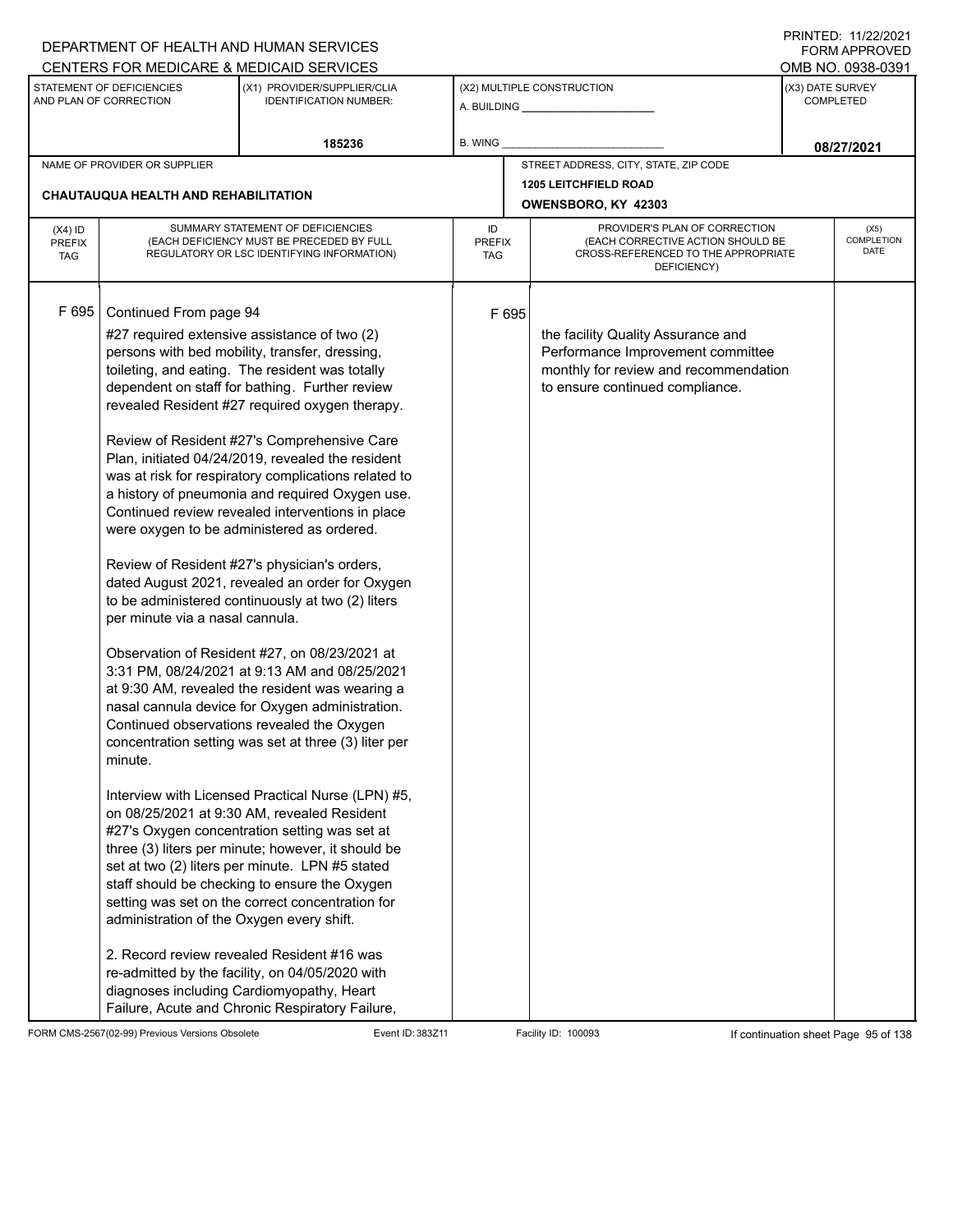|                                          |                                                                                                                                                                                                                                                                                                                                                                                                                                                                      | DEPARTMENT OF HEALTH AND HUMAN SERVICES<br>CENTERS FOR MEDICARE & MEDICAID SERVICES                                                                                                                                                                                                                                                                                                                                                                                                                                                                                                                                                                                                                                                                                                                                                                                                                                                                                                                                                                                                                                                                                                                                                     |                                   |       |                                                                                                                          |                  | FININILU. IIIZZIZUZI<br><b>FORM APPROVED</b><br>OMB NO. 0938-0391 |
|------------------------------------------|----------------------------------------------------------------------------------------------------------------------------------------------------------------------------------------------------------------------------------------------------------------------------------------------------------------------------------------------------------------------------------------------------------------------------------------------------------------------|-----------------------------------------------------------------------------------------------------------------------------------------------------------------------------------------------------------------------------------------------------------------------------------------------------------------------------------------------------------------------------------------------------------------------------------------------------------------------------------------------------------------------------------------------------------------------------------------------------------------------------------------------------------------------------------------------------------------------------------------------------------------------------------------------------------------------------------------------------------------------------------------------------------------------------------------------------------------------------------------------------------------------------------------------------------------------------------------------------------------------------------------------------------------------------------------------------------------------------------------|-----------------------------------|-------|--------------------------------------------------------------------------------------------------------------------------|------------------|-------------------------------------------------------------------|
|                                          | STATEMENT OF DEFICIENCIES<br>AND PLAN OF CORRECTION                                                                                                                                                                                                                                                                                                                                                                                                                  | (X1) PROVIDER/SUPPLIER/CLIA<br><b>IDENTIFICATION NUMBER:</b>                                                                                                                                                                                                                                                                                                                                                                                                                                                                                                                                                                                                                                                                                                                                                                                                                                                                                                                                                                                                                                                                                                                                                                            |                                   |       | (X2) MULTIPLE CONSTRUCTION                                                                                               | (X3) DATE SURVEY | <b>COMPLETED</b>                                                  |
|                                          |                                                                                                                                                                                                                                                                                                                                                                                                                                                                      | 185236                                                                                                                                                                                                                                                                                                                                                                                                                                                                                                                                                                                                                                                                                                                                                                                                                                                                                                                                                                                                                                                                                                                                                                                                                                  | <b>B. WING</b>                    |       |                                                                                                                          |                  | 08/27/2021                                                        |
|                                          | NAME OF PROVIDER OR SUPPLIER                                                                                                                                                                                                                                                                                                                                                                                                                                         |                                                                                                                                                                                                                                                                                                                                                                                                                                                                                                                                                                                                                                                                                                                                                                                                                                                                                                                                                                                                                                                                                                                                                                                                                                         |                                   |       | STREET ADDRESS, CITY, STATE, ZIP CODE                                                                                    |                  |                                                                   |
|                                          | <b>CHAUTAUQUA HEALTH AND REHABILITATION</b>                                                                                                                                                                                                                                                                                                                                                                                                                          |                                                                                                                                                                                                                                                                                                                                                                                                                                                                                                                                                                                                                                                                                                                                                                                                                                                                                                                                                                                                                                                                                                                                                                                                                                         |                                   |       | <b>1205 LEITCHFIELD ROAD</b><br>OWENSBORO, KY 42303                                                                      |                  |                                                                   |
| $(X4)$ ID<br><b>PREFIX</b><br><b>TAG</b> |                                                                                                                                                                                                                                                                                                                                                                                                                                                                      | SUMMARY STATEMENT OF DEFICIENCIES<br>(EACH DEFICIENCY MUST BE PRECEDED BY FULL<br>REGULATORY OR LSC IDENTIFYING INFORMATION)                                                                                                                                                                                                                                                                                                                                                                                                                                                                                                                                                                                                                                                                                                                                                                                                                                                                                                                                                                                                                                                                                                            | ID<br><b>PREFIX</b><br><b>TAG</b> |       | PROVIDER'S PLAN OF CORRECTION<br>(EACH CORRECTIVE ACTION SHOULD BE<br>CROSS-REFERENCED TO THE APPROPRIATE<br>DEFICIENCY) |                  | (X5)<br>COMPLETION<br><b>DATE</b>                                 |
| F 695                                    | Continued From page 95<br>Elbow, Contracture Right Elbow, Cognitive<br>and Anxiety.<br>fifteen (15), indicating serious cognitive<br>assistance of 2 persons with bed mobility,<br>resident was totally dependent on staff for<br>required oxygen therapy.<br>exhibited or was at risk for respiratory<br>complications related to a history of Upper<br>Respiratory Infections, Pneumonia, and a<br>to be administered as ordered.<br>per minute via nasal cannula. | Quadriplegia, Type 2 Diabetes, Contracture Right<br>Hand, Contracture Left Hand, Contracture Left<br>Communication Deficit, Dementia, Anemia, Major<br>Depressive Disorder, Chronic Kidney Disease,<br>Review of Resident #16's Annual Minimum Data<br>Set, dated 05/28/2021, revealed the facility<br>assessed the resident to have a Brief Interview<br>for Mental Status (BIMS) score of one (1) out of<br>impairment. Resident #16 required extensive<br>transfer, dressing, toileting, and eating. The<br>bathing. Further review revealed Resident #16<br>Review of Resident #16's Comprehensive Care<br>Plan, initiated 09/18/2019, revealed the resident<br>diagnosis of Acute or Chronic Respiratory Failure<br>and required Oxygen use. Continued review<br>revealed interventions in place were Oxygen was<br>Review of Resident #16's Physician's orders,<br>dated August 2021, revealed an order for Oxygen<br>to be administered continuously at two (2) liters<br>Observation of Resident #16, on 08/23/2021 at<br>12:36 PM, 08/24/2021 at 9:11 AM, 08/24/2021 at<br>1:20 PM and 08/25/2021 at 9:15 AM, revealed the<br>resident was wearing a nasal cannula device for<br>Oxygen administration. Continued observations |                                   | F 695 |                                                                                                                          |                  |                                                                   |

FORM CMS-2567(02-99) Previous Versions Obsolete Event ID: 383Z11 Facility ID: 100093 If continuation sheet Page 96 of 138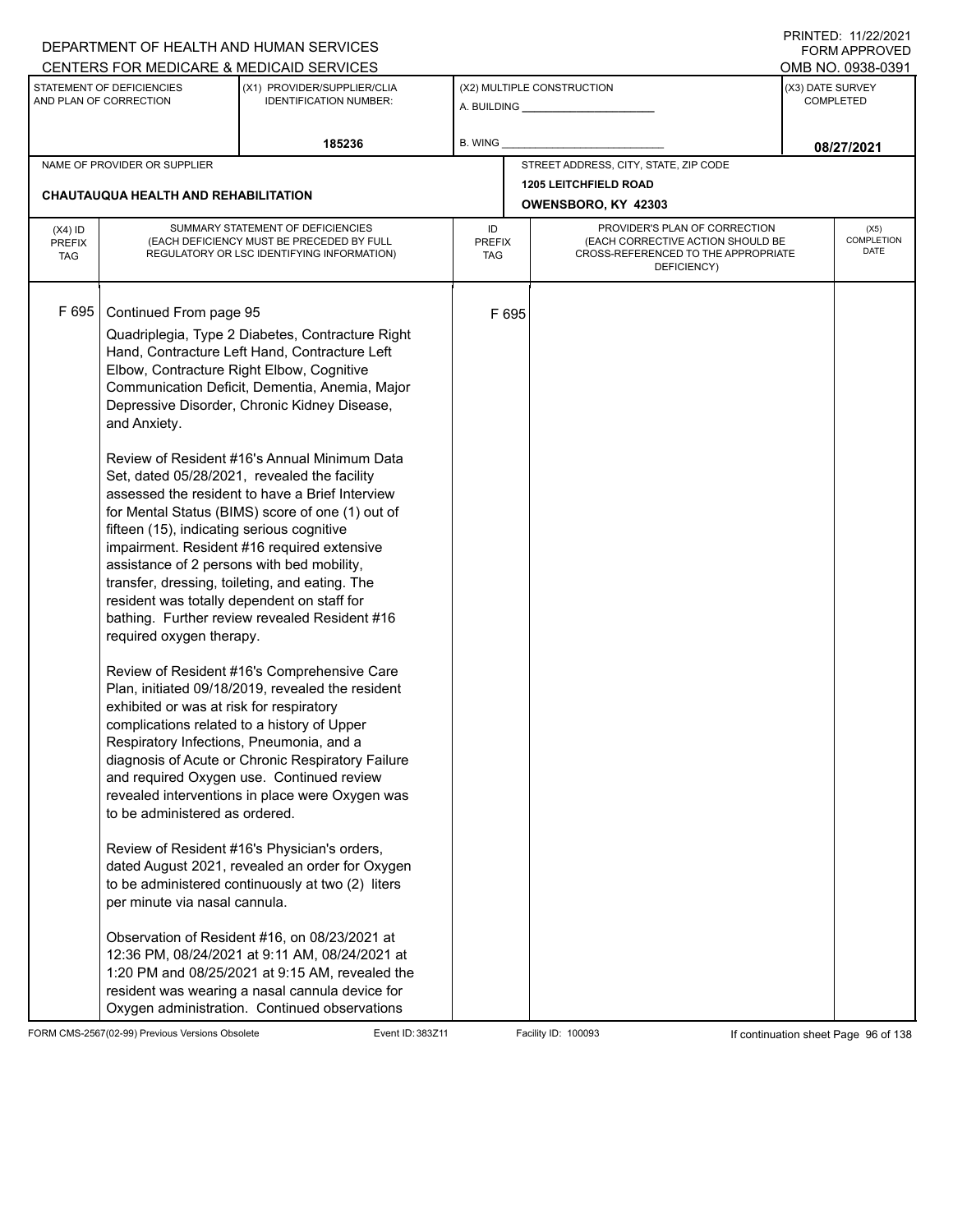|                                          |                                                                                                                                                                                                                                                                                                                                                                   | DEPARTMENT OF HEALTH AND HUMAN SERVICES                                                                                                                                                                                                                                                                                                                                                                                                                                                                                                                                                                                                                                                                                                                                                                                                                                                                                                                                                                                                                                                                                                                                                              |                                   |                                                                                                                                    | I INITILD. III <i>LLIL</i> VLI<br><b>FORM APPROVED</b> |
|------------------------------------------|-------------------------------------------------------------------------------------------------------------------------------------------------------------------------------------------------------------------------------------------------------------------------------------------------------------------------------------------------------------------|------------------------------------------------------------------------------------------------------------------------------------------------------------------------------------------------------------------------------------------------------------------------------------------------------------------------------------------------------------------------------------------------------------------------------------------------------------------------------------------------------------------------------------------------------------------------------------------------------------------------------------------------------------------------------------------------------------------------------------------------------------------------------------------------------------------------------------------------------------------------------------------------------------------------------------------------------------------------------------------------------------------------------------------------------------------------------------------------------------------------------------------------------------------------------------------------------|-----------------------------------|------------------------------------------------------------------------------------------------------------------------------------|--------------------------------------------------------|
|                                          |                                                                                                                                                                                                                                                                                                                                                                   | CENTERS FOR MEDICARE & MEDICAID SERVICES                                                                                                                                                                                                                                                                                                                                                                                                                                                                                                                                                                                                                                                                                                                                                                                                                                                                                                                                                                                                                                                                                                                                                             |                                   |                                                                                                                                    | OMB NO. 0938-0391                                      |
|                                          | STATEMENT OF DEFICIENCIES<br>AND PLAN OF CORRECTION                                                                                                                                                                                                                                                                                                               | (X1) PROVIDER/SUPPLIER/CLIA<br><b>IDENTIFICATION NUMBER:</b>                                                                                                                                                                                                                                                                                                                                                                                                                                                                                                                                                                                                                                                                                                                                                                                                                                                                                                                                                                                                                                                                                                                                         |                                   | (X2) MULTIPLE CONSTRUCTION                                                                                                         | (X3) DATE SURVEY<br><b>COMPLETED</b>                   |
|                                          |                                                                                                                                                                                                                                                                                                                                                                   | 185236                                                                                                                                                                                                                                                                                                                                                                                                                                                                                                                                                                                                                                                                                                                                                                                                                                                                                                                                                                                                                                                                                                                                                                                               | <b>B. WING</b>                    |                                                                                                                                    | 08/27/2021                                             |
|                                          | NAME OF PROVIDER OR SUPPLIER                                                                                                                                                                                                                                                                                                                                      |                                                                                                                                                                                                                                                                                                                                                                                                                                                                                                                                                                                                                                                                                                                                                                                                                                                                                                                                                                                                                                                                                                                                                                                                      |                                   | STREET ADDRESS, CITY, STATE, ZIP CODE                                                                                              |                                                        |
|                                          | CHAUTAUQUA HEALTH AND REHABILITATION                                                                                                                                                                                                                                                                                                                              |                                                                                                                                                                                                                                                                                                                                                                                                                                                                                                                                                                                                                                                                                                                                                                                                                                                                                                                                                                                                                                                                                                                                                                                                      |                                   | <b>1205 LEITCHFIELD ROAD</b><br>OWENSBORO, KY 42303                                                                                |                                                        |
| $(X4)$ ID<br><b>PREFIX</b><br><b>TAG</b> |                                                                                                                                                                                                                                                                                                                                                                   | SUMMARY STATEMENT OF DEFICIENCIES<br>(EACH DEFICIENCY MUST BE PRECEDED BY FULL<br>REGULATORY OR LSC IDENTIFYING INFORMATION)                                                                                                                                                                                                                                                                                                                                                                                                                                                                                                                                                                                                                                                                                                                                                                                                                                                                                                                                                                                                                                                                         | ID<br><b>PREFIX</b><br><b>TAG</b> | PROVIDER'S PLAN OF CORRECTION<br>(EACH CORRECTIVE ACTION SHOULD BE<br>CROSS-REFERENCED TO THE APPROPRIATE<br>DEFICIENCY)           | (X5)<br>COMPLETION<br><b>DATE</b>                      |
| F 695<br>F 740<br>$SS=J$                 | Continued From page 96<br>set at four (4) liter per minute.<br>aware of what concentration the Physician<br>received the correct Oxygen setting per the<br>Physician's orders.<br><b>Behavioral Health Services</b><br>CFR(s): 483.40<br>§483.40 Behavioral health services.<br>services to attain or maintain the highest<br>and substance use disorders.<br>by: | revealed the Oxygen concentration setting was<br>Interview with the Director of Nursing (DON), on<br>08/25/2021 at 9:15 AM, revealed Resident #16's<br>Oxygen Concentration setting was set at four (4)<br>liters per minute. Per interview, she was not<br>ordered for Resident #16. Continued interview<br>revealed Resident #16 was a Hospice resident<br>and that maybe the Hospice nurse wanted the<br>concentration set at a higher setting. However,<br>the DON stated, she expected licensed nurses to<br>act within their licensure and ensure residents<br>Each resident must receive and the facility must<br>provide the necessary behavioral health care and<br>practicable physical, mental, and psychosocial<br>well-being, in accordance with the comprehensive<br>assessment and plan of care. Behavioral health<br>encompasses a resident's whole emotional and<br>mental well-being, which includes, but is not<br>limited to, the prevention and treatment of mental<br>This REQUIREMENT is not met as evidenced<br>Based on interviews, record reviews and reviews<br>of the facility's policies, it was determined the<br>facility failed to ensure each resident received the | F 695<br>F 740                    | 1. Resident # 85 was immediately placed<br>on 1-1 and remained 1-1 until 9/1/21 when<br>was sent to an inpatient behavioral health | 11/5/21                                                |
|                                          |                                                                                                                                                                                                                                                                                                                                                                   | necessary behavioral health care and services to<br>attain or maintain the highest practicable physical,                                                                                                                                                                                                                                                                                                                                                                                                                                                                                                                                                                                                                                                                                                                                                                                                                                                                                                                                                                                                                                                                                             |                                   | facility for evaluation and treatment. There<br>have been no further incidents between                                             |                                                        |

FORM CMS-2567(02-99) Previous Versions Obsolete Event ID: 383Z11 Event ID: 383Z11 Facility ID: 100093 If continuation sheet Page 97 of 138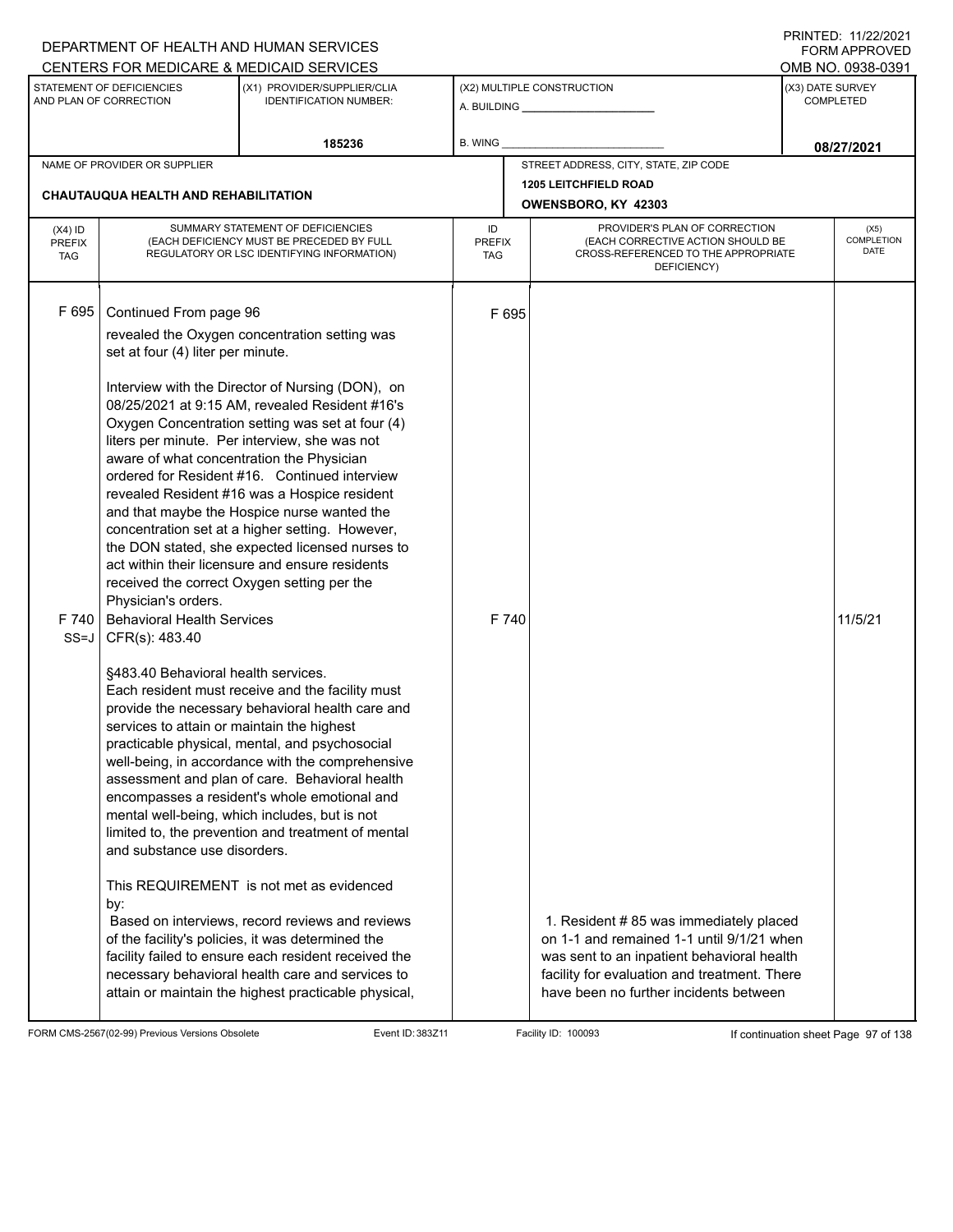|                                          |                                                                                                                                                                                                                                                                                                                                  | DEPARTMENT OF HEALTH AND HUMAN SERVICES                                                                                                                                                                                                                                                                                                                                                                                                                                                                                                                                                                                                                                                                                                                                                                                                                                                                                                                                                                                                                                                                                                                                                                                                                                                                                                                                                                                                                                                                                                                       |                                   |       |                                                                                                                                                                                                                                                                                                                                                                                                                                                                                                                                                                                                                                                                                                                                                                                                                                                                                                                                                                                                                                                                                                                                                                                                                                                                                                                                                                                                                                                                                                                                                                                                                       |                  | 111111111121112212121<br>FORM APPROVED |
|------------------------------------------|----------------------------------------------------------------------------------------------------------------------------------------------------------------------------------------------------------------------------------------------------------------------------------------------------------------------------------|---------------------------------------------------------------------------------------------------------------------------------------------------------------------------------------------------------------------------------------------------------------------------------------------------------------------------------------------------------------------------------------------------------------------------------------------------------------------------------------------------------------------------------------------------------------------------------------------------------------------------------------------------------------------------------------------------------------------------------------------------------------------------------------------------------------------------------------------------------------------------------------------------------------------------------------------------------------------------------------------------------------------------------------------------------------------------------------------------------------------------------------------------------------------------------------------------------------------------------------------------------------------------------------------------------------------------------------------------------------------------------------------------------------------------------------------------------------------------------------------------------------------------------------------------------------|-----------------------------------|-------|-----------------------------------------------------------------------------------------------------------------------------------------------------------------------------------------------------------------------------------------------------------------------------------------------------------------------------------------------------------------------------------------------------------------------------------------------------------------------------------------------------------------------------------------------------------------------------------------------------------------------------------------------------------------------------------------------------------------------------------------------------------------------------------------------------------------------------------------------------------------------------------------------------------------------------------------------------------------------------------------------------------------------------------------------------------------------------------------------------------------------------------------------------------------------------------------------------------------------------------------------------------------------------------------------------------------------------------------------------------------------------------------------------------------------------------------------------------------------------------------------------------------------------------------------------------------------------------------------------------------------|------------------|----------------------------------------|
|                                          |                                                                                                                                                                                                                                                                                                                                  | CENTERS FOR MEDICARE & MEDICAID SERVICES                                                                                                                                                                                                                                                                                                                                                                                                                                                                                                                                                                                                                                                                                                                                                                                                                                                                                                                                                                                                                                                                                                                                                                                                                                                                                                                                                                                                                                                                                                                      |                                   |       |                                                                                                                                                                                                                                                                                                                                                                                                                                                                                                                                                                                                                                                                                                                                                                                                                                                                                                                                                                                                                                                                                                                                                                                                                                                                                                                                                                                                                                                                                                                                                                                                                       |                  | OMB NO. 0938-0391                      |
|                                          | STATEMENT OF DEFICIENCIES<br>AND PLAN OF CORRECTION                                                                                                                                                                                                                                                                              | (X1) PROVIDER/SUPPLIER/CLIA<br><b>IDENTIFICATION NUMBER:</b>                                                                                                                                                                                                                                                                                                                                                                                                                                                                                                                                                                                                                                                                                                                                                                                                                                                                                                                                                                                                                                                                                                                                                                                                                                                                                                                                                                                                                                                                                                  |                                   |       | (X2) MULTIPLE CONSTRUCTION                                                                                                                                                                                                                                                                                                                                                                                                                                                                                                                                                                                                                                                                                                                                                                                                                                                                                                                                                                                                                                                                                                                                                                                                                                                                                                                                                                                                                                                                                                                                                                                            | (X3) DATE SURVEY | <b>COMPLETED</b>                       |
|                                          |                                                                                                                                                                                                                                                                                                                                  | 185236                                                                                                                                                                                                                                                                                                                                                                                                                                                                                                                                                                                                                                                                                                                                                                                                                                                                                                                                                                                                                                                                                                                                                                                                                                                                                                                                                                                                                                                                                                                                                        | B. WING                           |       |                                                                                                                                                                                                                                                                                                                                                                                                                                                                                                                                                                                                                                                                                                                                                                                                                                                                                                                                                                                                                                                                                                                                                                                                                                                                                                                                                                                                                                                                                                                                                                                                                       |                  | 08/27/2021                             |
|                                          | NAME OF PROVIDER OR SUPPLIER                                                                                                                                                                                                                                                                                                     |                                                                                                                                                                                                                                                                                                                                                                                                                                                                                                                                                                                                                                                                                                                                                                                                                                                                                                                                                                                                                                                                                                                                                                                                                                                                                                                                                                                                                                                                                                                                                               |                                   |       | STREET ADDRESS, CITY, STATE, ZIP CODE                                                                                                                                                                                                                                                                                                                                                                                                                                                                                                                                                                                                                                                                                                                                                                                                                                                                                                                                                                                                                                                                                                                                                                                                                                                                                                                                                                                                                                                                                                                                                                                 |                  |                                        |
|                                          |                                                                                                                                                                                                                                                                                                                                  |                                                                                                                                                                                                                                                                                                                                                                                                                                                                                                                                                                                                                                                                                                                                                                                                                                                                                                                                                                                                                                                                                                                                                                                                                                                                                                                                                                                                                                                                                                                                                               |                                   |       | <b>1205 LEITCHFIELD ROAD</b>                                                                                                                                                                                                                                                                                                                                                                                                                                                                                                                                                                                                                                                                                                                                                                                                                                                                                                                                                                                                                                                                                                                                                                                                                                                                                                                                                                                                                                                                                                                                                                                          |                  |                                        |
|                                          | <b>CHAUTAUQUA HEALTH AND REHABILITATION</b>                                                                                                                                                                                                                                                                                      |                                                                                                                                                                                                                                                                                                                                                                                                                                                                                                                                                                                                                                                                                                                                                                                                                                                                                                                                                                                                                                                                                                                                                                                                                                                                                                                                                                                                                                                                                                                                                               |                                   |       | OWENSBORO, KY 42303                                                                                                                                                                                                                                                                                                                                                                                                                                                                                                                                                                                                                                                                                                                                                                                                                                                                                                                                                                                                                                                                                                                                                                                                                                                                                                                                                                                                                                                                                                                                                                                                   |                  |                                        |
| $(X4)$ ID<br><b>PREFIX</b><br><b>TAG</b> |                                                                                                                                                                                                                                                                                                                                  | SUMMARY STATEMENT OF DEFICIENCIES<br>(EACH DEFICIENCY MUST BE PRECEDED BY FULL<br>REGULATORY OR LSC IDENTIFYING INFORMATION)                                                                                                                                                                                                                                                                                                                                                                                                                                                                                                                                                                                                                                                                                                                                                                                                                                                                                                                                                                                                                                                                                                                                                                                                                                                                                                                                                                                                                                  | ID<br><b>PREFIX</b><br><b>TAG</b> |       | PROVIDER'S PLAN OF CORRECTION<br>(EACH CORRECTIVE ACTION SHOULD BE<br>CROSS-REFERENCED TO THE APPROPRIATE<br>DEFICIENCY)                                                                                                                                                                                                                                                                                                                                                                                                                                                                                                                                                                                                                                                                                                                                                                                                                                                                                                                                                                                                                                                                                                                                                                                                                                                                                                                                                                                                                                                                                              |                  | (X5)<br>COMPLETION<br>DATE             |
| F 740                                    | Continued From page 97<br>mental, and psychological well-being, in<br>displayed behaviors directed toward other<br>residents, and no new interventions were<br>The Director of Nursing (DON) indicated<br>environment for the other residents.<br>Operations Manual, Appendix PP, 483.40<br>The Immediate Jeopardy (IJ) began on | accordance with the comprehensive assessment<br>and plan of care. This deficient practice affected<br>one (1) (Resident #6) of six (6) sampled residents<br>reviewed for behaviors. Specifically, Resident #6<br>implemented to address behaviors. Resident #6<br>had multiple episodes of verbal and physical<br>aggression towards other residents. Resident #6<br>exposed self sexually during an activity. Staff<br>reported that when Resident #6 came into the<br>common area, other residents left due to the<br>resident's behaviors. Staff indicated they were<br>fearful Resident #6 would hurt another resident.<br>Resident's #6's behaviors created a stressful<br>It was determined the facility's non-compliance<br>with one or more requirements of participation<br>caused, or was likely to cause, serious injury,<br>harm, impairment, or death to residents. The<br>Immediate Jeopardy (IJ) was related to State<br>(Behavioral Health) at a scope and severity of "J."<br>04/01/2021 when Resident #6 was yelling and<br>cursing at another resident and the facility failed<br>to investigate the allegation of verbal abuse. The<br>Director of Nursing (DON) and Nursing Home<br>Administrator (NHA) were notified of the IJ and<br>provided with the IJ Template on 08/26/2021 at<br>12:00 PM. A Removal Plan was requested. The<br>Removal Plan was accepted by the State Survey<br>Agency on 08/27/2021 at 6:00 PM. The IJ was<br>removed on 08/27/2021 at 6:00 PM after the<br>survey team performed onsite verification that the |                                   | F 740 | resident #85 and other residents.<br>Resident #6 was placed on 15 min<br>checks when he is out of his room as of<br>8-26-2021. Resident was seen on<br>08-25-21 by psychiatric services and seen<br>again on 8-27-2021. Resident was moved<br>to a smaller unit to help reduce his<br>agitation on 8/30/21 and has shown<br>marked improvement since then.<br>2. An interdisciplinary team meeting was<br>held to ensure all residents that have<br>behaviors per the comprehensive<br>assessment have interventions and care<br>plans in place and are receiving<br>appropriate behavioral health services.<br>3. The social services director is<br>reviewing documented behaviors daily<br>Monday - Friday and Monday for the<br>weekend to ensure that all residents are<br>referred for behavioral health services as<br>needed. At the weekly Clinical At-Risk<br>meeting residents with behaviors are<br>reviewed for appropriate behavioral<br>interventions and need for psych services.<br>The interdisciplinary team was<br>re-educated on 10/19/21 on identifying<br>residents with behaviors and referring for<br>appropriate behavioral health services by<br>the Licensed nursing home administrator.<br>4. Director of Nursing, administrator, and<br>or designee will audit behavior<br>documentation weekly x 3 months and<br>then quarterly x 12 months. Any concerns<br>will be documented, corrected<br>immediately, and staff will be educated<br>accordingly. Results will be reported<br>monthly to the facility Quality Assurance<br>and Performance Improvement<br>committee for review and |                  |                                        |

FORM CMS-2567(02-99) Previous Versions Obsolete Event ID: 383Z11 Event ID: 383Z11 Facility ID: 100093 If continuation sheet Page 98 of 138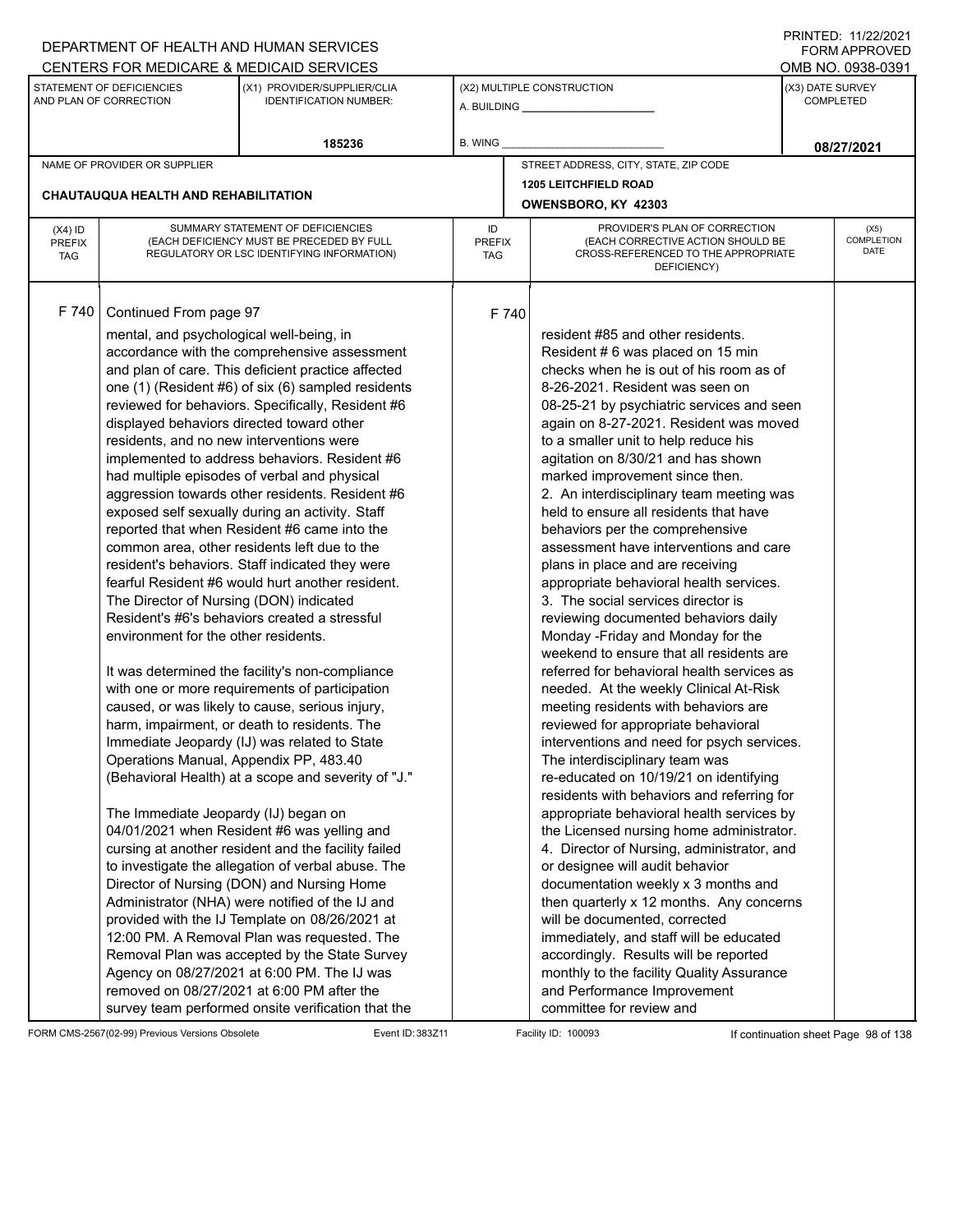|                                          |                                                                                                                                                                                                                                                                                                                                                                                                                                                                                         | DEPARTMENT OF HEALTH AND HUMAN SERVICES                                                                                                                                                                                                                                                                                                                                                                                                                                                                                                                                                                                                                                                                                                                                                                                                                                                                                                                                                                                                                                                                                                                                                                                      |                            |       |                                                                                                                          |                                      | <b>FORM APPROVED</b>              |
|------------------------------------------|-----------------------------------------------------------------------------------------------------------------------------------------------------------------------------------------------------------------------------------------------------------------------------------------------------------------------------------------------------------------------------------------------------------------------------------------------------------------------------------------|------------------------------------------------------------------------------------------------------------------------------------------------------------------------------------------------------------------------------------------------------------------------------------------------------------------------------------------------------------------------------------------------------------------------------------------------------------------------------------------------------------------------------------------------------------------------------------------------------------------------------------------------------------------------------------------------------------------------------------------------------------------------------------------------------------------------------------------------------------------------------------------------------------------------------------------------------------------------------------------------------------------------------------------------------------------------------------------------------------------------------------------------------------------------------------------------------------------------------|----------------------------|-------|--------------------------------------------------------------------------------------------------------------------------|--------------------------------------|-----------------------------------|
|                                          |                                                                                                                                                                                                                                                                                                                                                                                                                                                                                         | CENTERS FOR MEDICARE & MEDICAID SERVICES                                                                                                                                                                                                                                                                                                                                                                                                                                                                                                                                                                                                                                                                                                                                                                                                                                                                                                                                                                                                                                                                                                                                                                                     |                            |       |                                                                                                                          |                                      | OMB NO. 0938-0391                 |
|                                          | STATEMENT OF DEFICIENCIES<br>AND PLAN OF CORRECTION                                                                                                                                                                                                                                                                                                                                                                                                                                     | (X1) PROVIDER/SUPPLIER/CLIA<br><b>IDENTIFICATION NUMBER:</b>                                                                                                                                                                                                                                                                                                                                                                                                                                                                                                                                                                                                                                                                                                                                                                                                                                                                                                                                                                                                                                                                                                                                                                 |                            |       | (X2) MULTIPLE CONSTRUCTION                                                                                               | (X3) DATE SURVEY<br><b>COMPLETED</b> |                                   |
|                                          |                                                                                                                                                                                                                                                                                                                                                                                                                                                                                         | 185236                                                                                                                                                                                                                                                                                                                                                                                                                                                                                                                                                                                                                                                                                                                                                                                                                                                                                                                                                                                                                                                                                                                                                                                                                       | B. WING                    |       |                                                                                                                          |                                      | 08/27/2021                        |
|                                          | NAME OF PROVIDER OR SUPPLIER                                                                                                                                                                                                                                                                                                                                                                                                                                                            |                                                                                                                                                                                                                                                                                                                                                                                                                                                                                                                                                                                                                                                                                                                                                                                                                                                                                                                                                                                                                                                                                                                                                                                                                              |                            |       | STREET ADDRESS, CITY, STATE, ZIP CODE                                                                                    |                                      |                                   |
|                                          |                                                                                                                                                                                                                                                                                                                                                                                                                                                                                         |                                                                                                                                                                                                                                                                                                                                                                                                                                                                                                                                                                                                                                                                                                                                                                                                                                                                                                                                                                                                                                                                                                                                                                                                                              |                            |       | <b>1205 LEITCHFIELD ROAD</b>                                                                                             |                                      |                                   |
|                                          | CHAUTAUQUA HEALTH AND REHABILITATION                                                                                                                                                                                                                                                                                                                                                                                                                                                    |                                                                                                                                                                                                                                                                                                                                                                                                                                                                                                                                                                                                                                                                                                                                                                                                                                                                                                                                                                                                                                                                                                                                                                                                                              |                            |       | OWENSBORO, KY 42303                                                                                                      |                                      |                                   |
| $(X4)$ ID<br><b>PREFIX</b><br><b>TAG</b> |                                                                                                                                                                                                                                                                                                                                                                                                                                                                                         | SUMMARY STATEMENT OF DEFICIENCIES<br>(EACH DEFICIENCY MUST BE PRECEDED BY FULL<br>REGULATORY OR LSC IDENTIFYING INFORMATION)                                                                                                                                                                                                                                                                                                                                                                                                                                                                                                                                                                                                                                                                                                                                                                                                                                                                                                                                                                                                                                                                                                 | ID<br><b>PREFIX</b><br>TAG |       | PROVIDER'S PLAN OF CORRECTION<br>(EACH CORRECTIVE ACTION SHOULD BE<br>CROSS-REFERENCED TO THE APPROPRIATE<br>DEFICIENCY) |                                      | (X5)<br><b>COMPLETION</b><br>DATE |
| F 740                                    | Continued From page 98<br>Removal Plans had been implemented.<br>for more than minimal harm that was not<br>immediate jeopardy.<br>The finding included:<br>On 08/26/2021 at 1:45 PM, the Director of<br>Nursing (DON) provided the policy on,<br>by the facility. Review of the facility's policy<br>revealed that should a resident's behavior<br>become abusive, hostile, assaultive, or<br>notify the Director of Nursing. Complete<br>report must be filed with the Administrator. | Noncompliance remained at the lower scope and<br>severity of pattern, no actual harm with potential<br>"Unmanageable Residents," dated 09/2010, and<br>indicated this was the policy currently being used<br>unmanageable in any way that would jeopardize<br>his or her safety or the safety of others, the Nurse<br>Supervisor/Charge Nurse must immediately: a)<br>provide for the safety of all concerned, b) notify<br>the resident's attending physician for instructions,<br>documentation of the incident must be recorded<br>in the resident's medical record and an incident<br>On 08/26/2021 at 1:45 PM, the DON provided the<br>policy on, "Behavioral Assessment, Intervention<br>and Monitoring," dated 12/2016, and indicated<br>this was the policy currently being used by the<br>facility. The policy indicated the interdisciplinary<br>team would evaluate behavior symptoms in a<br>resident to determine the degree of severity,<br>distress, and potential safety risk to the resident,<br>and develop a plan of care accordingly. Safety<br>strategies will be implemented immediately if<br>necessary to protect the resident and others from<br>harm. The care plan will incorporate findings from |                            | F 740 | recommendations to ensure continued<br>compliance.                                                                       |                                      |                                   |
|                                          | the comprehensive assessment and be                                                                                                                                                                                                                                                                                                                                                                                                                                                     | consistent with current standards of practice.                                                                                                                                                                                                                                                                                                                                                                                                                                                                                                                                                                                                                                                                                                                                                                                                                                                                                                                                                                                                                                                                                                                                                                               |                            |       |                                                                                                                          |                                      |                                   |

FORM CMS-2567(02-99) Previous Versions Obsolete Event ID: 383Z11 Facility ID: 100093 If continuation sheet Page 99 of 138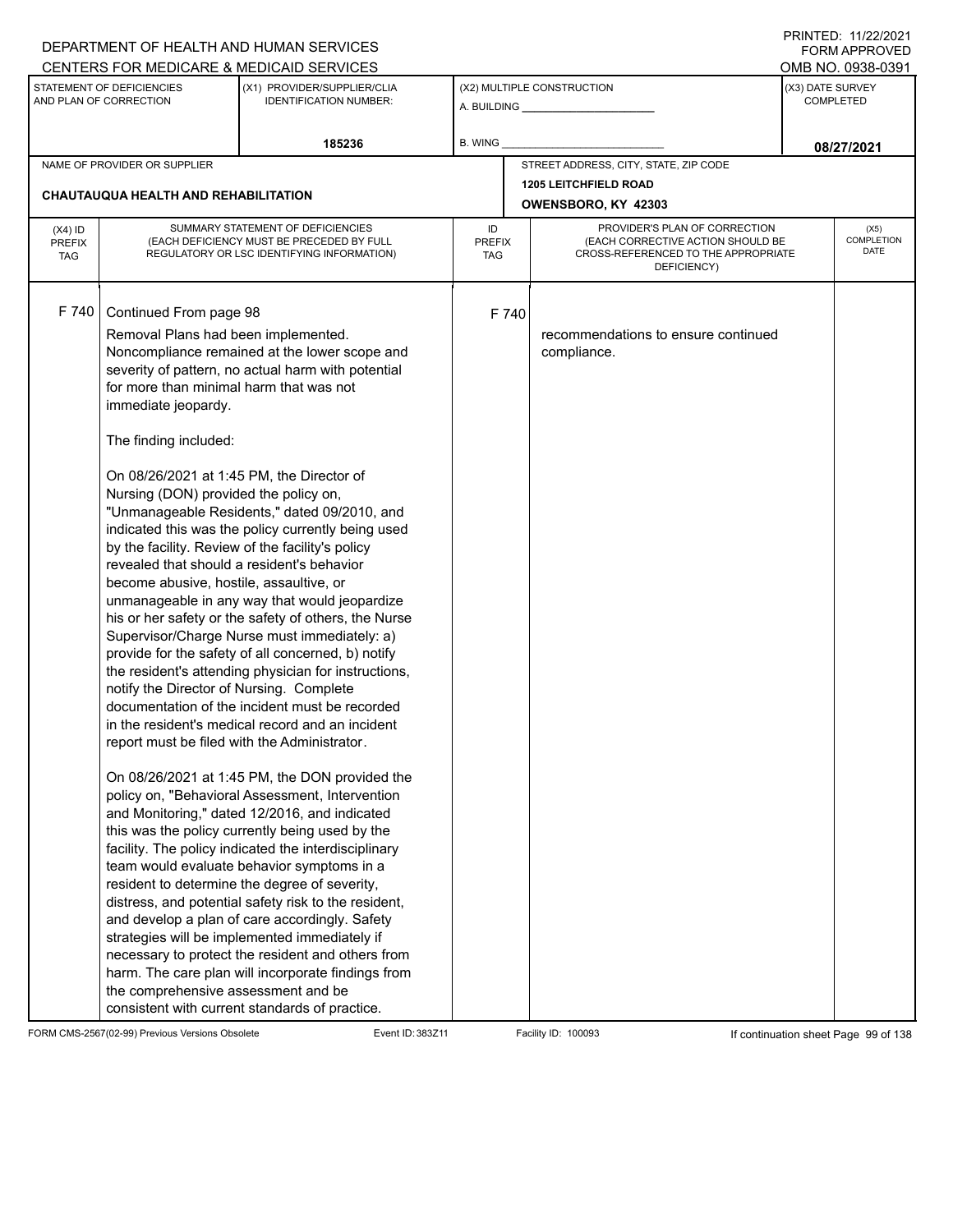|                                          |                                                                                                                                                                                                                                                                                                                                                                                                                                                                                                                                                                                                                                                                   | DEPARTMENT OF HEALTH AND HUMAN SERVICES                                                                                                                                                                                                                                                                                                                                                                                                                                                                                                                                                                                                                                                                                                                                                                                                                                                                                                                                                                                                                                                                                                                |                            |       |                                                                                                                          |                                      | $1 \times 1 \times 1 = 1$ . $11222222$<br><b>FORM APPROVED</b> |  |
|------------------------------------------|-------------------------------------------------------------------------------------------------------------------------------------------------------------------------------------------------------------------------------------------------------------------------------------------------------------------------------------------------------------------------------------------------------------------------------------------------------------------------------------------------------------------------------------------------------------------------------------------------------------------------------------------------------------------|--------------------------------------------------------------------------------------------------------------------------------------------------------------------------------------------------------------------------------------------------------------------------------------------------------------------------------------------------------------------------------------------------------------------------------------------------------------------------------------------------------------------------------------------------------------------------------------------------------------------------------------------------------------------------------------------------------------------------------------------------------------------------------------------------------------------------------------------------------------------------------------------------------------------------------------------------------------------------------------------------------------------------------------------------------------------------------------------------------------------------------------------------------|----------------------------|-------|--------------------------------------------------------------------------------------------------------------------------|--------------------------------------|----------------------------------------------------------------|--|
|                                          |                                                                                                                                                                                                                                                                                                                                                                                                                                                                                                                                                                                                                                                                   | CENTERS FOR MEDICARE & MEDICAID SERVICES                                                                                                                                                                                                                                                                                                                                                                                                                                                                                                                                                                                                                                                                                                                                                                                                                                                                                                                                                                                                                                                                                                               |                            |       |                                                                                                                          |                                      | OMB NO. 0938-0391                                              |  |
|                                          | STATEMENT OF DEFICIENCIES<br>AND PLAN OF CORRECTION                                                                                                                                                                                                                                                                                                                                                                                                                                                                                                                                                                                                               | (X1) PROVIDER/SUPPLIER/CLIA<br><b>IDENTIFICATION NUMBER:</b>                                                                                                                                                                                                                                                                                                                                                                                                                                                                                                                                                                                                                                                                                                                                                                                                                                                                                                                                                                                                                                                                                           |                            |       | (X2) MULTIPLE CONSTRUCTION                                                                                               | (X3) DATE SURVEY<br><b>COMPLETED</b> |                                                                |  |
|                                          |                                                                                                                                                                                                                                                                                                                                                                                                                                                                                                                                                                                                                                                                   | 185236                                                                                                                                                                                                                                                                                                                                                                                                                                                                                                                                                                                                                                                                                                                                                                                                                                                                                                                                                                                                                                                                                                                                                 | <b>B. WING</b>             |       |                                                                                                                          |                                      | 08/27/2021                                                     |  |
|                                          | NAME OF PROVIDER OR SUPPLIER                                                                                                                                                                                                                                                                                                                                                                                                                                                                                                                                                                                                                                      |                                                                                                                                                                                                                                                                                                                                                                                                                                                                                                                                                                                                                                                                                                                                                                                                                                                                                                                                                                                                                                                                                                                                                        |                            |       | STREET ADDRESS, CITY, STATE, ZIP CODE                                                                                    |                                      |                                                                |  |
|                                          | <b>CHAUTAUQUA HEALTH AND REHABILITATION</b>                                                                                                                                                                                                                                                                                                                                                                                                                                                                                                                                                                                                                       |                                                                                                                                                                                                                                                                                                                                                                                                                                                                                                                                                                                                                                                                                                                                                                                                                                                                                                                                                                                                                                                                                                                                                        |                            |       | <b>1205 LEITCHFIELD ROAD</b>                                                                                             |                                      |                                                                |  |
|                                          |                                                                                                                                                                                                                                                                                                                                                                                                                                                                                                                                                                                                                                                                   |                                                                                                                                                                                                                                                                                                                                                                                                                                                                                                                                                                                                                                                                                                                                                                                                                                                                                                                                                                                                                                                                                                                                                        |                            |       | OWENSBORO, KY 42303                                                                                                      |                                      |                                                                |  |
| $(X4)$ ID<br><b>PREFIX</b><br><b>TAG</b> |                                                                                                                                                                                                                                                                                                                                                                                                                                                                                                                                                                                                                                                                   | SUMMARY STATEMENT OF DEFICIENCIES<br>(EACH DEFICIENCY MUST BE PRECEDED BY FULL<br>REGULATORY OR LSC IDENTIFYING INFORMATION)                                                                                                                                                                                                                                                                                                                                                                                                                                                                                                                                                                                                                                                                                                                                                                                                                                                                                                                                                                                                                           | ID<br><b>PREFIX</b><br>TAG |       | PROVIDER'S PLAN OF CORRECTION<br>(EACH CORRECTIVE ACTION SHOULD BE<br>CROSS-REFERENCED TO THE APPROPRIATE<br>DEFICIENCY) |                                      | (X5)<br><b>COMPLETION</b><br>DATE                              |  |
| F 740                                    | Continued From page 99<br>approaches will be based on a detailed<br>behavioral symptoms and their underlying<br>causes.<br>Record review revealed Resident #6 was<br>admitted to the facility on 01/19/2017 with<br>diagnoses of dementia with behavioral<br>adult failure to thrive, anorexia, intellectual<br>verbal aggression directed toward others<br>(7) day assessment period.<br>Review of a care plan, dated 02/02/2017,<br>indicated Resident #6 exhibited or had the<br>potential to exhibit or demonstrate verbal<br>and sexually inappropriate language.<br>one, place in lobby to provide decreased<br>activities if resident becomes combative or | Interventions will be individualized and part of an<br>overall care environment that supports physical,<br>functional, and psychosocial needs, and strives to<br>understand, prevent, or relieve the resident's<br>distress or loss of abilities. Interventions and<br>assessment of physical, psychological, and<br>disturbances, anxiety/agitation, schizophrenia,<br>disability, and depression. The Annual Minimum<br>Data Set (MDS) dated 02/16/2021 indicated<br>Resident #6's cognition was severely impaired<br>with a Brief Interview for Mental Status (BIMS) of<br>three (3) out of fifteen (15). The resident required<br>supervision with ambulation using a walker.<br>Further review revealed the MDS indicated the<br>resident had no behaviors. The most recent<br>Quarterly MDS, dated 05/19/2021 indicated a<br>diagnosis of impulse disorder and physical and<br>occurred one (1) - three (3) days during the seven<br>behaviors such as the use of abusive language<br>Interventions included to place resident on one on<br>stimulation, provide consistent, trusted caregivers<br>and structured daily activities, and postpone |                            | F 740 |                                                                                                                          |                                      |                                                                |  |

FORM CMS-2567(02-99) Previous Versions Obsolete Event ID: 383Z11 Facility ID: 100093 If continuation sheet Page 100 of 138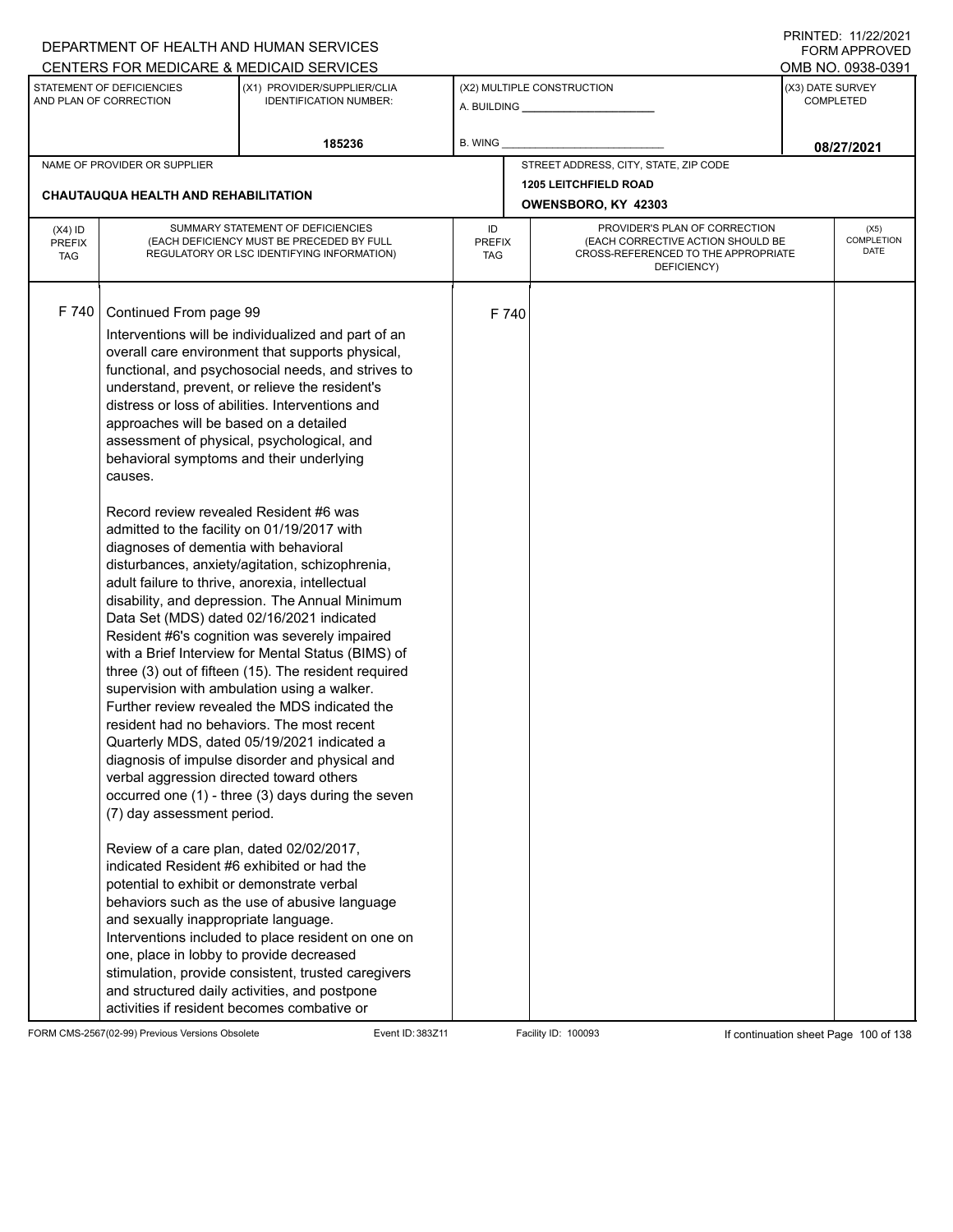|                                          |                                                                                                                                                                                                                                                                                                | DEPARTMENT OF HEALTH AND HUMAN SERVICES                                                                                                                                                                                                                                                                                                                                                                                                                                                                                                                                                                                                                                                                                                                                                                                                                                                                                                                                    |                            |       |                                                                                                                          |                                | FORM APPROVED              |  |
|------------------------------------------|------------------------------------------------------------------------------------------------------------------------------------------------------------------------------------------------------------------------------------------------------------------------------------------------|----------------------------------------------------------------------------------------------------------------------------------------------------------------------------------------------------------------------------------------------------------------------------------------------------------------------------------------------------------------------------------------------------------------------------------------------------------------------------------------------------------------------------------------------------------------------------------------------------------------------------------------------------------------------------------------------------------------------------------------------------------------------------------------------------------------------------------------------------------------------------------------------------------------------------------------------------------------------------|----------------------------|-------|--------------------------------------------------------------------------------------------------------------------------|--------------------------------|----------------------------|--|
|                                          | STATEMENT OF DEFICIENCIES                                                                                                                                                                                                                                                                      | CENTERS FOR MEDICARE & MEDICAID SERVICES<br>(X1) PROVIDER/SUPPLIER/CLIA                                                                                                                                                                                                                                                                                                                                                                                                                                                                                                                                                                                                                                                                                                                                                                                                                                                                                                    |                            |       | (X2) MULTIPLE CONSTRUCTION                                                                                               | (X3) DATE SURVEY               | OMB NO. 0938-0391          |  |
|                                          | AND PLAN OF CORRECTION                                                                                                                                                                                                                                                                         | <b>IDENTIFICATION NUMBER:</b>                                                                                                                                                                                                                                                                                                                                                                                                                                                                                                                                                                                                                                                                                                                                                                                                                                                                                                                                              |                            |       |                                                                                                                          | <b>COMPLETED</b><br>08/27/2021 |                            |  |
|                                          |                                                                                                                                                                                                                                                                                                | 185236                                                                                                                                                                                                                                                                                                                                                                                                                                                                                                                                                                                                                                                                                                                                                                                                                                                                                                                                                                     | B. WING                    |       |                                                                                                                          |                                |                            |  |
|                                          | NAME OF PROVIDER OR SUPPLIER                                                                                                                                                                                                                                                                   |                                                                                                                                                                                                                                                                                                                                                                                                                                                                                                                                                                                                                                                                                                                                                                                                                                                                                                                                                                            |                            |       | STREET ADDRESS, CITY, STATE, ZIP CODE                                                                                    |                                |                            |  |
|                                          | CHAUTAUQUA HEALTH AND REHABILITATION                                                                                                                                                                                                                                                           |                                                                                                                                                                                                                                                                                                                                                                                                                                                                                                                                                                                                                                                                                                                                                                                                                                                                                                                                                                            |                            |       | <b>1205 LEITCHFIELD ROAD</b><br>OWENSBORO, KY 42303                                                                      |                                |                            |  |
| $(X4)$ ID<br><b>PREFIX</b><br><b>TAG</b> |                                                                                                                                                                                                                                                                                                | SUMMARY STATEMENT OF DEFICIENCIES<br>(EACH DEFICIENCY MUST BE PRECEDED BY FULL<br>REGULATORY OR LSC IDENTIFYING INFORMATION)                                                                                                                                                                                                                                                                                                                                                                                                                                                                                                                                                                                                                                                                                                                                                                                                                                               | ID<br><b>PREFIX</b><br>TAG |       | PROVIDER'S PLAN OF CORRECTION<br>(EACH CORRECTIVE ACTION SHOULD BE<br>CROSS-REFERENCED TO THE APPROPRIATE<br>DEFICIENCY) |                                | (X5)<br>COMPLETION<br>DATE |  |
| F 740                                    | Continued From page 100<br>resistive.<br>indicated Resident #6 exhibited or had the<br>giving alternative choices.<br>residents.<br>review revealed a Progress note, dated<br>verbal threats.<br>3:57 PM, revealed Resident #6 was<br>inappropriately touching another resident.<br>residents. | Review of the care plan, dated 10/26/2020,<br>potential to exhibit physical behaviors related to<br>poor anger management, poor impulse control,<br>and public masturbation. Interventions included:<br>resident will have quite time in room to include<br>rest time, listening to music, and to divert by<br>Review of a Progress Note, dated 03/26/2021,<br>indicated Resident #6 had a resident-to-resident<br>altercation. Resident #6 continued to curse other<br>residents and threatened to harm self and other<br>Record review revealed a Progress Note, dated<br>04/01/2021, that indicated Resident #6 was<br>cursing and yelling at another resident. Further<br>04/03/2021, that indicated Resident #6 was<br>cursing other residents and making multiple<br>Review of a Progress Note, dated 04/04/2021 at<br>Further review revealed a Progress Note, dated<br>04/04/2021 at 5:20 PM, indicated Resident #6<br>was extremely agitated and yelling at other |                            | F 740 |                                                                                                                          |                                |                            |  |
|                                          |                                                                                                                                                                                                                                                                                                | Review of a Progress Note, dated 04/09/2021 at<br>10:04 AM, indicated Resident #6 was verbally<br>aggressive with other residents, threatening<br>harm, and cursing. Review of a Progress Note,<br>dated 04/13/2021 at 7:50 AM, indicated Resident<br>#6 was cursing and threatening to harm other                                                                                                                                                                                                                                                                                                                                                                                                                                                                                                                                                                                                                                                                         |                            |       |                                                                                                                          |                                |                            |  |

FORM CMS-2567(02-99) Previous Versions Obsolete Event ID: 383Z11 Facility ID: 100093 If continuation sheet Page 101 of 138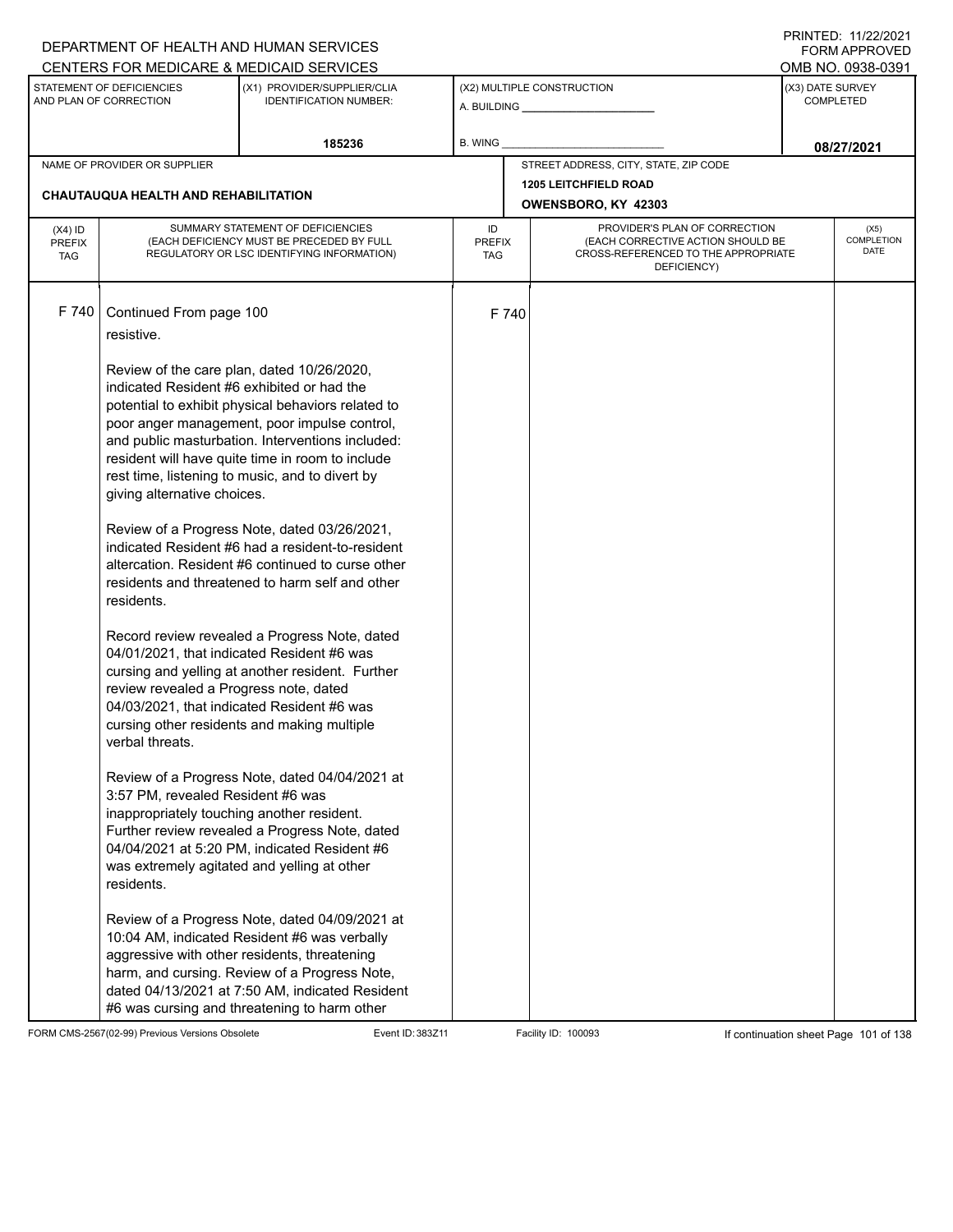|                                                                                             |                                                                                                                                                                                                                                                         | DEPARTMENT OF HEALTH AND HUMAN SERVICES                                                                                                                                                                                                                                                                                                                                                                                                                                                                                                                                                                                                                                                                                                                                                                                                                                                                                                                                                                                                                                                                                                                                                    |                            |       |                                                                                                                          |                  | FORM APPROVED              |
|---------------------------------------------------------------------------------------------|---------------------------------------------------------------------------------------------------------------------------------------------------------------------------------------------------------------------------------------------------------|--------------------------------------------------------------------------------------------------------------------------------------------------------------------------------------------------------------------------------------------------------------------------------------------------------------------------------------------------------------------------------------------------------------------------------------------------------------------------------------------------------------------------------------------------------------------------------------------------------------------------------------------------------------------------------------------------------------------------------------------------------------------------------------------------------------------------------------------------------------------------------------------------------------------------------------------------------------------------------------------------------------------------------------------------------------------------------------------------------------------------------------------------------------------------------------------|----------------------------|-------|--------------------------------------------------------------------------------------------------------------------------|------------------|----------------------------|
|                                                                                             | STATEMENT OF DEFICIENCIES                                                                                                                                                                                                                               | CENTERS FOR MEDICARE & MEDICAID SERVICES<br>(X1) PROVIDER/SUPPLIER/CLIA                                                                                                                                                                                                                                                                                                                                                                                                                                                                                                                                                                                                                                                                                                                                                                                                                                                                                                                                                                                                                                                                                                                    |                            |       | (X2) MULTIPLE CONSTRUCTION                                                                                               | (X3) DATE SURVEY | OMB NO. 0938-0391          |
|                                                                                             | AND PLAN OF CORRECTION                                                                                                                                                                                                                                  | <b>IDENTIFICATION NUMBER:</b>                                                                                                                                                                                                                                                                                                                                                                                                                                                                                                                                                                                                                                                                                                                                                                                                                                                                                                                                                                                                                                                                                                                                                              |                            |       |                                                                                                                          | <b>COMPLETED</b> |                            |
|                                                                                             |                                                                                                                                                                                                                                                         | 185236                                                                                                                                                                                                                                                                                                                                                                                                                                                                                                                                                                                                                                                                                                                                                                                                                                                                                                                                                                                                                                                                                                                                                                                     | <b>B. WING</b>             |       |                                                                                                                          |                  | 08/27/2021                 |
|                                                                                             | NAME OF PROVIDER OR SUPPLIER                                                                                                                                                                                                                            |                                                                                                                                                                                                                                                                                                                                                                                                                                                                                                                                                                                                                                                                                                                                                                                                                                                                                                                                                                                                                                                                                                                                                                                            |                            |       | STREET ADDRESS, CITY, STATE, ZIP CODE                                                                                    |                  |                            |
| <b>1205 LEITCHFIELD ROAD</b><br>CHAUTAUQUA HEALTH AND REHABILITATION<br>OWENSBORO, KY 42303 |                                                                                                                                                                                                                                                         |                                                                                                                                                                                                                                                                                                                                                                                                                                                                                                                                                                                                                                                                                                                                                                                                                                                                                                                                                                                                                                                                                                                                                                                            |                            |       |                                                                                                                          |                  |                            |
| $(X4)$ ID<br><b>PREFIX</b><br><b>TAG</b>                                                    |                                                                                                                                                                                                                                                         | SUMMARY STATEMENT OF DEFICIENCIES<br>(EACH DEFICIENCY MUST BE PRECEDED BY FULL<br>REGULATORY OR LSC IDENTIFYING INFORMATION)                                                                                                                                                                                                                                                                                                                                                                                                                                                                                                                                                                                                                                                                                                                                                                                                                                                                                                                                                                                                                                                               | ID<br><b>PREFIX</b><br>TAG |       | PROVIDER'S PLAN OF CORRECTION<br>(EACH CORRECTIVE ACTION SHOULD BE<br>CROSS-REFERENCED TO THE APPROPRIATE<br>DEFICIENCY) |                  | (X5)<br>COMPLETION<br>DATE |
| F 740                                                                                       | Continued From page 101<br>residents.<br>Nursing (DON) come back to the unit.<br>04/30/2021, Resident #6 was publicly<br>Resident #6 had been cursing, yelling, and<br>threatening other residents.<br>resident.<br>and physical aggression documented. | Review of a Progress Note, dated 04/16/2021,<br>indicated Resident #6 was yelling and cursing at<br>other residents, and the facility had Director of<br>Record review revealed a Progress Note, dated<br>04/18/2021, indicated Resident #6 was yelling,<br>throwing stuff, and cussing at other residents. On<br>masturbating during an activity. Continued review<br>revealed on 05/08/2021, Resident #6 was yelling<br>and cussing at other residents. On 05/29/2021,<br>Record review revealed a psychiatrist initial visit,<br>dated 06/04/2021, indicated Resident #6 was<br>being seen for depression. However, there was<br>no mention of verbal and physical aggression<br>documented. Continued review revealed a<br>Progress Note, dated 06/05/2021, that indicated<br>Resident #6 was verbally aggressive with another<br>Review of a Psychotherapy Comprehensive<br>Clinical Assessment, dated 06/09/2021, revealed<br>Resident #6 was referred due to concern of<br>increased anxiety, impulsive behavior, and feeling<br>angry. However, there was no mention of verbal<br>Record review revealed a Progress Note, dated<br>06/14/2021, that indicated Resident #6 had been |                            | F 740 |                                                                                                                          |                  |                            |
|                                                                                             | cursing and yelling at other residents and<br>throwing items in the resident's room.                                                                                                                                                                    | Review of a Physician's Progress Note, dated                                                                                                                                                                                                                                                                                                                                                                                                                                                                                                                                                                                                                                                                                                                                                                                                                                                                                                                                                                                                                                                                                                                                               |                            |       |                                                                                                                          |                  |                            |

FORM CMS-2567(02-99) Previous Versions Obsolete Event ID: 383Z11 Facility ID: 100093 If continuation sheet Page 102 of 138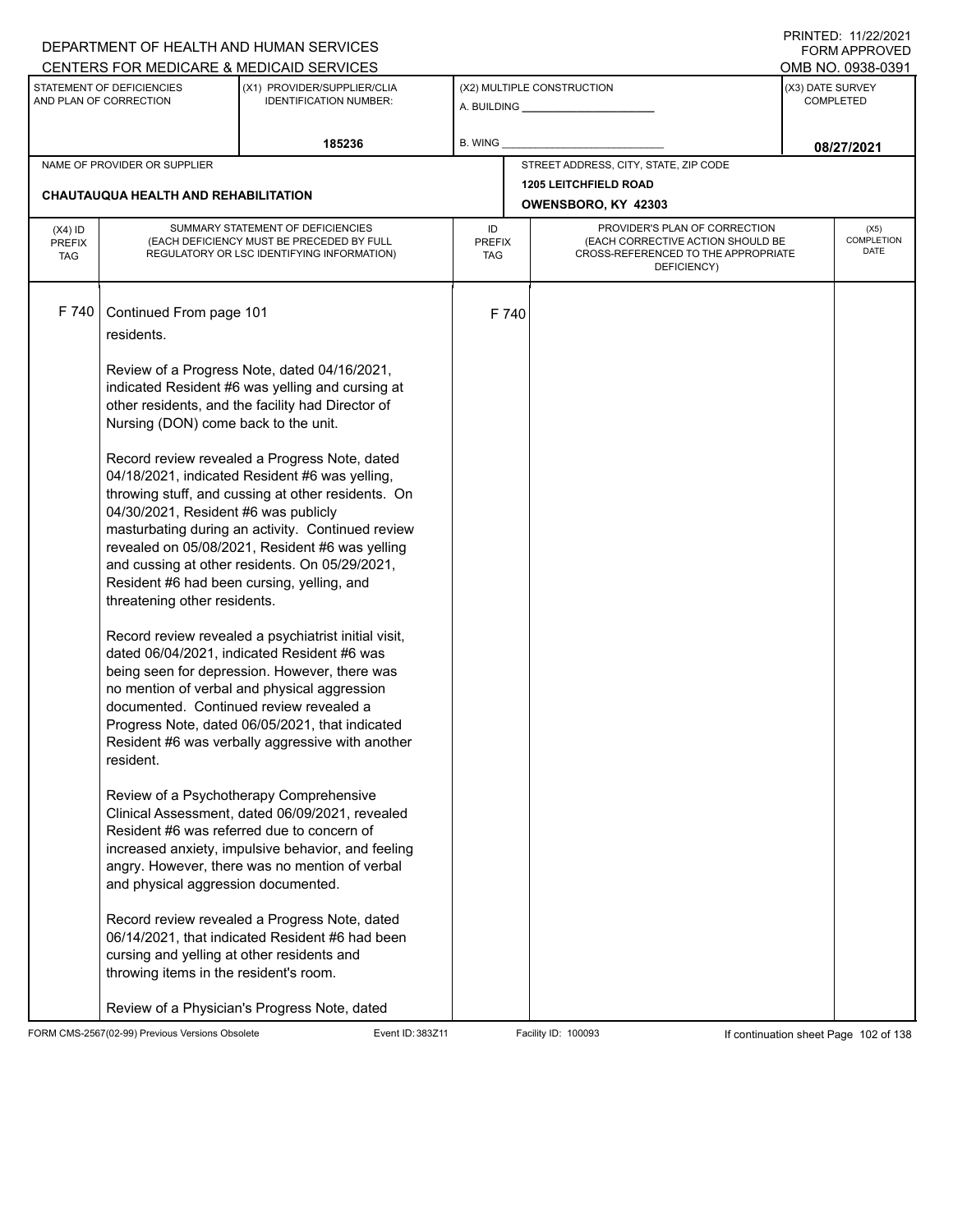|                                          |                                                                                                                                                                                                                                                              | DEPARTMENT OF HEALTH AND HUMAN SERVICES                                                                                                                                                                                                                                                                                                                                                                                                                                                                                                                                                                                                                                                                                                                                                                                                                                                                                                                                                                                                                                                                                                                                                                                                                                   |                            |       |                                                                                                                          |                  | <b>FORM APPROVED</b>       |
|------------------------------------------|--------------------------------------------------------------------------------------------------------------------------------------------------------------------------------------------------------------------------------------------------------------|---------------------------------------------------------------------------------------------------------------------------------------------------------------------------------------------------------------------------------------------------------------------------------------------------------------------------------------------------------------------------------------------------------------------------------------------------------------------------------------------------------------------------------------------------------------------------------------------------------------------------------------------------------------------------------------------------------------------------------------------------------------------------------------------------------------------------------------------------------------------------------------------------------------------------------------------------------------------------------------------------------------------------------------------------------------------------------------------------------------------------------------------------------------------------------------------------------------------------------------------------------------------------|----------------------------|-------|--------------------------------------------------------------------------------------------------------------------------|------------------|----------------------------|
|                                          |                                                                                                                                                                                                                                                              | CENTERS FOR MEDICARE & MEDICAID SERVICES                                                                                                                                                                                                                                                                                                                                                                                                                                                                                                                                                                                                                                                                                                                                                                                                                                                                                                                                                                                                                                                                                                                                                                                                                                  |                            |       |                                                                                                                          |                  | OMB NO. 0938-0391          |
|                                          | STATEMENT OF DEFICIENCIES<br>AND PLAN OF CORRECTION                                                                                                                                                                                                          | (X1) PROVIDER/SUPPLIER/CLIA<br><b>IDENTIFICATION NUMBER:</b>                                                                                                                                                                                                                                                                                                                                                                                                                                                                                                                                                                                                                                                                                                                                                                                                                                                                                                                                                                                                                                                                                                                                                                                                              |                            |       | (X2) MULTIPLE CONSTRUCTION<br>A. BUILDING <b>A.</b> BUILDING                                                             | (X3) DATE SURVEY | <b>COMPLETED</b>           |
|                                          |                                                                                                                                                                                                                                                              | 185236                                                                                                                                                                                                                                                                                                                                                                                                                                                                                                                                                                                                                                                                                                                                                                                                                                                                                                                                                                                                                                                                                                                                                                                                                                                                    | <b>B. WING</b>             |       |                                                                                                                          |                  | 08/27/2021                 |
|                                          | NAME OF PROVIDER OR SUPPLIER                                                                                                                                                                                                                                 |                                                                                                                                                                                                                                                                                                                                                                                                                                                                                                                                                                                                                                                                                                                                                                                                                                                                                                                                                                                                                                                                                                                                                                                                                                                                           |                            |       | STREET ADDRESS, CITY, STATE, ZIP CODE                                                                                    |                  |                            |
|                                          | <b>CHAUTAUQUA HEALTH AND REHABILITATION</b>                                                                                                                                                                                                                  |                                                                                                                                                                                                                                                                                                                                                                                                                                                                                                                                                                                                                                                                                                                                                                                                                                                                                                                                                                                                                                                                                                                                                                                                                                                                           |                            |       | <b>1205 LEITCHFIELD ROAD</b><br>OWENSBORO, KY 42303                                                                      |                  |                            |
| $(X4)$ ID<br><b>PREFIX</b><br><b>TAG</b> |                                                                                                                                                                                                                                                              | SUMMARY STATEMENT OF DEFICIENCIES<br>(EACH DEFICIENCY MUST BE PRECEDED BY FULL<br>REGULATORY OR LSC IDENTIFYING INFORMATION)                                                                                                                                                                                                                                                                                                                                                                                                                                                                                                                                                                                                                                                                                                                                                                                                                                                                                                                                                                                                                                                                                                                                              | ID<br><b>PREFIX</b><br>TAG |       | PROVIDER'S PLAN OF CORRECTION<br>(EACH CORRECTIVE ACTION SHOULD BE<br>CROSS-REFERENCED TO THE APPROPRIATE<br>DEFICIENCY) |                  | (X5)<br>COMPLETION<br>DATE |
| F 740                                    | Continued From page 102<br>or self.<br>history with physical aggression related to<br>schizoaffective bipolar disorder.<br>documented.<br>and being verbally aggressive with other<br>residents.<br>mention of verbal and physical aggression<br>documented. | 06/16/2021, revealed Resident #6 was noted to<br>have the potential to harm staff, other residents,<br>Record of a Physician's Progress Note, dated<br>06/17/2021, revealed Resident #6 had a long<br>Review of Psychotherapy Progress Notes, dated<br>06/18/2021, 06/23/2021, 07/04/2021, 07/05/2021,<br>07/17/2021, 07/21/2021, 07/31/2021, 08/06/2021,<br>08/14/2021 indicated Resident #6 was being seen<br>for individual psychotherapy. However, there was<br>no mention of verbal and physical aggression<br>Record review revealed a Progress Note, dated<br>06/29/2021, that indicated Resident #6 was<br>threatening to hit other residents, was cursing,<br>Record review revealed a psychiatry follow-up<br>note, dated 07/16/2021, indicated Resident #6<br>was being seen for depression. There was no<br>Record review revealed a Progress Note, dated<br>07/27/2021, that indicated Resident #6 was<br>cursing and threatening to hit other residents.<br>Continued review revealed a Progress Note,<br>dated 08/11/2021, that indicated Resident #6 was<br>being verbally aggressive with other residents<br>and was threatening to harm other residents.<br>Review of a psychiatry follow-up note, dated<br>08/15/2021, indicated Resident #6 was being |                            | F 740 |                                                                                                                          |                  |                            |

FORM CMS-2567(02-99) Previous Versions Obsolete Event ID: 383Z11 Facility ID: 100093 If continuation sheet Page 103 of 138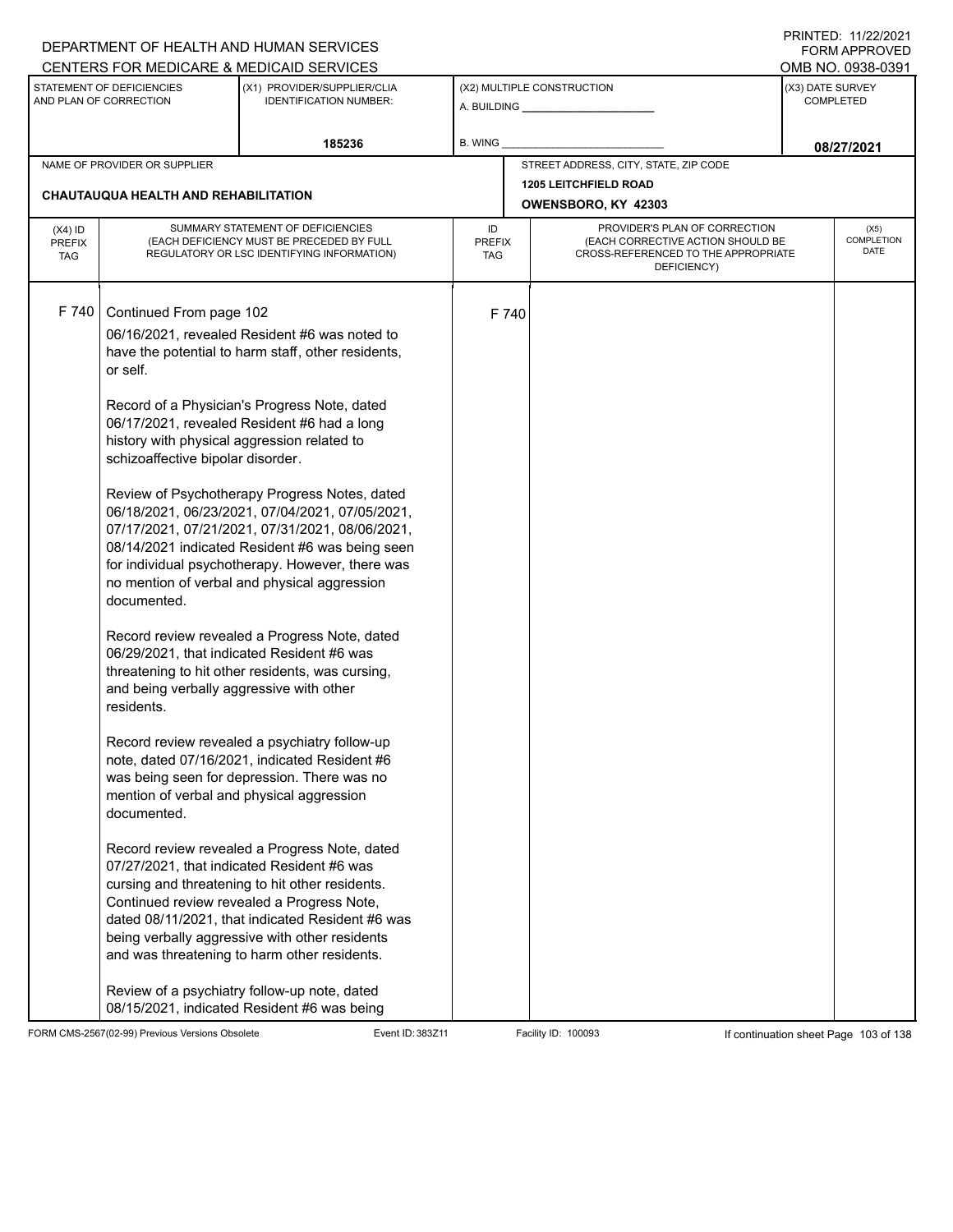|                                          |                                                                                                                                                                                                                                                                           | DEPARTMENT OF HEALTH AND HUMAN SERVICES                                                                                                                                                                                                                                                                                                                                                                                                                                                                                                                                                                                                                                                                                                                                                                                                                                                                                                                                                                                                                                                                                                                                                                                                 |                            |       |                                                                                                                          |  | 111111111122.1112212121<br>FORM APPROVED |
|------------------------------------------|---------------------------------------------------------------------------------------------------------------------------------------------------------------------------------------------------------------------------------------------------------------------------|-----------------------------------------------------------------------------------------------------------------------------------------------------------------------------------------------------------------------------------------------------------------------------------------------------------------------------------------------------------------------------------------------------------------------------------------------------------------------------------------------------------------------------------------------------------------------------------------------------------------------------------------------------------------------------------------------------------------------------------------------------------------------------------------------------------------------------------------------------------------------------------------------------------------------------------------------------------------------------------------------------------------------------------------------------------------------------------------------------------------------------------------------------------------------------------------------------------------------------------------|----------------------------|-------|--------------------------------------------------------------------------------------------------------------------------|--|------------------------------------------|
|                                          |                                                                                                                                                                                                                                                                           | CENTERS FOR MEDICARE & MEDICAID SERVICES                                                                                                                                                                                                                                                                                                                                                                                                                                                                                                                                                                                                                                                                                                                                                                                                                                                                                                                                                                                                                                                                                                                                                                                                |                            |       |                                                                                                                          |  | OMB NO. 0938-0391                        |
|                                          | STATEMENT OF DEFICIENCIES<br>AND PLAN OF CORRECTION                                                                                                                                                                                                                       | (X1) PROVIDER/SUPPLIER/CLIA<br><b>IDENTIFICATION NUMBER:</b>                                                                                                                                                                                                                                                                                                                                                                                                                                                                                                                                                                                                                                                                                                                                                                                                                                                                                                                                                                                                                                                                                                                                                                            |                            |       | (X2) MULTIPLE CONSTRUCTION                                                                                               |  | (X3) DATE SURVEY<br><b>COMPLETED</b>     |
|                                          |                                                                                                                                                                                                                                                                           | 185236                                                                                                                                                                                                                                                                                                                                                                                                                                                                                                                                                                                                                                                                                                                                                                                                                                                                                                                                                                                                                                                                                                                                                                                                                                  | B. WING                    |       |                                                                                                                          |  | 08/27/2021                               |
|                                          | NAME OF PROVIDER OR SUPPLIER                                                                                                                                                                                                                                              |                                                                                                                                                                                                                                                                                                                                                                                                                                                                                                                                                                                                                                                                                                                                                                                                                                                                                                                                                                                                                                                                                                                                                                                                                                         |                            |       | STREET ADDRESS, CITY, STATE, ZIP CODE                                                                                    |  |                                          |
|                                          |                                                                                                                                                                                                                                                                           |                                                                                                                                                                                                                                                                                                                                                                                                                                                                                                                                                                                                                                                                                                                                                                                                                                                                                                                                                                                                                                                                                                                                                                                                                                         |                            |       | <b>1205 LEITCHFIELD ROAD</b>                                                                                             |  |                                          |
|                                          | CHAUTAUQUA HEALTH AND REHABILITATION                                                                                                                                                                                                                                      |                                                                                                                                                                                                                                                                                                                                                                                                                                                                                                                                                                                                                                                                                                                                                                                                                                                                                                                                                                                                                                                                                                                                                                                                                                         |                            |       | OWENSBORO, KY 42303                                                                                                      |  |                                          |
| $(X4)$ ID<br><b>PREFIX</b><br><b>TAG</b> |                                                                                                                                                                                                                                                                           | SUMMARY STATEMENT OF DEFICIENCIES<br>(EACH DEFICIENCY MUST BE PRECEDED BY FULL<br>REGULATORY OR LSC IDENTIFYING INFORMATION)                                                                                                                                                                                                                                                                                                                                                                                                                                                                                                                                                                                                                                                                                                                                                                                                                                                                                                                                                                                                                                                                                                            | ID<br><b>PREFIX</b><br>TAG |       | PROVIDER'S PLAN OF CORRECTION<br>(EACH CORRECTIVE ACTION SHOULD BE<br>CROSS-REFERENCED TO THE APPROPRIATE<br>DEFICIENCY) |  | (X5)<br>COMPLETION<br>DATE               |
| F 740                                    | Continued From page 103<br>to the unit to talk to the resident regarding<br>behaviors.<br>Haldol 2.5 mg (milligrams) was given.<br>plan of care for Resident #6's behaviors.<br>08/23/2021, indicated Resident #6 had<br>generalized anxiety and other specified<br>mood. | seen for depression. There was no mention of<br>verbal and physical aggression documented.<br>Review of a Progress Note, dated 08/14/2021,<br>indicated Resident #6 had exposed self and<br>touched self inappropriately in front of other<br>residents during an activity. The DON had come<br>Record review revealed a Progress Note, dated<br>08/18/2021 at 12:00 AM, indicated Resident #6<br>was verbally and physically aggressive, was<br>throwing things, trying to break things, slamming<br>the resident's walker, and yelling and cursing.<br>Record review revealed a Social Service Note,<br>dated 08/19/2021, that indicated Resident #6 had<br>diagnoses of anxiety and major depressive<br>disorder, schizoaffective disorder, and intellectual<br>disabilities. There were no social service notes<br>available to indicate the facility was providing a<br>Review of a Psychotherapy Progress Note, dated<br>depressive disorders and was seen for individual<br>psychotherapy to explore and utilize coping<br>techniques to manage isolation and depressed<br>During an interview on 08/24/2021, Licensed<br>Practical Nurse (LPN) #3 indicated Resident #6<br>threatened to kill other residents, and it was "just |                            | F 740 |                                                                                                                          |  |                                          |
|                                          |                                                                                                                                                                                                                                                                           | a matter of time" before the resident hurt another<br>resident. She indicated administration was aware<br>of Resident #6's aggressive physical and verbal                                                                                                                                                                                                                                                                                                                                                                                                                                                                                                                                                                                                                                                                                                                                                                                                                                                                                                                                                                                                                                                                               |                            |       |                                                                                                                          |  |                                          |

FORM CMS-2567(02-99) Previous Versions Obsolete Event ID: 383Z11 Facility ID: 100093 If continuation sheet Page 104 of 138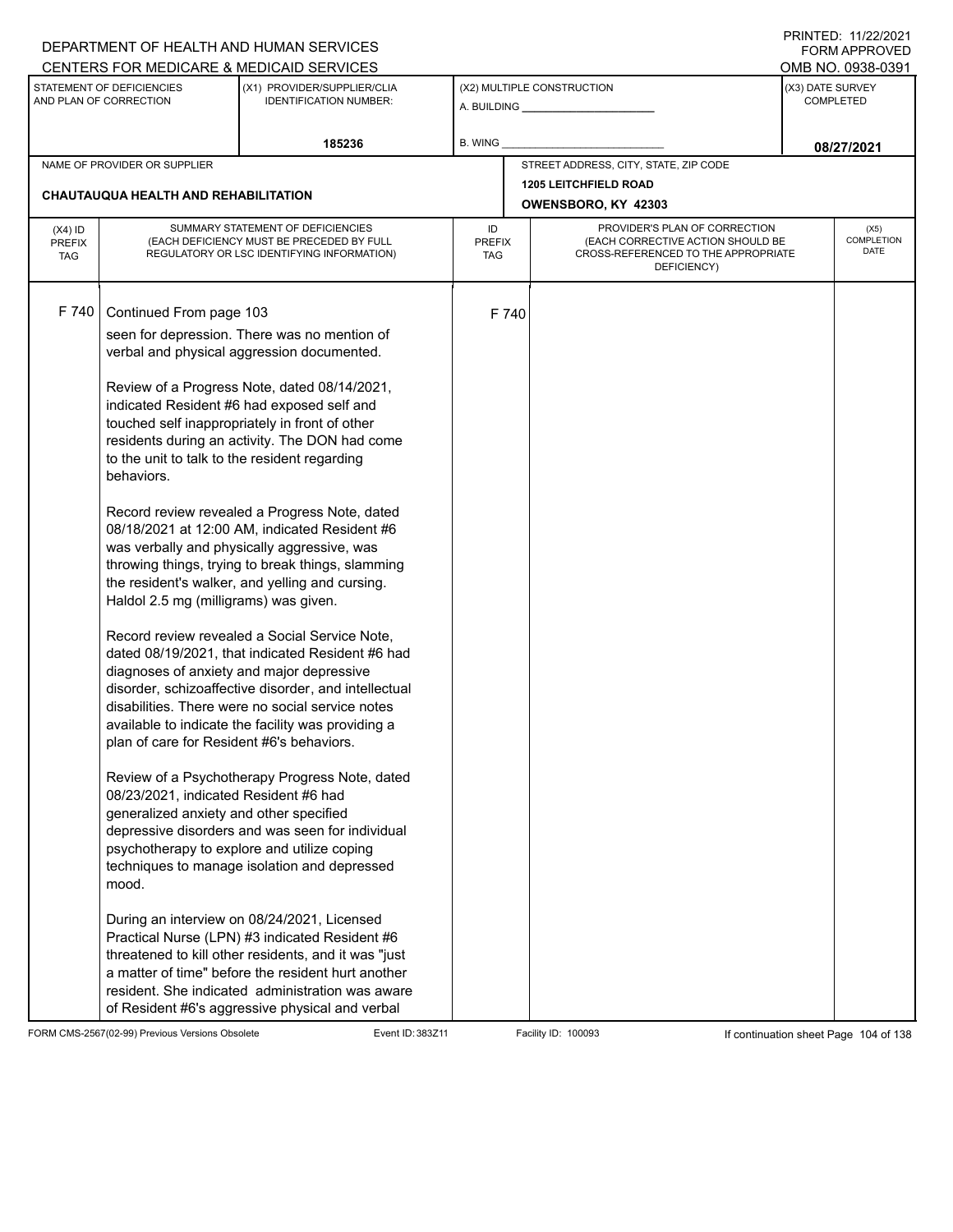|                                          |                                                                              | DEPARTMENT OF HEALTH AND HUMAN SERVICES                                                                                                                                                                                                                                                                                                                                                                                                                                                                                                                                                                                                                                                                                                                                                                                                                                                                                                                                         |                            |                     |                                                                                                                          |                                      | I INITILD. III <i>LLIL</i> VLI<br>FORM APPROVED |
|------------------------------------------|------------------------------------------------------------------------------|---------------------------------------------------------------------------------------------------------------------------------------------------------------------------------------------------------------------------------------------------------------------------------------------------------------------------------------------------------------------------------------------------------------------------------------------------------------------------------------------------------------------------------------------------------------------------------------------------------------------------------------------------------------------------------------------------------------------------------------------------------------------------------------------------------------------------------------------------------------------------------------------------------------------------------------------------------------------------------|----------------------------|---------------------|--------------------------------------------------------------------------------------------------------------------------|--------------------------------------|-------------------------------------------------|
|                                          |                                                                              | CENTERS FOR MEDICARE & MEDICAID SERVICES                                                                                                                                                                                                                                                                                                                                                                                                                                                                                                                                                                                                                                                                                                                                                                                                                                                                                                                                        |                            |                     |                                                                                                                          |                                      | OMB NO. 0938-0391                               |
|                                          | STATEMENT OF DEFICIENCIES<br>AND PLAN OF CORRECTION                          | (X1) PROVIDER/SUPPLIER/CLIA<br><b>IDENTIFICATION NUMBER:</b>                                                                                                                                                                                                                                                                                                                                                                                                                                                                                                                                                                                                                                                                                                                                                                                                                                                                                                                    |                            |                     | (X2) MULTIPLE CONSTRUCTION                                                                                               | (X3) DATE SURVEY<br><b>COMPLETED</b> |                                                 |
|                                          |                                                                              | 185236                                                                                                                                                                                                                                                                                                                                                                                                                                                                                                                                                                                                                                                                                                                                                                                                                                                                                                                                                                          | B. WING                    |                     |                                                                                                                          |                                      | 08/27/2021                                      |
|                                          | NAME OF PROVIDER OR SUPPLIER                                                 |                                                                                                                                                                                                                                                                                                                                                                                                                                                                                                                                                                                                                                                                                                                                                                                                                                                                                                                                                                                 |                            |                     | STREET ADDRESS, CITY, STATE, ZIP CODE                                                                                    |                                      |                                                 |
|                                          |                                                                              |                                                                                                                                                                                                                                                                                                                                                                                                                                                                                                                                                                                                                                                                                                                                                                                                                                                                                                                                                                                 |                            |                     | <b>1205 LEITCHFIELD ROAD</b>                                                                                             |                                      |                                                 |
|                                          | CHAUTAUQUA HEALTH AND REHABILITATION                                         |                                                                                                                                                                                                                                                                                                                                                                                                                                                                                                                                                                                                                                                                                                                                                                                                                                                                                                                                                                                 |                            | OWENSBORO, KY 42303 |                                                                                                                          |                                      |                                                 |
| $(X4)$ ID<br><b>PREFIX</b><br><b>TAG</b> |                                                                              | SUMMARY STATEMENT OF DEFICIENCIES<br>(EACH DEFICIENCY MUST BE PRECEDED BY FULL<br>REGULATORY OR LSC IDENTIFYING INFORMATION)                                                                                                                                                                                                                                                                                                                                                                                                                                                                                                                                                                                                                                                                                                                                                                                                                                                    | ID<br><b>PREFIX</b><br>TAG |                     | PROVIDER'S PLAN OF CORRECTION<br>(EACH CORRECTIVE ACTION SHOULD BE<br>CROSS-REFERENCED TO THE APPROPRIATE<br>DEFICIENCY) |                                      | (X5)<br>COMPLETION<br>DATE                      |
| F 740                                    | Continued From page 104<br>behaviors.<br>present who witnessed the incident. | During an interview on 08/24/2021 at 2:16 PM,<br>Resident #54 indicated Resident #6 had kicked<br>(Resident #54) in the leg with 3 staff members                                                                                                                                                                                                                                                                                                                                                                                                                                                                                                                                                                                                                                                                                                                                                                                                                                | F 740                      |                     |                                                                                                                          |                                      |                                                 |
|                                          | witnessed Resident #6 kick Resident #54.                                     | During an interview on 08/24/2021 at 3:30 PM,<br>the Activity Assistant (AA) indicated she had                                                                                                                                                                                                                                                                                                                                                                                                                                                                                                                                                                                                                                                                                                                                                                                                                                                                                  |                            |                     |                                                                                                                          |                                      |                                                 |
|                                          | progress notes.                                                              | During an interview on 08/25/2021 at 12:59 PM,<br>the SSD (Social Service Director) indicated she<br>was aware of the Resident #6 kicking someone<br>and exposing himself/herself. She indicated the<br>resident was sent back to their room for quite<br>time. She stated she was new to her position, and<br>she was unsure of the previous incidents in the                                                                                                                                                                                                                                                                                                                                                                                                                                                                                                                                                                                                                  |                            |                     |                                                                                                                          |                                      |                                                 |
|                                          |                                                                              | During an interview on 08/25/2021 at 2:23 PM,<br>the Director of Nursing (DON) indicated she was<br>familiar with Resident #6. She stated they have<br>had behavioral issues with the resident before.<br>The resident had a room to themself so they<br>could go cool off if the resident got upset. The<br>DON stated Resident #6 yelled and sometimes<br>used explicit words. She stated, the resident may<br>say "I'm going to hit you.", but he/she had not.<br>She was not aware if the resident had ever hit<br>any staff. The DON stated Resident #6 had<br>emptied the catheter bag on the floor. She was<br>not aware that the resident punched the TV or<br>had thrown the walker. She stated he/she had<br>moved the walker towards people. The DON<br>stated she did not doubt that the resident had<br>cursed or yelled at other residents. She stated<br>she did not know any specifics, "I don't doubt that<br>there are incidents documented, but I don't know |                            |                     |                                                                                                                          |                                      |                                                 |

FORM CMS-2567(02-99) Previous Versions Obsolete Event ID: 383Z11 Facility ID: 100093 If continuation sheet Page 105 of 138

PRINTED: 11/22/2021 FORM APPROVED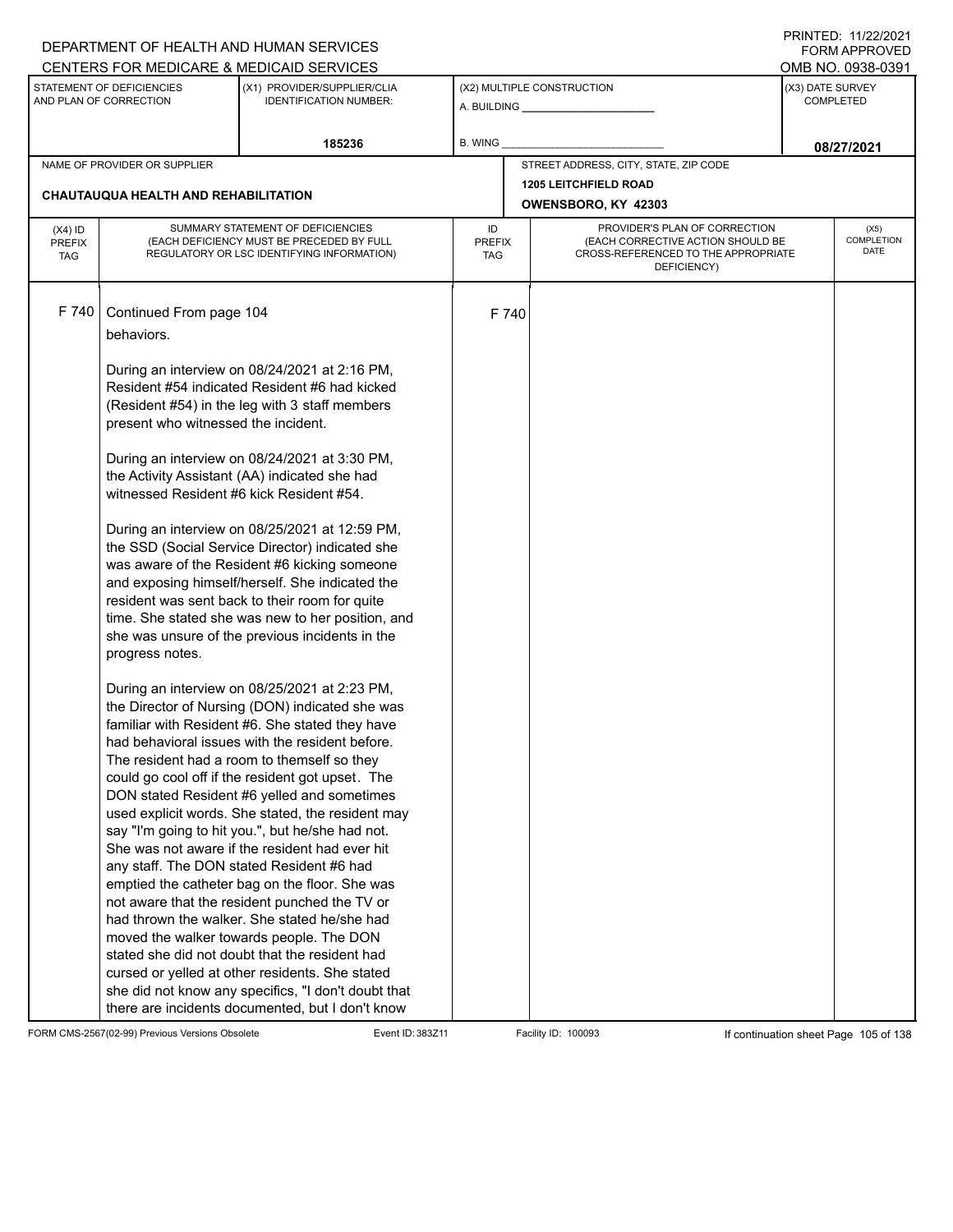| CENTERS FOR MEDICARE & MEDICAID SERVICES<br>STATEMENT OF DEFICIENCIES<br>(X2) MULTIPLE CONSTRUCTION<br>(X3) DATE SURVEY<br>(X1) PROVIDER/SUPPLIER/CLIA<br>AND PLAN OF CORRECTION<br><b>IDENTIFICATION NUMBER:</b><br><b>COMPLETED</b><br>185236<br><b>B. WING</b><br>STREET ADDRESS, CITY, STATE, ZIP CODE<br>NAME OF PROVIDER OR SUPPLIER                                                                                                                                                                                                                                                                                                                                                                                                                                                                                                                                                                                                                                                                                                                                                                                                                                                                                                                                                                                                                                                                                                                                                                                                                                                                                                                       | OMB NO. 0938-0391<br>08/27/2021   |
|------------------------------------------------------------------------------------------------------------------------------------------------------------------------------------------------------------------------------------------------------------------------------------------------------------------------------------------------------------------------------------------------------------------------------------------------------------------------------------------------------------------------------------------------------------------------------------------------------------------------------------------------------------------------------------------------------------------------------------------------------------------------------------------------------------------------------------------------------------------------------------------------------------------------------------------------------------------------------------------------------------------------------------------------------------------------------------------------------------------------------------------------------------------------------------------------------------------------------------------------------------------------------------------------------------------------------------------------------------------------------------------------------------------------------------------------------------------------------------------------------------------------------------------------------------------------------------------------------------------------------------------------------------------|-----------------------------------|
|                                                                                                                                                                                                                                                                                                                                                                                                                                                                                                                                                                                                                                                                                                                                                                                                                                                                                                                                                                                                                                                                                                                                                                                                                                                                                                                                                                                                                                                                                                                                                                                                                                                                  |                                   |
|                                                                                                                                                                                                                                                                                                                                                                                                                                                                                                                                                                                                                                                                                                                                                                                                                                                                                                                                                                                                                                                                                                                                                                                                                                                                                                                                                                                                                                                                                                                                                                                                                                                                  |                                   |
|                                                                                                                                                                                                                                                                                                                                                                                                                                                                                                                                                                                                                                                                                                                                                                                                                                                                                                                                                                                                                                                                                                                                                                                                                                                                                                                                                                                                                                                                                                                                                                                                                                                                  |                                   |
|                                                                                                                                                                                                                                                                                                                                                                                                                                                                                                                                                                                                                                                                                                                                                                                                                                                                                                                                                                                                                                                                                                                                                                                                                                                                                                                                                                                                                                                                                                                                                                                                                                                                  |                                   |
| <b>1205 LEITCHFIELD ROAD</b><br>CHAUTAUQUA HEALTH AND REHABILITATION<br>OWENSBORO, KY 42303                                                                                                                                                                                                                                                                                                                                                                                                                                                                                                                                                                                                                                                                                                                                                                                                                                                                                                                                                                                                                                                                                                                                                                                                                                                                                                                                                                                                                                                                                                                                                                      |                                   |
| SUMMARY STATEMENT OF DEFICIENCIES<br>PROVIDER'S PLAN OF CORRECTION<br>ID<br>$(X4)$ ID<br>(EACH CORRECTIVE ACTION SHOULD BE<br>(EACH DEFICIENCY MUST BE PRECEDED BY FULL<br><b>PREFIX</b><br><b>PREFIX</b><br>CROSS-REFERENCED TO THE APPROPRIATE<br>REGULATORY OR LSC IDENTIFYING INFORMATION)<br><b>TAG</b><br>TAG<br>DEFICIENCY)                                                                                                                                                                                                                                                                                                                                                                                                                                                                                                                                                                                                                                                                                                                                                                                                                                                                                                                                                                                                                                                                                                                                                                                                                                                                                                                               | (X5)<br>COMPLETION<br><b>DATE</b> |
| F 740<br>Continued From page 105<br>F 740<br>any specifics." Since her time at the facility, they<br>had intervened between the resident and who<br>ever was involved. Continued interview revealed<br>they had called for EMS (emergeny medical<br>services) or an officer for back up if needed. She<br>stated to protect residents, the resident's room<br>was near the nurse's station. When the resident<br>was near people, it made the resident's behaviors<br>worse. They had tried to reward Resident #6's<br>good behavior.<br>Review of a statement for the psychotherapy<br>provider, dated 08/25/2021, indicated Resident #6<br>started receiving therapy in June of 2021 to<br>decrease mood and reduce anger outbursts. The<br>interventions included using a stress ball for 5-10<br>minutes when the resident felt his/her stress level<br>was at a five (5) or higher and to practice deep<br>breathing exercises 2-3 times a week.<br>Record review revealed there were no other<br>updates noted to Resident #6's plan of care for<br>behaviors.<br>During an interview on 08/26/2021 at 12:15 PM,<br>the AA indicated Resident #6 exposed self to two<br>female residents during an airshow while outside<br>in the courtyard.<br>During an interview on 08/26/2021 at 12:20 PM,<br>Resident #58 indicated Resident #6 had exposed<br>self to (Resident #58) during the airshow, and<br>that it made the resident feel uncomfortable,<br>"Wondering what [Resident #58] did to provoke<br>this."<br>During an interview on 08/26/2021 at 12:30 PM,<br>Resident #87 indicated Resident #6 was<br>exposing self to Resident #58. The resident |                                   |

FORM CMS-2567(02-99) Previous Versions Obsolete Event ID: 383Z11 Facility ID: 100093 If continuation sheet Page 106 of 138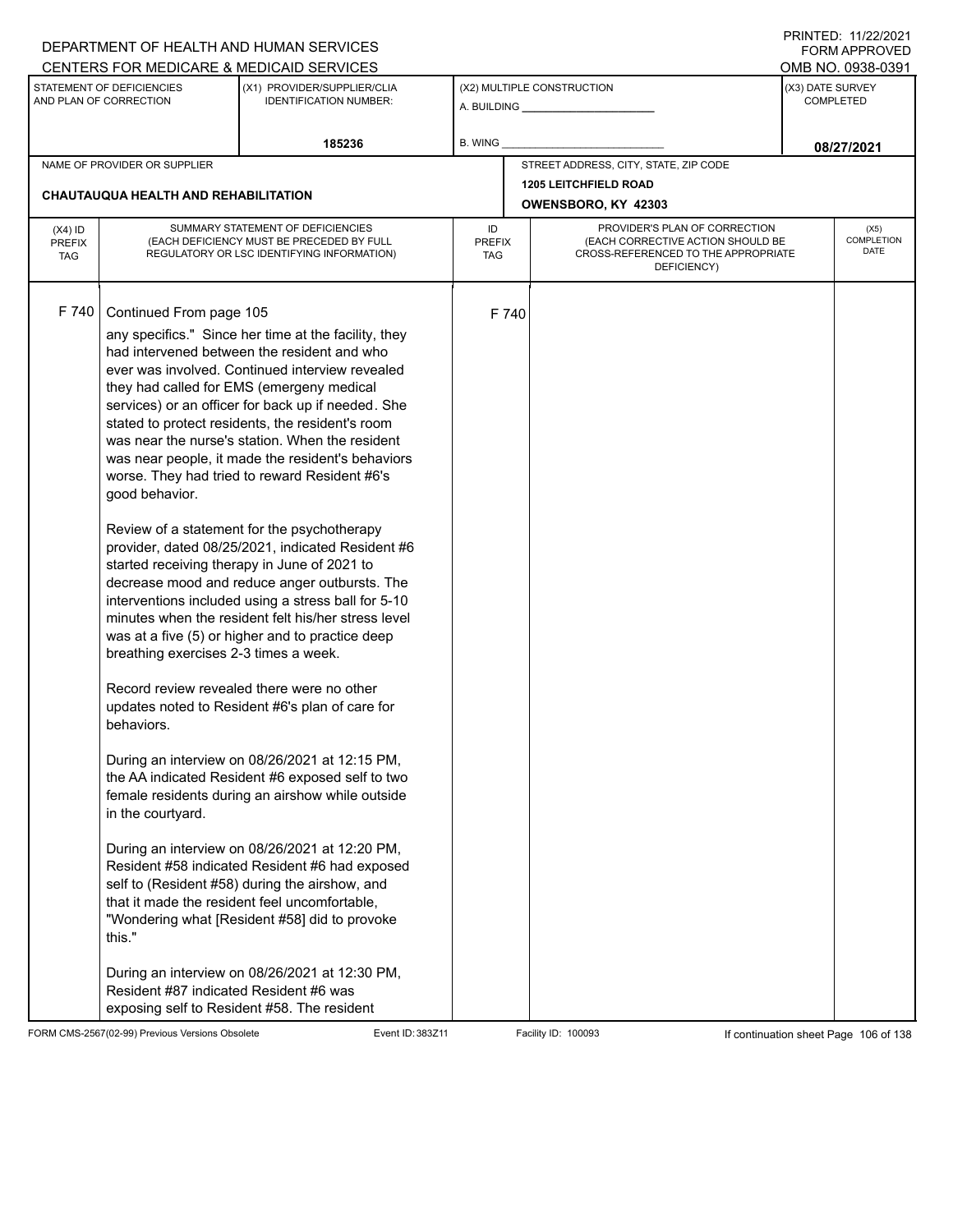|                                                                                                                                                |                                                     | DEPARTMENT OF HEALTH AND HUMAN SERVICES                                                                 |                                                                          |                           |                                       |                                      | $\blacksquare$<br><b>FORM APPROVED</b> |  |
|------------------------------------------------------------------------------------------------------------------------------------------------|-----------------------------------------------------|---------------------------------------------------------------------------------------------------------|--------------------------------------------------------------------------|---------------------------|---------------------------------------|--------------------------------------|----------------------------------------|--|
|                                                                                                                                                |                                                     | CENTERS FOR MEDICARE & MEDICAID SERVICES                                                                |                                                                          |                           |                                       |                                      | OMB NO. 0938-0391                      |  |
|                                                                                                                                                | STATEMENT OF DEFICIENCIES<br>AND PLAN OF CORRECTION | (X1) PROVIDER/SUPPLIER/CLIA<br><b>IDENTIFICATION NUMBER:</b>                                            |                                                                          |                           | (X2) MULTIPLE CONSTRUCTION            | (X3) DATE SURVEY<br><b>COMPLETED</b> |                                        |  |
|                                                                                                                                                |                                                     | 185236                                                                                                  | <b>B. WING</b>                                                           |                           |                                       |                                      | 08/27/2021                             |  |
|                                                                                                                                                | NAME OF PROVIDER OR SUPPLIER                        |                                                                                                         |                                                                          |                           | STREET ADDRESS, CITY, STATE, ZIP CODE |                                      |                                        |  |
|                                                                                                                                                | CHAUTAUQUA HEALTH AND REHABILITATION                |                                                                                                         |                                                                          |                           | <b>1205 LEITCHFIELD ROAD</b>          |                                      |                                        |  |
|                                                                                                                                                |                                                     |                                                                                                         |                                                                          |                           | OWENSBORO, KY 42303                   |                                      |                                        |  |
| $(X4)$ ID                                                                                                                                      |                                                     | SUMMARY STATEMENT OF DEFICIENCIES                                                                       | ID                                                                       |                           | PROVIDER'S PLAN OF CORRECTION         | (X5)                                 |                                        |  |
| (EACH DEFICIENCY MUST BE PRECEDED BY FULL<br><b>PREFIX</b><br><b>PREFIX</b><br>REGULATORY OR LSC IDENTIFYING INFORMATION)<br><b>TAG</b><br>TAG |                                                     |                                                                                                         | (EACH CORRECTIVE ACTION SHOULD BE<br>CROSS-REFERENCED TO THE APPROPRIATE | <b>COMPLETION</b><br>DATE |                                       |                                      |                                        |  |
|                                                                                                                                                |                                                     |                                                                                                         |                                                                          |                           | DEFICIENCY)                           |                                      |                                        |  |
|                                                                                                                                                |                                                     |                                                                                                         |                                                                          |                           |                                       |                                      |                                        |  |
| F 740                                                                                                                                          | Continued From page 106                             |                                                                                                         |                                                                          | F 740                     |                                       |                                      |                                        |  |
|                                                                                                                                                |                                                     | indicated he/she "felt bad" for Resident #58.                                                           |                                                                          |                           |                                       |                                      |                                        |  |
|                                                                                                                                                |                                                     |                                                                                                         |                                                                          |                           |                                       |                                      |                                        |  |
|                                                                                                                                                |                                                     | During an interview on 08/26/2021 at 12:20 PM,                                                          |                                                                          |                           |                                       |                                      |                                        |  |
|                                                                                                                                                | the Assistant Director of Nursing (ADON)            |                                                                                                         |                                                                          |                           |                                       |                                      |                                        |  |
|                                                                                                                                                |                                                     | indicated there were no other notes available for<br>psychotherapy services or social services in       |                                                                          |                           |                                       |                                      |                                        |  |
|                                                                                                                                                |                                                     | relation to multiple behaviors displayed over the                                                       |                                                                          |                           |                                       |                                      |                                        |  |
|                                                                                                                                                | last several months.                                |                                                                                                         |                                                                          |                           |                                       |                                      |                                        |  |
|                                                                                                                                                |                                                     |                                                                                                         |                                                                          |                           |                                       |                                      |                                        |  |
|                                                                                                                                                | The facility provided a Removal Plan that           |                                                                                                         |                                                                          |                           |                                       |                                      |                                        |  |
|                                                                                                                                                | included:                                           |                                                                                                         |                                                                          |                           |                                       |                                      |                                        |  |
|                                                                                                                                                |                                                     | 1. Resident #6 was placed on 15 min checks                                                              |                                                                          |                           |                                       |                                      |                                        |  |
|                                                                                                                                                |                                                     | when [the resident] was out of [his/her] room as                                                        |                                                                          |                           |                                       |                                      |                                        |  |
|                                                                                                                                                |                                                     | of 08-26-2021. Resident was seen on 08-25-2021                                                          |                                                                          |                           |                                       |                                      |                                        |  |
|                                                                                                                                                | by psychiatric services and seen again on           |                                                                                                         |                                                                          |                           |                                       |                                      |                                        |  |
|                                                                                                                                                |                                                     | 08-27-2021. Care plan updated to observe for                                                            |                                                                          |                           |                                       |                                      |                                        |  |
|                                                                                                                                                |                                                     | signs of over stimulation such as grumbling while<br>walking, complaints of other residents, etc. Staff |                                                                          |                           |                                       |                                      |                                        |  |
|                                                                                                                                                |                                                     | to take resident to room, close the door and                                                            |                                                                          |                           |                                       |                                      |                                        |  |
|                                                                                                                                                |                                                     | practice the interventions recommended by the                                                           |                                                                          |                           |                                       |                                      |                                        |  |
|                                                                                                                                                |                                                     | psychologist such as using a stress ball and deep                                                       |                                                                          |                           |                                       |                                      |                                        |  |
|                                                                                                                                                |                                                     | breathing. IDT met on 08-26-2021 and developed                                                          |                                                                          |                           |                                       |                                      |                                        |  |
|                                                                                                                                                | new interventions and updated care plan.            |                                                                                                         |                                                                          |                           |                                       |                                      |                                        |  |
|                                                                                                                                                |                                                     | 2. All residents with 8 or above were interviewed                                                       |                                                                          |                           |                                       |                                      |                                        |  |
|                                                                                                                                                |                                                     | by social services on 08-25-2021 and 08-26-2021                                                         |                                                                          |                           |                                       |                                      |                                        |  |
|                                                                                                                                                |                                                     | to ensure there were no concerns of safety, or                                                          |                                                                          |                           |                                       |                                      |                                        |  |
|                                                                                                                                                |                                                     | feelings of abuse while in this facility. None were                                                     |                                                                          |                           |                                       |                                      |                                        |  |
|                                                                                                                                                |                                                     | noted. Unit Manager Nurse, MDS, and SS                                                                  |                                                                          |                           |                                       |                                      |                                        |  |
|                                                                                                                                                |                                                     | [social services] assistant evaluated all residents                                                     |                                                                          |                           |                                       |                                      |                                        |  |
|                                                                                                                                                |                                                     | with BIMS 7 and below for any signs of change in<br>baseline mood or behavior and normal daily          |                                                                          |                           |                                       |                                      |                                        |  |
|                                                                                                                                                |                                                     | routine. Documentation placed in medical record                                                         |                                                                          |                           |                                       |                                      |                                        |  |
|                                                                                                                                                |                                                     | 08-26-2021 and 08-27-2021. No concerns or                                                               |                                                                          |                           |                                       |                                      |                                        |  |
|                                                                                                                                                | changes noted.                                      |                                                                                                         |                                                                          |                           |                                       |                                      |                                        |  |
|                                                                                                                                                |                                                     |                                                                                                         |                                                                          |                           |                                       |                                      |                                        |  |
|                                                                                                                                                |                                                     | 4. LNHA [licensed nursing home administrator],<br>DON [DON], Unit Managers [UM], ADON, MOS              |                                                                          |                           |                                       |                                      |                                        |  |

FORM CMS-2567(02-99) Previous Versions Obsolete Event ID: 383Z11 Facility ID: 100093 If continuation sheet Page 107 of 138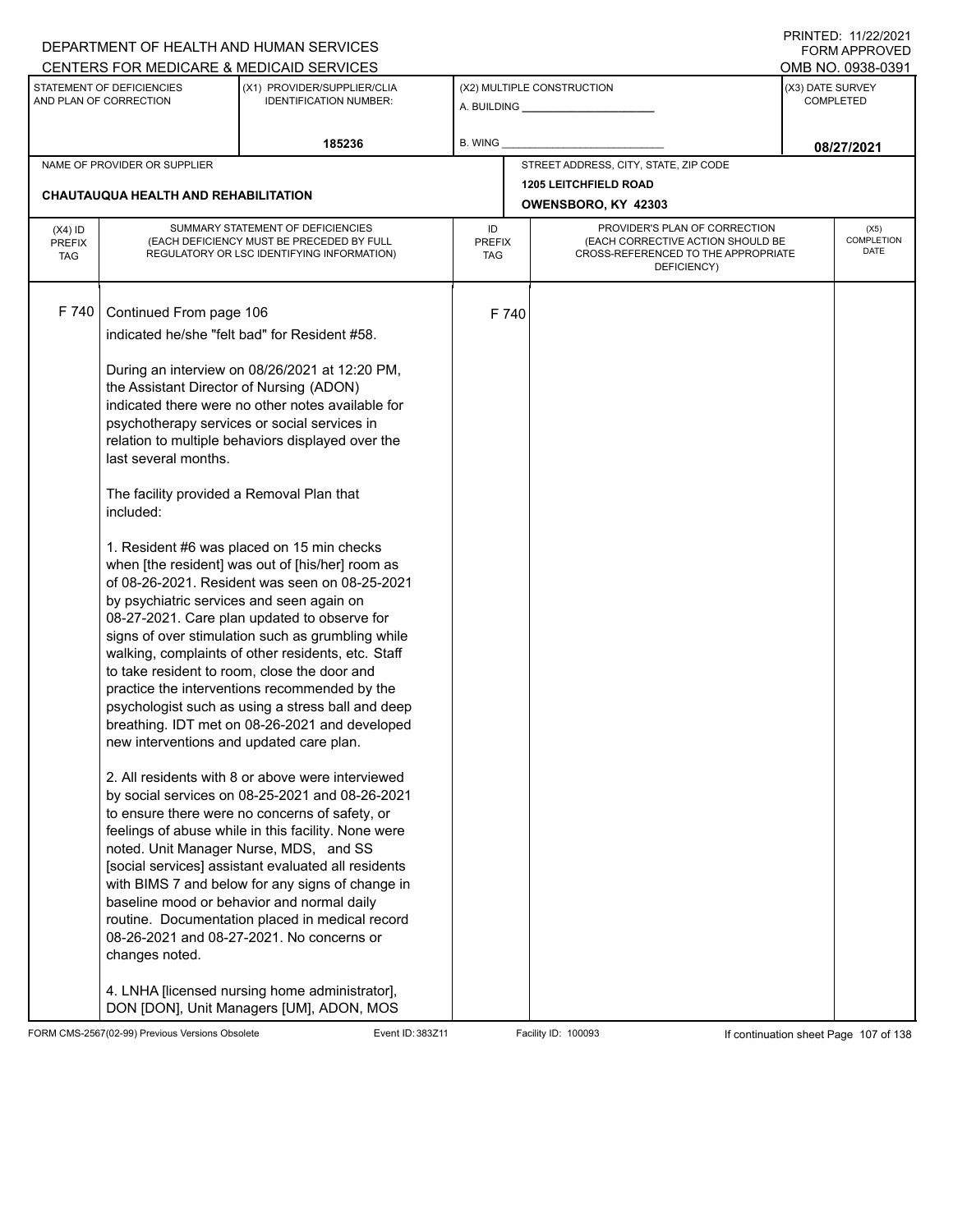|                                          |                                                                                                                                                                                                                                                                                                                                                                                                                                                      | DEPARTMENT OF HEALTH AND HUMAN SERVICES                                                                                                                                                                                                                                                                                                                                                                                                                                                                                                                                                                                                                                                                                                                                                                                                                                                                                                                                                                                                                                                                                                                |                            |       |                                                                                                                          | 11111111122.1112212021<br><b>FORM APPROVED</b> |
|------------------------------------------|------------------------------------------------------------------------------------------------------------------------------------------------------------------------------------------------------------------------------------------------------------------------------------------------------------------------------------------------------------------------------------------------------------------------------------------------------|--------------------------------------------------------------------------------------------------------------------------------------------------------------------------------------------------------------------------------------------------------------------------------------------------------------------------------------------------------------------------------------------------------------------------------------------------------------------------------------------------------------------------------------------------------------------------------------------------------------------------------------------------------------------------------------------------------------------------------------------------------------------------------------------------------------------------------------------------------------------------------------------------------------------------------------------------------------------------------------------------------------------------------------------------------------------------------------------------------------------------------------------------------|----------------------------|-------|--------------------------------------------------------------------------------------------------------------------------|------------------------------------------------|
|                                          |                                                                                                                                                                                                                                                                                                                                                                                                                                                      | CENTERS FOR MEDICARE & MEDICAID SERVICES                                                                                                                                                                                                                                                                                                                                                                                                                                                                                                                                                                                                                                                                                                                                                                                                                                                                                                                                                                                                                                                                                                               |                            |       |                                                                                                                          | OMB NO. 0938-0391                              |
|                                          | STATEMENT OF DEFICIENCIES<br>AND PLAN OF CORRECTION                                                                                                                                                                                                                                                                                                                                                                                                  | (X1) PROVIDER/SUPPLIER/CLIA<br><b>IDENTIFICATION NUMBER:</b>                                                                                                                                                                                                                                                                                                                                                                                                                                                                                                                                                                                                                                                                                                                                                                                                                                                                                                                                                                                                                                                                                           |                            |       | (X2) MULTIPLE CONSTRUCTION                                                                                               | (X3) DATE SURVEY<br><b>COMPLETED</b>           |
|                                          |                                                                                                                                                                                                                                                                                                                                                                                                                                                      | 185236                                                                                                                                                                                                                                                                                                                                                                                                                                                                                                                                                                                                                                                                                                                                                                                                                                                                                                                                                                                                                                                                                                                                                 | <b>B. WING</b>             |       |                                                                                                                          | 08/27/2021                                     |
|                                          | NAME OF PROVIDER OR SUPPLIER                                                                                                                                                                                                                                                                                                                                                                                                                         |                                                                                                                                                                                                                                                                                                                                                                                                                                                                                                                                                                                                                                                                                                                                                                                                                                                                                                                                                                                                                                                                                                                                                        |                            |       | STREET ADDRESS, CITY, STATE, ZIP CODE                                                                                    |                                                |
|                                          | <b>CHAUTAUQUA HEALTH AND REHABILITATION</b>                                                                                                                                                                                                                                                                                                                                                                                                          |                                                                                                                                                                                                                                                                                                                                                                                                                                                                                                                                                                                                                                                                                                                                                                                                                                                                                                                                                                                                                                                                                                                                                        |                            |       | <b>1205 LEITCHFIELD ROAD</b><br>OWENSBORO, KY 42303                                                                      |                                                |
| $(X4)$ ID<br><b>PREFIX</b><br><b>TAG</b> |                                                                                                                                                                                                                                                                                                                                                                                                                                                      | SUMMARY STATEMENT OF DEFICIENCIES<br>(EACH DEFICIENCY MUST BE PRECEDED BY FULL<br>REGULATORY OR LSC IDENTIFYING INFORMATION)                                                                                                                                                                                                                                                                                                                                                                                                                                                                                                                                                                                                                                                                                                                                                                                                                                                                                                                                                                                                                           | ID<br><b>PREFIX</b><br>TAG |       | PROVIDER'S PLAN OF CORRECTION<br>(EACH CORRECTIVE ACTION SHOULD BE<br>CROSS-REFERENCED TO THE APPROPRIATE<br>DEFICIENCY) | (X5)<br><b>COMPLETION</b><br>DATE              |
| F 740                                    | Continued From page 107<br>Payroll, Activities, Maintenance, Therapy,<br>LNHA".<br>residents that have behaviors per the<br>plans communicated to floor staff per DON<br>8-27-2021.<br>all staff on the following:<br>- Abuse and Neglect<br>administrator immediately<br>- This education completed 8/27/2021<br>is in place.<br>having completed this education prior to<br>assuming the floor.<br>7. Facility system changes:<br>Q [every] shift. | [sic, MDS, Minimum Data Set], Business office,<br>Scheduling were educated per Regional Director<br>of Clinical Services on 08-26-2021 at 2:15 PM on<br>"What is abuse and neglect, when to report<br>abuse and neglect, and to report all abuse to the<br>5. IDT [interdisciplinary team] meeting held<br>8-27-2021; behaviors reviewed to ensure all<br>comprehensive assessment have intervention<br>and care plan in place. All interventions and care<br>6. DON, and LNHA, and or designee will educate<br>- When to report suspected abuse and neglect<br>- Reporting of abuse and neglect directly to the<br>- If any behaviors occur on your shift please<br>protect the resident, stay with them until the<br>Administrator has been notified and intervention<br>- In addition, a list of all staff has been developed<br>and no persons will be allowed to work without<br>i. Facility added behavior monitoring to TAR<br>[treatment administration record] to be completed<br>ii. All residents with noted behaviors were referred<br>to psych services by assistant social services.<br>iii. Residents with identified behavioral health |                            | F 740 |                                                                                                                          |                                                |

FORM CMS-2567(02-99) Previous Versions Obsolete Event ID: 383Z11 Facility ID: 100093 If continuation sheet Page 108 of 138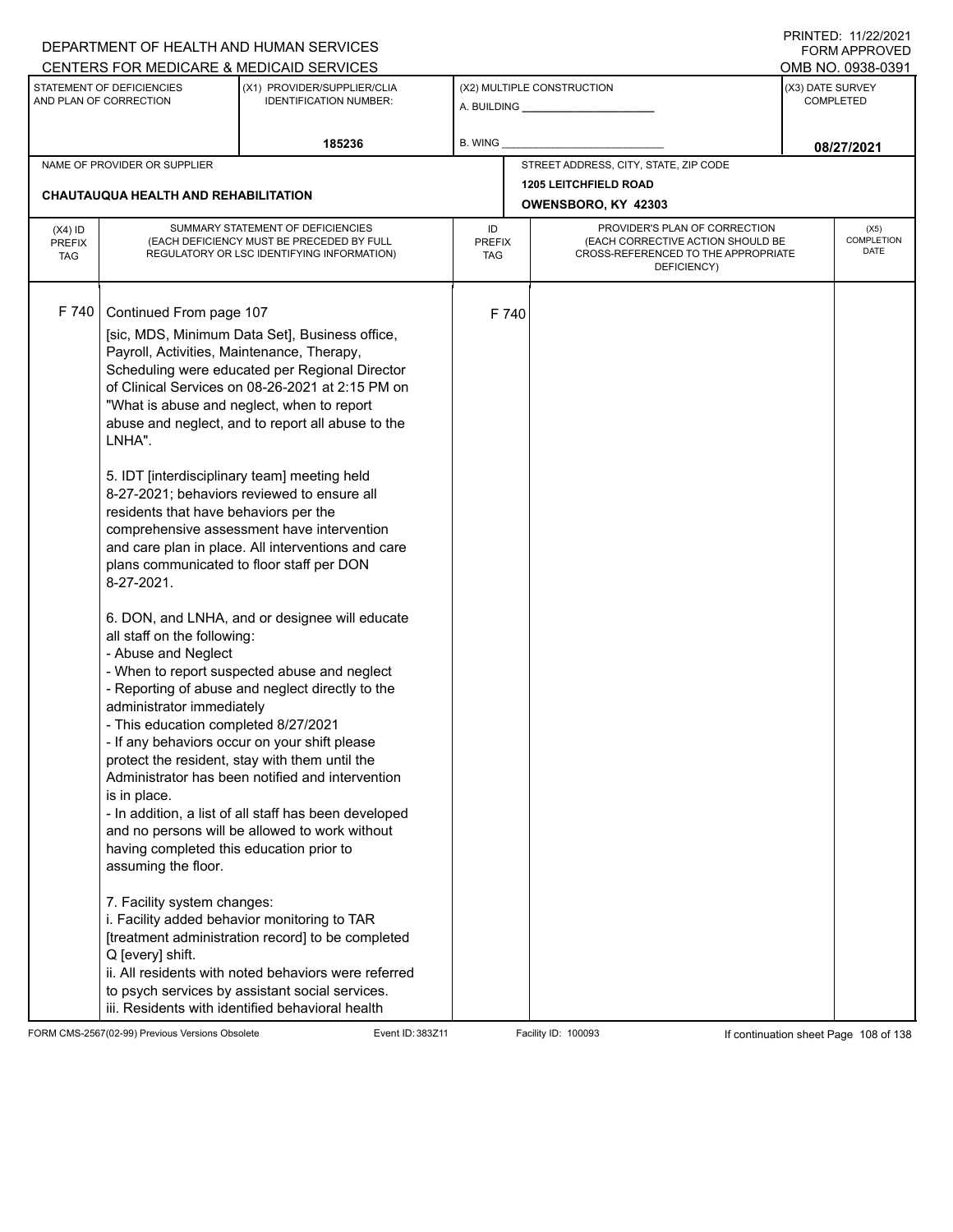|                                          |                                                                                                                                                                                                                                                                                                                                                                                                                                                                                          | DEPARTMENT OF HEALTH AND HUMAN SERVICES                                                                                                                                                                                                                                                                                                                                                                                                                                                                                                                                                                                                                                                                                                                                                                                                                                                                                                                                                                                                              |                            |       |                                                                                                                          |                  | FORM APPROVED              |
|------------------------------------------|------------------------------------------------------------------------------------------------------------------------------------------------------------------------------------------------------------------------------------------------------------------------------------------------------------------------------------------------------------------------------------------------------------------------------------------------------------------------------------------|------------------------------------------------------------------------------------------------------------------------------------------------------------------------------------------------------------------------------------------------------------------------------------------------------------------------------------------------------------------------------------------------------------------------------------------------------------------------------------------------------------------------------------------------------------------------------------------------------------------------------------------------------------------------------------------------------------------------------------------------------------------------------------------------------------------------------------------------------------------------------------------------------------------------------------------------------------------------------------------------------------------------------------------------------|----------------------------|-------|--------------------------------------------------------------------------------------------------------------------------|------------------|----------------------------|
|                                          | STATEMENT OF DEFICIENCIES                                                                                                                                                                                                                                                                                                                                                                                                                                                                | CENTERS FOR MEDICARE & MEDICAID SERVICES<br>(X1) PROVIDER/SUPPLIER/CLIA                                                                                                                                                                                                                                                                                                                                                                                                                                                                                                                                                                                                                                                                                                                                                                                                                                                                                                                                                                              |                            |       | (X2) MULTIPLE CONSTRUCTION                                                                                               | (X3) DATE SURVEY | OMB NO. 0938-0391          |
|                                          | AND PLAN OF CORRECTION                                                                                                                                                                                                                                                                                                                                                                                                                                                                   | <b>IDENTIFICATION NUMBER:</b>                                                                                                                                                                                                                                                                                                                                                                                                                                                                                                                                                                                                                                                                                                                                                                                                                                                                                                                                                                                                                        |                            |       |                                                                                                                          |                  | <b>COMPLETED</b>           |
|                                          |                                                                                                                                                                                                                                                                                                                                                                                                                                                                                          | 185236                                                                                                                                                                                                                                                                                                                                                                                                                                                                                                                                                                                                                                                                                                                                                                                                                                                                                                                                                                                                                                               | B. WING                    |       |                                                                                                                          |                  | 08/27/2021                 |
|                                          | NAME OF PROVIDER OR SUPPLIER                                                                                                                                                                                                                                                                                                                                                                                                                                                             |                                                                                                                                                                                                                                                                                                                                                                                                                                                                                                                                                                                                                                                                                                                                                                                                                                                                                                                                                                                                                                                      |                            |       | STREET ADDRESS, CITY, STATE, ZIP CODE                                                                                    |                  |                            |
|                                          | <b>CHAUTAUQUA HEALTH AND REHABILITATION</b>                                                                                                                                                                                                                                                                                                                                                                                                                                              |                                                                                                                                                                                                                                                                                                                                                                                                                                                                                                                                                                                                                                                                                                                                                                                                                                                                                                                                                                                                                                                      |                            |       | <b>1205 LEITCHFIELD ROAD</b><br>OWENSBORO, KY 42303                                                                      |                  |                            |
| $(X4)$ ID<br><b>PREFIX</b><br><b>TAG</b> |                                                                                                                                                                                                                                                                                                                                                                                                                                                                                          | SUMMARY STATEMENT OF DEFICIENCIES<br>(EACH DEFICIENCY MUST BE PRECEDED BY FULL<br>REGULATORY OR LSC IDENTIFYING INFORMATION)                                                                                                                                                                                                                                                                                                                                                                                                                                                                                                                                                                                                                                                                                                                                                                                                                                                                                                                         | ID<br><b>PREFIX</b><br>TAG |       | PROVIDER'S PLAN OF CORRECTION<br>(EACH CORRECTIVE ACTION SHOULD BE<br>CROSS-REFERENCED TO THE APPROPRIATE<br>DEFICIENCY) |                  | (X5)<br>COMPLETION<br>DATE |
| F 740                                    | Continued From page 108<br>include behavioral health needs which are<br>iv. Individualized interventions related to<br>UM and MOS nurses on 08-27-2021.<br>DON, LNHA, and/or designee audited:<br>concerns will be documented, corrected<br>immediately, and staff will be educated<br>accordingly.<br>addressed.<br>campus quality assurance performance<br>and then monthly thereafter.<br>after the survey team performed onsite<br>implemented.<br>had been completed on 08/26/2021. | needs have person centered care plans that were<br>updated on 08-27-2021 by MDS. Care plans<br>identified in the comprehensive assessment.<br>diagnoses and conditions were added to each<br>resident with behavioral health needs by DON,<br>i. Behavior documentation audited weekly x 3<br>months and then quarterly x 12 months. Any<br>ii. A trigger report was run by RN, BSN, RDO on<br>08-27-2021 and all issues were immediately<br>The results of the assessments/audits reported<br>reviewed and trended for compliance through the<br>improvement committee for a minimum of 6<br>months. QAPI [quality assurance performance<br>improvement] meetings weekly times 4 weeks<br>The IJ was removed on 08/27/2021 at 6:00 PM<br>verification that the Removal Plans had been<br>Onsite verification of the implementation of the<br>Removal Plan was conducted during the survey.<br>On 08/27/2021 between the hours of 11:00 AM<br>and 6:00 PM. Review of the educational materials<br>indicated 100% of staff to include all departments |                            | F 740 |                                                                                                                          |                  |                            |

FORM CMS-2567(02-99) Previous Versions Obsolete Event ID: 383Z11 Facility ID: 100093 If continuation sheet Page 109 of 138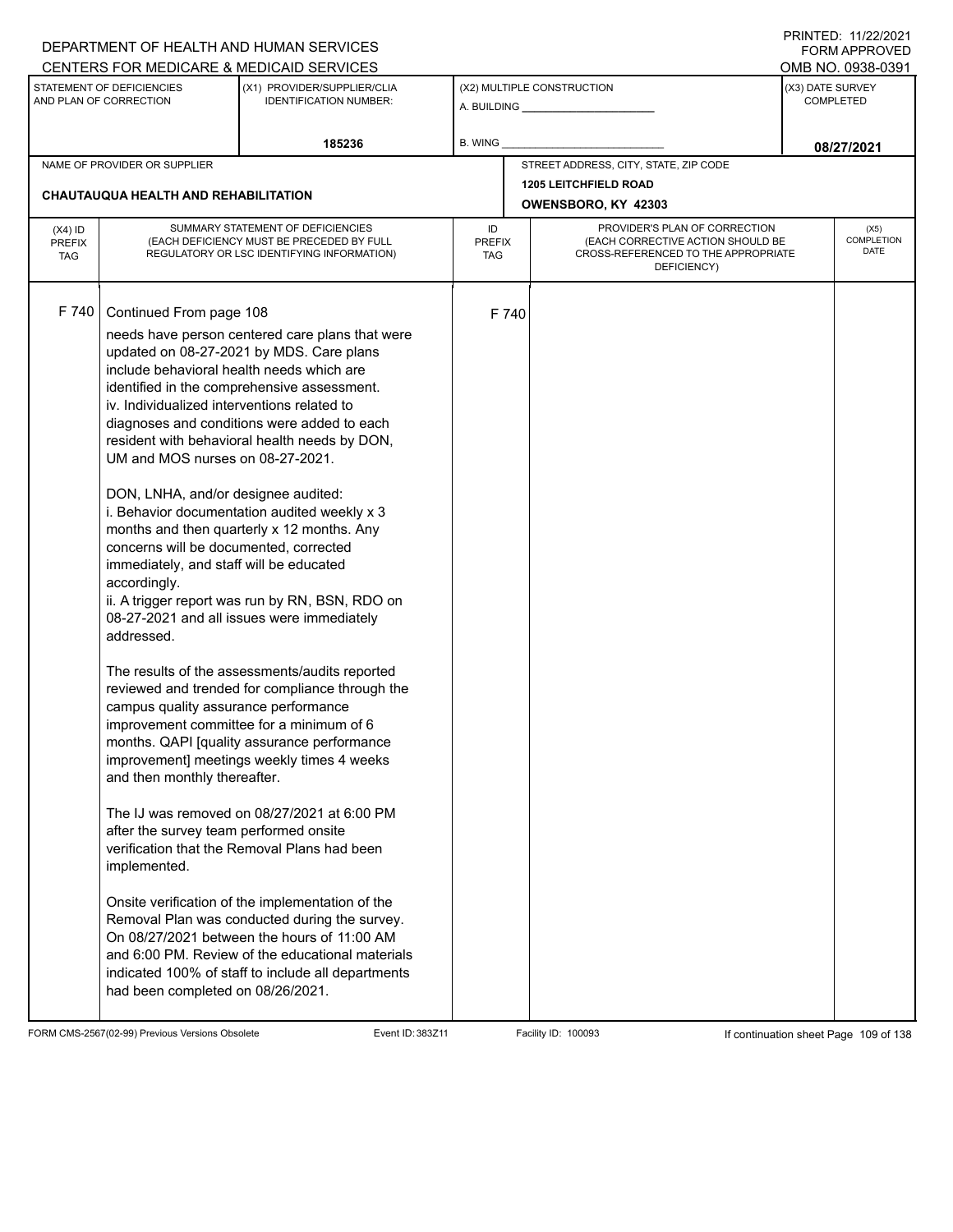|                                          |                                                                                                                                                                                                                                                                              | DEPARTMENT OF HEALTH AND HUMAN SERVICES                                                                                                                                                                                                                                                                                                                                                                                                                                                                                                                                                                                                                                                                                                                                                                                                                                                                                                                                                                                                                                                                                                                                                                                                                                                                                                                                                                                                                                                                                                 |                            |       |                                                                                                                          |                  | 111111111122.1112212121<br><b>FORM APPROVED</b> |
|------------------------------------------|------------------------------------------------------------------------------------------------------------------------------------------------------------------------------------------------------------------------------------------------------------------------------|-----------------------------------------------------------------------------------------------------------------------------------------------------------------------------------------------------------------------------------------------------------------------------------------------------------------------------------------------------------------------------------------------------------------------------------------------------------------------------------------------------------------------------------------------------------------------------------------------------------------------------------------------------------------------------------------------------------------------------------------------------------------------------------------------------------------------------------------------------------------------------------------------------------------------------------------------------------------------------------------------------------------------------------------------------------------------------------------------------------------------------------------------------------------------------------------------------------------------------------------------------------------------------------------------------------------------------------------------------------------------------------------------------------------------------------------------------------------------------------------------------------------------------------------|----------------------------|-------|--------------------------------------------------------------------------------------------------------------------------|------------------|-------------------------------------------------|
|                                          |                                                                                                                                                                                                                                                                              | CENTERS FOR MEDICARE & MEDICAID SERVICES                                                                                                                                                                                                                                                                                                                                                                                                                                                                                                                                                                                                                                                                                                                                                                                                                                                                                                                                                                                                                                                                                                                                                                                                                                                                                                                                                                                                                                                                                                |                            |       |                                                                                                                          |                  | OMB NO. 0938-0391                               |
|                                          | STATEMENT OF DEFICIENCIES<br>AND PLAN OF CORRECTION                                                                                                                                                                                                                          | (X1) PROVIDER/SUPPLIER/CLIA<br><b>IDENTIFICATION NUMBER:</b>                                                                                                                                                                                                                                                                                                                                                                                                                                                                                                                                                                                                                                                                                                                                                                                                                                                                                                                                                                                                                                                                                                                                                                                                                                                                                                                                                                                                                                                                            |                            |       | (X2) MULTIPLE CONSTRUCTION                                                                                               | (X3) DATE SURVEY | <b>COMPLETED</b>                                |
|                                          |                                                                                                                                                                                                                                                                              | 185236                                                                                                                                                                                                                                                                                                                                                                                                                                                                                                                                                                                                                                                                                                                                                                                                                                                                                                                                                                                                                                                                                                                                                                                                                                                                                                                                                                                                                                                                                                                                  | <b>B. WING</b>             |       |                                                                                                                          |                  | 08/27/2021                                      |
|                                          | NAME OF PROVIDER OR SUPPLIER                                                                                                                                                                                                                                                 |                                                                                                                                                                                                                                                                                                                                                                                                                                                                                                                                                                                                                                                                                                                                                                                                                                                                                                                                                                                                                                                                                                                                                                                                                                                                                                                                                                                                                                                                                                                                         |                            |       | STREET ADDRESS, CITY, STATE, ZIP CODE                                                                                    |                  |                                                 |
|                                          | <b>CHAUTAUQUA HEALTH AND REHABILITATION</b>                                                                                                                                                                                                                                  |                                                                                                                                                                                                                                                                                                                                                                                                                                                                                                                                                                                                                                                                                                                                                                                                                                                                                                                                                                                                                                                                                                                                                                                                                                                                                                                                                                                                                                                                                                                                         |                            |       | <b>1205 LEITCHFIELD ROAD</b><br>OWENSBORO, KY 42303                                                                      |                  |                                                 |
| $(X4)$ ID<br><b>PREFIX</b><br><b>TAG</b> |                                                                                                                                                                                                                                                                              | SUMMARY STATEMENT OF DEFICIENCIES<br>(EACH DEFICIENCY MUST BE PRECEDED BY FULL<br>REGULATORY OR LSC IDENTIFYING INFORMATION)                                                                                                                                                                                                                                                                                                                                                                                                                                                                                                                                                                                                                                                                                                                                                                                                                                                                                                                                                                                                                                                                                                                                                                                                                                                                                                                                                                                                            | ID<br><b>PREFIX</b><br>TAG |       | PROVIDER'S PLAN OF CORRECTION<br>(EACH CORRECTIVE ACTION SHOULD BE<br>CROSS-REFERENCED TO THE APPROPRIATE<br>DEFICIENCY) |                  | (X5)<br>COMPLETION<br><b>DATE</b>               |
| F 740                                    | Continued From page 109<br>interviewed revealed knowledge of what<br>constituted abuse, what to do if abuse was<br>reported.<br>also constituted abuse. Staff indicated that<br>be reported immediately.<br>MDS, business office, payroll department,<br>and when to report. | Twelve interviews were conducted to verify<br>in-service training had been completed on the<br>facility's Abuse Policy and Procedure training to<br>include the types of abuse, what to report, to<br>whom to report the allegations of abuse and<br>when to report. Of those interviewed included<br>certified nursing assistants (CNAs), licensed<br>practical nurses (LPNs), registered nurses (RNs),<br>housekeeping and scheduling staff. The staff<br>observed, both staff to resident abuse and in the<br>event of resident-to-resident abuse, when to<br>report abuse and to whom the abuse should be<br>The interviews revealed a consistent message<br>that staff understood not only the different types<br>of abuse, but that resident-to-resident altercations<br>through training they understood the need to<br>intercede immediately and to always protect the<br>resident before reporting any incident of abuse to<br>the Administrator. Staff also acknowledged that<br>have assuring resident safety, the abuse should<br>Resident #6 had been placed on every 15-minute<br>checks, and the care plan had been updated on<br>measures to address behaviors, and an IDT<br>meeting was held on 08/27/2021. Resident #6<br>was seen by psych services on 08/25/2021.<br>Surveyors verified 54 Residents with BIMS 8 or<br>above were interviewed and indicated they felt<br>safe. The LNHA, DON, unit managers, ADON,<br>activities, maintenance, therapy, scheduling<br>received education on what constitutes abuse |                            | F 740 |                                                                                                                          |                  |                                                 |

FORM CMS-2567(02-99) Previous Versions Obsolete Event ID: 383Z11 Facility ID: 100093 If continuation sheet Page 110 of 138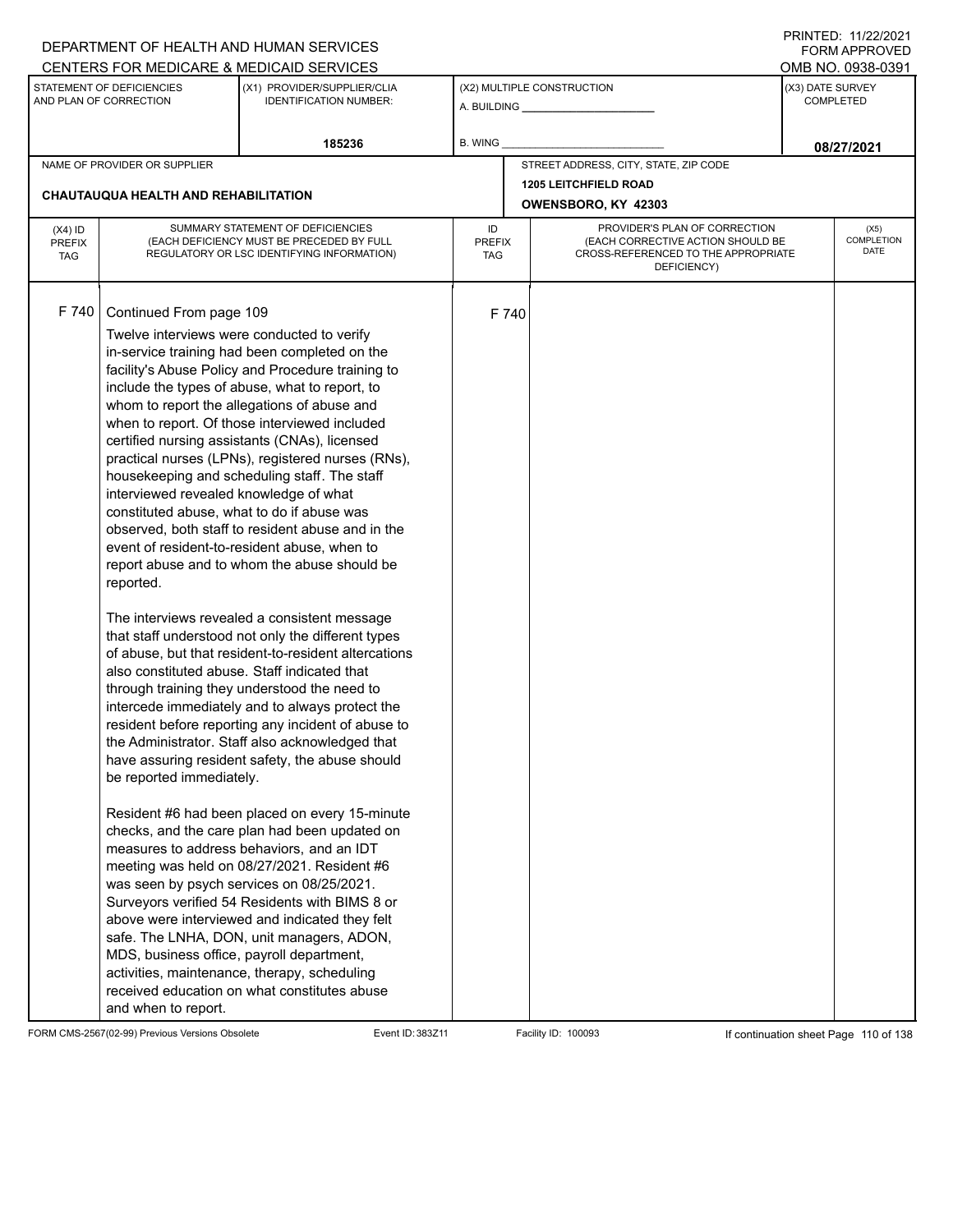|                                          |                                                                                                                                                                                                                                                                                                                                                                                                                                                                                                      | DEPARTMENT OF HEALTH AND HUMAN SERVICES                                                                                                                                                                                                                                                                                                                                                                                                                                                                                                                                                                                                                                                                                                                                                                                                                                                                                                                                                                                                                                                                                                                                                                                                                               |                                   |                                                                                                                          |                  | 11111111122.1112212221<br><b>FORM APPROVED</b> |  |
|------------------------------------------|------------------------------------------------------------------------------------------------------------------------------------------------------------------------------------------------------------------------------------------------------------------------------------------------------------------------------------------------------------------------------------------------------------------------------------------------------------------------------------------------------|-----------------------------------------------------------------------------------------------------------------------------------------------------------------------------------------------------------------------------------------------------------------------------------------------------------------------------------------------------------------------------------------------------------------------------------------------------------------------------------------------------------------------------------------------------------------------------------------------------------------------------------------------------------------------------------------------------------------------------------------------------------------------------------------------------------------------------------------------------------------------------------------------------------------------------------------------------------------------------------------------------------------------------------------------------------------------------------------------------------------------------------------------------------------------------------------------------------------------------------------------------------------------|-----------------------------------|--------------------------------------------------------------------------------------------------------------------------|------------------|------------------------------------------------|--|
|                                          |                                                                                                                                                                                                                                                                                                                                                                                                                                                                                                      | CENTERS FOR MEDICARE & MEDICAID SERVICES                                                                                                                                                                                                                                                                                                                                                                                                                                                                                                                                                                                                                                                                                                                                                                                                                                                                                                                                                                                                                                                                                                                                                                                                                              |                                   |                                                                                                                          |                  | OMB NO. 0938-0391                              |  |
|                                          | STATEMENT OF DEFICIENCIES<br>AND PLAN OF CORRECTION                                                                                                                                                                                                                                                                                                                                                                                                                                                  | (X1) PROVIDER/SUPPLIER/CLIA<br><b>IDENTIFICATION NUMBER:</b>                                                                                                                                                                                                                                                                                                                                                                                                                                                                                                                                                                                                                                                                                                                                                                                                                                                                                                                                                                                                                                                                                                                                                                                                          |                                   | (X2) MULTIPLE CONSTRUCTION                                                                                               | (X3) DATE SURVEY | <b>COMPLETED</b>                               |  |
|                                          |                                                                                                                                                                                                                                                                                                                                                                                                                                                                                                      | 185236                                                                                                                                                                                                                                                                                                                                                                                                                                                                                                                                                                                                                                                                                                                                                                                                                                                                                                                                                                                                                                                                                                                                                                                                                                                                | B. WING                           |                                                                                                                          |                  | 08/27/2021                                     |  |
|                                          | NAME OF PROVIDER OR SUPPLIER                                                                                                                                                                                                                                                                                                                                                                                                                                                                         |                                                                                                                                                                                                                                                                                                                                                                                                                                                                                                                                                                                                                                                                                                                                                                                                                                                                                                                                                                                                                                                                                                                                                                                                                                                                       |                                   | STREET ADDRESS, CITY, STATE, ZIP CODE                                                                                    |                  |                                                |  |
|                                          |                                                                                                                                                                                                                                                                                                                                                                                                                                                                                                      |                                                                                                                                                                                                                                                                                                                                                                                                                                                                                                                                                                                                                                                                                                                                                                                                                                                                                                                                                                                                                                                                                                                                                                                                                                                                       |                                   | <b>1205 LEITCHFIELD ROAD</b>                                                                                             |                  |                                                |  |
|                                          | <b>CHAUTAUQUA HEALTH AND REHABILITATION</b>                                                                                                                                                                                                                                                                                                                                                                                                                                                          |                                                                                                                                                                                                                                                                                                                                                                                                                                                                                                                                                                                                                                                                                                                                                                                                                                                                                                                                                                                                                                                                                                                                                                                                                                                                       |                                   | OWENSBORO, KY 42303                                                                                                      |                  |                                                |  |
| $(X4)$ ID<br><b>PREFIX</b><br><b>TAG</b> |                                                                                                                                                                                                                                                                                                                                                                                                                                                                                                      | SUMMARY STATEMENT OF DEFICIENCIES<br>(EACH DEFICIENCY MUST BE PRECEDED BY FULL<br>REGULATORY OR LSC IDENTIFYING INFORMATION)                                                                                                                                                                                                                                                                                                                                                                                                                                                                                                                                                                                                                                                                                                                                                                                                                                                                                                                                                                                                                                                                                                                                          | ID<br><b>PREFIX</b><br><b>TAG</b> | PROVIDER'S PLAN OF CORRECTION<br>(EACH CORRECTIVE ACTION SHOULD BE<br>CROSS-REFERENCED TO THE APPROPRIATE<br>DEFICIENCY) |                  | (X5)<br><b>COMPLETION</b><br>DATE              |  |
| F 801<br>$SS = F$                        | <b>Qualified Dietary Staff</b><br>CFR(s): 483.60(a)(1)(2)<br>§483.60(a) Staffing<br>in accordance with the facility assessment<br>required at §483.70(e)<br>This includes:<br>§483.60(a)(1) A qualified dietitian or other<br>nutrition professional is one who-<br>recognized for this purpose.<br>(ii) Has completed at least 900 hours of<br>supervised dietetics practice under the<br>professional.<br>(iii) Is licensed or certified as a dietitian or<br>successor organization, or meets the | The facility must employ sufficient staff with the<br>appropriate competencies and skills sets to carry<br>out the functions of the food and nutrition service,<br>taking into consideration resident assessments,<br>individual plans of care and the number, acuity<br>and diagnoses of the facility's resident population<br>clinically qualified nutrition professional either<br>full-time, part-time, or on a consultant basis. A<br>qualified dietitian or other clinically qualified<br>(i) Holds a bachelor's or higher degree granted by<br>a regionally accredited college or university in the<br>United States (or an equivalent foreign degree)<br>with completion of the academic requirements of<br>a program in nutrition or dietetics accredited by<br>an appropriate national accreditation organization<br>supervision of a registered dietitian or nutrition<br>nutrition professional by the State in which the<br>services are performed. In a State that does not<br>provide for licensure or certification, the individual<br>will be deemed to have met this requirement if he<br>or she is recognized as a "registered dietitian" by<br>the Commission on Dietetic Registration or its<br>requirements of paragraphs (a)(1)(i) and (ii) of | F 801                             |                                                                                                                          |                  | 11/5/21                                        |  |
|                                          | this section.                                                                                                                                                                                                                                                                                                                                                                                                                                                                                        |                                                                                                                                                                                                                                                                                                                                                                                                                                                                                                                                                                                                                                                                                                                                                                                                                                                                                                                                                                                                                                                                                                                                                                                                                                                                       |                                   |                                                                                                                          |                  |                                                |  |

FORM CMS-2567(02-99) Previous Versions Obsolete Event ID: 383Z11 Facility ID: 100093 If continuation sheet Page 111 of 138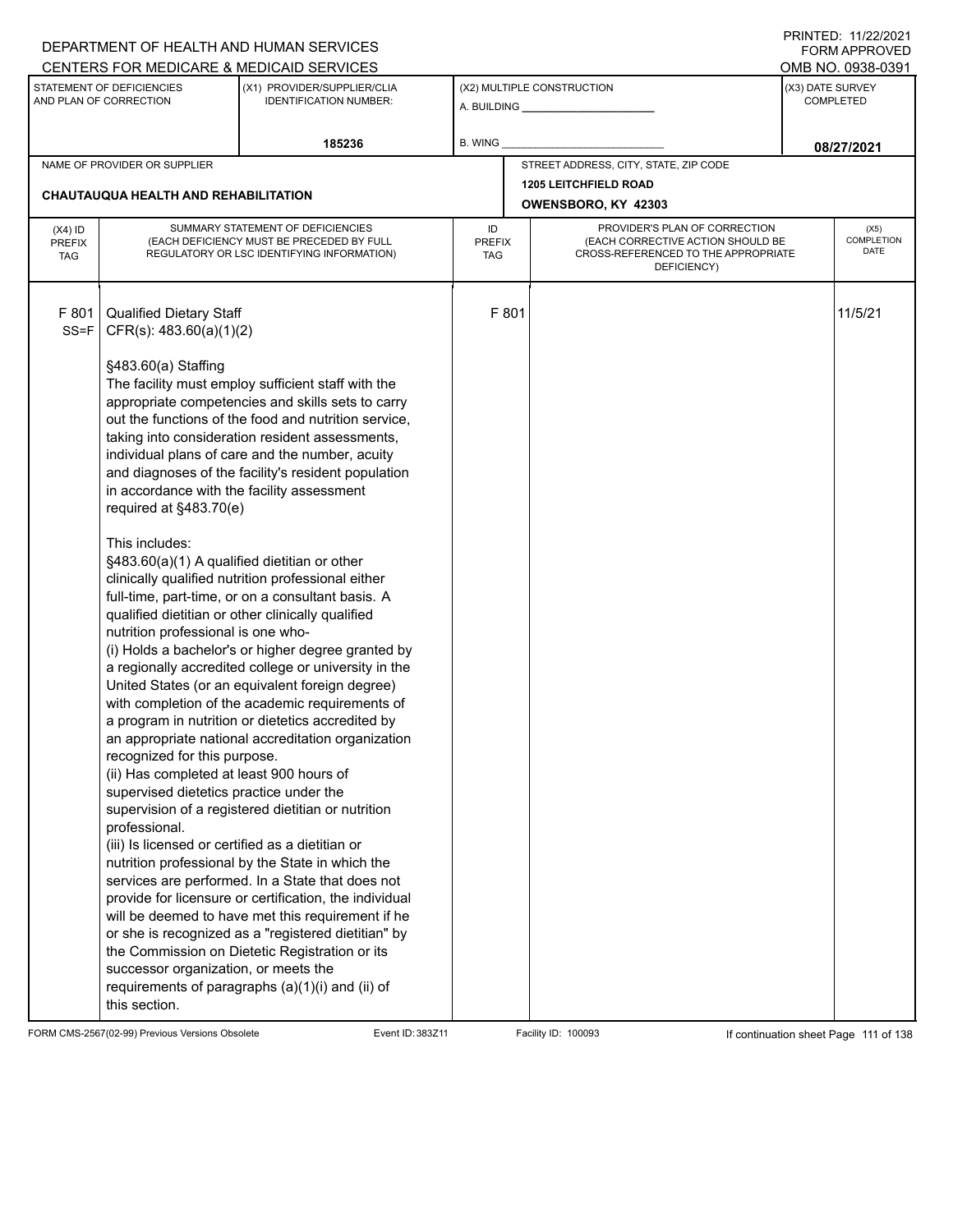| DEPARTMENT OF HEALTH AND HUMAN SERVICES                                                                                                                                                                                                                                                                                                                                                                                                                                                               |                                                                                                                                                                                                                                                                                                                                                                                                                                                                                                                                                                                                                                                                                                                                                                                                                                                                                                                                                                                                                                                                |                            |       |                                                                                                                              |                  | 111111111122.1112212121<br><b>FORM APPROVED</b> |
|-------------------------------------------------------------------------------------------------------------------------------------------------------------------------------------------------------------------------------------------------------------------------------------------------------------------------------------------------------------------------------------------------------------------------------------------------------------------------------------------------------|----------------------------------------------------------------------------------------------------------------------------------------------------------------------------------------------------------------------------------------------------------------------------------------------------------------------------------------------------------------------------------------------------------------------------------------------------------------------------------------------------------------------------------------------------------------------------------------------------------------------------------------------------------------------------------------------------------------------------------------------------------------------------------------------------------------------------------------------------------------------------------------------------------------------------------------------------------------------------------------------------------------------------------------------------------------|----------------------------|-------|------------------------------------------------------------------------------------------------------------------------------|------------------|-------------------------------------------------|
| CENTERS FOR MEDICARE & MEDICAID SERVICES<br>STATEMENT OF DEFICIENCIES                                                                                                                                                                                                                                                                                                                                                                                                                                 | (X1) PROVIDER/SUPPLIER/CLIA                                                                                                                                                                                                                                                                                                                                                                                                                                                                                                                                                                                                                                                                                                                                                                                                                                                                                                                                                                                                                                    |                            |       | (X2) MULTIPLE CONSTRUCTION                                                                                                   | (X3) DATE SURVEY | OMB NO. 0938-0391                               |
| AND PLAN OF CORRECTION                                                                                                                                                                                                                                                                                                                                                                                                                                                                                | <b>IDENTIFICATION NUMBER:</b>                                                                                                                                                                                                                                                                                                                                                                                                                                                                                                                                                                                                                                                                                                                                                                                                                                                                                                                                                                                                                                  |                            |       |                                                                                                                              |                  | <b>COMPLETED</b>                                |
|                                                                                                                                                                                                                                                                                                                                                                                                                                                                                                       | 185236                                                                                                                                                                                                                                                                                                                                                                                                                                                                                                                                                                                                                                                                                                                                                                                                                                                                                                                                                                                                                                                         | <b>B. WING</b>             |       |                                                                                                                              |                  | 08/27/2021                                      |
| NAME OF PROVIDER OR SUPPLIER                                                                                                                                                                                                                                                                                                                                                                                                                                                                          |                                                                                                                                                                                                                                                                                                                                                                                                                                                                                                                                                                                                                                                                                                                                                                                                                                                                                                                                                                                                                                                                |                            |       | STREET ADDRESS, CITY, STATE, ZIP CODE                                                                                        |                  |                                                 |
| CHAUTAUQUA HEALTH AND REHABILITATION                                                                                                                                                                                                                                                                                                                                                                                                                                                                  |                                                                                                                                                                                                                                                                                                                                                                                                                                                                                                                                                                                                                                                                                                                                                                                                                                                                                                                                                                                                                                                                |                            |       | <b>1205 LEITCHFIELD ROAD</b>                                                                                                 |                  |                                                 |
|                                                                                                                                                                                                                                                                                                                                                                                                                                                                                                       |                                                                                                                                                                                                                                                                                                                                                                                                                                                                                                                                                                                                                                                                                                                                                                                                                                                                                                                                                                                                                                                                |                            |       | OWENSBORO, KY 42303                                                                                                          |                  |                                                 |
| $(X4)$ ID<br><b>PREFIX</b><br><b>TAG</b>                                                                                                                                                                                                                                                                                                                                                                                                                                                              | SUMMARY STATEMENT OF DEFICIENCIES<br>(EACH DEFICIENCY MUST BE PRECEDED BY FULL<br>REGULATORY OR LSC IDENTIFYING INFORMATION)                                                                                                                                                                                                                                                                                                                                                                                                                                                                                                                                                                                                                                                                                                                                                                                                                                                                                                                                   | ID<br><b>PREFIX</b><br>TAG |       | PROVIDER'S PLAN OF CORRECTION<br>(EACH CORRECTIVE ACTION SHOULD BE<br>CROSS-REFERENCED TO THE APPROPRIATE                    |                  | (X5)<br><b>COMPLETION</b><br><b>DATE</b>        |
|                                                                                                                                                                                                                                                                                                                                                                                                                                                                                                       |                                                                                                                                                                                                                                                                                                                                                                                                                                                                                                                                                                                                                                                                                                                                                                                                                                                                                                                                                                                                                                                                |                            |       | DEFICIENCY)                                                                                                                  |                  |                                                 |
| F 801<br>Continued From page 111                                                                                                                                                                                                                                                                                                                                                                                                                                                                      | (iv) For dietitians hired or contracted with prior to<br>November 28, 2016, meets these requirements<br>no later than 5 years after November 28, 2016 or                                                                                                                                                                                                                                                                                                                                                                                                                                                                                                                                                                                                                                                                                                                                                                                                                                                                                                       |                            | F 801 |                                                                                                                              |                  |                                                 |
| as required by state law.<br>person to serve as the director of food and<br>nutrition services who-<br>after November 28, 2016, is:<br>(A) A certified dietary manager; or<br>(B) A certified food service manager; or<br>certifying body; or<br>service management or in hospitality, if the<br>higher learning; and<br>meets State requirements for food service<br>managers or dietary managers, and<br>from a qualified dietitian or other clinically<br>qualified nutrition professional.<br>by: | §483.60(a)(2) If a qualified dietitian or other<br>clinically qualified nutrition professional is not<br>employed full-time, the facility must designate a<br>(i) For designations prior to November 28, 2016,<br>meets the following requirements no later than 5<br>years after November 28, 2016, or no later than 1<br>year after November 28, 2016 for designations<br>(C) Has similar national certification for food<br>service management and safety from a national<br>D) Has an associate's or higher degree in food<br>course study includes food service or restaurant<br>management, from an accredited institution of<br>(ii) In States that have established standards for<br>food service managers or dietary managers,<br>(iii) Receives frequently scheduled consultations<br>This REQUIREMENT is not met as evidenced<br>Based on interviews, record review, and facility<br>policy review, it was determined the facility failed<br>to ensure there was a qualified food and nutrition<br>director with appropriate competencies and skill |                            |       | 1. All residents had the potential to be<br>impacted by the alleged deficiency.<br>2. The dietary manager at the time of the |                  |                                                 |

FORM CMS-2567(02-99) Previous Versions Obsolete Event ID: 383Z11 Facility ID: 100093 If continuation sheet Page 112 of 138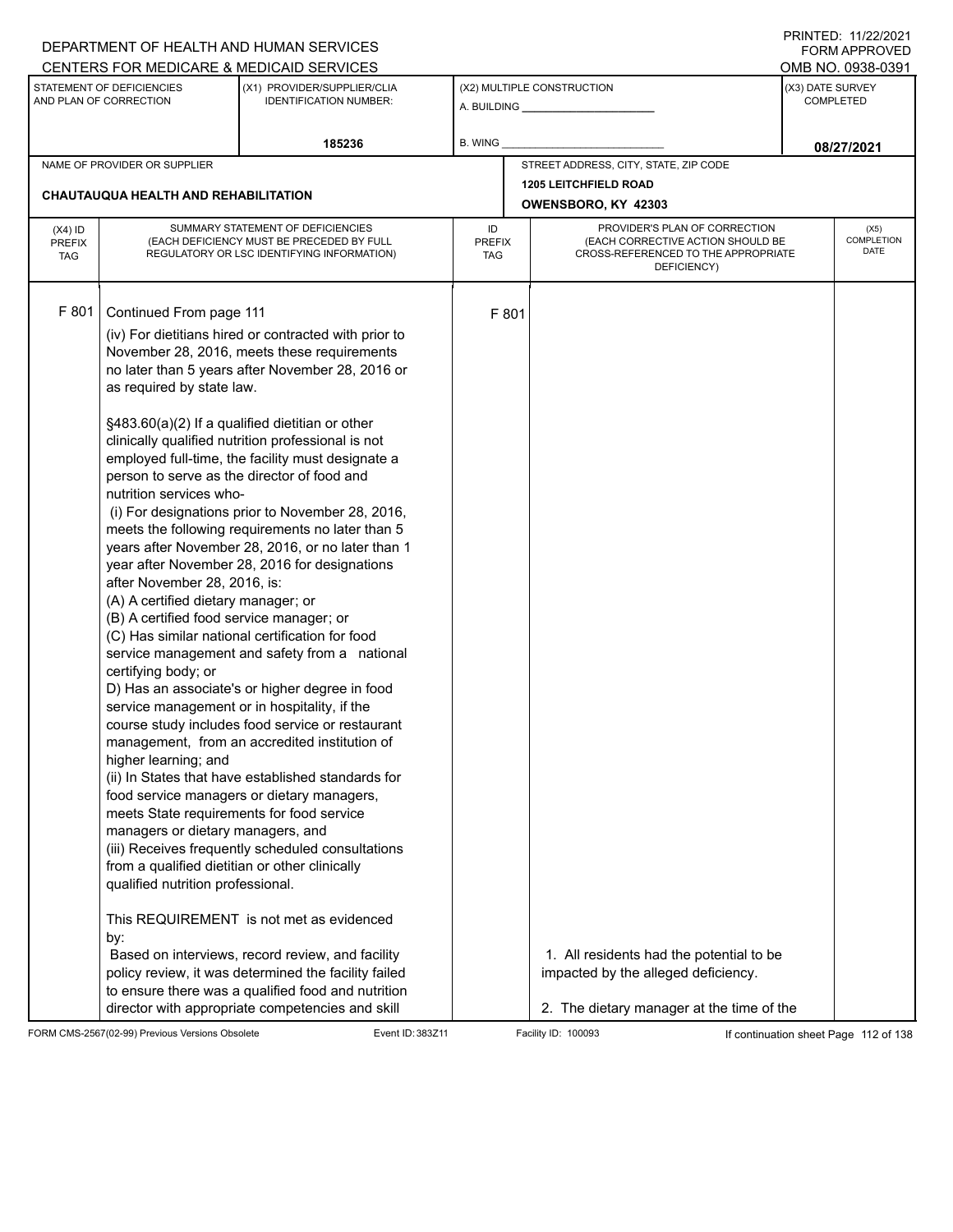|                                          |                                                                                                                                                                                                                                                                                                                                                                 | DEPARTMENT OF HEALTH AND HUMAN SERVICES                                                                                                                                                                                                                                                                                                                                                                                                                                                                                                                                                                                                                                                                                                                                                                                                                                                                                                                                                                                                                                                                                                                                                                                                                                                             |                            |                                                                                                                                                                                                                                                                                                                                                                                                                                                                                                                                                                                                                                                                                                                                                                                                                                                                                                                                                                                                                                                                                                                                                                                                    |                  | 111111111122.1112212121<br><b>FORM APPROVED</b> |
|------------------------------------------|-----------------------------------------------------------------------------------------------------------------------------------------------------------------------------------------------------------------------------------------------------------------------------------------------------------------------------------------------------------------|-----------------------------------------------------------------------------------------------------------------------------------------------------------------------------------------------------------------------------------------------------------------------------------------------------------------------------------------------------------------------------------------------------------------------------------------------------------------------------------------------------------------------------------------------------------------------------------------------------------------------------------------------------------------------------------------------------------------------------------------------------------------------------------------------------------------------------------------------------------------------------------------------------------------------------------------------------------------------------------------------------------------------------------------------------------------------------------------------------------------------------------------------------------------------------------------------------------------------------------------------------------------------------------------------------|----------------------------|----------------------------------------------------------------------------------------------------------------------------------------------------------------------------------------------------------------------------------------------------------------------------------------------------------------------------------------------------------------------------------------------------------------------------------------------------------------------------------------------------------------------------------------------------------------------------------------------------------------------------------------------------------------------------------------------------------------------------------------------------------------------------------------------------------------------------------------------------------------------------------------------------------------------------------------------------------------------------------------------------------------------------------------------------------------------------------------------------------------------------------------------------------------------------------------------------|------------------|-------------------------------------------------|
|                                          |                                                                                                                                                                                                                                                                                                                                                                 | CENTERS FOR MEDICARE & MEDICAID SERVICES                                                                                                                                                                                                                                                                                                                                                                                                                                                                                                                                                                                                                                                                                                                                                                                                                                                                                                                                                                                                                                                                                                                                                                                                                                                            |                            |                                                                                                                                                                                                                                                                                                                                                                                                                                                                                                                                                                                                                                                                                                                                                                                                                                                                                                                                                                                                                                                                                                                                                                                                    |                  | OMB NO. 0938-0391                               |
|                                          | STATEMENT OF DEFICIENCIES<br>AND PLAN OF CORRECTION                                                                                                                                                                                                                                                                                                             | (X1) PROVIDER/SUPPLIER/CLIA<br><b>IDENTIFICATION NUMBER:</b>                                                                                                                                                                                                                                                                                                                                                                                                                                                                                                                                                                                                                                                                                                                                                                                                                                                                                                                                                                                                                                                                                                                                                                                                                                        |                            | (X2) MULTIPLE CONSTRUCTION                                                                                                                                                                                                                                                                                                                                                                                                                                                                                                                                                                                                                                                                                                                                                                                                                                                                                                                                                                                                                                                                                                                                                                         | (X3) DATE SURVEY | <b>COMPLETED</b>                                |
|                                          |                                                                                                                                                                                                                                                                                                                                                                 | 185236                                                                                                                                                                                                                                                                                                                                                                                                                                                                                                                                                                                                                                                                                                                                                                                                                                                                                                                                                                                                                                                                                                                                                                                                                                                                                              | B. WING                    |                                                                                                                                                                                                                                                                                                                                                                                                                                                                                                                                                                                                                                                                                                                                                                                                                                                                                                                                                                                                                                                                                                                                                                                                    |                  | 08/27/2021                                      |
|                                          | NAME OF PROVIDER OR SUPPLIER                                                                                                                                                                                                                                                                                                                                    |                                                                                                                                                                                                                                                                                                                                                                                                                                                                                                                                                                                                                                                                                                                                                                                                                                                                                                                                                                                                                                                                                                                                                                                                                                                                                                     |                            | STREET ADDRESS, CITY, STATE, ZIP CODE                                                                                                                                                                                                                                                                                                                                                                                                                                                                                                                                                                                                                                                                                                                                                                                                                                                                                                                                                                                                                                                                                                                                                              |                  |                                                 |
|                                          |                                                                                                                                                                                                                                                                                                                                                                 |                                                                                                                                                                                                                                                                                                                                                                                                                                                                                                                                                                                                                                                                                                                                                                                                                                                                                                                                                                                                                                                                                                                                                                                                                                                                                                     |                            | <b>1205 LEITCHFIELD ROAD</b>                                                                                                                                                                                                                                                                                                                                                                                                                                                                                                                                                                                                                                                                                                                                                                                                                                                                                                                                                                                                                                                                                                                                                                       |                  |                                                 |
|                                          | CHAUTAUQUA HEALTH AND REHABILITATION                                                                                                                                                                                                                                                                                                                            |                                                                                                                                                                                                                                                                                                                                                                                                                                                                                                                                                                                                                                                                                                                                                                                                                                                                                                                                                                                                                                                                                                                                                                                                                                                                                                     |                            | OWENSBORO, KY 42303                                                                                                                                                                                                                                                                                                                                                                                                                                                                                                                                                                                                                                                                                                                                                                                                                                                                                                                                                                                                                                                                                                                                                                                |                  |                                                 |
| $(X4)$ ID<br><b>PREFIX</b><br><b>TAG</b> |                                                                                                                                                                                                                                                                                                                                                                 | SUMMARY STATEMENT OF DEFICIENCIES<br>(EACH DEFICIENCY MUST BE PRECEDED BY FULL<br>REGULATORY OR LSC IDENTIFYING INFORMATION)                                                                                                                                                                                                                                                                                                                                                                                                                                                                                                                                                                                                                                                                                                                                                                                                                                                                                                                                                                                                                                                                                                                                                                        | ID<br><b>PREFIX</b><br>TAG | PROVIDER'S PLAN OF CORRECTION<br>(EACH CORRECTIVE ACTION SHOULD BE<br>CROSS-REFERENCED TO THE APPROPRIATE<br>DEFICIENCY)                                                                                                                                                                                                                                                                                                                                                                                                                                                                                                                                                                                                                                                                                                                                                                                                                                                                                                                                                                                                                                                                           |                  | (X5)<br><b>COMPLETION</b><br><b>DATE</b>        |
| F 801                                    | Continued From page 112<br>Manager (CDM), a Certified Food Service<br>The findings included:<br>study included food service or restaurant<br>higher learning, and in states that have<br>The qualified Dietitian or other clinically<br>Director for the consistent preparation and<br>staff.<br>Cross reference: F803 (Menus) and F812<br>(Kitchen sanitation) | sets to carry out food and nutrition services for all<br>one hundred eleven (111) residents in the facility.<br>The facility failed to ensure the Director for Food<br>and Nutrition Services was a Certified Dietary<br>Manager, had a national certification for food<br>service management or had an Associates or<br>higher degree in food service management.<br>Review of the facility's policy titled, "Professional<br>Staffing" revised 10/2019, revealed a qualified<br>Food Services Director was one who: was a<br>Certified Dietary Manager; or was a Certified<br>Food Service Manager; or had similar national<br>certification for food service management and<br>safety from a national certifying body; or had an<br>Associate's or higher degree in food service<br>management or in hospitality, if the course of<br>management from an accredited institution of<br>established standards for Food Service Manager<br>or Dietary Managers, meet state requirements for<br>food service managers or dietary managers<br>qualified nutrition professional would provide<br>guidance and oversight to the Dining Services<br>service of all regular and therapeutic diets and<br>the training and supervision of all department<br>Review of the Dietary Manager's (DM) personnel | F 801                      | survey is no longer employed at the facility<br>effective 8/24/21.<br>3. A qualified Dietary Manager began<br>working at the facility on 8/27/21 and has<br>been continually supervising the dietary<br>department and staff fi since that date.<br>Additional qualified Registered Dietitian<br>consultant licensed by the State of<br>Kentucky to be onsite 35 hours a week or<br>more effective 10/20/2021 and will provide<br>direct oversight of kitchen staff, including<br>sanitation audits, menu oversight, and<br>staff in-servicing as needed. No one will<br>be hired to serve as the director of food<br>and nutrition services that is not a<br>qualified director unless they are enrolled<br>in a certified dietary manager course. All<br>Dietary Management staff will be required<br>to maintain valid credentials/licenses.<br>4. The facility administrator will review<br>and validate credentials for any person<br>hired to oversee the dietary department<br>prior to their start date with the facility.<br>Credentials will be reviewed by the facility<br><b>Quality Assurance and Performance</b><br>Improvement committee monthly to<br>ensure continued compliance. |                  |                                                 |
|                                          |                                                                                                                                                                                                                                                                                                                                                                 | records revealed it contained no specific training                                                                                                                                                                                                                                                                                                                                                                                                                                                                                                                                                                                                                                                                                                                                                                                                                                                                                                                                                                                                                                                                                                                                                                                                                                                  |                            |                                                                                                                                                                                                                                                                                                                                                                                                                                                                                                                                                                                                                                                                                                                                                                                                                                                                                                                                                                                                                                                                                                                                                                                                    |                  |                                                 |

FORM CMS-2567(02-99) Previous Versions Obsolete Event ID: 383Z11 Facility ID: 100093 If continuation sheet Page 113 of 138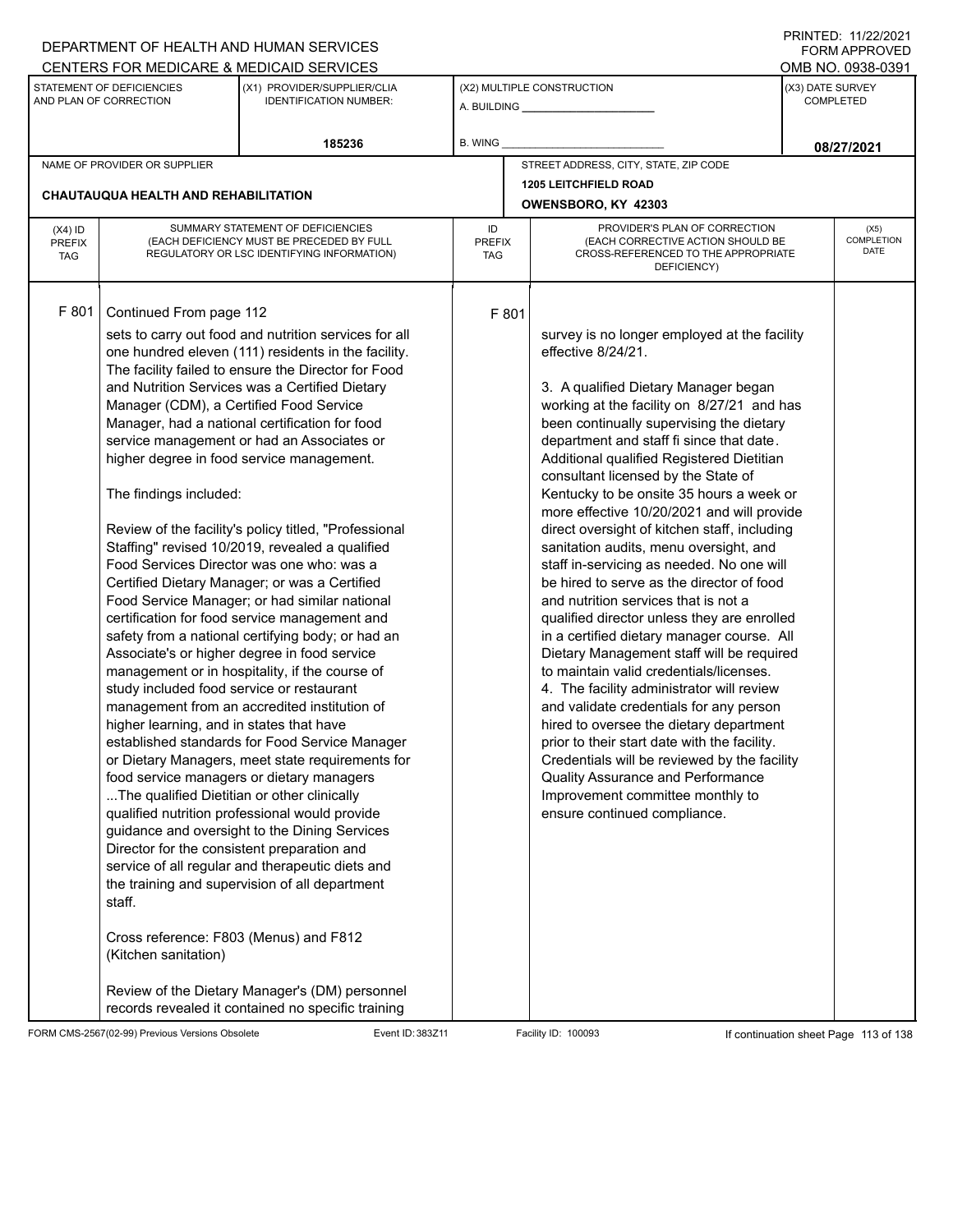|                                          |                                                                                                                                                                                                                                                                                                                                                                                                | DEPARTMENT OF HEALTH AND HUMAN SERVICES                                                                                                                                                                                                                                                                                                                                                                                                                                                                                                                                                                                                                                                                                                                                                                                                                                                                                                                                                                                                                                                                                                                                                                                |                            |                                                                                                                          | <b>FORM APPROVED</b>                 |
|------------------------------------------|------------------------------------------------------------------------------------------------------------------------------------------------------------------------------------------------------------------------------------------------------------------------------------------------------------------------------------------------------------------------------------------------|------------------------------------------------------------------------------------------------------------------------------------------------------------------------------------------------------------------------------------------------------------------------------------------------------------------------------------------------------------------------------------------------------------------------------------------------------------------------------------------------------------------------------------------------------------------------------------------------------------------------------------------------------------------------------------------------------------------------------------------------------------------------------------------------------------------------------------------------------------------------------------------------------------------------------------------------------------------------------------------------------------------------------------------------------------------------------------------------------------------------------------------------------------------------------------------------------------------------|----------------------------|--------------------------------------------------------------------------------------------------------------------------|--------------------------------------|
|                                          |                                                                                                                                                                                                                                                                                                                                                                                                | CENTERS FOR MEDICARE & MEDICAID SERVICES                                                                                                                                                                                                                                                                                                                                                                                                                                                                                                                                                                                                                                                                                                                                                                                                                                                                                                                                                                                                                                                                                                                                                                               |                            |                                                                                                                          | OMB NO. 0938-0391                    |
|                                          | STATEMENT OF DEFICIENCIES<br>AND PLAN OF CORRECTION                                                                                                                                                                                                                                                                                                                                            | (X1) PROVIDER/SUPPLIER/CLIA<br><b>IDENTIFICATION NUMBER:</b>                                                                                                                                                                                                                                                                                                                                                                                                                                                                                                                                                                                                                                                                                                                                                                                                                                                                                                                                                                                                                                                                                                                                                           |                            | (X2) MULTIPLE CONSTRUCTION                                                                                               | (X3) DATE SURVEY<br><b>COMPLETED</b> |
|                                          |                                                                                                                                                                                                                                                                                                                                                                                                | 185236                                                                                                                                                                                                                                                                                                                                                                                                                                                                                                                                                                                                                                                                                                                                                                                                                                                                                                                                                                                                                                                                                                                                                                                                                 | <b>B. WING</b>             |                                                                                                                          | 08/27/2021                           |
|                                          | NAME OF PROVIDER OR SUPPLIER                                                                                                                                                                                                                                                                                                                                                                   |                                                                                                                                                                                                                                                                                                                                                                                                                                                                                                                                                                                                                                                                                                                                                                                                                                                                                                                                                                                                                                                                                                                                                                                                                        |                            | STREET ADDRESS, CITY, STATE, ZIP CODE                                                                                    |                                      |
|                                          | <b>CHAUTAUQUA HEALTH AND REHABILITATION</b>                                                                                                                                                                                                                                                                                                                                                    |                                                                                                                                                                                                                                                                                                                                                                                                                                                                                                                                                                                                                                                                                                                                                                                                                                                                                                                                                                                                                                                                                                                                                                                                                        |                            | <b>1205 LEITCHFIELD ROAD</b><br>OWENSBORO, KY 42303                                                                      |                                      |
|                                          |                                                                                                                                                                                                                                                                                                                                                                                                |                                                                                                                                                                                                                                                                                                                                                                                                                                                                                                                                                                                                                                                                                                                                                                                                                                                                                                                                                                                                                                                                                                                                                                                                                        |                            |                                                                                                                          |                                      |
| $(X4)$ ID<br><b>PREFIX</b><br><b>TAG</b> |                                                                                                                                                                                                                                                                                                                                                                                                | SUMMARY STATEMENT OF DEFICIENCIES<br>(EACH DEFICIENCY MUST BE PRECEDED BY FULL<br>REGULATORY OR LSC IDENTIFYING INFORMATION)                                                                                                                                                                                                                                                                                                                                                                                                                                                                                                                                                                                                                                                                                                                                                                                                                                                                                                                                                                                                                                                                                           | ID<br><b>PREFIX</b><br>TAG | PROVIDER'S PLAN OF CORRECTION<br>(EACH CORRECTIVE ACTION SHOULD BE<br>CROSS-REFERENCED TO THE APPROPRIATE<br>DEFICIENCY) | (X5)<br><b>COMPLETION</b><br>DATE    |
| F 801                                    | Continued From page 113<br>current position of DM July 1,2021.<br>the Regional Director of Culinary Services<br>course.<br>was aware they needed to have a qualified<br>then went to an assisted living facility. Per<br>facility with the new contract company, on<br>07/01/2021, as the Dietary Manager. The<br>Administrator stated, she was under the<br>in ServSafe (Safe food handling). | related to food service management. Continued<br>review revealed the DM had a chef position from<br>03/05/2019 to 07/01/2021 and was placed in the<br>Interview with the Registered Dietitian (RD) and<br>(RDCS), on 08/25/2021 at 12:15 PM, revealed a<br>new company for the kitchen staff had been<br>contracted about seven (7) weeks ago. The RD<br>said the DM would not be in the facility the rest of<br>the week. Continued interview revealed the<br>RDCS was the Dietary Manager's supervisor.<br>Per interview, the Dietary Managere was not a<br>Certified Dietary Manager and had not been<br>enrolled in the Certified Dietary Manager (CDM)<br>Interview with the Nursing Home Administrator<br>(NHA), on 08/26/2021 at 9:39 AM, revealed she<br>dietary manager or CDM in place. Continued<br>interview revealed the Dietary Manager had<br>previously worked at the facility as a cook and<br>inteview, the Dietary Manager came back to the<br>impression the Dietary Manager was a qualified<br>DM. She said the Registered Dietician was only<br>contracted for two (2) days a week. Further<br>interview revealed the current Dietary Manager<br>was not a CDM or qualified DM and not certified | F 801                      |                                                                                                                          |                                      |
| F803<br>$SS = F$                         | $CFR(s)$ : 483.60(c)(1)-(7)                                                                                                                                                                                                                                                                                                                                                                    | Menus Meet Resident Nds/Prep in Adv/Followed                                                                                                                                                                                                                                                                                                                                                                                                                                                                                                                                                                                                                                                                                                                                                                                                                                                                                                                                                                                                                                                                                                                                                                           | F 803                      |                                                                                                                          | 11/5/21                              |

FORM CMS-2567(02-99) Previous Versions Obsolete Event ID: 383Z11 Facility ID: 100093 If continuation sheet Page 114 of 138

DEPARTMENT OF HEALTH AND HUMAN SERVICES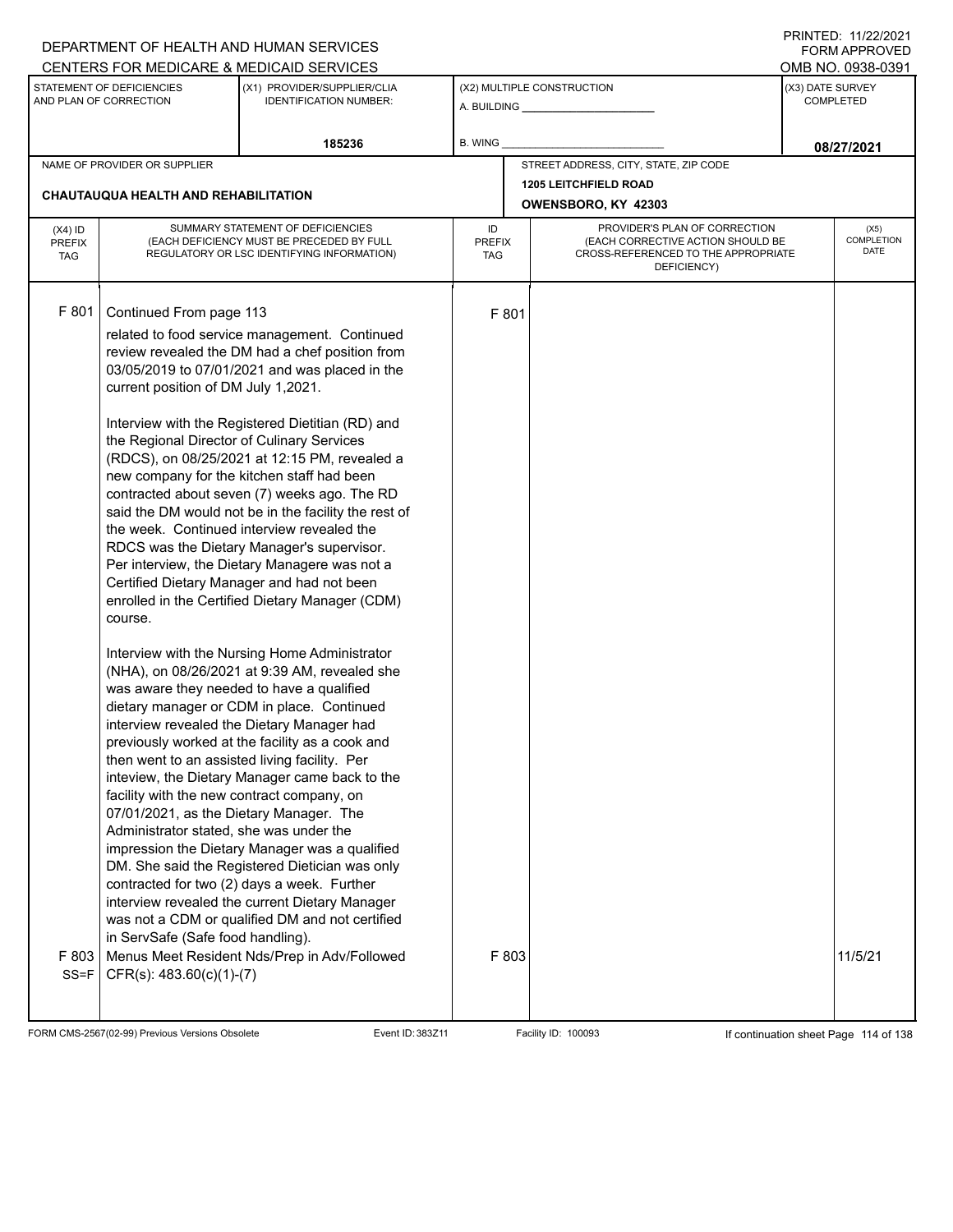|                                   |                                                                                                                                                                                                                                                                                                                                                                                                            | DEPARTMENT OF HEALTH AND HUMAN SERVICES                                                                                                                                                                                                                                                                                                                                                                               |                            |       |                                                                                                                                                                                                                                           |                  | I INITILD. III <i>ll</i> iculi<br>FORM APPROVED |
|-----------------------------------|------------------------------------------------------------------------------------------------------------------------------------------------------------------------------------------------------------------------------------------------------------------------------------------------------------------------------------------------------------------------------------------------------------|-----------------------------------------------------------------------------------------------------------------------------------------------------------------------------------------------------------------------------------------------------------------------------------------------------------------------------------------------------------------------------------------------------------------------|----------------------------|-------|-------------------------------------------------------------------------------------------------------------------------------------------------------------------------------------------------------------------------------------------|------------------|-------------------------------------------------|
|                                   | STATEMENT OF DEFICIENCIES                                                                                                                                                                                                                                                                                                                                                                                  | CENTERS FOR MEDICARE & MEDICAID SERVICES<br>(X1) PROVIDER/SUPPLIER/CLIA                                                                                                                                                                                                                                                                                                                                               |                            |       | (X2) MULTIPLE CONSTRUCTION                                                                                                                                                                                                                | (X3) DATE SURVEY | OMB NO. 0938-0391                               |
|                                   | AND PLAN OF CORRECTION                                                                                                                                                                                                                                                                                                                                                                                     | <b>IDENTIFICATION NUMBER:</b>                                                                                                                                                                                                                                                                                                                                                                                         |                            |       |                                                                                                                                                                                                                                           |                  | <b>COMPLETED</b>                                |
|                                   |                                                                                                                                                                                                                                                                                                                                                                                                            | 185236                                                                                                                                                                                                                                                                                                                                                                                                                | B. WING                    |       |                                                                                                                                                                                                                                           |                  | 08/27/2021                                      |
|                                   | NAME OF PROVIDER OR SUPPLIER                                                                                                                                                                                                                                                                                                                                                                               |                                                                                                                                                                                                                                                                                                                                                                                                                       |                            |       | STREET ADDRESS, CITY, STATE, ZIP CODE                                                                                                                                                                                                     |                  |                                                 |
|                                   | CHAUTAUQUA HEALTH AND REHABILITATION                                                                                                                                                                                                                                                                                                                                                                       |                                                                                                                                                                                                                                                                                                                                                                                                                       |                            |       | <b>1205 LEITCHFIELD ROAD</b><br>OWENSBORO, KY 42303                                                                                                                                                                                       |                  |                                                 |
| $(X4)$ ID<br>PREFIX<br><b>TAG</b> |                                                                                                                                                                                                                                                                                                                                                                                                            | SUMMARY STATEMENT OF DEFICIENCIES<br>(EACH DEFICIENCY MUST BE PRECEDED BY FULL<br>REGULATORY OR LSC IDENTIFYING INFORMATION)                                                                                                                                                                                                                                                                                          | ID<br><b>PREFIX</b><br>TAG |       | PROVIDER'S PLAN OF CORRECTION<br>(EACH CORRECTIVE ACTION SHOULD BE<br>CROSS-REFERENCED TO THE APPROPRIATE<br>DEFICIENCY)                                                                                                                  |                  | (X5)<br>COMPLETION<br>DATE                      |
| F 803                             | Continued From page 114<br>Menus must-<br>guidelines.;<br>§483.60(c)(2) Be prepared in advance;<br>§483.60(c)(3) Be followed;<br>§483.60(c)(4) Reflect, based on a facility's<br>input received from residents and resident<br>groups;<br>§483.60(c)(5) Be updated periodically;<br>§483.60(c)(6) Be reviewed by the facility's<br>professional for nutritional adequacy; and<br>personal dietary choices. | §483.60(c) Menus and nutritional adequacy.<br>§483.60(c)(1) Meet the nutritional needs of<br>residents in accordance with established national<br>reasonable efforts, the religious, cultural and<br>ethnic needs of the resident population, as well as<br>dietitian or other clinically qualified nutrition<br>§483.60(c)(7) Nothing in this paragraph should be<br>construed to limit the resident's right to make |                            | F 803 |                                                                                                                                                                                                                                           |                  |                                                 |
|                                   | by:<br>reviews, and facility policy review, it was<br>hundred and eleven (111) residents.                                                                                                                                                                                                                                                                                                                  | This REQUIREMENT is not met as evidenced<br>Based on observations, interviews, record<br>determined the facility failed to ensure the menus<br>and recipes were followed in one (1) of one (1)<br>facility kitchen with the potential to affect one                                                                                                                                                                   |                            |       | 1. No specific resident was impacted by<br>the alleged deficiency.<br>2. All residents had the potential to be<br>impacted by the alleged deficiency.<br>Menus, recipes, and diet guides were<br>printed 8/23/21 for staff and residents. |                  |                                                 |

FORM CMS-2567(02-99) Previous Versions Obsolete Event ID: 383Z11 Facility ID: 100093 If continuation sheet Page 115 of 138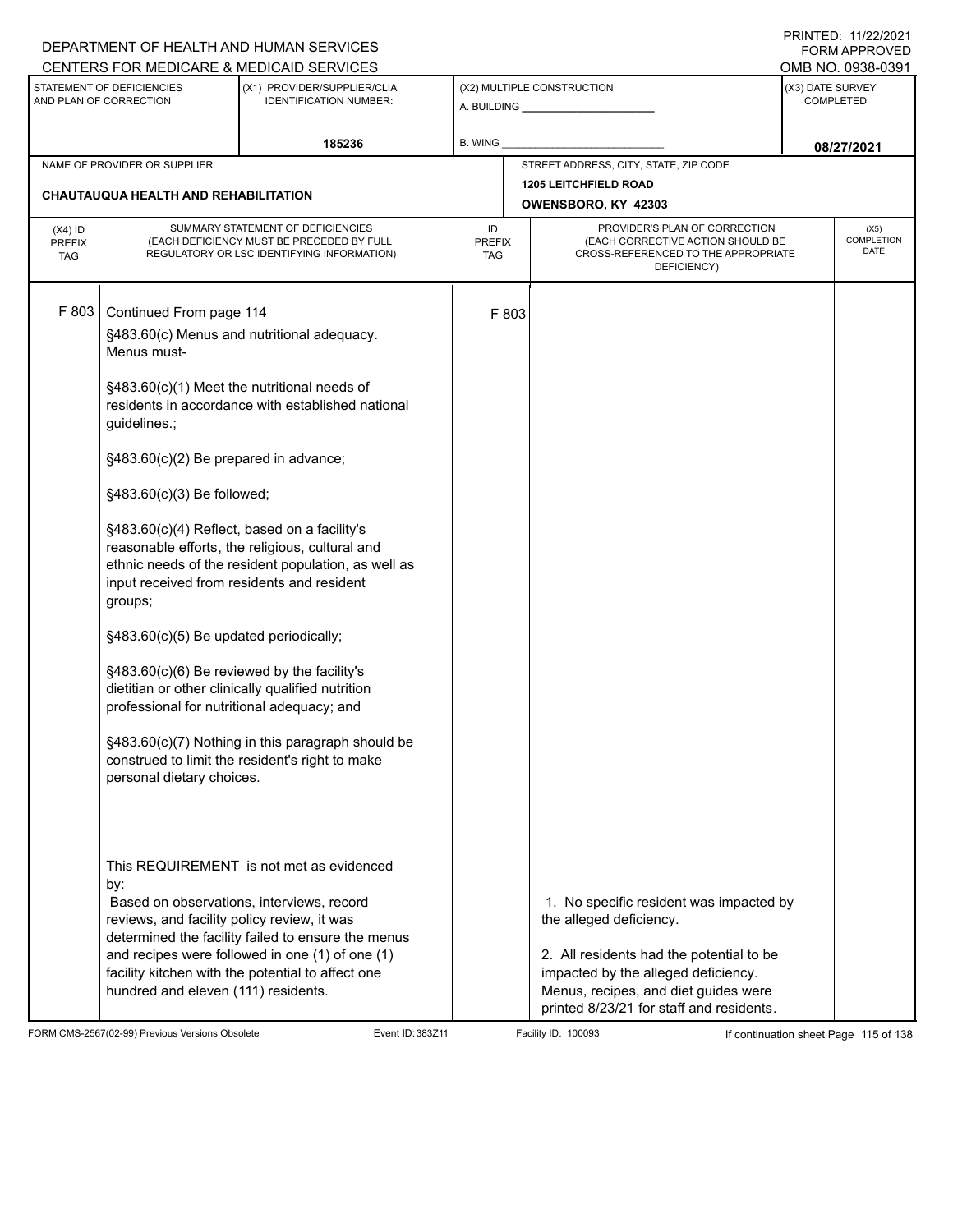|                                   |                                                                                                                                                                                                                                                                                                                                                                                | DEPARTMENT OF HEALTH AND HUMAN SERVICES                                                                                                                                                                                                                                                                                                                                                                                                                                                                                                                                                                                                                                                                                                                                                                                                                                                                                                                                                                                                                                                                                                                                                                                                                  |                                   |       |                                                                                                                                                                                                                                                                                                                                                                                                                                                                                                                                                                                                                                                                                                                                                                                                                                                                                                                                                                                                                                                                                                                                                                                                                                                                                                                                                                                          |                  | $1 \times 1 \times 1 = 1$ . $11221222$<br><b>FORM APPROVED</b> |
|-----------------------------------|--------------------------------------------------------------------------------------------------------------------------------------------------------------------------------------------------------------------------------------------------------------------------------------------------------------------------------------------------------------------------------|----------------------------------------------------------------------------------------------------------------------------------------------------------------------------------------------------------------------------------------------------------------------------------------------------------------------------------------------------------------------------------------------------------------------------------------------------------------------------------------------------------------------------------------------------------------------------------------------------------------------------------------------------------------------------------------------------------------------------------------------------------------------------------------------------------------------------------------------------------------------------------------------------------------------------------------------------------------------------------------------------------------------------------------------------------------------------------------------------------------------------------------------------------------------------------------------------------------------------------------------------------|-----------------------------------|-------|------------------------------------------------------------------------------------------------------------------------------------------------------------------------------------------------------------------------------------------------------------------------------------------------------------------------------------------------------------------------------------------------------------------------------------------------------------------------------------------------------------------------------------------------------------------------------------------------------------------------------------------------------------------------------------------------------------------------------------------------------------------------------------------------------------------------------------------------------------------------------------------------------------------------------------------------------------------------------------------------------------------------------------------------------------------------------------------------------------------------------------------------------------------------------------------------------------------------------------------------------------------------------------------------------------------------------------------------------------------------------------------|------------------|----------------------------------------------------------------|
|                                   |                                                                                                                                                                                                                                                                                                                                                                                | CENTERS FOR MEDICARE & MEDICAID SERVICES                                                                                                                                                                                                                                                                                                                                                                                                                                                                                                                                                                                                                                                                                                                                                                                                                                                                                                                                                                                                                                                                                                                                                                                                                 |                                   |       |                                                                                                                                                                                                                                                                                                                                                                                                                                                                                                                                                                                                                                                                                                                                                                                                                                                                                                                                                                                                                                                                                                                                                                                                                                                                                                                                                                                          |                  | OMB NO. 0938-0391                                              |
|                                   | STATEMENT OF DEFICIENCIES<br>AND PLAN OF CORRECTION                                                                                                                                                                                                                                                                                                                            | (X1) PROVIDER/SUPPLIER/CLIA<br><b>IDENTIFICATION NUMBER:</b>                                                                                                                                                                                                                                                                                                                                                                                                                                                                                                                                                                                                                                                                                                                                                                                                                                                                                                                                                                                                                                                                                                                                                                                             |                                   |       | (X2) MULTIPLE CONSTRUCTION                                                                                                                                                                                                                                                                                                                                                                                                                                                                                                                                                                                                                                                                                                                                                                                                                                                                                                                                                                                                                                                                                                                                                                                                                                                                                                                                                               | (X3) DATE SURVEY | <b>COMPLETED</b>                                               |
|                                   |                                                                                                                                                                                                                                                                                                                                                                                | 185236                                                                                                                                                                                                                                                                                                                                                                                                                                                                                                                                                                                                                                                                                                                                                                                                                                                                                                                                                                                                                                                                                                                                                                                                                                                   | B. WING                           |       |                                                                                                                                                                                                                                                                                                                                                                                                                                                                                                                                                                                                                                                                                                                                                                                                                                                                                                                                                                                                                                                                                                                                                                                                                                                                                                                                                                                          |                  | 08/27/2021                                                     |
|                                   | NAME OF PROVIDER OR SUPPLIER                                                                                                                                                                                                                                                                                                                                                   |                                                                                                                                                                                                                                                                                                                                                                                                                                                                                                                                                                                                                                                                                                                                                                                                                                                                                                                                                                                                                                                                                                                                                                                                                                                          |                                   |       | STREET ADDRESS, CITY, STATE, ZIP CODE                                                                                                                                                                                                                                                                                                                                                                                                                                                                                                                                                                                                                                                                                                                                                                                                                                                                                                                                                                                                                                                                                                                                                                                                                                                                                                                                                    |                  |                                                                |
|                                   |                                                                                                                                                                                                                                                                                                                                                                                |                                                                                                                                                                                                                                                                                                                                                                                                                                                                                                                                                                                                                                                                                                                                                                                                                                                                                                                                                                                                                                                                                                                                                                                                                                                          |                                   |       | <b>1205 LEITCHFIELD ROAD</b>                                                                                                                                                                                                                                                                                                                                                                                                                                                                                                                                                                                                                                                                                                                                                                                                                                                                                                                                                                                                                                                                                                                                                                                                                                                                                                                                                             |                  |                                                                |
|                                   | <b>CHAUTAUQUA HEALTH AND REHABILITATION</b>                                                                                                                                                                                                                                                                                                                                    |                                                                                                                                                                                                                                                                                                                                                                                                                                                                                                                                                                                                                                                                                                                                                                                                                                                                                                                                                                                                                                                                                                                                                                                                                                                          |                                   |       | OWENSBORO, KY 42303                                                                                                                                                                                                                                                                                                                                                                                                                                                                                                                                                                                                                                                                                                                                                                                                                                                                                                                                                                                                                                                                                                                                                                                                                                                                                                                                                                      |                  |                                                                |
| $(X4)$ ID<br>PREFIX<br><b>TAG</b> |                                                                                                                                                                                                                                                                                                                                                                                | SUMMARY STATEMENT OF DEFICIENCIES<br>(EACH DEFICIENCY MUST BE PRECEDED BY FULL<br>REGULATORY OR LSC IDENTIFYING INFORMATION)                                                                                                                                                                                                                                                                                                                                                                                                                                                                                                                                                                                                                                                                                                                                                                                                                                                                                                                                                                                                                                                                                                                             | ID<br><b>PREFIX</b><br><b>TAG</b> |       | PROVIDER'S PLAN OF CORRECTION<br>(EACH CORRECTIVE ACTION SHOULD BE<br>CROSS-REFERENCED TO THE APPROPRIATE<br>DEFICIENCY)                                                                                                                                                                                                                                                                                                                                                                                                                                                                                                                                                                                                                                                                                                                                                                                                                                                                                                                                                                                                                                                                                                                                                                                                                                                                 |                  | (X5)<br>COMPLETION<br>DATE                                     |
| F 803                             | Continued From page 115<br>The findings include:<br>unless changed in response to preference,<br>unavailability of an item, or a special meal.<br>Dietitian (RD), on 08/25/2021 at 12:15 PM,<br>revealed the following menu: 08/24/2021<br>dinner roll, and orange sherbet.<br>Dietary Aide (DA) was preparing a pureed<br>cookie.<br>Interview with an unsampled resident, on | Review of the facility's polic, y titled "Menus"<br>revised 10/2019, revealed menu cycles would<br>include standardized recipes. Continued review<br>revealed the Menus were served as written,<br>Review of the menus provided by the Registered<br>Tuesday lunch: Southern fried chicken, orange<br>twist, macaroni and cheese, buttered chopped<br>spinach, dinner roll, and cookie, 08/25/2021<br>Wednesday lunch: Salisbury steak, beef gravy,<br>chopped parsley rice pilaf, buttered kernel corn,<br>Observations of the lunch preparation in the<br>kitchen, on 08/25/2021 at 9:51 AM, revealed the<br>dessert. Continued observation revealed the DA<br>put a spoonful of the fruit/marshmallow mixture<br>into the food processer and added thickener at<br>various times, without measuring or referring to a<br>recipe for puree texture. The DA said the mixture<br>was called raspberry ambrosia. Per interview, the<br>Dietary Manager (DM) was out of the facility for<br>the next couple of days. The DA stated, a "fill-in"<br>Dietary Manager was in the facility the day before.<br>Interview with Resident #98, on 08/24/2021 at<br>12:16 PM, revealed the resident received chicken<br>tenders, macaroni salad, green beans, and a |                                   | F 803 | Residents receiving alternate entree items<br>will be interviewed by the Dietary Manager<br>or Registered Dietitian to obtain<br>preferences and alternates will be<br>provided that adhere to resident□s<br>preferences and provide sufficient<br>variation.<br>3. Menus and recipes have been<br>provided by the contract company and the<br>dietary staff was trained on 10/15/21 on<br>tray card accuracy, including following<br>menus as written, including all applicable<br>therapeutic diets and texture-modified<br>diets; proper measurement techniques for<br>all ingredients; proper portion control;<br>adherence to menu cycle and planned<br>menus and the requirement to have<br>Registered Dietitian approve any and all<br>menu substitutions and need to have all<br>substitutions properly documented.<br>4. The facility administrator or the certified<br>dietary manager and/or the regional<br>culinary director or dietitian will verify that<br>menus and recipes are being followed<br>three times per day for a week, then daily<br>times 2 weeks then weekly times 2 weeks<br>then monthly for 2 months and quarterly<br>for nine months. The certified dietary<br>manager will report findings to the facility<br>Quality Assurance and Performance<br>Improvement committee monthly for<br>review and recommendations to ensure<br>continued compliance. |                  |                                                                |
|                                   |                                                                                                                                                                                                                                                                                                                                                                                | 08/25/2021 at 2:18 PM, revealed the resident                                                                                                                                                                                                                                                                                                                                                                                                                                                                                                                                                                                                                                                                                                                                                                                                                                                                                                                                                                                                                                                                                                                                                                                                             |                                   |       |                                                                                                                                                                                                                                                                                                                                                                                                                                                                                                                                                                                                                                                                                                                                                                                                                                                                                                                                                                                                                                                                                                                                                                                                                                                                                                                                                                                          |                  |                                                                |

FORM CMS-2567(02-99) Previous Versions Obsolete Event ID: 383Z11 Facility ID: 100093 If continuation sheet Page 116 of 138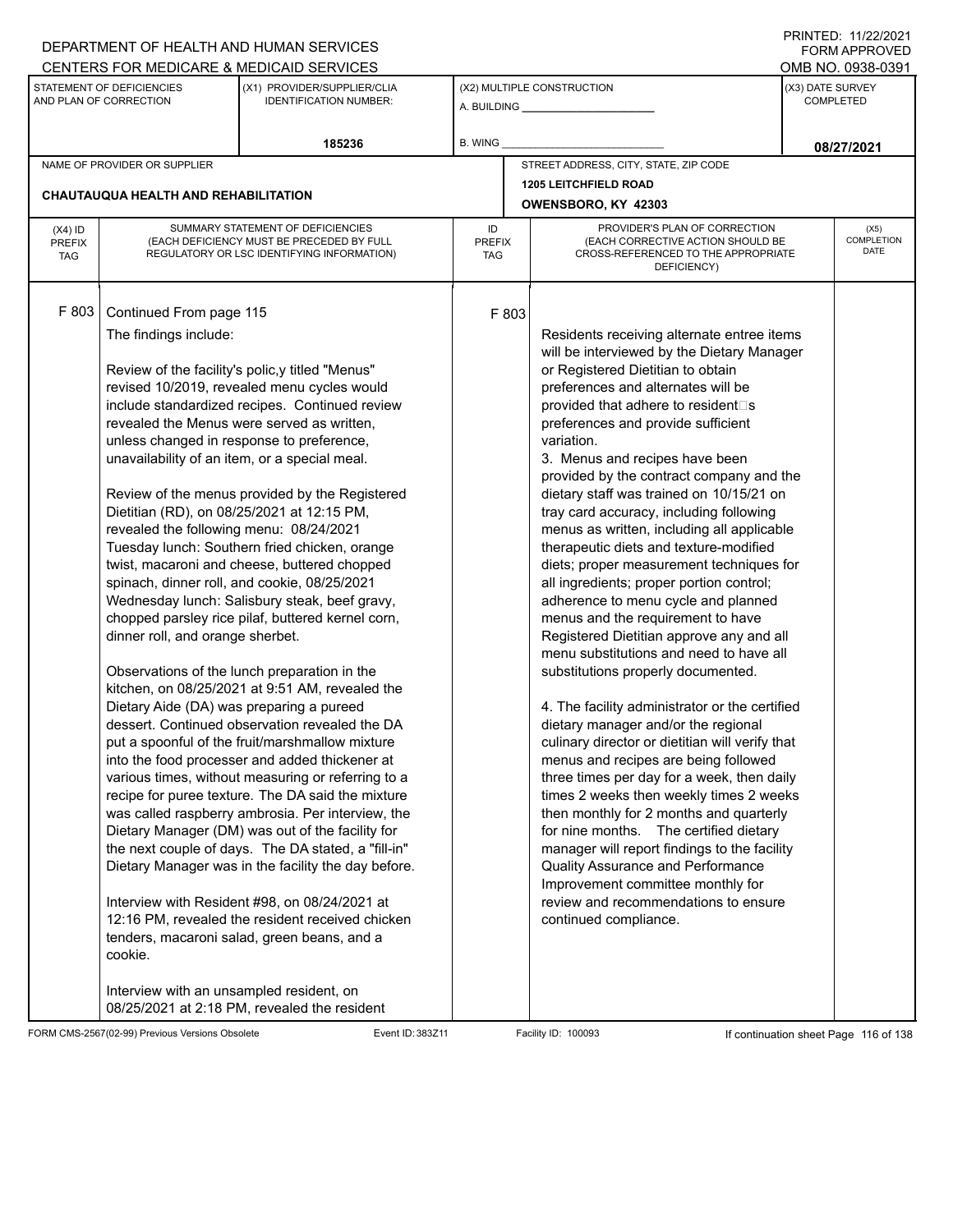|                                          |                                                                                                                                                               | DEPARTMENT OF HEALTH AND HUMAN SERVICES                                                                                                                                                                                                                                                                                                                                                                                                                                                                                                                                                                                                                                                                                                                                                                                                                                                                                                                                                                                                                                                                                                                                                                                                                                                                                                                                                                                                                                                                                                                                              |                     |       |                                                                                                                          |                  | I INITILD. III <i>ll</i> iculi<br><b>FORM APPROVED</b> |
|------------------------------------------|---------------------------------------------------------------------------------------------------------------------------------------------------------------|--------------------------------------------------------------------------------------------------------------------------------------------------------------------------------------------------------------------------------------------------------------------------------------------------------------------------------------------------------------------------------------------------------------------------------------------------------------------------------------------------------------------------------------------------------------------------------------------------------------------------------------------------------------------------------------------------------------------------------------------------------------------------------------------------------------------------------------------------------------------------------------------------------------------------------------------------------------------------------------------------------------------------------------------------------------------------------------------------------------------------------------------------------------------------------------------------------------------------------------------------------------------------------------------------------------------------------------------------------------------------------------------------------------------------------------------------------------------------------------------------------------------------------------------------------------------------------------|---------------------|-------|--------------------------------------------------------------------------------------------------------------------------|------------------|--------------------------------------------------------|
|                                          | STATEMENT OF DEFICIENCIES<br>AND PLAN OF CORRECTION                                                                                                           | CENTERS FOR MEDICARE & MEDICAID SERVICES<br>(X1) PROVIDER/SUPPLIER/CLIA<br><b>IDENTIFICATION NUMBER:</b>                                                                                                                                                                                                                                                                                                                                                                                                                                                                                                                                                                                                                                                                                                                                                                                                                                                                                                                                                                                                                                                                                                                                                                                                                                                                                                                                                                                                                                                                             |                     |       | (X2) MULTIPLE CONSTRUCTION                                                                                               | (X3) DATE SURVEY | OMB NO. 0938-0391<br><b>COMPLETED</b>                  |
|                                          |                                                                                                                                                               | 185236                                                                                                                                                                                                                                                                                                                                                                                                                                                                                                                                                                                                                                                                                                                                                                                                                                                                                                                                                                                                                                                                                                                                                                                                                                                                                                                                                                                                                                                                                                                                                                               | B. WING             |       |                                                                                                                          |                  | 08/27/2021                                             |
|                                          | NAME OF PROVIDER OR SUPPLIER                                                                                                                                  |                                                                                                                                                                                                                                                                                                                                                                                                                                                                                                                                                                                                                                                                                                                                                                                                                                                                                                                                                                                                                                                                                                                                                                                                                                                                                                                                                                                                                                                                                                                                                                                      |                     |       | STREET ADDRESS, CITY, STATE, ZIP CODE                                                                                    |                  |                                                        |
|                                          | CHAUTAUQUA HEALTH AND REHABILITATION                                                                                                                          |                                                                                                                                                                                                                                                                                                                                                                                                                                                                                                                                                                                                                                                                                                                                                                                                                                                                                                                                                                                                                                                                                                                                                                                                                                                                                                                                                                                                                                                                                                                                                                                      |                     |       | <b>1205 LEITCHFIELD ROAD</b><br>OWENSBORO, KY 42303                                                                      |                  |                                                        |
| $(X4)$ ID<br><b>PREFIX</b><br><b>TAG</b> |                                                                                                                                                               | SUMMARY STATEMENT OF DEFICIENCIES<br>(EACH DEFICIENCY MUST BE PRECEDED BY FULL<br>REGULATORY OR LSC IDENTIFYING INFORMATION)                                                                                                                                                                                                                                                                                                                                                                                                                                                                                                                                                                                                                                                                                                                                                                                                                                                                                                                                                                                                                                                                                                                                                                                                                                                                                                                                                                                                                                                         | ID<br>PREFIX<br>TAG |       | PROVIDER'S PLAN OF CORRECTION<br>(EACH CORRECTIVE ACTION SHOULD BE<br>CROSS-REFERENCED TO THE APPROPRIATE<br>DEFICIENCY) |                  | (X5)<br>COMPLETION<br><b>DATE</b>                      |
| F 803                                    | Continued From page 116<br>cups.<br>chicken patties, potato wedges, and peas.<br>aware that peas were a starch.<br>the Regional Director of Culinary Services | received a lot of the same alternates, and the<br>grilled cheese was more like a buttered sandwich.<br>The resident said they received too many fruit<br>Interview with Cook #1, on 08/25/2021 at 10:09<br>AM, revealed the dietary staff did not have any<br>supervision at this time, and they were "just<br>winging it." Continued interview revealed the<br>lunch meal consisted of a chicken sandwich with<br>Interview with Cook #1 and Registered Dietician<br>(RD), on 08/25/2021 at 11:24 AM, revealed the<br>RD was noted to have the menus from the menu<br>book. Per intrview, Cook #1 had not seen the<br>menus before. Cook #1 stated she changed the<br>menu because she could not prepare seafood<br>and the residents had green beans the day<br>before so she changed the vegtable to peas. The<br>RD advised Cook #1 that after she made the<br>changes, the whole meal consisted of starches.<br>Continued interview revealed Cook #1 was not<br>Interview with the Cook #1, on 08/25/2021 at<br>11:35 AM, revealed she did not have any recipes<br>for the food items she prepared. She stated the<br>only thing she knew for sure were the serving<br>sizes. Continued interview revealed she had<br>been making up her own recipes as she went<br>along. She said the Dietary Manager would type<br>up a menu every day and would give that to them<br>to prepare, but no standard menu was available.<br>Interview with the Registered Dietitian (RD) and<br>(RDCS), on 08/25/2021 at 12:15 PM, revealed<br>they provided the Dietary Manager with a copy of |                     | F 803 |                                                                                                                          |                  |                                                        |

FORM CMS-2567(02-99) Previous Versions Obsolete Event ID: 383Z11 Facility ID: 100093 If continuation sheet Page 117 of 138

PRINTED: 11/22/2021 FORM APPROVED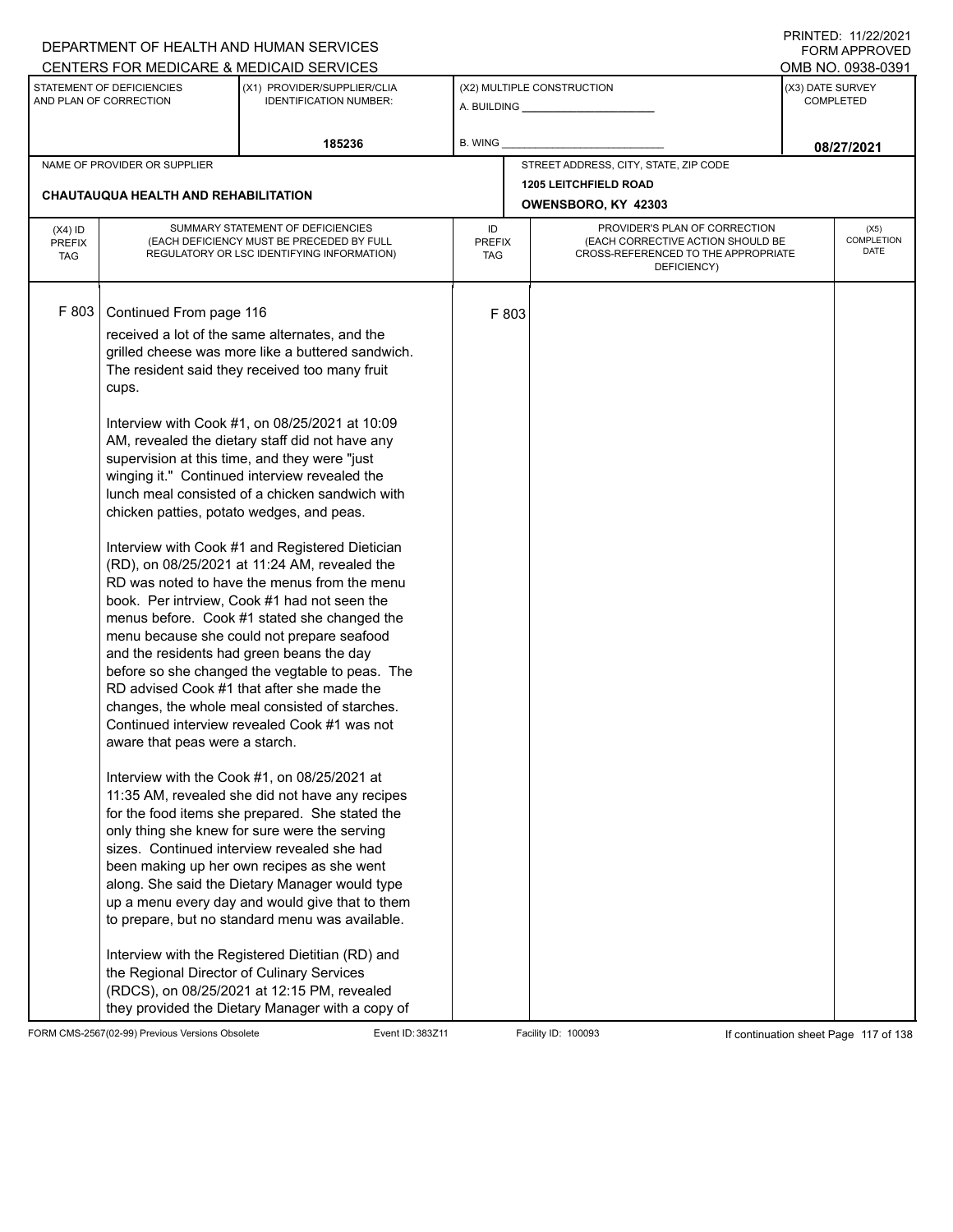|                                   |                                                                                                                                                                                                                                                                                                                             | DEPARTMENT OF HEALTH AND HUMAN SERVICES<br>CENTERS FOR MEDICARE & MEDICAID SERVICES                                                                                                                                                                                                                                                                                                                                                                                                                                                                                                                                                                                                                                                                                                                                                                                                                                                                                                                                                                                                                                                                                                                                                                                                            |                                   |                |                                                                                         |                  | $1 \times 1 \times 1 = 1$ . $11222222$<br>FORM APPROVED<br>OMB NO. 0938-0391 |
|-----------------------------------|-----------------------------------------------------------------------------------------------------------------------------------------------------------------------------------------------------------------------------------------------------------------------------------------------------------------------------|------------------------------------------------------------------------------------------------------------------------------------------------------------------------------------------------------------------------------------------------------------------------------------------------------------------------------------------------------------------------------------------------------------------------------------------------------------------------------------------------------------------------------------------------------------------------------------------------------------------------------------------------------------------------------------------------------------------------------------------------------------------------------------------------------------------------------------------------------------------------------------------------------------------------------------------------------------------------------------------------------------------------------------------------------------------------------------------------------------------------------------------------------------------------------------------------------------------------------------------------------------------------------------------------|-----------------------------------|----------------|-----------------------------------------------------------------------------------------|------------------|------------------------------------------------------------------------------|
|                                   | STATEMENT OF DEFICIENCIES<br>AND PLAN OF CORRECTION                                                                                                                                                                                                                                                                         | (X1) PROVIDER/SUPPLIER/CLIA<br><b>IDENTIFICATION NUMBER:</b>                                                                                                                                                                                                                                                                                                                                                                                                                                                                                                                                                                                                                                                                                                                                                                                                                                                                                                                                                                                                                                                                                                                                                                                                                                   |                                   |                | (X2) MULTIPLE CONSTRUCTION                                                              | (X3) DATE SURVEY | COMPLETED                                                                    |
|                                   |                                                                                                                                                                                                                                                                                                                             | 185236                                                                                                                                                                                                                                                                                                                                                                                                                                                                                                                                                                                                                                                                                                                                                                                                                                                                                                                                                                                                                                                                                                                                                                                                                                                                                         | B. WING                           |                |                                                                                         |                  | 08/27/2021                                                                   |
|                                   | NAME OF PROVIDER OR SUPPLIER<br><b>CHAUTAUQUA HEALTH AND REHABILITATION</b>                                                                                                                                                                                                                                                 |                                                                                                                                                                                                                                                                                                                                                                                                                                                                                                                                                                                                                                                                                                                                                                                                                                                                                                                                                                                                                                                                                                                                                                                                                                                                                                |                                   |                | STREET ADDRESS, CITY, STATE, ZIP CODE<br><b>1205 LEITCHFIELD ROAD</b>                   |                  |                                                                              |
|                                   |                                                                                                                                                                                                                                                                                                                             | SUMMARY STATEMENT OF DEFICIENCIES                                                                                                                                                                                                                                                                                                                                                                                                                                                                                                                                                                                                                                                                                                                                                                                                                                                                                                                                                                                                                                                                                                                                                                                                                                                              |                                   |                | OWENSBORO, KY 42303<br>PROVIDER'S PLAN OF CORRECTION                                    |                  |                                                                              |
| $(X4)$ ID<br>PREFIX<br><b>TAG</b> |                                                                                                                                                                                                                                                                                                                             | (EACH DEFICIENCY MUST BE PRECEDED BY FULL<br>REGULATORY OR LSC IDENTIFYING INFORMATION)                                                                                                                                                                                                                                                                                                                                                                                                                                                                                                                                                                                                                                                                                                                                                                                                                                                                                                                                                                                                                                                                                                                                                                                                        | ID<br><b>PREFIX</b><br><b>TAG</b> |                | (EACH CORRECTIVE ACTION SHOULD BE<br>CROSS-REFERENCED TO THE APPROPRIATE<br>DEFICIENCY) |                  | (X5)<br><b>COMPLETION</b><br><b>DATE</b>                                     |
| F803<br>$SS = F$                  | Continued From page 117<br>unable to find them in the kitchen.<br>ago.<br>CFR(s): 483.60(i)(1)(2)<br>§483.60(i) Food safety requirements.<br>The facility must -<br>§483.60(i)(1) - Procure food from sources<br>state or local authorities.<br>and local laws or regulations.<br>safe growing and food-handling practices. | the necessary in-services for the staff, the menu,<br>and the recipes that accompanied the menu.<br>They said they did not know what happened to<br>them after that point. Per interview, the kitchen<br>was managed by a different contract company.<br>The RD stated the menu book in the kitchen had<br>missing sections and was not the same as the<br>"official" menus provided by the RDCS. The<br>RDCS stated the menus and recipes had been<br>printed for the Dietary Manager, but they were<br>Interview with the Nursing Home Administrator<br>(NHA), on 08/26/2021 at 9:39 AM, revealed she<br>was unaware the menus and recipes were not<br>being followed until this week. She stated the<br>menu and recipe binders were presented to the<br>Dietary Manager by the new company weeks<br>F 812   Food Procurement, Store/Prepare/Serve-Sanitary<br>approved or considered satisfactory by federal,<br>(i) This may include food items obtained directly<br>from local producers, subject to applicable State<br>(ii) This provision does not prohibit or prevent<br>facilities from using produce grown in facility<br>gardens, subject to compliance with applicable<br>(iii) This provision does not preclude residents<br>from consuming foods not procured by the facility. |                                   | F 803<br>F 812 |                                                                                         |                  | 11/5/21                                                                      |

FORM CMS-2567(02-99) Previous Versions Obsolete Event ID: 383Z11 Facility ID: 100093 If continuation sheet Page 118 of 138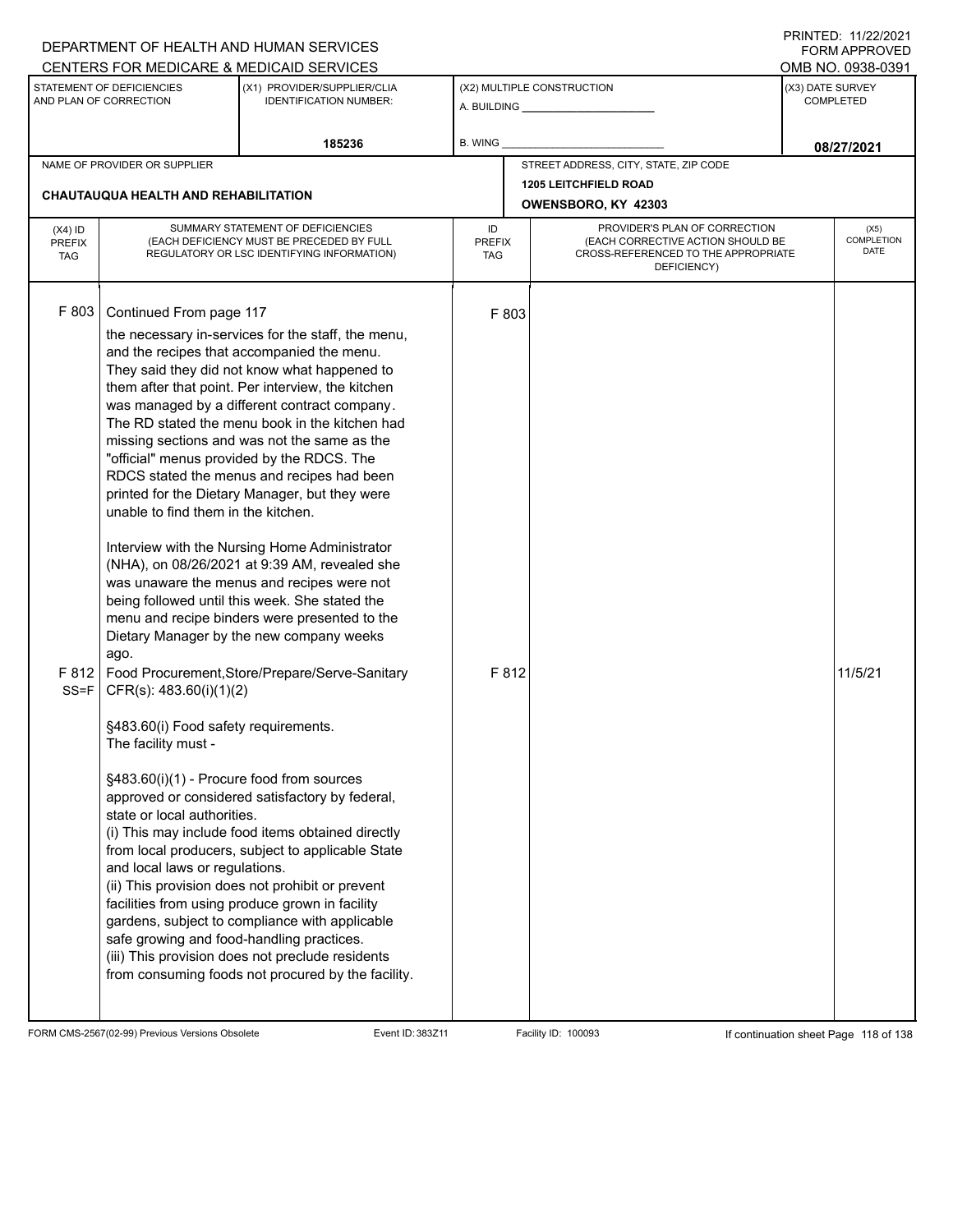|                                          |                                                                                                                                                                                                                                                                                                         | DEPARTMENT OF HEALTH AND HUMAN SERVICES                                                                                                                                                                                                                                                                                                                                                                                                                                                                                                                                                                                                                                                                                                                                                                                                                                                                                                                                                                                                                                                                                                                                                                                                                                                         |                                   |       |                                                                                                                                                                                                                                                                                                                                                                                                                                                                                                                                                                                                                                                                                                                                                                                                                                                                                                                                                                                                                                                                                                                                                                                                                                                                                                                              |                  | 111111111121112212121<br><b>FORM APPROVED</b> |
|------------------------------------------|---------------------------------------------------------------------------------------------------------------------------------------------------------------------------------------------------------------------------------------------------------------------------------------------------------|-------------------------------------------------------------------------------------------------------------------------------------------------------------------------------------------------------------------------------------------------------------------------------------------------------------------------------------------------------------------------------------------------------------------------------------------------------------------------------------------------------------------------------------------------------------------------------------------------------------------------------------------------------------------------------------------------------------------------------------------------------------------------------------------------------------------------------------------------------------------------------------------------------------------------------------------------------------------------------------------------------------------------------------------------------------------------------------------------------------------------------------------------------------------------------------------------------------------------------------------------------------------------------------------------|-----------------------------------|-------|------------------------------------------------------------------------------------------------------------------------------------------------------------------------------------------------------------------------------------------------------------------------------------------------------------------------------------------------------------------------------------------------------------------------------------------------------------------------------------------------------------------------------------------------------------------------------------------------------------------------------------------------------------------------------------------------------------------------------------------------------------------------------------------------------------------------------------------------------------------------------------------------------------------------------------------------------------------------------------------------------------------------------------------------------------------------------------------------------------------------------------------------------------------------------------------------------------------------------------------------------------------------------------------------------------------------------|------------------|-----------------------------------------------|
|                                          |                                                                                                                                                                                                                                                                                                         | CENTERS FOR MEDICARE & MEDICAID SERVICES                                                                                                                                                                                                                                                                                                                                                                                                                                                                                                                                                                                                                                                                                                                                                                                                                                                                                                                                                                                                                                                                                                                                                                                                                                                        |                                   |       |                                                                                                                                                                                                                                                                                                                                                                                                                                                                                                                                                                                                                                                                                                                                                                                                                                                                                                                                                                                                                                                                                                                                                                                                                                                                                                                              |                  | OMB NO. 0938-0391                             |
|                                          | STATEMENT OF DEFICIENCIES<br>AND PLAN OF CORRECTION                                                                                                                                                                                                                                                     | (X1) PROVIDER/SUPPLIER/CLIA<br><b>IDENTIFICATION NUMBER:</b>                                                                                                                                                                                                                                                                                                                                                                                                                                                                                                                                                                                                                                                                                                                                                                                                                                                                                                                                                                                                                                                                                                                                                                                                                                    |                                   |       | (X2) MULTIPLE CONSTRUCTION                                                                                                                                                                                                                                                                                                                                                                                                                                                                                                                                                                                                                                                                                                                                                                                                                                                                                                                                                                                                                                                                                                                                                                                                                                                                                                   | (X3) DATE SURVEY | <b>COMPLETED</b>                              |
|                                          |                                                                                                                                                                                                                                                                                                         | 185236                                                                                                                                                                                                                                                                                                                                                                                                                                                                                                                                                                                                                                                                                                                                                                                                                                                                                                                                                                                                                                                                                                                                                                                                                                                                                          | <b>B. WING</b>                    |       |                                                                                                                                                                                                                                                                                                                                                                                                                                                                                                                                                                                                                                                                                                                                                                                                                                                                                                                                                                                                                                                                                                                                                                                                                                                                                                                              |                  | 08/27/2021                                    |
|                                          | NAME OF PROVIDER OR SUPPLIER                                                                                                                                                                                                                                                                            |                                                                                                                                                                                                                                                                                                                                                                                                                                                                                                                                                                                                                                                                                                                                                                                                                                                                                                                                                                                                                                                                                                                                                                                                                                                                                                 |                                   |       | STREET ADDRESS, CITY, STATE, ZIP CODE                                                                                                                                                                                                                                                                                                                                                                                                                                                                                                                                                                                                                                                                                                                                                                                                                                                                                                                                                                                                                                                                                                                                                                                                                                                                                        |                  |                                               |
|                                          |                                                                                                                                                                                                                                                                                                         |                                                                                                                                                                                                                                                                                                                                                                                                                                                                                                                                                                                                                                                                                                                                                                                                                                                                                                                                                                                                                                                                                                                                                                                                                                                                                                 |                                   |       | <b>1205 LEITCHFIELD ROAD</b>                                                                                                                                                                                                                                                                                                                                                                                                                                                                                                                                                                                                                                                                                                                                                                                                                                                                                                                                                                                                                                                                                                                                                                                                                                                                                                 |                  |                                               |
|                                          | <b>CHAUTAUQUA HEALTH AND REHABILITATION</b>                                                                                                                                                                                                                                                             |                                                                                                                                                                                                                                                                                                                                                                                                                                                                                                                                                                                                                                                                                                                                                                                                                                                                                                                                                                                                                                                                                                                                                                                                                                                                                                 |                                   |       | OWENSBORO, KY 42303                                                                                                                                                                                                                                                                                                                                                                                                                                                                                                                                                                                                                                                                                                                                                                                                                                                                                                                                                                                                                                                                                                                                                                                                                                                                                                          |                  |                                               |
| $(X4)$ ID<br><b>PREFIX</b><br><b>TAG</b> |                                                                                                                                                                                                                                                                                                         | SUMMARY STATEMENT OF DEFICIENCIES<br>(EACH DEFICIENCY MUST BE PRECEDED BY FULL<br>REGULATORY OR LSC IDENTIFYING INFORMATION)                                                                                                                                                                                                                                                                                                                                                                                                                                                                                                                                                                                                                                                                                                                                                                                                                                                                                                                                                                                                                                                                                                                                                                    | ID<br><b>PREFIX</b><br><b>TAG</b> |       | PROVIDER'S PLAN OF CORRECTION<br>(EACH CORRECTIVE ACTION SHOULD BE<br>CROSS-REFERENCED TO THE APPROPRIATE<br>DEFICIENCY)                                                                                                                                                                                                                                                                                                                                                                                                                                                                                                                                                                                                                                                                                                                                                                                                                                                                                                                                                                                                                                                                                                                                                                                                     |                  | (X5)<br>COMPLETION<br><b>DATE</b>             |
|                                          | F 812   Continued From page 118<br>standards for food service safety.<br>by:<br>service.<br>The findings include:<br>Review of the facility's policy titled, "Food<br>Preparation" revised 10/2019, revealed<br>that all foods were held at appropriate<br>thirty-five (135) degrees Fahrenheit for hot | §483.60(i)(2) - Store, prepare, distribute and<br>serve food in accordance with professional<br>This REQUIREMENT is not met as evidenced<br>Based on observations, interviews, record<br>reviews, and review of the facility's policies, it was<br>determined the facility failed to store, prepare,<br>distribute, and serve food in accordance with<br>professional standards for food service safety for<br>one (1) of one (1) kitchen and one (1) of two (2)<br>nourishment refrigerators with the potential to<br>affect all one hundred and eleven (111) residents.<br>Staff failed to ensure cold foods were covered,<br>expired foods were disposed of, the kitchen and<br>equipment were cleaned, food was stored at the<br>proper temperature, and food was prepared and<br>held at the proper temperatures prior to meal<br>time/temperature control for safety (TCS) hot<br>food items would be heated according to the<br>following guidelines: mechanically altered foods:<br>reheated to one hundred and sixty-five (165)<br>degrees Fahrenheit (F) for fifteen (15) seconds;<br>reheated foods: one hundred and sixty-five (165)<br>degrees Fahrenheit for 15 seconds and then<br>discarded after two (2) hours. The cook ensures<br>temperatures, greater than one hundred and |                                   | F 812 | 1. All residents have the potential to be<br>impacted by the alleged deficiency.<br>2. The container of cottage cheese dated<br>8/23/21 was discarded along with the tuna<br>salad and the bologna on 8/24/21<br>immediately on notice from inspector. The<br>walk in refrigerator floor and the walk in<br>freezer floors have been cleaned. The dry<br>storage room floor and the dish area<br>floors have been cleaned. The ice<br>machine has been cleaned. The racks in<br>the walk in refrigerator have been<br>cleaned. The soiled food processor has<br>been cleaned and the shelf it is stored on<br>has also been cleaned. The wall behind<br>the hand washing sink has been cleaned.<br>The steam table and the table behind it<br>have been cleaned. The ceiling above the<br>trash container has been cleaned. All<br>food in the nourishment refrigerator was<br>discarded and the refrigerator was<br>removed and disposed of. The ice bin<br>was cleaned.<br>3. The dietary staff have all been trained<br>on proper food preparation and<br>refrigeration temperatures and safe<br>storage practices, including but not limited<br>to proper labeling technique,<br>time/temperature control for safety (TCS),<br>First In/First Out (FIFO), and sanitation.on<br>10/15/21. Logs have been provided for all |                  |                                               |
|                                          |                                                                                                                                                                                                                                                                                                         | holding and less than forty-one (41) degrees<br>Fahrenheit for cold food holding. Temperature for                                                                                                                                                                                                                                                                                                                                                                                                                                                                                                                                                                                                                                                                                                                                                                                                                                                                                                                                                                                                                                                                                                                                                                                               |                                   |       | refrigerators and for meal temperatures.<br>All dietary staff have been trained on                                                                                                                                                                                                                                                                                                                                                                                                                                                                                                                                                                                                                                                                                                                                                                                                                                                                                                                                                                                                                                                                                                                                                                                                                                           |                  |                                               |

FORM CMS-2567(02-99) Previous Versions Obsolete Event ID: 383Z11 Facility ID: 100093 If continuation sheet Page 119 of 138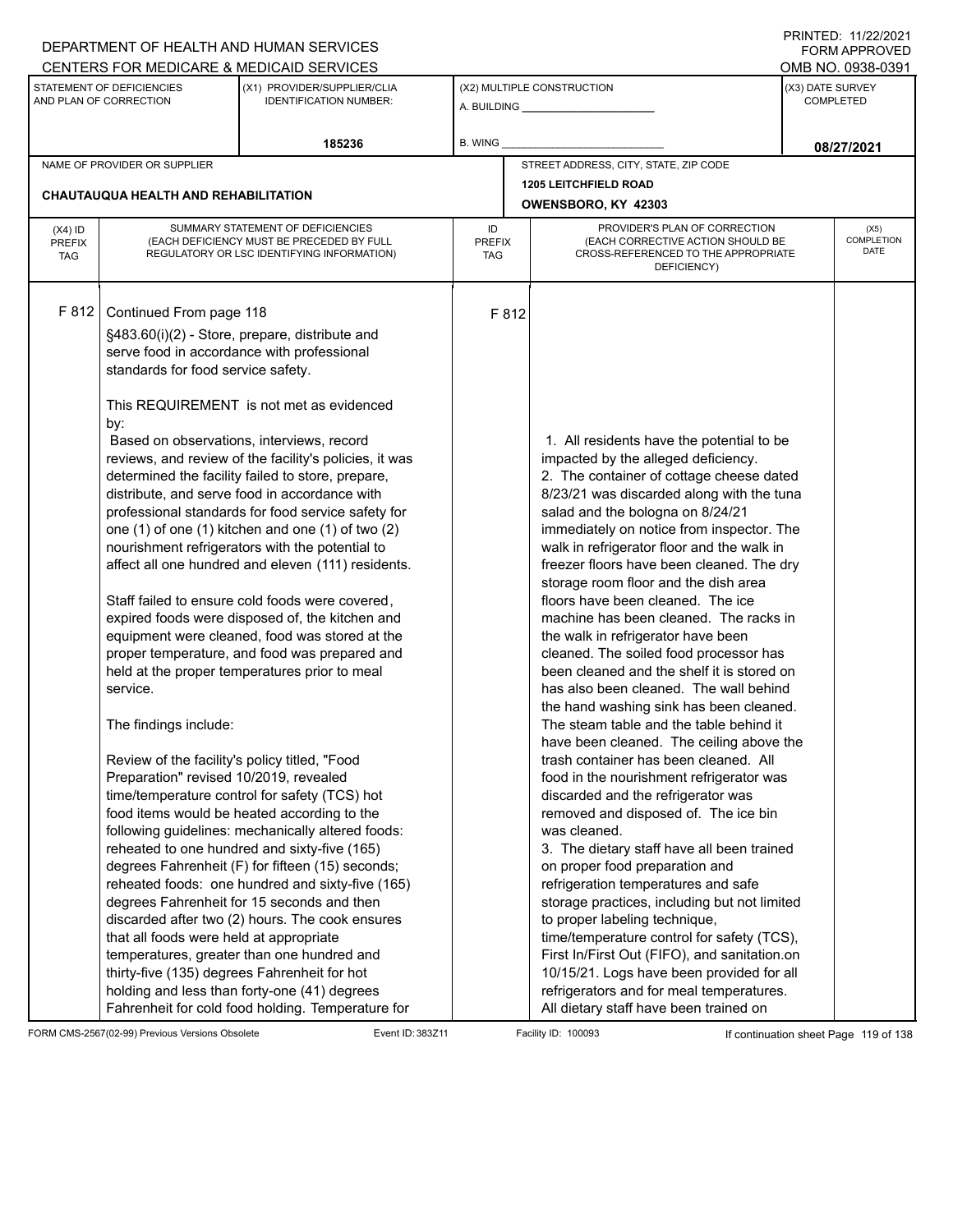## A. BUILDING **\_\_\_\_\_\_\_\_\_\_\_\_\_\_\_\_\_\_\_\_\_\_** (X1) PROVIDER/SUPPLIER/CLIA IDENTIFICATION NUMBER: STATEMENT OF DEFICIENCIES AND PLAN OF CORRECTION (X3) DATE SURVEY COMPLETED FORM APPROVED (X2) MULTIPLE CONSTRUCTION R. WING CENTERS FOR MEDICARE & MEDICAID SERVICES **And CENTERS FOR MEDICAL ACCESS** OMB NO. 0938-0391 **185236 08/27/2021** NAME OF PROVIDER OR SUPPLIER STREET ADDRESS, CITY, STATE, ZIP CODE **1205 LEITCHFIELD ROAD CHAUTAUQUA HEALTH AND REHABILITATION OWENSBORO, KY 42303** PROVIDER'S PLAN OF CORRECTION (EACH CORRECTIVE ACTION SHOULD BE CROSS-REFERENCED TO THE APPROPRIATE DEFICIENCY) (X5) **COMPLETION** DATE ID PREFIX **TAG** (X4) ID PREFIX TAG SUMMARY STATEMENT OF DEFICIENCIES (EACH DEFICIENCY MUST BE PRECEDED BY FULL REGULATORY OR LSC IDENTIFYING INFORMATION) F 812 Continued From page 119 F 812 TCS foods should be recorded at time of serving and monitored periodically during meal service periods as indicated. Review of the facility's policy titled, "Food Storage: Cold" revised 10/2019, revealed the Dining Services Director/ Cook(s) ensure that all perishable foods would be maintained at a temperature of forty-one (41) degrees Fahrenheit or below except during necessary periods of preparation and service. The Dining Service Director/ Cook(s) ensured that all food items were stored properly in covered containers, labeled, and dated and arranged in a manner to prevent cross contamination. Review of the facility's policy titled, "Ice" revised 10/2019, revealed the Dining Services Director would ensure that the ice bins were cleaned monthly and as needed. The Dining Services Director would ensure that proper utensils or clean gloved hands were used for handling. Review of the facility's policy titled, "Environment" revised 10/2019, revealed the Dining Services Director would ensure that the physical plant was maintained in a clean and sanitary manner, including floors, walls, ceilings, lighting, and ventilation. 1. Observations of the kitchen walk-in refrigerator, on 08/23/2021 at 8:47 AM, revealed a five (5) pound container of cottage cheese with a use-by-date of 08/14/2021. Continued observation revealed a hard plastic container of tuna salad that was open to air and not fully covered. There was a package of bologna, opened to air and not fully covered. kitchen sanitation on 10/15/21 and a cleaning schedule and log have been established. All dietary staff have been inserviced on proper cleaning techniques for equipment, coolers, surfaces, including proper use of applicable cleaning chemicals and sanitizer solutions on 10/15/21. The dish machine was replaced on 10/19/21. Ice bin will be cleaned monthly and as needed. Cleaning log posted near ice bin. Staff inserviced on proper handling of ice using approved sanitary handling per policy. An Ice scoop was provided and staff inserviced on proper use, storage, and cleaning of ice scoop on 10/15/21. 4. The Administrator or the Certified Dietary manager will complete a sanitation audit including temperature log reviews daily times two weeks, weekly times two weeks then monthly times nine months. The dietary manager will audit the coolers daily for expired foods. Items found out of compliance will be corrected immediately. Results will be provided monthly to the facility Quality Assurance and Performance Improvement committee for review and recommendations to ensure continued compliance.

FORM CMS-2567(02-99) Previous Versions Obsolete Event ID: 383Z11 Facility ID: 100093 If continuation sheet Page 120 of 138

DEPARTMENT OF HEALTH AND HUMAN SERVICES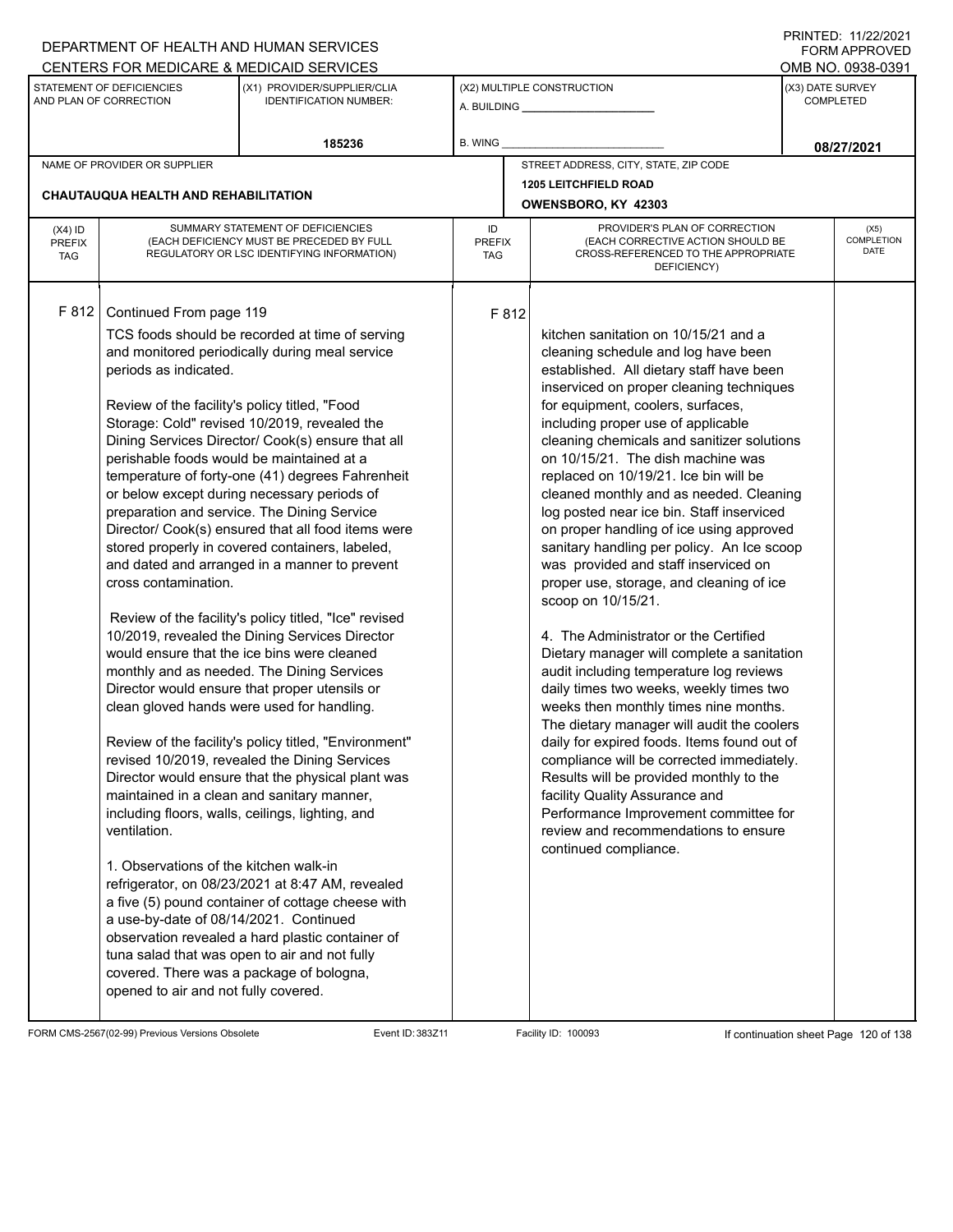|                             |                                          | DEPARTMENT OF HEALTH AND HUMAN SERVICES                                                              |                      |       |                                                                          |                  | <b>FORM APPROVED</b><br>OMB NO. 0938-0391 |
|-----------------------------|------------------------------------------|------------------------------------------------------------------------------------------------------|----------------------|-------|--------------------------------------------------------------------------|------------------|-------------------------------------------|
|                             | STATEMENT OF DEFICIENCIES                | CENTERS FOR MEDICARE & MEDICAID SERVICES<br>(X1) PROVIDER/SUPPLIER/CLIA                              |                      |       | (X2) MULTIPLE CONSTRUCTION                                               | (X3) DATE SURVEY |                                           |
|                             | AND PLAN OF CORRECTION                   | <b>IDENTIFICATION NUMBER:</b>                                                                        |                      |       |                                                                          |                  | <b>COMPLETED</b>                          |
|                             |                                          | 185236                                                                                               | B. WING              |       |                                                                          |                  | 08/27/2021                                |
|                             | NAME OF PROVIDER OR SUPPLIER             |                                                                                                      |                      |       | STREET ADDRESS, CITY, STATE, ZIP CODE                                    |                  |                                           |
|                             | CHAUTAUQUA HEALTH AND REHABILITATION     |                                                                                                      |                      |       | <b>1205 LEITCHFIELD ROAD</b>                                             |                  |                                           |
|                             |                                          |                                                                                                      |                      |       | OWENSBORO, KY 42303                                                      |                  |                                           |
| $(X4)$ ID                   |                                          | SUMMARY STATEMENT OF DEFICIENCIES                                                                    | ID                   |       | PROVIDER'S PLAN OF CORRECTION                                            |                  | (X5)<br><b>COMPLETION</b>                 |
| <b>PREFIX</b><br><b>TAG</b> |                                          | (EACH DEFICIENCY MUST BE PRECEDED BY FULL<br>REGULATORY OR LSC IDENTIFYING INFORMATION)              | <b>PREFIX</b><br>TAG |       | (EACH CORRECTIVE ACTION SHOULD BE<br>CROSS-REFERENCED TO THE APPROPRIATE |                  | DATE                                      |
|                             |                                          |                                                                                                      |                      |       | DEFICIENCY)                                                              |                  |                                           |
|                             |                                          |                                                                                                      |                      |       |                                                                          |                  |                                           |
| F 812                       | Continued From page 120                  |                                                                                                      |                      | F 812 |                                                                          |                  |                                           |
|                             |                                          | 2. Observations of the kitchen, on 08/23/2021 at                                                     |                      |       |                                                                          |                  |                                           |
|                             |                                          | 8:47 AM, revealed the walk-in refrigerator flooring                                                  |                      |       |                                                                          |                  |                                           |
|                             |                                          | had dirty brown grout throughout. The flooring<br>was dirty with food debris. The walk-in freezer    |                      |       |                                                                          |                  |                                           |
|                             |                                          | flooring had areas of melted ice cream, frozen                                                       |                      |       |                                                                          |                  |                                           |
|                             |                                          | and unclean. The dry storage area flooring had                                                       |                      |       |                                                                          |                  |                                           |
|                             |                                          | food debris and old spills throughout. The inside                                                    |                      |       |                                                                          |                  |                                           |
|                             |                                          | of the ice machine was dirty with liquid spatter                                                     |                      |       |                                                                          |                  |                                           |
|                             |                                          | throughout. The dish machine area flooring was                                                       |                      |       |                                                                          |                  |                                           |
|                             | dirty with food debris.                  |                                                                                                      |                      |       |                                                                          |                  |                                           |
|                             |                                          | Observations of the kitchen, on 08/25/2021 at                                                        |                      |       |                                                                          |                  |                                           |
|                             |                                          | 7:30 AM, revealed thick lint and food debris along                                                   |                      |       |                                                                          |                  |                                           |
|                             |                                          | the racks in the walk-in refrigerator. The inside of                                                 |                      |       |                                                                          |                  |                                           |
|                             |                                          | the ice machine remained dirty with liquid spatter                                                   |                      |       |                                                                          |                  |                                           |
|                             | throughout.                              |                                                                                                      |                      |       |                                                                          |                  |                                           |
|                             |                                          | Observations of the lunch preparation in the                                                         |                      |       |                                                                          |                  |                                           |
|                             |                                          | kitchen, on 08/25/2021 at 9:51 AM, revealed the                                                      |                      |       |                                                                          |                  |                                           |
|                             | Dietary Aide (DA) was preparing a pureed |                                                                                                      |                      |       |                                                                          |                  |                                           |
|                             |                                          | dessert. Observation revealed she took out a                                                         |                      |       |                                                                          |                  |                                           |
|                             |                                          | food processer from the lower shelf. Continued                                                       |                      |       |                                                                          |                  |                                           |
|                             |                                          | observation revealed the food processer had<br>various dried-on liquid spatter throughout the        |                      |       |                                                                          |                  |                                           |
|                             |                                          | outside of the container. Further observation                                                        |                      |       |                                                                          |                  |                                           |
|                             | revealed the DA continued to puree a     |                                                                                                      |                      |       |                                                                          |                  |                                           |
|                             |                                          | fruit/marshmallow dish with the soiled equipment.                                                    |                      |       |                                                                          |                  |                                           |
|                             |                                          | After using the food processor, the DA cleaned                                                       |                      |       |                                                                          |                  |                                           |
|                             |                                          | the outside of the food processor and placed it on                                                   |                      |       |                                                                          |                  |                                           |
|                             | the lower shelf. Observation of the food | processor on the lower shelf revealed it remained                                                    |                      |       |                                                                          |                  |                                           |
|                             |                                          | soiled with liquid spatter along the crevices and                                                    |                      |       |                                                                          |                  |                                           |
|                             |                                          | the lower shelf had food debris on the shelf.                                                        |                      |       |                                                                          |                  |                                           |
|                             |                                          |                                                                                                      |                      |       |                                                                          |                  |                                           |
|                             |                                          | Interview with DA, on 08/25/2021 at 10:12 AM,                                                        |                      |       |                                                                          |                  |                                           |
|                             |                                          | revealed the Dietary Manager (DM) was out of<br>the facility for the next couple of days. She stated |                      |       |                                                                          |                  |                                           |
|                             |                                          | a "fill-in" Dietary Manager was in the facility the                                                  |                      |       |                                                                          |                  |                                           |
|                             | day before.                              |                                                                                                      |                      |       |                                                                          |                  |                                           |

FORM CMS-2567(02-99) Previous Versions Obsolete Event ID: 383Z11 Facility ID: 100093 If continuation sheet Page 121 of 138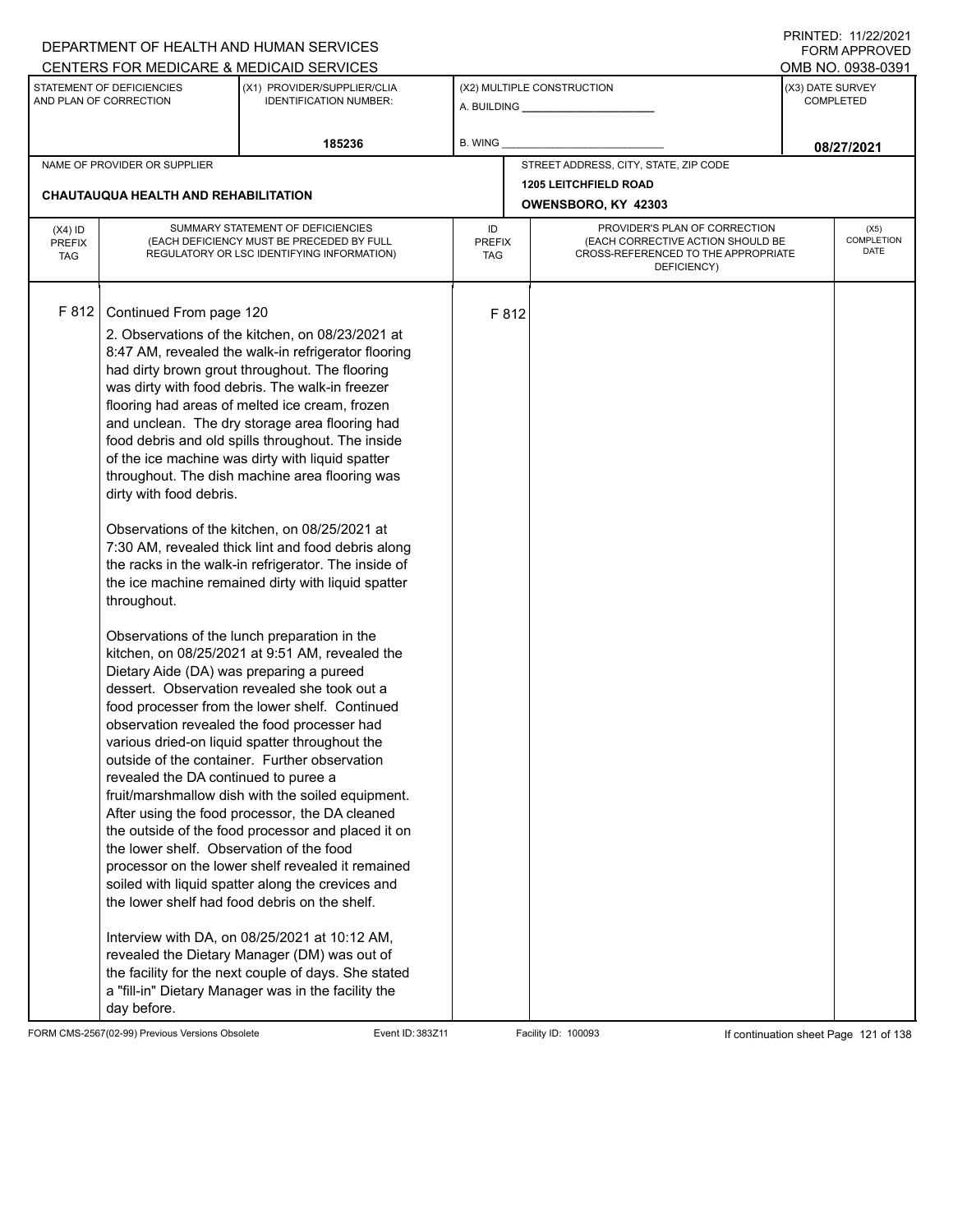|                             |                                           | DEPARTMENT OF HEALTH AND HUMAN SERVICES                                                                   |                      |       |                                                                          |                                       | FORM APPROVED      |
|-----------------------------|-------------------------------------------|-----------------------------------------------------------------------------------------------------------|----------------------|-------|--------------------------------------------------------------------------|---------------------------------------|--------------------|
|                             | STATEMENT OF DEFICIENCIES                 | CENTERS FOR MEDICARE & MEDICAID SERVICES<br>(X1) PROVIDER/SUPPLIER/CLIA                                   |                      |       | (X2) MULTIPLE CONSTRUCTION                                               | OMB NO. 0938-0391<br>(X3) DATE SURVEY |                    |
|                             | AND PLAN OF CORRECTION                    | <b>IDENTIFICATION NUMBER:</b>                                                                             |                      |       |                                                                          |                                       | <b>COMPLETED</b>   |
|                             |                                           | 185236                                                                                                    | B. WING              |       |                                                                          |                                       | 08/27/2021         |
|                             | NAME OF PROVIDER OR SUPPLIER              |                                                                                                           |                      |       | STREET ADDRESS, CITY, STATE, ZIP CODE                                    |                                       |                    |
|                             |                                           |                                                                                                           |                      |       | <b>1205 LEITCHFIELD ROAD</b>                                             |                                       |                    |
|                             | CHAUTAUQUA HEALTH AND REHABILITATION      |                                                                                                           |                      |       | OWENSBORO, KY 42303                                                      |                                       |                    |
| $(X4)$ ID                   |                                           | SUMMARY STATEMENT OF DEFICIENCIES                                                                         | ID                   |       | PROVIDER'S PLAN OF CORRECTION                                            |                                       | (X5)               |
| <b>PREFIX</b><br><b>TAG</b> |                                           | (EACH DEFICIENCY MUST BE PRECEDED BY FULL<br>REGULATORY OR LSC IDENTIFYING INFORMATION)                   | <b>PREFIX</b><br>TAG |       | (EACH CORRECTIVE ACTION SHOULD BE<br>CROSS-REFERENCED TO THE APPROPRIATE |                                       | COMPLETION<br>DATE |
|                             |                                           |                                                                                                           |                      |       | DEFICIENCY)                                                              |                                       |                    |
|                             |                                           |                                                                                                           |                      |       |                                                                          |                                       |                    |
| F 812                       | Continued From page 121                   |                                                                                                           |                      | F 812 |                                                                          |                                       |                    |
|                             |                                           | Observations of the kitchen, on 08/25/2021 at                                                             |                      |       |                                                                          |                                       |                    |
|                             |                                           | 10:04 AM, revealed the wall behind the hand                                                               |                      |       |                                                                          |                                       |                    |
|                             |                                           | washing sink was soiled with brown smears, the                                                            |                      |       |                                                                          |                                       |                    |
|                             |                                           | trash container was soiled all along the outside of                                                       |                      |       |                                                                          |                                       |                    |
|                             |                                           | the container, the steam table remained soiled<br>from the breakfast meal, the table behind the           |                      |       |                                                                          |                                       |                    |
|                             |                                           | steam table was soiled with food debris, the                                                              |                      |       |                                                                          |                                       |                    |
|                             |                                           | ceiling above the trash container and above the                                                           |                      |       |                                                                          |                                       |                    |
|                             |                                           | steam table was soiled with an unknown liquid                                                             |                      |       |                                                                          |                                       |                    |
|                             |                                           | spatter. A dietary staff member used a beverage                                                           |                      |       |                                                                          |                                       |                    |
|                             |                                           | pitcher to scoop ice out of the ice machine with<br>bare hands. The ice scoop was not used. The           |                      |       |                                                                          |                                       |                    |
|                             |                                           | dietary staff member touched the bottom of the                                                            |                      |       |                                                                          |                                       |                    |
|                             |                                           | pitcher with a bare hand and the bottom of the                                                            |                      |       |                                                                          |                                       |                    |
|                             |                                           | pitcher touched the ice inside of the ice machine.                                                        |                      |       |                                                                          |                                       |                    |
|                             |                                           | At 11:12 AM, food was placed onto the dirty<br>steam table and the steam table was not cleaned            |                      |       |                                                                          |                                       |                    |
|                             | prior.                                    |                                                                                                           |                      |       |                                                                          |                                       |                    |
|                             |                                           |                                                                                                           |                      |       |                                                                          |                                       |                    |
|                             |                                           | An interview with the Registered Dietitian (RD) on<br>08/25/2021 at 1:41 PM said they had no logs and     |                      |       |                                                                          |                                       |                    |
|                             |                                           | did not know the last time the ice machine was                                                            |                      |       |                                                                          |                                       |                    |
|                             | cleaned. She said, "It's disgusting." She |                                                                                                           |                      |       |                                                                          |                                       |                    |
|                             |                                           | confirmed the kitchen had been dirty since she                                                            |                      |       |                                                                          |                                       |                    |
|                             |                                           | started in the building, and she had been trying to                                                       |                      |       |                                                                          |                                       |                    |
|                             | get things cleaned and fixed.             |                                                                                                           |                      |       |                                                                          |                                       |                    |
|                             |                                           | 3. Observations of the nourishment refrigerator                                                           |                      |       |                                                                          |                                       |                    |
|                             |                                           | nearest the main dining room on 08/23/2021 at                                                             |                      |       |                                                                          |                                       |                    |
|                             |                                           | 11:36 AM revealed a temperature of sixty (60)                                                             |                      |       |                                                                          |                                       |                    |
|                             |                                           | degrees F. The door to the refrigerator lacked the                                                        |                      |       |                                                                          |                                       |                    |
|                             |                                           | ability to seal closed. The refrigerator contained<br>resident food items, including yogurt containers. A |                      |       |                                                                          |                                       |                    |
|                             |                                           | dietary staff member in the area said she was the                                                         |                      |       |                                                                          |                                       |                    |
|                             |                                           | Dietary Manager. At 11:42 AM, she said she was                                                            |                      |       |                                                                          |                                       |                    |
|                             |                                           | not aware she needed to monitor the refrigerator                                                          |                      |       |                                                                          |                                       |                    |
|                             | temperatures. She acknowledged the        | temperature was high and the food needed to be                                                            |                      |       |                                                                          |                                       |                    |
|                             |                                           |                                                                                                           |                      |       |                                                                          |                                       |                    |

FORM CMS-2567(02-99) Previous Versions Obsolete Event ID: 383Z11 Facility ID: 100093 If continuation sheet Page 122 of 138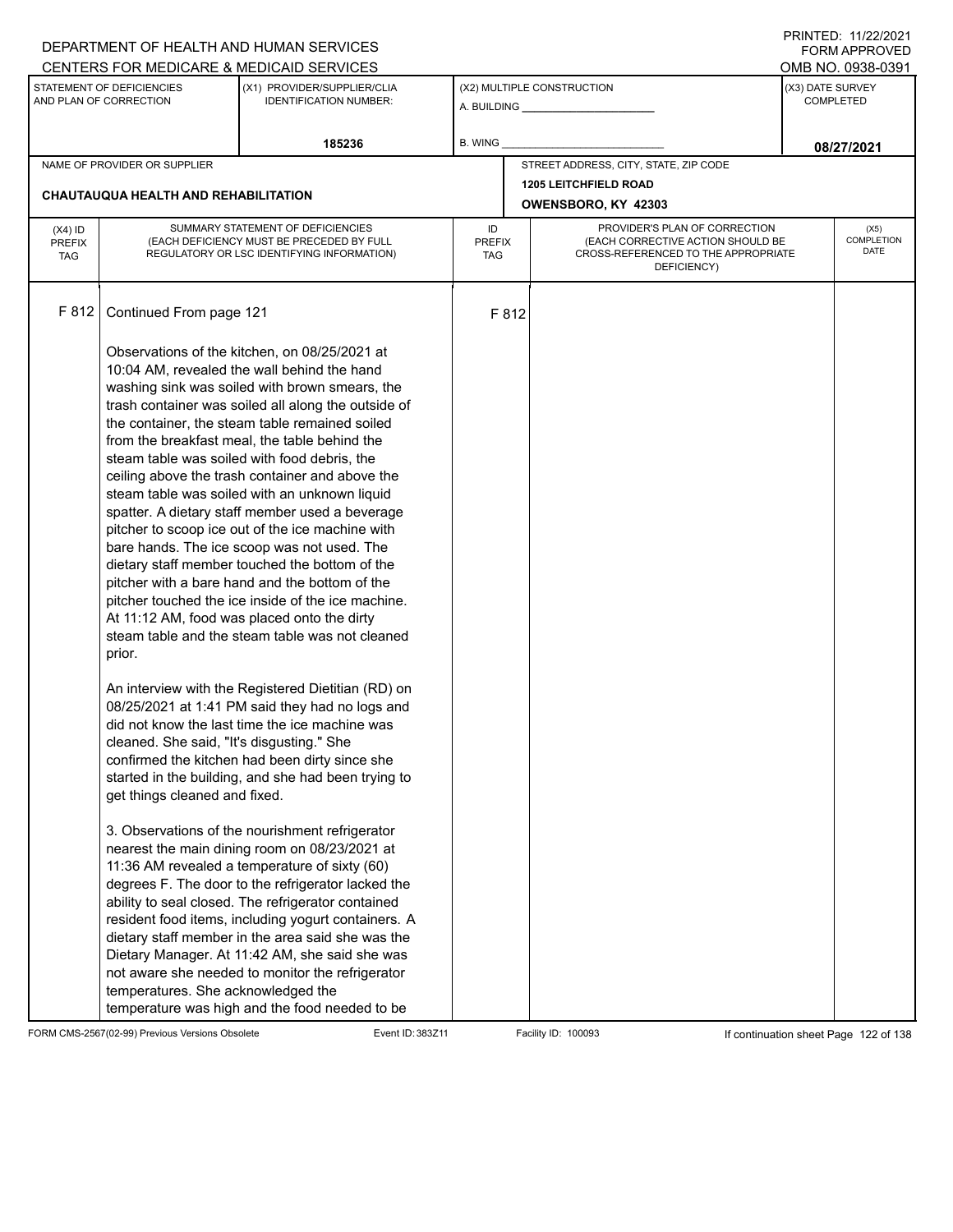|                                          |                                                                                                                             | DEPARTMENT OF HEALTH AND HUMAN SERVICES                                                                                                                                                                                                                                                                                                                                                                                                                                                                                                                                                                                                                                                                                                                                                                                                                                                                                                                       |                                                                                                                                                               |       |                                              |                                      | FORM APPROVED              |  |
|------------------------------------------|-----------------------------------------------------------------------------------------------------------------------------|---------------------------------------------------------------------------------------------------------------------------------------------------------------------------------------------------------------------------------------------------------------------------------------------------------------------------------------------------------------------------------------------------------------------------------------------------------------------------------------------------------------------------------------------------------------------------------------------------------------------------------------------------------------------------------------------------------------------------------------------------------------------------------------------------------------------------------------------------------------------------------------------------------------------------------------------------------------|---------------------------------------------------------------------------------------------------------------------------------------------------------------|-------|----------------------------------------------|--------------------------------------|----------------------------|--|
|                                          |                                                                                                                             | CENTERS FOR MEDICARE & MEDICAID SERVICES                                                                                                                                                                                                                                                                                                                                                                                                                                                                                                                                                                                                                                                                                                                                                                                                                                                                                                                      |                                                                                                                                                               |       |                                              |                                      | OMB NO. 0938-0391          |  |
|                                          | STATEMENT OF DEFICIENCIES<br>AND PLAN OF CORRECTION                                                                         | (X1) PROVIDER/SUPPLIER/CLIA<br><b>IDENTIFICATION NUMBER:</b>                                                                                                                                                                                                                                                                                                                                                                                                                                                                                                                                                                                                                                                                                                                                                                                                                                                                                                  |                                                                                                                                                               |       | (X2) MULTIPLE CONSTRUCTION<br>A. BUILDING A. | (X3) DATE SURVEY<br><b>COMPLETED</b> |                            |  |
|                                          |                                                                                                                             | 185236                                                                                                                                                                                                                                                                                                                                                                                                                                                                                                                                                                                                                                                                                                                                                                                                                                                                                                                                                        | B. WING                                                                                                                                                       |       |                                              |                                      | 08/27/2021                 |  |
|                                          | NAME OF PROVIDER OR SUPPLIER                                                                                                |                                                                                                                                                                                                                                                                                                                                                                                                                                                                                                                                                                                                                                                                                                                                                                                                                                                                                                                                                               |                                                                                                                                                               |       | STREET ADDRESS, CITY, STATE, ZIP CODE        |                                      |                            |  |
|                                          |                                                                                                                             |                                                                                                                                                                                                                                                                                                                                                                                                                                                                                                                                                                                                                                                                                                                                                                                                                                                                                                                                                               |                                                                                                                                                               |       | <b>1205 LEITCHFIELD ROAD</b>                 |                                      |                            |  |
|                                          | <b>CHAUTAUQUA HEALTH AND REHABILITATION</b>                                                                                 |                                                                                                                                                                                                                                                                                                                                                                                                                                                                                                                                                                                                                                                                                                                                                                                                                                                                                                                                                               |                                                                                                                                                               |       | OWENSBORO, KY 42303                          |                                      |                            |  |
| $(X4)$ ID<br><b>PREFIX</b><br><b>TAG</b> |                                                                                                                             | SUMMARY STATEMENT OF DEFICIENCIES<br>(EACH DEFICIENCY MUST BE PRECEDED BY FULL<br>REGULATORY OR LSC IDENTIFYING INFORMATION)                                                                                                                                                                                                                                                                                                                                                                                                                                                                                                                                                                                                                                                                                                                                                                                                                                  | PROVIDER'S PLAN OF CORRECTION<br>ID<br>(EACH CORRECTIVE ACTION SHOULD BE<br><b>PREFIX</b><br>CROSS-REFERENCED TO THE APPROPRIATE<br><b>TAG</b><br>DEFICIENCY) |       |                                              |                                      | (X5)<br>COMPLETION<br>DATE |  |
| F 812                                    | Continued From page 122<br>disposed of as soon as possible.                                                                 |                                                                                                                                                                                                                                                                                                                                                                                                                                                                                                                                                                                                                                                                                                                                                                                                                                                                                                                                                               |                                                                                                                                                               | F 812 |                                              |                                      |                            |  |
|                                          | 4. Observations of food preparation on<br>some breaded chicken from the oven and<br>out of the oven and the food item had a | 08/25/2021 at 10:18 AM revealed the Cook<br>blended some chicken for the mechanical texture.<br>She placed the food into the oven. She took out<br>temped the food item. The temperature was one<br>hundred twenty (120) degrees F, and the food<br>was placed back into the oven. At 10:53 AM, she<br>took the breaded chicken out of the oven and<br>took the temperature again with a temperature of<br>one hundred twenty (120) degrees F. At 11:12<br>AM, hamburger patties were placed onto the<br>steam table. The Cook took the breaded chicken<br>temperature of one hundred thirty-one (131)<br>degrees F. At 11:18 AM, the peas were placed<br>onto the steam table. At 11:30 AM, the Cook<br>placed the breaded chicken into the Robo Coupe<br>for processing. She said the temperature of the<br>chicken was one hundred forty (140) degrees F.<br>At 11:35 AM, she said the ground chicken had a<br>temperature of one hundred forty-five (145) |                                                                                                                                                               |       |                                              |                                      |                            |  |
|                                          | water. The tall cart next to the steam table<br>peas with a temperature of one hundred                                      | degrees F. She said she only needed to "reheat"<br>the food. The pureed chicken had a temperature<br>of one hundred thirty-five (135) degrees after<br>processing and was placed onto the steam table,<br>without reheating. The Cook said that the pureed<br>chicken stayed hot because of the added hot<br>contained pimento cheese sandwiches, out at<br>room temperature. The tray line started at 11:45<br>AM with no temperatures taken of the food items<br>prior to service. The Cook finished pureeing the<br>twenty-seven (127) degrees F, and they were<br>placed back into the oven. The mashed potatoes<br>remained on the stove with a temperature of one                                                                                                                                                                                                                                                                                       |                                                                                                                                                               |       |                                              |                                      |                            |  |

FORM CMS-2567(02-99) Previous Versions Obsolete Event ID: 383Z11 Facility ID: 100093 If continuation sheet Page 123 of 138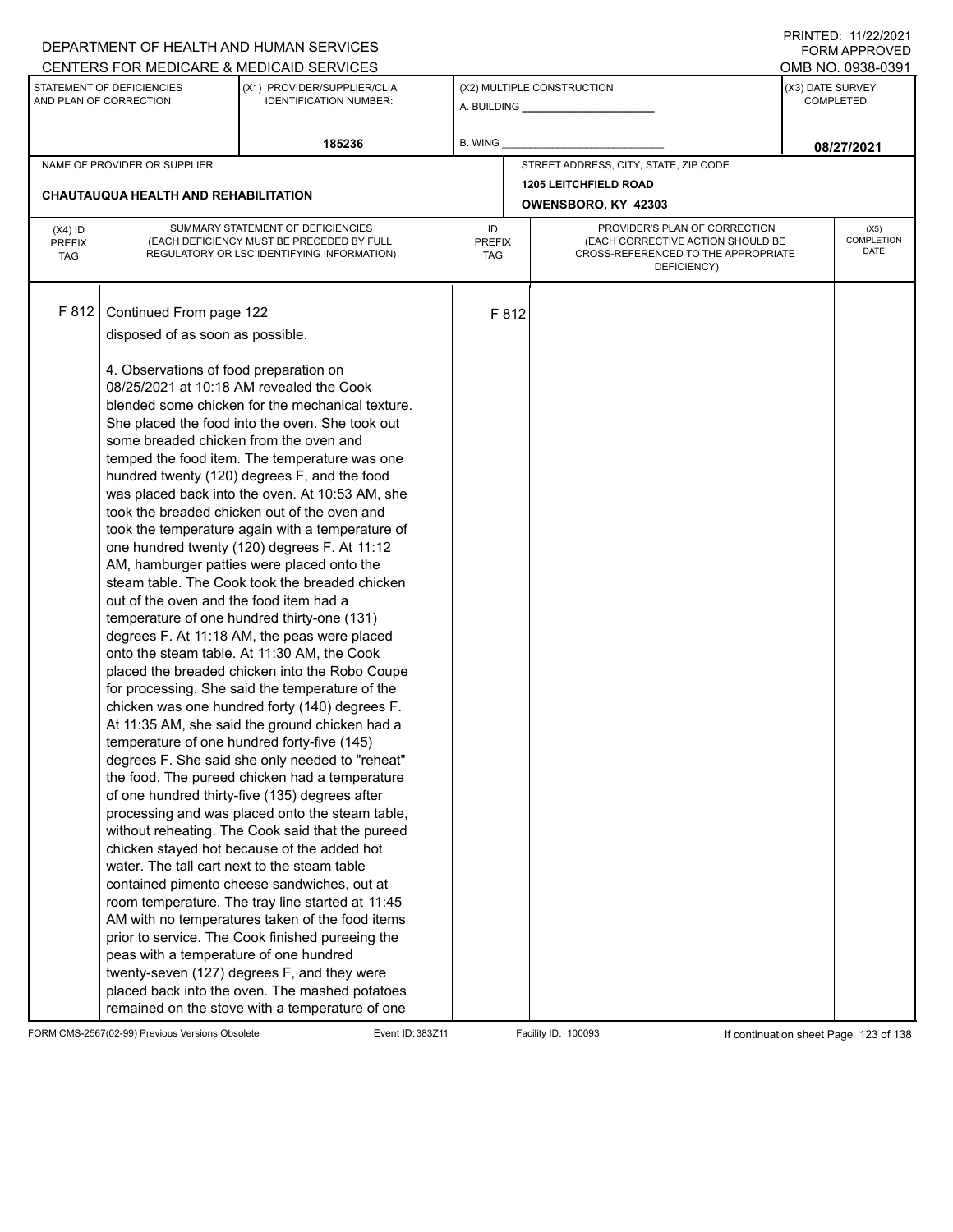|                                   |                                                                                                                                                                                                                                                                           | DEPARTMENT OF HEALTH AND HUMAN SERVICES<br>CENTERS FOR MEDICARE & MEDICAID SERVICES                                                                                                                                                                                                                                                                                                                                                                                                                                                                                              |                                                                                                                                                               |       |                                                     |                                      | I INITILD. III <i>ll</i> iculi<br>FORM APPROVED<br>OMB NO. 0938-0391 |
|-----------------------------------|---------------------------------------------------------------------------------------------------------------------------------------------------------------------------------------------------------------------------------------------------------------------------|----------------------------------------------------------------------------------------------------------------------------------------------------------------------------------------------------------------------------------------------------------------------------------------------------------------------------------------------------------------------------------------------------------------------------------------------------------------------------------------------------------------------------------------------------------------------------------|---------------------------------------------------------------------------------------------------------------------------------------------------------------|-------|-----------------------------------------------------|--------------------------------------|----------------------------------------------------------------------|
|                                   | STATEMENT OF DEFICIENCIES<br>AND PLAN OF CORRECTION                                                                                                                                                                                                                       | (X1) PROVIDER/SUPPLIER/CLIA<br><b>IDENTIFICATION NUMBER:</b>                                                                                                                                                                                                                                                                                                                                                                                                                                                                                                                     |                                                                                                                                                               |       | (X2) MULTIPLE CONSTRUCTION                          | (X3) DATE SURVEY<br><b>COMPLETED</b> |                                                                      |
|                                   |                                                                                                                                                                                                                                                                           | 185236                                                                                                                                                                                                                                                                                                                                                                                                                                                                                                                                                                           | <b>B. WING</b>                                                                                                                                                |       |                                                     |                                      | 08/27/2021                                                           |
|                                   | NAME OF PROVIDER OR SUPPLIER                                                                                                                                                                                                                                              |                                                                                                                                                                                                                                                                                                                                                                                                                                                                                                                                                                                  |                                                                                                                                                               |       | STREET ADDRESS, CITY, STATE, ZIP CODE               |                                      |                                                                      |
|                                   | <b>CHAUTAUQUA HEALTH AND REHABILITATION</b>                                                                                                                                                                                                                               |                                                                                                                                                                                                                                                                                                                                                                                                                                                                                                                                                                                  |                                                                                                                                                               |       | <b>1205 LEITCHFIELD ROAD</b><br>OWENSBORO, KY 42303 |                                      |                                                                      |
| $(X4)$ ID<br>PREFIX<br><b>TAG</b> |                                                                                                                                                                                                                                                                           | SUMMARY STATEMENT OF DEFICIENCIES<br>(EACH DEFICIENCY MUST BE PRECEDED BY FULL<br>REGULATORY OR LSC IDENTIFYING INFORMATION)                                                                                                                                                                                                                                                                                                                                                                                                                                                     | PROVIDER'S PLAN OF CORRECTION<br>ID<br>(EACH CORRECTIVE ACTION SHOULD BE<br><b>PREFIX</b><br>CROSS-REFERENCED TO THE APPROPRIATE<br><b>TAG</b><br>DEFICIENCY) |       |                                                     |                                      | (X5)<br>COMPLETION<br><b>DATE</b>                                    |
| F 812                             | Continued From page 123<br>hundred twenty-nine (129) degrees F.<br>sixty-five (165) degrees F.<br>An interview with the RD and the Regional<br>Director of Culinary Services (RDCS) on<br>kitchen was responsible for checking the<br>were no temperature logs available. | An interview with the Cook on 08/25/2021 at<br>12:00 PM revealed the food items were not<br>reheated to the proper temperatures. She said<br>since the food was precooked, then it needed to<br>be reheated to one hundred forty (140) degrees<br>F. The Cook was unaware food items needed to<br>be reheated to a temperature of one hundred<br>08/25/2021 at 12:15 PM revealed the RD said the<br>temperature of the nourishment refrigerators. She<br>confirmed that had not been done, and there<br>An interview with the Nursing Home Administrator                         |                                                                                                                                                               | F 812 |                                                     |                                      |                                                                      |
| F 842                             | (NHA) on 08/26/2021 at 9:39 AM revealed<br>concerns until this week.<br>Resident Records - Identifiable Information<br>SS=D   CFR(s): $483.20(f)(5)$ , $483.70(i)(1)-(5)$<br>resident-identifiable to the public.<br>resident-identifiable to an agent only in            | orientation should have been completed with the<br>Dietary Manager at the start. She said all the<br>refrigerators should have been checked with<br>temperatures maintained at less than 40 degrees<br>F. She said she was not aware of the kitchen<br>§483.20(f)(5) Resident-identifiable information.<br>(i) A facility may not release information that is<br>(ii) The facility may release information that is<br>accordance with a contract under which the agent<br>agrees not to use or disclose the information<br>except to the extent the facility itself is permitted |                                                                                                                                                               | F 842 |                                                     |                                      | 11/5/21                                                              |

FORM CMS-2567(02-99) Previous Versions Obsolete Event ID: 383Z11 Facility ID: 100093 If continuation sheet Page 124 of 138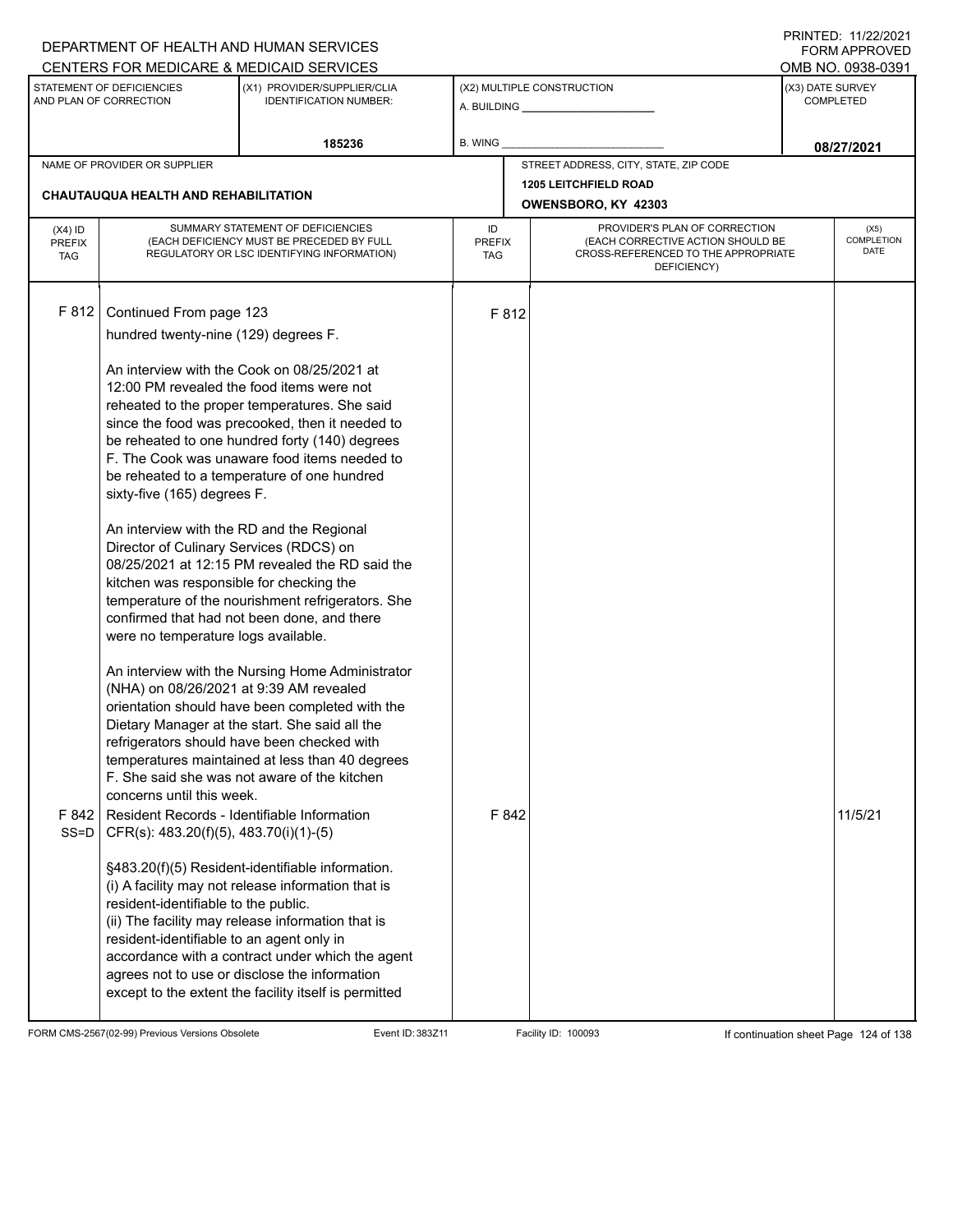|                                          |                                                                                                                                                                                                                           | DEPARTMENT OF HEALTH AND HUMAN SERVICES                                                                                                                                                                                                                                                                                                                                                                                                                                                                                                                                                                                                         |                                   |                                                                                                                          |                                      | 111111111122.1112212121<br>FORM APPROVED |  |
|------------------------------------------|---------------------------------------------------------------------------------------------------------------------------------------------------------------------------------------------------------------------------|-------------------------------------------------------------------------------------------------------------------------------------------------------------------------------------------------------------------------------------------------------------------------------------------------------------------------------------------------------------------------------------------------------------------------------------------------------------------------------------------------------------------------------------------------------------------------------------------------------------------------------------------------|-----------------------------------|--------------------------------------------------------------------------------------------------------------------------|--------------------------------------|------------------------------------------|--|
|                                          |                                                                                                                                                                                                                           | CENTERS FOR MEDICARE & MEDICAID SERVICES                                                                                                                                                                                                                                                                                                                                                                                                                                                                                                                                                                                                        |                                   |                                                                                                                          |                                      | OMB NO. 0938-0391                        |  |
|                                          | STATEMENT OF DEFICIENCIES<br>AND PLAN OF CORRECTION                                                                                                                                                                       | (X1) PROVIDER/SUPPLIER/CLIA<br><b>IDENTIFICATION NUMBER:</b>                                                                                                                                                                                                                                                                                                                                                                                                                                                                                                                                                                                    |                                   | (X2) MULTIPLE CONSTRUCTION<br>A. BUILDING <b>A.</b> BUILDING                                                             | (X3) DATE SURVEY<br><b>COMPLETED</b> |                                          |  |
|                                          |                                                                                                                                                                                                                           | 185236                                                                                                                                                                                                                                                                                                                                                                                                                                                                                                                                                                                                                                          | B. WING                           |                                                                                                                          |                                      | 08/27/2021                               |  |
|                                          | NAME OF PROVIDER OR SUPPLIER                                                                                                                                                                                              |                                                                                                                                                                                                                                                                                                                                                                                                                                                                                                                                                                                                                                                 |                                   | STREET ADDRESS, CITY, STATE, ZIP CODE                                                                                    |                                      |                                          |  |
|                                          | <b>CHAUTAUQUA HEALTH AND REHABILITATION</b>                                                                                                                                                                               |                                                                                                                                                                                                                                                                                                                                                                                                                                                                                                                                                                                                                                                 |                                   | <b>1205 LEITCHFIELD ROAD</b>                                                                                             |                                      |                                          |  |
|                                          |                                                                                                                                                                                                                           |                                                                                                                                                                                                                                                                                                                                                                                                                                                                                                                                                                                                                                                 |                                   | OWENSBORO, KY 42303                                                                                                      |                                      |                                          |  |
| $(X4)$ ID<br><b>PREFIX</b><br><b>TAG</b> |                                                                                                                                                                                                                           | SUMMARY STATEMENT OF DEFICIENCIES<br>(EACH DEFICIENCY MUST BE PRECEDED BY FULL<br>REGULATORY OR LSC IDENTIFYING INFORMATION)                                                                                                                                                                                                                                                                                                                                                                                                                                                                                                                    | ID<br><b>PREFIX</b><br><b>TAG</b> | PROVIDER'S PLAN OF CORRECTION<br>(EACH CORRECTIVE ACTION SHOULD BE<br>CROSS-REFERENCED TO THE APPROPRIATE<br>DEFICIENCY) | (X5)<br>COMPLETION<br>DATE           |                                          |  |
| F 842                                    | Continued From page 124<br>to do so.                                                                                                                                                                                      |                                                                                                                                                                                                                                                                                                                                                                                                                                                                                                                                                                                                                                                 | F 842                             |                                                                                                                          |                                      |                                          |  |
|                                          | §483.70(i) Medical records.<br>§483.70(i)(1) In accordance with accepted<br>that are-<br>(i) Complete;<br>(ii) Accurately documented;<br>(iii) Readily accessible; and<br>(iv) Systematically organized                   | professional standards and practices, the facility<br>must maintain medical records on each resident                                                                                                                                                                                                                                                                                                                                                                                                                                                                                                                                            |                                   |                                                                                                                          |                                      |                                          |  |
|                                          | records, except when release is-<br>(i) To the individual, or their resident<br>(ii) Required by Law;<br>(iii) For treatment, payment, or health care<br>with 45 CFR 164.506;<br>law enforcement purposes, organ donation | §483.70(i)(2) The facility must keep confidential<br>all information contained in the resident's records,<br>regardless of the form or storage method of the<br>representative where permitted by applicable law;<br>operations, as permitted by and in compliance<br>(iv) For public health activities, reporting of abuse,<br>neglect, or domestic violence, health oversight<br>activities, judicial and administrative proceedings,<br>purposes, research purposes, or to coroners,<br>medical examiners, funeral directors, and to avert<br>a serious threat to health or safety as permitted<br>by and in compliance with 45 CFR 164.512. |                                   |                                                                                                                          |                                      |                                          |  |
|                                          | unauthorized use.<br>for-                                                                                                                                                                                                 | §483.70(i)(3) The facility must safeguard medical<br>record information against loss, destruction, or<br>§483.70(i)(4) Medical records must be retained<br>(i) The period of time required by State law; or                                                                                                                                                                                                                                                                                                                                                                                                                                     |                                   |                                                                                                                          |                                      |                                          |  |

FORM CMS-2567(02-99) Previous Versions Obsolete Event ID: 383Z11 Facility ID: 100093 If continuation sheet Page 125 of 138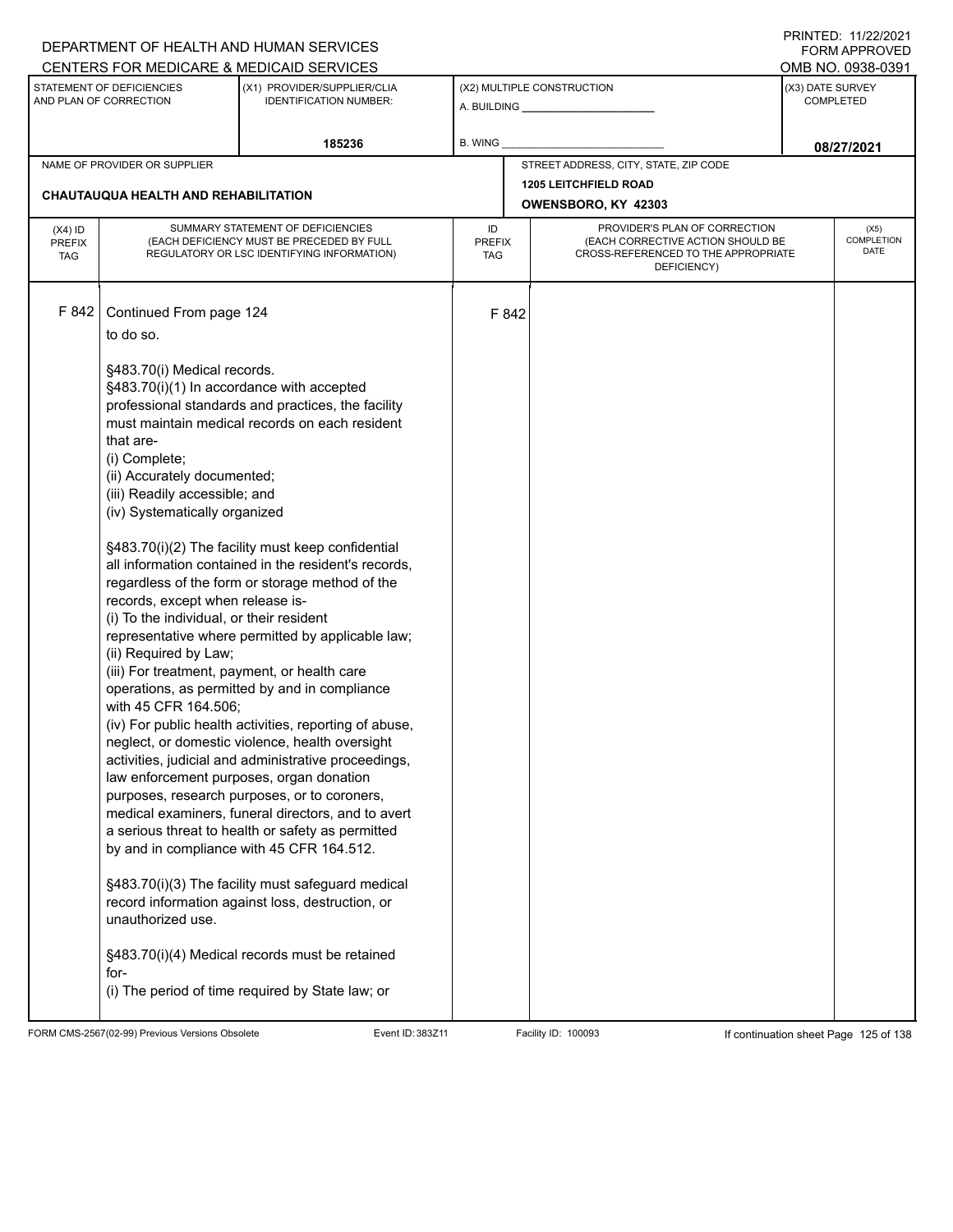|                                          |                                                                                                                                                                                                                                                                                                                                                                                                                                                                                                                                                                                                                                                                                                                                                                    | DEPARTMENT OF HEALTH AND HUMAN SERVICES                                                                                                                                                                                                                                                                                                                                                                      |                                   |                                                                                                                                                                                                                                                                                                                                                                                                                                                                                                                             | <b>FORM APPROVED</b>                  |
|------------------------------------------|--------------------------------------------------------------------------------------------------------------------------------------------------------------------------------------------------------------------------------------------------------------------------------------------------------------------------------------------------------------------------------------------------------------------------------------------------------------------------------------------------------------------------------------------------------------------------------------------------------------------------------------------------------------------------------------------------------------------------------------------------------------------|--------------------------------------------------------------------------------------------------------------------------------------------------------------------------------------------------------------------------------------------------------------------------------------------------------------------------------------------------------------------------------------------------------------|-----------------------------------|-----------------------------------------------------------------------------------------------------------------------------------------------------------------------------------------------------------------------------------------------------------------------------------------------------------------------------------------------------------------------------------------------------------------------------------------------------------------------------------------------------------------------------|---------------------------------------|
|                                          | STATEMENT OF DEFICIENCIES                                                                                                                                                                                                                                                                                                                                                                                                                                                                                                                                                                                                                                                                                                                                          | CENTERS FOR MEDICARE & MEDICAID SERVICES<br>(X1) PROVIDER/SUPPLIER/CLIA                                                                                                                                                                                                                                                                                                                                      |                                   | (X2) MULTIPLE CONSTRUCTION                                                                                                                                                                                                                                                                                                                                                                                                                                                                                                  | OMB NO. 0938-0391<br>(X3) DATE SURVEY |
|                                          | AND PLAN OF CORRECTION                                                                                                                                                                                                                                                                                                                                                                                                                                                                                                                                                                                                                                                                                                                                             | <b>IDENTIFICATION NUMBER:</b>                                                                                                                                                                                                                                                                                                                                                                                |                                   | A. BUILDING <b>A.</b> BUILDING                                                                                                                                                                                                                                                                                                                                                                                                                                                                                              | <b>COMPLETED</b>                      |
|                                          |                                                                                                                                                                                                                                                                                                                                                                                                                                                                                                                                                                                                                                                                                                                                                                    | 185236                                                                                                                                                                                                                                                                                                                                                                                                       | B. WING                           |                                                                                                                                                                                                                                                                                                                                                                                                                                                                                                                             | 08/27/2021                            |
|                                          | NAME OF PROVIDER OR SUPPLIER                                                                                                                                                                                                                                                                                                                                                                                                                                                                                                                                                                                                                                                                                                                                       |                                                                                                                                                                                                                                                                                                                                                                                                              |                                   | STREET ADDRESS, CITY, STATE, ZIP CODE                                                                                                                                                                                                                                                                                                                                                                                                                                                                                       |                                       |
|                                          | <b>CHAUTAUQUA HEALTH AND REHABILITATION</b>                                                                                                                                                                                                                                                                                                                                                                                                                                                                                                                                                                                                                                                                                                                        |                                                                                                                                                                                                                                                                                                                                                                                                              |                                   | <b>1205 LEITCHFIELD ROAD</b><br>OWENSBORO, KY 42303                                                                                                                                                                                                                                                                                                                                                                                                                                                                         |                                       |
| $(X4)$ ID<br><b>PREFIX</b><br><b>TAG</b> |                                                                                                                                                                                                                                                                                                                                                                                                                                                                                                                                                                                                                                                                                                                                                                    | SUMMARY STATEMENT OF DEFICIENCIES<br>(EACH DEFICIENCY MUST BE PRECEDED BY FULL<br>REGULATORY OR LSC IDENTIFYING INFORMATION)                                                                                                                                                                                                                                                                                 | ID<br><b>PREFIX</b><br><b>TAG</b> | PROVIDER'S PLAN OF CORRECTION<br>(X5)<br><b>COMPLETION</b><br>(EACH CORRECTIVE ACTION SHOULD BE<br>DATE<br>CROSS-REFERENCED TO THE APPROPRIATE                                                                                                                                                                                                                                                                                                                                                                              |                                       |
| F 842                                    | Continued From page 125<br>(ii) Five years from the date of discharge when<br>there is no requirement in State law; or<br>(iii) For a minor, 3 years after a resident reaches<br>legal age under State law.<br>§483.70(i)(5) The medical record must contain-<br>(i) Sufficient information to identify the resident;<br>(ii) A record of the resident's assessments;<br>(iii) The comprehensive plan of care and services<br>provided;<br>(iv) The results of any preadmission screening<br>and resident review evaluations and<br>determinations conducted by the State;<br>(v) Physician's, nurse's, and other licensed<br>professional's progress notes; and<br>(vi) Laboratory, radiology and other diagnostic<br>services reports as required under §483.50. |                                                                                                                                                                                                                                                                                                                                                                                                              | F 842                             |                                                                                                                                                                                                                                                                                                                                                                                                                                                                                                                             |                                       |
|                                          | by:<br>ensure the medical record was complete,<br>residents.<br>Review of Resident #101's medical record<br>blood glucose monitoring.<br>The findings include:                                                                                                                                                                                                                                                                                                                                                                                                                                                                                                                                                                                                     | This REQUIREMENT is not met as evidenced<br>Based on interviews, record reviews, and facility<br>policy review, it was determined the facility failed<br>accurately documented, readily accessible and<br>systemically organized for one (1) resident<br>(Resident #101) out of five -seven (57) sampled<br>revealed the facility failed to accurately and<br>completely document insulin administration and |                                   | 1. Resident #101's blood glucose level<br>was checked on 8/27/21 and insulin<br>administered as ordered and properly<br>documented.<br>2. Records of other residents on insulin<br>injections were reviewed on 8/30/21 by<br>the Regional Director of Clinical Services<br>to ensure proper documentation occurred<br>of the injections and the blood glucose<br>monitoring with no relevant findings.<br>3. Licensed nurses educated on the<br>facility policy for documentation of blood<br>glucose results, and dose and |                                       |

FORM CMS-2567(02-99) Previous Versions Obsolete Event ID: 383Z11 Facility ID: 100093 If continuation sheet Page 126 of 138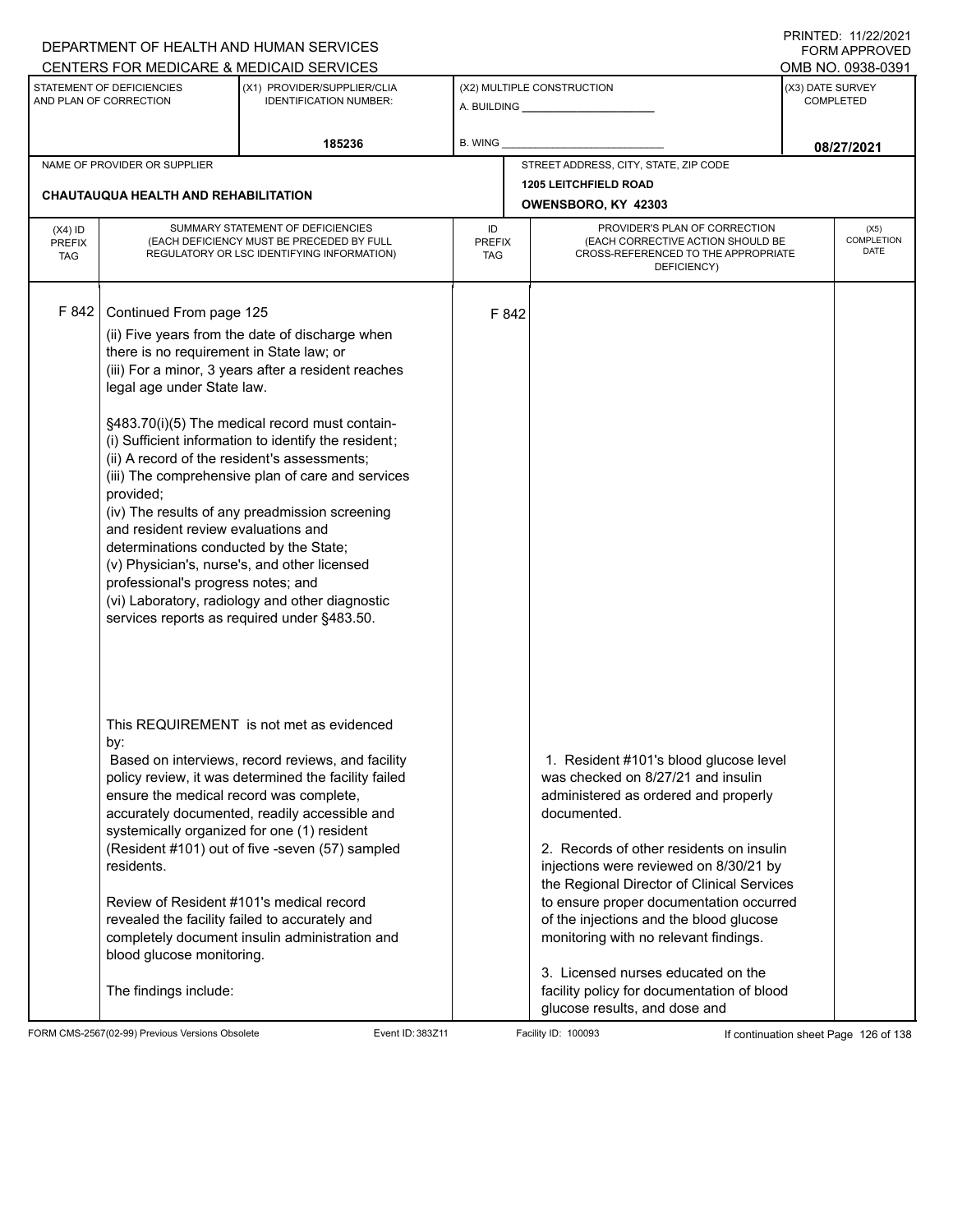|                                          | DEPARTMENT OF HEALTH AND HUMAN SERVICES                                                                                                                                                                                                                                                          |                                                                                                                                                                                                                                                                                                                                                                                                                                                                                                                                                                                                                                                                                                                                                                                                                                                                                                                                                                                                                                                                                                                                                                                                                                                                                                                                                                                                                                                                         |                                   |                                                                                                                                                                                                                                                                                                                                                                                                                                                                                                                                                                                                                                           | <b>FORM APPROVED</b> |                                   |
|------------------------------------------|--------------------------------------------------------------------------------------------------------------------------------------------------------------------------------------------------------------------------------------------------------------------------------------------------|-------------------------------------------------------------------------------------------------------------------------------------------------------------------------------------------------------------------------------------------------------------------------------------------------------------------------------------------------------------------------------------------------------------------------------------------------------------------------------------------------------------------------------------------------------------------------------------------------------------------------------------------------------------------------------------------------------------------------------------------------------------------------------------------------------------------------------------------------------------------------------------------------------------------------------------------------------------------------------------------------------------------------------------------------------------------------------------------------------------------------------------------------------------------------------------------------------------------------------------------------------------------------------------------------------------------------------------------------------------------------------------------------------------------------------------------------------------------------|-----------------------------------|-------------------------------------------------------------------------------------------------------------------------------------------------------------------------------------------------------------------------------------------------------------------------------------------------------------------------------------------------------------------------------------------------------------------------------------------------------------------------------------------------------------------------------------------------------------------------------------------------------------------------------------------|----------------------|-----------------------------------|
|                                          |                                                                                                                                                                                                                                                                                                  | CENTERS FOR MEDICARE & MEDICAID SERVICES                                                                                                                                                                                                                                                                                                                                                                                                                                                                                                                                                                                                                                                                                                                                                                                                                                                                                                                                                                                                                                                                                                                                                                                                                                                                                                                                                                                                                                |                                   |                                                                                                                                                                                                                                                                                                                                                                                                                                                                                                                                                                                                                                           |                      | OMB NO. 0938-0391                 |
|                                          | STATEMENT OF DEFICIENCIES<br>AND PLAN OF CORRECTION                                                                                                                                                                                                                                              | (X1) PROVIDER/SUPPLIER/CLIA<br><b>IDENTIFICATION NUMBER:</b>                                                                                                                                                                                                                                                                                                                                                                                                                                                                                                                                                                                                                                                                                                                                                                                                                                                                                                                                                                                                                                                                                                                                                                                                                                                                                                                                                                                                            |                                   | (X2) MULTIPLE CONSTRUCTION                                                                                                                                                                                                                                                                                                                                                                                                                                                                                                                                                                                                                | (X3) DATE SURVEY     | <b>COMPLETED</b>                  |
|                                          |                                                                                                                                                                                                                                                                                                  | 185236                                                                                                                                                                                                                                                                                                                                                                                                                                                                                                                                                                                                                                                                                                                                                                                                                                                                                                                                                                                                                                                                                                                                                                                                                                                                                                                                                                                                                                                                  | <b>B. WING</b>                    |                                                                                                                                                                                                                                                                                                                                                                                                                                                                                                                                                                                                                                           |                      | 08/27/2021                        |
|                                          | NAME OF PROVIDER OR SUPPLIER                                                                                                                                                                                                                                                                     |                                                                                                                                                                                                                                                                                                                                                                                                                                                                                                                                                                                                                                                                                                                                                                                                                                                                                                                                                                                                                                                                                                                                                                                                                                                                                                                                                                                                                                                                         |                                   | STREET ADDRESS, CITY, STATE, ZIP CODE                                                                                                                                                                                                                                                                                                                                                                                                                                                                                                                                                                                                     |                      |                                   |
|                                          |                                                                                                                                                                                                                                                                                                  |                                                                                                                                                                                                                                                                                                                                                                                                                                                                                                                                                                                                                                                                                                                                                                                                                                                                                                                                                                                                                                                                                                                                                                                                                                                                                                                                                                                                                                                                         |                                   | <b>1205 LEITCHFIELD ROAD</b>                                                                                                                                                                                                                                                                                                                                                                                                                                                                                                                                                                                                              |                      |                                   |
|                                          | <b>CHAUTAUQUA HEALTH AND REHABILITATION</b>                                                                                                                                                                                                                                                      |                                                                                                                                                                                                                                                                                                                                                                                                                                                                                                                                                                                                                                                                                                                                                                                                                                                                                                                                                                                                                                                                                                                                                                                                                                                                                                                                                                                                                                                                         |                                   | OWENSBORO, KY 42303                                                                                                                                                                                                                                                                                                                                                                                                                                                                                                                                                                                                                       |                      |                                   |
| $(X4)$ ID<br><b>PREFIX</b><br><b>TAG</b> |                                                                                                                                                                                                                                                                                                  | SUMMARY STATEMENT OF DEFICIENCIES<br>(EACH DEFICIENCY MUST BE PRECEDED BY FULL<br>REGULATORY OR LSC IDENTIFYING INFORMATION)                                                                                                                                                                                                                                                                                                                                                                                                                                                                                                                                                                                                                                                                                                                                                                                                                                                                                                                                                                                                                                                                                                                                                                                                                                                                                                                                            | ID<br><b>PREFIX</b><br><b>TAG</b> | PROVIDER'S PLAN OF CORRECTION<br>(EACH CORRECTIVE ACTION SHOULD BE<br>CROSS-REFERENCED TO THE APPROPRIATE<br>DEFICIENCY)                                                                                                                                                                                                                                                                                                                                                                                                                                                                                                                  |                      | (X5)<br><b>COMPLETION</b><br>DATE |
| F 842                                    | Continued From page 126<br>Administration," revised September 2014,<br>the dose and concentration of the insulin<br>injection.<br>cognition as severely impaired with a Brief<br>resident two (2) out of the seven (7) day<br>look-back period.<br>$(251-300)$ = administer six (6) units; three | Review of the facility's policy, titled, "Insulin<br>revealed staff should check blood glucose levels<br>per the physician order or facility protocol. The<br>policy revealed documentation needed to include<br>the resident's blood glucose result, as ordered;<br>Medical record review revealed Resident #101<br>was admitted by the facility on 11/14/2019 with<br>diagnoses that included Alzheimer's Disease,<br>Depression, Dementia, and Type 2 Diabetes.<br>Review of Resident #101's Quarterly Minimum<br>Data Set (MDS) Assessment, dated 07/29/2021,<br>revealed the facility assessed Resident #101's<br>Interview of Mental Status (BIMS) score of four<br>(4) out of fifteen (15), indicating the resident was<br>not interviewable. Continued review revealed<br>Insulin injections were marked as given to the<br>Review of the 07/2021 Medication Administration<br>Record (MAR) for Resident #101 revealed the<br>resident was ordered by the physician to be<br>administered Humalog Solution one hundred<br>(100) unit/ml (milliliters) Insulin Lispro (Human)<br>Inject as per sliding scale: If zero to one hundred<br>fifty $(0-150)$ = administer zero $(0)$ units and call<br>MD if blood glucose is less than seventy (70); one<br>hudred fity-one to two hundred (151-200) =<br>administer two (2) units; two hundred and one to<br>two hundred and fifty (201-250) = administer four<br>(4) units; two hundred fifty-one to three hundred | F 842                             | concentration of the insulin injection and<br>resident refusals by the Director of<br>Nursing or the Regional Director of<br>Clinical Services completed by 11/4/21<br>4. The resident Medication Administration<br>Records will be reviewed daily times 2<br>weeks, weekly times 2 weeks, monthly<br>times 2 months then quarterly times 9<br>months to ensure proper documentation<br>has occurred. Results of the reviews will<br>be reported to the facility Quality<br>Assurance and Performance<br>Improvement committee monthly by the<br>director of nursing for review and<br>recommendations to ensure continued<br>compliance. |                      |                                   |
|                                          |                                                                                                                                                                                                                                                                                                  | hundred and one to three hundred and fifty                                                                                                                                                                                                                                                                                                                                                                                                                                                                                                                                                                                                                                                                                                                                                                                                                                                                                                                                                                                                                                                                                                                                                                                                                                                                                                                                                                                                                              |                                   |                                                                                                                                                                                                                                                                                                                                                                                                                                                                                                                                                                                                                                           |                      |                                   |

FORM CMS-2567(02-99) Previous Versions Obsolete Event ID: 383Z11 Facility ID: 100093 If continuation sheet Page 127 of 138

DEPARTMENT OF HEALTH AND HUMAN SERVICES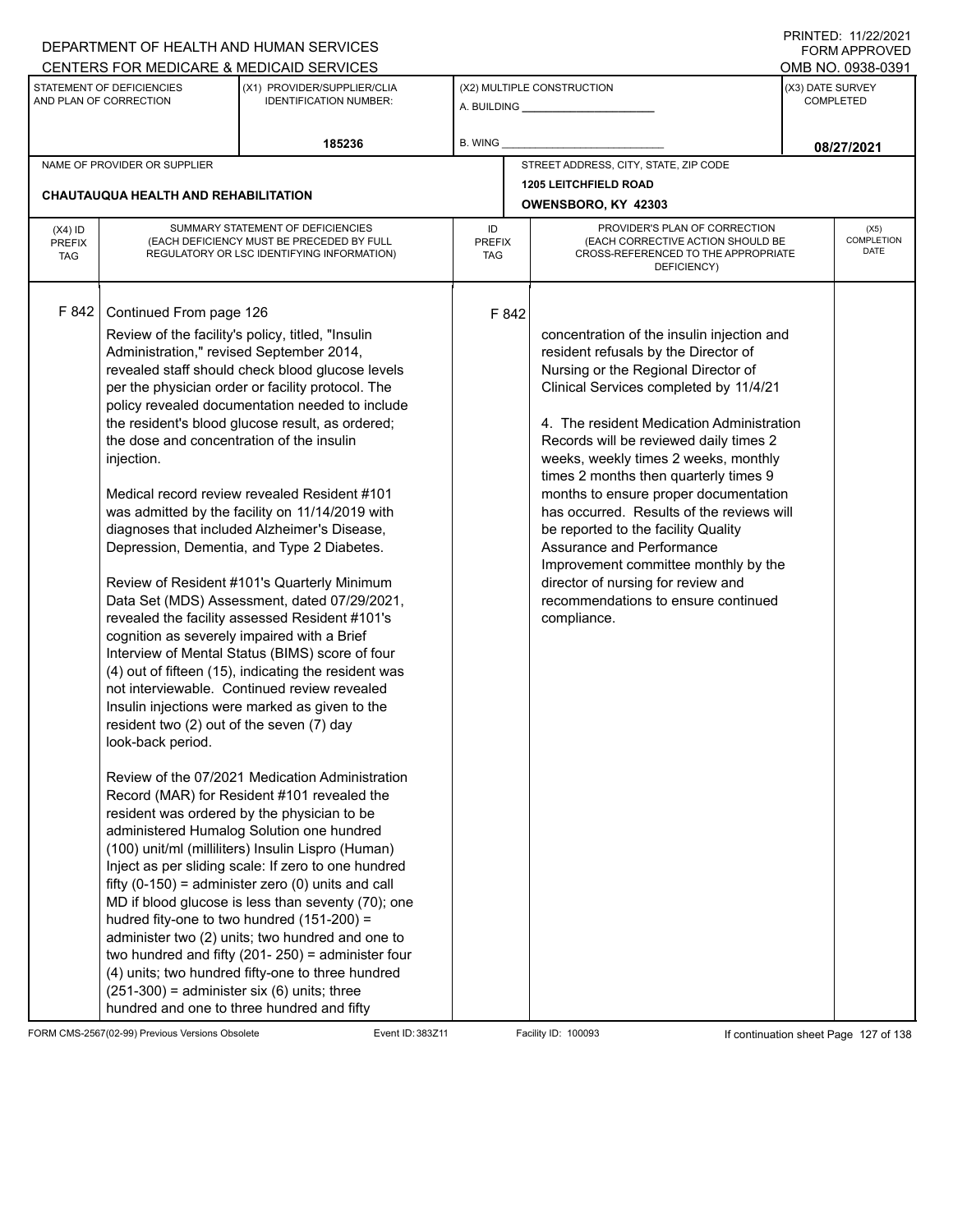|                                          |                                                                                                                                                                                                     | DEPARTMENT OF HEALTH AND HUMAN SERVICES                                                                                                                                                                                                                                                                                                                                                                                                                                                                                                                                                                                                                                                                                                                                                                                                                                                                                                                                                                                                                                                                                                                                                                                                                                                                                                                                                                                                                                                                                                                                                                                                                                                    |         |       |                                                       |                  | <b>FORM APPROVED</b>                     |
|------------------------------------------|-----------------------------------------------------------------------------------------------------------------------------------------------------------------------------------------------------|--------------------------------------------------------------------------------------------------------------------------------------------------------------------------------------------------------------------------------------------------------------------------------------------------------------------------------------------------------------------------------------------------------------------------------------------------------------------------------------------------------------------------------------------------------------------------------------------------------------------------------------------------------------------------------------------------------------------------------------------------------------------------------------------------------------------------------------------------------------------------------------------------------------------------------------------------------------------------------------------------------------------------------------------------------------------------------------------------------------------------------------------------------------------------------------------------------------------------------------------------------------------------------------------------------------------------------------------------------------------------------------------------------------------------------------------------------------------------------------------------------------------------------------------------------------------------------------------------------------------------------------------------------------------------------------------|---------|-------|-------------------------------------------------------|------------------|------------------------------------------|
|                                          |                                                                                                                                                                                                     | CENTERS FOR MEDICARE & MEDICAID SERVICES                                                                                                                                                                                                                                                                                                                                                                                                                                                                                                                                                                                                                                                                                                                                                                                                                                                                                                                                                                                                                                                                                                                                                                                                                                                                                                                                                                                                                                                                                                                                                                                                                                                   |         |       |                                                       |                  | OMB NO. 0938-0391                        |
|                                          | STATEMENT OF DEFICIENCIES<br>AND PLAN OF CORRECTION                                                                                                                                                 | (X1) PROVIDER/SUPPLIER/CLIA<br><b>IDENTIFICATION NUMBER:</b>                                                                                                                                                                                                                                                                                                                                                                                                                                                                                                                                                                                                                                                                                                                                                                                                                                                                                                                                                                                                                                                                                                                                                                                                                                                                                                                                                                                                                                                                                                                                                                                                                               |         |       | (X2) MULTIPLE CONSTRUCTION<br>A. BUILDING A. BUILDING | (X3) DATE SURVEY | <b>COMPLETED</b>                         |
|                                          |                                                                                                                                                                                                     | 185236                                                                                                                                                                                                                                                                                                                                                                                                                                                                                                                                                                                                                                                                                                                                                                                                                                                                                                                                                                                                                                                                                                                                                                                                                                                                                                                                                                                                                                                                                                                                                                                                                                                                                     | B. WING |       |                                                       |                  | 08/27/2021                               |
|                                          | NAME OF PROVIDER OR SUPPLIER                                                                                                                                                                        |                                                                                                                                                                                                                                                                                                                                                                                                                                                                                                                                                                                                                                                                                                                                                                                                                                                                                                                                                                                                                                                                                                                                                                                                                                                                                                                                                                                                                                                                                                                                                                                                                                                                                            |         |       | STREET ADDRESS, CITY, STATE, ZIP CODE                 |                  |                                          |
|                                          | <b>CHAUTAUQUA HEALTH AND REHABILITATION</b>                                                                                                                                                         |                                                                                                                                                                                                                                                                                                                                                                                                                                                                                                                                                                                                                                                                                                                                                                                                                                                                                                                                                                                                                                                                                                                                                                                                                                                                                                                                                                                                                                                                                                                                                                                                                                                                                            |         |       | <b>1205 LEITCHFIELD ROAD</b><br>OWENSBORO, KY 42303   |                  |                                          |
| $(X4)$ ID<br><b>PREFIX</b><br><b>TAG</b> |                                                                                                                                                                                                     | SUMMARY STATEMENT OF DEFICIENCIES<br>PROVIDER'S PLAN OF CORRECTION<br>ID<br>(EACH DEFICIENCY MUST BE PRECEDED BY FULL<br>(EACH CORRECTIVE ACTION SHOULD BE<br><b>PREFIX</b><br>CROSS-REFERENCED TO THE APPROPRIATE<br>REGULATORY OR LSC IDENTIFYING INFORMATION)<br>TAG<br>DEFICIENCY)                                                                                                                                                                                                                                                                                                                                                                                                                                                                                                                                                                                                                                                                                                                                                                                                                                                                                                                                                                                                                                                                                                                                                                                                                                                                                                                                                                                                     |         |       |                                                       |                  | (X5)<br><b>COMPLETION</b><br><b>DATE</b> |
| F 842                                    | Continued From page 127<br>thirty (30) days. Start date 07/27/2021,<br>discontinue date 08/05/2021.<br>MAR revealed the MAR was blank on<br>obtained.<br>(70); one hundred fifty-one to two hundred | $(301-350)$ = administer eight $(8)$ units; three<br>hundred fifty-one and over $(351+)$ = administer<br>ten (10) units and call MD immediately for further<br>instruction if blood glucose greater than four<br>hundred 400), subcutaneously before meals for<br>Continued review of Resident #101's 07/2021<br>07/29/2021, 07/30/2021, and 07/31/2021 at 6:30<br>AM. There was no documentation that the insulin<br>had been administered per the physician's orders<br>and no documented evidence a blood glucose<br>level was obtained. Further review of the MAR<br>revealed the MAR was blank on 08/02/2021,<br>08/03/2021, and 08/04/2021 at 6:30 AM. There<br>was no documentation that the insulin had been<br>administered per the physician's orders and no<br>documented evidence a blood glucose level was<br>A record review of the 08/2021 MAR for Resident<br>#101 revealed the resident was ordered by the<br>physician to be administered Humalog Solution<br>one hundred (100) unit/ml Insulin Lispro (Human)<br>Inject as per sliding scale: If zero to one hundred<br>and fifty $(0-150)$ = administer zero $(0)$ units and<br>call MD if blood glucose was less than seventy<br>$(151-200)$ = administer two (2) units; two hundred<br>and one to two hundred and fifty (201-250) =<br>administer four (4) units; two hundred fifty-one to<br>three hundred $(251-300A)$ = administer six $(6)$<br>units; three hundred and one to three hundred<br>and fifty $(301-350)$ = administer eight $(8)$ units;<br>three hundred fifty-one and greater $(351+)$ =<br>administer ten (10) units and call MD immediately<br>for further instruction if blood glucose greater |         | F 842 |                                                       |                  |                                          |

FORM CMS-2567(02-99) Previous Versions Obsolete Event ID: 383Z11 Facility ID: 100093 If continuation sheet Page 128 of 138

PRINTED: 11/22/2021 FORM APPROVED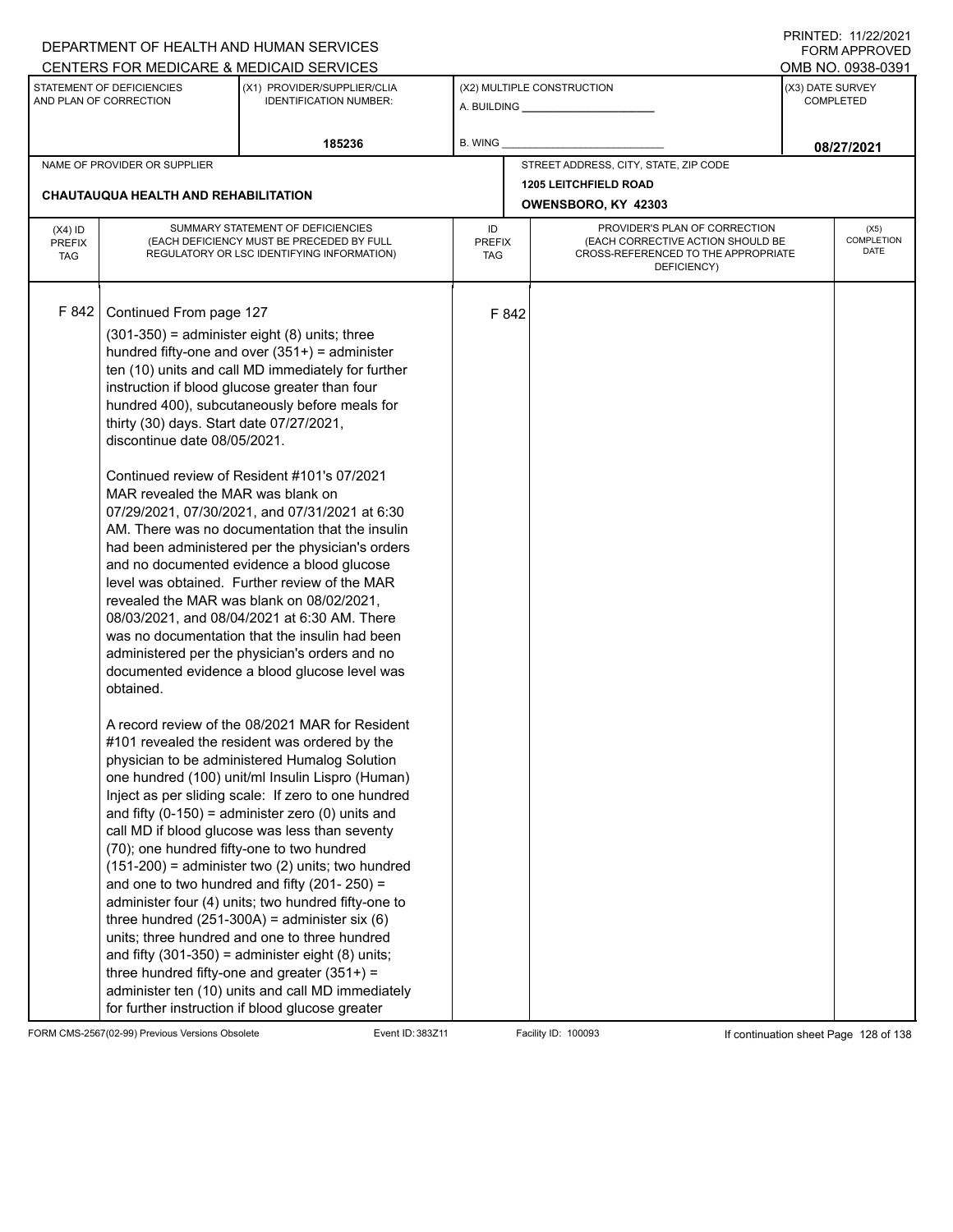## A. BUILDING **\_\_\_\_\_\_\_\_\_\_\_\_\_\_\_\_\_\_\_\_\_\_** (X1) PROVIDER/SUPPLIER/CLIA IDENTIFICATION NUMBER: STATEMENT OF DEFICIENCIES AND PLAN OF CORRECTION (X3) DATE SURVEY COMPLETED FORM APPROVED (X2) MULTIPLE CONSTRUCTION B. WING CENTERS FOR MEDICARE & MEDICAID SERVICES **And CENTERS FOR MEDICAL ACCESS** OMB NO. 0938-0391 **185236 08/27/2021** NAME OF PROVIDER OR SUPPLIER STREET ADDRESS, CITY, STATE, ZIP CODE **1205 LEITCHFIELD ROAD CHAUTAUQUA HEALTH AND REHABILITATION OWENSBORO, KY 42303** PROVIDER'S PLAN OF CORRECTION (EACH CORRECTIVE ACTION SHOULD BE CROSS-REFERENCED TO THE APPROPRIATE DEFICIENCY) (X5) **COMPLETION** DATE ID PREFIX **TAG** (X4) ID PREFIX TAG SUMMARY STATEMENT OF DEFICIENCIES (EACH DEFICIENCY MUST BE PRECEDED BY FULL REGULATORY OR LSC IDENTIFYING INFORMATION) F 842 Continued From page 128 F 842 than four hundred (400), subcutaneously before meals for thirty (30) days. Start date 08/05/2021, discontinue date 08/19/2021. Continued review of Resident 101's 08/2021 MAR revealed the MAR was blank on 08/18/2021 at 6:00 AM. There was no documentation that the insulin had been administered per the physician's orders and no documented evidence a blood glucose level was obtained. Further record review of the 08/2021 MAR revealed the resident was ordered by the physician to be administered Humalog OG Solution one hundred (100) unit/ml (Insulin Lispro) Inject three (3) units subcutaneously before meals for diabetes. Start date: 08/19/2021. Review of the 08/2021 MAR revealed the MAR was blank on 08/20/2021 at 1630 (4:30 PM). There was no documentation that the Humalog OG Solution one hundred (100) unit/ml insulin had been administered per the physician's orders and no documented evidence a blood glucose level was obtained. Continued review revealed the MAR was blank on 08/21/2021, 08/22/2021, and 08/23/2021 at 6:30 AM. There was no documentation that the Humalog OG Solution one hundred (100) unit/ml insulin had been administered per the physician's orders and no documented evidence a blood glucose level was obtained. Interview with the Director of Nurses (DON), on 08/24/2021 at 1:47 PM, revealed it looked as if they had started giving insulin at meals but had not been very successful. Continued interview revealed if the MAR was blank, then that meant there was no proof the medication had been

FORM CMS-2567(02-99) Previous Versions Obsolete Event ID: 383Z11 Facility ID: 100093 If continuation sheet Page 129 of 138

DEPARTMENT OF HEALTH AND HUMAN SERVICES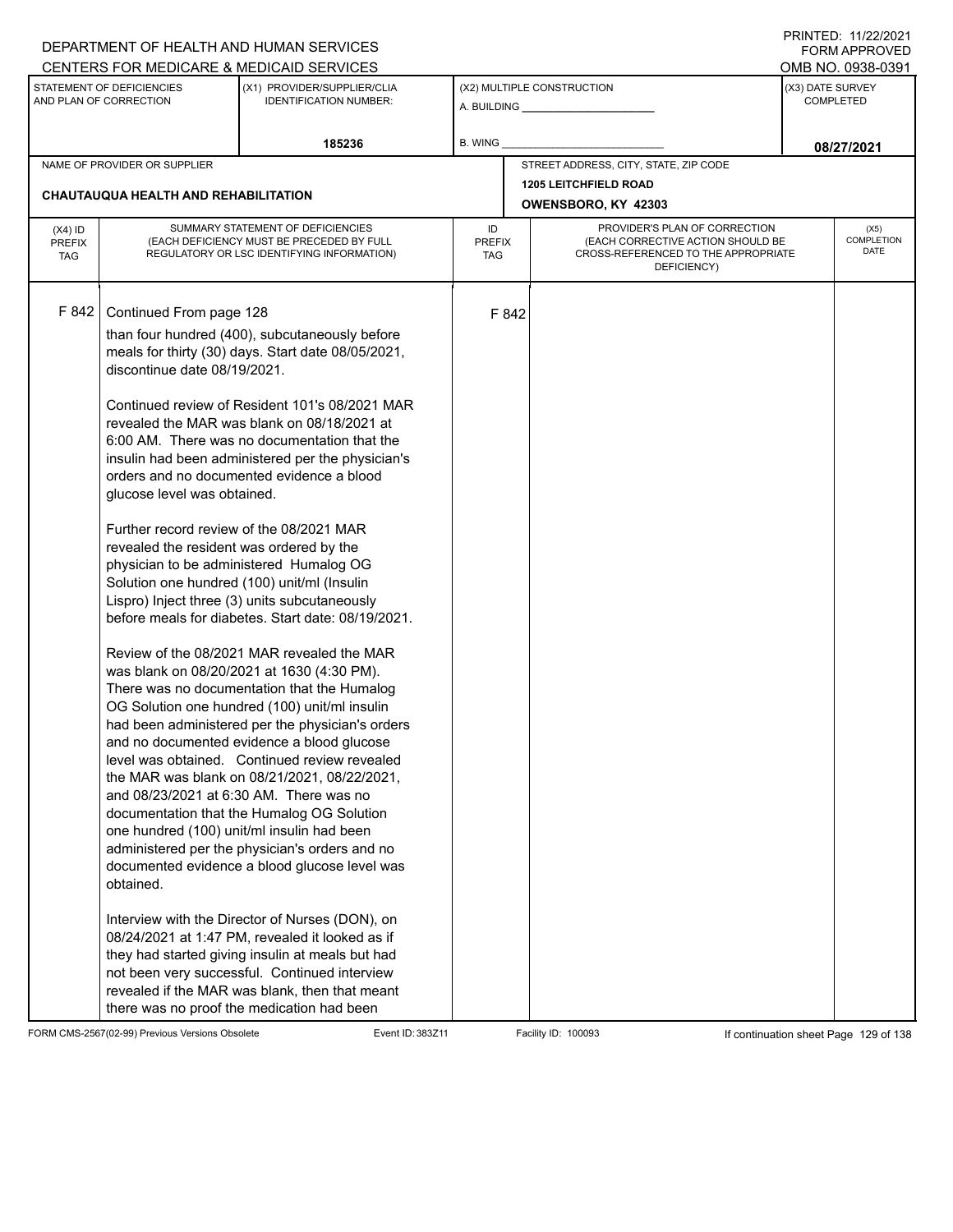|                                          |                                                                                                                                                                            | DEPARTMENT OF HEALTH AND HUMAN SERVICES<br>CENTERS FOR MEDICARE & MEDICAID SERVICES                                                                                                                                                                                                                                                                                                                                                                            |                                                                                                                                                               |                                                                                                                                                                                                                                                                                                                                                                               | FORM APPROVED<br>OMB NO. 0938-0391   |            |
|------------------------------------------|----------------------------------------------------------------------------------------------------------------------------------------------------------------------------|----------------------------------------------------------------------------------------------------------------------------------------------------------------------------------------------------------------------------------------------------------------------------------------------------------------------------------------------------------------------------------------------------------------------------------------------------------------|---------------------------------------------------------------------------------------------------------------------------------------------------------------|-------------------------------------------------------------------------------------------------------------------------------------------------------------------------------------------------------------------------------------------------------------------------------------------------------------------------------------------------------------------------------|--------------------------------------|------------|
|                                          | STATEMENT OF DEFICIENCIES<br>AND PLAN OF CORRECTION                                                                                                                        | (X1) PROVIDER/SUPPLIER/CLIA<br><b>IDENTIFICATION NUMBER:</b>                                                                                                                                                                                                                                                                                                                                                                                                   |                                                                                                                                                               | (X2) MULTIPLE CONSTRUCTION                                                                                                                                                                                                                                                                                                                                                    | (X3) DATE SURVEY<br><b>COMPLETED</b> |            |
|                                          |                                                                                                                                                                            | 185236                                                                                                                                                                                                                                                                                                                                                                                                                                                         | <b>B. WING</b>                                                                                                                                                |                                                                                                                                                                                                                                                                                                                                                                               | 08/27/2021                           |            |
|                                          | NAME OF PROVIDER OR SUPPLIER<br><b>CHAUTAUQUA HEALTH AND REHABILITATION</b>                                                                                                |                                                                                                                                                                                                                                                                                                                                                                                                                                                                |                                                                                                                                                               | STREET ADDRESS, CITY, STATE, ZIP CODE<br><b>1205 LEITCHFIELD ROAD</b>                                                                                                                                                                                                                                                                                                         |                                      |            |
|                                          |                                                                                                                                                                            |                                                                                                                                                                                                                                                                                                                                                                                                                                                                |                                                                                                                                                               | OWENSBORO, KY 42303                                                                                                                                                                                                                                                                                                                                                           |                                      |            |
| $(X4)$ ID<br><b>PREFIX</b><br><b>TAG</b> |                                                                                                                                                                            | SUMMARY STATEMENT OF DEFICIENCIES<br>(EACH DEFICIENCY MUST BE PRECEDED BY FULL<br>REGULATORY OR LSC IDENTIFYING INFORMATION)                                                                                                                                                                                                                                                                                                                                   | PROVIDER'S PLAN OF CORRECTION<br>ID<br>(EACH CORRECTIVE ACTION SHOULD BE<br><b>PREFIX</b><br>CROSS-REFERENCED TO THE APPROPRIATE<br><b>TAG</b><br>DEFICIENCY) |                                                                                                                                                                                                                                                                                                                                                                               |                                      | COMPLETION |
| F 842                                    | Continued From page 129<br>refused, it should have been documented.<br>always allow the staff to give insulin in the<br>record.<br>F 867   QAPI/QAA Improvement Activities | given to the resident. She said if the resident<br>An interview with the DON, on 08/26/2021 at 9:23<br>AM, revealed it was her expectation for the<br>nursing staff to read the MAR and follow the<br>physician's orders. She said there were concerns<br>if insulin was not given with the blood sugars<br>remaining high. She said this resident did not<br>morning, but it should have been accuratey and<br>completed documented in the resident's medical | F 842<br>F 867                                                                                                                                                |                                                                                                                                                                                                                                                                                                                                                                               | 11/5/21                              |            |
| $SS = F$                                 | CFR(s): 483.75(g)(2)(ii)<br>§483.75(g)(2) The quality assessment and<br>assurance committee must:                                                                          | §483.75(g) Quality assessment and assurance.<br>(ii) Develop and implement appropriate plans of<br>action to correct identified quality deficiencies;<br>This REQUIREMENT is not met as evidenced                                                                                                                                                                                                                                                              |                                                                                                                                                               |                                                                                                                                                                                                                                                                                                                                                                               |                                      |            |
|                                          | by:<br>111 residents.<br>The findings included:                                                                                                                            | Based on interview, record reviews, and facility<br>policy review, it was determined the facility failed<br>to ensure an effective Quality Assurance (QA)<br>program was in place. The facility's census was<br>Staff failed to ensure the QA program put plans in<br>place to correct past deficiencies, identify its' own<br>deficiencies, and resolve those deficiencies.                                                                                   |                                                                                                                                                               | 1. No residents were directly impacted<br>by the alleged deficient practice.<br>2. All residents had the potential to be<br>impacted by the alleged deficient practice.<br>3. The facility Quality Assurance and<br>Performance Improvement team was<br>re-educated on the facility policy for<br>Quality Assurance and Performance<br>Improvement and on the repeat tags and |                                      |            |

FORM CMS-2567(02-99) Previous Versions Obsolete Event ID: 383Z11 Facility ID: 100093 If continuation sheet Page 130 of 138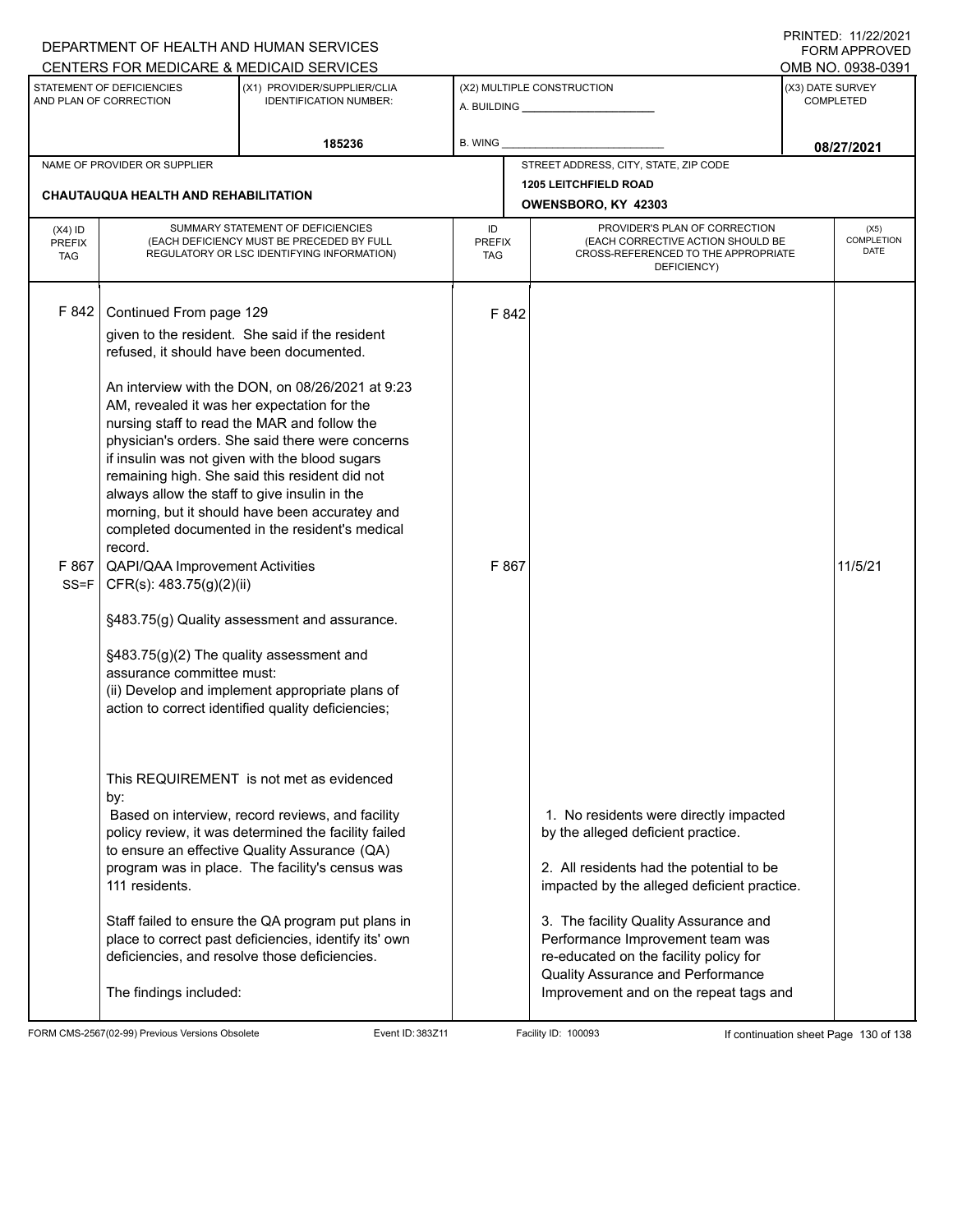|                                          |                                                                                                                                                                                                                                                                                                                                                                                                                                  | DEPARTMENT OF HEALTH AND HUMAN SERVICES                                                                                                                                                                                                                                                                                                                                                                                                                                                                                                                                                                                                                                                                                                                                                                                                                                                                                                                                                                                                               |                                                                                                                                                        |                                                                                                                                                                                                                                                                                                                                                                                                                                                                                                                                                                                                                                                                                                                                                                                                                                                                                                                                            |  | 111111111121112212121<br><b>FORM APPROVED</b> |  |
|------------------------------------------|----------------------------------------------------------------------------------------------------------------------------------------------------------------------------------------------------------------------------------------------------------------------------------------------------------------------------------------------------------------------------------------------------------------------------------|-------------------------------------------------------------------------------------------------------------------------------------------------------------------------------------------------------------------------------------------------------------------------------------------------------------------------------------------------------------------------------------------------------------------------------------------------------------------------------------------------------------------------------------------------------------------------------------------------------------------------------------------------------------------------------------------------------------------------------------------------------------------------------------------------------------------------------------------------------------------------------------------------------------------------------------------------------------------------------------------------------------------------------------------------------|--------------------------------------------------------------------------------------------------------------------------------------------------------|--------------------------------------------------------------------------------------------------------------------------------------------------------------------------------------------------------------------------------------------------------------------------------------------------------------------------------------------------------------------------------------------------------------------------------------------------------------------------------------------------------------------------------------------------------------------------------------------------------------------------------------------------------------------------------------------------------------------------------------------------------------------------------------------------------------------------------------------------------------------------------------------------------------------------------------------|--|-----------------------------------------------|--|
|                                          |                                                                                                                                                                                                                                                                                                                                                                                                                                  | CENTERS FOR MEDICARE & MEDICAID SERVICES                                                                                                                                                                                                                                                                                                                                                                                                                                                                                                                                                                                                                                                                                                                                                                                                                                                                                                                                                                                                              |                                                                                                                                                        |                                                                                                                                                                                                                                                                                                                                                                                                                                                                                                                                                                                                                                                                                                                                                                                                                                                                                                                                            |  | OMB NO. 0938-0391                             |  |
|                                          | STATEMENT OF DEFICIENCIES<br>AND PLAN OF CORRECTION                                                                                                                                                                                                                                                                                                                                                                              | (X1) PROVIDER/SUPPLIER/CLIA<br><b>IDENTIFICATION NUMBER:</b>                                                                                                                                                                                                                                                                                                                                                                                                                                                                                                                                                                                                                                                                                                                                                                                                                                                                                                                                                                                          |                                                                                                                                                        | (X2) MULTIPLE CONSTRUCTION                                                                                                                                                                                                                                                                                                                                                                                                                                                                                                                                                                                                                                                                                                                                                                                                                                                                                                                 |  | (X3) DATE SURVEY<br><b>COMPLETED</b>          |  |
|                                          |                                                                                                                                                                                                                                                                                                                                                                                                                                  | 185236                                                                                                                                                                                                                                                                                                                                                                                                                                                                                                                                                                                                                                                                                                                                                                                                                                                                                                                                                                                                                                                | B. WING                                                                                                                                                |                                                                                                                                                                                                                                                                                                                                                                                                                                                                                                                                                                                                                                                                                                                                                                                                                                                                                                                                            |  | 08/27/2021                                    |  |
|                                          | NAME OF PROVIDER OR SUPPLIER                                                                                                                                                                                                                                                                                                                                                                                                     |                                                                                                                                                                                                                                                                                                                                                                                                                                                                                                                                                                                                                                                                                                                                                                                                                                                                                                                                                                                                                                                       |                                                                                                                                                        | STREET ADDRESS, CITY, STATE, ZIP CODE                                                                                                                                                                                                                                                                                                                                                                                                                                                                                                                                                                                                                                                                                                                                                                                                                                                                                                      |  |                                               |  |
|                                          |                                                                                                                                                                                                                                                                                                                                                                                                                                  |                                                                                                                                                                                                                                                                                                                                                                                                                                                                                                                                                                                                                                                                                                                                                                                                                                                                                                                                                                                                                                                       |                                                                                                                                                        | <b>1205 LEITCHFIELD ROAD</b>                                                                                                                                                                                                                                                                                                                                                                                                                                                                                                                                                                                                                                                                                                                                                                                                                                                                                                               |  |                                               |  |
|                                          | <b>CHAUTAUQUA HEALTH AND REHABILITATION</b>                                                                                                                                                                                                                                                                                                                                                                                      |                                                                                                                                                                                                                                                                                                                                                                                                                                                                                                                                                                                                                                                                                                                                                                                                                                                                                                                                                                                                                                                       |                                                                                                                                                        | OWENSBORO, KY 42303                                                                                                                                                                                                                                                                                                                                                                                                                                                                                                                                                                                                                                                                                                                                                                                                                                                                                                                        |  |                                               |  |
| $(X4)$ ID<br><b>PREFIX</b><br><b>TAG</b> |                                                                                                                                                                                                                                                                                                                                                                                                                                  | SUMMARY STATEMENT OF DEFICIENCIES<br>(EACH DEFICIENCY MUST BE PRECEDED BY FULL<br>REGULATORY OR LSC IDENTIFYING INFORMATION)                                                                                                                                                                                                                                                                                                                                                                                                                                                                                                                                                                                                                                                                                                                                                                                                                                                                                                                          | PROVIDER'S PLAN OF CORRECTION<br>ID<br>(EACH CORRECTIVE ACTION SHOULD BE<br><b>PREFIX</b><br>CROSS-REFERENCED TO THE APPROPRIATE<br>TAG<br>DEFICIENCY) |                                                                                                                                                                                                                                                                                                                                                                                                                                                                                                                                                                                                                                                                                                                                                                                                                                                                                                                                            |  | (X5)<br><b>COMPLETION</b><br>DATE             |  |
| F 867                                    | Continued From page 130<br>analysis to help identify where patterns of<br>the 07/25/2019 survey included:<br>to pressure ulcers.<br>-F690- failure to provide catheter care.<br>services.<br>practices were in place<br>2. Cross reference tags:<br>and catheter cover was provided.<br>abuse.<br>reported timely.<br>thoroughly investigated.<br>-F656- failed to ensure care plans were<br>implemented.<br>to pressure ulcers. | A review of the facility's policy titled, "Quality<br>Assurance and Performance Improvement<br>(QAPI) Committee," dated 07/2016, revealed the<br>primary goals of the QAPI Committee are to<br>help identify actual and potential negative<br>outcomes relative to resident care and resolve<br>them appropriately; support the use of root cause<br>negative outcomes point to underlying systemic<br>problems; help departments, consultants and<br>ancillary services implement systems to correct<br>potential and actual issues in quality of care.<br>1. Review of the facility's repeat deficiencies from<br>-F686- failure to provide care and services related<br>-F695- failure to ensure proper oxygen care and<br>-F880- failure to ensure proper infection control<br>-F550- failed to ensure residents were dressed<br>-F600- failed to ensure residents were safe from<br>-F609- failed to ensure allegations of abuse were<br>-F610- failed to ensure allegations of abuse were<br>-F686- failed to provide care and services related | F 867                                                                                                                                                  | how the process is supposed to work to<br>correct potential and actual issues in<br>quality of care. The facility Quality<br>Assurance and Performance<br>Improvement template was reviewed and<br>team was educated on how each tool is<br>used to identify issues that require<br>performance improvement by the regional<br>director of clinical services completed by<br>11/4/21<br>4. The facility administrator will ensure<br>that Quality Assurance and Performance<br>Improvement process is in place and that<br>meetings are held routinely each month.<br>The regional director of operations or the<br>regional director of clinical operations will<br>review the minutes of the Quality<br>Assurance and Performance<br>Improvement meetings monthly times 6<br>months to ensure that the facility is<br>identifying and correcting systemic<br>problems and that compliance is<br>maintained for the survey tags received. |  |                                               |  |

FORM CMS-2567(02-99) Previous Versions Obsolete Event ID: 383Z11 Facility ID: 100093 If continuation sheet Page 131 of 138

PRINTED: 11/22/2021 FORM APPROVED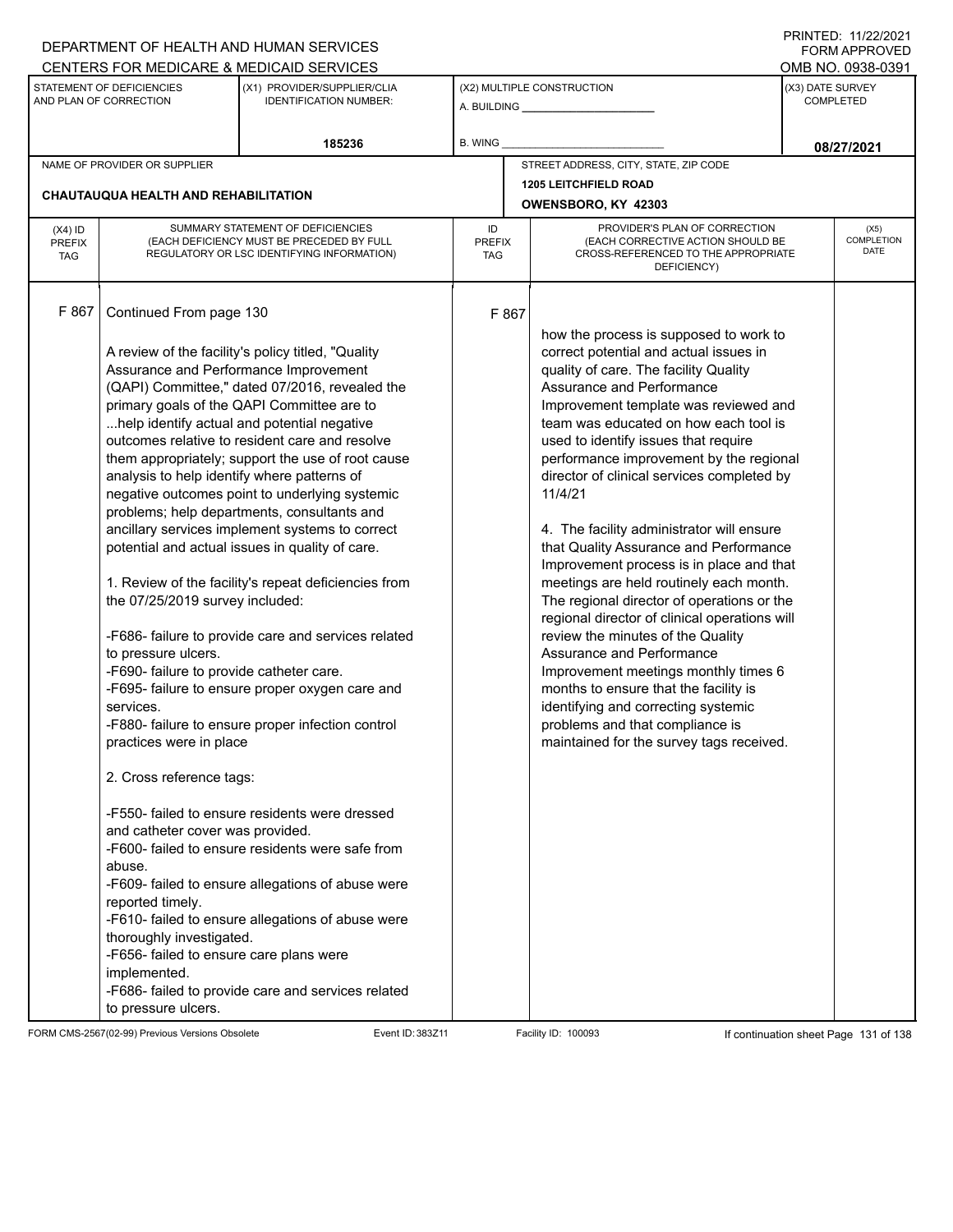| DEPARTMENT OF HEALTH AND HUMAN SERVICES                                                                                                                                                  |                                                                                                                                                                                                                                                                                                                                                                                                                                                                                                                                                                                                                                                                                                                                                                                                                                                                                                                                                                                                                                                                                                                                                                                                                                                                                                                                                                                                                                                                                                                                                                         |         |                                                                                                                                                        |                                                              |                  | FORM APPROVED                            |
|------------------------------------------------------------------------------------------------------------------------------------------------------------------------------------------|-------------------------------------------------------------------------------------------------------------------------------------------------------------------------------------------------------------------------------------------------------------------------------------------------------------------------------------------------------------------------------------------------------------------------------------------------------------------------------------------------------------------------------------------------------------------------------------------------------------------------------------------------------------------------------------------------------------------------------------------------------------------------------------------------------------------------------------------------------------------------------------------------------------------------------------------------------------------------------------------------------------------------------------------------------------------------------------------------------------------------------------------------------------------------------------------------------------------------------------------------------------------------------------------------------------------------------------------------------------------------------------------------------------------------------------------------------------------------------------------------------------------------------------------------------------------------|---------|--------------------------------------------------------------------------------------------------------------------------------------------------------|--------------------------------------------------------------|------------------|------------------------------------------|
| CENTERS FOR MEDICARE & MEDICAID SERVICES                                                                                                                                                 |                                                                                                                                                                                                                                                                                                                                                                                                                                                                                                                                                                                                                                                                                                                                                                                                                                                                                                                                                                                                                                                                                                                                                                                                                                                                                                                                                                                                                                                                                                                                                                         |         |                                                                                                                                                        |                                                              |                  | OMB NO. 0938-0391                        |
| STATEMENT OF DEFICIENCIES<br>AND PLAN OF CORRECTION                                                                                                                                      | (X1) PROVIDER/SUPPLIER/CLIA<br><b>IDENTIFICATION NUMBER:</b>                                                                                                                                                                                                                                                                                                                                                                                                                                                                                                                                                                                                                                                                                                                                                                                                                                                                                                                                                                                                                                                                                                                                                                                                                                                                                                                                                                                                                                                                                                            |         |                                                                                                                                                        | (X2) MULTIPLE CONSTRUCTION<br>A. BUILDING <b>A.</b> BUILDING | (X3) DATE SURVEY | <b>COMPLETED</b>                         |
|                                                                                                                                                                                          | 185236                                                                                                                                                                                                                                                                                                                                                                                                                                                                                                                                                                                                                                                                                                                                                                                                                                                                                                                                                                                                                                                                                                                                                                                                                                                                                                                                                                                                                                                                                                                                                                  | B. WING |                                                                                                                                                        |                                                              |                  | 08/27/2021                               |
| NAME OF PROVIDER OR SUPPLIER                                                                                                                                                             |                                                                                                                                                                                                                                                                                                                                                                                                                                                                                                                                                                                                                                                                                                                                                                                                                                                                                                                                                                                                                                                                                                                                                                                                                                                                                                                                                                                                                                                                                                                                                                         |         |                                                                                                                                                        | STREET ADDRESS, CITY, STATE, ZIP CODE                        |                  |                                          |
|                                                                                                                                                                                          |                                                                                                                                                                                                                                                                                                                                                                                                                                                                                                                                                                                                                                                                                                                                                                                                                                                                                                                                                                                                                                                                                                                                                                                                                                                                                                                                                                                                                                                                                                                                                                         |         |                                                                                                                                                        | <b>1205 LEITCHFIELD ROAD</b>                                 |                  |                                          |
| <b>CHAUTAUQUA HEALTH AND REHABILITATION</b>                                                                                                                                              |                                                                                                                                                                                                                                                                                                                                                                                                                                                                                                                                                                                                                                                                                                                                                                                                                                                                                                                                                                                                                                                                                                                                                                                                                                                                                                                                                                                                                                                                                                                                                                         |         |                                                                                                                                                        | OWENSBORO, KY 42303                                          |                  |                                          |
| $(X4)$ ID<br><b>PREFIX</b><br><b>TAG</b>                                                                                                                                                 | SUMMARY STATEMENT OF DEFICIENCIES<br>(EACH DEFICIENCY MUST BE PRECEDED BY FULL<br>REGULATORY OR LSC IDENTIFYING INFORMATION)                                                                                                                                                                                                                                                                                                                                                                                                                                                                                                                                                                                                                                                                                                                                                                                                                                                                                                                                                                                                                                                                                                                                                                                                                                                                                                                                                                                                                                            |         | PROVIDER'S PLAN OF CORRECTION<br>ID<br>(EACH CORRECTIVE ACTION SHOULD BE<br><b>PREFIX</b><br>CROSS-REFERENCED TO THE APPROPRIATE<br>TAG<br>DEFICIENCY) |                                                              |                  | (X5)<br><b>COMPLETION</b><br><b>DATE</b> |
| F 867<br>Continued From page 131<br>prevention of falls.<br>were in place.<br>was in place.<br>followed.<br>sanitation.<br>practices were in place<br>An interview with the Nursing Home | -F689- failed to provide care and services for the<br>-F690- failed to ensure proper catheter care.<br>-F740- failed to ensure proper behavioral plans<br>-F801- failed to ensure qualified dietary manager<br>-F803- failed to ensure menus and recipes were<br>-F812- failed to ensure adequate kitchen<br>-F880- failed to ensure proper infection control<br>Administration (NHA) on 08/27/2021 at 6:25 PM<br>revealed they had not completed a live QA<br>meeting in months. She stated they completed<br>"Zoom" QA meetings with the Interdisciplinary<br>Team (IDT) and then would report that<br>information to the medical director. Three (3) staff<br>members were recorded in attendance according<br>to the sign-in sheets. She stated the current QA<br>focus was the new company transition and the<br>accuracy of weights. The Administrator stated<br>they also reviewed COVID-19 and visitation. She<br>said those were the primary areas of concern.<br>Continued interview revealed they discussed<br>reportable incidents with the medical director<br>"this" day. She said they had some Performance<br>Improvement Plans (PIP) areas of focus which<br>included employee retention and the dining<br>program. She said they did not have any<br>documentation for the PIPs. She said she did not<br>think there was any improvement in the PIPs.<br>She said they reviewed falls every week in the<br>critical at risk (CAR) meetings. She said she<br>attended the CAR meetings when she was<br>available. The Administrator stated she was not |         | F 867                                                                                                                                                  |                                                              |                  |                                          |

FORM CMS-2567(02-99) Previous Versions Obsolete Event ID: 383Z11 Facility ID: 100093 If continuation sheet Page 132 of 138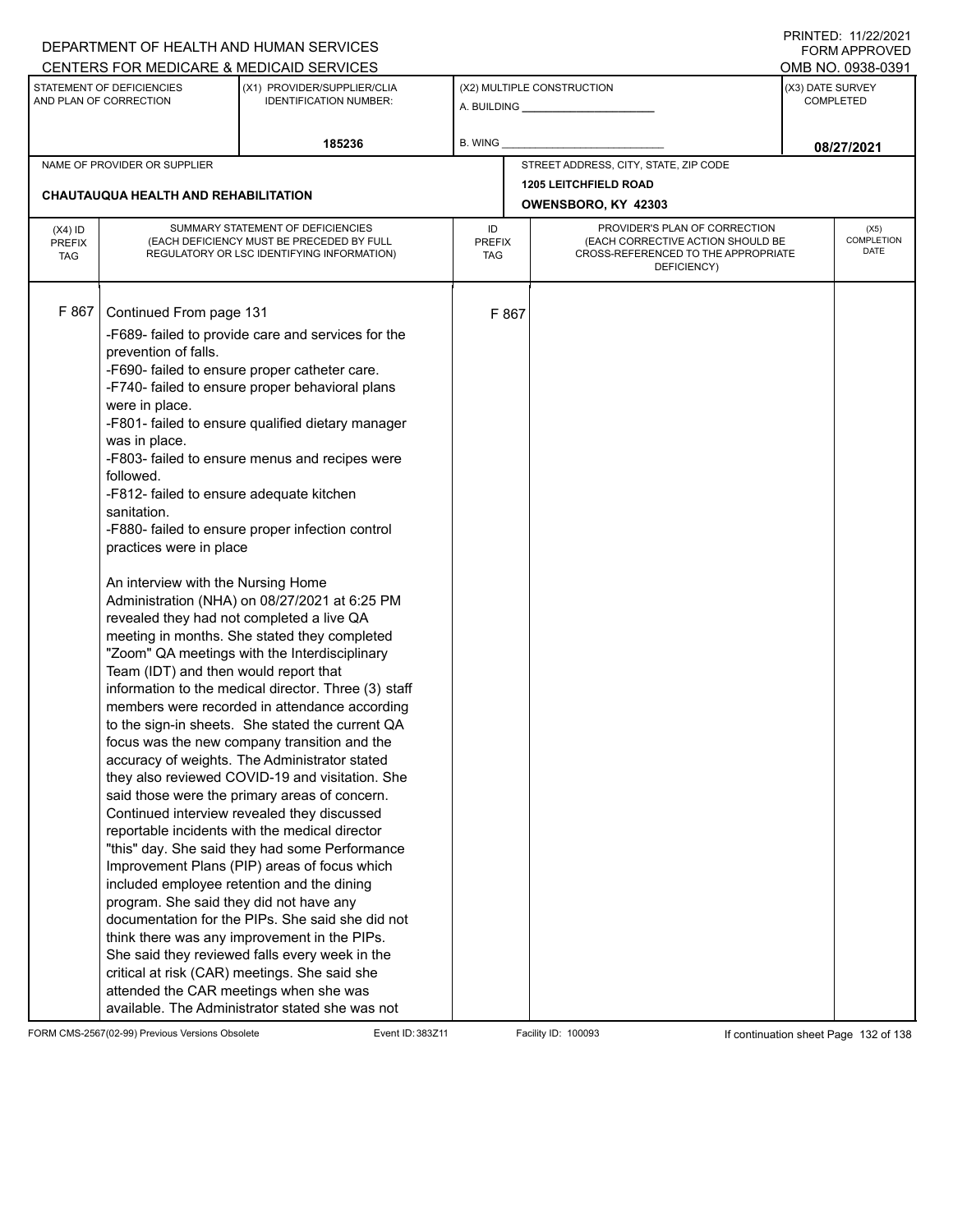|                                   |                                                                                                                                                                                                                                                                                               | DEPARTMENT OF HEALTH AND HUMAN SERVICES                                                                                                                                                                                                                                                                                |         |       |                                                     |                                      | 111111111121112212121<br>FORM APPROVED |
|-----------------------------------|-----------------------------------------------------------------------------------------------------------------------------------------------------------------------------------------------------------------------------------------------------------------------------------------------|------------------------------------------------------------------------------------------------------------------------------------------------------------------------------------------------------------------------------------------------------------------------------------------------------------------------|---------|-------|-----------------------------------------------------|--------------------------------------|----------------------------------------|
|                                   |                                                                                                                                                                                                                                                                                               | CENTERS FOR MEDICARE & MEDICAID SERVICES                                                                                                                                                                                                                                                                               |         |       |                                                     |                                      | OMB NO. 0938-0391                      |
|                                   | STATEMENT OF DEFICIENCIES<br>AND PLAN OF CORRECTION                                                                                                                                                                                                                                           | (X1) PROVIDER/SUPPLIER/CLIA<br><b>IDENTIFICATION NUMBER:</b>                                                                                                                                                                                                                                                           |         |       | (X2) MULTIPLE CONSTRUCTION                          | (X3) DATE SURVEY<br><b>COMPLETED</b> |                                        |
|                                   |                                                                                                                                                                                                                                                                                               | 185236                                                                                                                                                                                                                                                                                                                 | B. WING |       |                                                     |                                      | 08/27/2021                             |
|                                   | NAME OF PROVIDER OR SUPPLIER                                                                                                                                                                                                                                                                  |                                                                                                                                                                                                                                                                                                                        |         |       | STREET ADDRESS, CITY, STATE, ZIP CODE               |                                      |                                        |
|                                   | <b>CHAUTAUQUA HEALTH AND REHABILITATION</b>                                                                                                                                                                                                                                                   |                                                                                                                                                                                                                                                                                                                        |         |       | <b>1205 LEITCHFIELD ROAD</b><br>OWENSBORO, KY 42303 |                                      |                                        |
| $(X4)$ ID<br>PREFIX<br><b>TAG</b> | SUMMARY STATEMENT OF DEFICIENCIES<br>PROVIDER'S PLAN OF CORRECTION<br>ID<br>(EACH CORRECTIVE ACTION SHOULD BE<br>(EACH DEFICIENCY MUST BE PRECEDED BY FULL<br><b>PREFIX</b><br>CROSS-REFERENCED TO THE APPROPRIATE<br>REGULATORY OR LSC IDENTIFYING INFORMATION)<br><b>TAG</b><br>DEFICIENCY) |                                                                                                                                                                                                                                                                                                                        |         |       | (X5)<br><b>COMPLETION</b><br><b>DATE</b>            |                                      |                                        |
| F 867                             | Continued From page 132<br>overwhelmed.                                                                                                                                                                                                                                                       | aware of any kitchen sanitation or menu issues<br>until "this week". She said everything had been a<br>struggle with COVID-19 and they had been                                                                                                                                                                        |         | F 867 |                                                     |                                      |                                        |
| F 880<br>$SS = F$                 | Infection Prevention & Control<br>CFR(s): $483.80(a)(1)(2)(4)(e)(f)$                                                                                                                                                                                                                          |                                                                                                                                                                                                                                                                                                                        |         | F 880 |                                                     |                                      | 11/5/21                                |
|                                   | §483.80 Infection Control<br>The facility must establish and maintain an<br>infection prevention and control program<br>designed to provide a safe, sanitary and<br>diseases and infections.                                                                                                  | comfortable environment and to help prevent the<br>development and transmission of communicable                                                                                                                                                                                                                        |         |       |                                                     |                                      |                                        |
|                                   | program.<br>a minimum, the following elements:                                                                                                                                                                                                                                                | §483.80(a) Infection prevention and control<br>The facility must establish an infection prevention<br>and control program (IPCP) that must include, at                                                                                                                                                                 |         |       |                                                     |                                      |                                        |
|                                   | providing services under a contractual<br>accepted national standards;                                                                                                                                                                                                                        | §483.80(a)(1) A system for preventing, identifying,<br>reporting, investigating, and controlling infections<br>and communicable diseases for all residents,<br>staff, volunteers, visitors, and other individuals<br>arrangement based upon the facility assessment<br>conducted according to §483.70(e) and following |         |       |                                                     |                                      |                                        |
|                                   | but are not limited to:<br>possible communicable diseases or<br>infections before they can spread to other<br>persons in the facility;                                                                                                                                                        | §483.80(a)(2) Written standards, policies, and<br>procedures for the program, which must include,<br>(i) A system of surveillance designed to identify<br>(ii) When and to whom possible incidents of                                                                                                                  |         |       |                                                     |                                      |                                        |

FORM CMS-2567(02-99) Previous Versions Obsolete Event ID: 383Z11 Facility ID: 100093 If continuation sheet Page 133 of 138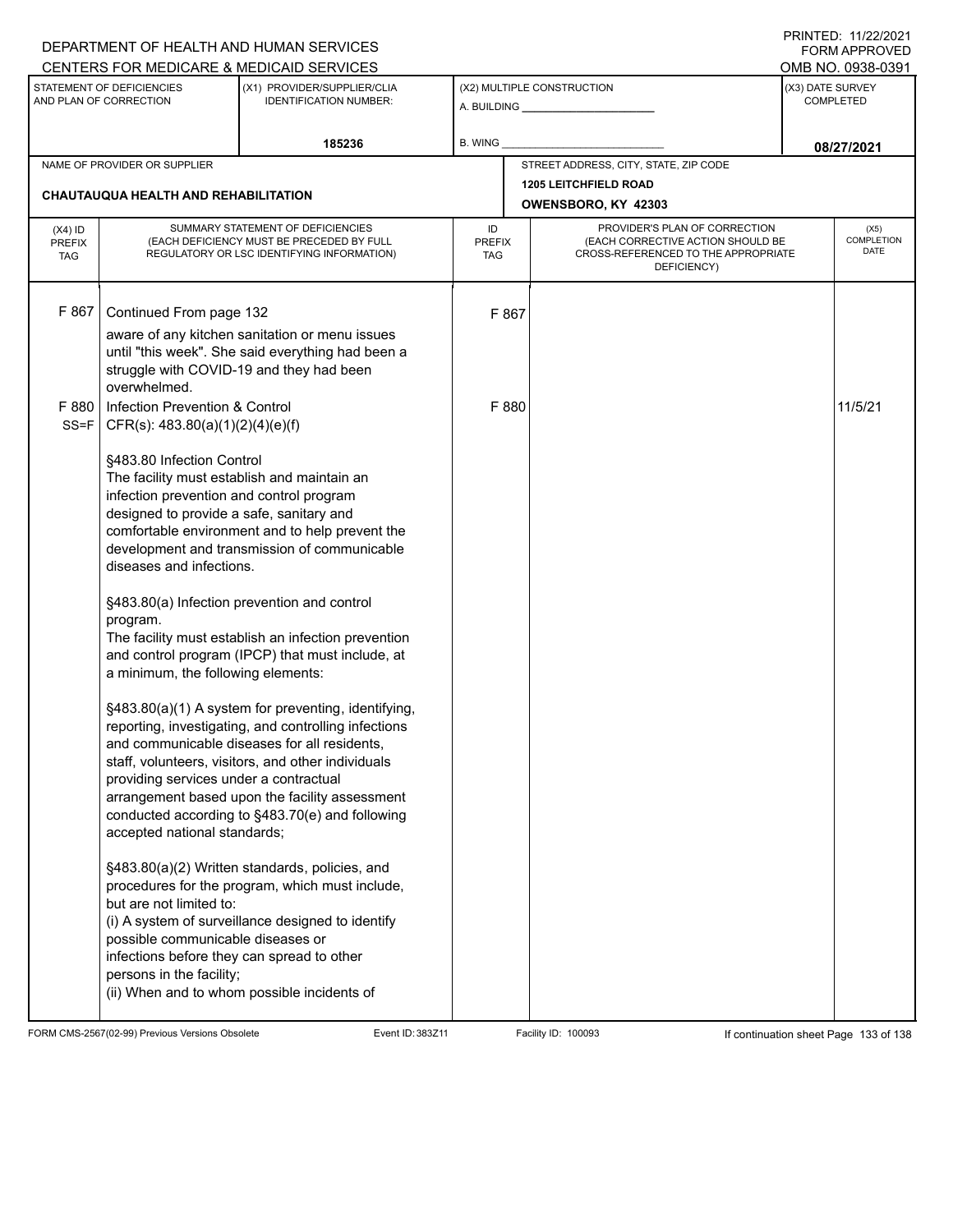|                                          |                                                                                                                                                                                                                                                                                                                                                                                                                                                                                   | DEPARTMENT OF HEALTH AND HUMAN SERVICES<br>CENTERS FOR MEDICARE & MEDICAID SERVICES                                                                                                                                                                                                                                                                                                                                                                                                                                                                                                                                                                                                                                                                                                                                                                                                                                                                                                                                                          |                                   |                                                                                                                                       | FININILU. IIIZZIZUZI<br><b>FORM APPROVED</b><br>OMB NO. 0938-0391 |
|------------------------------------------|-----------------------------------------------------------------------------------------------------------------------------------------------------------------------------------------------------------------------------------------------------------------------------------------------------------------------------------------------------------------------------------------------------------------------------------------------------------------------------------|----------------------------------------------------------------------------------------------------------------------------------------------------------------------------------------------------------------------------------------------------------------------------------------------------------------------------------------------------------------------------------------------------------------------------------------------------------------------------------------------------------------------------------------------------------------------------------------------------------------------------------------------------------------------------------------------------------------------------------------------------------------------------------------------------------------------------------------------------------------------------------------------------------------------------------------------------------------------------------------------------------------------------------------------|-----------------------------------|---------------------------------------------------------------------------------------------------------------------------------------|-------------------------------------------------------------------|
|                                          | STATEMENT OF DEFICIENCIES<br>AND PLAN OF CORRECTION                                                                                                                                                                                                                                                                                                                                                                                                                               | (X1) PROVIDER/SUPPLIER/CLIA<br><b>IDENTIFICATION NUMBER:</b>                                                                                                                                                                                                                                                                                                                                                                                                                                                                                                                                                                                                                                                                                                                                                                                                                                                                                                                                                                                 |                                   | (X2) MULTIPLE CONSTRUCTION                                                                                                            | (X3) DATE SURVEY<br><b>COMPLETED</b>                              |
|                                          |                                                                                                                                                                                                                                                                                                                                                                                                                                                                                   | 185236                                                                                                                                                                                                                                                                                                                                                                                                                                                                                                                                                                                                                                                                                                                                                                                                                                                                                                                                                                                                                                       | <b>B. WING</b>                    |                                                                                                                                       | 08/27/2021                                                        |
|                                          | NAME OF PROVIDER OR SUPPLIER                                                                                                                                                                                                                                                                                                                                                                                                                                                      |                                                                                                                                                                                                                                                                                                                                                                                                                                                                                                                                                                                                                                                                                                                                                                                                                                                                                                                                                                                                                                              |                                   | STREET ADDRESS, CITY, STATE, ZIP CODE                                                                                                 |                                                                   |
|                                          | <b>CHAUTAUQUA HEALTH AND REHABILITATION</b>                                                                                                                                                                                                                                                                                                                                                                                                                                       |                                                                                                                                                                                                                                                                                                                                                                                                                                                                                                                                                                                                                                                                                                                                                                                                                                                                                                                                                                                                                                              |                                   | <b>1205 LEITCHFIELD ROAD</b><br>OWENSBORO, KY 42303                                                                                   |                                                                   |
| $(X4)$ ID<br><b>PREFIX</b><br><b>TAG</b> |                                                                                                                                                                                                                                                                                                                                                                                                                                                                                   | SUMMARY STATEMENT OF DEFICIENCIES<br>(EACH DEFICIENCY MUST BE PRECEDED BY FULL<br>REGULATORY OR LSC IDENTIFYING INFORMATION)                                                                                                                                                                                                                                                                                                                                                                                                                                                                                                                                                                                                                                                                                                                                                                                                                                                                                                                 | ID<br><b>PREFIX</b><br><b>TAG</b> | PROVIDER'S PLAN OF CORRECTION<br>(EACH CORRECTIVE ACTION SHOULD BE<br>CROSS-REFERENCED TO THE APPROPRIATE<br>DEFICIENCY)              | (X5)<br>COMPLETION<br><b>DATE</b>                                 |
| F 880                                    | Continued From page 133<br>reported;<br>resident; including but not limited to:<br>(A) The type and duration of the isolation,<br>involved, and<br>circumstances.<br>disease or infected skin lesions from direct<br>contact will transmit the disease; and<br>by staff involved in direct resident contact.<br>identified under the facility's IPCP and the<br>corrective actions taken by the facility.<br>§483.80(e) Linens.<br>infection.<br>§483.80(f) Annual review.<br>by: | communicable disease or infections should be<br>(iii) Standard and transmission-based precautions<br>to be followed to prevent spread of infections;<br>(iv)When and how isolation should be used for a<br>depending upon the infectious agent or organism<br>(B) A requirement that the isolation should be the<br>least restrictive possible for the resident under the<br>(v) The circumstances under which the facility<br>must prohibit employees with a communicable<br>contact with residents or their food, if direct<br>(vi) The hand hygiene procedures to be followed<br>§483.80(a)(4) A system for recording incidents<br>Personnel must handle, store, process, and<br>transport linens so as to prevent the spread of<br>The facility will conduct an annual review of its<br>IPCP and update their program, as necessary.<br>This REQUIREMENT is not met as evidenced<br>Based on observations, interviews, record<br>reviews, and the review of a facility policy, it was<br>determined that the facility failed to keep the |                                   | F 880<br>1. Resident #67 had his catheter bag<br>removed from the floor on 8/27/21. All<br>residents had the potential to be impacted |                                                                   |

FORM CMS-2567(02-99) Previous Versions Obsolete Event ID: 383Z11 Facility ID: 100093 If continuation sheet Page 134 of 138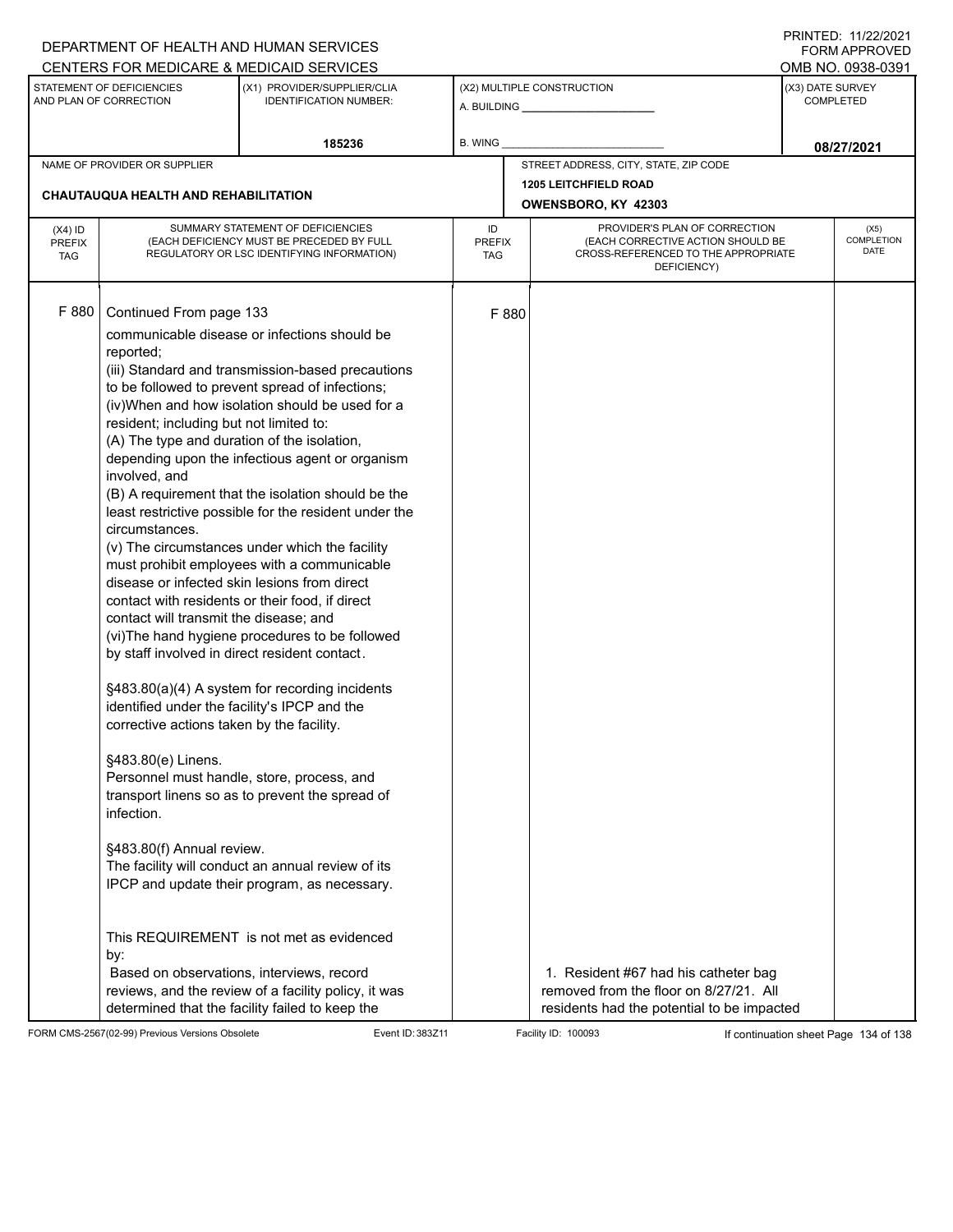|                                                                                      |                                                                                                                                                                                                                                                                                                                                                                                                                        | DEPARTMENT OF HEALTH AND HUMAN SERVICES                                                                                                                                                                                                                                                                                                                                                                                                                                                                                                                                                                                                                                                                                                                                                                                                                                                                                                                                                                                                                 |                                   |                                                                                                                                                                                                                                                                                                                                                                                                                                                                                                                                                                                                                                                                                                                                                                                                                                                                                                                                                                                                                                                                                                                                                                                                                                                                                                                                                                                                                | <b>FORM APPROVED</b>                     |
|--------------------------------------------------------------------------------------|------------------------------------------------------------------------------------------------------------------------------------------------------------------------------------------------------------------------------------------------------------------------------------------------------------------------------------------------------------------------------------------------------------------------|---------------------------------------------------------------------------------------------------------------------------------------------------------------------------------------------------------------------------------------------------------------------------------------------------------------------------------------------------------------------------------------------------------------------------------------------------------------------------------------------------------------------------------------------------------------------------------------------------------------------------------------------------------------------------------------------------------------------------------------------------------------------------------------------------------------------------------------------------------------------------------------------------------------------------------------------------------------------------------------------------------------------------------------------------------|-----------------------------------|----------------------------------------------------------------------------------------------------------------------------------------------------------------------------------------------------------------------------------------------------------------------------------------------------------------------------------------------------------------------------------------------------------------------------------------------------------------------------------------------------------------------------------------------------------------------------------------------------------------------------------------------------------------------------------------------------------------------------------------------------------------------------------------------------------------------------------------------------------------------------------------------------------------------------------------------------------------------------------------------------------------------------------------------------------------------------------------------------------------------------------------------------------------------------------------------------------------------------------------------------------------------------------------------------------------------------------------------------------------------------------------------------------------|------------------------------------------|
|                                                                                      |                                                                                                                                                                                                                                                                                                                                                                                                                        | CENTERS FOR MEDICARE & MEDICAID SERVICES                                                                                                                                                                                                                                                                                                                                                                                                                                                                                                                                                                                                                                                                                                                                                                                                                                                                                                                                                                                                                |                                   |                                                                                                                                                                                                                                                                                                                                                                                                                                                                                                                                                                                                                                                                                                                                                                                                                                                                                                                                                                                                                                                                                                                                                                                                                                                                                                                                                                                                                | OMB NO. 0938-0391                        |
| STATEMENT OF DEFICIENCIES<br>AND PLAN OF CORRECTION<br><b>IDENTIFICATION NUMBER:</b> |                                                                                                                                                                                                                                                                                                                                                                                                                        | (X1) PROVIDER/SUPPLIER/CLIA                                                                                                                                                                                                                                                                                                                                                                                                                                                                                                                                                                                                                                                                                                                                                                                                                                                                                                                                                                                                                             |                                   | (X2) MULTIPLE CONSTRUCTION                                                                                                                                                                                                                                                                                                                                                                                                                                                                                                                                                                                                                                                                                                                                                                                                                                                                                                                                                                                                                                                                                                                                                                                                                                                                                                                                                                                     | (X3) DATE SURVEY<br><b>COMPLETED</b>     |
|                                                                                      |                                                                                                                                                                                                                                                                                                                                                                                                                        | 185236                                                                                                                                                                                                                                                                                                                                                                                                                                                                                                                                                                                                                                                                                                                                                                                                                                                                                                                                                                                                                                                  | B. WING                           |                                                                                                                                                                                                                                                                                                                                                                                                                                                                                                                                                                                                                                                                                                                                                                                                                                                                                                                                                                                                                                                                                                                                                                                                                                                                                                                                                                                                                | 08/27/2021                               |
|                                                                                      | NAME OF PROVIDER OR SUPPLIER                                                                                                                                                                                                                                                                                                                                                                                           |                                                                                                                                                                                                                                                                                                                                                                                                                                                                                                                                                                                                                                                                                                                                                                                                                                                                                                                                                                                                                                                         |                                   | STREET ADDRESS, CITY, STATE, ZIP CODE                                                                                                                                                                                                                                                                                                                                                                                                                                                                                                                                                                                                                                                                                                                                                                                                                                                                                                                                                                                                                                                                                                                                                                                                                                                                                                                                                                          |                                          |
|                                                                                      | <b>CHAUTAUQUA HEALTH AND REHABILITATION</b>                                                                                                                                                                                                                                                                                                                                                                            |                                                                                                                                                                                                                                                                                                                                                                                                                                                                                                                                                                                                                                                                                                                                                                                                                                                                                                                                                                                                                                                         |                                   | <b>1205 LEITCHFIELD ROAD</b>                                                                                                                                                                                                                                                                                                                                                                                                                                                                                                                                                                                                                                                                                                                                                                                                                                                                                                                                                                                                                                                                                                                                                                                                                                                                                                                                                                                   |                                          |
|                                                                                      |                                                                                                                                                                                                                                                                                                                                                                                                                        |                                                                                                                                                                                                                                                                                                                                                                                                                                                                                                                                                                                                                                                                                                                                                                                                                                                                                                                                                                                                                                                         |                                   | OWENSBORO, KY 42303                                                                                                                                                                                                                                                                                                                                                                                                                                                                                                                                                                                                                                                                                                                                                                                                                                                                                                                                                                                                                                                                                                                                                                                                                                                                                                                                                                                            |                                          |
| $(X4)$ ID<br><b>PREFIX</b><br><b>TAG</b>                                             |                                                                                                                                                                                                                                                                                                                                                                                                                        | SUMMARY STATEMENT OF DEFICIENCIES<br>(EACH DEFICIENCY MUST BE PRECEDED BY FULL<br>REGULATORY OR LSC IDENTIFYING INFORMATION)                                                                                                                                                                                                                                                                                                                                                                                                                                                                                                                                                                                                                                                                                                                                                                                                                                                                                                                            | ID<br><b>PREFIX</b><br><b>TAG</b> | PROVIDER'S PLAN OF CORRECTION<br>(EACH CORRECTIVE ACTION SHOULD BE<br>CROSS-REFERENCED TO THE APPROPRIATE<br>DEFICIENCY)                                                                                                                                                                                                                                                                                                                                                                                                                                                                                                                                                                                                                                                                                                                                                                                                                                                                                                                                                                                                                                                                                                                                                                                                                                                                                       | (X5)<br><b>COMPLETION</b><br><b>DATE</b> |
| F 880                                                                                | Continued From page 134<br>the main hallway and wear the face mask<br>The deficient practice occurred during the<br>affect all residents.<br>The findings included:<br>and bag were to be kept off the floor.<br>him/her on 02/14/2021 with diagnoses that<br>obstructive uropathy.<br>resident was cognitively intact with a Brief<br>PM; and, on 08/25/2021 at 10:30 AM<br>An interview was conducted with Certified | indwelling catheter drainage bag off the floor for<br>one (1) of four (4) sampled residents (Resident<br>#67); and, failed to maintain social distancing in<br>properly in three (3) locations within the building.<br>COVID-19 pandemic and had the potential to<br>Review of the facility's policy, titled Catheter Care,<br>Urinary, revised 09/2014, indicated under the<br>section Infection Control that the catheter tubing<br>1. Record review revealed the facility admitted<br>Resident #67 on 01/18/2021 and re-admitted<br>included disruption of a surgical wound and<br>Review of Resident #67's Quarterly Minimum<br>Data Set (MDS), dated 07/19/2021, indicated the<br>Interview for Mental Status score of fourteen (14)<br>out of fifteen (15). The assessment indicated the<br>resident had an indwelling urinary catheter.<br>Observations of the urinary drainage bag with at<br>least half of the bag lying on the floor were made<br>on 08/23/2021 at 2:47 PM; 08/24/2021 at 2:00<br>Nursing Assistant (CNA) #2 on 08/25/2021 at | F 880                             | by the alleged deficient practice of failing<br>to maintain social distancing and wearing<br>masks properly but none were directly<br>impacted.<br>2. Other residents with catheters were<br>reviewed on 8/30/21 by the Regional<br>Director of Clinical Services to endure<br>their catheters were properly off the floor<br>with no deficient findings identified.<br>3. All nursing staff have been retrained on<br>proper catheter tubing and bag placement<br>to prevent infection. All staff will be<br>retrained on proper infection control<br>during pandemic per the attached directed<br>plan of correction to include proper<br>wearing of masks and social distancing<br>requirements by the Director of Nursing<br>and Regional Director of Clinical Services.<br>Education completed by 11/4/21<br>4. The Director of Nursing, licensed<br>administrator and/or other members of<br>facility leadership will make rounds daily<br>to ensure proper infection control<br>measures are enforced. Any issues will<br>result in immediate retraining and repeat<br>violators will be subject to disciplinary<br>action up and including discharge from<br>employment. Results of these daily<br>rounds will be reported monthly to the<br>facility Quality Assurance and<br>Performance Improvement Committee<br>monthly for at least 6 months for review<br>and recommendation to ensure continued |                                          |
|                                                                                      | bag on the floor.                                                                                                                                                                                                                                                                                                                                                                                                      | 10:33 AM. The CNA, who was assigned to the<br>resident, stated she had not noticed the drainage                                                                                                                                                                                                                                                                                                                                                                                                                                                                                                                                                                                                                                                                                                                                                                                                                                                                                                                                                         |                                   | compliance.                                                                                                                                                                                                                                                                                                                                                                                                                                                                                                                                                                                                                                                                                                                                                                                                                                                                                                                                                                                                                                                                                                                                                                                                                                                                                                                                                                                                    |                                          |

FORM CMS-2567(02-99) Previous Versions Obsolete Event ID: 383Z11 Facility ID: 100093 If continuation sheet Page 135 of 138

DEPARTMENT OF HEALTH AND HUMAN SERVICES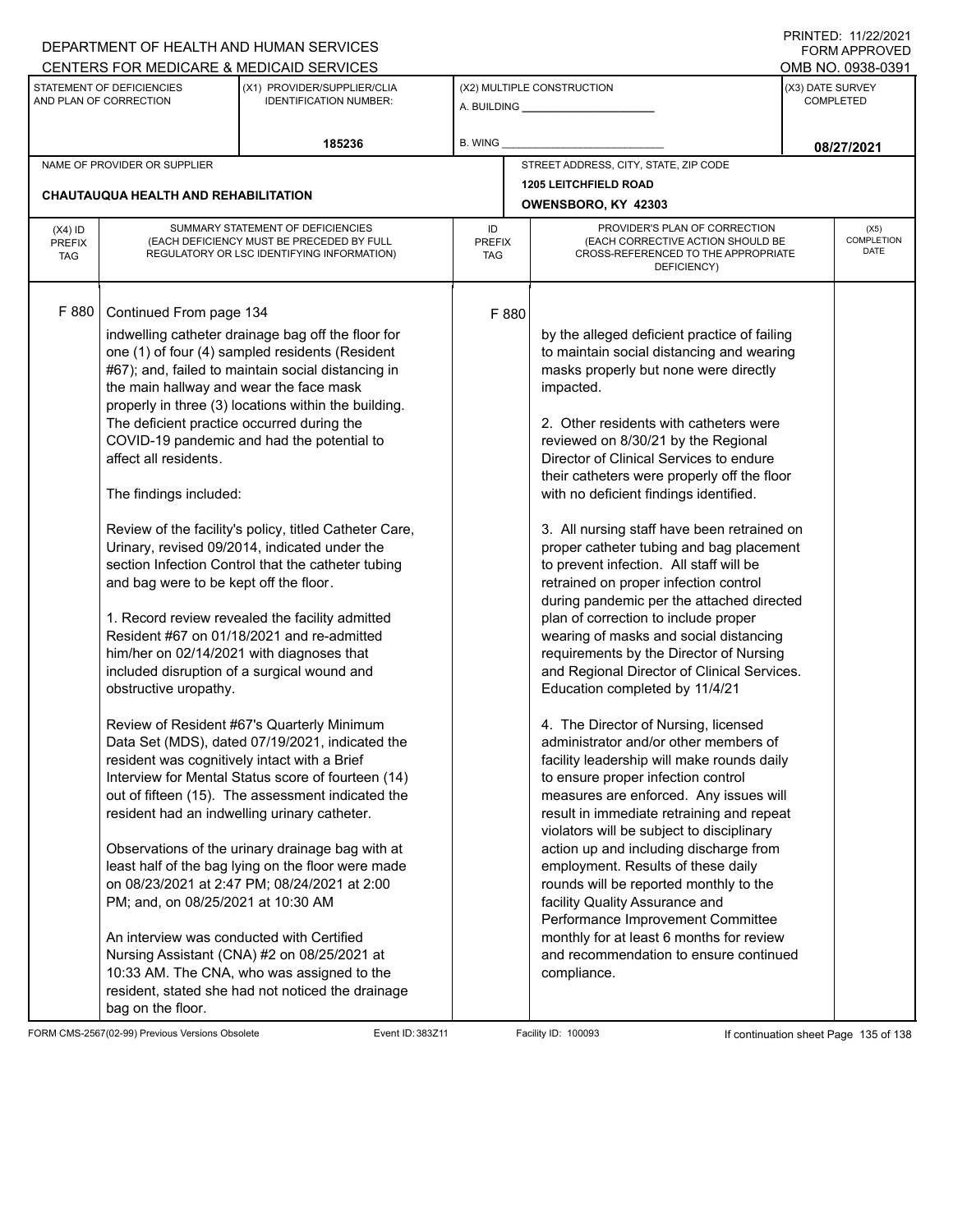|                                                                                                                     |                                                                                                                                                                                                              | DEPARTMENT OF HEALTH AND HUMAN SERVICES<br>CENTERS FOR MEDICARE & MEDICAID SERVICES                                                                                                                                                                                                                                                                                                                                                                                                                                                                                                                                                                                                                                                                                                                                                                                                                                                                                                                                        |                            |       |                                                                                                                          |  | I INITILD. III <i>ll</i> iculi<br>FORM APPROVED<br>OMB NO. 0938-0391 |
|---------------------------------------------------------------------------------------------------------------------|--------------------------------------------------------------------------------------------------------------------------------------------------------------------------------------------------------------|----------------------------------------------------------------------------------------------------------------------------------------------------------------------------------------------------------------------------------------------------------------------------------------------------------------------------------------------------------------------------------------------------------------------------------------------------------------------------------------------------------------------------------------------------------------------------------------------------------------------------------------------------------------------------------------------------------------------------------------------------------------------------------------------------------------------------------------------------------------------------------------------------------------------------------------------------------------------------------------------------------------------------|----------------------------|-------|--------------------------------------------------------------------------------------------------------------------------|--|----------------------------------------------------------------------|
| STATEMENT OF DEFICIENCIES<br>(X1) PROVIDER/SUPPLIER/CLIA<br>AND PLAN OF CORRECTION<br><b>IDENTIFICATION NUMBER:</b> |                                                                                                                                                                                                              | (X2) MULTIPLE CONSTRUCTION<br>A. BUILDING <b>A.</b> BUILDING                                                                                                                                                                                                                                                                                                                                                                                                                                                                                                                                                                                                                                                                                                                                                                                                                                                                                                                                                               |                            |       | (X3) DATE SURVEY<br><b>COMPLETED</b>                                                                                     |  |                                                                      |
|                                                                                                                     |                                                                                                                                                                                                              | 185236                                                                                                                                                                                                                                                                                                                                                                                                                                                                                                                                                                                                                                                                                                                                                                                                                                                                                                                                                                                                                     | B. WING                    |       |                                                                                                                          |  | 08/27/2021                                                           |
| NAME OF PROVIDER OR SUPPLIER                                                                                        |                                                                                                                                                                                                              |                                                                                                                                                                                                                                                                                                                                                                                                                                                                                                                                                                                                                                                                                                                                                                                                                                                                                                                                                                                                                            |                            |       | STREET ADDRESS, CITY, STATE, ZIP CODE                                                                                    |  |                                                                      |
| CHAUTAUQUA HEALTH AND REHABILITATION                                                                                |                                                                                                                                                                                                              |                                                                                                                                                                                                                                                                                                                                                                                                                                                                                                                                                                                                                                                                                                                                                                                                                                                                                                                                                                                                                            |                            |       | <b>1205 LEITCHFIELD ROAD</b><br>OWENSBORO, KY 42303                                                                      |  |                                                                      |
| $(X4)$ ID<br><b>PREFIX</b><br><b>TAG</b>                                                                            |                                                                                                                                                                                                              | SUMMARY STATEMENT OF DEFICIENCIES<br>(EACH DEFICIENCY MUST BE PRECEDED BY FULL<br>REGULATORY OR LSC IDENTIFYING INFORMATION)                                                                                                                                                                                                                                                                                                                                                                                                                                                                                                                                                                                                                                                                                                                                                                                                                                                                                               | ID<br><b>PREFIX</b><br>TAG |       | PROVIDER'S PLAN OF CORRECTION<br>(EACH CORRECTIVE ACTION SHOULD BE<br>CROSS-REFERENCED TO THE APPROPRIATE<br>DEFICIENCY) |  | (X5)<br><b>COMPLETION</b><br><b>DATE</b>                             |
| F 880                                                                                                               | Continued From page 135                                                                                                                                                                                      |                                                                                                                                                                                                                                                                                                                                                                                                                                                                                                                                                                                                                                                                                                                                                                                                                                                                                                                                                                                                                            |                            | F 880 |                                                                                                                          |  |                                                                      |
|                                                                                                                     | Resident #67's urinary drainage bag was<br>positioned since she had not been in the<br>resident's room that shift.<br>landed on the floor.<br>related to infection control issues.<br>with the same results. | Interview with Registered Nurse (RN) #1 on<br>08/25/2021 at 10:34 AM, who was assigned to<br>the resident, stated urinary drainage bags should<br>be kept off the floor. She was unable to say how<br>An interview with CNA#3 was conducted on<br>08/25/2021 at 11:12 AM. The CNA stated she had<br>emptied the urinary drainage bag and had not<br>noticed when the bed was lowered that the bag<br>The Director of Nursing (DON) was interviewed<br>on 08/26/2021 at 8:15 AM. The DON stated a<br>basic standard of care included that the catheter<br>drainage bag should not be placed on the floor<br>2. On 08/24/2021 at 10:50 AM, Licensed Practical<br>Nurse (LPN) #9 was observed sitting at the A Unit<br>nurse's station. His mask was below his nose.<br>Interview with the LPN, at that time, revealed he<br>had been taught to wear his mask above his<br>nose, but the mask kept sliding down. LPN #9<br>stated he had tried many different types of masks<br>On 08/24/2021 at 10:51 AM, six (6) members of |                            |       |                                                                                                                          |  |                                                                      |
|                                                                                                                     | Housekeeper #1 stated someone in<br>positive member of their team.                                                                                                                                           | housekeeping staff were seen in the hall outside<br>of the laboratory door. The staff members, in<br>some cases, were almost shoulder to shoulder.<br>housekeeping had tested positive and the six (6)<br>standing in front of the lab were waiting to be<br>tested since they had close contact with the                                                                                                                                                                                                                                                                                                                                                                                                                                                                                                                                                                                                                                                                                                                  |                            |       |                                                                                                                          |  |                                                                      |

FORM CMS-2567(02-99) Previous Versions Obsolete Event ID: 383Z11 Facility ID: 100093 If continuation sheet Page 136 of 138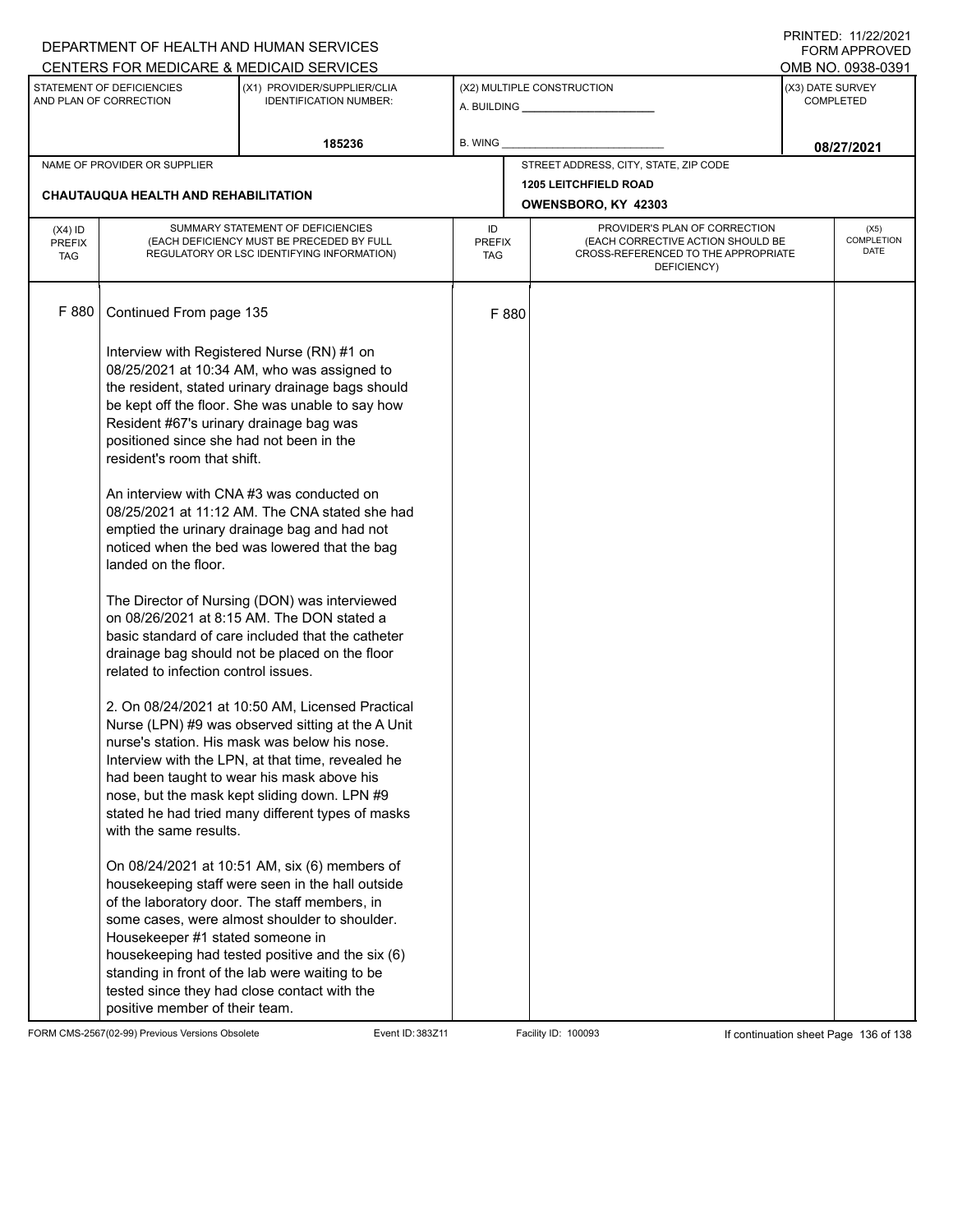|                                                                                                                     |                                                   | DEPARTMENT OF HEALTH AND HUMAN SERVICES                                                                                                                                                                                                                                                                                                                                                                                                                                                                                                                                                                                                                                                                                                                                                                                |                                                              |                     |                                                                                                                          |                                      | 111111111171112212021<br><b>FORM APPROVED</b> |  |  |
|---------------------------------------------------------------------------------------------------------------------|---------------------------------------------------|------------------------------------------------------------------------------------------------------------------------------------------------------------------------------------------------------------------------------------------------------------------------------------------------------------------------------------------------------------------------------------------------------------------------------------------------------------------------------------------------------------------------------------------------------------------------------------------------------------------------------------------------------------------------------------------------------------------------------------------------------------------------------------------------------------------------|--------------------------------------------------------------|---------------------|--------------------------------------------------------------------------------------------------------------------------|--------------------------------------|-----------------------------------------------|--|--|
|                                                                                                                     |                                                   | CENTERS FOR MEDICARE & MEDICAID SERVICES                                                                                                                                                                                                                                                                                                                                                                                                                                                                                                                                                                                                                                                                                                                                                                               |                                                              |                     |                                                                                                                          |                                      | OMB NO. 0938-0391                             |  |  |
| STATEMENT OF DEFICIENCIES<br>(X1) PROVIDER/SUPPLIER/CLIA<br>AND PLAN OF CORRECTION<br><b>IDENTIFICATION NUMBER:</b> |                                                   |                                                                                                                                                                                                                                                                                                                                                                                                                                                                                                                                                                                                                                                                                                                                                                                                                        | (X2) MULTIPLE CONSTRUCTION<br>A. BUILDING <b>A.</b> BUILDING |                     |                                                                                                                          | (X3) DATE SURVEY<br><b>COMPLETED</b> |                                               |  |  |
|                                                                                                                     |                                                   | 185236                                                                                                                                                                                                                                                                                                                                                                                                                                                                                                                                                                                                                                                                                                                                                                                                                 | B. WING                                                      |                     |                                                                                                                          |                                      | 08/27/2021                                    |  |  |
|                                                                                                                     | NAME OF PROVIDER OR SUPPLIER                      |                                                                                                                                                                                                                                                                                                                                                                                                                                                                                                                                                                                                                                                                                                                                                                                                                        |                                                              |                     | STREET ADDRESS, CITY, STATE, ZIP CODE                                                                                    |                                      |                                               |  |  |
|                                                                                                                     |                                                   |                                                                                                                                                                                                                                                                                                                                                                                                                                                                                                                                                                                                                                                                                                                                                                                                                        |                                                              |                     | <b>1205 LEITCHFIELD ROAD</b>                                                                                             |                                      |                                               |  |  |
|                                                                                                                     | CHAUTAUQUA HEALTH AND REHABILITATION              |                                                                                                                                                                                                                                                                                                                                                                                                                                                                                                                                                                                                                                                                                                                                                                                                                        |                                                              | OWENSBORO, KY 42303 |                                                                                                                          |                                      |                                               |  |  |
| $(X4)$ ID<br><b>PREFIX</b><br><b>TAG</b>                                                                            |                                                   | SUMMARY STATEMENT OF DEFICIENCIES<br>(EACH DEFICIENCY MUST BE PRECEDED BY FULL<br>REGULATORY OR LSC IDENTIFYING INFORMATION)                                                                                                                                                                                                                                                                                                                                                                                                                                                                                                                                                                                                                                                                                           | ID<br><b>PREFIX</b><br><b>TAG</b>                            |                     | PROVIDER'S PLAN OF CORRECTION<br>(EACH CORRECTIVE ACTION SHOULD BE<br>CROSS-REFERENCED TO THE APPROPRIATE<br>DEFICIENCY) |                                      | (X5)<br><b>COMPLETION</b><br>DATE             |  |  |
| F 880                                                                                                               | Continued From page 136                           |                                                                                                                                                                                                                                                                                                                                                                                                                                                                                                                                                                                                                                                                                                                                                                                                                        |                                                              | F 880               |                                                                                                                          |                                      |                                               |  |  |
|                                                                                                                     | Unit Manager (UM) #1 was interviewed on<br>time". | 08/24/2021 at 10:56 AM. She stated staff had<br>been taught to social distance. She denied any<br>active cases of COVID-19 in the building at "this                                                                                                                                                                                                                                                                                                                                                                                                                                                                                                                                                                                                                                                                    |                                                              |                     |                                                                                                                          |                                      |                                               |  |  |
|                                                                                                                     | going on, she had not noticed the two (2)         | Observation on 08/24/2021 starting at 12:30 PM,<br>revealed three (3) employees came through the<br>front door and stopped at the front desk to be<br>screened. Two (2) of the three (3) employees<br>were wearing their masks below their noses. The<br>receptionist, who was screening employees, did<br>not direct the employees to reposition their masks<br>above their noses. Both employees went down<br>the front hall to be COVID-19 tested. When<br>interviewed, the receptionist stated she had been<br>taught the proper way to wear a mask was above<br>the nose. She stated there were so many things<br>employees wearing the mask below their noses.                                                                                                                                                   |                                                              |                     |                                                                                                                          |                                      |                                               |  |  |
|                                                                                                                     | had a positive employee. The NHA stated           | An interview was conducted on 08/24/2021 at<br>3:00 PM with the Nursing Home Administrator<br>(NHA) and DON to discuss concerns with the<br>breaks in infection control protocols considering<br>the COVID-19 positive employee reported on<br>08/24/2021. The interview included staff coming<br>through the front door and walking up to the<br>screening desk with no mask, nurses throughout<br>the building not wearing their mask properly and<br>the lack of social distancing. The NHA stated<br>initially a basket of masks had been placed by the<br>door for employees to wear before screening, but<br>someone had told her to remove the basket and<br>place the basket of masks on the screening table.<br>The NHA and the DON stated they understood<br>the seriousness of the situation since they now |                                                              |                     |                                                                                                                          |                                      |                                               |  |  |

FORM CMS-2567(02-99) Previous Versions Obsolete Event ID: 383Z11 Facility ID: 100093 If continuation sheet Page 137 of 138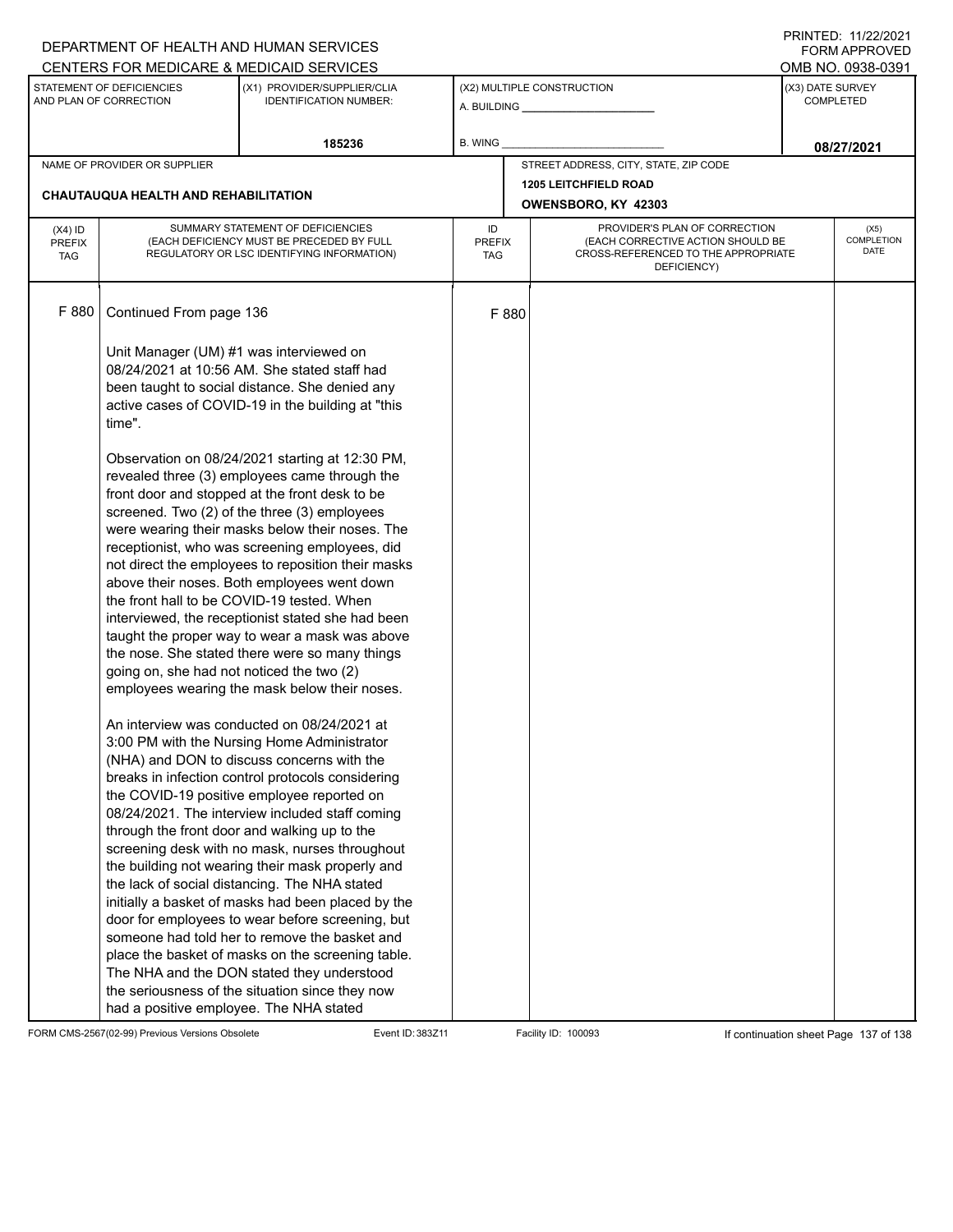| CENTERS FOR MEDICARE & MEDICAID SERVICES<br>OMB NO. 0938-0391<br>(X2) MULTIPLE CONSTRUCTION<br>(X3) DATE SURVEY<br>STATEMENT OF DEFICIENCIES<br>(X1) PROVIDER/SUPPLIER/CLIA<br>AND PLAN OF CORRECTION<br><b>IDENTIFICATION NUMBER:</b><br>COMPLETED<br>185236<br>B. WING<br>08/27/2021<br>STREET ADDRESS, CITY, STATE, ZIP CODE<br>NAME OF PROVIDER OR SUPPLIER |  |  | DEPARTMENT OF HEALTH AND HUMAN SERVICES |                              | 111111111177. 1112212021<br>FORM APPROVED |
|-----------------------------------------------------------------------------------------------------------------------------------------------------------------------------------------------------------------------------------------------------------------------------------------------------------------------------------------------------------------|--|--|-----------------------------------------|------------------------------|-------------------------------------------|
|                                                                                                                                                                                                                                                                                                                                                                 |  |  |                                         |                              |                                           |
|                                                                                                                                                                                                                                                                                                                                                                 |  |  |                                         |                              |                                           |
|                                                                                                                                                                                                                                                                                                                                                                 |  |  |                                         |                              |                                           |
|                                                                                                                                                                                                                                                                                                                                                                 |  |  |                                         |                              |                                           |
| CHAUTAUQUA HEALTH AND REHABILITATION                                                                                                                                                                                                                                                                                                                            |  |  |                                         | <b>1205 LEITCHFIELD ROAD</b> |                                           |
| OWENSBORO, KY 42303                                                                                                                                                                                                                                                                                                                                             |  |  |                                         |                              |                                           |
| PROVIDER'S PLAN OF CORRECTION<br>SUMMARY STATEMENT OF DEFICIENCIES<br>ID<br>(X5)<br>$(X4)$ ID<br>(EACH DEFICIENCY MUST BE PRECEDED BY FULL<br>(EACH CORRECTIVE ACTION SHOULD BE<br>PREFIX<br><b>PREFIX</b><br>DATE<br>CROSS-REFERENCED TO THE APPROPRIATE<br>REGULATORY OR LSC IDENTIFYING INFORMATION)<br><b>TAG</b><br>TAG<br>DEFICIENCY)                     |  |  |                                         |                              | COMPLETION                                |
| F 880<br>Continued From page 137<br>F 880<br>residents and staff had a choice of wearing a<br>mask or not.                                                                                                                                                                                                                                                      |  |  |                                         |                              |                                           |

FORM CMS-2567(02-99) Previous Versions Obsolete Event ID: 383Z11 Facility ID: 100093 If continuation sheet Page 138 of 138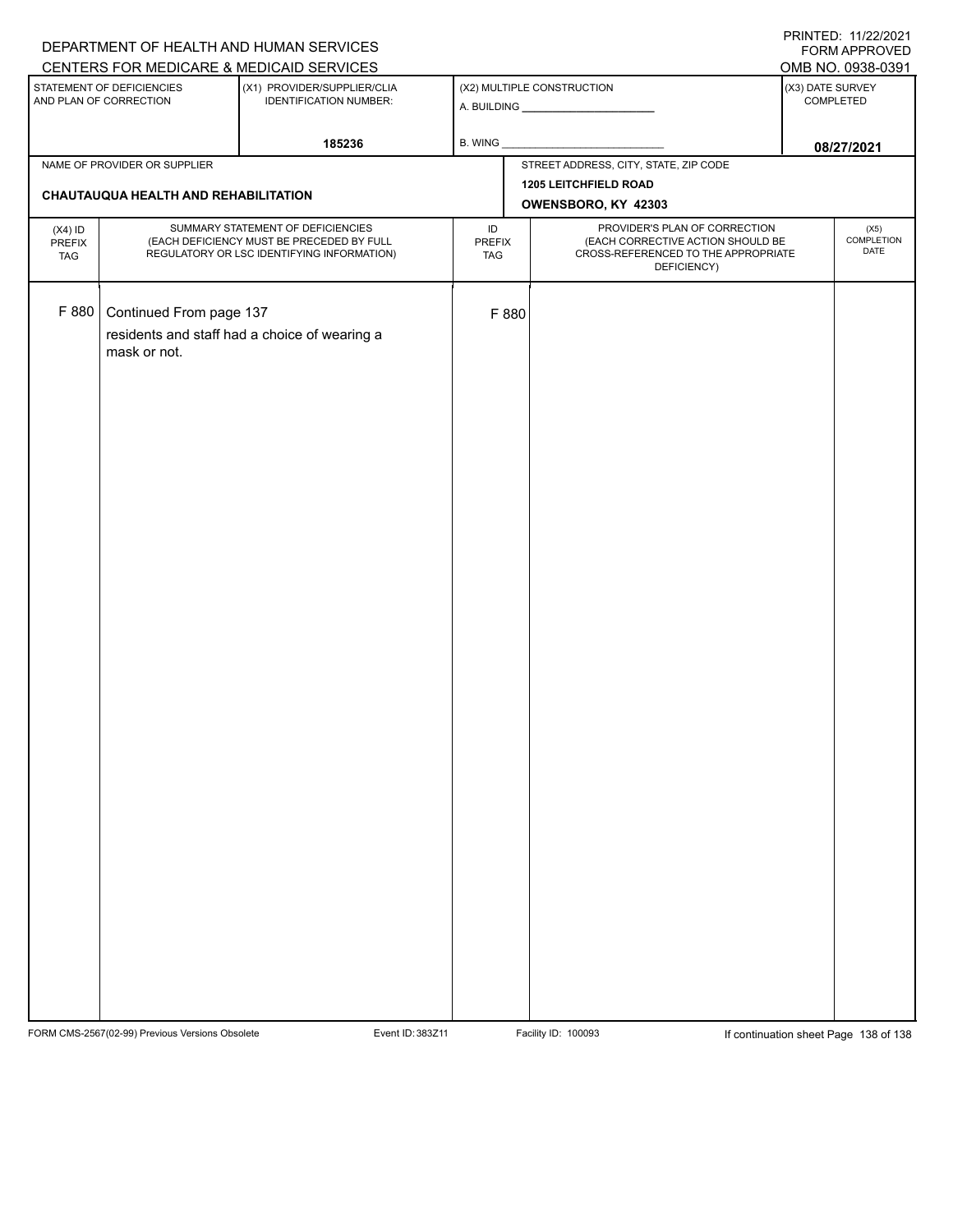|                                          |                                                            | DEPARTMENT OF HEALTH AND HUMAN SERVICES                                                                                                         |                                   |                            |                                                                                                                          | 111111111127.1112212021<br><b>FORM APPROVED</b> |
|------------------------------------------|------------------------------------------------------------|-------------------------------------------------------------------------------------------------------------------------------------------------|-----------------------------------|----------------------------|--------------------------------------------------------------------------------------------------------------------------|-------------------------------------------------|
|                                          |                                                            | CENTERS FOR MEDICARE & MEDICAID SERVICES                                                                                                        |                                   |                            |                                                                                                                          | OMB NO. 0938-0391                               |
|                                          | STATEMENT OF DEFICIENCIES<br>AND PLAN OF CORRECTION        | (X1) PROVIDER/SUPPLIER/CLIA<br><b>IDENTIFICATION NUMBER:</b>                                                                                    |                                   | (X2) MULTIPLE CONSTRUCTION |                                                                                                                          | (X3) DATE SURVEY<br>COMPLETED                   |
|                                          |                                                            | 185236                                                                                                                                          | B. WING                           |                            |                                                                                                                          | 08/27/2021                                      |
|                                          | NAME OF PROVIDER OR SUPPLIER                               |                                                                                                                                                 |                                   |                            | STREET ADDRESS, CITY, STATE, ZIP CODE                                                                                    |                                                 |
|                                          | CHAUTAUQUA HEALTH AND REHABILITATION                       |                                                                                                                                                 |                                   |                            | <b>1205 LEITCHFIELD ROAD</b>                                                                                             |                                                 |
|                                          |                                                            |                                                                                                                                                 |                                   |                            | OWENSBORO, KY 42303                                                                                                      |                                                 |
| $(X4)$ ID<br><b>PREFIX</b><br><b>TAG</b> |                                                            | SUMMARY STATEMENT OF DEFICIENCIES<br>(EACH DEFICIENCY MUST BE PRECEDED BY FULL<br>REGULATORY OR LSC IDENTIFYING INFORMATION)                    | ID<br><b>PREFIX</b><br><b>TAG</b> |                            | PROVIDER'S PLAN OF CORRECTION<br>(EACH CORRECTIVE ACTION SHOULD BE<br>CROSS-REFERENCED TO THE APPROPRIATE<br>DEFICIENCY) | (X5)<br>COMPLETION<br>DATE                      |
| E 000                                    | <b>Initial Comments</b>                                    |                                                                                                                                                 |                                   | E 000                      |                                                                                                                          |                                                 |
|                                          | Survey was initiated on 08/23/2021 and<br>$E-0024$ (b)(6). | A COVID-19 Focused Emergency Preparedness<br>concluded on 08/27/2021. There was no deficient<br>practice identified at 42 CFR 483.73 related to |                                   |                            |                                                                                                                          |                                                 |
|                                          |                                                            |                                                                                                                                                 |                                   |                            |                                                                                                                          |                                                 |
|                                          |                                                            |                                                                                                                                                 |                                   |                            |                                                                                                                          |                                                 |
|                                          |                                                            | LABORATORY DIRECTOR'S OR PROVIDER/SUPPLIER REPRESENTATIVE'S SIGNATURE                                                                           |                                   |                            | <b>TITLE</b>                                                                                                             | (X6) DATE                                       |
|                                          | <b>Electronically Signed</b>                               |                                                                                                                                                 |                                   |                            |                                                                                                                          | 10/20/2021                                      |

Any deficiency statement ending with an asterisk (\*) denotes a deficiency which the institution may be excused from correcting providing it is determined that other safeguards provide sufficient protection to the patients . (See instructions.) Except for nursing homes, the findings stated above are disclosable 90 days following the date of survey whether or not a plan of correction is provided. For nursing homes, the above findings and plans of correction are disclosable 14 days following the date these documents are made available to the facility. If deficiencies are cited, an approved plan of correction is requisite to continued program participation.